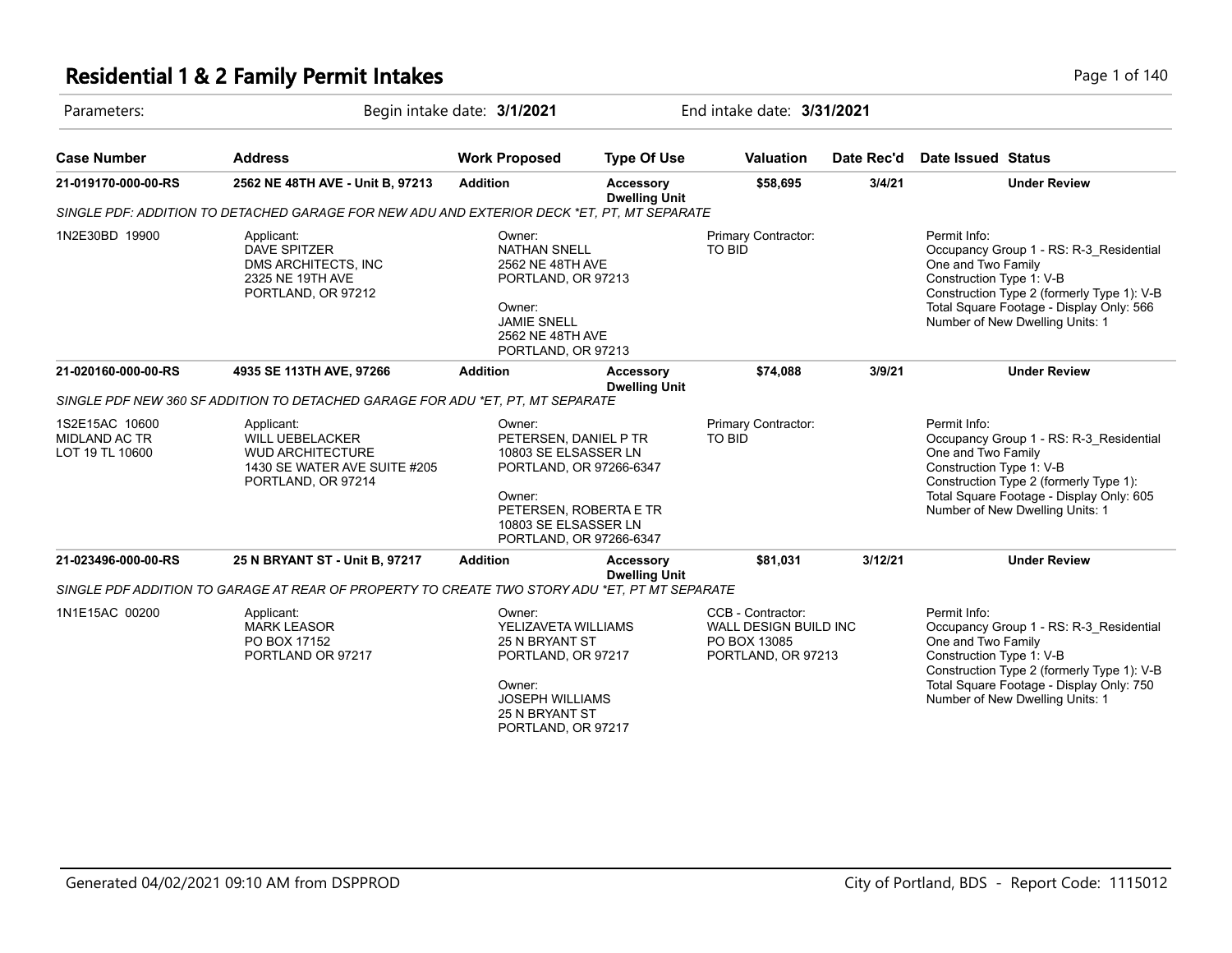#### **Residential 1 & 2 Family Permit Intakes Page 140** Page 2 of 140

| <b>Case Number</b>                                                           | <b>Address</b>                                                                                                                                                                                                                                                                                                                                      | <b>Work Proposed</b>                                                                                                                                           | <b>Type Of Use</b>                       | <b>Valuation</b>                                                                                                    | Date Rec'd | Date Issued Status                                                    |                                                                                                                              |
|------------------------------------------------------------------------------|-----------------------------------------------------------------------------------------------------------------------------------------------------------------------------------------------------------------------------------------------------------------------------------------------------------------------------------------------------|----------------------------------------------------------------------------------------------------------------------------------------------------------------|------------------------------------------|---------------------------------------------------------------------------------------------------------------------|------------|-----------------------------------------------------------------------|------------------------------------------------------------------------------------------------------------------------------|
| 21-023022-000-00-RS                                                          | 4015 SW WESTDALE DR, 97221                                                                                                                                                                                                                                                                                                                          | <b>Addition</b>                                                                                                                                                | <b>Accessory</b><br><b>Structure</b>     | \$27,773                                                                                                            | 3/9/21     |                                                                       | <b>Under Review</b>                                                                                                          |
|                                                                              | 576SQFT ACCESSORY STRUCTURE USED AS A STUDIO. NO PLUMBING. SINGLE PDF                                                                                                                                                                                                                                                                               |                                                                                                                                                                |                                          |                                                                                                                     |            |                                                                       |                                                                                                                              |
| 1S1E08CB 00300<br><b>MONTMORE</b><br><b>BLOCK D</b><br>LOT <sub>10</sub>     | Applicant:<br><b>DARREN BARLOW</b><br><b>RAVEN BUILDERS LLC</b><br>4120 NE 54TH AVE<br>PORTLAND, OR 97218                                                                                                                                                                                                                                           | Owner:<br><b>MICHAEL TABTABAI</b><br>4015 SW WESTDALE DR<br>PORTLAND, OR 97221<br>Owner:<br><b>MICHELLE KENDI</b><br>4015 SW WESTDALE DR<br>PORTLAND, OR 97221 |                                          | CCB - Contractor:<br><b>RAVEN BUILDERS LLC</b><br>4120 NE 54TH AVE<br>PORTLAND, OR 97218                            |            | Permit Info:<br>Garage\Utility Misc.<br>Construction Type 1: V-B      | Occupancy Group 1 - RS: U Private<br>Construction Type 2 (formerly Type 1):<br>Total Square Footage - Display Only: 575      |
| 21-030159-000-00-RS                                                          | 1951 SE 31ST AVE, 97214                                                                                                                                                                                                                                                                                                                             | <b>Addition</b>                                                                                                                                                | <b>Accessory</b><br><b>Structure</b>     | \$11.144                                                                                                            | 3/28/21    |                                                                       | 3/29/21 Under Review                                                                                                         |
| 1S1E01CA 13100<br><b>SHEARERS ADD</b><br><b>BLOCK1</b><br><b>LOT 5&amp;8</b> | SINGLE PDF-112 SF ADDITION TO CREATE ROOM FOR SHOWER, TOILET AND SINK. ROUGH IN FUTURE SINK FOR POSSIBLE CONVERSION TO ADU. CONVERT<br>GARAGE TO LIVING SPACE FOR USE AS STUDIO. ASSOCIATED MECHANICAL, ELECTRICAL AND PLUMBING.<br>Applicant:<br><b>GLENDA FORD</b><br><b>GLEND FORD CONTRACTING LLC</b><br>2951 SE 67TH AVE<br>PORTLAND, OR 97206 | Owner:<br><b>JOEL NEWMAN</b><br>1951 SE 31ST AVE<br>PORTLAND, OR 97214<br>Owner:<br><b>ALICE GRAHAM</b><br>1951 SE 31ST AVE<br>PORTLAND, OR 97214              |                                          | CCB - Contractor:<br><b>GLEN FORD</b><br><b>GLEN FORD CONTRACTING LLC</b><br>2951 SE 67TH AVE<br>PORTLAND, OR 97206 |            | Permit Info:<br>One and Two Family<br>Construction Type 1: V-B        | Occupancy Group 1 - RS: R-3_Residential<br>Construction Type 2 (formerly Type 1):<br>Total Square Footage - Display Only: 91 |
| 21-026284-000-00-RS                                                          | 2326 NE 41ST AVE, 97212                                                                                                                                                                                                                                                                                                                             | <b>Addition</b>                                                                                                                                                | Decks, Fences,<br><b>Retaining Walls</b> | \$6,062                                                                                                             | 3/17/21    | 3/17/21 Issued                                                        |                                                                                                                              |
|                                                                              | BUILD DECK AND PERGOLA. Residential 1 & 2 Family Permit This folder was cancelled during the automatic add phase. - Fee tab                                                                                                                                                                                                                         |                                                                                                                                                                |                                          |                                                                                                                     |            |                                                                       |                                                                                                                              |
| 1N1E25DA 12500<br><b>ROSSMERE</b><br>BLOCK 15<br>LOT <sub>13</sub>           | Applicant:<br><b>JEFF SIMPSON</b><br>SIMP.L<br>1017 SW MORRISON ST, SUITE 508<br>PORTLAND, OR 97205                                                                                                                                                                                                                                                 | Owner:<br><b>JOANNA O'LEARY</b><br>2326 NE 41ST AVE<br>PORTLAND, OR 97212<br>Owner:<br><b>ERICH SCHREIBER</b><br>2326 NE 41ST AVE<br>PORTLAND, OR 97212        |                                          | CCB - Contractor:<br><b>FOST R CONSTRUCTION LLC</b><br>1017 SW MORRISON ST #508<br>PORTLAND, OR 97205               |            | Permit Info:<br>Patios, Porches, Carports<br>Construction Type 1: V-B | Occupancy Group 1 - RS: U Decks,<br>Construction Type 2 (formerly Type 1):<br>Total Square Footage - Display Only: 251       |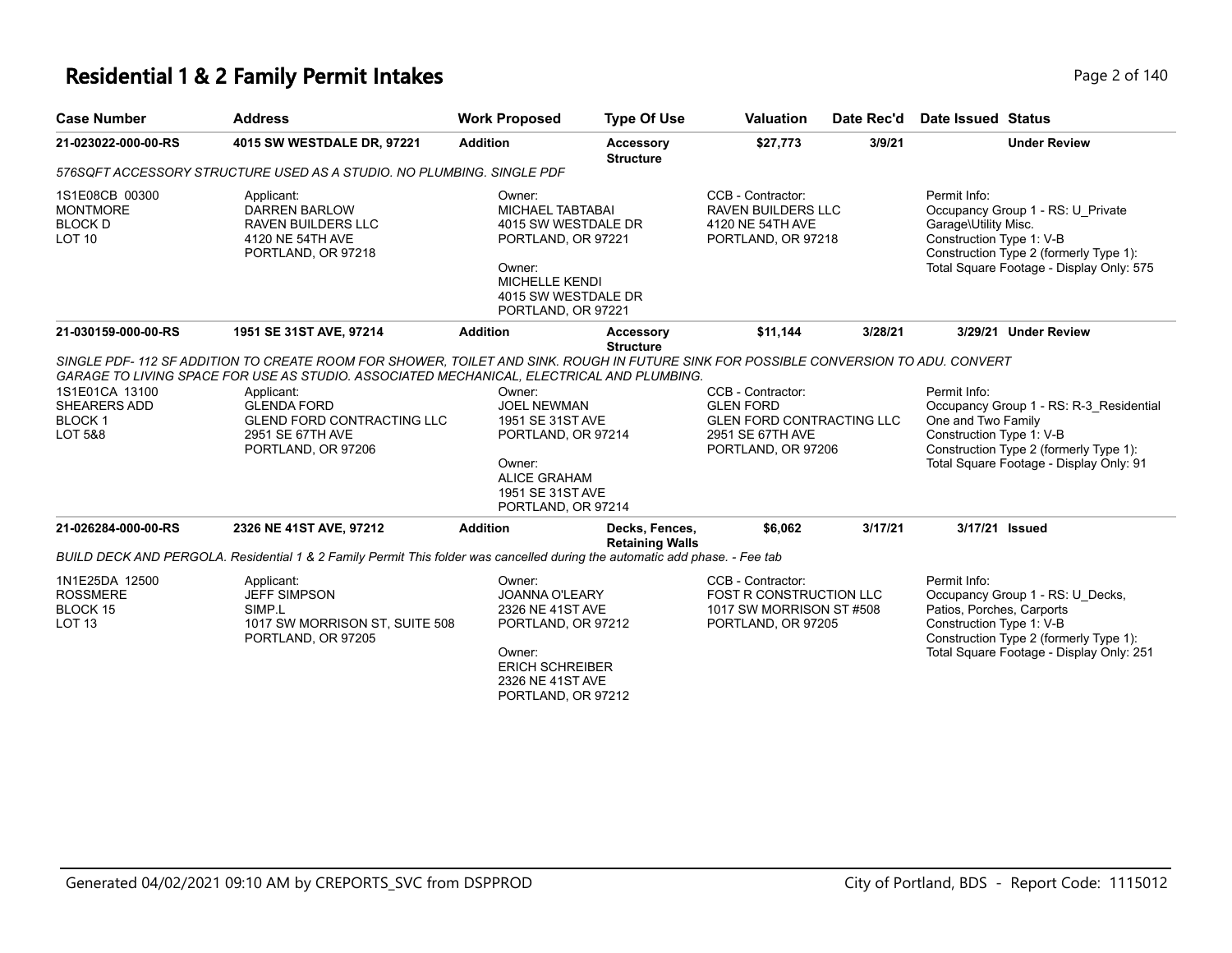# **Residential 1 & 2 Family Permit Intakes Page 140** Page 3 of 140

| <b>Case Number</b>                                                                       | <b>Address</b>                                                                                                                                                                                                                                                                                                            | <b>Work Proposed</b>                                                                                                                                            | <b>Type Of Use</b>                       | <b>Valuation</b>                                                                                        | Date Rec'd | Date Issued Status                                                                                                                                                                                                                      |
|------------------------------------------------------------------------------------------|---------------------------------------------------------------------------------------------------------------------------------------------------------------------------------------------------------------------------------------------------------------------------------------------------------------------------|-----------------------------------------------------------------------------------------------------------------------------------------------------------------|------------------------------------------|---------------------------------------------------------------------------------------------------------|------------|-----------------------------------------------------------------------------------------------------------------------------------------------------------------------------------------------------------------------------------------|
| 21-019047-000-00-RS                                                                      | 2304 NW MILL POND RD, 97229                                                                                                                                                                                                                                                                                               | <b>Addition</b>                                                                                                                                                 | Decks, Fences,<br><b>Retaining Walls</b> | \$10,000                                                                                                | 3/9/21     | <b>Under Review</b>                                                                                                                                                                                                                     |
|                                                                                          | SINGLE PDF REMOVE OLD DECK AND ADDITION OF 476 SQ FT OF NEW DECK WITH SPIRAL STAIRCASE.                                                                                                                                                                                                                                   |                                                                                                                                                                 |                                          |                                                                                                         |            |                                                                                                                                                                                                                                         |
| 1N1W26CB 03000<br><b>MILL POND</b><br><b>BLOCK4</b><br>LOT <sub>2</sub>                  | Applicant:<br>ALEX HOOYMAN<br>NW GENERAL CONTRACTING LLC<br>PORTLAND OR<br><b>USA</b>                                                                                                                                                                                                                                     | Owner:<br><b>VICTORYA KHARY</b><br>2304 NW MILL POND RD<br>PORTLAND, OR 97229<br>Owner:<br><b>D JEFFREY WAITE</b><br>2304 NW MILL POND RD<br>PORTLAND, OR 97229 |                                          | CCB - Contractor:<br>NW GENERAL CONTRACTING<br><b>LLC</b><br>4417 SW LOBELIA ST<br>PORTLAND, OR 97219   |            | Permit Info:<br>Occupancy Group 1 - RS: U_Decks,<br>Patios, Porches, Carports<br>Construction Type 1: V-B<br>Construction Type 2 (formerly Type 1):                                                                                     |
| 21-030829-000-00-RS                                                                      | 7512 SW 17TH DR, 97219                                                                                                                                                                                                                                                                                                    | <b>Addition</b>                                                                                                                                                 | Decks, Fences,<br><b>Retaining Walls</b> | \$40,000                                                                                                | 3/30/21    | <b>Under Review</b>                                                                                                                                                                                                                     |
| SINGLE PDF - NEW ENGINEERED DECK ADDITION                                                |                                                                                                                                                                                                                                                                                                                           |                                                                                                                                                                 |                                          |                                                                                                         |            |                                                                                                                                                                                                                                         |
| 1S1E21BD 04100<br><b>CAPITOL HILL</b><br>BLOCK <sub>20</sub><br><b>LOT 10</b>            | Applicant:<br><b>CHRIS DYE</b><br><b>CWD CONSTRUCTION INC</b><br>2050 Beavercreek Rd. Suite 101<br>Oregon City, OR 97045                                                                                                                                                                                                  | Owner:<br><b>MICAH POTTS</b><br>7512 SW 17TH DR<br>PORTLAND, OR 97219                                                                                           |                                          | CCB - Contractor:<br><b>CWD CONSTRUCTION INC</b><br>14571 S KELMSLEY DR<br>OREGON CITY, OR 97045        |            | Permit Info:<br>Occupancy Group 1 - RS: U_Decks,<br>Patios, Porches, Carports<br>Construction Type 1: V-B<br>Construction Type 2 (formerly Type 1):                                                                                     |
| 21-030594-000-00-RS                                                                      | 3603 SE WASHINGTON ST, 97214                                                                                                                                                                                                                                                                                              | <b>Addition</b>                                                                                                                                                 | <b>Duplex</b>                            | \$16,532                                                                                                | 3/29/21    | 3/31/21 Issued                                                                                                                                                                                                                          |
|                                                                                          | SINGLE PDF 150 SF ADDITION OF LIVING SPACE TO CREATE NEW BEDROOM. ASSOCIATED ELECTRICAL WORK.                                                                                                                                                                                                                             |                                                                                                                                                                 |                                          |                                                                                                         |            |                                                                                                                                                                                                                                         |
| 1S1E01AB 00700<br>SUNNYSIDE & PLAT 2 & 3<br>BLOCK 61<br>W 1/2 OF LOT 15<br><b>LOT 16</b> | Applicant:<br><b>DALE MORSE</b><br><b>OWEN GABBERT LLC</b><br>PO BOX 11266<br>PORTLAND, OR 97211                                                                                                                                                                                                                          | Owner:<br><b>LLC</b><br>1837 SE 51ST AVE<br>PORTLAND, OR 97215                                                                                                  | JT PROPERTY MANAGEMENT                   | CCB - Contractor:<br><b>DALE MORSE</b><br><b>OWEN GABBERT LLC</b><br>PO BOX 11266<br>PORTLAND, OR 97211 |            | Permit Info:<br>Occupancy Group 1 - RS: R-3 Residential<br>One and Two Family<br>Construction Type 1: V-B<br>Construction Type 2 (formerly Type 1):<br>Total Square Footage - Display Only: 135                                         |
| 21-027642-000-00-RS                                                                      | 2712 SE 47TH AVE, 97206                                                                                                                                                                                                                                                                                                   | <b>Addition</b>                                                                                                                                                 | <b>Duplex</b>                            | \$193,324                                                                                               | 3/25/21    | <b>Under Review</b>                                                                                                                                                                                                                     |
| 1S2E07BA 09400<br><b>WINDSOR HTS</b><br><b>BLOCK1</b><br><b>LOT 11</b>                   | SINGLE PDF - ADDITION TO EXISTING SFR TO CREATE 3 STORY DUPLEX INCLUDING 3 BEDROOMS, 2 BATHROOMS, LAUNDRY ROOM, KITCHEN LIVING WITH BALCONY<br>ON 2ND AND 3RD FLOORS.***TRADES TO BE OBTAINED SEPARATELY***<br>Applicant:<br><b>ERIK MATTHEWS</b><br><b>EM ARCHITECTURE LLC</b><br>2712 SE 47TH AVE<br>PORTLAND, OR 97206 | Owner:<br><b>ERIK MATTHEWS</b><br>2712 SE 47TH AVE<br>PORTLAND, OR 97206-1547                                                                                   |                                          | CCB - Contractor:<br><b>VALAR LLC</b><br>8755 SE MARGIE WAY<br>HAPPY VALLEY, OR 97086                   |            | Permit Info:<br>Occupancy Group 1 - RS: R-3_Residential<br>One and Two Family<br>Construction Type 1: V-B<br>Construction Type 2 (formerly Type 1): V-B<br>Total Square Footage - Display Only: 1846<br>Number of New Dwelling Units: 1 |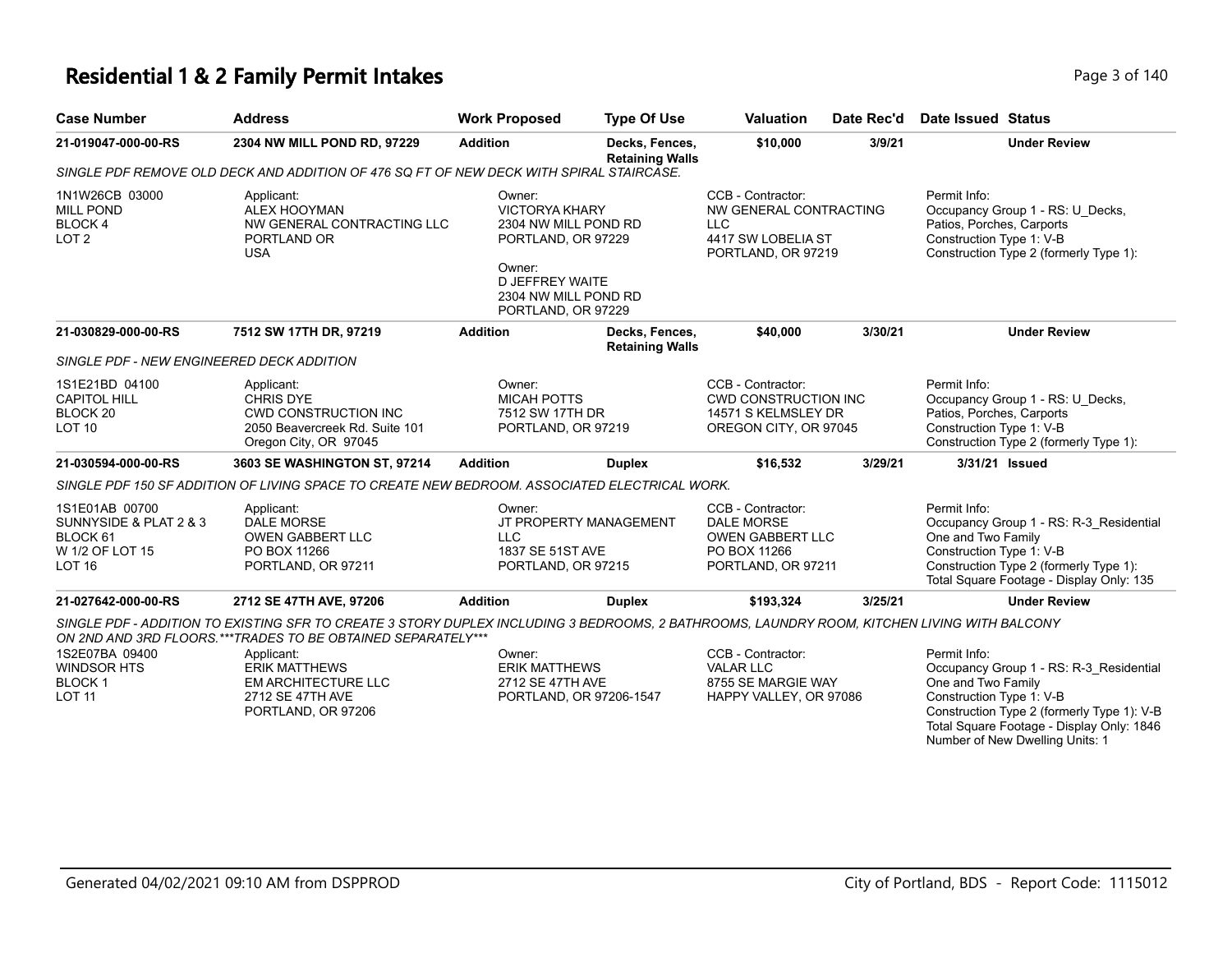### **Residential 1 & 2 Family Permit Intakes Page 1 and 2 and 2 and 2 and 2 and 2 and 2 and 2 and 2 and 2 and 2 and 2 and 2 and 2 and 2 and 2 and 2 and 2 and 2 and 2 and 2 and 2 and 2 and 2 and 2 and 2 and 2 and 2 and 2 and**

| <b>Case Number</b>                                                                                                   | <b>Address</b>                                                                                                                                                                                                                                        | <b>Work Proposed</b>                                                                                                                                              | <b>Type Of Use</b>                      | <b>Valuation</b>                                                                                                              | Date Rec'd | <b>Date Issued Status</b>                                        |                                                                                                                              |
|----------------------------------------------------------------------------------------------------------------------|-------------------------------------------------------------------------------------------------------------------------------------------------------------------------------------------------------------------------------------------------------|-------------------------------------------------------------------------------------------------------------------------------------------------------------------|-----------------------------------------|-------------------------------------------------------------------------------------------------------------------------------|------------|------------------------------------------------------------------|------------------------------------------------------------------------------------------------------------------------------|
| 21-031692-000-00-RS                                                                                                  | 4406 SE WINDSOR CT, 97206                                                                                                                                                                                                                             | <b>Addition</b>                                                                                                                                                   | Garage/Carport                          | \$10,433                                                                                                                      | 3/31/21    |                                                                  | 3/31/21 Under Inspection                                                                                                     |
|                                                                                                                      | SINGLE PDF 196 SF ADDITION TO GARAGE. SPACE TO REMAIN PARKING STORAGE. ASSOCIATED ELECTRICAL WORK.                                                                                                                                                    |                                                                                                                                                                   |                                         |                                                                                                                               |            |                                                                  |                                                                                                                              |
| 1S2E07BB 12900<br><b>MCMAHONS ADD</b><br><b>BLOCK4</b><br>LOT <sub>4</sub>                                           | Applicant:<br><b>JOSEPH PATRICK</b><br><b>LAMONT BROS LLC</b><br>2050 S BEAVERCREEK RD 101305<br>OREGON CITY, OR 97045                                                                                                                                | Owner:<br><b>KEVIN NICKEL</b><br>4406 SE WINDSOR CT<br>PORTLAND, OR 97206-1658                                                                                    |                                         | CCB - Contractor:<br><b>JOSEPH PATRICK</b><br><b>LAMONT BROS LLC</b><br>2050 S BEAVERCREEK RD 101305<br>OREGON CITY, OR 97045 |            | Permit Info:<br>Garage\Utility Misc.<br>Construction Type 1: V-B | Occupancy Group 1 - RS: U Private<br>Construction Type 2 (formerly Type 1):<br>Total Square Footage - Display Only: 216      |
| 20-197777-000-00-RS                                                                                                  | 2775 SW MONTGOMERY DR,<br>97201                                                                                                                                                                                                                       | <b>Addition</b>                                                                                                                                                   | Garage/Carport                          | \$90,000                                                                                                                      | 3/23/21    |                                                                  | <b>Under Review</b>                                                                                                          |
| TRADE PERMITS TOBE OBTAINED SEPARATELY***<br>1S1E08AA 10500<br><b>GREENWAY</b><br><b>BLOCK M</b><br>LOT <sub>4</sub> | SINGLE PDF - 131 SQFT ADDITION TO EXISTING DETACHED GARAGE, CHANGE FROM FLAT ROOF TO SLOPED, REMOVE TREE, REPAIR RETAINING WALL. ***ANY<br>Applicant:<br><b>SUSAN RUDLOFF</b><br><b>SUSAN RUDLOFF DESIGN</b><br>2635 SW HUME ST<br>PORTLAND, OR 97219 | Owner:<br><b>SALLY MILLER</b><br>2775 SW MONTGOMERY DR<br>PORTLAND, OR 97201<br>Owner:<br><b>MARK MILLER</b><br>2775 SW MONTGOMERY DR<br>PORTLAND, OR 97201       |                                         | CCB - Contractor:<br><b>VERNON V STROH</b><br><b>VERNON VINCE STROH</b><br>1727 N WINCHELL ST<br>PORTLAND, OR 97217-6558      |            | Permit Info:<br>Garage\Utility Misc.<br>Construction Type 1: V-B | Occupancy Group 1 - RS: U Private<br>Construction Type 2 (formerly Type 1):<br>Total Square Footage - Display Only: 504      |
| 21-012607-REV-01-RS                                                                                                  | 315 NE LAURELHURST PL, 97232                                                                                                                                                                                                                          | <b>Addition</b>                                                                                                                                                   | <b>Single Family</b>                    | \$500                                                                                                                         | 3/6/21     |                                                                  | 3/29/21 Issued                                                                                                               |
|                                                                                                                      | ** SINGLE PDF** REVISION:OWNER REMOVED DOWNED STREET TREE DURING ICE STORM, EMERGENCY SITUATION. NEW STREET TREE TO BE PLANTED, PROTECT<br>EXISTING STREET TREES, PLANT TWO 1.5" TREES FOR MITIGATION ON LOT.                                         |                                                                                                                                                                   | <b>Dwelling</b>                         |                                                                                                                               |            |                                                                  |                                                                                                                              |
| 1N1E36DB 08400<br><b>LAURELHURST</b><br>BLOCK 77<br>LOT 9&10                                                         | Applicant:<br><b>JOE PETRINA</b><br>PETRINA CONSTRUCTION INC.<br>4505 NE TILLAMOOK ST<br>PORTLAND, OR 97213-1319                                                                                                                                      | Owner:<br><b>ALLISON FERGUSON</b><br>315 NE LAURELHURST PL<br>PORTLAND, OR 97232<br>Owner:<br><b>JOHN FERGUSON</b><br>315 NE LAURELHURST PL<br>PORTLAND, OR 97232 |                                         | CCB - Contractor:<br><b>CASEY PETRINA</b><br>PETRINA CONSTRUCTION INC<br>4505 NE TILLAMOOK ST<br>PORTLAND, OR 97213-1319      |            | Permit Info:<br>One and Two Family<br>Construction Type 1: V-B   | Occupancy Group 1 - RS: R-3_Residential<br>Construction Type 2 (formerly Type 1):<br>Total Square Footage - Display Only: 45 |
| 21-019323-000-00-RS                                                                                                  | 6413 SE 21ST AVE, 97202                                                                                                                                                                                                                               | <b>Addition</b>                                                                                                                                                   | <b>Single Family</b><br><b>Dwelling</b> | \$15,850                                                                                                                      | 3/1/21     | 3/1/21 Final                                                     |                                                                                                                              |
| Roof mounted PV install and structural upgrades.                                                                     |                                                                                                                                                                                                                                                       |                                                                                                                                                                   |                                         |                                                                                                                               |            |                                                                  |                                                                                                                              |
| 1S1E14DD 07900<br><b>WESTMORELAND</b><br>BLOCK <sub>26</sub><br>LOT <sub>19</sub>                                    | Applicant:<br>ZANE GOFF<br>NEIL KELLY CO INC<br>804 N ALBERTA ST<br>PORTLAND, OR 97217-2639                                                                                                                                                           | Owner:<br><b>R&amp;B JOHNSON FAMILY TR</b><br>6413 SE 21ST AVE<br>PORTLAND, OR 97202                                                                              |                                         | CCB - Contractor:<br>ZANE GOFF<br>NEIL KELLY CO INC<br>804 N ALBERTA ST<br>PORTLAND, OR 97217-2693                            |            | Permit Info:<br>One and Two Family<br>Construction Type 1: V-B   | Occupancy Group 1 - RS: R-3_Residential<br>Construction Type 2 (formerly Type 1):                                            |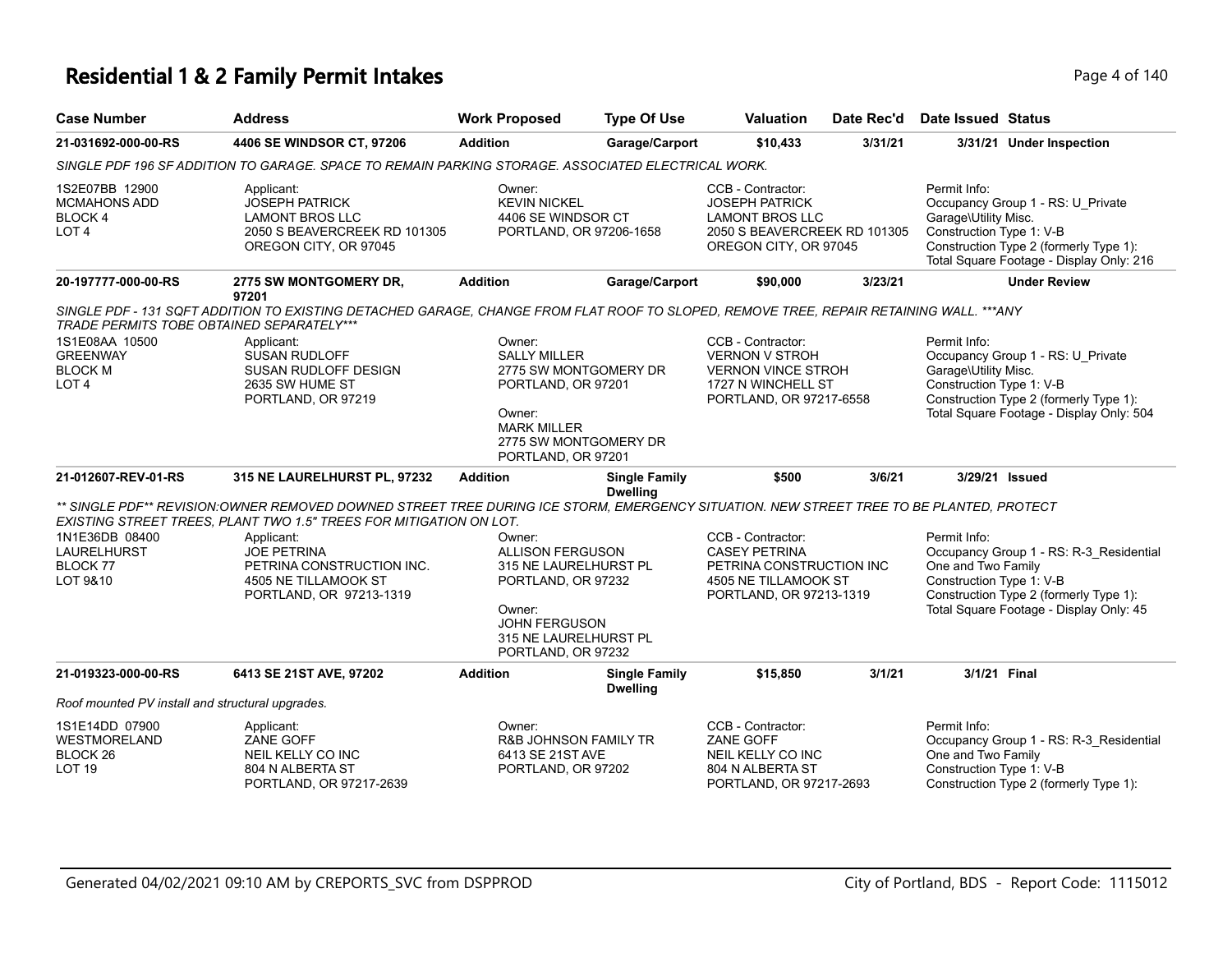### **Residential 1 & 2 Family Permit Intakes Page 140** Page 1 40

| <b>Case Number</b>                                                  | <b>Address</b>                                                                                                                                                                                                                                                                                                                                                                 | <b>Work Proposed</b>                                                                                                                                       | <b>Type Of Use</b>                      | <b>Valuation</b>                                                                                                                                                                                                                                                                                                                                                                                 | Date Rec'd | <b>Date Issued Status</b>                                                                                                                                                                       |  |
|---------------------------------------------------------------------|--------------------------------------------------------------------------------------------------------------------------------------------------------------------------------------------------------------------------------------------------------------------------------------------------------------------------------------------------------------------------------|------------------------------------------------------------------------------------------------------------------------------------------------------------|-----------------------------------------|--------------------------------------------------------------------------------------------------------------------------------------------------------------------------------------------------------------------------------------------------------------------------------------------------------------------------------------------------------------------------------------------------|------------|-------------------------------------------------------------------------------------------------------------------------------------------------------------------------------------------------|--|
| 21-022228-000-00-RS                                                 | <b>5528 SW GARDEN HOME RD,</b><br>97219                                                                                                                                                                                                                                                                                                                                        | <b>Addition</b>                                                                                                                                            | <b>Single Family</b><br><b>Dwelling</b> | \$58,781                                                                                                                                                                                                                                                                                                                                                                                         | 3/5/21     | <b>Under Review</b>                                                                                                                                                                             |  |
|                                                                     | MASTER BEDROOM BATHROOM ADDTION WITH DECK ON FIRST FLOOR                                                                                                                                                                                                                                                                                                                       |                                                                                                                                                            |                                         |                                                                                                                                                                                                                                                                                                                                                                                                  |            |                                                                                                                                                                                                 |  |
| 1S1E19CD 09300<br><b>GWENDALE AC</b><br>BLOCK 1<br>LOT <sub>2</sub> | Applicant:<br><b>ROD LOEWER</b><br>NORTHLAND CONSTRUCTION<br>20000 SW CAPPOEN RD<br>SHERWOOD, ORE 97140                                                                                                                                                                                                                                                                        | Owner:<br><b>ERIN BRUSH</b><br>PO BOX 80925<br>PORTLAND, OR 97280-1925<br>Owner:<br>DAVID BRUSH<br>PO BOX 80925<br>PORTLAND, OR 97280-1925                 |                                         | CCB - Contractor:<br><b>ROD LOEWER</b><br><b>NORTHLAND CONSTRUCTION &amp;</b><br><b>DESIGN INC</b><br>20000 SW CAPPOEN RD<br>SHERWOOD, OR 97140                                                                                                                                                                                                                                                  |            | Permit Info:<br>Occupancy Group 1 - RS: R-3_Residential<br>One and Two Family<br>Construction Type 1: V-B<br>Construction Type 2 (formerly Type 1):<br>Total Square Footage - Display Only: 480 |  |
| 21-022763-000-00-RS                                                 | 2013 NE 104TH AVE, 97220                                                                                                                                                                                                                                                                                                                                                       | <b>Addition</b>                                                                                                                                            | <b>Single Family</b>                    | \$82,661                                                                                                                                                                                                                                                                                                                                                                                         | 3/8/21     | <b>Under Review</b>                                                                                                                                                                             |  |
| 1N2E27CC 03800<br>SECTION 27 1N 2E<br>TL 3800 0.30 ACRES            | SINGLE PDF MRAA- 675 SF ADDITION OF LIVING SPACE. NEW SPACE TO INCLUDE 2 NEW BEDROOMS, FAMILY ROOM, AND 2 NEW BATHROOMS (TOTAL OF 4)<br>ASSOCIATED MECHANICAL, ELECTRICAL AND PLUMBING.<br>Applicant:<br><b>RICK BLUHM</b><br>COMPLETE CONSTRUCTION LLC<br>7078 NE 8TH AVE<br>PORTLAND, OR 97211                                                                               | Owner:<br>THUY DUYEN V TRUONG<br>2013 NE 104TH AVE<br>PORTLAND, OR 97220                                                                                   | <b>Dwelling</b>                         | CCB - Contractor:<br><b>RICK BLUHM</b><br>COMPLETE CONSTRUCTION LLC<br>7078 NE 8TH AVE<br>PORTLAND, OR 97211                                                                                                                                                                                                                                                                                     |            | Permit Info:<br>Occupancy Group 1 - RS: R-3_Residential<br>One and Two Family<br>Construction Type 1: V-B<br>Construction Type 2 (formerly Type 1):<br>Total Square Footage - Display Only: 675 |  |
| 21-022798-000-00-RS                                                 | 2304 NE PRESCOTT ST, 97211                                                                                                                                                                                                                                                                                                                                                     | <b>Addition</b>                                                                                                                                            | <b>Single Family</b>                    | \$7,348                                                                                                                                                                                                                                                                                                                                                                                          | 3/8/21     | 3/10/21 Under Inspection                                                                                                                                                                        |  |
| 1N1E23DA 01400<br><b>VERNON</b><br>BLOCK 71<br>W 1/2 OF LOT 1&2     | KITCHEN REMODEL. EXPAND DORMER FOR BATHROOM REMODEL AND ADD POWDER ROOM. RESIZE 5 WINDOWS AND REPLACE REMAINING. NEW SERVICE. WIRE<br>REMOLDELED AREAS TO CODE. INSTALL 95% DIRECT VENT FURNACE, NEW RANGE HOOD AND BATH FANS. PLUMBING FOR KITCHEN ND BATH REMODELS.<br>Applicant:<br>APOLINARIO ANCHETA<br>PURCH AND HOLDING INC<br>11740 SE SALMON ST<br>PORTLAND, OR 97216 | Owner:<br><b>BRITTNEY LAWLER</b><br>2304 NE PRESCOTT ST<br>PORTLAND, OR 97211<br>Owner:<br><b>ADAM LAWLER</b><br>2304 NE PRESCOTT ST<br>PORTLAND, OR 97211 | <b>Dwelling</b>                         | CCB - Contractor:<br>PC ELECTRIC INC<br>PO BOX 517<br>NEWBERG, OR 97132<br>CCB - Contractor:<br><b>AMELA ALIC</b><br>TEH LLC<br>10117 SE SUNNYSIDE STE F 123<br>CLACKAMAS, OR 97015<br>CCB - Contractor:<br><b>VIRIDIS PLUMBING &amp; HEATING</b><br><b>INC</b><br>PO BOX 220144<br>PORTLAND, OR 97269<br>CCB - Contractor:<br>PURCH AND HOLDING INC<br>11740 SE SALMON ST<br>PORTLAND, OR 97216 |            | Permit Info:<br>Occupancy Group 1 - RS: R-3 Residential<br>One and Two Family<br>Construction Type 1: V-B<br>Construction Type 2 (formerly Type 1):<br>Total Square Footage - Display Only: 60  |  |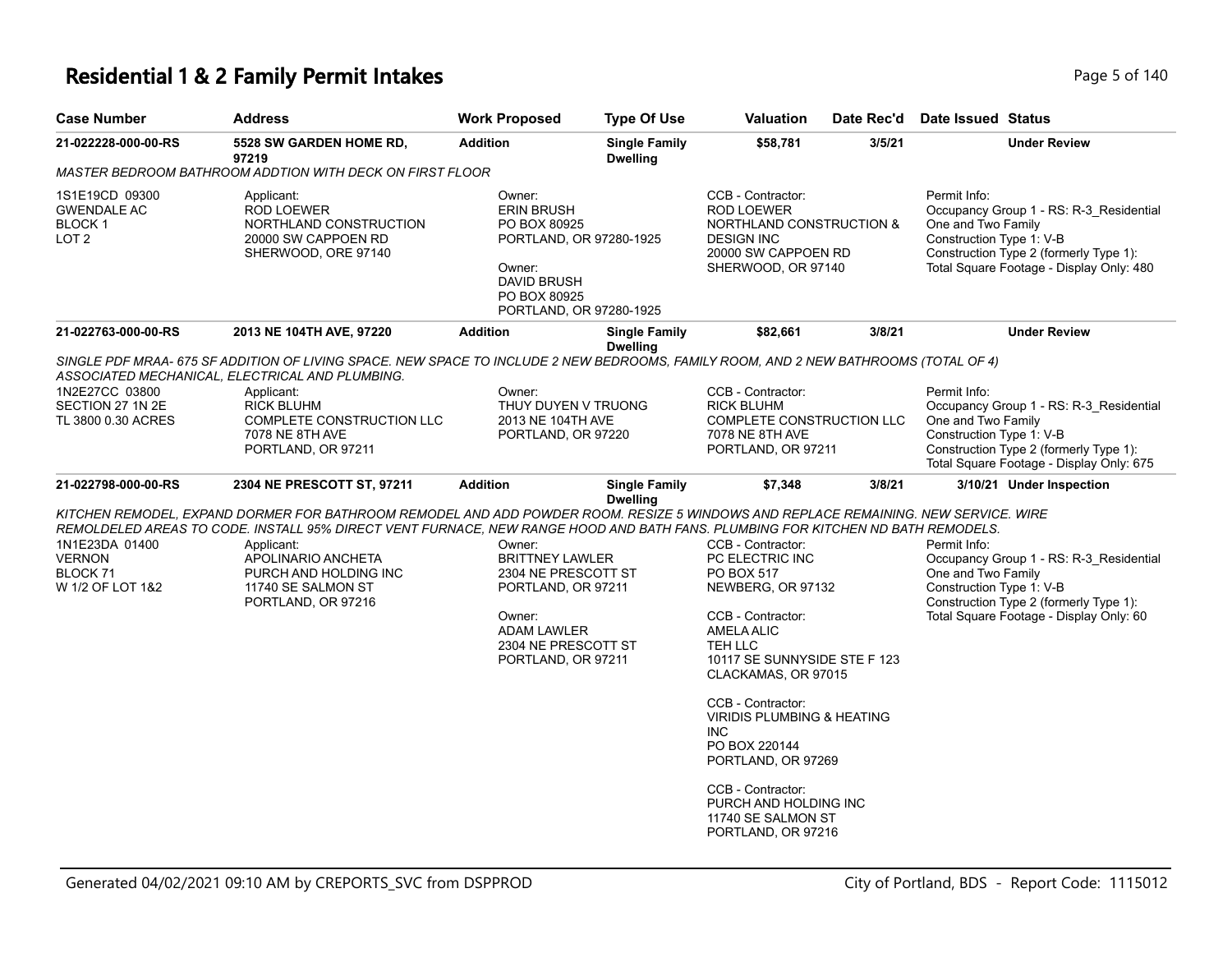### **Residential 1 & 2 Family Permit Intakes Page 140 Residential 1 & 2 Family Permit Intakes**

| <b>Case Number</b>                                                                              | <b>Address</b>                                                                                                                                                                                                                                                                                                                                                                                               | <b>Work Proposed</b>                                                                                                                            | <b>Type Of Use</b>                      | <b>Valuation</b>                                                                                                        | Date Rec'd | Date Issued Status                                             |                                                                                                                                |
|-------------------------------------------------------------------------------------------------|--------------------------------------------------------------------------------------------------------------------------------------------------------------------------------------------------------------------------------------------------------------------------------------------------------------------------------------------------------------------------------------------------------------|-------------------------------------------------------------------------------------------------------------------------------------------------|-----------------------------------------|-------------------------------------------------------------------------------------------------------------------------|------------|----------------------------------------------------------------|--------------------------------------------------------------------------------------------------------------------------------|
| 21-023068-000-00-RS                                                                             | 3101 NW VAUGHN ST, 97210                                                                                                                                                                                                                                                                                                                                                                                     | <b>Addition</b>                                                                                                                                 | <b>Single Family</b><br><b>Dwelling</b> | \$3,919                                                                                                                 | 3/9/21     |                                                                | <b>Under Review</b>                                                                                                            |
| 1N1E29CD 02600<br>WILLAMETTE HTS ADD<br>BLOCK 16<br>LOT 13                                      | SMALL EXTENSION OF EXISTING EAST FACING DORMER TO CREATE A CLOSET SPACE. REMODEL KITCHEN, RELOCATE EXISTING MAIN FLOOR POWDER ROOM, AND<br>REMODEL EXISTING SECOND FLOOR BATHROOM. CONVERT BASEMENT TO LIVING SPACE, INCLUDING A NEW BEDROOM AND A BASEMENT BATHROOM(3RD).<br>Applicant:<br>Gary W. Parker<br><b>GARY W. PARKER GENERAL</b><br><b>CONTRACTOR</b><br>7816 SE Yamhill St<br>Portland, OR 97215 | Owner:<br>KATHERINE LEONARD<br>1460 CHAMBERS DR<br><b>BOULDER, CO 80305</b>                                                                     |                                         | CCB - Contractor:<br><b>GARY WAYNE PARKER</b><br><b>GARY WAYNE PARKER</b><br>7816 SE YAMHILL ST B<br>PORTLAND, OR 97215 |            | Permit Info:<br>One and Two Family<br>Construction Type 1: V-B | Occupancy Group 1 - RS: R-3 Residential<br>Construction Type 2 (formerly Type 1):<br>Total Square Footage - Display Only: 32   |
| 21-024001-000-00-RS                                                                             | 5808 NE 35TH PL. 97211                                                                                                                                                                                                                                                                                                                                                                                       | <b>Addition</b>                                                                                                                                 | <b>Single Family</b><br><b>Dwelling</b> | \$24.492                                                                                                                | 3/10/21    | 3/25/21 Issued                                                 |                                                                                                                                |
| 200 sqft addition to rear of house and remodel to match.                                        |                                                                                                                                                                                                                                                                                                                                                                                                              |                                                                                                                                                 |                                         |                                                                                                                         |            |                                                                |                                                                                                                                |
| 1N1E13DC 07700<br><b>KENNEDYS ADD</b><br>BLOCK 5<br>N 30' OF LOT 4<br>S 25' OF LOT 5            | Applicant:<br><b>ZANE GOFF</b><br>NEIL KELLY CO INC<br>804 N ALBERTA ST<br>PORTLAND, OR 97217-2639                                                                                                                                                                                                                                                                                                           | Owner:<br><b>CLARENCE JOHNSTON</b><br>5808 NE 35TH PL<br>PORTLAND, OR 97211                                                                     |                                         | CCB - Contractor:<br>ZANE GOFF<br>NEIL KELLY CO INC<br>804 N ALBERTA ST<br>PORTLAND, OR 97217-2693                      |            | Permit Info:<br>One and Two Family<br>Construction Type 1: V-B | Occupancy Group 1 - RS: R-3 Residential<br>Construction Type 2 (formerly Type 1):<br>Total Square Footage - Display Only: 200  |
| 21-025188-000-00-RS                                                                             | 5346 SE 46TH AVE, 97206                                                                                                                                                                                                                                                                                                                                                                                      | <b>Addition</b>                                                                                                                                 | <b>Single Family</b><br><b>Dwelling</b> | \$123,195                                                                                                               | 3/15/21    |                                                                | 4/1/21 Issued                                                                                                                  |
| garage<br>1S2E18BC 12400<br><b>AVONIA</b><br><b>BLOCK1</b><br>INC PT VAC ST S 1/2 OF<br>LOT 7&8 | *single PDF*SECOND-STORY 1006sqft. ADDITION AND REMODEL. NEW ELECTRICAL SERVICE, PANEL, AND FEEDERS. (4) BATHROOMS, LAUNDRY, NEW WATER<br>SERVICE, NEW DRAINS AND PIPING (2) ZONE MINI-SPLIT HEAT PUMP, BATH FANS, KITCHEN FAN WITH MAKE-UP AIR, remodel carport, add walls and garage door to make a<br>Applicant:<br>PETER ZENCZAK<br>Z DESIGN-BUILD LLC<br>6124 SE SHERMAN ST<br>PORTLAND, OR 97215       | Owner:<br>PATRICIA FREEMAN<br>5346 SE 46TH AVE<br>PORTLAND, OR 97206<br>Owner:<br><b>ANDREW BLACK</b><br>5346 SE 46TH AVE<br>PORTLAND, OR 97206 |                                         | CCB - Contractor:<br>PIOTR ZENCZAK<br><b>Z DESIGN BUILD LLC</b><br>PO BOX 33761<br>PORTLAND, OR 97292                   |            | Permit Info:<br>One and Two Family<br>Construction Type 1: V-B | Occupancy Group 1 - RS: R-3 Residential<br>Construction Type 2 (formerly Type 1):<br>Total Square Footage - Display Only: 1006 |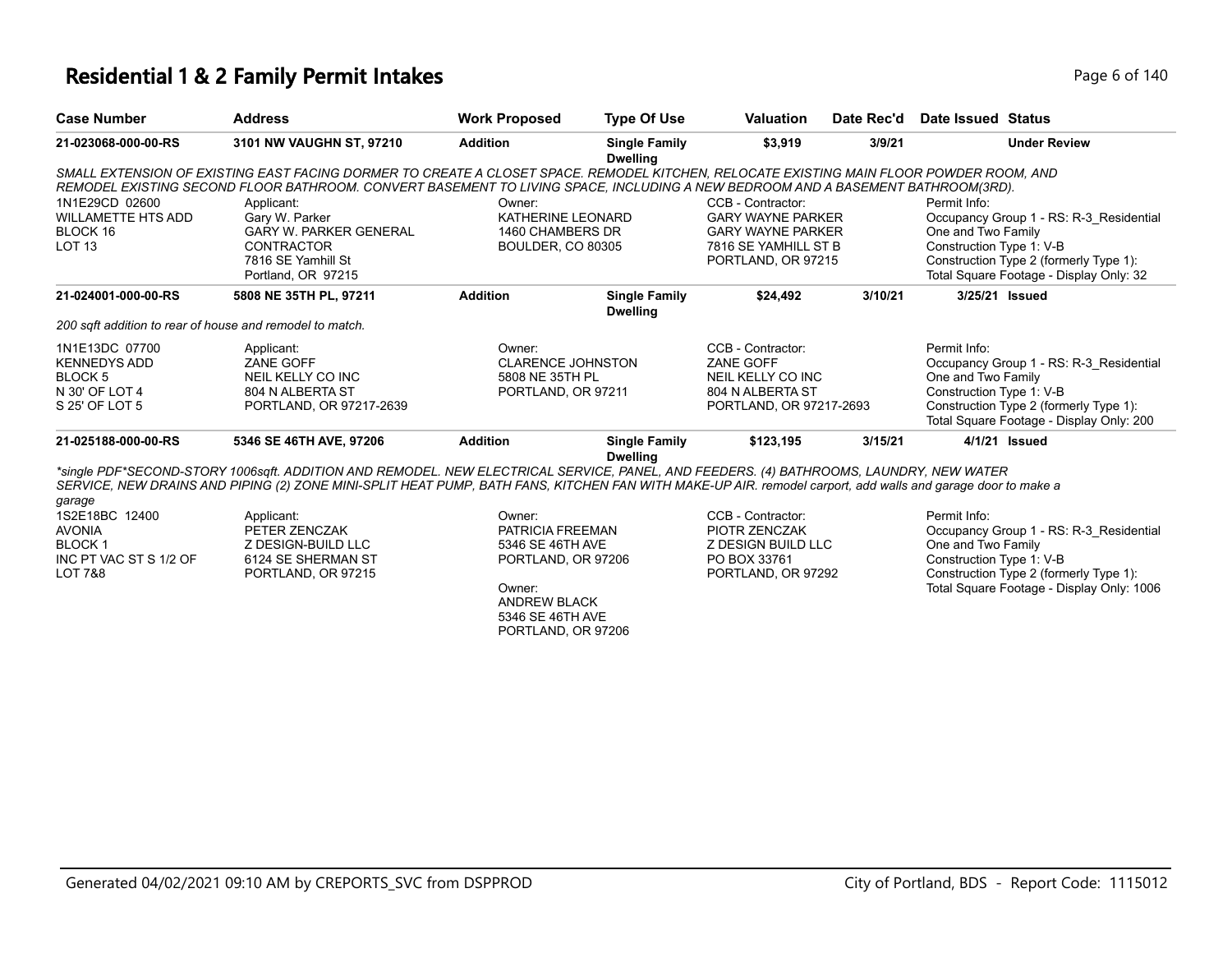#### **Residential 1 & 2 Family Permit Intakes Page 7 of 140** Page 7 of 140

| <b>Case Number</b>                                                                 | <b>Address</b>                                                                                                                                                                                                         | <b>Work Proposed</b>                                           | <b>Type Of Use</b>                                   | <b>Valuation</b>                                                                                                                                                                                                                                                                                                                                                                                                                         | Date Rec'd | <b>Date Issued Status</b>                                                                                                                                                                        |
|------------------------------------------------------------------------------------|------------------------------------------------------------------------------------------------------------------------------------------------------------------------------------------------------------------------|----------------------------------------------------------------|------------------------------------------------------|------------------------------------------------------------------------------------------------------------------------------------------------------------------------------------------------------------------------------------------------------------------------------------------------------------------------------------------------------------------------------------------------------------------------------------------|------------|--------------------------------------------------------------------------------------------------------------------------------------------------------------------------------------------------|
| 21-025588-000-00-RS                                                                | 3015 NE DEKUM ST, 97211                                                                                                                                                                                                | <b>Addition</b>                                                | <b>Single Family</b><br><b>Dwelling</b>              | \$128,828                                                                                                                                                                                                                                                                                                                                                                                                                                | 3/16/21    | <b>Under Review</b>                                                                                                                                                                              |
| ELECTRICAL AND MECHANICHAL.                                                        | **SINGLE PDF*** MRAA RETAIN 4' SECTION ON WEST WALL WITH TOP PLATE AND REBUILD MAIN FLOOR. UPGRADE EXISTING BASEMENT. ALL NEW PLUMBING                                                                                 |                                                                |                                                      |                                                                                                                                                                                                                                                                                                                                                                                                                                          |            |                                                                                                                                                                                                  |
| 1N1E13BD 02800<br>SUNDERLAND AC & PLAT 3<br><b>BLOCK B</b><br><b>LOT 21</b>        | Applicant:<br>ADAN HELLER<br>818 DEVELOPMENT LLC<br>16144 BOONES FERRY RD<br>LAKE OSWEGO, OR 97035                                                                                                                     | Owner:<br>REV LIV TR<br>5811 NE 16TH AVE<br>PORTLAND, OR 97211 | STEPHEN H YAN & JULIE C HUI                          | CCB - Contractor:<br><b>PETER</b><br>MHC HEATING AND COOLING LLC<br>4 NE 202 AVE<br>PORTLAND, OR 97230<br>CCB - Contractor:<br><b>ADAN HELLER</b><br>818 DEVELOPMENT LLC<br>16144 BOONES FERRY RD<br>LAKE OSWEGO, OR 97035<br>CCB - Contractor:<br>PLATINUM ELECTRIC INC<br>4676 COMMERCIAL ST SE 248<br><b>SALEM, OR 97302</b><br>CCB - Contractor:<br><b>GO PLUMBING &amp; HEATING LLC</b><br>16424 OLD MEHAMA RD<br>STAYTON, OR 97383 |            | Permit Info:<br>Occupancy Group 1 - RS: R-3_Residential<br>One and Two Family<br>Construction Type 1: V-B<br>Construction Type 2 (formerly Type 1):<br>Total Square Footage - Display Only: 1052 |
| 21-026476-000-00-RS                                                                | 504 NW MARLBOROUGH AVE,<br>97210                                                                                                                                                                                       | <b>Addition</b>                                                | <b>Single Family</b><br><b>Dwelling</b>              | \$29.513                                                                                                                                                                                                                                                                                                                                                                                                                                 | 3/18/21    | <b>Under Review</b>                                                                                                                                                                              |
|                                                                                    | *SINGLE PDF* NEW TWO STORY ADDITION TO CREATE A NEW INTERIOR STAIRWAY AND RESIDENTIAL ELEVATOR. CONVERT EXISTING GARAGE TO LIVING SPACE.<br>CREATE A NEW POWDER ROOM ON THE MAIN FLOOR(3rd), AND REMODEL SECOND FLOOR. |                                                                |                                                      |                                                                                                                                                                                                                                                                                                                                                                                                                                          |            |                                                                                                                                                                                                  |
| 1N1E32AD 07300<br><b>ST FRANCES HILL</b><br>BLOCK <sub>7</sub><br>LOT <sub>4</sub> | Applicant:<br>EDUARD VALIK<br><b>IBUILD PDX COMPANY, LLC</b><br>8835 SW CANYON LN, STE 408<br>PORTLAND OR 97225                                                                                                        | Owner:<br><b>TR</b><br>PORTLAND, OR 97210                      | THE KIMBERLY CASSEL TARDIE<br>504 NW MARLBOROUGH AVE | CCB - Contractor:<br><b>IBUILDPDX COMPANY LLC</b><br>8835 SW CANYON LANE SUITE<br>408<br>PORTLAND, OR 97225                                                                                                                                                                                                                                                                                                                              |            | Permit Info:<br>Occupancy Group 1 - RS: R-3 Residential<br>One and Two Family<br>Construction Type 1: V-B<br>Construction Type 2 (formerly Type 1):                                              |

Total Square Footage - Display Only: 241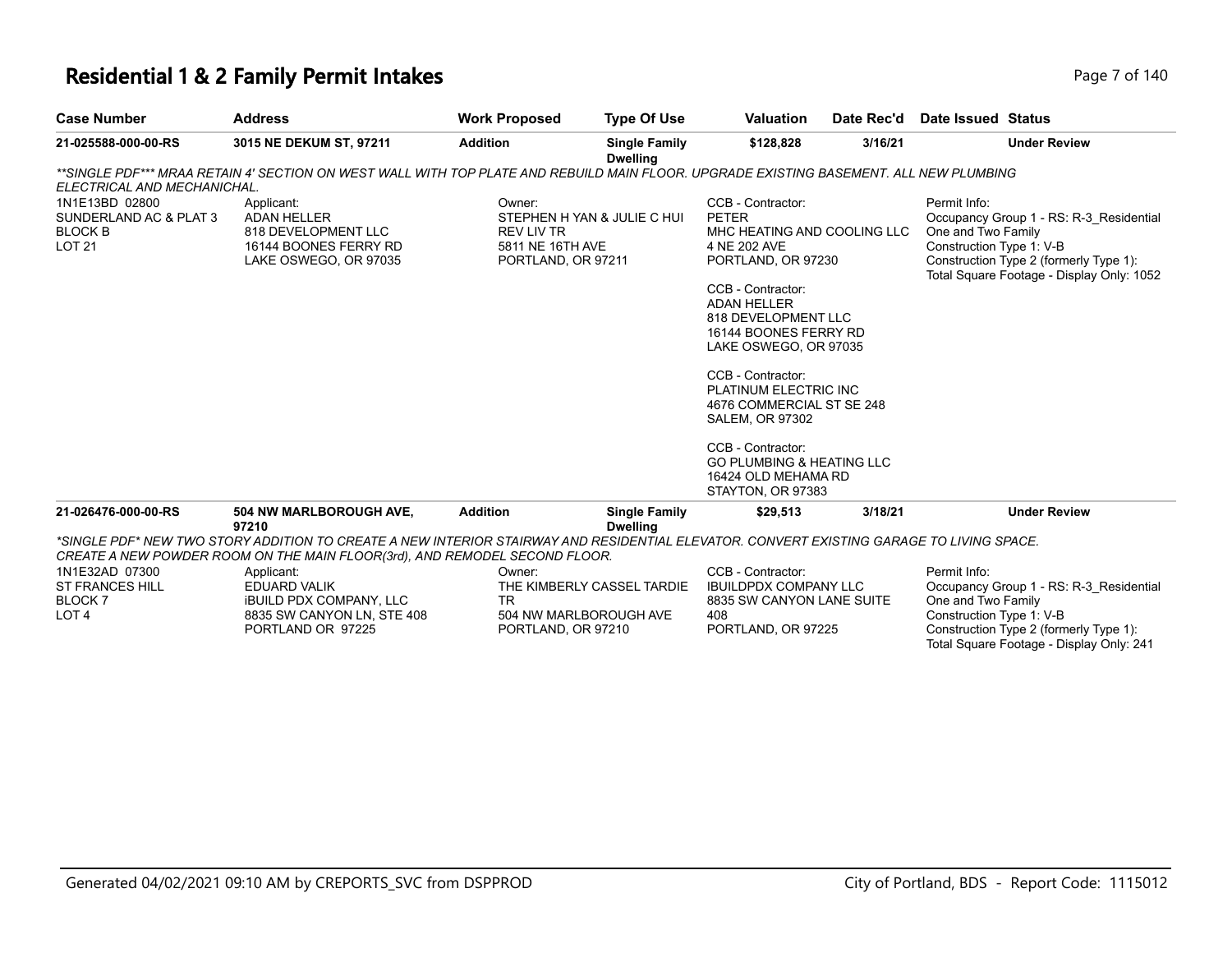### **Residential 1 & 2 Family Permit Intakes Page 140** and **Page 8 of 140** and **Page 8 of 140**

| <b>Case Number</b>                                                                    | <b>Address</b>                                                                                                                                                                                                                                                               | <b>Work Proposed</b>                                                                                                                                                                                                                                                                                              | <b>Type Of Use</b>                      | <b>Valuation</b>                                                                                                                                                                                                  | Date Rec'd | <b>Date Issued Status</b>                                                                                                                                                                           |
|---------------------------------------------------------------------------------------|------------------------------------------------------------------------------------------------------------------------------------------------------------------------------------------------------------------------------------------------------------------------------|-------------------------------------------------------------------------------------------------------------------------------------------------------------------------------------------------------------------------------------------------------------------------------------------------------------------|-----------------------------------------|-------------------------------------------------------------------------------------------------------------------------------------------------------------------------------------------------------------------|------------|-----------------------------------------------------------------------------------------------------------------------------------------------------------------------------------------------------|
| 21-026919-000-00-RS                                                                   | 5903 SW SHERIDAN CT, 97221                                                                                                                                                                                                                                                   | <b>Addition</b>                                                                                                                                                                                                                                                                                                   | <b>Single Family</b><br><b>Dwelling</b> | \$9,797                                                                                                                                                                                                           | 3/19/21    | 3/26/21 Issued                                                                                                                                                                                      |
| ADD 80SQFT TO FIRST FLOOR BATHROOM.                                                   |                                                                                                                                                                                                                                                                              |                                                                                                                                                                                                                                                                                                                   |                                         |                                                                                                                                                                                                                   |            |                                                                                                                                                                                                     |
| 1S1E07BA 01100<br><b>FALCON TRACE</b><br>LOT <sub>3</sub><br>INC UND INT TRACT A      | Applicant:<br>JEFFREY BROMWELL<br>URBAN DESIGN BUILD COMPANY<br>2500 NE SANDY BLVD SUITE D<br>PORTLAND, OR 97232<br>Applicant:<br><b>THOMAS SCHWAB</b><br>ECOHEAT, INC<br>3520 SE 61ST AVE<br>PORTLAND OR 97202                                                              | Owner:<br>DUNST, CHRISTY TR<br>5903 SW SHERIDAN CT<br>PORTLAND, OR 97221-1357<br>Owner:<br><b>DUNST, MARK TR</b><br>5903 SW SHERIDAN CT<br>PORTLAND, OR 97221-1357                                                                                                                                                |                                         | CCB - Contractor:<br>JEFFREY BROMWELL<br>URBAN DESIGN BUILD COMPANY<br>2500 NE SANDY BLVD SUITE D<br>PORTLAND, OR 97232<br>CCB - Contractor:<br><b>WATER CENTS LLC</b><br>2110 NW 379TH ST<br>LA CENTER, WA 98629 |            | Permit Info:<br>Occupancy Group 1 - RS: R-3_Residential<br>One and Two Family<br>Construction Type 1: V-B<br>Construction Type 2 (formerly Type 1):<br>Total Square Footage - Display Only: 80      |
| 21-028141-000-00-RS                                                                   | 6405 SE 30TH AVE, 97202                                                                                                                                                                                                                                                      | <b>Addition</b>                                                                                                                                                                                                                                                                                                   | <b>Single Family</b>                    | \$85,498                                                                                                                                                                                                          | 3/23/21    | <b>Under Review</b>                                                                                                                                                                                 |
| 1S1E13CD 04800<br><b>EASTMORELAND</b><br>BLOCK 35<br>N 1/2 OF LOT 12<br><b>LOT 13</b> | HOUSE REMODEL. NEW PORCH AT REAR OF HOUSE.<br>Applicant:<br><b>JOHN MACNEELA</b><br>CORRIB CONSTRUCTION, LLC<br>5211 SE 33rd Ave<br>Portland, OR 97202                                                                                                                       | <b>Dwelling</b><br>*SINGLE PDF* MRAA. NEW ADDITION AT REAR OF DWELLING TO RELOCATE KITCHEN AND CREATE A NEW MASTER BATHROOM(4TH), AND A BEDROOM. WHOLE<br>Owner:<br><b>JOHN BOKNECHT</b><br>6405 SE 30TH AVE<br>PORTLAND, OR 97202<br>Owner:<br><b>HEATHER BOKNECHT</b><br>6405 SE 30TH AVE<br>PORTLAND, OR 97202 |                                         | CCB - Contractor:<br><b>JOHN MICHAEL MACNEELA</b><br>CORRIB CONSTRUCTION LLC<br>5211 SE 33RD AVENUE<br>PORTLAND, OR 97202                                                                                         |            | Permit Info:<br>Occupancy Group 1 - RS: R-3 Residential<br>One and Two Family<br>Construction Type 1: V-B<br>Construction Type 2 (formerly Type 1): V-B<br>Total Square Footage - Display Only: 878 |
| 21-028607-000-00-RS                                                                   | 3764 SE HARRISON ST, 97214                                                                                                                                                                                                                                                   | <b>Addition</b>                                                                                                                                                                                                                                                                                                   | <b>Single Family</b><br><b>Dwelling</b> | \$17,512                                                                                                                                                                                                          | 3/23/21    | 3/23/21 Issued                                                                                                                                                                                      |
| 1S1E01DA 21900<br><b>STRUBES ADD</b><br><b>BLOCK 2</b><br>LOT <sub>1</sub>            | BULD A DORMER ON BACK SIDE OF THE HOUSE, ADDING 143SF OF LIVING SPACE, ADD A BATHROOM, BRING BASEMENT BATHROOM INTO COMPIANCE BY ADDING A<br>BACK WATER VALVE TO THE BASEMENT BATHROOM.<br>Applicant:<br>NWC NICK WEITZER CO LLC<br>3909 SE LINCOLN ST<br>PORTLAND, OR 97214 | Owner:<br><b>MATTHEW MERTELY</b><br>3764 SE HARRISON ST<br>PORTLAND, OR 97214<br>Owner:<br><b>DANIELLE PALAGI</b><br>3764 SE HARRISON ST<br>PORTLAND, OR 97214                                                                                                                                                    |                                         | CCB - Contractor:<br>NWC NICK WEITZER CO LLC<br>3909 SE LINCOLN ST<br>PORTLAND, OR 97214                                                                                                                          |            | Permit Info:<br>Occupancy Group 1 - RS: R-3_Residential<br>One and Two Family<br>Construction Type 1: V-B<br>Construction Type 2 (formerly Type 1):<br>Total Square Footage - Display Only: 143     |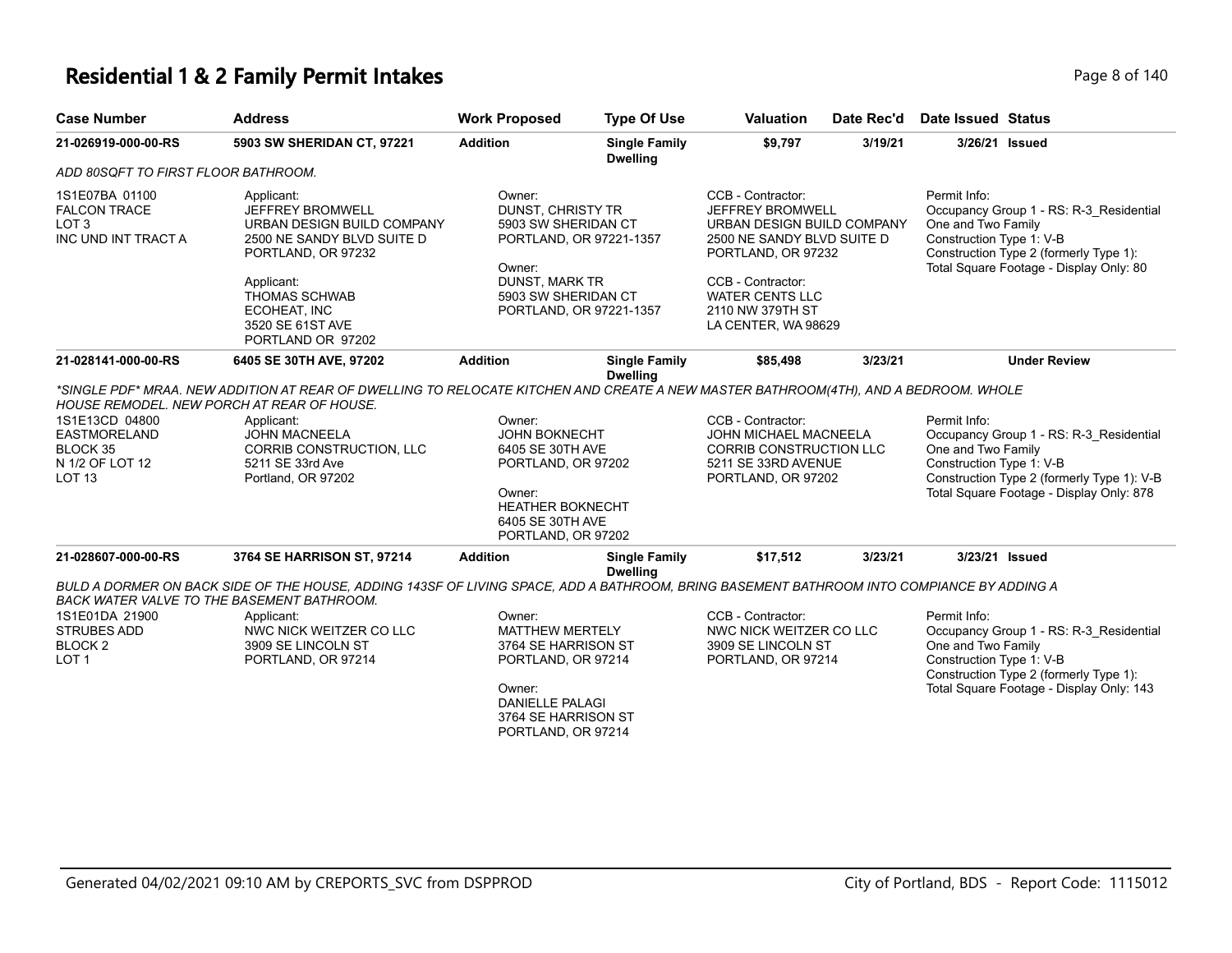#### **Residential 1 & 2 Family Permit Intakes Page 140** Page 9 of 140

| <b>Case Number</b>                                                                                        | <b>Address</b>                                                                                                                          | <b>Work Proposed</b>                                                                                                                                                            | <b>Type Of Use</b>                      | <b>Valuation</b>                                                                                                                       | Date Rec'd | Date Issued Status                                                                                                                                                                                                                 |
|-----------------------------------------------------------------------------------------------------------|-----------------------------------------------------------------------------------------------------------------------------------------|---------------------------------------------------------------------------------------------------------------------------------------------------------------------------------|-----------------------------------------|----------------------------------------------------------------------------------------------------------------------------------------|------------|------------------------------------------------------------------------------------------------------------------------------------------------------------------------------------------------------------------------------------|
| 21-031024-000-00-RS                                                                                       | <b>4310 SW FAIRVIEW CIRCUS,</b><br>97221                                                                                                | <b>Addition</b>                                                                                                                                                                 | <b>Single Family</b><br><b>Dwelling</b> | \$75,190                                                                                                                               | 3/30/21    | <b>Under Review</b>                                                                                                                                                                                                                |
|                                                                                                           | ADDING SECOND FLOOR FOR FAMILY ROOM. SINGLE PDF                                                                                         |                                                                                                                                                                                 |                                         |                                                                                                                                        |            |                                                                                                                                                                                                                                    |
| 1S1E05BB 03300<br>SECTION 05 1S 1E<br>TL 3300 0.57 ACRES                                                  | Applicant:<br><b>BILL RAGLIONE</b><br>RAGLIONE CONSTRUCTION LLC<br>5714 NW 57TH AVE<br>PORTLAND, OR 97210                               | Owner:<br><b>EVAN BILSTROM</b><br>4310 SW FAIRVIEW CIRCUS<br>PORTLAND, OR 97221-2714<br>Owner:<br><b>SHANNON BILSTROM</b><br>4310 SW FAIRVIEW CIRCUS<br>PORTLAND, OR 97221-2714 |                                         | CCB - Contractor:<br><b>BILL RAGLIONE</b><br>RAGLIONE CONSTRUCTION LLC<br>5714 NW 57TH AVE<br>PORTLAND, OR 97210                       |            | Permit Info:<br>Occupancy Group 1 - RS: R-3_Residential<br>One and Two Family<br>Construction Type 1: V-B<br>Construction Type 2 (formerly Type 1):<br>Total Square Footage - Display Only: 614                                    |
| 21-031588-000-00-RS                                                                                       | 7915 SE 34TH AVE, 97202                                                                                                                 | <b>Addition</b>                                                                                                                                                                 | <b>Single Family</b><br><b>Dwelling</b> | \$7,837                                                                                                                                | 3/31/21    | 3/31/21 Issued                                                                                                                                                                                                                     |
|                                                                                                           | EXTEND MASTER BEDROOM 64 SF, REMODEL EXSTING MASTER BEDROOM BATHROOM                                                                    |                                                                                                                                                                                 |                                         |                                                                                                                                        |            |                                                                                                                                                                                                                                    |
| 1S1E24DB 07000<br><b>EASTMORELAND</b><br>BLOCK <sub>52</sub><br>N 15' OF LOT 9<br>LOT 10, S 10' OF LOT 11 | Applicant:<br><b>JEREMY SMITH</b><br>JEREMY'S QUALITY CONSTRUCTION<br><b>CON</b><br>20736 SCAPPOOSE VERNONIA HWY<br>SCAPPOOSE, OR 97006 | Owner:<br><b>CAHILL, SUSAN M TR</b><br>7915 SE 34TH AVE<br>PORTLAND, OR 97202<br>Owner:<br>CAHILL, DONALD E TR<br>7915 SE 34TH AVE<br>PORTLAND, OR 97202                        |                                         | CCB - Contractor:<br><b>JEREMYS QUALITY</b><br><b>CONSTRUCTION CO</b><br>20736 SCAPPOOSE VERNONIA<br><b>HWY</b><br>SCAPPOOSE, OR 97056 |            | Permit Info:<br>Occupancy Group 1 - RS: R-3_Residential<br>One and Two Family<br>Construction Type 1: V-B<br>Construction Type 2 (formerly Type 1):<br>Total Square Footage - Display Only: 64                                     |
| 21-031788-000-00-RS                                                                                       | 2135 SE 29TH AVE, 97214                                                                                                                 | <b>Addition</b>                                                                                                                                                                 | <b>Single Family</b><br><b>Dwelling</b> | \$91,845                                                                                                                               | 3/31/21    | <b>Under Review</b>                                                                                                                                                                                                                |
| <b>RELOCATE POOLHOUSE</b>                                                                                 | REMODEL EXISTING HOUSE. ADDITION OF TWO STORY AT WEST END OF EXISTING HOUSE. ALL NEW MECHANICHAL. FULL HOUSE REWIRE. REPLUMB HOUSE.     |                                                                                                                                                                                 |                                         |                                                                                                                                        |            |                                                                                                                                                                                                                                    |
| 1S1E01CC 00300<br>SECTION 01 1S 1E<br>TL 300 0.22 ACRES                                                   | Applicant:<br><b>RICHARD BLOOM</b><br><b>RICHARD ANDERS BLOOM</b><br>4715 NE MALLORY AV<br>PORTLAND, OR 97211                           | Owner:<br><b>TR</b><br>2135 SE 29TH AVE<br>PORTLAND, OR 97214                                                                                                                   | MCLELLAN-DURLAND 2017 LIV               |                                                                                                                                        |            | Permit Info:<br>Occupancy Group 1 - RS: R-3_Residential<br>One and Two Family<br>Construction Type 1: V-B<br>Construction Type 2 (formerly Type 1):<br>Total Square Footage - Display Only: 750<br>Number of New Dwelling Units: 1 |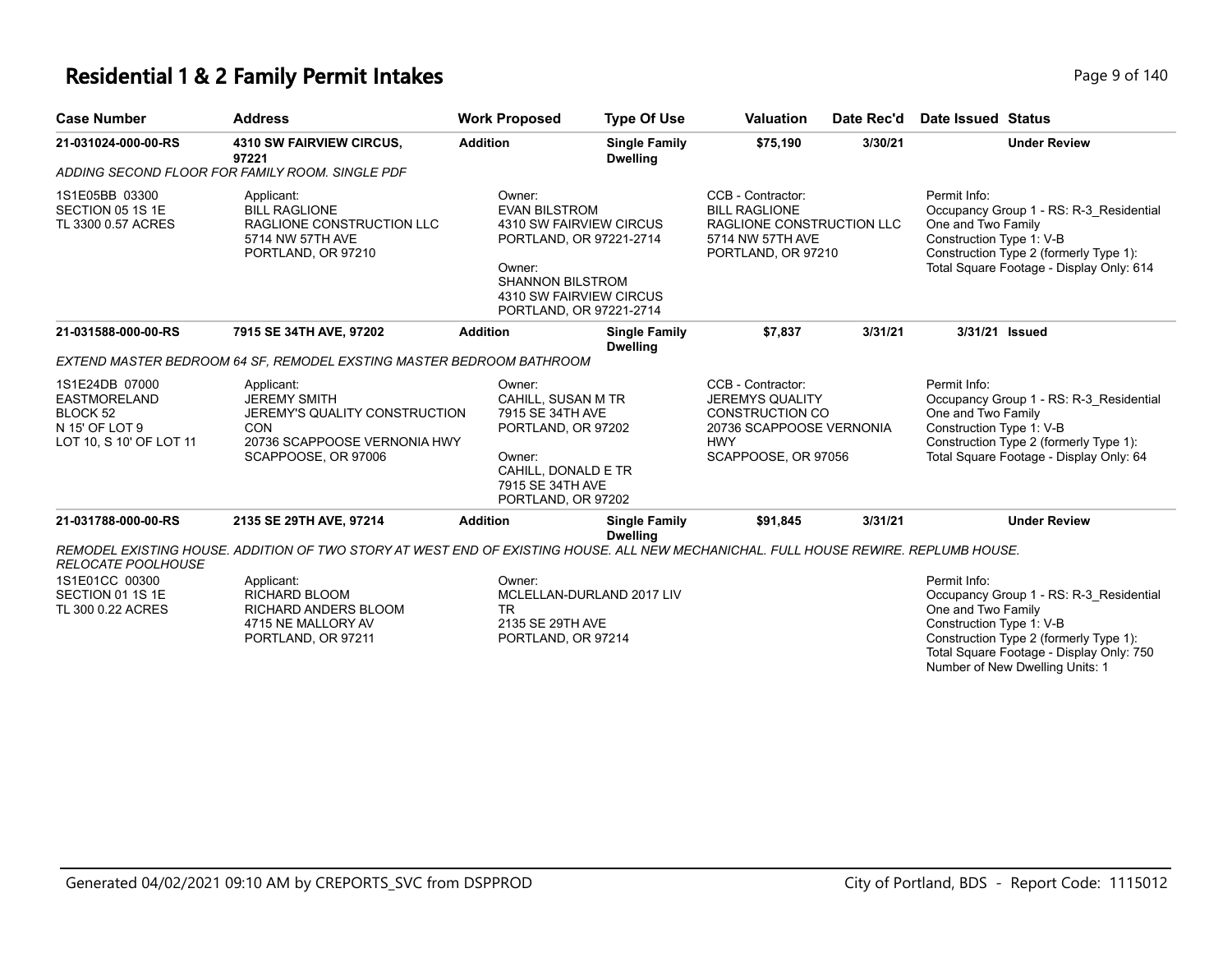# **Residential 1 & 2 Family Permit Intakes Page 10 of 140** Page 10 of 140

| <b>Case Number</b>                                                        | <b>Address</b>                                                                                                                           | <b>Work Proposed</b>                                                                                                                                            | <b>Type Of Use</b>                      | <b>Valuation</b>                                                                                                                                                                                                                                                                                                                                                                                                                                                       | Date Rec'd | Date Issued Status                                                                                                                                                                                                                      |
|---------------------------------------------------------------------------|------------------------------------------------------------------------------------------------------------------------------------------|-----------------------------------------------------------------------------------------------------------------------------------------------------------------|-----------------------------------------|------------------------------------------------------------------------------------------------------------------------------------------------------------------------------------------------------------------------------------------------------------------------------------------------------------------------------------------------------------------------------------------------------------------------------------------------------------------------|------------|-----------------------------------------------------------------------------------------------------------------------------------------------------------------------------------------------------------------------------------------|
| 21-031795-000-00-RS                                                       | 1609 SE FLAVEL ST, 97202                                                                                                                 | <b>Addition</b>                                                                                                                                                 | <b>Single Family</b><br><b>Dwelling</b> | \$62,332                                                                                                                                                                                                                                                                                                                                                                                                                                                               | 3/31/21    | <b>Under Review</b>                                                                                                                                                                                                                     |
|                                                                           | SECOND STORY ADDITION TO GARAGE. CREATE LIVING SPACE ABOVE ATTIC FOR OFFICE.                                                             |                                                                                                                                                                 |                                         |                                                                                                                                                                                                                                                                                                                                                                                                                                                                        |            |                                                                                                                                                                                                                                         |
| 1S1E23AC 07600<br>CITY VIEW PK ADD & NO 2<br>BLOCK 14<br>E 1/2 OF LOT 7&8 | Applicant:<br><b>STEVEN CHESNEK</b><br>STEVEN CHESNEK CONSTRUCTION<br><b>INC</b><br>1618 N SIMPSON ST<br>PORTLAND, OR 97217              | Owner:<br><b>LINDA HOPKINS</b><br>1609 SE FLAVEL ST<br>PORTLAND, OR 97202-6033<br>Owner:<br><b>JOHN HOPKINS</b><br>1609 SE FLAVEL ST<br>PORTLAND, OR 97202-6033 |                                         | CCB - Contractor:<br>THE HEATING SPECIALIST INC<br>17260 NE SACRAMENTO ST<br>PORTLAND, OR 97230<br>CCB - Contractor:<br><b>STEVEN CHESNEK</b><br><b>STEVEN CHESNEK</b><br>CONSTRUCTION INC<br>1618 N SIMPSON ST<br>PORTLAND, OR 97217<br>CCB - Contractor:<br><b>JUDAH HAMNES</b><br>THE PLUMBERS INC<br>11420 SW PACIFIC HWY<br><b>TIGARD, OR 97223</b><br>CCB - Contractor:<br>PDX ELECTRIC LLC<br>15816 SW UPPER BOONES<br><b>FERRY RD</b><br>LAKE OSWEGO, OR 97035 |            | Permit Info:<br>Occupancy Group 1 - RS: R-3_Residential<br>One and Two Family<br>Construction Type 1: V-B<br>Construction Type 2 (formerly Type 1):<br>Total Square Footage - Display Only: 509                                         |
| 19-216706-DFS-01-RS                                                       | 5264 NE 75TH AVE, 97218                                                                                                                  | <b>Addition</b>                                                                                                                                                 | <b>Single Family</b><br><b>Dwelling</b> | \$1                                                                                                                                                                                                                                                                                                                                                                                                                                                                    | 3/24/21    | 3/25/21 Issued                                                                                                                                                                                                                          |
| SINGLE PDF- DFS FOR ROOF TRUSSES                                          |                                                                                                                                          |                                                                                                                                                                 |                                         |                                                                                                                                                                                                                                                                                                                                                                                                                                                                        |            |                                                                                                                                                                                                                                         |
| 1N2E20AB 00700<br>LUTKE ADD<br>BLOCK 4<br>LOT <sub>7</sub>                | Applicant:<br>STEPHANY ALVARADO<br>PORTLAND OR<br><b>USA</b>                                                                             | Owner:<br><b>VICTOR ALVARADO</b><br>5260-5264 NE 75TH AVE<br>PORTLAND, OR 97218                                                                                 |                                         | CCB - Contractor:<br><b>CARLOS ORTIZ LEON</b><br>19450 SE BORGES RD<br>DAMASCUS, OR 97089                                                                                                                                                                                                                                                                                                                                                                              |            | Permit Info:<br>Occupancy Group 1 - RS: R-3 Residential<br>One and Two Family<br>Construction Type 1: V-B<br>Construction Type 2 (formerly Type 1):<br>Total Square Footage - Display Only: 987                                         |
| 20-128382-000-00-RS                                                       | 10630 S HOOD AVE, 97219                                                                                                                  | <b>Addition</b>                                                                                                                                                 | <b>Single Family</b>                    | \$98,740                                                                                                                                                                                                                                                                                                                                                                                                                                                               | 3/2/21     | <b>Under Review</b>                                                                                                                                                                                                                     |
| A KITCHEN *** TRADES SEPARATE                                             | SINGLE PDF- MRAA ADU: 772 SF UPPER LEVEL ADDITION OVER GARAGE FOR AN ACCESSORY DWELLING UNIT, INCLUDING: TWO BEDROOMS, ONE BATHROOM, AND |                                                                                                                                                                 | <b>Dwelling</b>                         |                                                                                                                                                                                                                                                                                                                                                                                                                                                                        |            |                                                                                                                                                                                                                                         |
| 1S1E27CD 02700<br>SECTION 27 1S 1E<br>TL 2700 0.43 ACRES                  | Applicant:<br><b>GARY SANDERS</b><br><b>GSI NORTHWEST INC</b><br>3500 SE MCCARTNEY LN<br>MILWAUKIE, OR 97267                             | Owner:<br><b>JOHN WARREN</b><br>10630 S HOOD AVE<br>PORTLAND, OR 97219-7813<br>Owner:<br><b>LINDA WARREN</b><br>10630 S HOOD AVE<br>PORTLAND, OR 97219-7813     |                                         | CCB - Contractor:<br><b>GSI NORTHWEST INC</b><br>2320 SW RICHARDSON ST<br>PORTLAND, OR 97239                                                                                                                                                                                                                                                                                                                                                                           |            | Permit Info:<br>Occupancy Group 1 - RS: R-3_Residential<br>One and Two Family<br>Construction Type 1: V-B<br>Construction Type 2 (formerly Type 1): V-B<br>Total Square Footage - Display Only: 1007<br>Number of New Dwelling Units: 1 |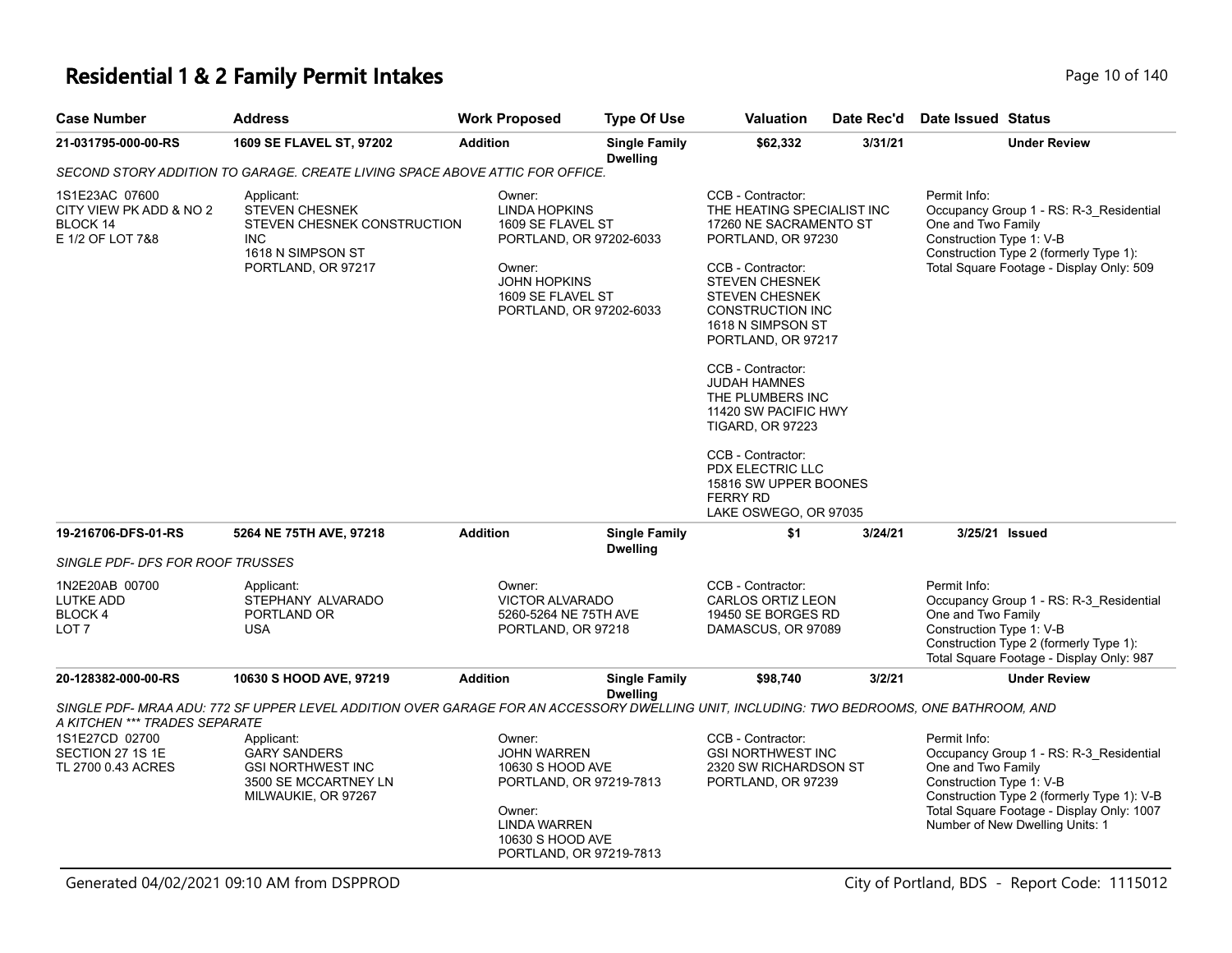# **Residential 1 & 2 Family Permit Intakes Page 11 of 140** Page 11 of 140

| <b>Case Number</b>                                                         | Address                                                                                                                                        | <b>Work Proposed</b>                                                                                                                                 | <b>Type Of Use</b>                      | <b>Valuation</b>                     | Date Rec'd | <b>Date Issued Status</b>                                                                                                                                                                            |
|----------------------------------------------------------------------------|------------------------------------------------------------------------------------------------------------------------------------------------|------------------------------------------------------------------------------------------------------------------------------------------------------|-----------------------------------------|--------------------------------------|------------|------------------------------------------------------------------------------------------------------------------------------------------------------------------------------------------------------|
| 20-175879-REV-01-RS                                                        | 16246 SE CLINTON ST, 97236                                                                                                                     | <b>Addition</b>                                                                                                                                      | <b>Single Family</b><br><b>Dwelling</b> | \$10,000                             | 3/26/21    | <b>Under Review</b>                                                                                                                                                                                  |
| ADDITION 9' TO THE EAST.                                                   | SINGLE PDF - VALUE ADDED REVISION TO ADD 200 SQ FT FOR ADDED BEDROOM AND REMOVE 1 BATHROOM. CHANGE IN FLOOR JOISTS FROM 2X8 TO 2X12. MOVE      |                                                                                                                                                      |                                         |                                      |            |                                                                                                                                                                                                      |
| 1S3E07BB 11100<br>PLAQUET ADD<br>BLOCK 4<br>LOT <sub>4</sub>               | Applicant:<br><b>DAVID SMITH</b><br>WILLIAMETTE WOOD BUILDERS LLC<br>19540 SOUTH END RD<br>OREGON CITY, OR 97045                               | Owner:<br><b>ABRAHAM RISSA</b><br>16246 SE CLINTON ST<br>PORTLAND, OR 97236                                                                          |                                         | Primary Contractor:<br><b>TO BID</b> |            | Permit Info:<br>Occupancy Group 1 - RS: R-3_Residential<br>One and Two Family<br>Construction Type 1: V-B<br>Construction Type 2 (formerly Type 1): V-B<br>Total Square Footage - Display Only: 1606 |
| 20-210060-REV-01-RS                                                        | 5104 NE 17TH AVE, 97211                                                                                                                        | <b>Addition</b>                                                                                                                                      | <b>Single Family</b><br><b>Dwelling</b> | \$0                                  | 3/28/21    | 3/29/21 Issued                                                                                                                                                                                       |
|                                                                            | Single PDF - REVISION TO INCLUDE UPDATED FOOTING DIMENSION AND ELEVATION CHANGES                                                               |                                                                                                                                                      |                                         |                                      |            |                                                                                                                                                                                                      |
| 1N1E23AB 19300<br><b>VERNON</b><br>BLOCK <sub>27</sub><br>LOT <sub>4</sub> | Applicant:<br><b>JACOB FRAZIER</b><br>5104 NE 17th Ave<br>PORTLAND, OR 97211                                                                   | Owner:<br><b>JACOB FRAZIER</b><br>5104 NE 17TH AVE<br>PORTLAND, OR 97211<br>Owner:<br><b>HAILEY OLIVER</b><br>5104 NE 17TH AVE<br>PORTLAND, OR 97211 |                                         |                                      |            | Permit Info:<br>Occupancy Group 1 - RS: R-3_Residential<br>One and Two Family<br>Construction Type 1: V-B<br>Construction Type 2 (formerly Type 1): V-B<br>Total Square Footage - Display Only: 1448 |
| 20-222253-000-00-RS                                                        | 4136 SW PRIMROSE ST, 97219                                                                                                                     | <b>Addition</b>                                                                                                                                      | <b>Single Family</b><br><b>Dwelling</b> | \$6,915                              | 3/29/21    | <b>Under Review</b>                                                                                                                                                                                  |
| <b>SEPARATE</b>                                                            | SINGLE PDF - NEW FRONT DECK. REMOVE WALLS TO CONVERT ENTRY AND MUDROOM INTO ADDITIONAL LIVING ROOM SPACE. SEE 20-143376-HS *** TRADES          |                                                                                                                                                      |                                         |                                      |            |                                                                                                                                                                                                      |
| 1S1E29BB 12000<br><b>WESTWOOD</b><br>BLOCK 7<br>E 1/2 OF LOT 1&2           | Applicant:<br>LUCIANA PROANO<br>2924 SW HUBER ST<br>PORTLAND, OR 97219                                                                         | Owner:<br><b>DAR BUTLER</b><br>4136 SW PRIMROSE ST<br>PORTLAND, OR 97219                                                                             |                                         |                                      |            | Permit Info:<br>Occupancy Group 1 - RS: R-3_Remodel<br>Construction Type 1: V-B<br>Construction Type 2 (formerly Type 1): V-B<br>Total Square Footage - Display Only: 198                            |
| 20-222259-000-00-RS                                                        | 6006 SE FRANCIS ST, 97206                                                                                                                      | <b>Addition</b>                                                                                                                                      | <b>Single Family</b><br><b>Dwelling</b> | \$25,717                             | 3/4/21     | <b>Under Review</b>                                                                                                                                                                                  |
| <b>SEPARATE</b>                                                            | SINGLE PDF - ADDITION OF 210SF TO MAIN FLOOR, INCREASING SIZE OF KITCHEN AND DINING ROOM; NEW CRAWL SPACE; AND NON HABITABLE ATTIC* ET, PT, MT |                                                                                                                                                      |                                         |                                      |            |                                                                                                                                                                                                      |
| 1S2E07DA 13100<br><b>STEWART PK</b><br>BLOCK <sub>5</sub><br><b>LOT 12</b> | Applicant:<br><b>ERIC FURLONG</b><br>6006 SE FRANCIS ST<br>PORTLAND OR 97206                                                                   | Owner:<br><b>ERIC FURLONG</b><br>6006 SE FRANCIS ST<br>PORTLAND, OR 97206<br>Owner:<br><b>APRIL ZOHN</b><br>6006 SE FRANCIS ST<br>PORTLAND, OR 97206 |                                         |                                      |            | Permit Info:<br>Occupancy Group 1 - RS: R-3_Residential<br>One and Two Family<br>Construction Type 1: V-B<br>Construction Type 2 (formerly Type 1):<br>Total Square Footage - Display Only: 210      |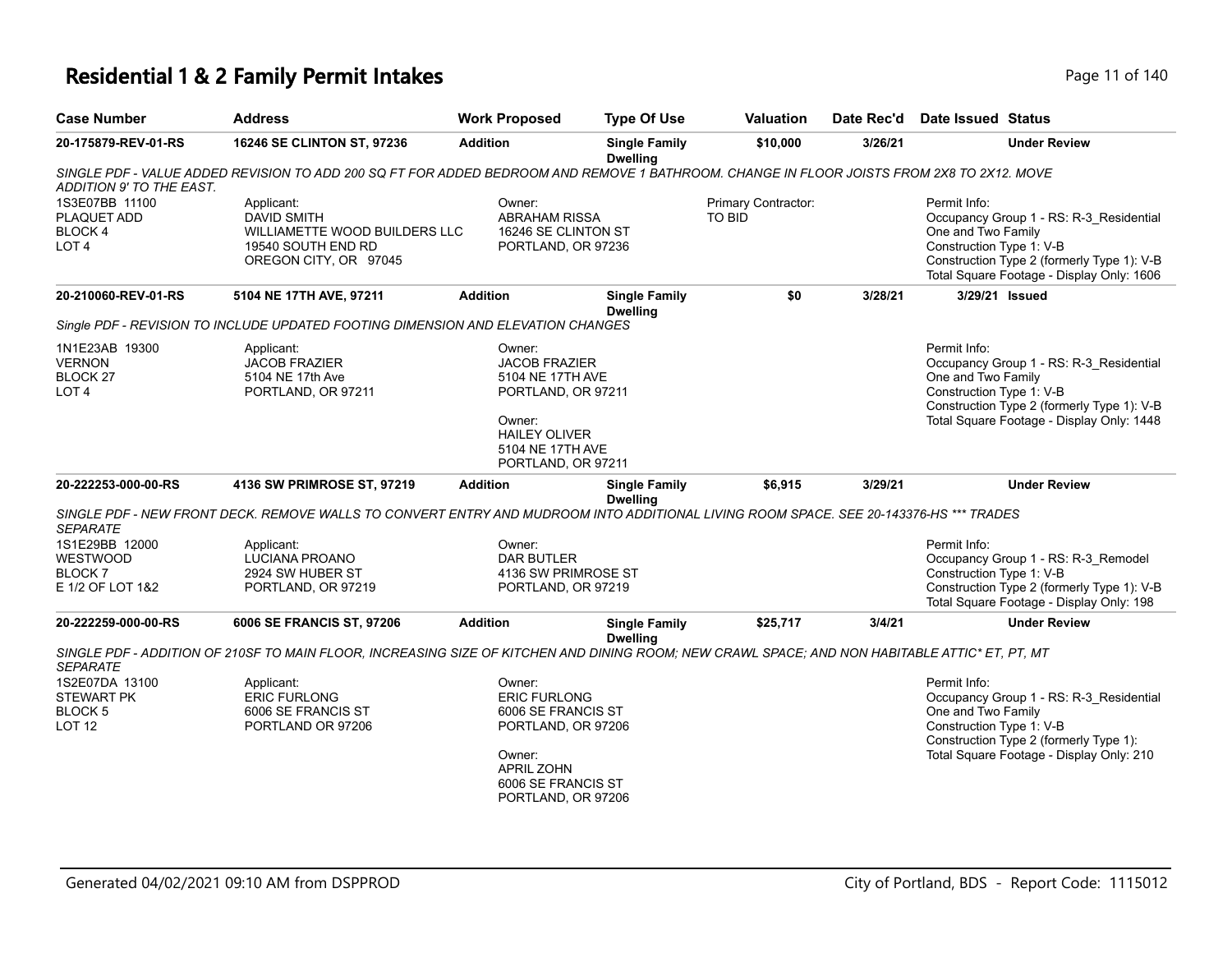# **Residential 1 & 2 Family Permit Intakes Page 12 of 140** Page 12 of 140

| <b>Case Number</b>                                                   | <b>Address</b>                                                                                                                         | <b>Work Proposed</b>                                                                                                                           | <b>Type Of Use</b>                      | <b>Valuation</b>                                                                                                                                    | Date Rec'd | Date Issued Status                                                                                                                                                                                  |
|----------------------------------------------------------------------|----------------------------------------------------------------------------------------------------------------------------------------|------------------------------------------------------------------------------------------------------------------------------------------------|-----------------------------------------|-----------------------------------------------------------------------------------------------------------------------------------------------------|------------|-----------------------------------------------------------------------------------------------------------------------------------------------------------------------------------------------------|
| 21-001584-000-00-RS                                                  | 8307 N OLYMPIA ST, 97203                                                                                                               | <b>Addition</b>                                                                                                                                | <b>Single Family</b><br><b>Dwelling</b> | \$100,000                                                                                                                                           | 3/3/21     | <b>Under Review</b>                                                                                                                                                                                 |
|                                                                      | SINGLE PDF ADDITION OF 587 SF FOR FAMILY ROOM /BEDROOM/ NEW FRONT PORCH ***ROOF TRUSSES DFS ***ET, PT, MT SEPARATE*** ***SEPTIC        |                                                                                                                                                |                                         |                                                                                                                                                     |            |                                                                                                                                                                                                     |
| 1N1W01DA 08400<br>OAK PARK ADD 2<br><b>BLOCK 5</b><br><b>LOT 17</b>  | DECOMMISSIONING REQUIRED. CALL FOR INSPECTION 842***<br>Applicant:<br>MICHAEL GURFINKIEL<br><b>PO BOX 753</b><br><b>CANBY OR 97013</b> | Owner:<br><b>MADELINE GIBSON</b><br>8307 N OLYMPIA ST<br>PORTLAND, OR 97203<br>Owner:<br><b>ERIC WESLEY</b>                                    |                                         |                                                                                                                                                     |            | Permit Info:<br>Occupancy Group 1 - RS: R-3 Residential<br>One and Two Family<br>Construction Type 1: V-B<br>Construction Type 2 (formerly Type 1): V-B<br>Total Square Footage - Display Only: 942 |
|                                                                      |                                                                                                                                        | 8307 N OLYMPIA ST<br>PORTLAND, OR 97203                                                                                                        |                                         |                                                                                                                                                     |            |                                                                                                                                                                                                     |
| 21-004417-000-00-RS                                                  | 5423 SW CAMERON RD, 97221                                                                                                              | <b>Addition</b>                                                                                                                                | <b>Single Family</b><br><b>Dwelling</b> | \$7,000                                                                                                                                             | 3/5/21     | <b>Under Review</b>                                                                                                                                                                                 |
|                                                                      | SINGLE PDF - ENCLOSE PATIO AT FRONT ELEVATION; ADD NEW WINDOWS AND SLIDER                                                              |                                                                                                                                                |                                         |                                                                                                                                                     |            |                                                                                                                                                                                                     |
| 1S1E18BD 06700<br>SECTION 18 1S 1E<br>TL 6700 0.21 ACRES             | Applicant:<br>AIMEE CLOTT<br>ARCHADECK OF WEST PORTLAND<br>15880 SW Tualatin St<br>Sherwood, OR 97140                                  | Owner:<br><b>MARYAM TAHRIRIHA</b><br>5423 SW CAMERON RD<br>PORTLAND, OR 97221-1753<br>Owner:                                                   |                                         | CCB - Contractor:<br><b>FAHLAND INC</b><br>15880 SW TUALATIN ST<br>SHERWOOD, OR 97140                                                               |            | Permit Info:<br>Occupancy Group 1 - RS: R-3_Remodel<br>Construction Type 1: V-B<br>Construction Type 2 (formerly Type 1):<br>Total Square Footage - Display Only: 148                               |
|                                                                      |                                                                                                                                        | <b>BILL REED</b><br>5423 SW CAMERON RD<br>PORTLAND, OR 97221-1753                                                                              |                                         |                                                                                                                                                     |            |                                                                                                                                                                                                     |
| 21-005111-000-00-RS                                                  | <b>6505 SW FLORENCE LN</b>                                                                                                             | <b>Addition</b>                                                                                                                                | <b>Single Family</b><br><b>Dwelling</b> | \$275,000                                                                                                                                           | 3/2/21     | <b>Under Review</b>                                                                                                                                                                                 |
|                                                                      | SINGLE PDF- MRAA. REMODEL OF EXISTING HOUSE. ADDING 182 SQ FT. OF ADDITIONAL LIVING SPACE ** TRADE PERMITS SEPARATE**                  |                                                                                                                                                |                                         |                                                                                                                                                     |            |                                                                                                                                                                                                     |
| 1S125AD00109<br>HILARY HEIGHTS, LOT 7,<br>ACRES .17                  | Applicant:<br><b>RICHARD ADAMS</b><br><b>FASTER PERMITS</b><br>2000 SW 1ST AVENUE SUITE 420<br>PORTLAND, OR 97201                      | Owner:<br>CAHILL, PAUL ANTHONY AND<br>PAMELA JO<br>CAHILL, PAUL ANTHONY AND<br>PAMELA JO<br>6505 SW FLORENCE LN<br>PORTLAND, OR 97223          |                                         | CCB - Contractor:<br><b>MARK BEIRWAGEN</b><br>STONE CREEK BUILDING &<br><b>DEVELOPMENT INC</b><br>502 7TH STREET SUITE 204<br>OREGON CITY, OR 97045 |            | Permit Info:<br>Occupancy Group 1 - RS: R-3_Remodel<br>Construction Type 1: V-B<br>Construction Type 2 (formerly Type 1):<br>Total Square Footage - Display Only: 1790                              |
| 21-007017-000-00-RS                                                  | 415 SE 35TH AVE, 97214                                                                                                                 | <b>Addition</b>                                                                                                                                | <b>Single Family</b><br><b>Dwelling</b> | \$35,758                                                                                                                                            | 3/3/21     | <b>Under Review</b>                                                                                                                                                                                 |
|                                                                      | SINGLE PDF - DORMER ADDITION AND CONVERSION OF 2ND FLOOR BEDROOM AND EXISTING BATHROOM INTO A MASTER SUITE *** TRADES SEPARATE         |                                                                                                                                                |                                         |                                                                                                                                                     |            |                                                                                                                                                                                                     |
| 1N1E36DC 04700<br><b>LAURELHURST</b><br>BLOCK 93<br>LOT <sub>6</sub> | Applicant:<br><b>ROBERT SERA</b><br><b>NW DESIGNER</b><br>16507 SW GLENEAGLE DR<br>SHERWOOD, OR 97140                                  | Owner:<br>NATHANIEL LARSEN<br>415 SE 35TH AVE<br>PORTLAND, OR 97214<br>Owner:<br><b>LAUREN LARSEN</b><br>415 SE 35TH AVE<br>PORTLAND, OR 97214 |                                         | CCB - Contractor:<br>SAN CARLOS CONSTRUCTION<br>LLC<br>8966 N BERKELEY AVE<br>PORTLAND, OR 97203                                                    |            | Permit Info:<br>Occupancy Group 1 - RS: R-3_Residential<br>One and Two Family<br>Construction Type 1: V-B<br>Construction Type 2 (formerly Type 1): V-B<br>Total Square Footage - Display Only: 692 |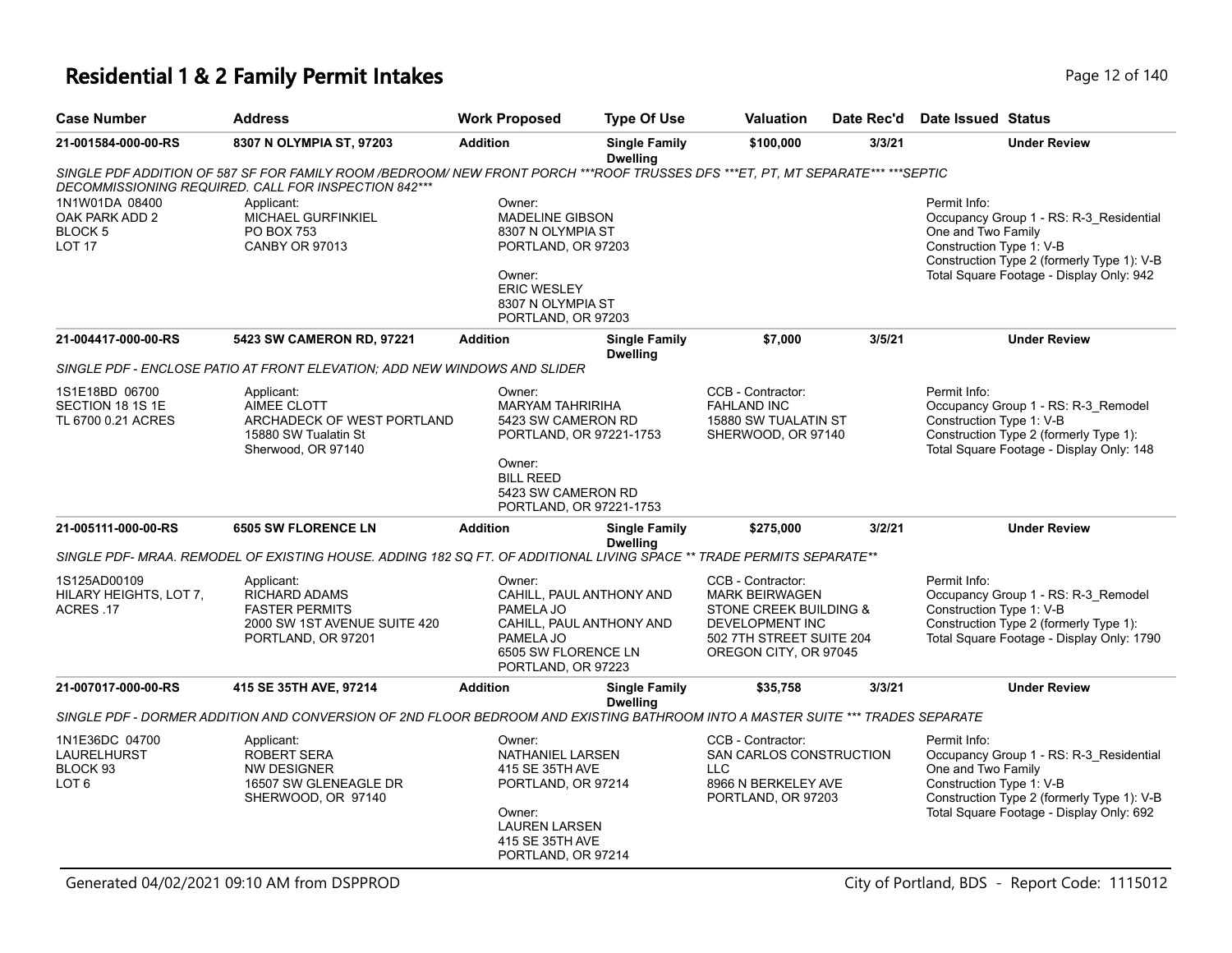### **Residential 1 & 2 Family Permit Intakes Page 13 of 140** Page 13 of 140

| <b>Case Number</b>                                                                | <b>Address</b>                                                                                                                                                                                         | <b>Work Proposed</b>                                                                                                                                 | <b>Type Of Use</b>                      | <b>Valuation</b>                                                                             | Date Rec'd | Date Issued Status                                                                                                                                                                                   |
|-----------------------------------------------------------------------------------|--------------------------------------------------------------------------------------------------------------------------------------------------------------------------------------------------------|------------------------------------------------------------------------------------------------------------------------------------------------------|-----------------------------------------|----------------------------------------------------------------------------------------------|------------|------------------------------------------------------------------------------------------------------------------------------------------------------------------------------------------------------|
| 21-015448-000-00-RS                                                               | 3123 NE 44TH AVE, 97213                                                                                                                                                                                | <b>Addition</b>                                                                                                                                      | <b>Single Family</b><br><b>Dwelling</b> | \$49,637<br>3/1/21                                                                           |            | <b>Under Review</b>                                                                                                                                                                                  |
|                                                                                   | SINGLE PDF - SECOND FLOOR DORMER ADDITION FOR NEW BEDROOM &NEW BATHROOM ON MAIN FLOOR: NEW WATER CLOSET (3 TOTAL), REMOVE WALLS,<br>RECONFIGURE LAYOUT. AND ALTER CEILING FRAMING. *** TRADES SEPARATE |                                                                                                                                                      |                                         |                                                                                              |            |                                                                                                                                                                                                      |
| 1N2E30BB 13100<br><b>BEAUMONT</b><br><b>BLOCK 11</b><br>LOT <sub>8</sub>          | Applicant:<br><b>KEVIN FISCHER</b><br>ALICE DESIGN LLC<br>4803 NE 32ND AVENUE<br>PORTLAND, OR 97211                                                                                                    | Owner:<br><b>VAY VONG</b><br>3123 NE 44TH AVE<br>PORTLAND, OR 97213<br>Owner:<br><b>ELLEN VONG</b><br>3123 NE 44TH AVE<br>PORTLAND, OR 97213         |                                         | CCB - Contractor:<br>RYBAK AND COMPANY LLC<br>6722 NE LESSARD RD<br>CAMAS, WA 98607          |            | Permit Info:<br>Occupancy Group 1 - RS: R-3 Residential<br>One and Two Family<br>Construction Type 1: V-B<br>Construction Type 2 (formerly Type 1): V-B<br>Total Square Footage - Display Only: 1072 |
| 21-016255-000-00-RS                                                               | 6469 SW LOOP DR, 97221                                                                                                                                                                                 | <b>Addition</b>                                                                                                                                      | <b>Single Family</b><br><b>Dwelling</b> | \$15,000                                                                                     | 3/17/21    | <b>Under Review</b>                                                                                                                                                                                  |
|                                                                                   | SINGLE PDF - ADDITION TO MASTER BEDROOM OF 195 SF FOR NEW BATHROOM *** TRADES SEPARATE                                                                                                                 |                                                                                                                                                      |                                         |                                                                                              |            |                                                                                                                                                                                                      |
| 1S1E17CC 08100<br><b>VERMONT HILLS</b><br>BLOCK <sub>21</sub><br>LOT <sub>2</sub> | Applicant:<br><b>CHRIS MYERS</b><br>6469 SW Loop Dr<br>Portland, OR 97221                                                                                                                              | Owner:<br><b>CHRISTOPHER MYERS</b><br>6469 SW LOOP DR<br>PORTLAND, OR 97221<br>Owner:<br><b>APRIL MYERS</b><br>6469 SW LOOP DR<br>PORTLAND, OR 97221 |                                         | Primary Contractor:<br><b>TO BID</b>                                                         |            | Permit Info:<br>Occupancy Group 1 - RS: R-3_Residential<br>One and Two Family<br>Construction Type 1: V-B<br>Construction Type 2 (formerly Type 1):<br>Total Square Footage - Display Only: 117      |
| 21-016603-000-00-RS                                                               | 490 NW GREENLEAF RD, 97229                                                                                                                                                                             | <b>Addition</b>                                                                                                                                      | <b>Single Family</b><br><b>Dwelling</b> | \$47,500                                                                                     | 3/4/21     | <b>Under Review</b>                                                                                                                                                                                  |
|                                                                                   | SINGLE PDF - ENCLOSE PATIO UNDER EXISTING ROOF AND SLAB                                                                                                                                                |                                                                                                                                                      |                                         |                                                                                              |            |                                                                                                                                                                                                      |
| 1N1W36DA 00400<br><b>BARNES PK HTS</b><br><b>BLOCK H</b><br>LOT 10 TL 400         | Applicant:<br><b>TED FISZER</b><br>G.S. CONTRACTING, INC.<br>7402 NE ST JOHNS RD. STE B<br>VANCOUVER WA 98665                                                                                          | Owner:<br><b>SALLY CHERIEL</b><br>490 NW GREENLEAF RD<br>PORTLAND, OR 97229-6903<br>Owner:<br><b>CHAD CHERIEL</b><br>490 NW GREENLEAF RD             |                                         | CCB - Contractor:<br><b>GS CONTRACTING INC</b><br>7402 NE ST JOHNS RD<br>VANCOUVER, WA 98665 |            | Permit Info:<br>Occupancy Group 1 - RS: U Decks,<br>Patios, Porches, Carports<br>Construction Type 1: V-B<br>Construction Type 2 (formerly Type 1):<br>Total Square Footage - Display Only: 520      |

PORTLAND, OR 97229-6903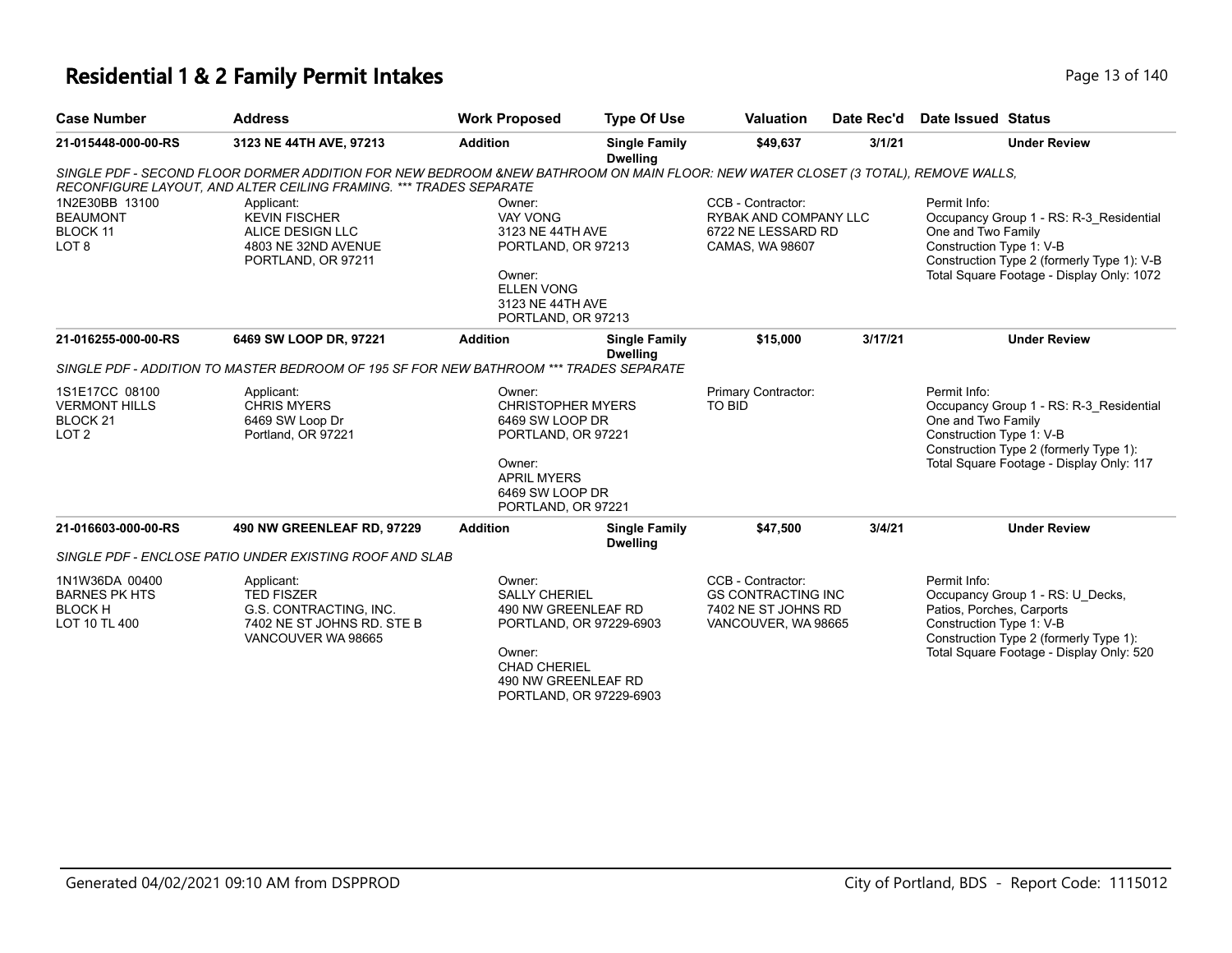# **Residential 1 & 2 Family Permit Intakes**

| Page 14 of 140 |  |  |  |  |  |
|----------------|--|--|--|--|--|
|----------------|--|--|--|--|--|

| <b>Case Number</b>                                                                  | <b>Address</b>                                                                                                                                                                                                                                                                                                                              | <b>Work Proposed</b>                                                                                                                                                                                                                           | <b>Type Of Use</b>                      | <b>Valuation</b>                                                                                   | Date Rec'd | Date Issued Status                                                                                                                                                                                                                 |
|-------------------------------------------------------------------------------------|---------------------------------------------------------------------------------------------------------------------------------------------------------------------------------------------------------------------------------------------------------------------------------------------------------------------------------------------|------------------------------------------------------------------------------------------------------------------------------------------------------------------------------------------------------------------------------------------------|-----------------------------------------|----------------------------------------------------------------------------------------------------|------------|------------------------------------------------------------------------------------------------------------------------------------------------------------------------------------------------------------------------------------|
| 21-016807-000-00-RS                                                                 | 8005 SE MORRISON ST, 97215                                                                                                                                                                                                                                                                                                                  | <b>Addition</b>                                                                                                                                                                                                                                | <b>Single Family</b><br><b>Dwelling</b> | \$88,903                                                                                           | 3/11/21    | <b>Under Review</b>                                                                                                                                                                                                                |
|                                                                                     | SINGLE PDF - DORMER ADDITION TO INCREASE SIZE OF EXISTING 2ND FLOOR BATHROOM (2 TOILETS TOTAL). NEW STAIRS AND OPENINGS FROM BASEMENT<br>THROUGH THE ATTIC. NEW COVERED DECK. NEW OPENING FOR A FRENCH DOOR AND WINDOW. REMOVE WALL BETWEEN KITCHEN AND DINING ROOM. NEW<br>BEAM. REPLACE POSTS IN UNFINISHED BASEMENT. *** TRADES SEPARATE |                                                                                                                                                                                                                                                |                                         |                                                                                                    |            |                                                                                                                                                                                                                                    |
| 1S2E05AA 04100<br>GOODHUE PK<br>BLOCK 6<br>LOT <sub>6</sub>                         | Applicant:<br><b>CHRISTIAN PARKER</b><br>8005 SE Morrison St<br>Portland, OR 97215                                                                                                                                                                                                                                                          | Owner:<br><b>WILLIAM HOFFMAN</b><br>8005 SE MORRISON ST<br>PORTLAND, OR 97215<br>Owner:<br><b>SUSAN HOFFMAN</b><br>8005 SE MORRISON ST<br>PORTLAND, OR 97215<br>Owner:<br><b>CHRISTIAN PARKER</b><br>8005 SE MORRISON ST<br>PORTLAND, OR 97215 |                                         |                                                                                                    |            | Permit Info:<br>Occupancy Group 1 - RS: R-3 Residential<br>One and Two Family<br>Construction Type 1: V-B<br>Construction Type 2 (formerly Type 1): V-B<br>Total Square Footage - Display Only: 2191                               |
| 21-018248-000-00-RS                                                                 | 2725 SE 153RD AVE, 97236                                                                                                                                                                                                                                                                                                                    | <b>Addition</b>                                                                                                                                                                                                                                | <b>Single Family</b>                    | \$146.585                                                                                          | 3/4/21     | <b>Under Review</b>                                                                                                                                                                                                                |
|                                                                                     | SINGLE PDF MRAA 2 STORY ADDITION TO WEST ON SFR. INCLUDES BEDROOM, OFFICE AND BATHROOM ON 1ST FLOOR. MASTER SUITE ON 2ND FLOOR W/WALK IN<br>CLOSET AND BATHROOM TRADE PERMITS OBTAINED SEPERATELY***SEPTIC DECOMMISSIONING REQUIRED***                                                                                                      |                                                                                                                                                                                                                                                | <b>Dwelling</b>                         |                                                                                                    |            |                                                                                                                                                                                                                                    |
| 1S2E12AB 09500<br><b>G S SMITH HOMESITES</b><br>BLOCK <sub>2</sub><br>LOT 9 TL 9500 | Applicant:<br><b>WILL UEBELACKER</b><br><b>WUD ARCHITECTURE</b><br>1430 SE WATER AVE SUITE #205<br>PORTLAND, OR 97214                                                                                                                                                                                                                       | Owner:<br><b>KELLY HILLAND</b><br>2725 SE 153RD AVE<br>PORTLAND, OR 97236-2208                                                                                                                                                                 |                                         | Primary Contractor:<br>TO BID                                                                      |            | Permit Info:<br>Occupancy Group 1 - RS: R-3 Residential<br>One and Two Family<br>Construction Type 1: V-B<br>Construction Type 2 (formerly Type 1):<br>Total Square Footage - Display Only: 1197                                   |
| 21-018390-000-00-RS                                                                 | 3652 SE GLENWOOD ST, 97202                                                                                                                                                                                                                                                                                                                  | <b>Addition</b>                                                                                                                                                                                                                                | <b>Single Family</b><br><b>Dwelling</b> | \$76,293                                                                                           | 3/2/21     | <b>Under Review</b>                                                                                                                                                                                                                |
|                                                                                     | SINGLE PDF - MRAA. ADDITION OF SECOND STORY TO GARAGE AND CONVERT TO ADU. **TRADE PERMITS SEPARATE**                                                                                                                                                                                                                                        |                                                                                                                                                                                                                                                |                                         |                                                                                                    |            |                                                                                                                                                                                                                                    |
| 1S1E24AA 12301<br>PARTITION PLAT 2004-10<br>LOT <sub>1</sub>                        | Applicant:<br>Mike Montgomery<br>Simpl Home Designs<br>4931 SW 76th Ave.<br>Portlland, OR 97225                                                                                                                                                                                                                                             | Owner:<br><b>LLC</b><br>3652 SE GLENWOOD ST<br>PORTLAND, OR 97202                                                                                                                                                                              | 3652 SE GLENWOOD STREET                 | CCB - Contractor:<br>ZANE GOFF<br>NEIL KELLY CO INC<br>804 N ALBERTA ST<br>PORTLAND, OR 97217-2693 |            | Permit Info:<br>Occupancy Group 1 - RS: R-3_Residential<br>One and Two Family<br>Construction Type 1: V-B<br>Construction Type 2 (formerly Type 1):<br>Total Square Footage - Display Only: 623<br>Number of New Dwelling Units: 1 |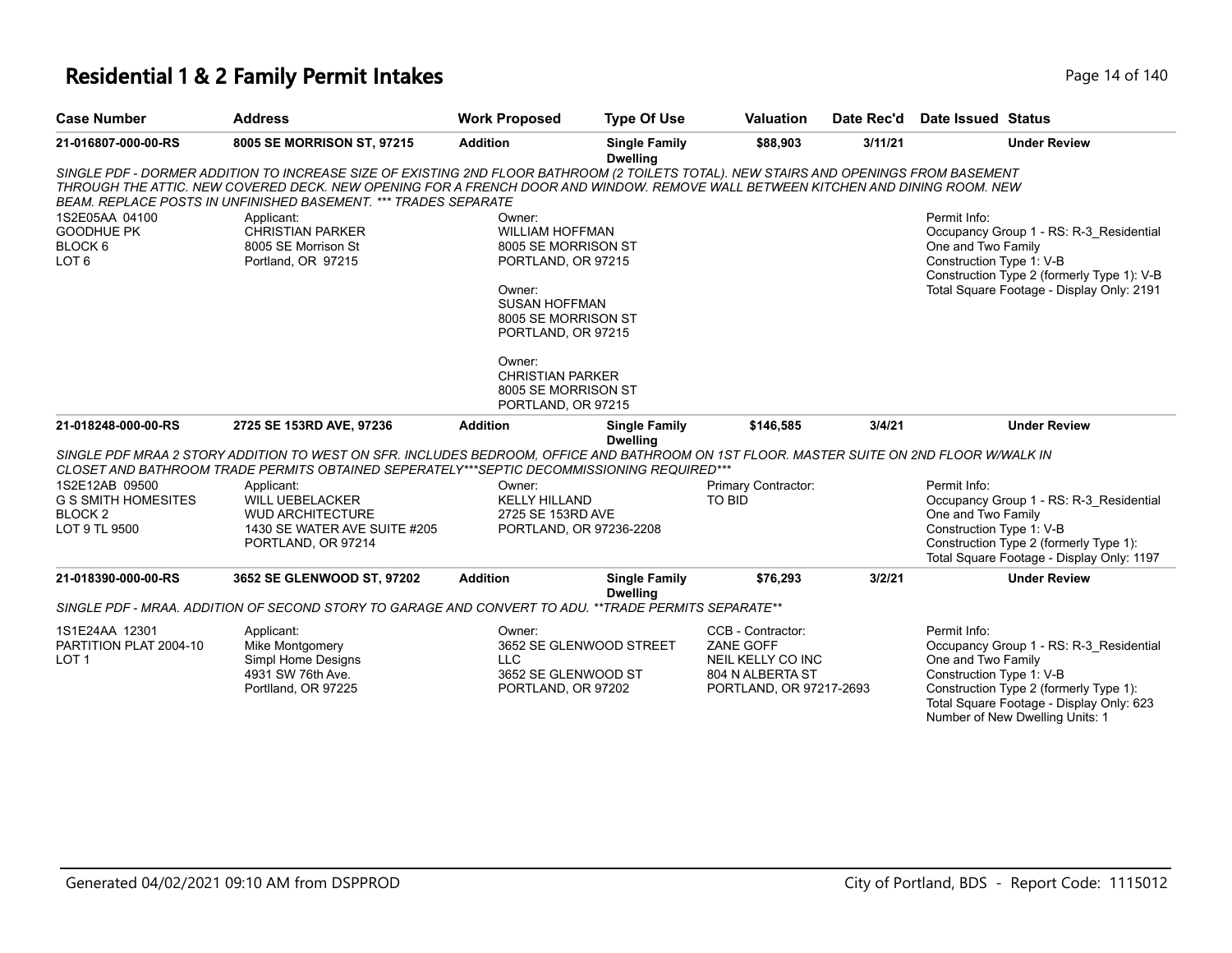# **Residential 1 & 2 Family Permit Intakes Page 15 of 140** Page 15 of 140

| <b>Case Number</b>                                                          | <b>Address</b>                                                                                                                                                                                                                                                                                                      | <b>Work Proposed</b>                                                                                                                                         | <b>Type Of Use</b>                                       | <b>Valuation</b>                                                                                    | Date Rec'd | Date Issued Status                                                                                                                                                                                  |
|-----------------------------------------------------------------------------|---------------------------------------------------------------------------------------------------------------------------------------------------------------------------------------------------------------------------------------------------------------------------------------------------------------------|--------------------------------------------------------------------------------------------------------------------------------------------------------------|----------------------------------------------------------|-----------------------------------------------------------------------------------------------------|------------|-----------------------------------------------------------------------------------------------------------------------------------------------------------------------------------------------------|
| 21-018777-000-00-RS                                                         | 5511 SE COOPER ST, 97206                                                                                                                                                                                                                                                                                            | <b>Addition</b>                                                                                                                                              | <b>Single Family</b><br><b>Dwelling</b>                  | \$42,330                                                                                            | 3/3/21     | <b>Under Review</b>                                                                                                                                                                                 |
|                                                                             | SINGLE PDF - MAIN FLOOR ADDITION FOR NEW MASTER BEDROOM AND BATHROOM; RECONFIGURE MAIN FLOOR LAYOUT. DORMER ADDITION FOR ATTIC BEDROOM<br>TO BE RETROACTIVELY PERMITTED. BASEMENT CONVERSION FOR NEW BATHROOM AND FAMILY ROOM. RELATED TO 20-173936-HS. *** TRADES<br>SEPARATE***SEPTIC DECOMMISSIONING REQUIRED*** |                                                                                                                                                              |                                                          |                                                                                                     |            |                                                                                                                                                                                                     |
| 1S2E19AB 04300<br><b>GILTNER-WHITE PK</b><br><b>BLOCK1</b><br><b>LOT 15</b> | Applicant:<br><b>MICHELLE FORBES</b><br><b>VESTAWEST LLC</b><br>1327 SE Tacoma ST #70<br>Portland, OR 97202                                                                                                                                                                                                         | Owner:<br><b>VESTAWEST LLC</b><br>1135 SE MALDEN ST<br>PORTLAND, OR 97202-5933                                                                               |                                                          | CCB - Contractor:<br>NEW POWER CONSTRUCTION<br><b>LLC</b><br>21799 SW JAY ST<br>HILLSBORO, OR 97123 |            | Permit Info:<br>Occupancy Group 1 - RS: R-3_Residential<br>One and Two Family<br>Construction Type 1: V-B<br>Construction Type 2 (formerly Type 1): V-B<br>Total Square Footage - Display Only: 509 |
| 21-018963-000-00-RS                                                         | 3017 NE KNOTT ST, 97212                                                                                                                                                                                                                                                                                             | <b>Addition</b>                                                                                                                                              | <b>Single Family</b>                                     | \$86,000                                                                                            | 3/23/21    | <b>Under Review</b>                                                                                                                                                                                 |
| <b>SEPARATE</b>                                                             | SINGLE PDF - MRAA: 1464SF ADDITION FOR A NEW BEDROOM, BATHROOM, SITTING ROOM, AND MUD ROOM W/ ACCESS TO ORIGINAL STRUCTURE. *** TRADES                                                                                                                                                                              |                                                                                                                                                              | <b>Dwelling</b>                                          |                                                                                                     |            |                                                                                                                                                                                                     |
| 1N1E25BD 10400<br>CHARLESTONS ADD<br><b>BLOCK2</b><br>E 55' OF LOT 11-13    | Applicant:<br><b>JEFF VINCENT</b><br>STUDIO PETRETTI ARCHITECTURE<br>2335 SE 50TH AVE, STE B<br>PORTLAND OR 97215                                                                                                                                                                                                   | Owner:<br><b>LINDA FORBES</b><br>3017 NE KNOTT ST<br>PORTLAND, OR 97212-3536<br>Owner:<br><b>HOWARD HOGLE</b><br>3017 NE KNOTT ST<br>PORTLAND, OR 97212-3536 |                                                          | Primary Contractor:<br>TO BID                                                                       |            | Permit Info:<br>Occupancy Group 1 - RS: R-3 Residential<br>One and Two Family<br>Construction Type 1: V-B<br>Construction Type 2 (formerly Type 1): V-B<br>Total Square Footage - Display Only: 688 |
| 21-019161-000-00-RS                                                         | 10457 SE ELLIS ST, 97266                                                                                                                                                                                                                                                                                            | <b>Addition</b>                                                                                                                                              | <b>Single Family</b><br><b>Dwelling</b>                  | \$10,143                                                                                            | 3/2/21     | <b>Under Review</b>                                                                                                                                                                                 |
|                                                                             | Single PDF - ADDITION OF 7'5" x 28'5" SF STORAGE AREA ON WEST ELEVATION OF RESIDENCE                                                                                                                                                                                                                                |                                                                                                                                                              |                                                          |                                                                                                     |            |                                                                                                                                                                                                     |
| 1S2E15CB 00403<br><b>ELLIS FIVE</b><br>LOT <sub>3</sub>                     | Applicant:<br>YURI SASHKOV<br>10457 SE ELLIS ST<br>PORTLAND, OR 97266                                                                                                                                                                                                                                               | Owner:<br>YURI SASHKOV<br>10457 SE ELLIS ST<br>PORTLAND, OR 97266                                                                                            |                                                          |                                                                                                     |            | Permit Info:<br>Occupancy Group 1 - RS: U Private<br>Garage\Utility Misc.<br>Construction Type 1: V-B<br>Construction Type 2 (formerly Type 1):<br>Total Square Footage - Display Only: 210         |
| 21-019464-000-00-RS                                                         | 7509 SW 59TH AVE - UNIT A, 97219                                                                                                                                                                                                                                                                                    | <b>Addition</b>                                                                                                                                              | <b>Single Family</b>                                     | \$24,982                                                                                            | 3/5/21     | <b>Under Review</b>                                                                                                                                                                                 |
|                                                                             | SINGLE PDF - 204 SF ADDITION TO BASEMENT FOR NEW BATHROOM, LIVING SPACE, AND EXTERIOR ENTRY AT WEST ELEVATION BELOW EXISTING DECK. DECK TO<br>BE REMOVED AND REPLACED/EXTENDED 40 SF***TRADE PERMITS SEPARATE*** ***SEPTIC DECOMMISSIONING REQUIRED. CALL FOR INSPECTION 842***                                     |                                                                                                                                                              | <b>Dwelling</b>                                          |                                                                                                     |            |                                                                                                                                                                                                     |
| 1S1E19BD 04800<br><b>APRIL HILL</b><br>BLOCK <sub>1</sub><br><b>LOT 11</b>  | Applicant:<br><b>ERIC MICK</b><br>7509 SW 59TH AVE<br>PORTLAND, OR 97219                                                                                                                                                                                                                                            | Owner:<br>7509 SW 59TH AVE<br>PORTLAND, OR 97219                                                                                                             | ERIC W MICK & KAREN E HOUT<br>JOINT POUR OVER REV LIV TR |                                                                                                     |            | Permit Info:<br>Occupancy Group 1 - RS: R-3_Residential<br>One and Two Family<br>Construction Type 1: V-B<br>Construction Type 2 (formerly Type 1):<br>Total Square Footage - Display Only: 204     |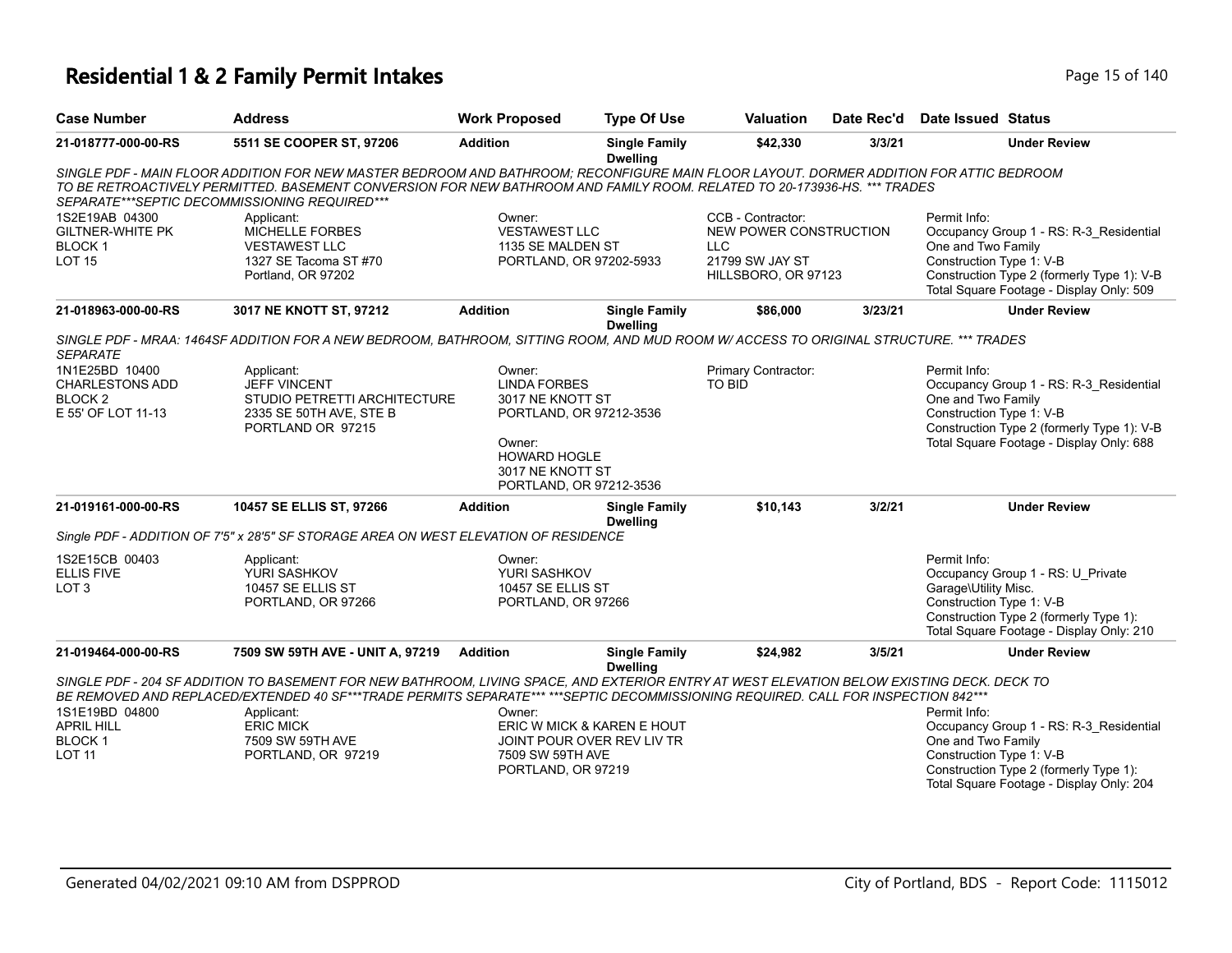# **Residential 1 & 2 Family Permit Intakes Page 16 of 140** Page 16 of 140

| <b>Case Number</b>                                                         | <b>Address</b>                                                                                                                                | <b>Work Proposed</b>                                                          | <b>Type Of Use</b>                                                                                                                                                                                                                                               | Valuation                                                                                                        | Date Rec'd                        | <b>Date Issued Status</b>                                                                                                                                                                            |
|----------------------------------------------------------------------------|-----------------------------------------------------------------------------------------------------------------------------------------------|-------------------------------------------------------------------------------|------------------------------------------------------------------------------------------------------------------------------------------------------------------------------------------------------------------------------------------------------------------|------------------------------------------------------------------------------------------------------------------|-----------------------------------|------------------------------------------------------------------------------------------------------------------------------------------------------------------------------------------------------|
| 21-019728-000-00-RS                                                        | 5312 NE DAVIS ST, 97213                                                                                                                       | <b>Addition</b>                                                               | <b>Single Family</b><br><b>Dwelling</b>                                                                                                                                                                                                                          | \$10,000                                                                                                         | 3/5/21                            | <b>Under Review</b>                                                                                                                                                                                  |
| <b>REMOVE CHIMNEY: NEW DORMER *MT SEPARATE</b>                             | SINGLE PDF: ADDITION OF 40 SF AT REAR OF HOUSE TO INCREASE KITCHEN: REBUILD BASEMENT STAIRS: NEW DECK: & NEW BATHROOM MAIN FLOOR (2 TOILETS): |                                                                               |                                                                                                                                                                                                                                                                  |                                                                                                                  |                                   |                                                                                                                                                                                                      |
| 1N2E31DB 14800<br><b>CENTER ADD</b><br>BLOCK 13<br>LOT <sub>5</sub>        | Applicant:<br><b>MELISSA TANGUAY</b><br>5312 NE DAVIS ST<br>PORTLAND OR 97213                                                                 | Owner:<br><b>WILLIAM TANGUAY</b><br>5312 NE DAVIS ST<br>PORTLAND, OR 97213    |                                                                                                                                                                                                                                                                  |                                                                                                                  |                                   | Permit Info:<br>Occupancy Group 1 - RS: R-3_Residential<br>One and Two Family<br>Construction Type 1: V-B<br>Construction Type 2 (formerly Type 1):                                                  |
|                                                                            |                                                                                                                                               | Owner:<br><b>MELISSA TANGUAY</b><br>5312 NE DAVIS ST<br>PORTLAND, OR 97213    |                                                                                                                                                                                                                                                                  |                                                                                                                  |                                   |                                                                                                                                                                                                      |
| 21-019829-000-00-RS                                                        | 525 NW SKYLINE CREST RD,<br>97229                                                                                                             | <b>Addition</b>                                                               | <b>Single Family</b><br><b>Dwelling</b>                                                                                                                                                                                                                          | \$90,000                                                                                                         | 3/8/21                            | <b>Under Review</b>                                                                                                                                                                                  |
| ENCLOSE POOL *ET, MT PT SEPARATE                                           | SINGLE PDF: REMOVAL OF EXISTING REC ROOM AT WEST ELEVATION; REPLACE WITH NEW COVERED DECK; OUTDOOR PATIO AND KITCHEN; NEW DECK TO             |                                                                               |                                                                                                                                                                                                                                                                  |                                                                                                                  |                                   |                                                                                                                                                                                                      |
| 1N1W36BD 01600<br>SECTION 36 1N 1W<br>TL 1600 0.35 ACRES                   | Applicant:<br><b>TAYLOR HOAGLAND</b><br>STELLAR CONSTRUCTION<br>8500 SE 262ND AVE<br>GRESHAM, OR 97080                                        | Owner:<br>Owner:                                                              | CCB - Contractor:<br><b>SARAH CARIAGA</b><br><b>TAYLOR HOAGLAND</b><br>525 NW SKYLINE CREST RD<br>PORTLAND, OR 97229<br><b>REMODELING LLC</b><br>8500 SE 262ND AVE<br>GRESHAM, OR 97080<br><b>CALEE CARIAGA</b><br>525 NW SKYLINE CREST RD<br>PORTLAND, OR 97229 |                                                                                                                  | <b>STELLAR CONSTRUCTION &amp;</b> | Permit Info:<br>Occupancy Group 1 - RS: U_Decks,<br>Patios, Porches, Carports<br>Construction Type 1: V-B<br>Construction Type 2 (formerly Type 1):<br>Total Square Footage - Display Only: 2766     |
| 21-020496-000-00-RS                                                        | 4911 SE RAMONA ST, 97206                                                                                                                      | <b>Addition</b>                                                               | <b>Single Family</b><br><b>Dwelling</b>                                                                                                                                                                                                                          | \$186,180                                                                                                        | 3/5/21                            | <b>Under Review</b>                                                                                                                                                                                  |
|                                                                            | SINGLE PDF NEW TWO STORY ADDITION; FINISH (E) ATTIC AND CONNECT TO NEW 2ND FLOOR; REMOVE PRIOR ADDITIONS *ET, PT, MT SEPARATE                 |                                                                               |                                                                                                                                                                                                                                                                  |                                                                                                                  |                                   |                                                                                                                                                                                                      |
| 1S2E18CA 10300<br><b>WOODSTOCK</b><br>BLOCK 110<br>E 50' OF LOT 3          | Applicant:<br><b>BEN WALSH</b><br>205 SE SPOKANE ST STE 300<br>PORTLAND, OR 97202                                                             | Owner:<br><b>ZACHARY HULL</b><br>PO BOX 314<br>WHITE SALMON, WA 98672         |                                                                                                                                                                                                                                                                  | CCB - Contractor:<br>MITER CONSTRUCTION<br><b>MANAGEMENT LLC</b><br>205 SE SPOKANE ST #300<br>PORTLAND, OR 97202 |                                   | Permit Info:<br>Occupancy Group 1 - RS: R-3 Residential<br>One and Two Family<br>Construction Type 1: V-B<br>Construction Type 2 (formerly Type 1): V-B<br>Total Square Footage - Display Only: 2087 |
| 21-020775-000-00-RS                                                        | 1614 SE 38TH AVE, 97214                                                                                                                       | <b>Addition</b>                                                               | <b>Single Family</b><br><b>Dwelling</b>                                                                                                                                                                                                                          | \$5,000                                                                                                          | 3/19/21                           | <b>Under Review</b>                                                                                                                                                                                  |
|                                                                            | Paper-NEW DECK COVER APPROX. 350SF OVER A NEW DECK LESS THAN A 2' IN HEIGHT ON THE EAST ELEVATION OF SINGLE FAMILY RESIDENCE                  |                                                                               |                                                                                                                                                                                                                                                                  |                                                                                                                  |                                   |                                                                                                                                                                                                      |
| 1S1E01DA 11400<br><b>OBERST</b><br>BLOCK <sub>2</sub><br>LOT <sub>14</sub> | Applicant:<br><b>NELSON DIAZ</b><br>5648 SE 139TH AVE<br>PORTLAND OR 97236                                                                    | Owner:<br><b>WILLIAM BALLENBERG</b><br>1614 SE 38TH AVE<br>PORTLAND, OR 97214 |                                                                                                                                                                                                                                                                  | CCB - Contractor:<br><b>DIAZ PAINTING COMPANY</b><br>1825 SW HASKINS CT<br>TROUTDALE, OR 97060-4111              |                                   | Permit Info:<br>Occupancy Group 1 - RS: R-3 Residential<br>One and Two Family<br>Construction Type 1: V-B<br>Construction Type 2 (formerly Type 1):                                                  |
|                                                                            |                                                                                                                                               | Owner:<br><b>SALLY BALLENBERG</b><br>1614 SE 38TH AVE<br>PORTLAND, OR 97214   |                                                                                                                                                                                                                                                                  |                                                                                                                  |                                   |                                                                                                                                                                                                      |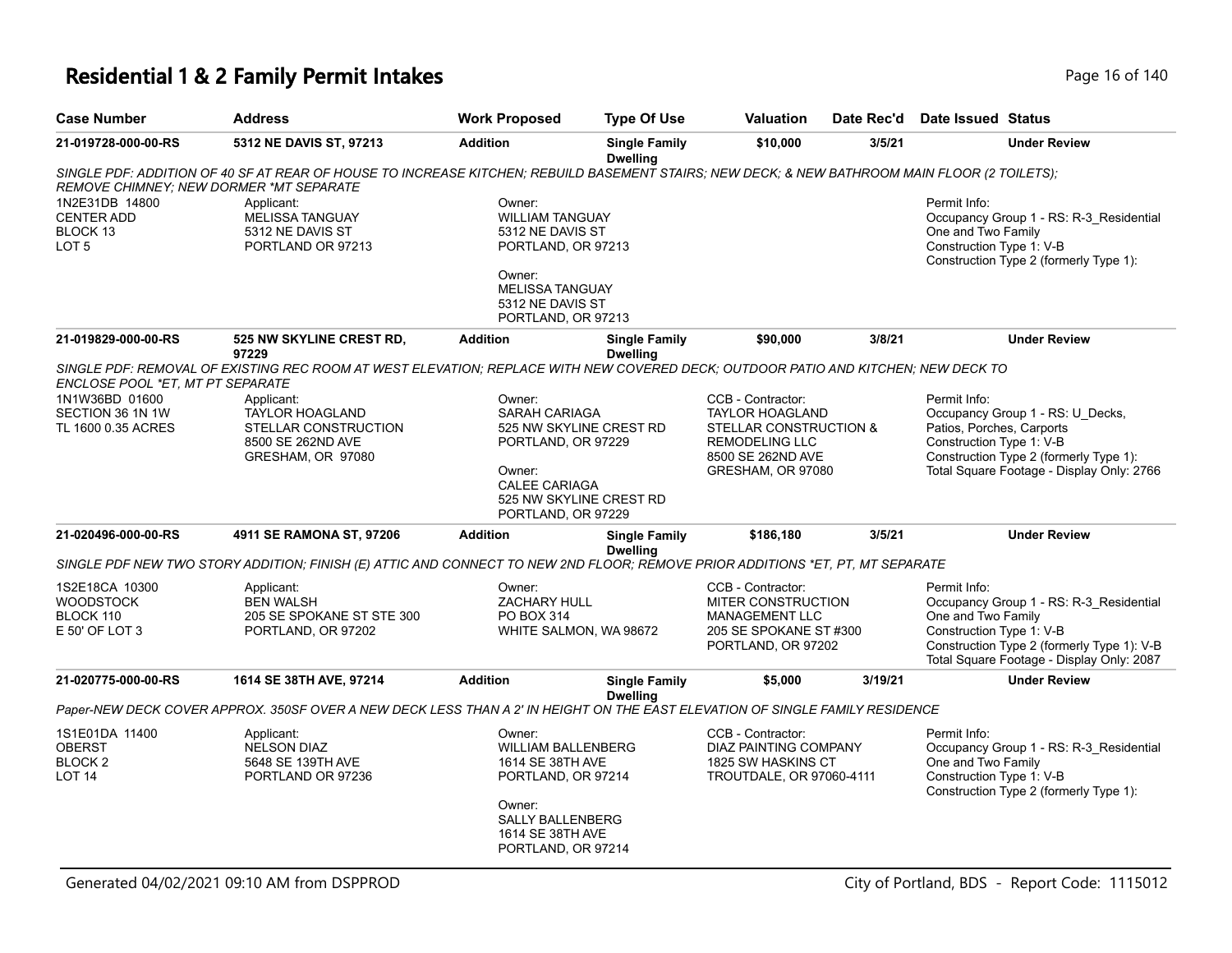# **Residential 1 & 2 Family Permit Intakes** Page 17 of 17 of 17 of 17 of 140 of 17 of 17 of 17 of 17 of 17 of 17 of 17 of 17 of 17 of 17 of 17 of 17 of 17 of 17 of 17 of 17 of 17 of 17 of 17 of 17 of 17 of 17 of 17 of 17 of

| Page 17 of 140 |  |  |
|----------------|--|--|
|                |  |  |

| <b>Case Number</b>                                                            | <b>Address</b>                                                                                                                                                                                                          | <b>Work Proposed</b>                                                                                                                                | <b>Type Of Use</b>                                                                                                       | Valuation                                                                                                                         | Date Rec'd                                                       | Date Issued Status                                             |                                                                                                                                   |  |
|-------------------------------------------------------------------------------|-------------------------------------------------------------------------------------------------------------------------------------------------------------------------------------------------------------------------|-----------------------------------------------------------------------------------------------------------------------------------------------------|--------------------------------------------------------------------------------------------------------------------------|-----------------------------------------------------------------------------------------------------------------------------------|------------------------------------------------------------------|----------------------------------------------------------------|-----------------------------------------------------------------------------------------------------------------------------------|--|
| 21-021161-000-00-RS                                                           | 3805 SW 54TH PL, 97221                                                                                                                                                                                                  | <b>Addition</b>                                                                                                                                     | <b>Single Family</b><br><b>Dwelling</b>                                                                                  | \$50,000                                                                                                                          | 3/8/21                                                           |                                                                | <b>Under Review</b>                                                                                                               |  |
| HABITABLE SPACE *ET, MT, PT SEPARATE                                          | SINGLE PDF CONNECT GARAGE AND MAIN HOUSE BY ENCLOSING STAIR/BREEZEWAY; REMODEL KITCHEN; REPLACE WINDOWS, CONVERT BASEMENT TO                                                                                            |                                                                                                                                                     |                                                                                                                          |                                                                                                                                   |                                                                  |                                                                |                                                                                                                                   |  |
| 1S1E07DB 06400<br><b>WILCOX ESTATES</b><br><b>BLOCK7</b><br>LOT <sub>30</sub> | Applicant:<br><b>RYAN PICKREL</b><br><b>FASTER PERMITS</b><br>2000 SW 1ST AVE #420<br>PORTLAND OR 97201                                                                                                                 | Owner:<br><b>KYLE WOODLEY</b><br>3805 SW 54TH PL<br>PORTLAND, OR 97221<br>Owner:<br>ELIZABETH WOODLEY<br>3805 SW 54TH PL<br>PORTLAND, OR 97221      |                                                                                                                          | CCB - Contractor:<br><b>BRIAN NELSON</b><br>RHOMBUS DESIGN CO A CORP<br>OF WASHINGTON<br>8040 SW PARRWAY DR<br>PORTLAND, OR 97225 |                                                                  | Permit Info:<br>One and Two Family<br>Construction Type 1: V-B | Occupancy Group 1 - RS: R-3 Residential<br>Construction Type 2 (formerly Type 1): V-B<br>Total Square Footage - Display Only: 436 |  |
| 21-021209-000-00-RS                                                           | 8135 SE OGDEN ST, 97206                                                                                                                                                                                                 | <b>Addition</b>                                                                                                                                     | <b>Single Family</b><br><b>Dwelling</b>                                                                                  | \$5,000                                                                                                                           | 3/9/21                                                           |                                                                | <b>Under Review</b>                                                                                                               |  |
| 210494 HS **ET, PT, MT SEPARATE                                               | SINGLE PDF NEW COVERED PORCH; INSTALLATION OF LARGER ENTRY DOOR; REMOVE WALL BETWEEN LIVING AND KITCHEN; MODIFY WALL TO BASEMENT SEE 19                                                                                 |                                                                                                                                                     |                                                                                                                          |                                                                                                                                   |                                                                  |                                                                |                                                                                                                                   |  |
| 1S2E20AD 03600<br><b>STERLING</b><br>BLOCK <sub>5</sub><br>LOT <sub>9</sub>   | Applicant:<br><b>ELSON NGUYEN</b><br>HM GROUP LLC<br>3036 SE 131ST AVE<br>PORTLAND OR 97236                                                                                                                             | Owner:<br><b>TUYEN AU</b><br>9316 SE GRANDVIEW TER<br>HAPPY VALLEY, OR 97086                                                                        |                                                                                                                          |                                                                                                                                   |                                                                  | Permit Info:<br>One and Two Family<br>Construction Type 1: V-B | Occupancy Group 1 - RS: R-3 Residential<br>Construction Type 2 (formerly Type 1):                                                 |  |
| 21-021479-000-00-RS                                                           | 3244 NE 129TH AVE, 97230                                                                                                                                                                                                | <b>Addition</b>                                                                                                                                     | <b>Single Family</b>                                                                                                     | \$200,000                                                                                                                         | 3/10/21                                                          |                                                                | <b>Under Review</b>                                                                                                               |  |
|                                                                               | SINGLE PDF: ADDITION OF 2 STORY DECK AT EAST ELEVATION; VAULTED CEILING IN LIVING ROOM; NEW WINDOWS AND DOOR; RELOCATE KITCHEN; REMODEL<br>FIRST FLOOR BATH *ET, PT, MT SEPARATE***CESSPOOL DECOMMISSIONING REQUIRED*** |                                                                                                                                                     | <b>Dwelling</b>                                                                                                          |                                                                                                                                   |                                                                  |                                                                |                                                                                                                                   |  |
| 1N2E26BA 04800<br><b>ARGAY TERR</b>                                           | Applicant:<br><b>DANIEL REIMER</b>                                                                                                                                                                                      | Owner:                                                                                                                                              |                                                                                                                          | CCB - Contractor:<br><b>DANIEL G REIMER</b>                                                                                       |                                                                  | Permit Info:                                                   | Occupancy Group 1 - RS: U Decks,                                                                                                  |  |
| BLOCK <sub>8</sub><br>LOT 2&3 TL 4800                                         | PO BOX 70006<br>VANCOUVER WA 98665                                                                                                                                                                                      | Owner:                                                                                                                                              | <b>JOSEPH CASTELLANO</b><br>3244 NE 129TH AVE<br>PORTLAND, OR 97230-1525<br><b>TERRI CASTELLANO</b><br>3244 NE 129TH AVE |                                                                                                                                   | DANIEL GORDON REIMER<br>14114 NE 23RD AVE<br>VANCOUVER, WA 98686 | Patios, Porches, Carports<br>Construction Type 1: V-B          | Construction Type 2 (formerly Type 1): V-B<br>Total Square Footage - Display Only: 2137                                           |  |
| 21-021883-000-00-RS                                                           | 3526 SW LOGAN ST, 97219                                                                                                                                                                                                 | PORTLAND, OR 97230-1525<br><b>Addition</b>                                                                                                          | <b>Single Family</b>                                                                                                     | \$93.070                                                                                                                          | 3/9/21                                                           |                                                                | <b>Under Review</b>                                                                                                               |  |
|                                                                               | SINGLE PDF CREATE NEW LOWER FLOOR FROM CRAWL SPACE TO FINISHED BASEMENT TO INCLUDE MEDIA ROOM; STORAGE; BATHROOM *ET, PT, MT SEPARATE                                                                                   |                                                                                                                                                     | <b>Dwelling</b>                                                                                                          |                                                                                                                                   |                                                                  |                                                                |                                                                                                                                   |  |
| 1S1E20BD 08100<br>QUEENSLAND<br>BLOCK 4<br>LOT <sub>3</sub>                   | Applicant:<br><b>BRADLEE HERSEY</b><br><b>FASTER PERMITS</b><br>2000 SW 1ST AVE SUITE 420<br>PORTLAND OR 97201                                                                                                          | Owner:<br><b>KALLI SILVEY</b><br>3526 SW LOGAN ST<br>PORTLAND, OR 97219<br>Owner:<br><b>DANIEL SILVEY</b><br>3526 SW LOGAN ST<br>PORTLAND, OR 97219 |                                                                                                                          | CCB - Contractor:<br>CAFFALL CONSTRUCTION CO INC<br>8575 SW SAGERT ST<br>TUALATIN, OR 97062                                       |                                                                  | Permit Info:<br>One and Two Family<br>Construction Type 1: V-B | Occupancy Group 1 - RS: R-3_Residential<br>Construction Type 2 (formerly Type 1):<br>Total Square Footage - Display Only: 760     |  |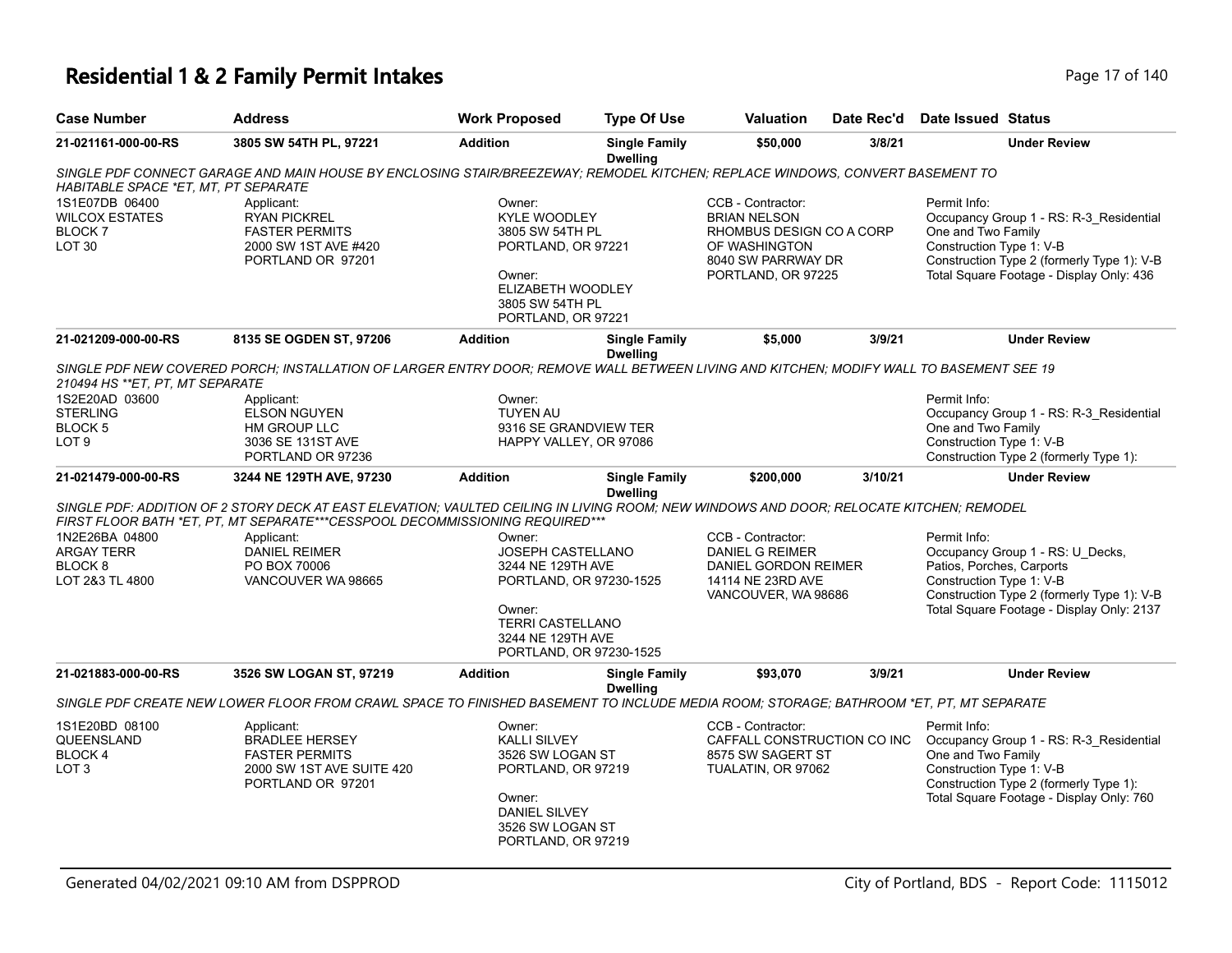# **Residential 1 & 2 Family Permit Intakes Page 18 of 140** Page 18 of 140

| <b>Case Number</b>                                                                                                          | <b>Address</b>                                                                                                                                                                                                                                                                                                                                                                                 | <b>Work Proposed</b>                                                                                                                                                               | <b>Type Of Use</b>                      | <b>Valuation</b>                                                                                                     | Date Rec'd | Date Issued Status                                                                                                                                                                                  |
|-----------------------------------------------------------------------------------------------------------------------------|------------------------------------------------------------------------------------------------------------------------------------------------------------------------------------------------------------------------------------------------------------------------------------------------------------------------------------------------------------------------------------------------|------------------------------------------------------------------------------------------------------------------------------------------------------------------------------------|-----------------------------------------|----------------------------------------------------------------------------------------------------------------------|------------|-----------------------------------------------------------------------------------------------------------------------------------------------------------------------------------------------------|
| 21-022018-000-00-RS                                                                                                         | 4014 NE KILLINGSWORTH ST,<br>97211                                                                                                                                                                                                                                                                                                                                                             | <b>Addition</b>                                                                                                                                                                    | <b>Single Family</b><br><b>Dwelling</b> | \$100,000                                                                                                            | 3/10/21    | <b>Under Review</b>                                                                                                                                                                                 |
| 1N1E24AA 03400<br>KILLINGSWORTH AVE ADD<br>BLOCK <sub>2</sub><br><b>LOT 19</b>                                              | SINGLE PDF NEW ADDITION OF STAIR TO BASEMENT FROM MAIN FLOOR. CREATE HABITABLE SPACE IN BASEMENT; WINDOW WELL; BATHROOM; MECHANICAL<br>ROOM; REMODEL KITCHEN ON FIRST FLOOR; REMOVE EXISTING STAIR TO BASEMENT AND INFILL WITH NEW FLOOR CONSTRUCTION. *ET, PT MT SEPARATE<br>Applicant:<br><b>JENNIFER KORBICH</b><br><b>KORBICH ARCHITECTS</b><br>2235 NE KLICKITAT ST<br>PORTLAND, OR 97212 | Owner:<br><b>JENNIFER LEIN</b><br>4014 NE KILLINGSWORTH ST<br>PORTLAND, OR 97211-7945<br>Owner:<br><b>DEVIN FOLLINGSTAD</b><br>4014 NE KILLINGSWORTH ST<br>PORTLAND, OR 97211-7945 |                                         | CCB - Contractor:<br>PORTLANDS CHOICE<br><b>REMODELING INC</b><br>12464 SE MOUNTAIN SUN DRIVE<br>CLACKAMAS, OR 97015 |            | Permit Info:<br>Occupancy Group 1 - RS: R-3_Residential<br>One and Two Family<br>Construction Type 1: V-B<br>Construction Type 2 (formerly Type 1): V-B<br>Total Square Footage - Display Only: 424 |
| 21-022952-000-00-RS                                                                                                         | 9436 NW SKYVIEW DR, 97231                                                                                                                                                                                                                                                                                                                                                                      | <b>Addition</b>                                                                                                                                                                    | <b>Single Family</b><br><b>Dwelling</b> | \$25,000                                                                                                             | 3/11/21    | <b>Under Review</b>                                                                                                                                                                                 |
|                                                                                                                             | SINGLE PDF: NEW STORAGE ROOM (115 SF) NEW DECK; FENCE LESS THAN 7' W/ 21 022948 RS                                                                                                                                                                                                                                                                                                             |                                                                                                                                                                                    |                                         |                                                                                                                      |            |                                                                                                                                                                                                     |
| 1N1W05DD 01400<br><b>SKYVIEW ESTATES</b><br>LOT 6                                                                           | Applicant:<br><b>ZACHARY FREUND</b><br>HOMEGROWN ARCHITECTURE LLC<br>4317 SE RURAL ST<br>PORTLAND OR 97206                                                                                                                                                                                                                                                                                     | Owner:<br><b>GEER FAMILY TR</b><br>9436 NW SKYVIEW DR<br>PORTLAND, OR 97231                                                                                                        |                                         | Primary Contractor:<br>TO BID                                                                                        |            | Permit Info:<br>Occupancy Group 1 - RS: U_Private<br>Garage\Utility Misc.<br>Construction Type 1: V-B<br>Construction Type 2 (formerly Type 1): V-B<br>Total Square Footage - Display Only: 515     |
| 21-024460-000-00-RS                                                                                                         | 8719 SE ALDER ST, 97216                                                                                                                                                                                                                                                                                                                                                                        | <b>Addition</b>                                                                                                                                                                    | <b>Single Family</b><br><b>Dwelling</b> | \$12,000                                                                                                             | 3/24/21    | <b>Under Review</b>                                                                                                                                                                                 |
|                                                                                                                             | SINGLE PDF - 45 SF ADDITION TO EAST ELEVATION TO INCREASE KITCHEN AREA**MECHANICAL, ELECTRICAL, AND PLUMBING PERMITS SEPARATE                                                                                                                                                                                                                                                                  |                                                                                                                                                                                    |                                         |                                                                                                                      |            |                                                                                                                                                                                                     |
| 1S2E04BA 17100<br><b>ALTAMEAD</b><br>BLOCK 6<br>LOT <sub>12</sub>                                                           | Applicant:<br>KATIE DAHL<br>8719 SE Alder St<br>Portland OR 97216                                                                                                                                                                                                                                                                                                                              | Owner:<br><b>KATIE DAHL</b><br>8719 SE ALDER ST<br>PORTLAND, OR 97216                                                                                                              |                                         |                                                                                                                      |            | Permit Info:<br>Occupancy Group 1 - RS: R-3 Residential<br>One and Two Family<br>Construction Type 1: V-B<br>Construction Type 2 (formerly Type 1):<br>Total Square Footage - Display Only: 60      |
| 21-024466-000-00-RS                                                                                                         | 814 NE JESSUP ST, 97211                                                                                                                                                                                                                                                                                                                                                                        | <b>Addition</b>                                                                                                                                                                    | <b>Single Family</b><br><b>Dwelling</b> | \$27,554                                                                                                             | 3/15/21    | <b>Under Review</b>                                                                                                                                                                                 |
|                                                                                                                             | SINGLE PDF - 225 SF FIRST FLOOR ADDITION AT THE SOUTH ELEVATION FOR NEW LIVING ROOM AREA                                                                                                                                                                                                                                                                                                       |                                                                                                                                                                                    |                                         |                                                                                                                      |            |                                                                                                                                                                                                     |
| 1N1E14CC 12000<br><b>CLOVERDALE EXTN &amp; PLAT</b><br>$\overline{2}$<br>BLOCK 14<br>W 1/2 OF LOT 10 EXC PT IN<br><b>ST</b> | Applicant:<br><b>LIN PENG</b><br>814 NE JESSUP ST<br>PORTLAND, OR, 97211                                                                                                                                                                                                                                                                                                                       | Owner:<br><b>RUOGU LIU</b><br>814 NE JESSUP ST<br>PORTLAND, OR 97211-3743<br>Owner:<br><b>LIN PENG</b><br>814 NE JESSUP ST<br>PORTLAND, OR 97211-3743                              |                                         | Primary Contractor:<br><b>TO BID</b>                                                                                 |            | Permit Info:<br>Occupancy Group 1 - RS: R-3_Residential<br>One and Two Family<br>Construction Type 1: V-B<br>Construction Type 2 (formerly Type 1):<br>Total Square Footage - Display Only: 225     |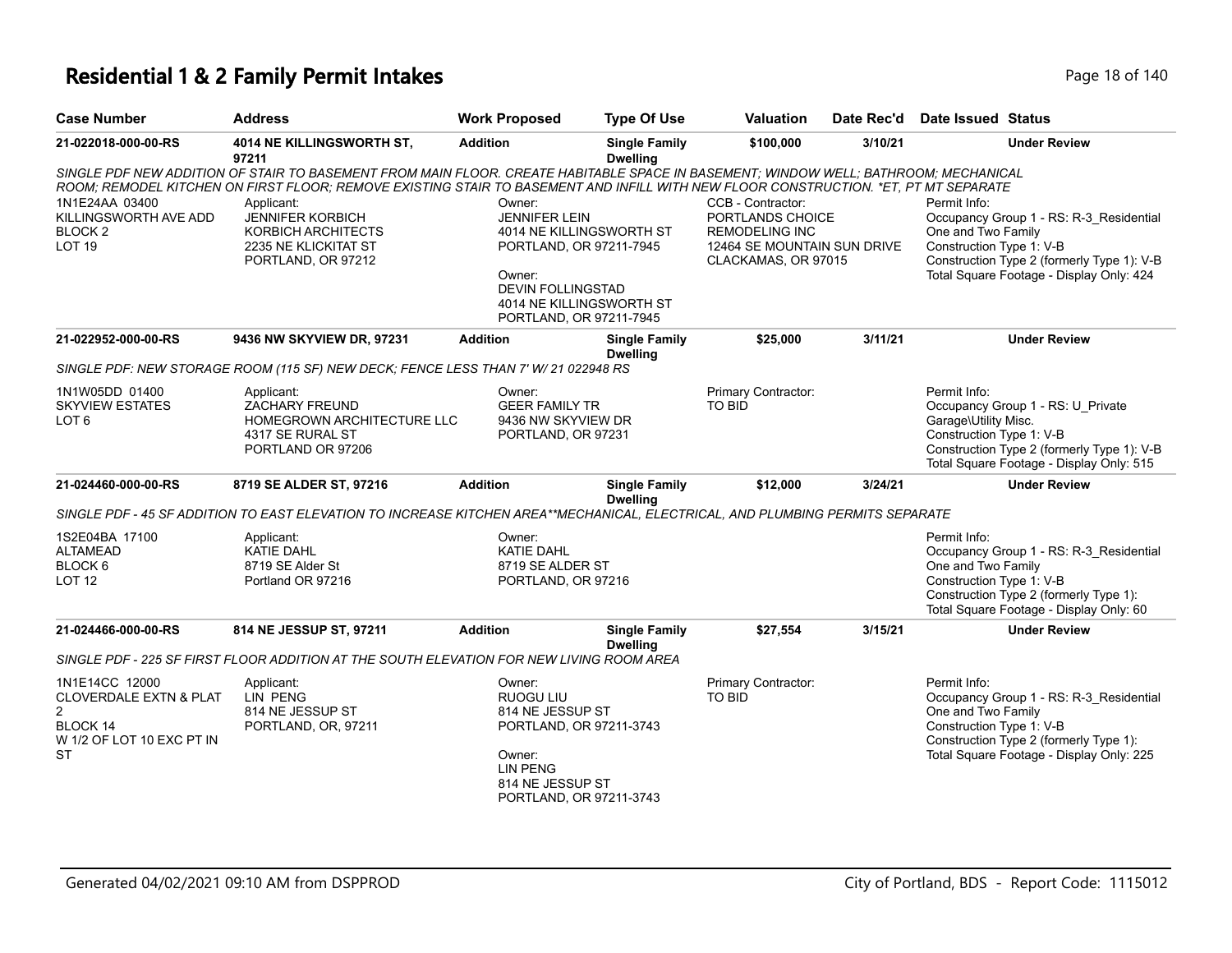# **Residential 1 & 2 Family Permit Intakes Page 19 of 140** Page 19 of 140

| <b>Case Number</b>                                                                          | <b>Address</b>                                                                                                                                                                                                                                                                                                                                                         | <b>Work Proposed</b>                                                                                                                                  | <b>Type Of Use</b>                      | <b>Valuation</b>                                                                                               | Date Rec'd | Date Issued Status                                             |                                                                                                                                   |
|---------------------------------------------------------------------------------------------|------------------------------------------------------------------------------------------------------------------------------------------------------------------------------------------------------------------------------------------------------------------------------------------------------------------------------------------------------------------------|-------------------------------------------------------------------------------------------------------------------------------------------------------|-----------------------------------------|----------------------------------------------------------------------------------------------------------------|------------|----------------------------------------------------------------|-----------------------------------------------------------------------------------------------------------------------------------|
| 21-024789-000-00-RS                                                                         | 3224 SE 58TH AVE, 97206                                                                                                                                                                                                                                                                                                                                                | <b>Addition</b>                                                                                                                                       | <b>Single Family</b><br><b>Dwelling</b> | \$24,000                                                                                                       | 3/16/21    |                                                                | <b>Under Review</b>                                                                                                               |
|                                                                                             | SINGLE PDF - ADDITION OF 272 SF ON NE CORNER OF RESIDENCE TO ENCLOSE EXISTING PATIO AND CREATE SUNROOM*TRADE PERMITS SEPARATE                                                                                                                                                                                                                                          |                                                                                                                                                       |                                         |                                                                                                                |            |                                                                |                                                                                                                                   |
| 1S2E07AD 16000<br><b>IDLEWILD</b><br>BLOCK <sub>2</sub><br>S 30' OF LOT 10<br><b>LOT 11</b> | Applicant:<br>KIMIYA JAHAN<br><b>MASS DESIGN-BUILD</b><br>P.O. BOX 80625<br>PORTLAND, OR 97280                                                                                                                                                                                                                                                                         | Owner:<br><b>VIGDIS HAAS</b><br>3224 SE 58TH AVE<br>PORTLAND, OR 97206<br>Owner:<br><b>BRIAN HAAS</b><br>3224 SE 58TH AVE<br>PORTLAND, OR 97206       |                                         | CCB - Contractor:<br><b>MASS DESIGN BUILD LLC</b><br>PO BOX 80625<br>PORTLAND, OR 97280                        |            | Permit Info:<br>One and Two Family<br>Construction Type 1: V-B | Occupancy Group 1 - RS: R-3 Residential<br>Construction Type 2 (formerly Type 1):<br>Total Square Footage - Display Only: 272     |
| 21-025686-000-00-RS                                                                         | <b>1605 SE LEXINGTON ST, 97202</b>                                                                                                                                                                                                                                                                                                                                     | <b>Addition</b>                                                                                                                                       | <b>Single Family</b>                    | \$90,000                                                                                                       | 3/26/21    |                                                                | <b>Under Review</b>                                                                                                               |
|                                                                                             | PAPER 437 SQ FT ADDITION TO NORTH SIDE OF SFR FOR KITCHEN, BATH AND UTILITY ROOM*****TRADE PERMITS OBTAINED SEPERATELY*****                                                                                                                                                                                                                                            |                                                                                                                                                       | <b>Dwelling</b>                         |                                                                                                                |            |                                                                |                                                                                                                                   |
| 1S1E23DB 10200<br><b>MILLERS ADD</b><br>BLOCK <sub>3</sub><br>W 1/2 OF LOT 10&11            | Applicant:<br><b>RICHARD SPIES</b><br>2455 SW BROADWAY DR<br>PORTLAND, OR 97201                                                                                                                                                                                                                                                                                        | Owner:<br>PHILIP THOMPSON<br>1605 SE LEXINGTON ST<br>PORTLAND, OR 97202<br>Owner:<br><b>DONNA PIZZI</b><br>1605 SE LEXINGTON ST<br>PORTLAND, OR 97202 |                                         | CCB - Contractor:<br>THREE RIVERS HOME<br><b>IMPROVEMENTS LLC</b><br>14408 SE CEDAR AVE<br>OAK GROVE, OR 97267 |            | Permit Info:<br>One and Two Family<br>Construction Type 1: V-B | Occupancy Group 1 - RS: R-3_Residential<br>Construction Type 2 (formerly Type 1):<br>Total Square Footage - Display Only: 437     |
| 21-025716-000-00-RS                                                                         | 4204 SE 33RD PL, 97202                                                                                                                                                                                                                                                                                                                                                 | <b>Addition</b>                                                                                                                                       | <b>Single Family</b><br><b>Dwelling</b> | \$125,000                                                                                                      | 3/17/21    |                                                                | <b>Under Review</b>                                                                                                               |
| 1S1E12DC 04400<br><b>KENILWORTH</b><br>BLOCK 13<br>LOT <sub>5</sub>                         | SINGLE PDF - MRAA: SINGLE STORY ADDITION IN THE REAR YARD (EAST ELEVATION); REMODEL PORTIONS OF THE FIRST FLOOR OF THE EXISTING DWELLING<br>INCLUDING STAIR ACCESS TO THE BASEMENT ** ET, MT, AND PT PERMITS SEPARATE** DFS FOR TRUSSES**<br>Applicant:<br><b>ANDREW SCHILLING</b><br>SALT ARCHITECTURE<br>1255 NW 9TH AVE, APT 107<br>PORTLAND OR 97209<br><b>USA</b> | Owner:<br>DAVID L'HOMMEDIEU<br>4204 SE 33RD PL<br>PORTLAND, OR 97202<br>Owner:<br><b>JENNIFER BODAYLA</b>                                             |                                         | Primary Contractor:<br>TO BID                                                                                  |            | Permit Info:<br>One and Two Family<br>Construction Type 1: V-B | Occupancy Group 1 - RS: R-3 Residential<br>Construction Type 2 (formerly Type 1): V-B<br>Total Square Footage - Display Only: 667 |
|                                                                                             |                                                                                                                                                                                                                                                                                                                                                                        | 4204 SE 33RD PL<br>PORTLAND, OR 97202                                                                                                                 |                                         |                                                                                                                |            |                                                                |                                                                                                                                   |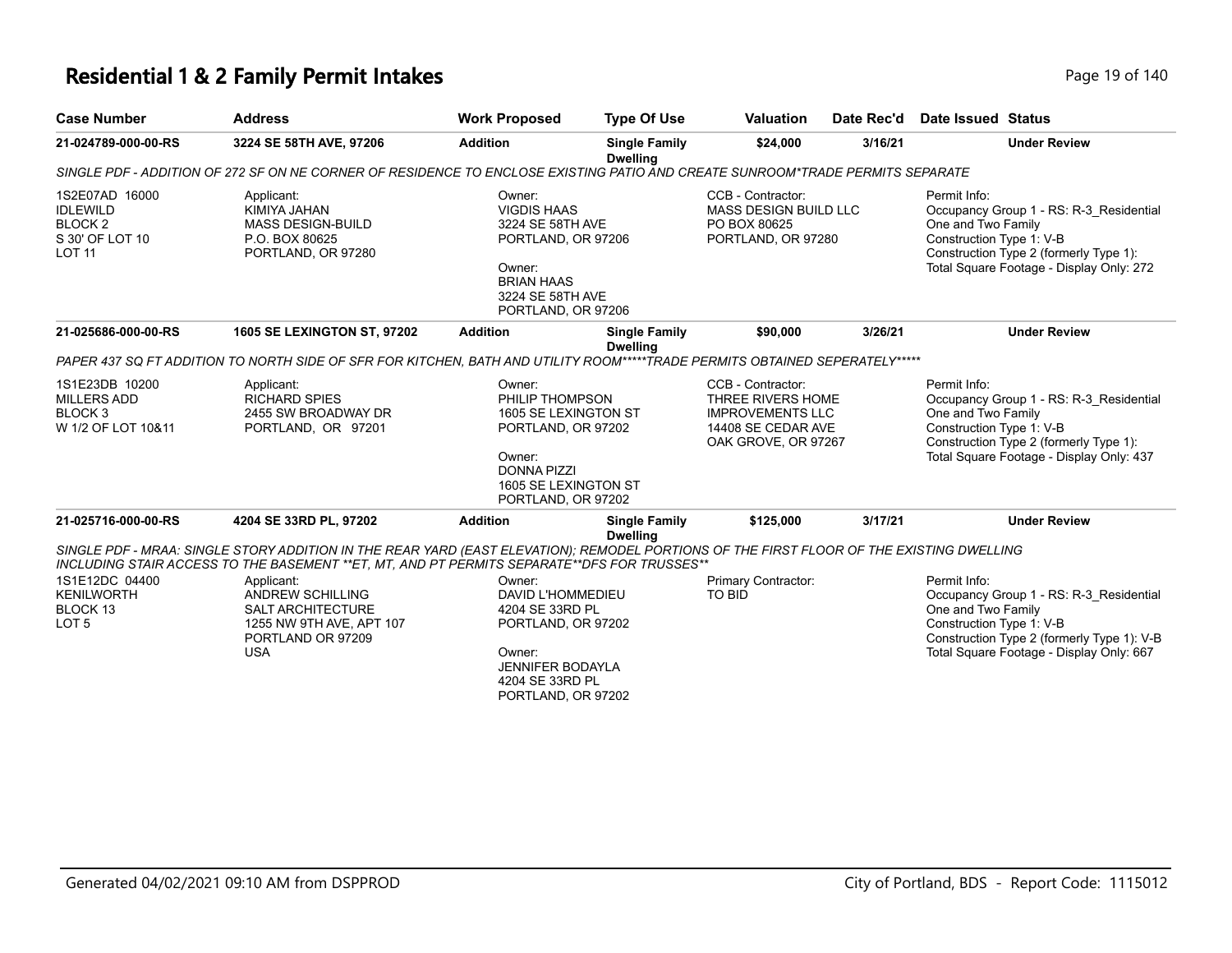# **Residential 1 & 2 Family Permit Intakes Page 140** Page 20 of 140

| <b>Case Number</b>                                                                                                         | <b>Address</b>                                                                                                | <b>Work Proposed</b>                                                                                                                                           | <b>Type Of Use</b>                      | <b>Valuation</b>                                                                                | Date Rec'd | Date Issued Status                                                                                                                                                                                   |
|----------------------------------------------------------------------------------------------------------------------------|---------------------------------------------------------------------------------------------------------------|----------------------------------------------------------------------------------------------------------------------------------------------------------------|-----------------------------------------|-------------------------------------------------------------------------------------------------|------------|------------------------------------------------------------------------------------------------------------------------------------------------------------------------------------------------------|
| 21-026191-000-00-RS                                                                                                        | 6145 SW CANBY ST, 97219                                                                                       | <b>Addition</b>                                                                                                                                                | <b>Single Family</b><br><b>Dwelling</b> | \$92,090<br>3/19/21                                                                             |            | <b>Under Review</b>                                                                                                                                                                                  |
| SINGLE PDF: NEW 725 SF 2ND STORY ADDITION OVER ATTACHED GARAGE FOR BEDROOM AND BATHROOM; READING AREA *ET, PT, MT SEPARATE |                                                                                                               |                                                                                                                                                                |                                         |                                                                                                 |            |                                                                                                                                                                                                      |
| 1S1E19BC 07300<br>SECTION 19 1S 1E<br>TL 7300 0.34 ACRES                                                                   | Applicant:<br><b>ANDREW SAMPLE</b><br>7060 SW ROOD BRIDGE RD<br>HILLSBORO OR 97123                            | Owner:<br><b>ANTON LEOF</b><br>6145 SW CANBY ST<br>PORTLAND, OR 97219-1144<br>Owner:<br>ALIA JACKSON<br>6145 SW CANBY ST<br>PORTLAND, OR 97219-1144            |                                         | CCB - Contractor:<br>PARADISE CONSTRUCTION LLC<br>7060 SW ROOD BRIDGE RD<br>HILLSBORO, OR 97123 |            | Permit Info:<br>Occupancy Group 1 - RS: R-3_Residential<br>One and Two Family<br>Construction Type 1: V-B<br>Construction Type 2 (formerly Type 1):<br>Total Square Footage - Display Only: 752      |
| 21-026222-000-00-RS                                                                                                        | 1914 NE ALAMEDA ST, 97212                                                                                     | <b>Addition</b>                                                                                                                                                | <b>Single Family</b><br><b>Dwelling</b> | \$10,000                                                                                        | 3/22/21    | <b>Under Review</b>                                                                                                                                                                                  |
|                                                                                                                            | SINGLE PDF - NEW COVERED FRONT PORCH AND DECK; INCLUDES REMOVAL OF EXISTING DECK.                             |                                                                                                                                                                |                                         |                                                                                                 |            |                                                                                                                                                                                                      |
| 1N1E23DD 05000<br><b>ALAMEDA PARK</b><br>BLOCK 57<br>LOT <sub>2</sub>                                                      | Applicant:<br><b>MIKE MONTGOMERY</b><br>SIMPL HOME DESIGNS<br>4931 SW 76th Ave, PMB 211<br>PORTLAND, OR 97225 | Owner:<br>MICHAEL A & LESLEY V ALTER<br><b>TR</b><br>1914 NE ALAMEDA ST<br>PORTLAND, OR 97212                                                                  |                                         | CCB - Contractor:<br>SON LIGHT INC<br>5255 SE LAMBERT ST<br>PORTLAND, OR 97206                  |            | Permit Info:<br>Occupancy Group 1 - RS: U_Decks,<br>Patios, Porches, Carports<br>Construction Type 1: V-B<br>Construction Type 2 (formerly Type 1):<br>Total Square Footage - Display Only: 188      |
| 21-026652-000-00-RS                                                                                                        | 714 SE 48TH AVE, 97215                                                                                        | <b>Addition</b>                                                                                                                                                | <b>Single Family</b><br><b>Dwelling</b> | \$20,000                                                                                        | 3/19/21    | <b>Under Review</b>                                                                                                                                                                                  |
|                                                                                                                            | SINGLE PDF - 348SQ FT ADDITION INCLUDING MASTER BEDROOM W/WALK OUT DECK AND BATHROOM **TRADE PERMITS SEPARATE |                                                                                                                                                                |                                         |                                                                                                 |            |                                                                                                                                                                                                      |
| 1S2E06BA 14100<br><b>LARSONS ADD</b><br>BLOCK 2<br>LOT <sub>7</sub>                                                        | Applicant:<br><b>KATRINA Horobiowski</b><br>714 SE 48th Ave<br>PORTLAND, OR                                   | Owner:<br>KATRINA HOROBIOWSKI<br>714 SE 48TH AVE<br>PORTLAND, OR 97215                                                                                         |                                         |                                                                                                 |            | Permit Info:<br>Occupancy Group 1 - RS: R-3_Residential<br>One and Two Family<br>Construction Type 1: V-B<br>Construction Type 2 (formerly Type 1):                                                  |
| 21-027907-000-00-RS                                                                                                        | 4422 SW SHATTUCK RD, 97221                                                                                    | <b>Addition</b>                                                                                                                                                | <b>Single Family</b><br><b>Dwelling</b> | \$49,936                                                                                        | 3/22/21    | <b>Under Review</b>                                                                                                                                                                                  |
|                                                                                                                            | SINGLE PDF ENCLOSE BACK PATIO FOR HABITABLE SPACE; NEW COVERED PATIO; REPAIR ROOF SYSTEM                      |                                                                                                                                                                |                                         |                                                                                                 |            |                                                                                                                                                                                                      |
| 1S1E07DC 10900<br>SECTION 07 1S 1E<br>TL 10900 0.28 ACRES                                                                  | Applicant:<br>CHRISTOPHER VAUGHT<br>4422 SW SHATTUCK RD<br>PORTLAND OR 97221                                  | Owner:<br><b>CHRISTOPHER VAUGHT</b><br>4422 SW SHATTUCK RD<br>PORTLAND, OR 97221<br>Owner:<br><b>NGONE VAUGHT</b><br>4422 SW SHATTUCK RD<br>PORTLAND, OR 97221 |                                         |                                                                                                 |            | Permit Info:<br>Occupancy Group 1 - RS: R-3 Residential<br>One and Two Family<br>Construction Type 1: V-B<br>Construction Type 2 (formerly Type 1): V-B<br>Total Square Footage - Display Only: 1155 |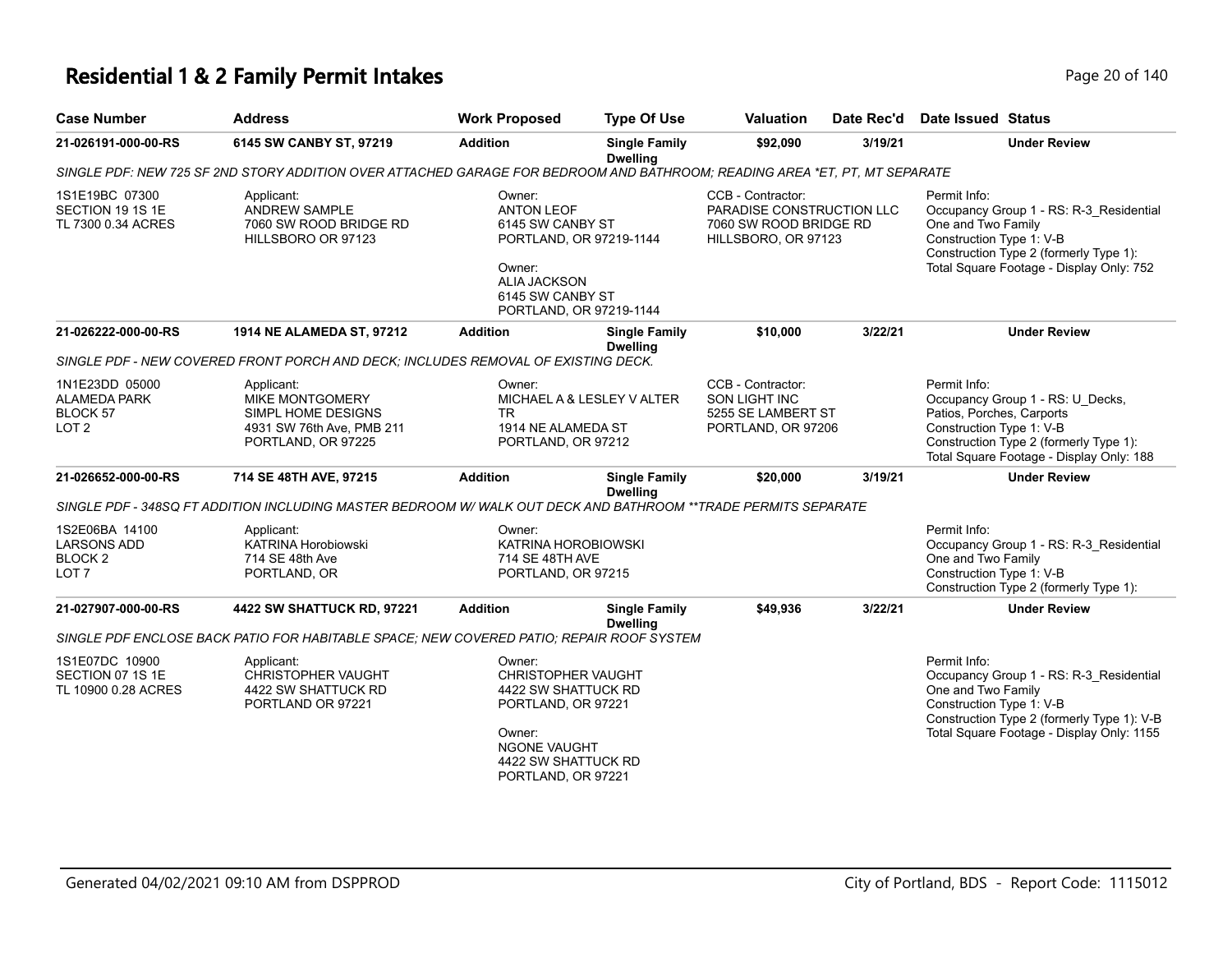# **Residential 1 & 2 Family Permit Intakes Page 21 of 140** Page 21 of 140

| <b>Case Number</b>                                                   | <b>Address</b>                                                                                                                                                                                             | <b>Work Proposed</b>                                                                                                                                             | <b>Type Of Use</b>                       | <b>Valuation</b>                                                                                                                                    | Date Rec'd | Date Issued Status                                             |                                                                                                                                    |
|----------------------------------------------------------------------|------------------------------------------------------------------------------------------------------------------------------------------------------------------------------------------------------------|------------------------------------------------------------------------------------------------------------------------------------------------------------------|------------------------------------------|-----------------------------------------------------------------------------------------------------------------------------------------------------|------------|----------------------------------------------------------------|------------------------------------------------------------------------------------------------------------------------------------|
| 21-030351-000-00-RS                                                  | 2723 SE 74TH AVE, 97206                                                                                                                                                                                    | <b>Addition</b>                                                                                                                                                  | <b>Single Family</b><br><b>Dwelling</b>  | \$261,741                                                                                                                                           | 3/31/21    |                                                                | <b>Under Review</b>                                                                                                                |
|                                                                      | SINGLE PDF - MRAA: REMODEL OF MAIN AND UPPER FLOORS INCLUDING NEW DECK; FURR OUT BASEMENT WALLS TO CREATE HABITABLE SPACE TO INCLUDE A<br>NEW BATHROOM: 3 BATHROOMS TOTAL**ET, MT, AND PT PERMITS SEPARATE |                                                                                                                                                                  |                                          |                                                                                                                                                     |            |                                                                |                                                                                                                                    |
| 1S2E08AB 09000<br><b>ERMINGTON</b><br><b>BLOCK7</b><br><b>LOT 24</b> | Applicant:<br><b>LARRY SHIRTS</b><br><b>SYMONS ENGINEERING</b><br><b>CONSULTANTS</b><br>12805 SE FOSTER RD<br>PORTLAND, OR 97236                                                                           | Owner:<br><b>TROY STERLING WOODY</b><br>2723 SE 74TH AVE<br>PORTLAND, OR 97206<br>Owner:<br>2723 SE 74TH AVE<br>PORTLAND, OR 97206                               | MICHELLE STERLING WOODY                  | CCB - Contractor:<br><b>STAN ANDERSON</b><br>STAN ANDERSON BUILDERS LLC<br>2707 SE 74TH AVE<br>PORTLAND, OR 97206                                   |            | Permit Info:<br>One and Two Family<br>Construction Type 1: V-B | Occupancy Group 1 - RS: R-3 Residential<br>Construction Type 2 (formerly Type 1): V-B<br>Total Square Footage - Display Only: 4057 |
| Total # of RS Addition permit intakes: 69                            |                                                                                                                                                                                                            |                                                                                                                                                                  |                                          |                                                                                                                                                     |            |                                                                | Total valuation of RS Addition permit intakes: \$4,067,255                                                                         |
| 20-150097-REV-01-RS                                                  | 7393 SE 118TH DR - Unit B, 97266                                                                                                                                                                           | <b>Alteration</b>                                                                                                                                                | <b>Accessory</b><br><b>Dwelling Unit</b> | \$0                                                                                                                                                 | 3/25/21    |                                                                | 3/25/21 Issued                                                                                                                     |
|                                                                      | SINGLE PDF REVISION TO MOVE LOCATION OF WATER LINE FROM MAIN TO HOUSE VIA BORING PER THE PROVIDED ARBORIST REPORT                                                                                          |                                                                                                                                                                  |                                          |                                                                                                                                                     |            |                                                                |                                                                                                                                    |
| 1S2E22AD 07400                                                       | Applicant:<br><b>RICHARD ADAMS</b><br><b>FASTER PERMITS</b><br>2000 SW 1ST AVENUE SUITE 420<br>PORTLAND, OR 97201                                                                                          | Owner:<br><b>KELSEY SMITH</b><br>7393 SE 118TH DR<br>PORTLAND, OR 97266<br>Owner:<br><b>JEDIDIAH SMITH</b><br>7393 SE 118TH DR<br>PORTLAND, OR 97266             |                                          | CCB - Contractor:<br><b>MARK BEIRWAGEN</b><br>STONE CREEK BUILDING &<br><b>DEVELOPMENT INC</b><br>502 7TH STREET SUITE 204<br>OREGON CITY, OR 97045 |            | Permit Info:<br>Construction Type 1: V-B                       | Occupancy Group 1 - RS: R-3_Remodel<br>Construction Type 2 (formerly Type 1):<br>Total Square Footage - Display Only: 780          |
| 20-167762-REV-01-RS                                                  | 5216 N FESSENDEN ST - Unit B,<br>97203                                                                                                                                                                     | <b>Alteration</b>                                                                                                                                                | <b>Accessory</b><br><b>Dwelling Unit</b> | \$0                                                                                                                                                 | 3/22/21    |                                                                | 3/23/21 Issued                                                                                                                     |
|                                                                      | SINGLE PDF REVISION TO REMOVE 2 WINDOWS FROM ORIGINAL PERMIT                                                                                                                                               |                                                                                                                                                                  |                                          |                                                                                                                                                     |            |                                                                |                                                                                                                                    |
| 1N1E08BB 07700                                                       | Applicant:<br><b>MAX SHOWERS</b><br>5216 N FESSENDEN<br>PORTLAND OR 97203                                                                                                                                  | Owner:<br><b>KELSEY KUHNHAUSEN</b><br>5216 N FESSENDEN ST<br>PORTLAND, OR 97203<br>Owner:<br><b>MAXWELL SHOWERS</b><br>5216 N FESSENDEN ST<br>PORTLAND, OR 97203 |                                          |                                                                                                                                                     |            | Permit Info:<br>Construction Type 1: V-B                       | Occupancy Group 1 - RS: R-3_Remodel<br>Construction Type 2 (formerly Type 1):<br>Total Square Footage - Display Only: 300          |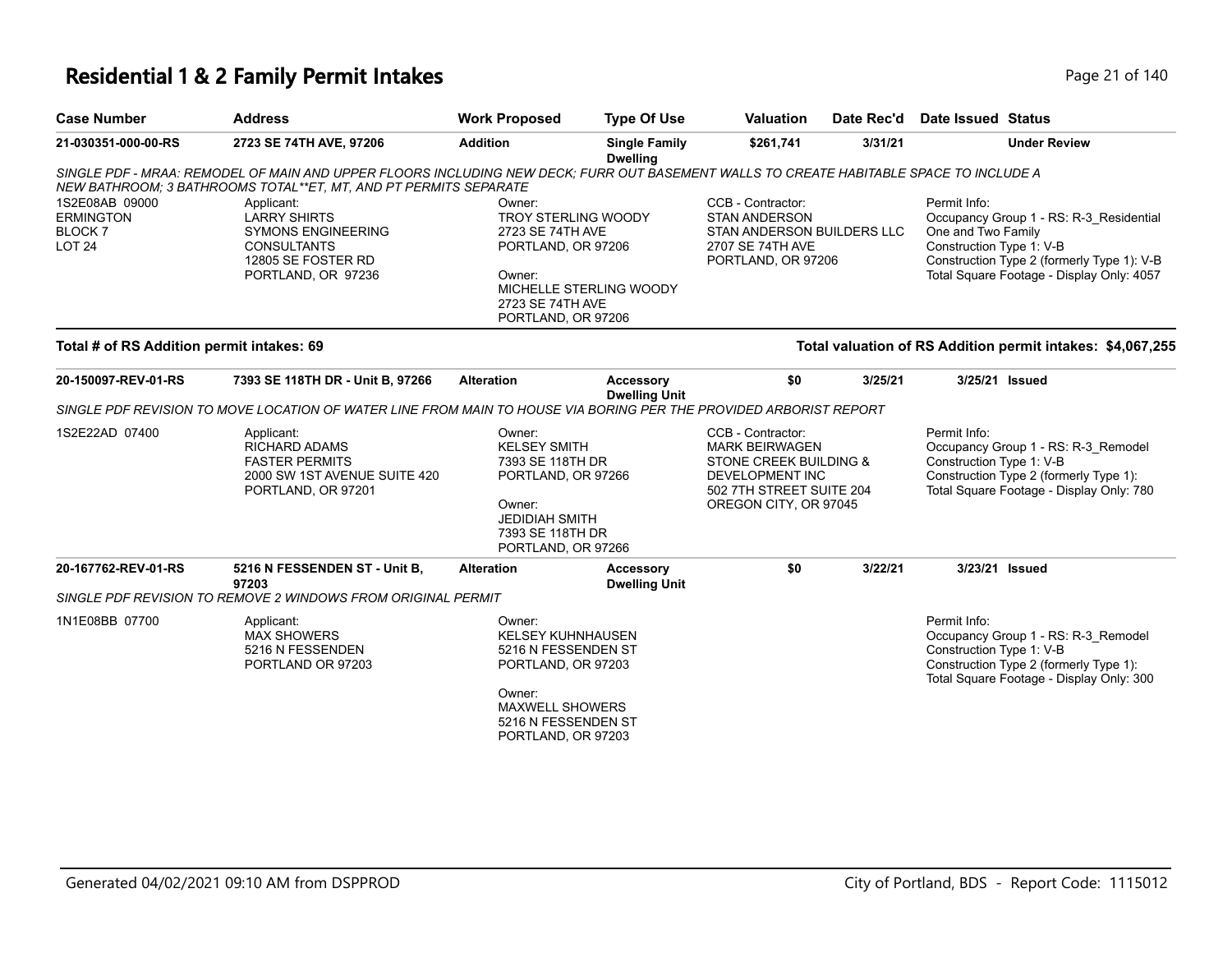# **Residential 1 & 2 Family Permit Intakes Page 140** Page 22 of 140

| <b>Case Number</b>  | <b>Address</b>                                                                                                               | <b>Work Proposed</b>                                                                                                                                         | <b>Type Of Use</b>                       | <b>Valuation</b>                                                                                                                                                                                                                                                                                       | Date Rec'd | <b>Date Issued Status</b>                                                                                                                                                                                                          |
|---------------------|------------------------------------------------------------------------------------------------------------------------------|--------------------------------------------------------------------------------------------------------------------------------------------------------------|------------------------------------------|--------------------------------------------------------------------------------------------------------------------------------------------------------------------------------------------------------------------------------------------------------------------------------------------------------|------------|------------------------------------------------------------------------------------------------------------------------------------------------------------------------------------------------------------------------------------|
| 20-197097-000-00-RS | 13050 SE EVERGREEN ST - Unit<br>B, 97236                                                                                     | <b>Alteration</b>                                                                                                                                            | <b>Accessory</b><br><b>Dwelling Unit</b> | \$57,311<br>3/10/21                                                                                                                                                                                                                                                                                    |            | <b>Under Review</b>                                                                                                                                                                                                                |
|                     | SINGLE PDF: CHANGE OUTBUILDING IN MIDDLE OF PROPERTY TO ADU w/21-022696-RS; SLOPED LOT; NEW FOUNDATION; *ET, PT, MT SEPARATE |                                                                                                                                                              |                                          |                                                                                                                                                                                                                                                                                                        |            |                                                                                                                                                                                                                                    |
| 1S2E23BA 07700      | Applicant:<br>ANDRAY SHCHERBAN<br>KAMANSKI CONSTRUCTION<br>18235 WEWER AVE<br><b>SANDY OR 97055</b>                          | Owner:<br><b>AMY FRIES</b><br>13048 SE EVERGREEN ST<br>PORTLAND, OR 97236<br>Owner:<br><b>CORWIN PRESCOTT</b><br>13048 SE EVERGREEN ST<br>PORTLAND, OR 97236 |                                          | CCB - Contractor:<br>KAMANSKI CONSTRUCTION INC<br>18235 WEWER AVE<br>SANDY, OR 97055                                                                                                                                                                                                                   |            | Permit Info:<br>Occupancy Group 1 - RS: R-3 Residential<br>One and Two Family<br>Construction Type 1: V-B<br>Construction Type 2 (formerly Type 1):<br>Total Square Footage - Display Only: 468                                    |
| 20-216078-000-00-RS | 4238 SE 75TH AVE - Unit B, 97206                                                                                             | <b>Alteration</b>                                                                                                                                            | <b>Accessory</b><br><b>Dwelling Unit</b> | \$1,200                                                                                                                                                                                                                                                                                                | 3/30/21    | 3/30/21 Issued                                                                                                                                                                                                                     |
|                     | SINGLE PDF DETACHED GARAGE TO ADU AT REAR OF PROPERTY *ET. PT. MT SEPARATE                                                   |                                                                                                                                                              |                                          |                                                                                                                                                                                                                                                                                                        |            |                                                                                                                                                                                                                                    |
| 1S2E08DC 07400      | Applicant:<br><b>RUSSELL MENEGAT</b><br>4238 SE 75TH AVE<br>PORTLAND OR 97206                                                | Owner:<br><b>RUSSELL MENEGAT</b><br>4238 SE 75TH AVE<br>PORTLAND, OR 97206-3426<br>Owner:<br>ALEXANDRA HARRIS<br>4238 SE 75TH AVE<br>PORTLAND, OR 97206-3426 |                                          |                                                                                                                                                                                                                                                                                                        |            | Permit Info:<br>Occupancy Group 1 - RS: R-3_Residential<br>One and Two Family<br>Construction Type 1: V-B<br>Construction Type 2 (formerly Type 1):<br>Number of New Dwelling Units: 1                                             |
| 20-218749-000-00-RS | 4637 NE 38TH AVE - Unit B, 97211                                                                                             | <b>Alteration</b>                                                                                                                                            | <b>Accessory</b><br><b>Dwelling Unit</b> | \$64,781                                                                                                                                                                                                                                                                                               | 3/5/21     | 3/5/21 Under Inspection                                                                                                                                                                                                            |
|                     | SINGLE PDF DETACHED GARAGE TO ADU WITH LIVING ROOM, KITCHEN, BATHROOM AND BEDROOM -ATTIC TO REMAIN STORAGE                   |                                                                                                                                                              |                                          |                                                                                                                                                                                                                                                                                                        |            |                                                                                                                                                                                                                                    |
| 1N1E24AD 04400      | Applicant:<br><b>STEPHEN SMITH</b><br>PORTLAND OR<br><b>USA</b>                                                              | Owner:<br><b>STEPHEN SMITH</b><br>1224 NE 53RD AVE<br>PORTLAND, OR 97213<br>Owner:<br><b>MARY SMITH</b><br>1224 NE 53RD AVE<br>PORTLAND, OR 97213            |                                          | CCB - Contractor:<br><b>JTR PLUMBING INC</b><br>4272 NE BEAUMEAD ST<br>HILLSBORO, OR 97124<br>CCB - Contractor:<br>AC ELECTRICAL CONTRACTOR<br><b>LLC</b><br><b>PO BOX 427</b><br>TUALATIN, OR 97062<br>CCB - Contractor:<br>DESIGN BUILD PORTLAND LLC<br>3439 NE SANDY BLVD 689<br>PORTLAND, OR 97232 |            | Permit Info:<br>Occupancy Group 1 - RS: R-3_Residential<br>One and Two Family<br>Construction Type 1: V-B<br>Construction Type 2 (formerly Type 1):<br>Total Square Footage - Display Only: 529<br>Number of New Dwelling Units: 1 |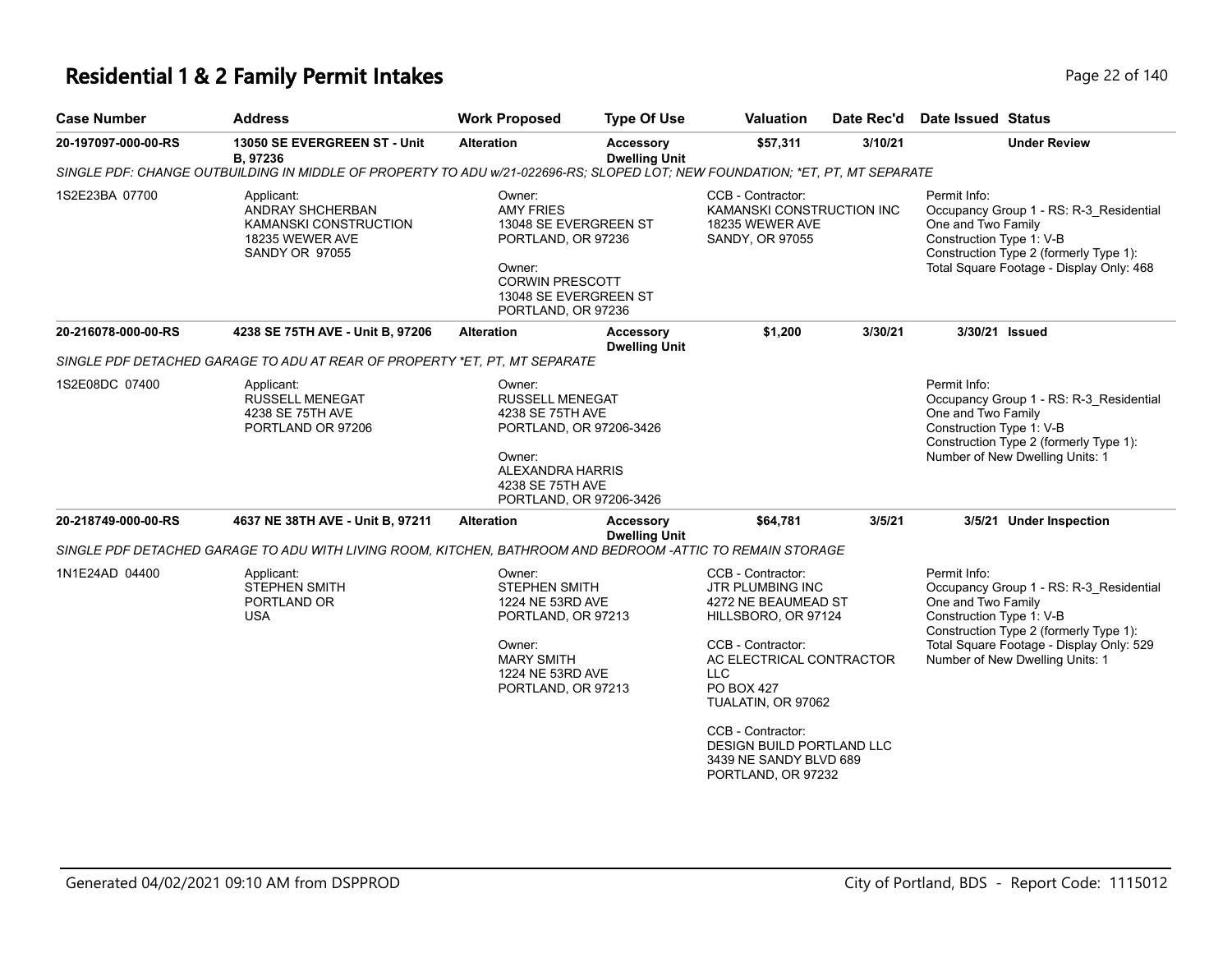# **Residential 1 & 2 Family Permit Intakes Page 140** Page 23 of 140

| <b>Case Number</b>                                                                          | <b>Address</b>                                                                                                                      | <b>Work Proposed</b>                                                                                                                                                                                                       | <b>Type Of Use</b>                       | <b>Valuation</b>                                                                      | Date Rec'd | Date Issued Status                                                                                                                                                                                       |
|---------------------------------------------------------------------------------------------|-------------------------------------------------------------------------------------------------------------------------------------|----------------------------------------------------------------------------------------------------------------------------------------------------------------------------------------------------------------------------|------------------------------------------|---------------------------------------------------------------------------------------|------------|----------------------------------------------------------------------------------------------------------------------------------------------------------------------------------------------------------|
| 21-017929-000-00-RS                                                                         | 2136 SE MADISON ST, 97214                                                                                                           | <b>Alteration</b>                                                                                                                                                                                                          | <b>Accessory</b><br><b>Dwelling Unit</b> | \$500                                                                                 | 3/5/21     | 3/29/21 Issued                                                                                                                                                                                           |
| SINGLE PDF ALTERATION ON EXISTING ROOF OVERHANG TO 4" IN SETBACK ON WEST SIDE OF ADU/GARAGE |                                                                                                                                     |                                                                                                                                                                                                                            |                                          |                                                                                       |            |                                                                                                                                                                                                          |
| 1S1E02AD 20500<br><b>HILLCREST</b><br>INC 24' STRIP S OF & ADJ<br>LOT <sub>13</sub>         | Applicant:<br><b>DAS CHAPIN</b><br>2414 SE MADISON<br>PORTLAND, OR 97214                                                            | Owner:<br><b>MARK KRAMER</b><br>2136 SE MADISON ST<br>PORTLAND, OR 97214-3836                                                                                                                                              |                                          | CCB - Contractor:<br>JNT DESIGN & BUILD LLC<br>4234 SE ALDER ST<br>PORTLAND, OR 97215 |            | Permit Info:<br>Occupancy Group 1 - RS: R-3_Remodel<br>Construction Type 1: V-B<br>Construction Type 2 (formerly Type 1):                                                                                |
|                                                                                             |                                                                                                                                     | Owner:<br><b>LOIS ORNER</b><br>2136 SE MADISON ST<br>PORTLAND, OR 97214-3836                                                                                                                                               |                                          |                                                                                       |            |                                                                                                                                                                                                          |
| 21-018817-000-00-RS                                                                         | 5425 SE FLAVEL DR - Unit B,<br>97206                                                                                                | <b>Alteration</b>                                                                                                                                                                                                          | <b>Accessory</b><br><b>Dwelling Unit</b> | \$16,000                                                                              | 3/3/21     | <b>Under Review</b>                                                                                                                                                                                      |
| SEPARATELY***                                                                               | SINGLE PDF ALTERATION TO EXISTING GARAGE TO CONVERT TO ADU WITH BEDROOM, BATHROOM, KITCHEN AND LIVING ROOM***TRADE PERMITS OBTAINED |                                                                                                                                                                                                                            |                                          |                                                                                       |            |                                                                                                                                                                                                          |
| 1S2E19DB 10000                                                                              | Applicant:<br><b>CHELSEA WALKER</b><br>5425 SE FLAVEL DR<br>PORTLAND, OR 97206                                                      | Owner:<br>ROCHELLE GLASGOW<br>5425 SE FLAVEL DR<br>PORTLAND, OR 97206<br>Owner:<br><b>JUSTUS WALKER</b><br>5425 SE FLAVEL DR<br>PORTLAND, OR 97206<br>Owner:<br>CHELSEA GLASGOW<br>5425 SE FLAVEL DR<br>PORTLAND, OR 97206 |                                          |                                                                                       |            | Permit Info:<br>Occupancy Group 1 - RS: R-3_Residential<br>One and Two Family<br>Construction Type 1: V-B<br>Construction Type 2 (formerly Type 1):<br>Number of New Dwelling Units: 1                   |
| 21-019205-000-00-RS                                                                         | 5960 SE TIBBETTS ST - Unit B.<br>97206                                                                                              | <b>Alteration</b>                                                                                                                                                                                                          | <b>Accessory</b><br><b>Dwelling Unit</b> | \$26,982                                                                              | 3/10/21    | <b>Under Review</b>                                                                                                                                                                                      |
|                                                                                             | SINGLE PDF: CONVERSION OF DETACHED GARAGE TO ADU *ET, MT PT SEPARATE                                                                |                                                                                                                                                                                                                            |                                          |                                                                                       |            |                                                                                                                                                                                                          |
| 1S2E07AD 08000                                                                              | Applicant:<br><b>MICHAEL MORTON</b><br><b>MORTON BUILDING DESIGN</b><br>4346 SE 34TH<br>PORTLAND, OR 97202                          | Owner:<br><b>CAFER ARAC</b><br>5960 SE TIBBETTS ST<br>PORTLAND, OR 97206                                                                                                                                                   |                                          |                                                                                       |            | Permit Info:<br>Occupancy Group 1 - RS: R-3 Remodel<br>Construction Type 1: V-B<br>Construction Type 2 (formerly Type 1):<br>Total Square Footage - Display Only: 661<br>Number of New Dwelling Units: 1 |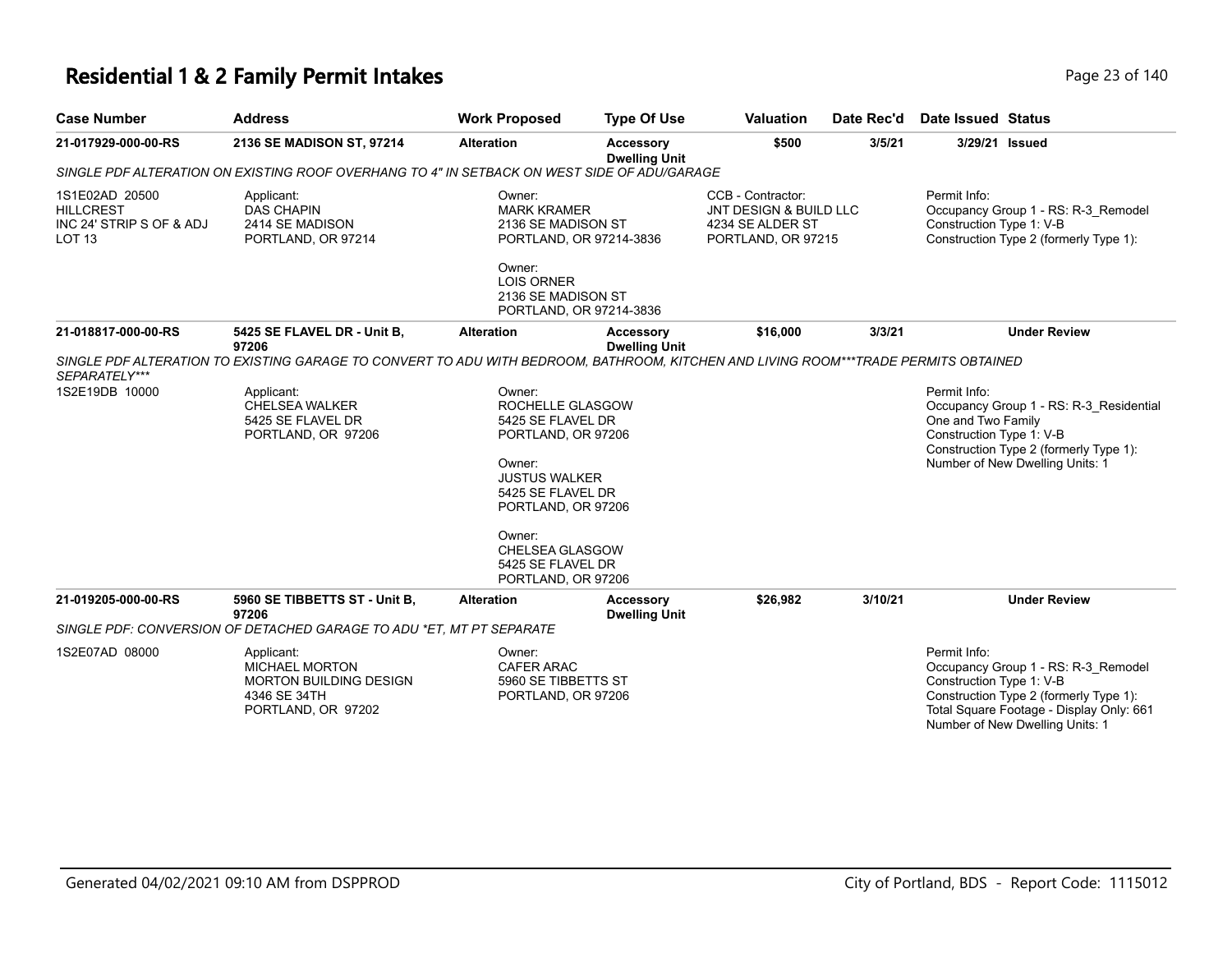# **Residential 1 & 2 Family Permit Intakes Page 24 of 140** Page 24 of 140

| <b>Case Number</b>  | <b>Address</b>                                                                                                                    | <b>Work Proposed</b>                                                                                                                                        | <b>Type Of Use</b>                | Valuation                                                                                                                                            | Date Rec'd | Date Issued Status                                                                                                                                                                     |
|---------------------|-----------------------------------------------------------------------------------------------------------------------------------|-------------------------------------------------------------------------------------------------------------------------------------------------------------|-----------------------------------|------------------------------------------------------------------------------------------------------------------------------------------------------|------------|----------------------------------------------------------------------------------------------------------------------------------------------------------------------------------------|
| 21-019757-000-00-RS | 7817 N FISKE AVE - Unit B, 97203                                                                                                  | <b>Alteration</b>                                                                                                                                           | <b>Accessory</b><br>Dwelling Unit | \$20,000                                                                                                                                             | 3/11/21    | <b>Under Review</b>                                                                                                                                                                    |
|                     | SINGLE PDF - CONVERT EXISTING DETACHED GARAGE TO ADU WITH KITCHEN, LIVING ROOM, BEDROOM, AND BATHROOM***TRADE PERMITS SEPARATE*** |                                                                                                                                                             |                                   |                                                                                                                                                      |            |                                                                                                                                                                                        |
| 1N1E08CA 15000      | Applicant:<br><b>MATTHEW WILLIAMS</b><br>7817 N FISKE AVE<br>PORTLAND OR 97203                                                    | Owner:<br><b>MELANIE BACZYNSKI</b><br>7817 N FISKE AVE<br>PORTLAND, OR 97203<br>Owner:<br><b>MATTHEW WILLIAMS</b><br>7817 N FISKE AVE<br>PORTLAND, OR 97203 |                                   |                                                                                                                                                      |            | Permit Info:<br>Occupancy Group 1 - RS: R-3 Residential<br>One and Two Family<br>Construction Type 1: V-B<br>Construction Type 2 (formerly Type 1):<br>Number of New Dwelling Units: 1 |
| 21-022971-000-00-RS | 7222 SE RURAL ST - Unit B, 97206                                                                                                  | <b>Alteration</b>                                                                                                                                           | <b>Accessory</b><br>Dwelling Unit | \$24,000                                                                                                                                             | 3/12/21    | <b>Under Review</b>                                                                                                                                                                    |
|                     | SINGLE PDF CONVERSION OF STRUCTURE AT REAR OF PROPERTY TO ADU *ET. PT MT SEPARATE                                                 |                                                                                                                                                             |                                   |                                                                                                                                                      |            |                                                                                                                                                                                        |
| 1S2E20AC 11700      | Applicant:<br><b>BEN YANG</b><br>3924 SE GRANT CT. #C<br>PORTLAND OR 97214                                                        | Owner:<br>SIDNEY NIEH<br>7222 SE RURAL ST<br>PORTLAND, OR 97206<br>Owner:<br>CAMELIA P-C NIEH<br>7222 SE RURAL ST<br>PORTLAND, OR 97206                     |                                   | CCB - Contractor:<br><b>BENJAMIN YANG</b><br>YANGFANG SNOW TOOLS LLC<br>3924 SE GRANT CT. APARTMENT<br>C<br>PORTLAND, OR 97214<br>PORTLAND, OR 97214 |            | Permit Info:<br>Occupancy Group 1 - RS: R-3 Remodel<br>Construction Type 1: V-B<br>Construction Type 2 (formerly Type 1):<br>Total Square Footage - Display Only: 400                  |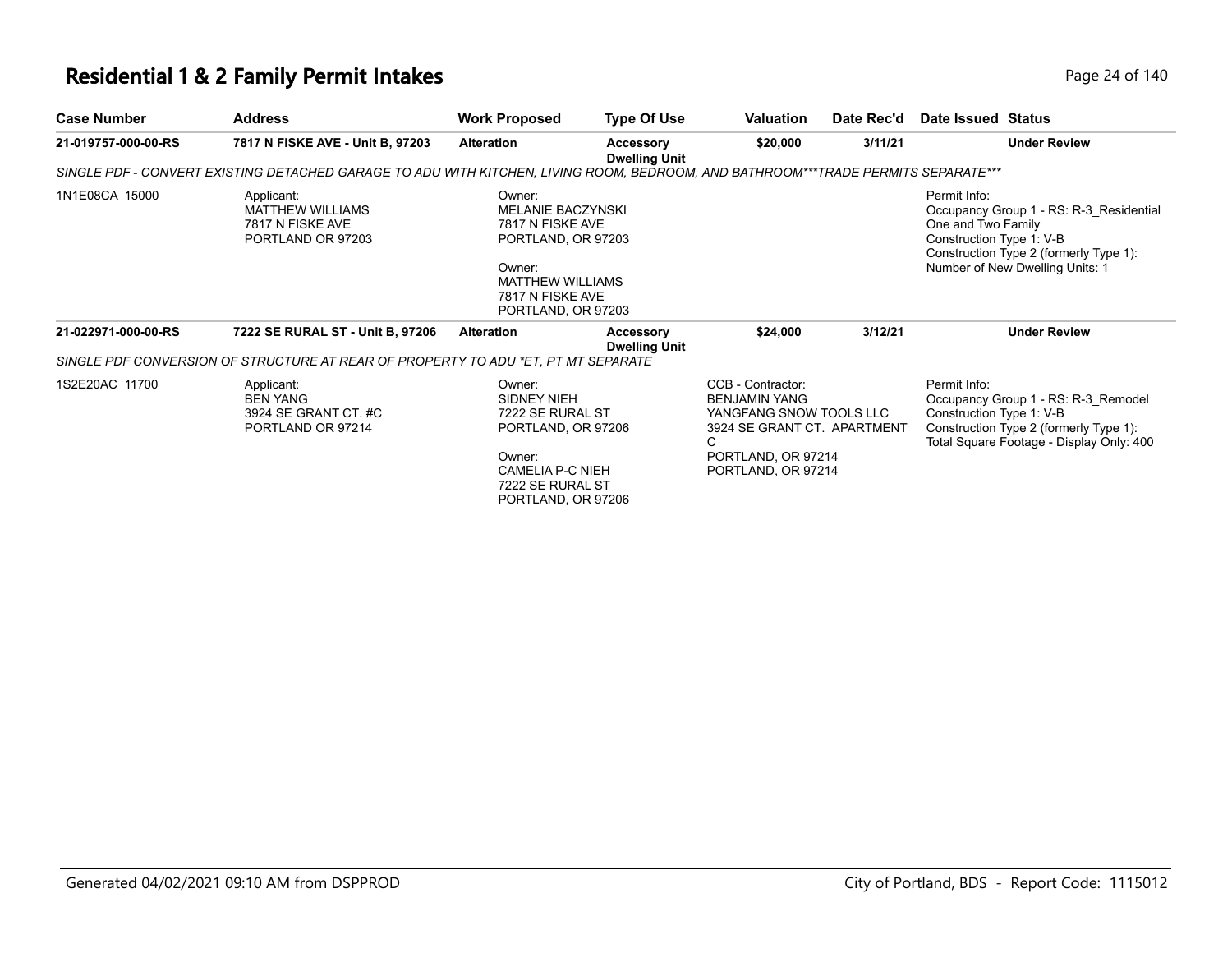# **Residential 1 & 2 Family Permit Intakes Page 25 of 140** Page 25 of 140

| <b>Case Number</b>                                    | <b>Address</b>                                                                                                                            | <b>Work Proposed</b>                                                                                                                                    | <b>Type Of Use</b>                       | Valuation                                                                                                                                                                                                                                                                                                                                                              | Date Rec'd | <b>Date Issued Status</b>                                                                                                                                                                                |
|-------------------------------------------------------|-------------------------------------------------------------------------------------------------------------------------------------------|---------------------------------------------------------------------------------------------------------------------------------------------------------|------------------------------------------|------------------------------------------------------------------------------------------------------------------------------------------------------------------------------------------------------------------------------------------------------------------------------------------------------------------------------------------------------------------------|------------|----------------------------------------------------------------------------------------------------------------------------------------------------------------------------------------------------------|
| 21-025274-000-00-RS                                   | 2005 NE 50TH AVE, 97213                                                                                                                   | <b>Alteration</b>                                                                                                                                       | <b>Accessory</b><br><b>Dwelling Unit</b> | \$60,000                                                                                                                                                                                                                                                                                                                                                               | 3/31/21    | <b>Under Review</b>                                                                                                                                                                                      |
|                                                       | SINGLE PDF - ADU: CONVERT DETACHED GARAGE TO ACCESSORY DWELLING UNIT TO INCLUDE KITCHEN, LIVING ROOM, AND BATHROOM                        |                                                                                                                                                         |                                          |                                                                                                                                                                                                                                                                                                                                                                        |            |                                                                                                                                                                                                          |
| 1N2E30CD 02500<br>ROSE CITY PK<br>BLOCK 45<br>LOT 4   | Applicant:<br>OMAR MARTINEZ BARRERA<br><b>CASA BONITA LLC</b><br>1631 NE BROADWAY #721<br>PORTLAND, OR 97232                              | Owner:<br><b>JON JENSEN</b><br>2005 NE 50TH AVE<br>PORTLAND, OR 97213<br>Owner:<br><b>SHARON OVERTON</b><br>2005 NE 50TH AVE<br>PORTLAND, OR 97213      |                                          | CCB - Contractor:<br>AC ELECTRICAL CONTRACTOR<br>LLC<br><b>PO BOX 427</b><br>TUALATIN, OR 97062<br>CCB - Contractor:<br><b>CASA BONITA LLC</b><br>1631 NE BROADWAY #721<br>PORTLAND, OR 97232<br>CCB - Contractor:<br>AIR MAXX HEATING & COOLING<br>LLC<br>PO BOX 230178<br>PORTLAND, OR 97281<br>CCB - Contractor:<br>JAYBEL CONTRACTORS LLC<br>710 S MCLOUGHLIN BLVD |            | Permit Info:<br>Occupancy Group 1 - RS: R-3_Residential<br>One and Two Family<br>Construction Type 1: V-B<br>Construction Type 2 (formerly Type 1):                                                      |
| 21-025367-000-00-RS                                   | <b>1335 SE YUKON ST, 97202</b>                                                                                                            | <b>Alteration</b>                                                                                                                                       | <b>Accessory</b>                         | OREGON CITY, OR 97045<br>\$20,981                                                                                                                                                                                                                                                                                                                                      | 3/29/21    | <b>Under Review</b>                                                                                                                                                                                      |
| <b>SEPARATE</b>                                       | SINGLE PDF - ADU: CONVERT DETACHED GARAGE TO ACCESSORY DWELLING UNIT WITH LIVING ROOM, KITCHEN, BEDROOM, AND BATHROOM**ET, MT, PT PERMITS |                                                                                                                                                         | <b>Dwelling Unit</b>                     |                                                                                                                                                                                                                                                                                                                                                                        |            |                                                                                                                                                                                                          |
| 1S1E14CA 02400<br>P J MARTINS TR<br>BLOCK 11<br>LOT 5 | Applicant:<br><b>STEPHANIE DYER</b><br>DYER STUDIO INC<br>2156 N WILLAMETTE BLVD<br>PORTLAND, OR 97217                                    | Owner:<br><b>HOUNDOG HOMES LLC</b><br>1311 SE YUKON ST<br>PORTLAND, OR 97202                                                                            |                                          | Primary Contractor:<br><b>TO BID</b>                                                                                                                                                                                                                                                                                                                                   |            | Permit Info:<br>Occupancy Group 1 - RS: R-3_Remodel<br>Construction Type 1: V-B<br>Construction Type 2 (formerly Type 1):<br>Total Square Footage - Display Only: 514<br>Number of New Dwelling Units: 1 |
| 21-018335-000-00-RS                                   | 2314 SE SHERMAN ST, 97214                                                                                                                 | Alteration                                                                                                                                              | <b>Accessory</b><br><b>Structure</b>     | \$20,000                                                                                                                                                                                                                                                                                                                                                               | 3/2/21     | <b>Under Review</b>                                                                                                                                                                                      |
| SEPARATE**                                            | SINGLE PDF- FINISH DETACHED GARAGE TO CONVERT TO ART STUDIO. INSULATE AND DRYWALL. REPURPOSE ELECTRICAL CIRCUITS. ** TRADE PERMITS        |                                                                                                                                                         |                                          |                                                                                                                                                                                                                                                                                                                                                                        |            |                                                                                                                                                                                                          |
| 1S1E02DD 05800<br>MAYHEU PK<br>BLOCK 8<br>LOT 1       | Applicant:<br><b>GARBRIEL WULF</b><br>WULF CONSTRUCTION LLC.<br>PORTLAND OR<br><b>USA</b>                                                 | Owner:<br><b>REBECCA PARKER</b><br>2314 SE SHERMAN ST<br>PORTLAND, OR 97214<br>Owner:<br><b>KURT PARKER</b><br>2314 SE SHERMAN ST<br>PORTLAND, OR 97214 |                                          | CCB - Contractor:<br>WULF CONSTRUCTION LLC<br>22264 SCAPPOOSE VERNONIA<br><b>HWY</b><br>SCAPPOOSE, OR 97056                                                                                                                                                                                                                                                            |            | Permit Info:<br>Construction Type 1: V-B<br>Construction Type 2 (formerly Type 1):                                                                                                                       |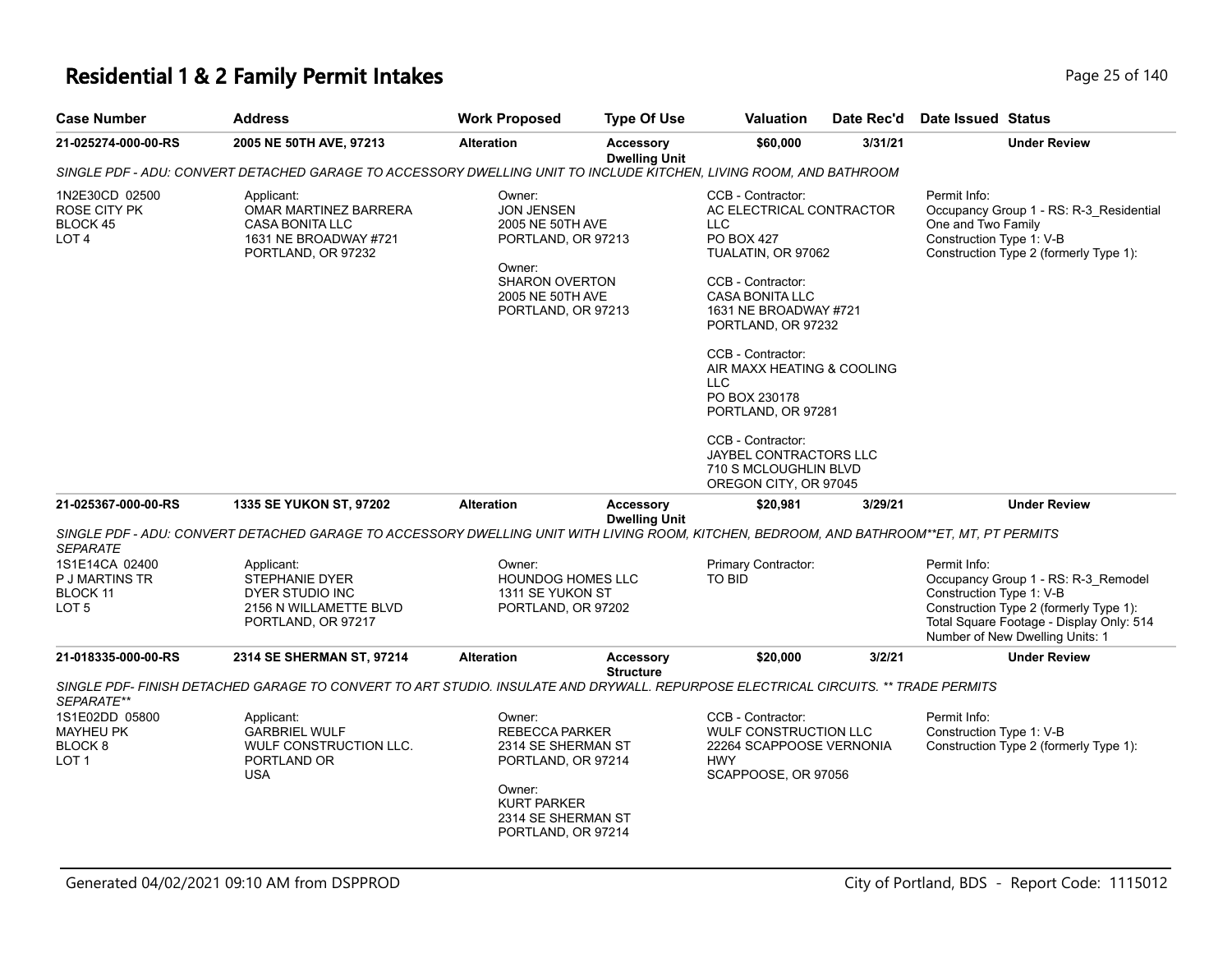#### **Residential 1 & 2 Family Permit Intakes Page 140** Page 26 of 140

| <b>Case Number</b>                                                                                             | <b>Address</b>                                                                                                                 | <b>Work Proposed</b>                                                                                                                                        | <b>Type Of Use</b>                       | Valuation                                                                                                                        | Date Rec'd | <b>Date Issued Status</b>                                                                                                                                             |
|----------------------------------------------------------------------------------------------------------------|--------------------------------------------------------------------------------------------------------------------------------|-------------------------------------------------------------------------------------------------------------------------------------------------------------|------------------------------------------|----------------------------------------------------------------------------------------------------------------------------------|------------|-----------------------------------------------------------------------------------------------------------------------------------------------------------------------|
| 21-019133-000-00-RS                                                                                            | 6101 NE GLISAN ST, 97213                                                                                                       | <b>Alteration</b>                                                                                                                                           | <b>Accessory</b><br><b>Structure</b>     | \$11,756                                                                                                                         | 3/4/21     | <b>Under Review</b>                                                                                                                                                   |
| SEPARATELY******                                                                                               | SINGLE PDF ALTERATION TO CONVERT PART OF GARAGE TO HABITABLE SPACE. BEDROOM, BATHROOM AND 2ND SINK******TRADE PERMITS OBTAINED |                                                                                                                                                             |                                          |                                                                                                                                  |            |                                                                                                                                                                       |
| 1N2E31AD 09200<br><b>BARRETTS ADD</b><br>BLOCK 4<br>LOT <sub>20</sub>                                          | Applicant:<br><b>ALEXIS BALL</b><br>6101 NE GLISAN ST<br>PORTLAND, OR 97213                                                    | Owner:<br><b>ALEXIS BALL</b><br>6101 NE GLISAN ST<br>PORTLAND, OR 97213                                                                                     |                                          |                                                                                                                                  |            | Permit Info:<br>Occupancy Group 1 - RS: R-3_Remodel<br>Construction Type 1: V-B<br>Construction Type 2 (formerly Type 1):<br>Total Square Footage - Display Only: 288 |
| 21-022996-000-00-RS                                                                                            | 4140 NE 41ST AVE, 97211                                                                                                        | <b>Alteration</b>                                                                                                                                           | Decks, Fences,<br><b>Retaining Walls</b> | \$24,000                                                                                                                         | 3/9/21     | 3/9/21 Under Inspection                                                                                                                                               |
|                                                                                                                | CONSTRUCT DECK WITH UPPER AND LOWER AREAS AND STAIRWAY                                                                         |                                                                                                                                                             |                                          |                                                                                                                                  |            |                                                                                                                                                                       |
| 1N1E24DA 20900<br><b>WILSHIRE</b><br>BLOCK 19<br>S 53' OF N 107' OF LOT 7                                      | Applicant:<br><b>KEITH JENSEN</b><br>REDFISH CONTRACTORS LLC<br>PO BOX 13176<br>PORTLAND, OR 97213                             | Owner:<br><b>CHRISTINE COOK</b><br>4140 NE 41ST AVE<br>PORTLAND, OR 97211-8242                                                                              |                                          | CCB - Contractor:<br><b>REDFISH CONTRACTORS LLC</b><br>PO BOX 13176<br>PORTLAND, OR 97213                                        |            | Permit Info:<br>Occupancy Group 1 - RS: U_Decks,<br>Patios, Porches, Carports<br>Construction Type 1: V-B<br>Construction Type 2 (formerly Type 1):                   |
| 21-024089-000-00-RS                                                                                            | 321 NE 92ND PL, 97220                                                                                                          | <b>Alteration</b>                                                                                                                                           | Decks, Fences,<br><b>Retaining Walls</b> | \$18,910                                                                                                                         | 3/11/21    | 3/11/21 Issued                                                                                                                                                        |
|                                                                                                                | replace damaged existing patio cover. move water heater to garage                                                              |                                                                                                                                                             |                                          |                                                                                                                                  |            |                                                                                                                                                                       |
| 1N2E33DB 09700<br><b>ELLA HTS</b><br>BLOCK <sub>2</sub><br>LOT 4 TL 9700<br>SPLIT LEVY R156200<br>(R246000494) | Applicant:<br>Christopher Flurry<br>EDELWEISS CONSTRUCTION LLC<br>PO BOX 463<br>GRESHAM, OR 97030                              | Owner:<br><b>JOAN MILLER</b><br>321 NE 92ND PL<br>PORTLAND, OR 97220<br>Owner:<br><b>JOHN MILLER</b><br>321 NE 92ND PL<br>PORTLAND, OR 97220                |                                          | CCB - Contractor:<br><b>CHRIS FLURRY</b><br>EDELWEISS CONSTRUCTION LLC<br>PO BOX 463<br>GRESHAM, OR 97030                        |            | Permit Info:<br>Occupancy Group 1 - RS: U_Decks,<br>Patios, Porches, Carports<br>Construction Type 1: V-B<br>Construction Type 2 (formerly Type 1):                   |
| 21-026090-000-00-RS                                                                                            | 1014 NW WINTER LN, 97210                                                                                                       | <b>Alteration</b>                                                                                                                                           | Decks, Fences,<br><b>Retaining Walls</b> | \$8,000                                                                                                                          | 3/17/21    | 3/24/21 Issued                                                                                                                                                        |
|                                                                                                                | REPLACE EXISTING DECK PER REVIEWS COMPLETED UNDER 20-149050 RS. OWNER HAS CHANGED GENERAL CONTRACTORS.                         |                                                                                                                                                             |                                          |                                                                                                                                  |            |                                                                                                                                                                       |
| 1N1E32BD 00400<br><b>MCLEAN TERR</b><br>LOT 3&10 TL 400                                                        | Applicant:<br><b>JOHN MACNEELA</b><br>CORRIB CONSTRUCTION, LLC<br>5211 SE 33rd Ave<br>Portland, OR 97202                       | Owner:<br><b>SCOTT ASPHAUG</b><br>1014 NW WINTER LN<br>PORTLAND, OR 97210-2741<br>Owner:<br>ANN FITZSIMMONS<br>1014 NW WINTER LN<br>PORTLAND, OR 97210-2741 |                                          | CCB - Contractor:<br><b>JOHN MICHAEL MACNEELA</b><br><b>CORRIB CONSTRUCTION LLC</b><br>5211 SE 33RD AVENUE<br>PORTLAND, OR 97202 |            | Permit Info:<br>Occupancy Group 1 - RS: U_Decks,<br>Patios, Porches, Carports<br>Construction Type 1: V-B<br>Construction Type 2 (formerly Type 1):                   |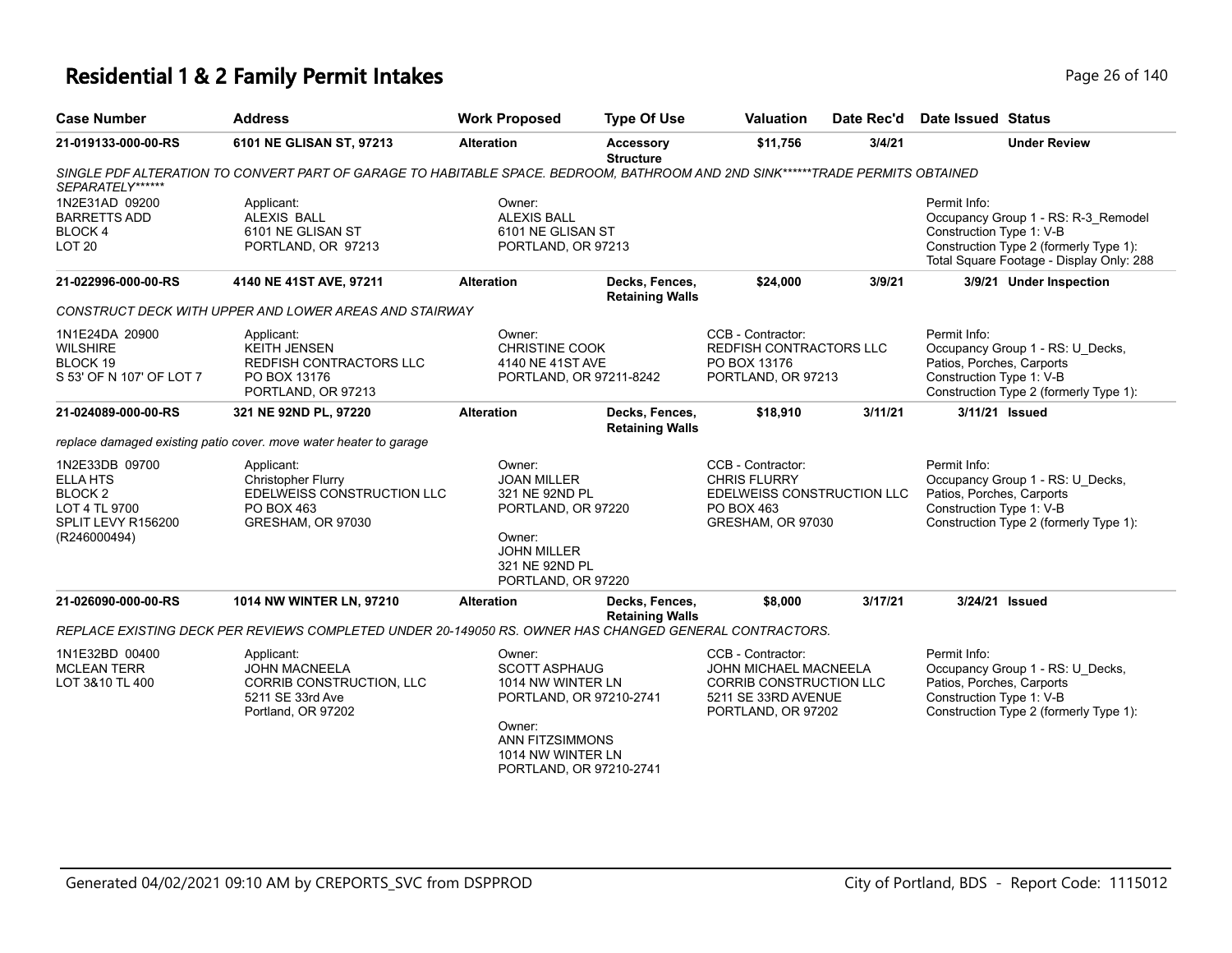# **Residential 1 & 2 Family Permit Intakes Page 27 of 140**

| <b>Case Number</b>                                                                                                                                  | <b>Address</b>                                                                                                                | <b>Work Proposed</b>                                                                                                                                                   | <b>Type Of Use</b>                       | <b>Valuation</b>                                                                                                                              | Date Rec'd | <b>Date Issued Status</b>                                                                                                                                                                       |  |  |
|-----------------------------------------------------------------------------------------------------------------------------------------------------|-------------------------------------------------------------------------------------------------------------------------------|------------------------------------------------------------------------------------------------------------------------------------------------------------------------|------------------------------------------|-----------------------------------------------------------------------------------------------------------------------------------------------|------------|-------------------------------------------------------------------------------------------------------------------------------------------------------------------------------------------------|--|--|
| 21-029207-000-00-RS                                                                                                                                 | 7035 SW 14TH AVE, 97219                                                                                                       | <b>Alteration</b>                                                                                                                                                      | Decks, Fences,<br><b>Retaining Walls</b> | \$16,000                                                                                                                                      | 3/25/21    | <b>Under Review</b>                                                                                                                                                                             |  |  |
|                                                                                                                                                     | R/R Replace rotten existing 8x16 wood deck in similar footprint, with additional 96 SF.                                       |                                                                                                                                                                        |                                          |                                                                                                                                               |            |                                                                                                                                                                                                 |  |  |
| 1S1E21BA 11300<br>WOODROW WILSON PK<br>BLOCK 13<br>LOT <sub>6</sub>                                                                                 | Applicant:<br>MITICA LEONTESCU<br><b>CREATIVE FENCES &amp; DECKS, INC</b><br>23300 SW STAFFORD HILL DR<br>WEST LINN, OR 97068 | Owner:<br><b>ANNE HAYFLICK</b><br>7035 SW 14TH AVE<br>PORTLAND, OR 97219-2090<br>Owner:<br><b>RUI NEVES</b><br>7035 SW 14TH AVE<br>PORTLAND, OR 97219-2090             |                                          | CCB - Contractor:<br><b>MITICA LEONTESCU</b><br><b>CREATIVE FENCES &amp; DECKS INC</b><br>23300 SW STAFFORD HILL DRIVE<br>WEST LINN, OR 97068 |            | Permit Info:<br>Occupancy Group 1 - RS: U_Decks,<br>Patios, Porches, Carports<br>Construction Type 1: V-B<br>Construction Type 2 (formerly Type 1):                                             |  |  |
| 20-222131-000-00-RS                                                                                                                                 | 2912 SW CHAMPLAIN DR, 97205                                                                                                   | <b>Alteration</b>                                                                                                                                                      | Decks, Fences,                           | \$79,350                                                                                                                                      | 3/5/21     | <b>Under Review</b>                                                                                                                                                                             |  |  |
| <b>Retaining Walls</b><br>SINGLE PDF - REPLACE FAILING WOOD RETAINING WALL W/ NEW CANTILEVERED CONCRETE RETAINING WALL SUPPORTED ON HELICAL ANCHORS |                                                                                                                               |                                                                                                                                                                        |                                          |                                                                                                                                               |            |                                                                                                                                                                                                 |  |  |
| 1N1E32DC 09300<br>ARLINGTON HTS & RPLT<br>BLOCK <sub>25</sub><br>LOT 7&8 TL 9300                                                                    | Applicant:<br><b>JONATHAN MCVEY</b><br>2912 SW Champlain Dr<br>PORTLAND, OR 97205                                             | Owner:<br><b>JONATHAN MCVEY</b><br>2912 SW CHAMPLAIN DR<br>PORTLAND, OR 97205-5875<br>Owner:<br><b>ALICIA MCVEY</b><br>2912 SW CHAMPLAIN DR<br>PORTLAND, OR 97205-5875 |                                          | CCB - Contractor:<br><b>RICK MCCUTCHEON</b><br><b>CES INVESTMENTS INC</b><br>11120 NE MARX ST<br>PORTLAND, OR 97220                           |            | Permit Info:<br>Occupancy Group 1 - RS: U_Decks,<br>Patios, Porches, Carports<br>Construction Type 1: V-B<br>Construction Type 2 (formerly Type 1):                                             |  |  |
| 21-015450-000-00-RS                                                                                                                                 | 3122 SE 19TH AVE, 97202                                                                                                       | <b>Alteration</b>                                                                                                                                                      | Decks, Fences,<br><b>Retaining Walls</b> | \$869                                                                                                                                         | 3/2/21     | <b>Under Review</b>                                                                                                                                                                             |  |  |
|                                                                                                                                                     | SINGLE PDF - NEW 6X6FT DECK OFF BACKDOOR, WITH STEPS                                                                          |                                                                                                                                                                        |                                          |                                                                                                                                               |            |                                                                                                                                                                                                 |  |  |
| 1S1E11AC 04300<br><b>TIBBETTS ADD</b><br>BLOCK 50<br>LOT <sub>2</sub>                                                                               | Applicant:<br><b>AUSTIN PETON</b><br>LIFETIME BUILDERS LLC<br>9414 N CHICAGO AVE<br>PORTLAND OR 97203                         | Owner:<br><b>FRANCIS ROSA</b><br>3122 SE 19TH AVE<br>PORTLAND, OR 97202-2310                                                                                           |                                          | CCB - Contractor:<br>LIFETIME BUILDERS LLC<br>3075 SW FLOWER TER<br>PORTLAND, OR 97239                                                        |            | Permit Info:<br>Occupancy Group 1 - RS: U_Decks,<br>Patios, Porches, Carports<br>Construction Type 1: V-B<br>Construction Type 2 (formerly Type 1):<br>Total Square Footage - Display Only: 36  |  |  |
| 21-018903-000-00-RS                                                                                                                                 | 1535 SE 47TH AVE, 97215                                                                                                       | <b>Alteration</b>                                                                                                                                                      | Decks, Fences,<br><b>Retaining Walls</b> | \$14,860                                                                                                                                      | 3/4/21     | <b>Under Review</b>                                                                                                                                                                             |  |  |
| SINGLE PDF - REPLACE AND EXPAND EXISTING DECK                                                                                                       |                                                                                                                               |                                                                                                                                                                        |                                          |                                                                                                                                               |            |                                                                                                                                                                                                 |  |  |
| 1S2E06CA 23100<br><b>HAWTHORNE AVE ADD</b><br>BLOCK <sub>7</sub><br>LOT 11&12                                                                       | Applicant:<br><b>DAVID GLEASON</b><br>1025 SW 11th Ave, #17<br>Portland, OR 97205                                             | Owner:<br><b>SZW LIV TR</b><br>1535 SE 47TH AVE<br>PORTLAND, OR 97215                                                                                                  |                                          | CCB - Contractor:<br><b>MARK WYMAN CONSTRUCTION</b><br><b>LLC</b><br>5556 SE LOGUS RD<br>MILWAUKIE, OR 97222                                  |            | Permit Info:<br>Occupancy Group 1 - RS: U_Decks,<br>Patios, Porches, Carports<br>Construction Type 1: V-B<br>Construction Type 2 (formerly Type 1):<br>Total Square Footage - Display Only: 208 |  |  |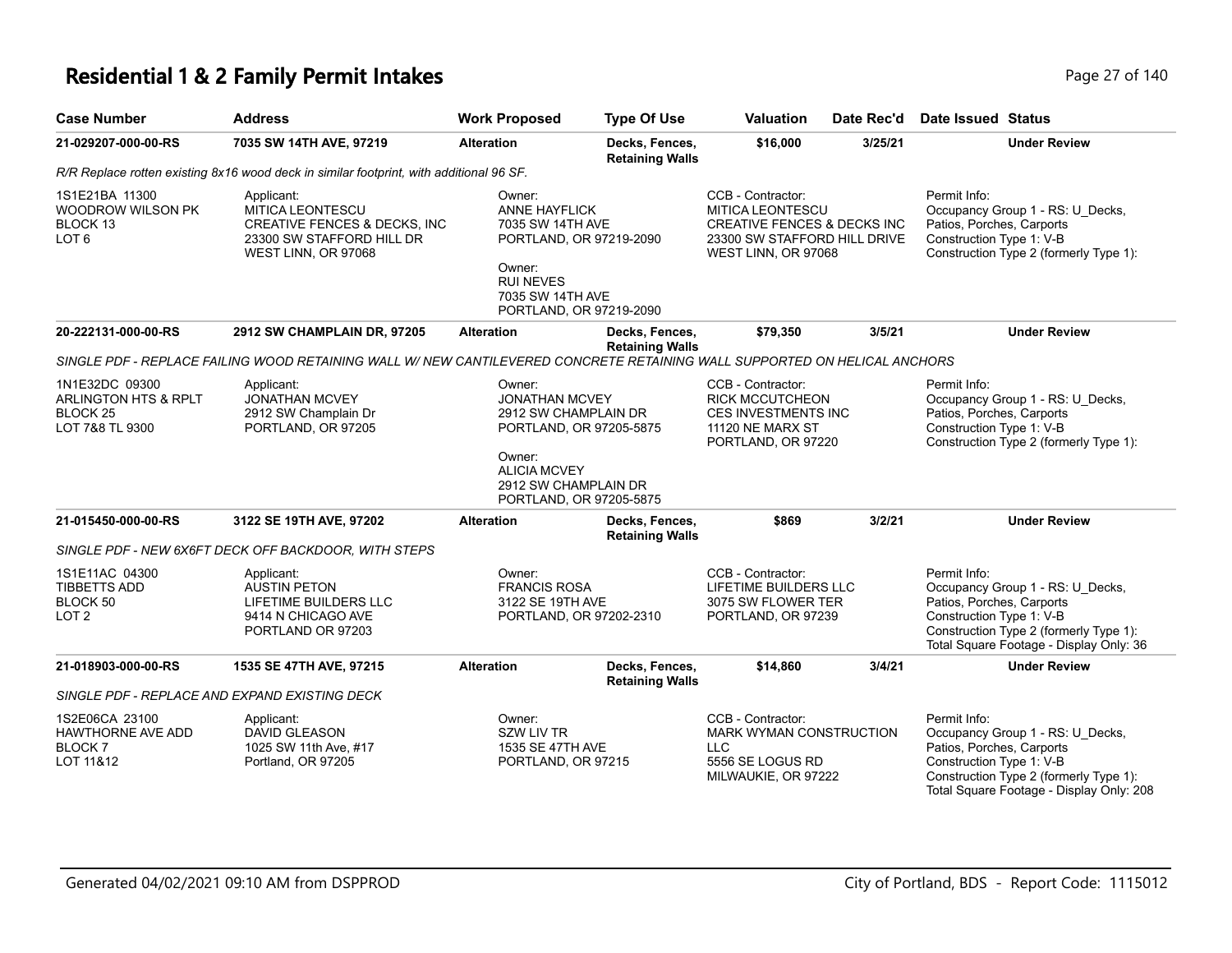#### **Residential 1 & 2 Family Permit Intakes Page 140** Page 28 of 140

| <b>Case Number</b>                                                                                                                       | <b>Address</b>                                                                                                       | <b>Work Proposed</b>                                                                                    | <b>Type Of Use</b>  | <b>Valuation</b>                                                                                                         | Date Rec'd | Date Issued Status                                                                                                                                                                                       |
|------------------------------------------------------------------------------------------------------------------------------------------|----------------------------------------------------------------------------------------------------------------------|---------------------------------------------------------------------------------------------------------|---------------------|--------------------------------------------------------------------------------------------------------------------------|------------|----------------------------------------------------------------------------------------------------------------------------------------------------------------------------------------------------------|
| 21-011318-000-00-RS                                                                                                                      | 15 SE 30TH PL, 97214                                                                                                 | <b>Alteration</b>                                                                                       | <b>Duplex</b>       | \$6,000                                                                                                                  | 3/19/21    | <b>Under Review</b>                                                                                                                                                                                      |
|                                                                                                                                          | SINGLE PDF DUPLEX TO CONGREGATE LIVING *TRADE PERMIT SEPARATE                                                        |                                                                                                         |                     |                                                                                                                          |            |                                                                                                                                                                                                          |
| 1N1E36CD 20302<br>PARTITION PLAT 2007-80<br>LOT <sub>2</sub>                                                                             | Applicant:<br>PATRICK DONALDSON<br><b>HARKA ARCHITECTURE</b><br>107 NE WASHINGTON ST #740<br>PORTLAND OR 97214       | Owner:<br><b>JENNIFER KREBS</b><br>9 SE 30TH PL<br>PORTLAND, OR 97214                                   |                     |                                                                                                                          |            | Permit Info:<br>Occupancy Group 1 - RS: R-3 Remodel<br>Construction Type 1: V-B<br>Construction Type 2 (formerly Type 1):                                                                                |
| 21-020255-000-00-RS                                                                                                                      | 5821 SE KNAPP ST, 97206                                                                                              | <b>Alteration</b>                                                                                       | <b>Duplex</b>       | \$5,000                                                                                                                  | 3/5/21     | <b>Under Review</b>                                                                                                                                                                                      |
|                                                                                                                                          | SINGLE PDF: REPAIR OF FIRE DAMAGED (UNIT 2); REPLACE ROOF TRUSS; WINDOWS; GYP WALLBOARD; ADD HOLDDOWNS AND STRAPPING |                                                                                                         |                     |                                                                                                                          |            |                                                                                                                                                                                                          |
| 1S2E19AD 09000<br><b>BONITA PK</b><br>BLOCK <sub>3</sub><br>E 65' OF LOT 6                                                               | Applicant:<br>RICHARD BAXENDALE<br>19450 SW CIPOLE ROAD<br>TUALATIN OR 97062                                         | Owner:<br><b>GEE SQUARE LLC</b><br>5902 SW IDAHO ST<br>PORTLAND, OR 97221                               |                     | CCB - Contractor:<br><b>BLACKBURN &amp; ALLEN INC</b><br>29030 SW TOWN CENTER LOOP<br>E 202-223<br>WILSONVILLE, OR 97070 |            | Permit Info:<br>Occupancy Group 1 - RS: R-3_Residential<br>One and Two Family<br>Construction Type 1: V-B<br>Construction Type 2 (formerly Type 1):                                                      |
| 21-027784-000-00-RS                                                                                                                      | 8438 SE 21ST AVE, 97202                                                                                              | <b>Alteration</b>                                                                                       | <b>Duplex</b>       | \$16,328                                                                                                                 | 3/29/21    | <b>Under Review</b>                                                                                                                                                                                      |
| SINGLE PDF - CONVERT SFR TO DUPLEX, BY UPGRADING BASEMENT TO HABITABLE SPACE FOR A NEW DWELLING UNIT W/ ONE BEDROOM. *** TRADES SEPARATE |                                                                                                                      |                                                                                                         |                     |                                                                                                                          |            |                                                                                                                                                                                                          |
| 1S1E23DD 06300<br><b>SELLWOOD</b><br>BLOCK 106<br>LOT <sub>10</sub>                                                                      | Applicant:<br><b>BRADLEE HERSEY</b><br><b>FASTER PERMITS</b><br>2000 SW 1ST AVE SUITE 420<br>PORTLAND OR 97201       | Owner:<br><b>DBS GROUP LLC</b><br>PO BOX 96<br>TUALATIN, OR 97062                                       |                     | CCB - Contractor:<br>CAFFALL CONSTRUCTION CO INC<br>8575 SW SAGERT ST<br>TUALATIN, OR 97062                              |            | Permit Info:<br>Occupancy Group 1 - RS: R-3 Remodel<br>Construction Type 1: V-B<br>Construction Type 2 (formerly Type 1):<br>Total Square Footage - Display Only: 400<br>Number of New Dwelling Units: 1 |
| 21-028511-000-00-RS                                                                                                                      | 724 N TOMAHAWK IS DR, 97217                                                                                          | <b>Alteration</b>                                                                                       | <b>Duplex</b>       | \$98,500                                                                                                                 | 3/24/21    | <b>Under Review</b>                                                                                                                                                                                      |
|                                                                                                                                          | SINGLE PDF: REPAIR OF FOUNDATION USING HELICAL PILES                                                                 |                                                                                                         |                     |                                                                                                                          |            |                                                                                                                                                                                                          |
| 2N1E34CD 80020<br><b>MARINA RIVER HOUSE</b><br><b>CONDOMINIUM</b><br><b>LOT 724</b>                                                      | Applicant:<br><b>KELSEA ROSSOW</b><br><b>RAM JACK WEST</b><br>PO BOX 11701<br>EUGENE, OR 97440                       | Owner:<br><b>ALISON MAZON</b><br>724 N TOMAHAWK IS DR<br>PORTLAND, OR 97217<br>Owner:<br>$\frac{1}{20}$ | ROBERTA BLUMENSHINE | CCB - Contractor:<br>Abby Drummond<br><b>KEM LLC</b><br>PO BOX 11701<br>EUGENE, OR 97440                                 |            | Permit Info:<br>Occupancy Group 1 - RS: R-3_Residential<br>One and Two Family<br>Construction Type 1: V-B<br>Construction Type 2 (formerly Type 1):                                                      |

724 N TOMAHAWK IS DR PORTLAND, OR 97217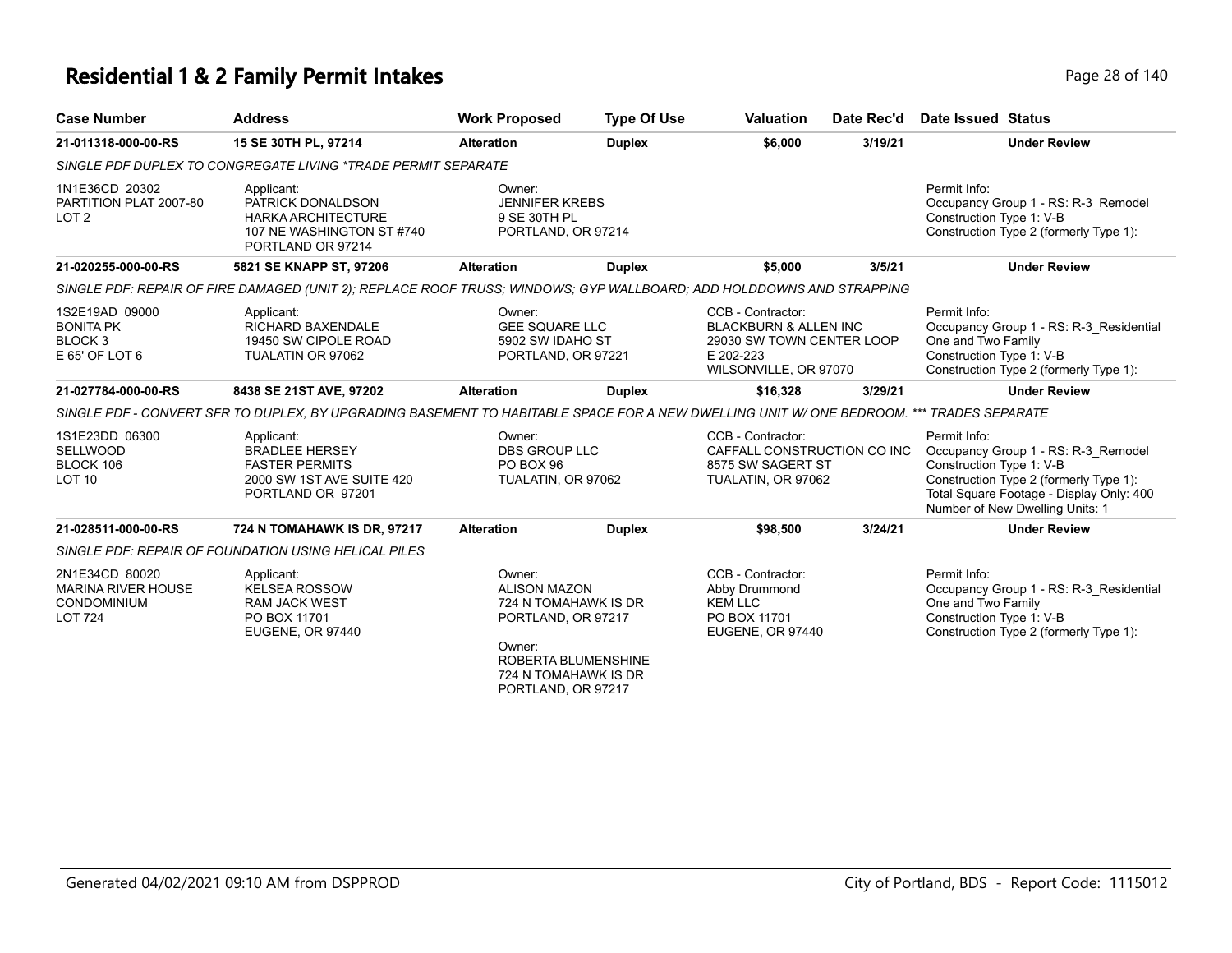### **Residential 1 & 2 Family Permit Intakes Page 140** Page 29 of 140

| <b>Case Number</b>                                                                                         | <b>Address</b>                                                                                                                                                                                                                                                                                                    | <b>Work Proposed</b>                                                                                                                                                    | <b>Type Of Use</b>        | <b>Valuation</b>                                                                                                    | Date Rec'd | Date Issued Status                                                                                                                                                    |  |  |  |
|------------------------------------------------------------------------------------------------------------|-------------------------------------------------------------------------------------------------------------------------------------------------------------------------------------------------------------------------------------------------------------------------------------------------------------------|-------------------------------------------------------------------------------------------------------------------------------------------------------------------------|---------------------------|---------------------------------------------------------------------------------------------------------------------|------------|-----------------------------------------------------------------------------------------------------------------------------------------------------------------------|--|--|--|
| 21-030312-000-00-RS                                                                                        | 2306 NE KILLINGSWORTH ST,<br>97211                                                                                                                                                                                                                                                                                | <b>Alteration</b>                                                                                                                                                       | <b>Duplex</b>             | \$20,000                                                                                                            | 3/29/21    | <b>Under Review</b>                                                                                                                                                   |  |  |  |
|                                                                                                            | SINGLE PDF - DUPLEX - BASEMENT CONVERSION TO UNIT 2306 TO ADD EGRESS WINDOW, BEDROOM AND BATHROOM. 2308 TO ADD EGRESS WINDOW<br>ONLY***TRADE PERMITS TO BE OBTAINED SEPARATELY***                                                                                                                                 |                                                                                                                                                                         |                           |                                                                                                                     |            |                                                                                                                                                                       |  |  |  |
| 1N1E23AA 01400                                                                                             | Applicant:<br><b>JOHN NUTTBROCK</b><br>LIFEAT1807 LLC<br>1807 NE 50TH AVE<br>PORTLAND, OR 97213                                                                                                                                                                                                                   | Owner:<br><b>KELLY FLANIGAN</b><br>1807 NE 50TH AVE<br>PORTLAND, OR 97213<br>Owner:<br><b>JOHN NUTTBROCK</b><br>1807 NE 50TH AVE                                        |                           | CCB - Contractor:<br><b>QUALITY CRAFT CONSTRUCTION</b><br><b>LLC</b><br>4238 SE HONSER TERRACE<br>GRESHAM, OR 97080 |            | Permit Info:<br>Occupancy Group 1 - RS: R-3 Remodel<br>Construction Type 1: V-B<br>Construction Type 2 (formerly Type 1):<br>Total Square Footage - Display Only: 250 |  |  |  |
| 21-024128-000-00-RS                                                                                        | 4405 SW WARRENS WAY, 97221                                                                                                                                                                                                                                                                                        | PORTLAND, OR 97213<br><b>Alteration</b>                                                                                                                                 | Garage/Carport            | \$11,000                                                                                                            | 3/11/21    | <b>Under Review</b>                                                                                                                                                   |  |  |  |
|                                                                                                            | ***SINGLE PDF*** NEW DORMER ON EXISTING DETACHED GARAGE WITH EXISTING HALF STORY STORAGE AND HOBBY SPACE. REMOVE EXISTING INTERIOR                                                                                                                                                                                |                                                                                                                                                                         |                           |                                                                                                                     |            |                                                                                                                                                                       |  |  |  |
| STAIRWAY BETWEEN FLOORS.<br>1S1E08BB 04500<br><b>GREEN HILLS</b><br>BLOCK <sub>26</sub><br>LOT 3&4 TL 4500 | Applicant:<br>DAVISBUILT LLC<br>6645 SE YAMHILL ST<br>PORTLAND, OR 97215                                                                                                                                                                                                                                          | Owner:<br>TR.<br>4405 SW WARRENS WAY<br>PORTLAND, OR 97221-3247                                                                                                         | JOSEPH & SUSAN DENMAN REV | CCB - Contractor:<br>DAVISBUILT LLC<br>6645 SE YAMHILL ST<br>PORTLAND, OR 97215                                     |            | Permit Info:<br>Occupancy Group 1 - RS: U_Private<br>Garage\Utility Misc.<br>Construction Type 1: V-B<br>Construction Type 2 (formerly Type 1):                       |  |  |  |
|                                                                                                            |                                                                                                                                                                                                                                                                                                                   | Owner:<br>ELLIOTT REV TR<br>4405 SW WARRENS WAY<br>PORTLAND, OR 97221-3247                                                                                              |                           |                                                                                                                     |            |                                                                                                                                                                       |  |  |  |
| 21-024800-000-00-RS                                                                                        | 2877 NW WESTOVER RD, 97210                                                                                                                                                                                                                                                                                        | <b>Alteration</b>                                                                                                                                                       | Garage/Carport            | \$12,000                                                                                                            | 3/12/21    | <b>Under Review</b>                                                                                                                                                   |  |  |  |
| 1N1E32AB 02700<br><b>WESTOVER TERR</b><br>BLOCK <sub>2</sub><br>LOT <sub>1</sub>                           | * SINGLE PDF* REPLACE EXISTING GARAGE DOOR WITH SINGLE DOOR. AND ADD FULL LITE GLASS MAN DOOR IN NEW WALL AREA. NEW SERVICE AND REWIRE<br>GARAGE TO REMOVE KNOB AND TUBE. NEW TANKLESS WATER HEATER AND SAUNA.<br>Applicant:<br>Don Young<br>DON YOUNG & ASSOCIATES, INC.<br>P.O. BOX 10857<br>Portland, OR 97296 | Owner:<br><b>LEE STEWART</b><br>2877 NW WESTOVER RD<br>PORTLAND, OR 97210-2825<br>Owner:<br><b>CHRISTOPHER SHERRY</b><br>2877 NW WESTOVER RD<br>PORTLAND, OR 97210-2825 |                           | CCB - Contractor:<br>DON YOUNG & ASSOCIATES INC<br>PO BOX 10857<br>PORTLAND, OR 97296-0857                          |            | Permit Info:<br>Occupancy Group 1 - RS: U_Private<br>Garage\Utility Misc.<br>Construction Type 1: V-B<br>Construction Type 2 (formerly Type 1):                       |  |  |  |
| 21-025345-000-00-RS                                                                                        | 4024 N COMMERCIAL AVE, 97227                                                                                                                                                                                                                                                                                      | <b>Alteration</b>                                                                                                                                                       | Garage/Carport            | \$8,000                                                                                                             | 3/15/21    | 3/21/21 Final                                                                                                                                                         |  |  |  |
|                                                                                                            | SINGLE PDF- INSTALL NEW PRESCRIPTIVE HEADER IN WEST ELEVATION TO CREATE OPENING FOR NEW SLIDING DOORS. COSMETIC ALTERATIONS TO INTERIOR.<br><b>GARAGE TO REMAIN STORAGE. ONE CIRCUIT FOR LIGHTING AND POWER.</b>                                                                                                  |                                                                                                                                                                         |                           |                                                                                                                     |            |                                                                                                                                                                       |  |  |  |
| 1N1E22DB 18800<br><b>CENTRAL ALBINA</b><br>BLOCK 15<br><b>LOT 11</b>                                       | Applicant:<br>ALEX D FLIKEMMA<br>NW Executive Homes & Development<br><b>LLC</b><br>PO BOX 818<br><b>BORING, OR 97009</b>                                                                                                                                                                                          | Owner:<br><b>BRIAN BOWMAN</b><br>4135 N KERBY AVE<br>PORTLAND, OR 97217                                                                                                 |                           | CCB - Contractor:<br>NW EXECUTIVE HOMES &<br>DEVELOPMENT LLC<br><b>PO BOX 818</b><br><b>BORING, OR 97009</b>        |            | Permit Info:<br>Occupancy Group 1 - RS: U Private<br>Garage\Utility Misc.<br>Construction Type 1: V-B<br>Construction Type 2 (formerly Type 1):                       |  |  |  |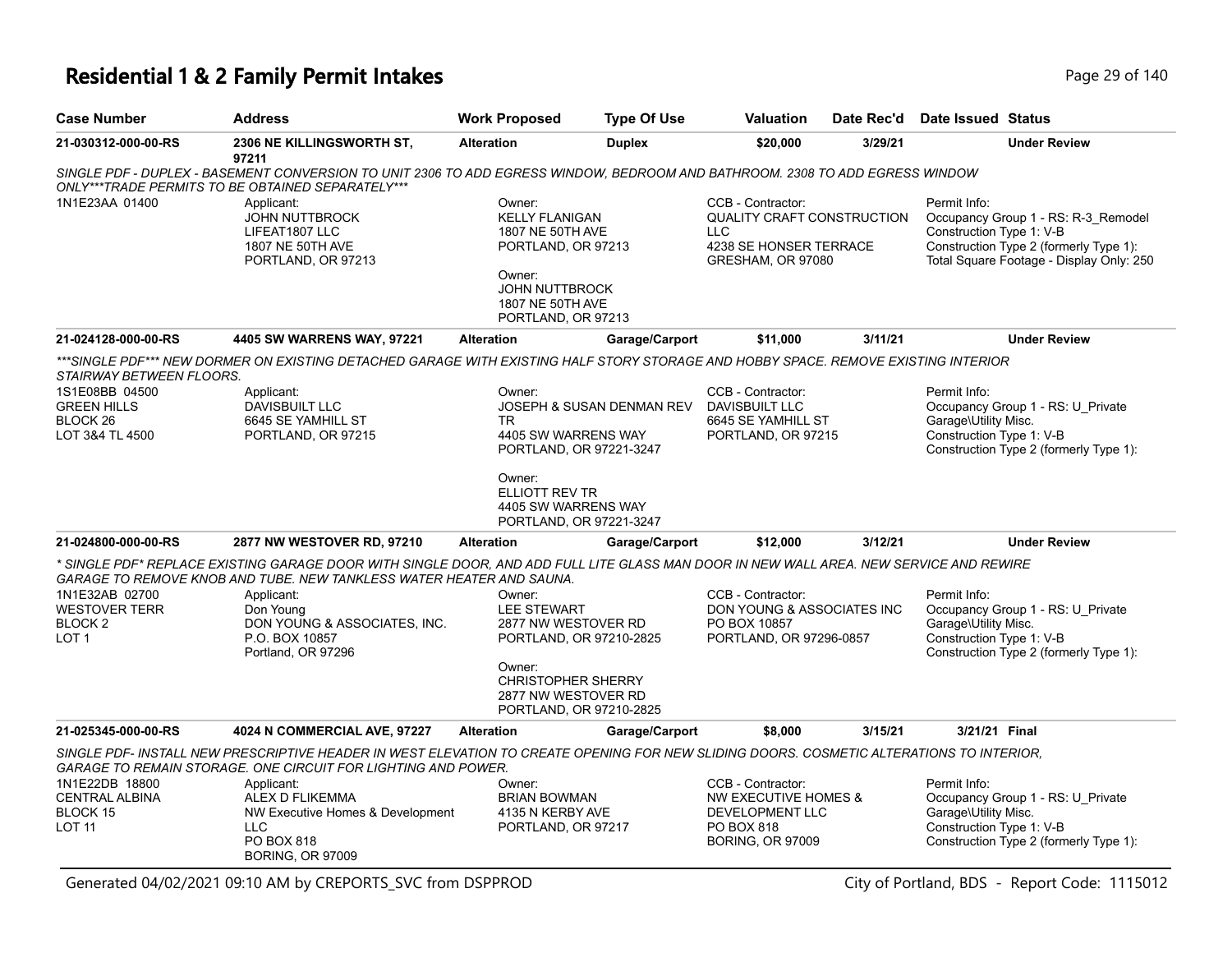#### **Residential 1 & 2 Family Permit Intakes Page 10 of 140** Page 30 of 140

| <b>Case Number</b>                                                                    | <b>Address</b>                                                                                                         | <b>Work Proposed</b>                                                               | <b>Type Of Use</b>                                                                                       | <b>Valuation</b>                                                                                                          | Date Rec'd | Date Issued Status                                                                                                                                  |
|---------------------------------------------------------------------------------------|------------------------------------------------------------------------------------------------------------------------|------------------------------------------------------------------------------------|----------------------------------------------------------------------------------------------------------|---------------------------------------------------------------------------------------------------------------------------|------------|-----------------------------------------------------------------------------------------------------------------------------------------------------|
| 20-105080-REV-01-RS                                                                   | 3360 SE ANKENY ST, 97214                                                                                               | <b>Alteration</b>                                                                  | <b>Single Family</b><br><b>Dwelling</b>                                                                  | \$1                                                                                                                       | 3/18/21    | <b>Under Review</b>                                                                                                                                 |
|                                                                                       | *SINGLE PDF* REVISION REMOVE TREE'S FOR FUTURE LANDSCAPING WORK NOT IN THE SCOPE OF THIS PERMIT.                       |                                                                                    |                                                                                                          |                                                                                                                           |            |                                                                                                                                                     |
| 1N1E36DC 03500<br>LAURELHURST<br>BLOCK 90<br>INC 1/2 VAC ASH ST S OF &<br>ADJ LOT 5-8 | Applicant:<br>DAVID R RUSH<br>3610 NE Hancock<br>PORTLAND OR 97212-5224                                                | Owner:<br><b>DAVID MILLER</b><br>#445<br>Owner:<br><b>ELIZABETH MILLER</b><br>#445 | 4110 SE HAWTHORNE BLVD<br>PORTLAND, OR 97214-5246<br>4110 SE HAWTHORNE BLVD                              | CCB - Contractor:<br>DAVE RUSH CONSTRUCTION INC<br>3610 NE HANCOCK ST<br>PORTLAND, OR 97212                               |            | Permit Info:<br>Occupancy Group 1 - RS: R-3 Residential<br>One and Two Family<br>Construction Type 1: V-B<br>Construction Type 2 (formerly Type 1): |
|                                                                                       |                                                                                                                        |                                                                                    | PORTLAND, OR 97214-5246                                                                                  |                                                                                                                           |            |                                                                                                                                                     |
| 21-008585-REV-01-RS                                                                   | 3036 SE 33RD AVE, 97202                                                                                                | <b>Alteration</b>                                                                  | <b>Single Family</b><br><b>Dwelling</b>                                                                  | \$2,000                                                                                                                   | 3/15/21    | 4/1/21 Issued                                                                                                                                       |
|                                                                                       | *SINGLE PDF* "REVISION" (1) EGRESS WINDOW WITH WELL                                                                    |                                                                                    |                                                                                                          |                                                                                                                           |            |                                                                                                                                                     |
| 1S1E12BD 00700<br><b>WAVERLEIGH HTS</b><br>BLOCK 34<br>S 1/2 OF LOT 1&2               | Applicant:<br><b>EMILY SINGLETON</b><br><b>TERRAFIRMA FOUNDATION SYSTEMS</b><br>7910 SW HUNZIKER ST<br>TIGARD OR 97223 | Owner:<br><b>TEETLE CLAWSON</b><br>4139 NE 38TH AVE<br>PORTLAND, OR 97211          |                                                                                                          | CCB - Contractor:<br><b>TERRAFIRMA FOUNDATION</b><br><b>REPAIR INC</b><br>761 NE GARDEN VALLEY BLVD<br>ROSEBURG, OR 97470 |            | Permit Info:<br>Occupancy Group 1 - RS: R-3 Residential<br>One and Two Family<br>Construction Type 1: V-B<br>Construction Type 2 (formerly Type 1): |
| 21-019349-000-00-RS                                                                   | 7336 S FULTON PARK BLVD,<br>97219                                                                                      | <b>Alteration</b>                                                                  | <b>Single Family</b><br><b>Dwelling</b>                                                                  | \$18,225                                                                                                                  | 3/1/21     | <b>Under Review</b>                                                                                                                                 |
|                                                                                       | ***SINGLE PDF*** VOLUNTARY REPAIR TO THE EXISTING FOUNDATION                                                           |                                                                                    |                                                                                                          |                                                                                                                           |            |                                                                                                                                                     |
| 1S1E22BD 07800<br><b>FULTON PK</b><br><b>BLOCK J</b><br>LOT 10 TL 7800                | Applicant:<br><b>KELSEA ROSSOW</b><br><b>RAM JACK WEST</b><br>PO BOX 11701<br>EUGENE, OR 97440                         | Owner:<br><b>LORI SOULE</b><br>Owner:<br><b>DUNCAN SOULE</b>                       | 7336 S FULTON PARK BLVD<br>PORTLAND, OR 97219-2920<br>7336 S FULTON PARK BLVD<br>PORTLAND, OR 97219-2920 | CCB - Contractor:<br>Abby Drummond<br><b>KEM LLC</b><br>PO BOX 11701<br><b>EUGENE, OR 97440</b>                           |            | Permit Info:<br>Occupancy Group 1 - RS: R-3 Residential<br>One and Two Family<br>Construction Type 1: V-B<br>Construction Type 2 (formerly Type 1): |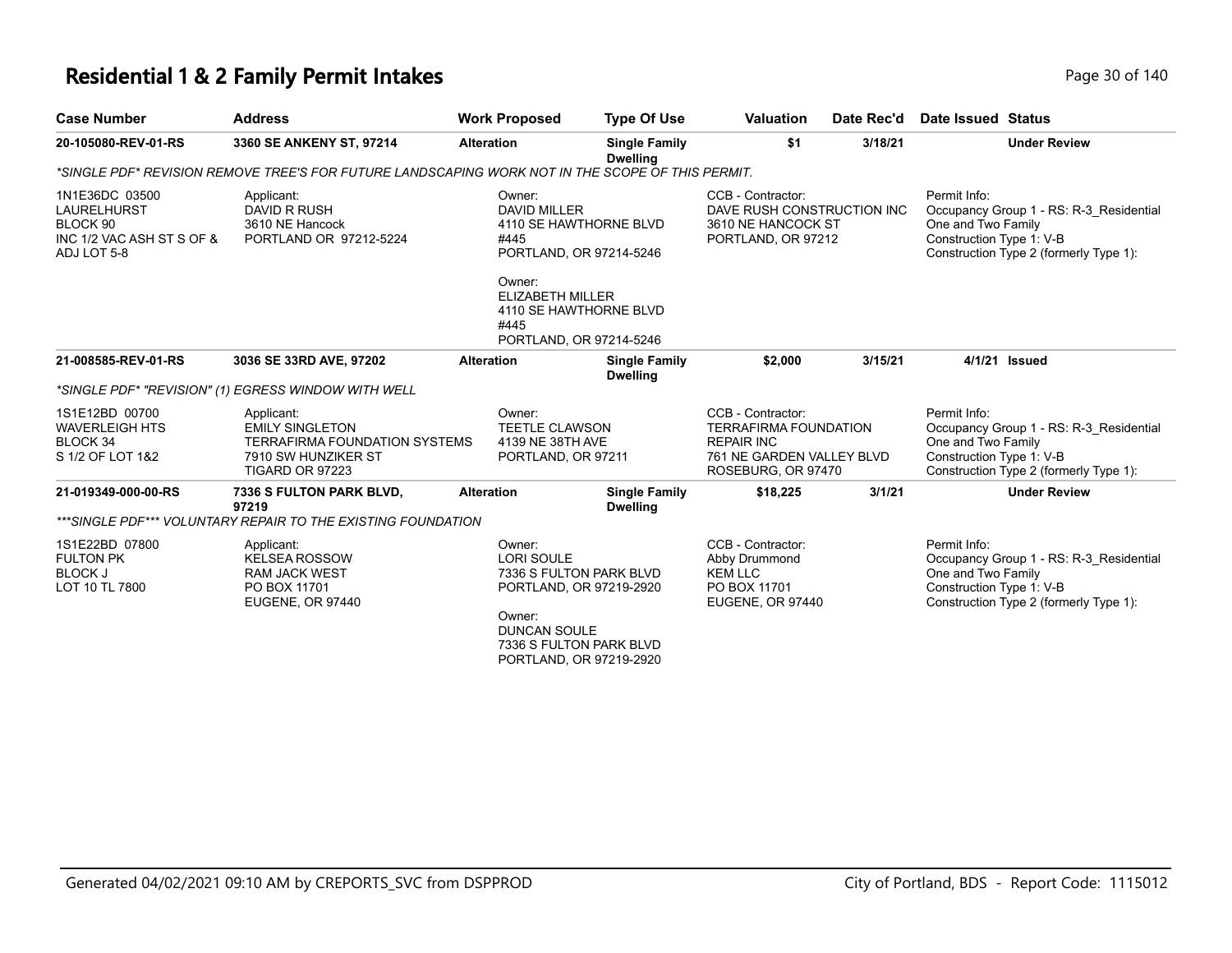#### **Residential 1 & 2 Family Permit Intakes Page 11 of 140** Page 31 of 140

| <b>Case Number</b>                                                                       | <b>Address</b>                                                                                                         | <b>Work Proposed</b>                                                                                                                                        | <b>Type Of Use</b>                      | <b>Valuation</b>                                                                                                          | Date Rec'd | Date Issued Status                                                                                                                                                                     |
|------------------------------------------------------------------------------------------|------------------------------------------------------------------------------------------------------------------------|-------------------------------------------------------------------------------------------------------------------------------------------------------------|-----------------------------------------|---------------------------------------------------------------------------------------------------------------------------|------------|----------------------------------------------------------------------------------------------------------------------------------------------------------------------------------------|
| 21-020584-000-00-RS                                                                      | 2026 N LIBERTY ST, 97217                                                                                               | <b>Alteration</b>                                                                                                                                           | <b>Single Family</b><br><b>Dwelling</b> | \$62,000                                                                                                                  | 3/3/21     | 4/2/21 Under Inspection                                                                                                                                                                |
|                                                                                          | CREATE A NEW BASEMENT BATHROOM(2nd) AND REMODEL LAUNDRY. NEW FURNACE.                                                  |                                                                                                                                                             |                                         |                                                                                                                           |            |                                                                                                                                                                                        |
| 1N1E16AC 11000<br>D & O LITTLE HMS SUB 3<br>E 66' OF N 125' OF BLOCK 2                   | Applicant:<br>DAVID LIPKIND<br>SHELBYVILLE PROPERTIES LLC<br>7216 SE SALMON ST<br>PORTLAND, OR 97215                   | Owner:<br><b>OSCARLI</b><br>2026 N LIBERTY ST<br>PORTLAND, OR 97217                                                                                         |                                         | CCB - Contractor:<br>GABES HEATING & COOLING LLC<br>14606 SE RACHEL LN<br>PORTLAND, OR 97236<br>PORTLAND, OR 97236        |            | Permit Info:<br>Occupancy Group 1 - RS: R-3_Residential<br>One and Two Family<br>Construction Type 1: V-B<br>Construction Type 2 (formerly Type 1):                                    |
|                                                                                          |                                                                                                                        |                                                                                                                                                             |                                         | CCB - Contractor:<br><b>DAVID LIPKIND</b><br>SHELBYVILLE PROPERTIES LLC<br>7216 SE SALMON ST<br>PORTLAND, OR 97215        |            |                                                                                                                                                                                        |
| 21-020585-000-00-RS                                                                      | 4136 NE 32ND AVE, 97211                                                                                                | <b>Alteration</b>                                                                                                                                           | <b>Single Family</b><br><b>Dwelling</b> | \$21,225                                                                                                                  | 3/3/21     | 3/3/21 Final                                                                                                                                                                           |
|                                                                                          | *single PDF* 8.9kw solar roof mount system as per prescriptive                                                         |                                                                                                                                                             |                                         |                                                                                                                           |            |                                                                                                                                                                                        |
| 1N1E24CA 12400<br>ALAMEDA PARK<br>BLOCK 29<br>LOT 15                                     | Applicant:<br>ZANE GOFF<br>NEIL KELLY CO INC<br>804 N ALBERTA ST<br>PORTLAND, OR 97217-2639                            | Owner:<br><b>DONALD HENDRICKSON</b><br>4136 NE 32ND AVE<br>PORTLAND, OR 97211<br>Owner:<br><b>CAROLE SOUVENIR</b><br>4136 NE 32ND AVE<br>PORTLAND, OR 97211 |                                         | CCB - Contractor:<br>ZANE GOFF<br>NEIL KELLY CO INC<br>804 N ALBERTA ST<br>PORTLAND, OR 97217-2693                        |            | Permit Info:<br>Occupancy Group 1 - RS: R-3_Residential<br>One and Two Family<br>Construction Type 1: V-B<br>Construction Type 2 (formerly Type 1):<br>Number of New Dwelling Units: 1 |
| 21-020654-000-00-RS                                                                      | 3506 SE LINCOLN ST, 97214                                                                                              | <b>Alteration</b>                                                                                                                                           | <b>Single Family</b><br><b>Dwelling</b> | \$34,000                                                                                                                  | 3/3/21     | 3/3/21 Issued                                                                                                                                                                          |
| KITCHEN REMODEL.<br>1S1E01DC 19200<br>PARK VIEW RPLT & EXTD<br>BLOCK 10<br><b>LOT 17</b> | Applicant:<br><b>ISAAC WALKER</b><br>WALKER HOME IMPROVEMENT INC<br>3027 NE ALAMEDA ST<br>PORTLAND, OR 97212           | Owner:<br><b>GARY RUBALCAVA</b><br>3506 SE LINCOLN ST<br>PORTLAND, OR 97214                                                                                 |                                         | CCB - Contractor:<br><b>WALKER HOME IMPROVEMENT</b><br><b>INC</b><br>3027 NE ALAMEDA ST<br>PORTLAND, OR 97212             |            | Permit Info:<br>Occupancy Group 1 - RS: R-3_Residential<br>One and Two Family<br>Construction Type 1: V-B<br>Construction Type 2 (formerly Type 1):                                    |
| 21-021614-000-00-RS                                                                      | 2126 NE 17TH AVE, 97212                                                                                                | <b>Alteration</b>                                                                                                                                           | <b>Single Family</b><br><b>Dwelling</b> | \$1,500                                                                                                                   | 3/4/21     | <b>Under Review</b>                                                                                                                                                                    |
| *SINGLE PDF* VOLUNTARY SEISMIC RETROFIT                                                  |                                                                                                                        |                                                                                                                                                             |                                         |                                                                                                                           |            |                                                                                                                                                                                        |
| 1N1E26DB 13800<br><b>IRVINGTON</b><br>BLOCK 49<br>LOT 13                                 | Applicant:<br><b>EMILY SINGLETON</b><br><b>TERRAFIRMA FOUNDATION SYSTEMS</b><br>7910 SW HUNZIKER ST<br>TIGARD OR 97223 | Owner:<br>ANDREW NORWOOD<br>2126 NE 17TH AVE<br>PORTLAND, OR 97212<br>Owner:<br>AMANDA NORWOOD<br>2126 NE 17TH AVE<br>PORTLAND, OR 97212                    |                                         | CCB - Contractor:<br><b>TERRAFIRMA FOUNDATION</b><br><b>REPAIR INC</b><br>761 NE GARDEN VALLEY BLVD<br>ROSEBURG, OR 97470 |            | Permit Info:<br>Occupancy Group 1 - RS: R-3_Residential<br>One and Two Family<br>Construction Type 1: V-B<br>Construction Type 2 (formerly Type 1):                                    |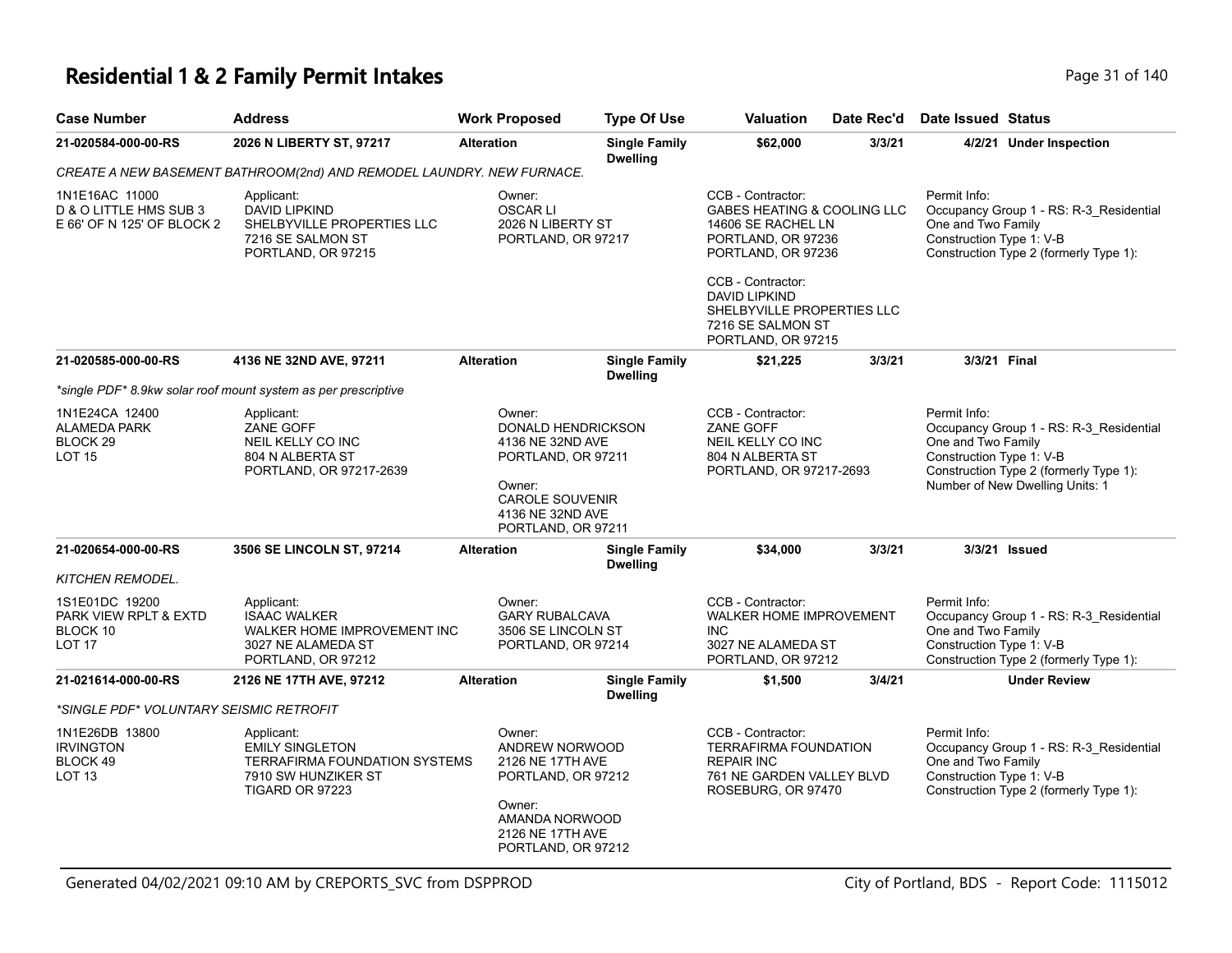### **Residential 1 & 2 Family Permit Intakes Page 140** Page 32 of 140

| <b>Case Number</b>                                                                   | Address                                                                                                                               | <b>Work Proposed</b>                                                                                                                                                                                           | <b>Type Of Use</b>                      | Valuation                                                                                                                                                                                        | Date Rec'd | Date Issued Status                                             |                                                                                   |
|--------------------------------------------------------------------------------------|---------------------------------------------------------------------------------------------------------------------------------------|----------------------------------------------------------------------------------------------------------------------------------------------------------------------------------------------------------------|-----------------------------------------|--------------------------------------------------------------------------------------------------------------------------------------------------------------------------------------------------|------------|----------------------------------------------------------------|-----------------------------------------------------------------------------------|
| 21-021938-000-00-RS                                                                  | 7036 N CONCORD AVE, 97217                                                                                                             | <b>Alteration</b>                                                                                                                                                                                              | <b>Single Family</b><br><b>Dwelling</b> | \$22,000                                                                                                                                                                                         | 3/5/21     |                                                                | 3/30/21 Under Inspection                                                          |
| OPENING TO ADD LIGHT AND VENTILATION.                                                | REMODEL EXISTING FINISHED BASEMENT. ADD EGRESS WINDOW AND CREATE A NEW BASEMENT BEDROOM. ENLARGE ONE ADDITIONAL BASMENT WINDOW        |                                                                                                                                                                                                                |                                         |                                                                                                                                                                                                  |            |                                                                |                                                                                   |
| 1N1E16AA 17700<br><b>MASTERS ADD</b><br><b>BLOCK2</b><br><b>LOT 16</b>               | Applicant:<br><b>BO JACOBSON</b><br>BO JACOBSON CONSTRUCTION LLC<br>2821 NE KNOTT ST<br>PORTLAND OR 97212                             | Owner:<br>ELIZABETH HARLAN-FERLO<br>7036 N CONCORD AVE<br>PORTLAND, OR 97217<br>Owner:<br><b>ROGER FERLO</b><br>7036 N CONCORD AVE<br>PORTLAND, OR 97217<br>Owner:<br><b>ANNE HARLAN</b><br>7036 N CONCORD AVE |                                         | CCB - Contractor:<br><b>COWGER ELECTRIC LLC</b><br>3418 KNOLL DR<br>NEWBERG, OR 97132<br>CCB - Contractor:<br>BO JACOBSON CONSTRUCTION<br><b>LLC</b><br>3466 NE LOMBARD CT<br>PORTLAND, OR 97211 |            | Permit Info:<br>One and Two Family<br>Construction Type 1: V-B | Occupancy Group 1 - RS: R-3_Residential<br>Construction Type 2 (formerly Type 1): |
|                                                                                      |                                                                                                                                       | PORTLAND, OR 97217                                                                                                                                                                                             |                                         |                                                                                                                                                                                                  |            |                                                                |                                                                                   |
| 21-022609-000-00-RS                                                                  | <b>1740 SW HIGHLAND RD, 97221</b>                                                                                                     | <b>Alteration</b>                                                                                                                                                                                              | <b>Single Family</b><br><b>Dwelling</b> | \$148,500                                                                                                                                                                                        | 3/8/21     |                                                                | <b>Under Review</b>                                                               |
|                                                                                      | ***SINGLE PDF*** REMODEL THREE EXISTING BATHROOMS AND BEDROOMS. NEW FURNACE AND WATER HEATER. CONVERT GARAGE TO A MEDIA ROOM.         |                                                                                                                                                                                                                |                                         |                                                                                                                                                                                                  |            |                                                                |                                                                                   |
| 1S1E05CB 03400<br>THE HIGHLANDS PLAT 1 & 2<br>BLOCK <sub>3</sub><br>LOT <sub>7</sub> | Applicant:<br>DAVID R RUSH<br>3610 NE Hancock<br>PORTLAND OR 97212-5224                                                               | Owner:<br>STEPHANIE MCANDREW<br>1740 SW HIGHLAND RD<br>PORTLAND, OR 97221<br>Owner:<br><b>THOMAS HUFF</b><br>1740 SW HIGHLAND RD                                                                               |                                         | CCB - Contractor:<br>DAVE RUSH CONSTRUCTION INC<br>3610 NE HANCOCK ST<br>PORTLAND, OR 97212                                                                                                      |            | Permit Info:<br>One and Two Family<br>Construction Type 1: V-B | Occupancy Group 1 - RS: R-3_Residential<br>Construction Type 2 (formerly Type 1): |
|                                                                                      |                                                                                                                                       | PORTLAND, OR 97221                                                                                                                                                                                             |                                         |                                                                                                                                                                                                  |            |                                                                |                                                                                   |
| 21-022741-000-00-RS                                                                  | 7234 N DENVER AVE - UNIT A,<br>97217                                                                                                  | <b>Alteration</b>                                                                                                                                                                                              | <b>Single Family</b><br><b>Dwelling</b> | \$3,500                                                                                                                                                                                          | 3/8/21     | 3/8/21 Final                                                   |                                                                                   |
|                                                                                      | SINGLE PDF CONSTRUCT NEW ESCAPE WELL IN BASEMENT, INSTALL NEW ESCAPE WINDOW. BASEMENT IS CURRENTLY STORAGE/UTILITY, NOT A CONVERSION. |                                                                                                                                                                                                                |                                         |                                                                                                                                                                                                  |            |                                                                |                                                                                   |
| 1N1E16AA 09300<br><b>WORLDS FAIR ADD</b><br>BLOCK <sub>5</sub><br><b>LOT 16</b>      | Applicant:<br><b>MEGAN BEAVER</b><br>EIGHT PENNY NAIL LLC<br>3426 NE 13TH AVE<br>PORTLAND, OR 97212                                   | Owner:<br><b>CHARLES LAKINS</b><br>7234 N DENVER AVE<br>PORTLAND, OR 97217<br>Owner:<br>KATHLEEN LAKINS<br>7234 N DENVER AVE<br>PORTLAND, OR 97217<br>Owner:                                                   |                                         | CCB - Contractor:<br><b>MEGAN BEAVER</b><br>EIGHT PENNY NAIL LLC<br>3426 NE 13TH AVE<br>PORTLAND, OR 97212                                                                                       |            | Permit Info:<br>One and Two Family<br>Construction Type 1: V-B | Occupancy Group 1 - RS: R-3_Residential<br>Construction Type 2 (formerly Type 1): |
|                                                                                      |                                                                                                                                       | SUMMER OLSSON<br>7234 N DENVER AVE<br>PORTLAND, OR 97217                                                                                                                                                       |                                         |                                                                                                                                                                                                  |            |                                                                |                                                                                   |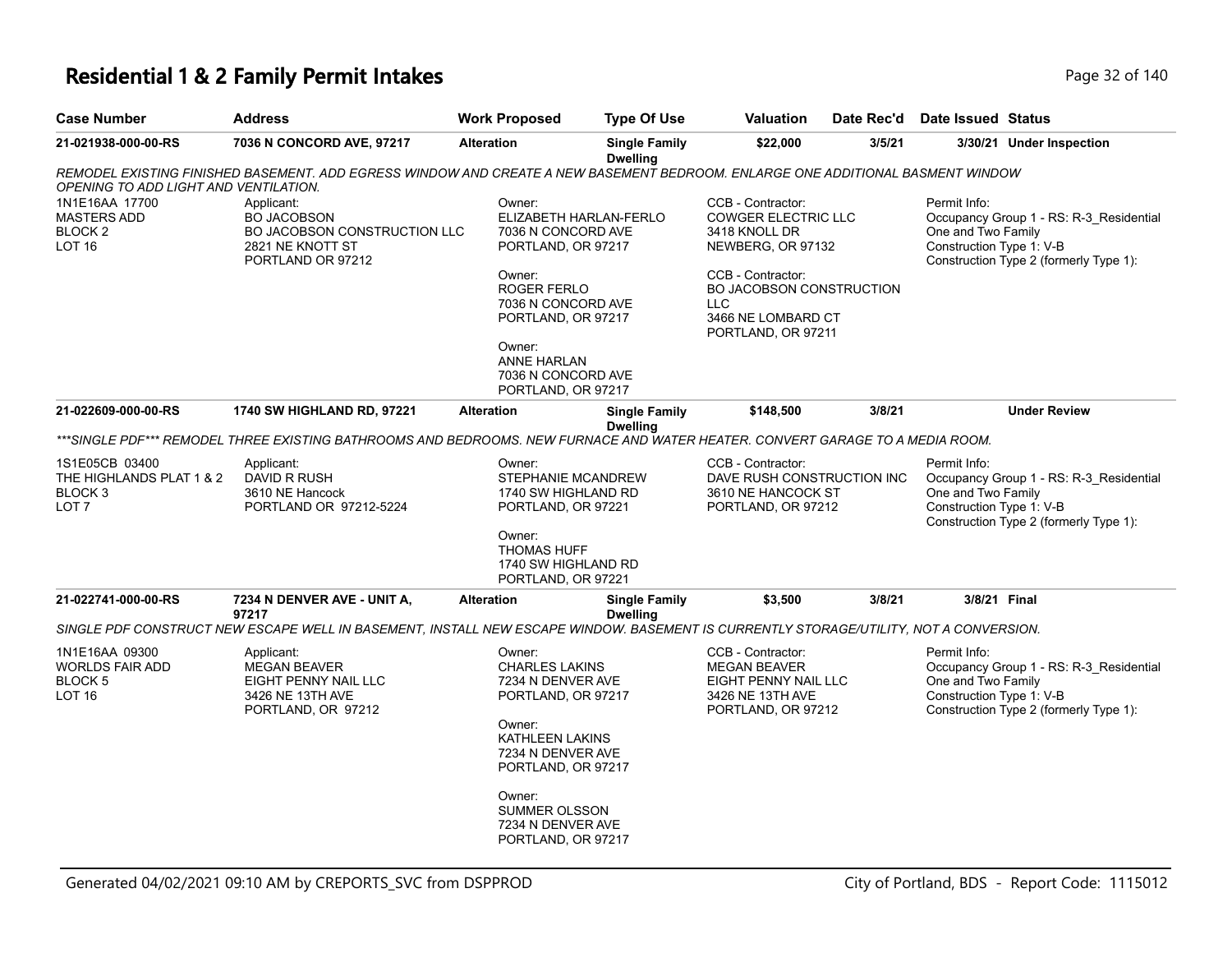### **Residential 1 & 2 Family Permit Intakes Page 110** Page 33 of 140

| <b>Case Number</b>                                                                 | <b>Address</b>                                                                                                                       | <b>Work Proposed</b>                                                                                                                                              | <b>Type Of Use</b>                      | <b>Valuation</b>                                                                                                          | Date Rec'd | <b>Date Issued Status</b>                                      |                                                                                   |
|------------------------------------------------------------------------------------|--------------------------------------------------------------------------------------------------------------------------------------|-------------------------------------------------------------------------------------------------------------------------------------------------------------------|-----------------------------------------|---------------------------------------------------------------------------------------------------------------------------|------------|----------------------------------------------------------------|-----------------------------------------------------------------------------------|
| 21-022793-000-00-RS                                                                | 3153 SW VIEW PL, 97205                                                                                                               | <b>Alteration</b>                                                                                                                                                 | <b>Single Family</b><br><b>Dwelling</b> | \$60,000                                                                                                                  | 3/8/21     | 3/9/21 Issued                                                  |                                                                                   |
| <b>FIR Program Registration</b>                                                    |                                                                                                                                      |                                                                                                                                                                   |                                         |                                                                                                                           |            |                                                                |                                                                                   |
| 1N1E32CD 03200<br><b>ARLINGTON HTS &amp; RPLT</b><br>BLOCK 16<br>LOT 21-23 TL 3200 | Applicant:<br>Adam Reed<br>CASCADE CONTRACTING<br>7410 SW MACADAM AVE<br>PORTLAND OR 97219                                           | Owner:<br><b>JEFFREY GUGGENHEIM</b><br>3153 SW VIEW PL<br>PORTLAND, OR 97205<br>Owner:<br><b>JENNIFER GUGGENHEIM</b><br>3153 SW VIEW PL<br>PORTLAND, OR 97205     |                                         | CCB - Contractor:<br><b>ADAM REED</b><br>CASCADE CONTRACTING LLC<br>7410 S MACADAM AVE<br>PORTLAND, OR 97219              |            | Permit Info:<br>One and Two Family<br>Construction Type 1: V-B | Occupancy Group 1 - RS: R-3_Residential<br>Construction Type 2 (formerly Type 1): |
| 21-023266-000-00-RS                                                                | 3535 NE 77TH AVE, 97213                                                                                                              | <b>Alteration</b>                                                                                                                                                 | <b>Single Family</b><br><b>Dwelling</b> | \$73,658                                                                                                                  | 3/9/21     |                                                                | Approved to Issue                                                                 |
|                                                                                    | REMODEL BASEMENT BEDROOM, BATHROOM, KITCHEN, LIVING ROOM. SECOND KITCHEN COVENANT REQUIRED.                                          |                                                                                                                                                                   |                                         |                                                                                                                           |            |                                                                |                                                                                   |
| 1N2E20DC 19200<br>WELLESLEY<br>BLOCK 14<br>LOT 11&12                               | Applicant:<br><b>GREG CAPEN</b><br><b>VERIDIS CONSTRUCTION INC</b><br>4213 NE ALBERTA ST<br>PORTLAND, OR 97218                       | Owner:<br>LAUREN WAUDE<br>3535 NE 77TH AVE<br>PORTLAND, OR 97213<br>Owner:                                                                                        |                                         | CCB - Contractor:<br><b>VERIDIS CONSTRUCTION INC</b><br>4213 NE ALBERTA ST<br>PORTLAND, OR 97218                          |            | Permit Info:<br>One and Two Family<br>Construction Type 1: V-B | Occupancy Group 1 - RS: R-3 Residential<br>Construction Type 2 (formerly Type 1): |
|                                                                                    |                                                                                                                                      | CAROLE HAYASHIDA<br>3535 NE 77TH AVE<br>PORTLAND, OR 97213                                                                                                        |                                         |                                                                                                                           |            |                                                                |                                                                                   |
| 21-023292-000-00-RS                                                                | 3434 NE 25TH AVE, 97212                                                                                                              | <b>Alteration</b>                                                                                                                                                 | <b>Single Family</b><br><b>Dwelling</b> | \$99,885                                                                                                                  | 3/9/21     | 3/9/21 Issued                                                  |                                                                                   |
|                                                                                    | KITCHEN REMODEL. OPEN A NON BEARING WALL. CHANGE WINDOW AND DOOR.                                                                    |                                                                                                                                                                   |                                         |                                                                                                                           |            |                                                                |                                                                                   |
| 1N1E25BB 04400<br><b>EDGEMONT</b><br>BLOCK 6<br>LOT 19                             |                                                                                                                                      | Owner:<br>ANN VRABEL REV LIV TR<br>3434 NE 25TH AVE<br>PORTLAND, OR 97212                                                                                         |                                         | CCB - Contractor:<br>TOM MILLER REMODELING INC<br>3636 SE GLENWOOD ST<br>PORTLAND, OR 97202                               |            | Permit Info:<br>One and Two Family<br>Construction Type 1: V-B | Occupancy Group 1 - RS: R-3_Residential<br>Construction Type 2 (formerly Type 1): |
| 21-023834-000-00-RS                                                                | 2716 NW MILL POND RD, 97229                                                                                                          | <b>Alteration</b>                                                                                                                                                 | <b>Single Family</b><br><b>Dwelling</b> | \$5,600                                                                                                                   | 3/10/21    |                                                                | <b>Under Review</b>                                                               |
|                                                                                    | *SINGLE PDF* VOLUNTARY UNDERPINNING USING (8) PUSH PIERS AND (1) HELICAL TIE BACK. *Scope of work change, see comments, DCP 3/26/21* |                                                                                                                                                                   |                                         |                                                                                                                           |            |                                                                |                                                                                   |
| 1N1W26BC 01200<br><b>MILL POND</b><br>BLOCK 8<br>LOT 5                             | Applicant:<br><b>EMILY SINGLETON</b><br><b>TERRAFIRMA FOUNDATION SYSTEMS</b><br>7910 SW HUNZIKER ST<br>TIGARD OR 97223               | Owner:<br><b>RENN ANDERSON</b><br>2716 NW MILL POND RD<br>PORTLAND, OR 97229-7554<br>Owner:<br>RACHEL ANDERSON<br>2716 NW MILL POND RD<br>PORTLAND, OR 97229-7554 |                                         | CCB - Contractor:<br><b>TERRAFIRMA FOUNDATION</b><br><b>REPAIR INC</b><br>761 NE GARDEN VALLEY BLVD<br>ROSEBURG, OR 97470 |            | Permit Info:<br>One and Two Family<br>Construction Type 1: V-B | Occupancy Group 1 - RS: R-3_Residential<br>Construction Type 2 (formerly Type 1): |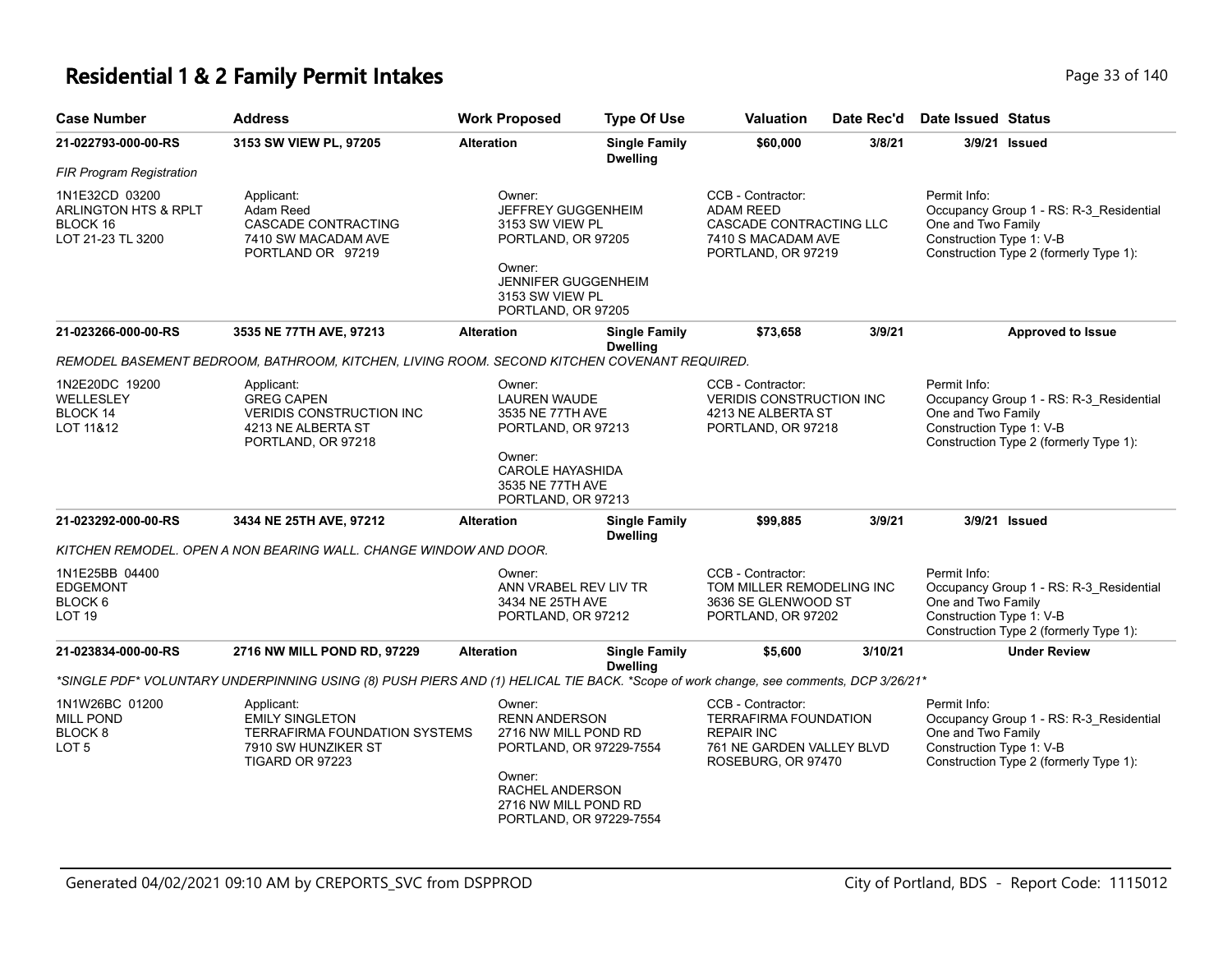#### **Residential 1 & 2 Family Permit Intakes Page 140** Page 34 of 140

| <b>Case Number</b>                                                                                               | <b>Address</b>                                                                                                                                                                                                                                                                                                              | <b>Work Proposed</b>                                                              | <b>Type Of Use</b>                      | <b>Valuation</b>                                                                                                                             | Date Rec'd | <b>Date Issued Status</b>                                                                                                                           |  |  |  |  |
|------------------------------------------------------------------------------------------------------------------|-----------------------------------------------------------------------------------------------------------------------------------------------------------------------------------------------------------------------------------------------------------------------------------------------------------------------------|-----------------------------------------------------------------------------------|-----------------------------------------|----------------------------------------------------------------------------------------------------------------------------------------------|------------|-----------------------------------------------------------------------------------------------------------------------------------------------------|--|--|--|--|
| 21-024093-000-00-RS                                                                                              | 2373 SW MADISON ST, 97205                                                                                                                                                                                                                                                                                                   | <b>Alteration</b>                                                                 | <b>Single Family</b><br><b>Dwelling</b> | \$250,000                                                                                                                                    | 3/11/21    | <b>Under Review</b>                                                                                                                                 |  |  |  |  |
|                                                                                                                  | SINGLE PDF EXTENSIVE REMODEL OF RESIDENCE, EXTERIOR AND INTERIOR. MAINTAIN 1 WALL AND REBUILD IN 'LIKE FOR LIKE' FASHION. REMOVE 1 BATHROOM,<br>REMODEL 4 BATHROOMS. REMODEL KITCHEN AND ALTER FLOORPLAN THROUGHOUT. ASSOCIATED MECHANICAL, ELECTRICAL AND PLUMBING.                                                        |                                                                                   |                                         |                                                                                                                                              |            |                                                                                                                                                     |  |  |  |  |
| 1N1E33CC 03600<br><b>ARDMORE</b><br>BLOCK <sub>2</sub><br>E 32' OF LOT 10 EXC PT IN<br>ST<br>LOT 11 EXC PT IN ST | Applicant:<br><b>DALE MORSE</b><br><b>OWEN GABBERT LLC</b><br>PO BOX 11266<br>PORTLAND, OR 97211                                                                                                                                                                                                                            | Owner:<br>TR.<br>2373 SW MADISON ST<br>PORTLAND, OR 97205                         | ELIZABETH WARREN BRENNAN                | CCB - Contractor:<br><b>DALE MORSE</b><br><b>OWEN GABBERT LLC</b><br>PO BOX 11266<br>PORTLAND, OR 97211                                      |            | Permit Info:<br>Occupancy Group 1 - RS: R-3_Residential<br>One and Two Family<br>Construction Type 1: V-B<br>Construction Type 2 (formerly Type 1): |  |  |  |  |
| 21-024115-000-00-RS                                                                                              | 4405 SW WARRENS WAY, 97221                                                                                                                                                                                                                                                                                                  | <b>Alteration</b>                                                                 | <b>Single Family</b><br><b>Dwelling</b> | \$24,000                                                                                                                                     | 3/11/21    | 4/1/21 Issued                                                                                                                                       |  |  |  |  |
| <b>VENT WATER HEATER.</b>                                                                                        | ***SINGLE PDF*** REMODEL KITCHEN. CONVERT EXISTING MAIN FLOOR BATHROOM TO A POWDER ROOM. CREATE A WORK OUT ROOM IN BASEMENT. NEW DIRECT                                                                                                                                                                                     |                                                                                   |                                         |                                                                                                                                              |            |                                                                                                                                                     |  |  |  |  |
| 1S1E08BB 04500<br><b>GREEN HILLS</b><br>BLOCK <sub>26</sub><br>LOT 3&4 TL 4500                                   | Applicant:<br>Ben Davis<br>DAVISBUILT LLC<br>2934 NE 34TH AVE<br>PORTLAND, ORE 97212                                                                                                                                                                                                                                        | Owner:<br><b>TR</b><br>4405 SW WARRENS WAY<br>PORTLAND, OR 97221-3247             | JOSEPH & SUSAN DENMAN REV               | CCB - Contractor:<br>DAVISBUILT LLC<br>6645 SE YAMHILL ST<br>PORTLAND, OR 97215                                                              |            | Permit Info:<br>Occupancy Group 1 - RS: R-3_Residential<br>One and Two Family<br>Construction Type 1: V-B<br>Construction Type 2 (formerly Type 1): |  |  |  |  |
|                                                                                                                  |                                                                                                                                                                                                                                                                                                                             | Owner:<br><b>ELLIOTT REV TR</b><br>4405 SW WARRENS WAY<br>PORTLAND, OR 97221-3247 |                                         |                                                                                                                                              |            |                                                                                                                                                     |  |  |  |  |
| 21-024359-000-00-RS                                                                                              | 714 N BALDWIN ST, 97217                                                                                                                                                                                                                                                                                                     | <b>Alteration</b>                                                                 | <b>Single Family</b><br><b>Dwelling</b> | \$33,607                                                                                                                                     | 3/11/21    | <b>Under Review</b>                                                                                                                                 |  |  |  |  |
|                                                                                                                  | *SINGLE PDF* VOLUNTARY UNDERPINNING USING 14 HELICAL PIERS                                                                                                                                                                                                                                                                  |                                                                                   |                                         |                                                                                                                                              |            |                                                                                                                                                     |  |  |  |  |
| 1N1E10CD 12700<br><b>SWINTON</b><br>BLOCK 39<br>LOT 27-29                                                        | Applicant:<br><b>EMILY SINGLETON</b><br>TERRAFIRMA FOUNDATION SYSTEMS<br>7910 SW HUNZIKER ST<br>TIGARD OR 97223                                                                                                                                                                                                             | Owner:<br>714 N BALDWIN ST<br>PORTLAND, OR 97217                                  | MATTHEW SCHWINDT LIV TR                 | CCB - Contractor:<br>AMY BRADT MCMASTER & TONY TERRAFIRMA FOUNDATION<br><b>REPAIR INC</b><br>761 NE GARDEN VALLEY BLVD<br>ROSEBURG, OR 97470 |            | Permit Info:<br>Occupancy Group 1 - RS: R-3_Residential<br>One and Two Family<br>Construction Type 1: V-B<br>Construction Type 2 (formerly Type 1): |  |  |  |  |
| 21-025097-000-00-RS                                                                                              | 2921 NE 25TH AVE, 97212                                                                                                                                                                                                                                                                                                     | <b>Alteration</b>                                                                 | <b>Single Family</b><br><b>Dwelling</b> | \$200,000                                                                                                                                    | 3/14/21    | <b>Under Review</b>                                                                                                                                 |  |  |  |  |
|                                                                                                                  | * SINGLE PDF *REMODEL EXISTING BATHROOM AND STUDY IN BASEMENT, ENLARGE 2 EXISTING WINDOWS IN BASEMENT FOR EGRESS, REPLACE 4 WINDOW<br>ASSEMBLIES ON NORTH AND WEST SIDE (NONE STREET FACING) WINDOW ASSEMBLY CHANGES 124 SF, BASMENT WINDOW ALTERATIONS MORE THAN 50% BELOW<br>GRADE. NO ADDED BATHROOMS, TOTAL 3 BATHROOMS |                                                                                   |                                         |                                                                                                                                              |            |                                                                                                                                                     |  |  |  |  |
| 1N1E25BC 05800<br>STANTON ST ADD<br><b>BLOCK1</b><br>LOT <sub>8</sub>                                            | Applicant:<br><b>JASON SIRI</b><br>SIRI CONSTRUCTION LLC<br>6816 SE BELMONT ST<br>PORTLAND OR 97215                                                                                                                                                                                                                         | Owner:<br>MARIANNE DWYER REV TR<br>2921 NE 25TH AVE<br>PORTLAND, OR 97212         |                                         | CCB - Contractor:<br><b>JASON SIRI</b><br>SIRI CONSTRUCTION LLC<br>6816 SE BELMONT ST<br>PORTLAND, OR 97215                                  |            | Permit Info:<br>Occupancy Group 1 - RS: R-3_Residential<br>One and Two Family<br>Construction Type 1: V-B<br>Construction Type 2 (formerly Type 1): |  |  |  |  |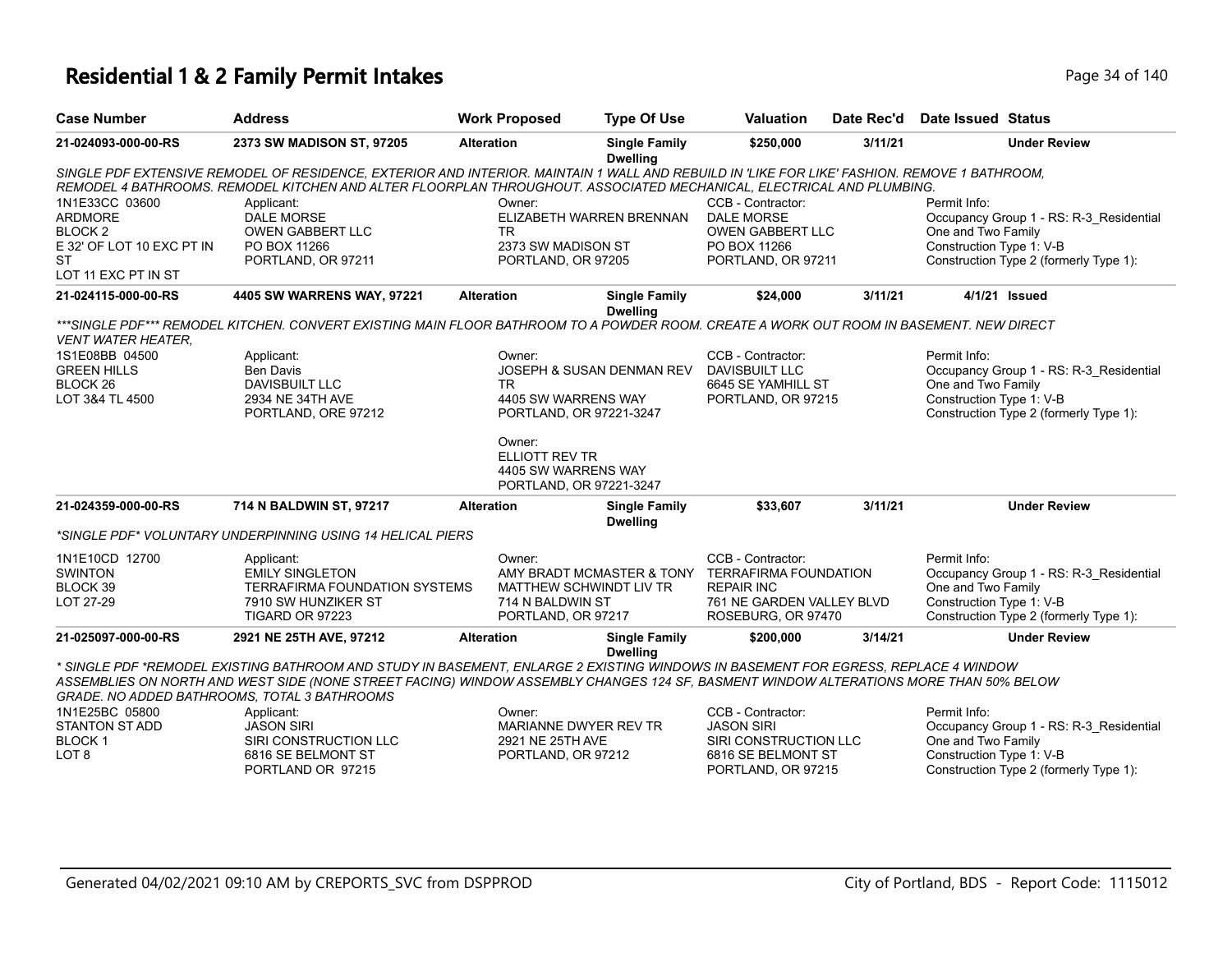#### **Residential 1 & 2 Family Permit Intakes Page 110** Page 35 of 140

| <b>Case Number</b>                                                         | <b>Address</b>                                                                                                                      | <b>Work Proposed</b>                                                                                                                         | <b>Type Of Use</b>                                                                                                       | <b>Valuation</b>                                                                                                          | Date Rec'd                                                                           | <b>Date Issued Status</b>                                                                                                                           |  |
|----------------------------------------------------------------------------|-------------------------------------------------------------------------------------------------------------------------------------|----------------------------------------------------------------------------------------------------------------------------------------------|--------------------------------------------------------------------------------------------------------------------------|---------------------------------------------------------------------------------------------------------------------------|--------------------------------------------------------------------------------------|-----------------------------------------------------------------------------------------------------------------------------------------------------|--|
| 21-025291-000-00-RS                                                        | 7126 SE 31ST AVE, 97202                                                                                                             | <b>Alteration</b>                                                                                                                            | <b>Single Family</b><br><b>Dwelling</b>                                                                                  | \$1,500                                                                                                                   | 3/15/21                                                                              | 4/1/21 <b>Issued</b>                                                                                                                                |  |
| *SINGLE PDF* VOLUNTARY SEISMIC RETROFIT                                    |                                                                                                                                     |                                                                                                                                              |                                                                                                                          |                                                                                                                           |                                                                                      |                                                                                                                                                     |  |
| 1S1E24BA 14600<br>EASTMORELAND<br>BLOCK 20<br>LOT <sub>5</sub>             | Applicant:<br><b>EMILY SINGLETON</b><br><b>TERRAFIRMA FOUNDATION SYSTEMS</b><br>7910 SW HUNZIKER ST<br>TIGARD OR 97223              | Owner:<br><b>ARON BUFFEN</b><br>7126 SE 31ST AVE<br>PORTLAND, OR 97202<br>Owner:<br>AMIE LEAVERTON<br>7126 SE 31ST AVE<br>PORTLAND, OR 97202 |                                                                                                                          | CCB - Contractor:<br><b>TERRAFIRMA FOUNDATION</b><br><b>REPAIR INC</b><br>761 NE GARDEN VALLEY BLVD<br>ROSEBURG, OR 97470 |                                                                                      | Permit Info:<br>Occupancy Group 1 - RS: R-3_Residential<br>One and Two Family<br>Construction Type 1: V-B<br>Construction Type 2 (formerly Type 1): |  |
| 21-025332-000-00-RS                                                        | 3830 SW 52ND PL, 97221                                                                                                              | <b>Alteration</b>                                                                                                                            | <b>Single Family</b><br><b>Dwelling</b>                                                                                  | \$52,455                                                                                                                  | 3/15/21                                                                              | 3/15/21 Issued                                                                                                                                      |  |
|                                                                            | RECONFIGURE KITCHEN, LIVING ROOM AND DINING ROOM BY TAKING OUT WALLS AND INSTALLING BEAMS.                                          |                                                                                                                                              |                                                                                                                          |                                                                                                                           |                                                                                      |                                                                                                                                                     |  |
| 1S1E07DB 00700<br><b>WILCOX ESTATES</b><br>BLOCK 10<br><b>LOT 14</b>       | Applicant:<br><b>ANDY SINGER</b><br>SEYMOUR GENERAL CONTRACTING<br>INC.<br>3825 SW SCHOLLS FERRY ROAD<br>PORTLAND OREGON 97221      | Owner:<br>Owner:                                                                                                                             | <b>MARY DOHERTY</b><br>3830 SW 52ND PL<br>PORTLAND, OR 97221<br>MICHAEL DOHERTY<br>3830 SW 52ND PL<br>PORTLAND, OR 97221 |                                                                                                                           | SEYMOUR GENERAL<br>CONTRACTING INC<br>3825 SW SCHOLLS FERRY RD<br>PORTLAND, OR 97221 | Permit Info:<br>Occupancy Group 1 - RS: R-3 Residential<br>One and Two Family<br>Construction Type 1: V-B<br>Construction Type 2 (formerly Type 1): |  |
| 21-025511-000-00-RS                                                        | 2815 SE 66TH AVE, 97206                                                                                                             | <b>Alteration</b>                                                                                                                            | <b>Single Family</b><br><b>Dwelling</b>                                                                                  | \$24,650                                                                                                                  | 3/16/21                                                                              | 3/16/21 Issued                                                                                                                                      |  |
| Install 12.2kw roof mounted solar system                                   |                                                                                                                                     |                                                                                                                                              |                                                                                                                          |                                                                                                                           |                                                                                      |                                                                                                                                                     |  |
| 1S2E08BB 14600<br><b>BONADAIR</b><br>BLOCK 7<br>N 29.5' OF LOT 9<br>LOT 10 | Applicant:<br>ZANE GOFF<br>NEIL KELLY CO INC<br>804 N ALBERTA ST<br>PORTLAND, OR 97217-2639                                         | Owner:<br><b>DAVID RACK</b><br>2815 SE 66TH AVE<br>PORTLAND, OR 97206                                                                        |                                                                                                                          | CCB - Contractor:<br><b>ZANE GOFF</b><br><b>NEIL KELLY CO INC</b><br>804 N ALBERTA ST<br>PORTLAND, OR 97217-2693          |                                                                                      | Permit Info:<br>Occupancy Group 1 - RS: R-3 Residential<br>One and Two Family<br>Construction Type 1: V-B<br>Construction Type 2 (formerly Type 1): |  |
| 21-025524-000-00-RS                                                        | 4009 SW PENDLETON ST, 97221                                                                                                         | <b>Alteration</b>                                                                                                                            | <b>Single Family</b><br><b>Dwelling</b>                                                                                  | \$17,968                                                                                                                  | 3/16/21                                                                              | 3/16/21 Issued                                                                                                                                      |  |
|                                                                            | REMOVE OVERHEAD DOOR, MODIFY OPENING AND INSTALL SLIDING DOOR                                                                       |                                                                                                                                              |                                                                                                                          |                                                                                                                           |                                                                                      |                                                                                                                                                     |  |
| 1S1E17CB 06300<br><b>HARKER AC &amp; PLAT 2</b><br><b>BLOCK E</b><br>LOT 5 | Applicant:<br><b>CHERISH BERRY</b><br>RENEWAL BY ANDERSEN OF<br><b>PORTLAND</b><br>18151 SW BOONES FERRY RD.<br>PORTLAND, ORE 97224 | Owner:<br>SAMANTHA BRITTINGHAM<br>4009 SW PENDLETON ST<br>PORTLAND, OR 97221                                                                 |                                                                                                                          | CCB - Contractor:<br><b>GLV ENTERPRISES INC</b><br>18151 SW BOONES FERRY RD<br>PORTLAND, OR 97224                         |                                                                                      | Permit Info:<br>Occupancy Group 1 - RS: R-3_Residential<br>One and Two Family<br>Construction Type 1: V-B<br>Construction Type 2 (formerly Type 1): |  |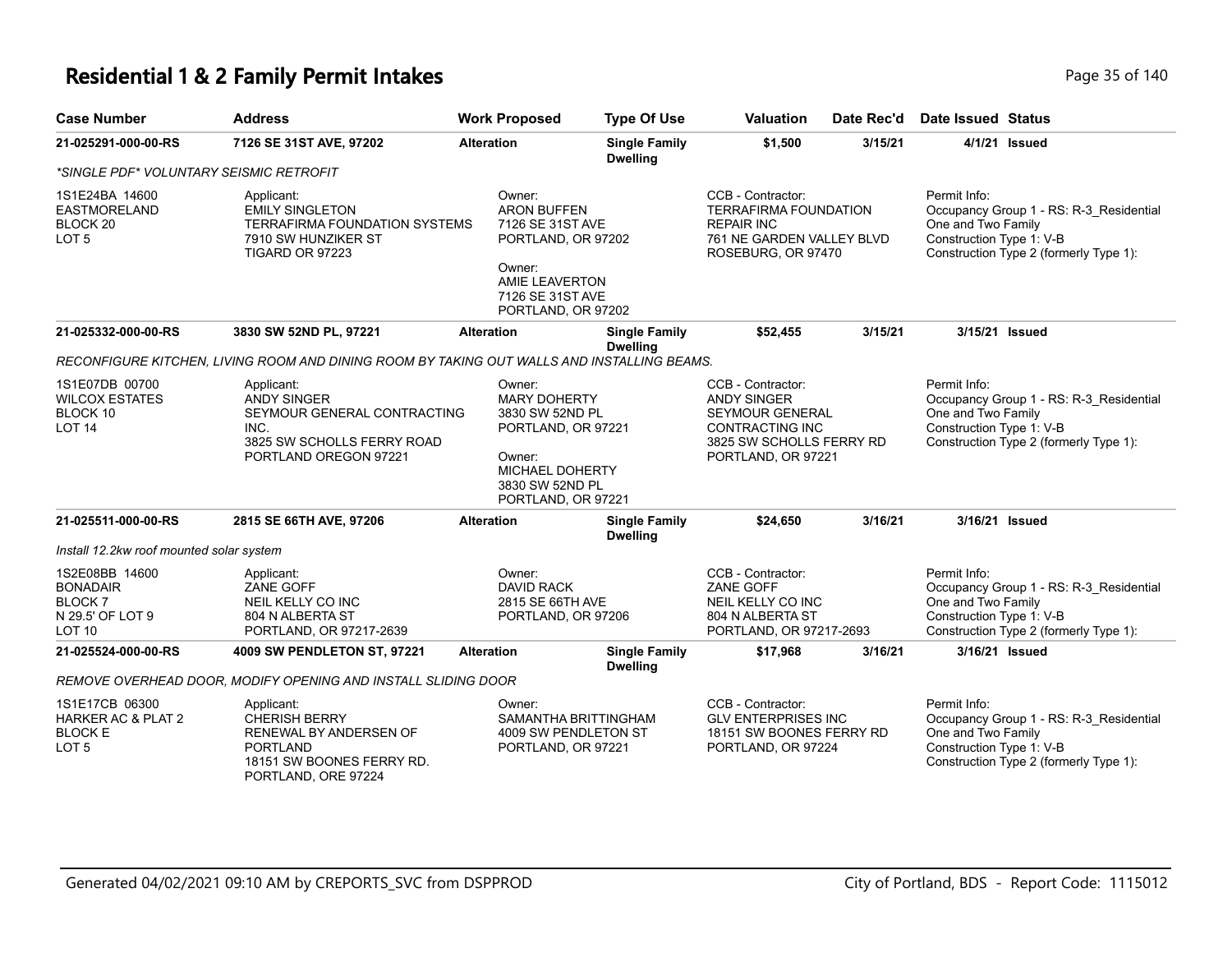### **Residential 1 & 2 Family Permit Intakes Page 140** Page 36 of 140

| <b>Case Number</b>                                                                           | Address                                                                                                                                                                                                                     | <b>Work Proposed</b>                                                                                                                                    | <b>Type Of Use</b>                      | Valuation                                                                                                                       | Date Rec'd | <b>Date Issued Status</b>                                                                                                                           |                                                                                   |  |  |  |  |  |  |
|----------------------------------------------------------------------------------------------|-----------------------------------------------------------------------------------------------------------------------------------------------------------------------------------------------------------------------------|---------------------------------------------------------------------------------------------------------------------------------------------------------|-----------------------------------------|---------------------------------------------------------------------------------------------------------------------------------|------------|-----------------------------------------------------------------------------------------------------------------------------------------------------|-----------------------------------------------------------------------------------|--|--|--|--|--|--|
| 21-025846-000-00-RS                                                                          | 9115 N HODGE AVE, 97203                                                                                                                                                                                                     | <b>Alteration</b>                                                                                                                                       | <b>Single Family</b><br><b>Dwelling</b> | \$63,000                                                                                                                        | 3/16/21    | 3/23/21 Issued                                                                                                                                      |                                                                                   |  |  |  |  |  |  |
| KITCHEN, BATHROOM AND LAUNDRY REMODEL. REPLACE 7 WINDOWS, 3 OF THEM LARGER. FINISH BASEMENT. |                                                                                                                                                                                                                             |                                                                                                                                                         |                                         |                                                                                                                                 |            |                                                                                                                                                     |                                                                                   |  |  |  |  |  |  |
| 1N1E08BB 12300<br>PORTSMOUTH VILLA ANX 3-<br>4<br><b>BLOCK 11</b><br><b>LOT 14</b>           | Applicant:<br><b>VESKO NENCHEV</b><br><b>VIN CONSTRUCTION</b><br>12301 NE LAURA CT<br>VANCOUVER, WA 98684                                                                                                                   | Owner:<br><b>KATIE COSGROVE</b><br>9115 N HODGE AVE<br>PORTLAND, OR 97203<br>Owner:<br>KAMYAR GHAVIDEL-ASGARI<br>9115 N HODGE AVE<br>PORTLAND, OR 97203 |                                         | CCB - Contractor:<br><b>VESSELIN ILIEV NENCHEV</b><br><b>VESSELIN ILIEV NENCHEV</b><br>12301 NE LAURA CT<br>VANCOUVER, WA 98684 |            | Permit Info:<br>One and Two Family<br>Construction Type 1: V-B                                                                                      | Occupancy Group 1 - RS: R-3_Residential<br>Construction Type 2 (formerly Type 1): |  |  |  |  |  |  |
| 21-025866-000-00-RS                                                                          | 4602 NE 29TH AVE, 97211                                                                                                                                                                                                     | <b>Alteration</b>                                                                                                                                       | <b>Single Family</b><br><b>Dwelling</b> | \$30,000                                                                                                                        | 3/16/21    | 3/16/21 Issued                                                                                                                                      |                                                                                   |  |  |  |  |  |  |
| <b>EGRESS WINDOW.</b>                                                                        | CONVERT BASEMENT SPACE TO LIVING SPACE. TO INCLUDE 1 BEDROOM, 1 BATHROOM AND LIVING AREA. NEW STAIRS BETWEEN MAIN FLOOR AND BASEMENT. 1                                                                                     |                                                                                                                                                         |                                         |                                                                                                                                 |            |                                                                                                                                                     |                                                                                   |  |  |  |  |  |  |
| 1N1E24BD 11500<br><b>ELBERTA</b><br>BLOCK 13<br><b>LOT 11</b>                                | Applicant:<br><b>COREY OMEY</b><br>EMA ARCHITECTURE, LLC<br>721 NW 9TH AVE, STE 280<br>PORTLAND, OR 97209                                                                                                                   | Owner:<br><b>KYRA ROUTON-MICHELINIE</b><br>4602 NE 29TH AVE<br>PORTLAND, OR 97211<br>Owner:                                                             |                                         |                                                                                                                                 |            | Permit Info:<br>One and Two Family<br>Construction Type 1: V-B                                                                                      | Occupancy Group 1 - RS: R-3_Residential<br>Construction Type 2 (formerly Type 1): |  |  |  |  |  |  |
|                                                                                              |                                                                                                                                                                                                                             | <b>JAMES MICHELINIE</b><br>4602 NE 29TH AVE<br>PORTLAND, OR 97211                                                                                       |                                         |                                                                                                                                 |            |                                                                                                                                                     |                                                                                   |  |  |  |  |  |  |
| 21-025882-000-00-RS                                                                          | 15041 SE SHERMAN ST, 97233                                                                                                                                                                                                  | <b>Alteration</b>                                                                                                                                       | <b>Single Family</b><br><b>Dwelling</b> | \$100,000                                                                                                                       | 3/16/21    |                                                                                                                                                     | <b>Approved to Issue</b>                                                          |  |  |  |  |  |  |
|                                                                                              | <b>INTERIOR REMODEL. KITCHEN AND BATHROOMS. NEW ELECTRICAL SERVICE.</b>                                                                                                                                                     |                                                                                                                                                         |                                         |                                                                                                                                 |            |                                                                                                                                                     |                                                                                   |  |  |  |  |  |  |
| 1S2E01CD 03300<br><b>TROPICANA PK</b><br>BLOCK <sub>3</sub><br>LOT <sub>3</sub>              | Applicant:<br><b>STEVEN R KEM</b><br><b>KEMS WOODWORKS LLC</b><br>PO BOX 396<br>CORNELIUS, OR 97113                                                                                                                         | Owner:<br><b>STEPHANIE MCCLAIN</b><br>15041 SE SHERMAN ST<br>PORTLAND, OR 97233<br>Owner:<br><b>KRISTINA HO</b><br>15041 SE SHERMAN ST                  |                                         | CCB - Contractor:<br><b>STEVEN R KEM</b><br><b>KEMS WOODWORKS LLC</b><br>PO BOX 396<br>CORNELIUS, OR 97113                      |            | Permit Info:<br>Occupancy Group 1 - RS: R-3_Residential<br>One and Two Family<br>Construction Type 1: V-B<br>Construction Type 2 (formerly Type 1): |                                                                                   |  |  |  |  |  |  |
|                                                                                              |                                                                                                                                                                                                                             | PORTLAND, OR 97233                                                                                                                                      |                                         |                                                                                                                                 | 3/16/21    |                                                                                                                                                     | <b>Under Review</b>                                                               |  |  |  |  |  |  |
| 21-025993-000-00-RS                                                                          | 1034 SW MYRTLE DR, 97201                                                                                                                                                                                                    | <b>Alteration</b>                                                                                                                                       | <b>Single Family</b><br><b>Dwelling</b> | \$200,000                                                                                                                       |            |                                                                                                                                                     |                                                                                   |  |  |  |  |  |  |
|                                                                                              | REMOVAL OF SUNROOM ADDITION OFF OF KITCHEN, REMOVAL OF BEDROOM ADDITION, RELOCATE NON LOAD BEARING WALLS, NEW PLUMBING, LIGHTING, NEW<br>PLUMBING FIXTURES, HVAC, AND WATER HEATER. NO ADDED FOOTPRINT, NO ADDED BATHROOMS. |                                                                                                                                                         |                                         |                                                                                                                                 |            |                                                                                                                                                     |                                                                                   |  |  |  |  |  |  |
| 1S1E04DC 05000<br><b>RUBSTEIN ADD</b><br>LOT 1                                               | Applicant:<br><b>KARL RAPFOGEL</b><br><b>GREEN GABLES DESIGN &amp;</b><br>RESTORATION, INC.<br>1807 NW VAUGHN STREET<br>PORTLAND, OR 97209                                                                                  | Owner:<br><b>DEERHILL TRUST</b><br>888 SW 5TH AVE #870<br>PORTLAND, OR 97204                                                                            |                                         | CCB - Contractor:<br><b>GREEN GABLES DESIGN &amp;</b><br><b>RESTORATION INC</b><br>1807 NW VAUGHN STREET<br>PORTLAND, OR 97209  |            | Permit Info:<br>Occupancy Group 1 - RS: R-3_Residential<br>One and Two Family<br>Construction Type 1: V-B<br>Construction Type 2 (formerly Type 1): |                                                                                   |  |  |  |  |  |  |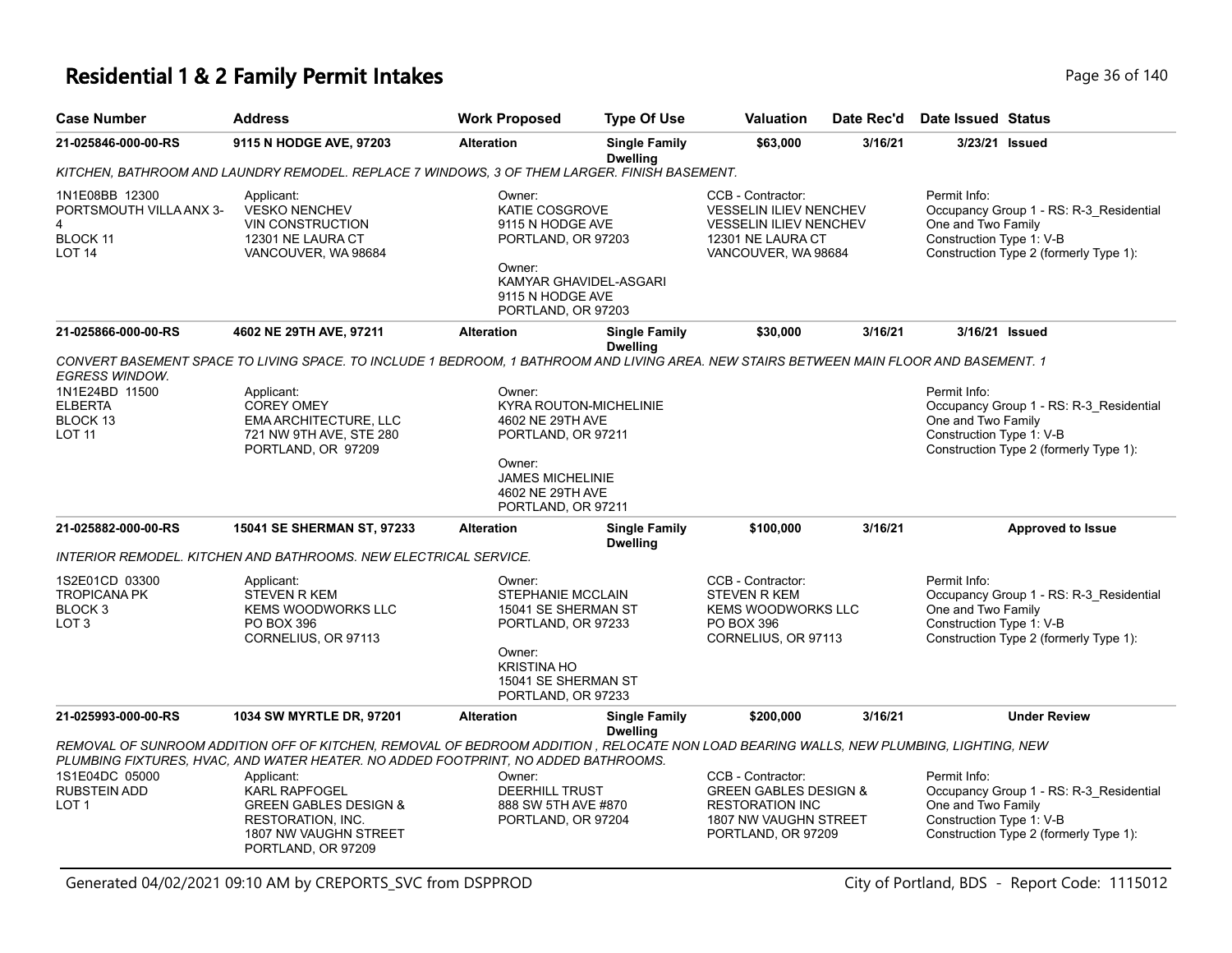#### **Residential 1 & 2 Family Permit Intakes Page 17 of 140** Page 37 of 140

| <b>Case Number</b>                                                         | <b>Address</b>                                                                                                                       | <b>Work Proposed</b>                                                                                                                                         | <b>Type Of Use</b>                      | <b>Valuation</b>                                                                                                                                                      | Date Rec'd | Date Issued Status                                                                                                                                  |
|----------------------------------------------------------------------------|--------------------------------------------------------------------------------------------------------------------------------------|--------------------------------------------------------------------------------------------------------------------------------------------------------------|-----------------------------------------|-----------------------------------------------------------------------------------------------------------------------------------------------------------------------|------------|-----------------------------------------------------------------------------------------------------------------------------------------------------|
| 21-026176-000-00-RS                                                        | 4318 NE 35TH AVE, 97211                                                                                                              | <b>Alteration</b>                                                                                                                                            | <b>Single Family</b><br><b>Dwelling</b> | \$50,000                                                                                                                                                              | 3/17/21    | 3/17/21 Issued                                                                                                                                      |
|                                                                            | KITCEHN REMODEL, REMOVE LOAD BARRING WALL, ADD FTG AND BEAMS                                                                         |                                                                                                                                                              |                                         |                                                                                                                                                                       |            |                                                                                                                                                     |
| 1N1E24DB 05700<br><b>WILLAMETTE ADD</b><br>BLOCK <sub>3</sub><br>LOT 16-18 | Applicant:<br><b>ANDREW PARIS</b><br>PARIS BROTHERS CONSTRUCTION<br>4120 SW ALFRED ST<br>PORTLAND, OR 97219-6923                     | Owner:<br><b>LAWLER FAMILY TRUST</b><br>4318 NE 35TH AVE<br>PORTLAND, OR 97211                                                                               |                                         | CCB - Contractor:<br><b>VIKING ELECTRIC INC</b><br>4326 SE WOODSTOCK BLVD STE<br>518<br>PORTLAND, OR 97206-6270                                                       |            | Permit Info:<br>Occupancy Group 1 - RS: R-3_Residential<br>One and Two Family<br>Construction Type 1: V-B<br>Construction Type 2 (formerly Type 1): |
|                                                                            |                                                                                                                                      |                                                                                                                                                              |                                         | CCB - Contractor:<br><b>RANDY KRUEGER</b><br>AMERICAN CONTRACTING<br><b>ENGINEERING &amp; DEVELOPMENT</b><br><b>INC</b><br>18469 SW BROOKMAN RD<br>SHERWOOD, OR 97140 |            |                                                                                                                                                     |
|                                                                            |                                                                                                                                      |                                                                                                                                                              |                                         | CCB - Contractor:<br><b>PARIS BROTHERS</b><br><b>CONSTRUCTION LLC</b><br>4120 SW ALFRED ST<br>PORTLAND, OR 97219                                                      |            |                                                                                                                                                     |
|                                                                            |                                                                                                                                      |                                                                                                                                                              |                                         | CCB - Contractor:<br>MY PLUMBER LLC A LIMITED<br><b>LIABILITY COMPANY OF</b><br><b>WASHINGTON</b><br>14604 NE 129TH ST<br>BRUSH PRAIRIE, WA 98606                     |            |                                                                                                                                                     |
| 21-026374-000-00-RS                                                        | <b>5114 SE MITCHELL ST, 97206</b>                                                                                                    | <b>Alteration</b>                                                                                                                                            | <b>Single Family</b>                    | \$20,000                                                                                                                                                              | 3/17/21    | 3/20/21 Issued                                                                                                                                      |
| STORAGE SPACE TO AN OFFICE.                                                | REMOVE EXISTING SOLARIUM AT REAR OF DWELLING, AND REPLACE WITH WOOD FRAMED WALLS AND ROOF ONTO EXISTING FOUNDATION. CONVERT BASEMENT |                                                                                                                                                              | <b>Dwelling</b>                         |                                                                                                                                                                       |            |                                                                                                                                                     |
| 1S2E18BD 05200<br>SECTION 18 1S 2E<br>TL 5200 0.23 ACRES                   | Applicant:<br><b>MATT GREER</b><br>WINDWARD CONSTRUCTION LLC<br>PO BOX 10463<br>PORTLAND, OR 97296                                   | Owner:<br><b>SLAYDE DAPPEN</b><br>5114 SE MITCHELL ST<br>PORTLAND, OR 97206<br>Owner:<br><b>BENJAMIN DAPPEN</b><br>5114 SE MITCHELL ST<br>PORTLAND, OR 97206 |                                         | CCB - Contractor:<br><b>MATT GREER</b><br>WINDWARD CONSTRUCTION LLC<br>PO BOX 10463<br>PORTLAND, OR 97296                                                             |            | Permit Info:<br>Occupancy Group 1 - RS: R-3_Residential<br>One and Two Family<br>Construction Type 1: V-B<br>Construction Type 2 (formerly Type 1): |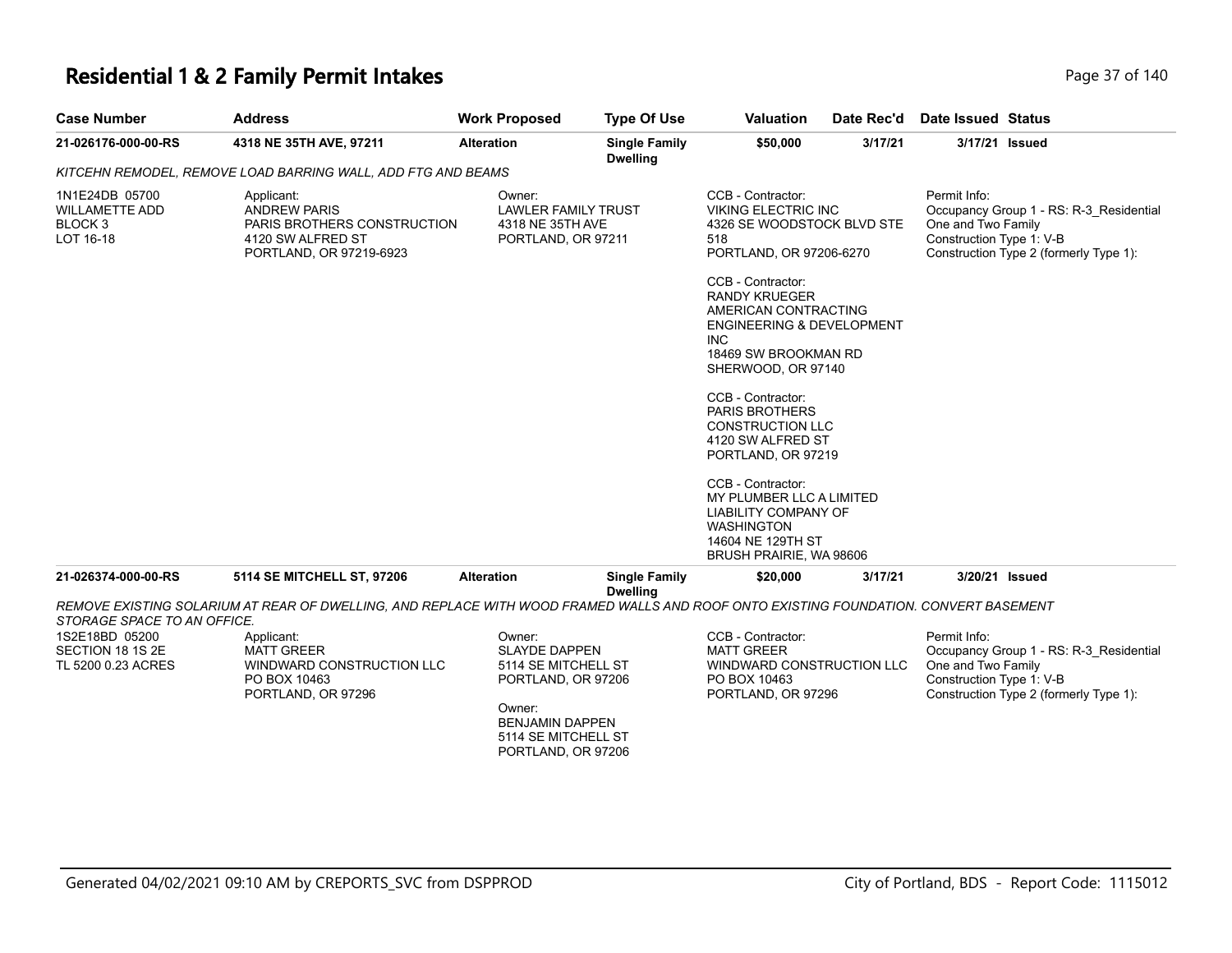#### **Residential 1 & 2 Family Permit Intakes Page 140** Page 38 of 140

| <b>Case Number</b>                                                                         | <b>Address</b>                                                                                                                                                                                                                                                                                                                                                                                        | <b>Work Proposed</b>                                                                                                                                         | <b>Type Of Use</b>                      | <b>Valuation</b>                                                                                                          | Date Rec'd | Date Issued Status                                                                                                                                  |
|--------------------------------------------------------------------------------------------|-------------------------------------------------------------------------------------------------------------------------------------------------------------------------------------------------------------------------------------------------------------------------------------------------------------------------------------------------------------------------------------------------------|--------------------------------------------------------------------------------------------------------------------------------------------------------------|-----------------------------------------|---------------------------------------------------------------------------------------------------------------------------|------------|-----------------------------------------------------------------------------------------------------------------------------------------------------|
| 21-026482-000-00-RS                                                                        | 1928 SE 45TH AVE, 97215                                                                                                                                                                                                                                                                                                                                                                               | <b>Alteration</b>                                                                                                                                            | <b>Single Family</b><br><b>Dwelling</b> | \$45,000                                                                                                                  | 3/18/21    | 3/18/21 Issued                                                                                                                                      |
| EXPAN UPPER LEVEL DECK.                                                                    |                                                                                                                                                                                                                                                                                                                                                                                                       |                                                                                                                                                              |                                         |                                                                                                                           |            |                                                                                                                                                     |
| 1S2E06CB 03100<br><b>FAILING ADD</b><br><b>BLOCK2</b><br>N 10' OF LOT 8<br>S 25' OF LOT 9  | Applicant:<br>NWC NICK WEITZER CO LLC<br>3909 SE LINCOLN ST<br>PORTLAND, OR 97214                                                                                                                                                                                                                                                                                                                     | Owner:<br><b>DEMIAN PARKER</b><br>1928 SE 45TH AVE<br>PORTLAND, OR 97215-3139<br>Owner:<br><b>DAWN PARKER</b><br>1928 SE 45TH AVE<br>PORTLAND, OR 97215-3139 |                                         | CCB - Contractor:<br>NWC NICK WEITZER CO LLC<br>3909 SE LINCOLN ST<br>PORTLAND, OR 97214                                  |            | Permit Info:<br>Occupancy Group 1 - RS: R-3 Residential<br>One and Two Family<br>Construction Type 1: V-B<br>Construction Type 2 (formerly Type 1): |
| 21-026637-000-00-RS                                                                        | 1714 SE 51ST AVE, 97215                                                                                                                                                                                                                                                                                                                                                                               | <b>Alteration</b>                                                                                                                                            | <b>Single Family</b><br><b>Dwelling</b> | \$5,600                                                                                                                   | 3/18/21    | 4/1/21 Issued                                                                                                                                       |
|                                                                                            | *SINGLE PDF* VOLUNTARY CHIMNEY UNDERPINNING USING 2 HELICAL PIERS                                                                                                                                                                                                                                                                                                                                     |                                                                                                                                                              |                                         |                                                                                                                           |            |                                                                                                                                                     |
| 1S2E06DB 22700<br>SECOND ELECTRIC ADD<br><b>BLOCK1</b><br><b>LOT 11</b>                    | Applicant:<br><b>EMILY SINGLETON</b><br><b>TERRAFIRMA FOUNDATION SYSTEMS</b><br>7910 SW HUNZIKER ST<br>TIGARD OR 97223                                                                                                                                                                                                                                                                                | Owner:<br>ANS VAN GENT<br>1714 SE 51ST AVE<br>PORTLAND, OR 97215                                                                                             |                                         | CCB - Contractor:<br><b>TERRAFIRMA FOUNDATION</b><br><b>REPAIR INC</b><br>761 NE GARDEN VALLEY BLVD<br>ROSEBURG, OR 97470 |            | Permit Info:<br>Occupancy Group 1 - RS: R-3 Residential<br>One and Two Family<br>Construction Type 1: V-B<br>Construction Type 2 (formerly Type 1): |
| 21-027464-000-00-RS                                                                        | 3836 N HAIGHT AVE, 97227                                                                                                                                                                                                                                                                                                                                                                              | <b>Alteration</b>                                                                                                                                            | <b>Single Family</b><br><b>Dwelling</b> | \$75,000                                                                                                                  | 3/20/21    | <b>Under Review</b>                                                                                                                                 |
| 1N1E22DC 08300<br><b>CENTRAL ALBINA</b><br>BLOCK <sub>26</sub><br>N 40' OF W 95' OF LOT 16 | *SINGLE PDF* REMOVE EXISTING REAR DECK AND REBUILD IN SAME FOOTPRINT. NEW ROOF FRAMING OVER EXISTING GARAGE TO UPGRADE DRAINAGE OF<br>EXISTING ROOF DECK. REMODEL KITCHEN. CONVERT EXISTING MAIN FLOOR BATHROOM INTO A POWDER ROOM. REMODEL EXISTING SECOND FLOOR BATHROOM.<br>Applicant:<br><b>EDUARD VALIK</b><br><b>IBUILD PDX COMPANY, LLC</b><br>8835 SW CANYON LN, STE 408<br>PORTLAND OR 97225 | Owner:<br><b>KRISTOPHER HUTCHISON</b><br>3836 N HAIGHT AVE<br>PORTLAND, OR 97227<br>Owner:<br>KATHERINE BURNETT<br>3836 N HAIGHT AVE<br>PORTLAND, OR 97227   |                                         | CCB - Contractor:<br><b>IBUILDPDX COMPANY LLC</b><br>8835 SW CANYON LANE SUITE<br>408<br>PORTLAND, OR 97225               |            | Permit Info:<br>Occupancy Group 1 - RS: R-3 Residential<br>One and Two Family<br>Construction Type 1: V-B<br>Construction Type 2 (formerly Type 1): |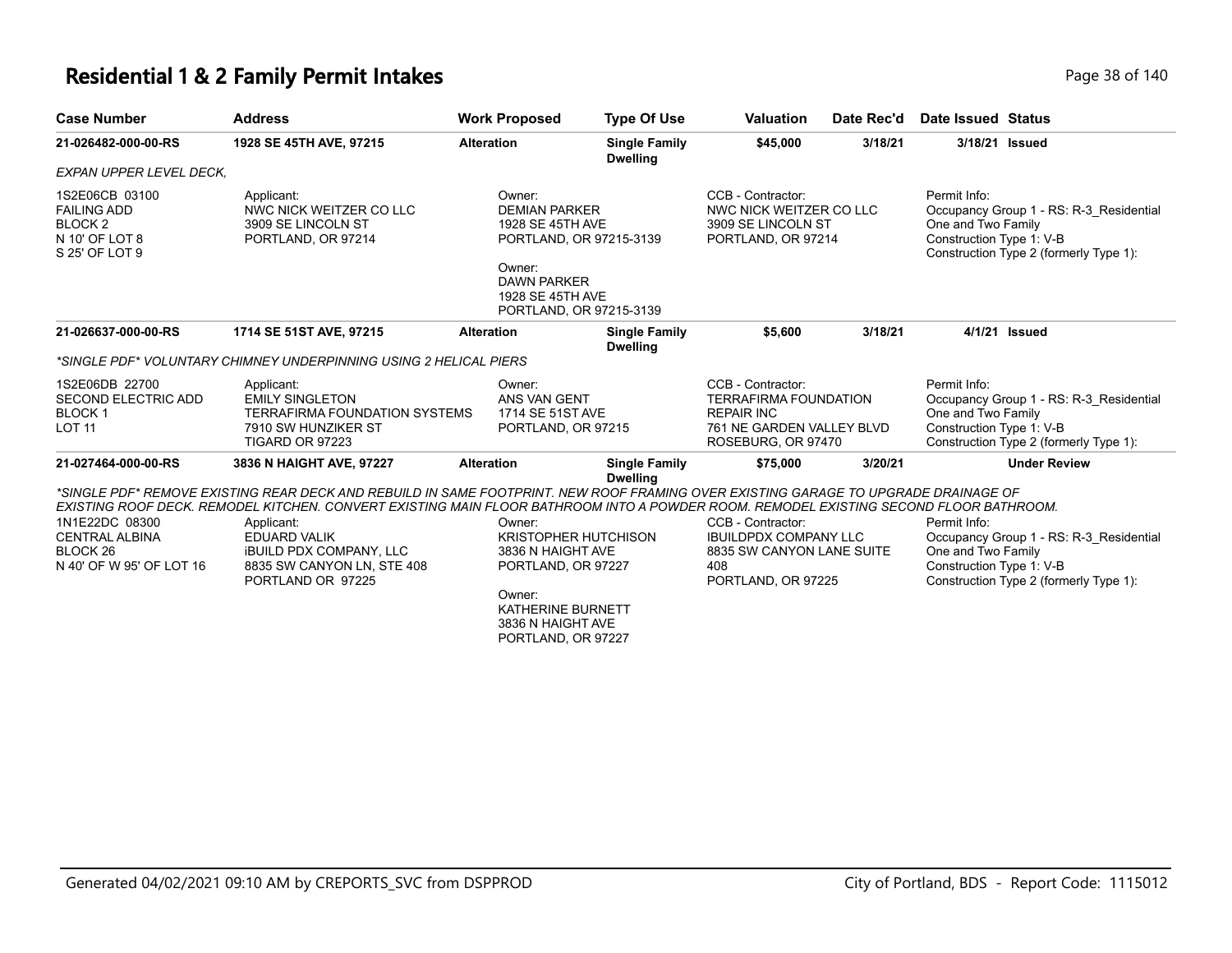# **Residential 1 & 2 Family Permit Intakes Page 140** Page 39 of 140

| Page 39 o |
|-----------|
|           |
|           |
|           |

| <b>Case Number</b>                                            | <b>Address</b>                                                                                                                      | <b>Work Proposed</b>                       | <b>Type Of Use</b>                      | <b>Valuation</b>                                                                            | Date Rec'd | Date Issued Status                             |                                                                                   |
|---------------------------------------------------------------|-------------------------------------------------------------------------------------------------------------------------------------|--------------------------------------------|-----------------------------------------|---------------------------------------------------------------------------------------------|------------|------------------------------------------------|-----------------------------------------------------------------------------------|
| 21-027502-000-00-RS                                           | 3563 NE 26TH AVE, 97212                                                                                                             | <b>Alteration</b>                          | <b>Single Family</b><br><b>Dwelling</b> | \$90,000                                                                                    | 3/20/21    |                                                | 3/20/21 Under Review                                                              |
|                                                               | SINGLE PDF- REMODEL KITCHEN ON MAIN FLOOR STRUCTURAL UPGRADES TO REMOVE BEARING WALLS AND REINFORCE FLOORS. REMODEL ONE BATHROOM ON |                                            |                                         |                                                                                             |            |                                                |                                                                                   |
|                                                               | 2ND FLOOR. ADD NEW MASTER BATHROOM (TOTAL OF 4) ASSOCIATED MECHANICAL, ELECTRICAL AND PLUMBING. (SUBS ENTERED)                      |                                            |                                         |                                                                                             |            |                                                |                                                                                   |
| 1N1E24CC 14200                                                | Applicant:                                                                                                                          | Owner:                                     |                                         | CCB - Contractor:                                                                           |            | Permit Info:                                   |                                                                                   |
| <b>ALAMEDA PARK</b><br>BLOCK <sub>2</sub><br>LOT <sub>7</sub> | JAMES DAVID LOVESTRAND<br>LOVESTRAND CONSTR &<br><b>RESTORATION LLC</b><br>3015 NE 20TH AVE                                         | 1245 BAY LAUREL DR<br>MENLO PARK, CA 94025 | PODESTA FAMILY 2005 REV TR              | JAMES DAVID LOVESTRAND<br>LOVESTRAND CONSTR &<br><b>RESTORATION LLC</b><br>3015 NE 20TH AVE |            | One and Two Family<br>Construction Type 1: V-B | Occupancy Group 1 - RS: R-3_Residential<br>Construction Type 2 (formerly Type 1): |
|                                                               | PORTLAND, OR 97212                                                                                                                  |                                            |                                         | PORTLAND, OR 97212                                                                          |            |                                                |                                                                                   |
|                                                               |                                                                                                                                     |                                            |                                         | CCB - Contractor:                                                                           |            |                                                |                                                                                   |
|                                                               |                                                                                                                                     |                                            |                                         | <b>IRVINGTON AIR INC</b>                                                                    |            |                                                |                                                                                   |
|                                                               |                                                                                                                                     |                                            |                                         | PO BOX 18186                                                                                |            |                                                |                                                                                   |
|                                                               |                                                                                                                                     |                                            |                                         | PORTLAND, OR 97218                                                                          |            |                                                |                                                                                   |
|                                                               |                                                                                                                                     |                                            |                                         | CCB - Contractor:                                                                           |            |                                                |                                                                                   |
|                                                               |                                                                                                                                     |                                            |                                         | DAVID RAY OAKLEY                                                                            |            |                                                |                                                                                   |
|                                                               |                                                                                                                                     |                                            |                                         | 8811 SW SPRUCE STREET                                                                       |            |                                                |                                                                                   |
|                                                               |                                                                                                                                     |                                            |                                         | <b>TIGARD, OR 97223</b><br><b>TIGARD OR 97223</b>                                           |            |                                                |                                                                                   |
|                                                               |                                                                                                                                     |                                            |                                         |                                                                                             |            |                                                |                                                                                   |
|                                                               |                                                                                                                                     |                                            |                                         | CCB - Contractor:                                                                           |            |                                                |                                                                                   |
|                                                               |                                                                                                                                     |                                            |                                         | <b>CHARGED ELECTRIC LLC</b>                                                                 |            |                                                |                                                                                   |
|                                                               |                                                                                                                                     |                                            |                                         | 12175 SW SUMMER CREST DR                                                                    |            |                                                |                                                                                   |
|                                                               |                                                                                                                                     |                                            |                                         | <b>TIGARD, OR 97223</b>                                                                     |            |                                                |                                                                                   |
| 21-027555-000-00-RS                                           | 4005 SW NEHALEM CT, 97239                                                                                                           | <b>Alteration</b>                          | <b>Single Family</b><br><b>Dwelling</b> | \$15,920                                                                                    | 3/21/21    |                                                | 3/21/21 Issued                                                                    |
| BATHROOMS. DEVELOPMENT NOT IN TREE RPZ.                       | WHOLE HOUSE REMODEL, 130 SF ENTRY ADDITION UNDER EXISTING ROOF LINE AND OVER EXISTING SLAB, REPLACE EXISTING DECK. NO ADDITIONAL    |                                            |                                         |                                                                                             |            |                                                |                                                                                   |
| 1S1E09CB 08900                                                |                                                                                                                                     | Owner:                                     |                                         | CCB - Contractor:                                                                           |            | Permit Info:                                   |                                                                                   |
| <b>COUNCIL CREST PK</b>                                       |                                                                                                                                     | <b>DINA GLASSMAN</b>                       |                                         | <b>CLARKBUILT INC</b>                                                                       |            |                                                | Occupancy Group 1 - RS: R-3_Residential                                           |
| BLOCK 19                                                      |                                                                                                                                     | 4005 SW NEHALEM CT                         |                                         | 1129 SE MARKET ST                                                                           |            | One and Two Family                             |                                                                                   |
| LOT 10&11                                                     |                                                                                                                                     | PORTLAND, OR 97239                         |                                         | PORTLAND, OR 97214                                                                          |            | Construction Type 1: V-B                       | Construction Type 2 (formerly Type 1):                                            |
|                                                               |                                                                                                                                     | Owner:                                     |                                         |                                                                                             |            |                                                | Total Square Footage - Display Only: 130                                          |
|                                                               |                                                                                                                                     | DARREN GLASSMAN                            |                                         |                                                                                             |            |                                                |                                                                                   |
|                                                               |                                                                                                                                     | 4005 SW NEHALEM CT                         |                                         |                                                                                             |            |                                                |                                                                                   |
|                                                               |                                                                                                                                     | PORTLAND, OR 97239                         |                                         |                                                                                             |            |                                                |                                                                                   |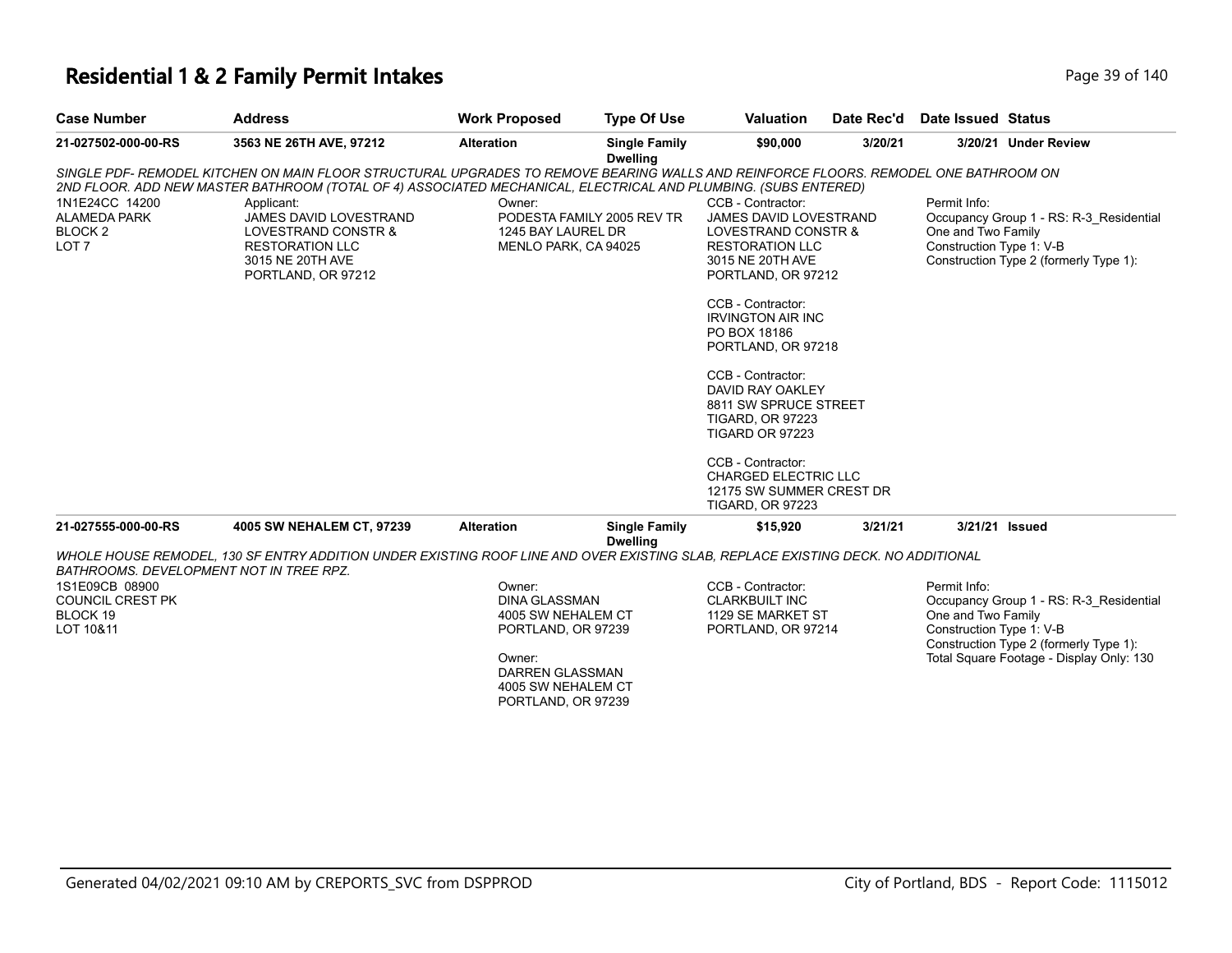# **Residential 1 & 2 Family Permit Intakes Page 40 of 140** Page 40 of 140

| Page 40 of 14 |  |  |
|---------------|--|--|

| <b>Case Number</b>                                                               | <b>Address</b>                                                                                                    | <b>Work Proposed</b>                                                                                                                                               | <b>Type Of Use</b>                      | <b>Valuation</b>                                                                                                   | Date Rec'd | <b>Date Issued Status</b>                                                                                                                           |
|----------------------------------------------------------------------------------|-------------------------------------------------------------------------------------------------------------------|--------------------------------------------------------------------------------------------------------------------------------------------------------------------|-----------------------------------------|--------------------------------------------------------------------------------------------------------------------|------------|-----------------------------------------------------------------------------------------------------------------------------------------------------|
| 21-027579-000-00-RS                                                              | 6339 NE 33RD AVE, 97211                                                                                           | <b>Alteration</b>                                                                                                                                                  | <b>Single Family</b><br><b>Dwelling</b> | \$18,000                                                                                                           | 3/21/21    | 3/22/21 Issued                                                                                                                                      |
|                                                                                  | SINGLE PDF REBUILD EXISTING FRONT PORCH LIKE FOR LIKE IN SAME FOOTPRINT. STRUCTURAL WORK ONLY.                    |                                                                                                                                                                    |                                         |                                                                                                                    |            |                                                                                                                                                     |
| 1N1E13CA 00800<br><b>IRVINGTON PK</b><br>BLOCK 51<br>LOT 16&18                   | Applicant:<br>Ashley Fleschner<br>FLESCHNER CONSTRUCTION LLC<br>7416 SW 33RD AVE<br>PORTLAND, OR 97219            | Owner:<br><b>DEAH PARTAK</b><br>6339 NE 33RD AVE<br>PORTLAND, OR 97211<br>Owner:<br><b>JAMES MAYER</b><br>6339 NE 33RD AVE<br>PORTLAND, OR 97211                   |                                         | CCB - Contractor:<br>Ashley Fleschner<br>FLESCHNER CONSTRUCTION<br>LLC<br>7416 SW 33RD AVE<br>PORTLAND, OR 97219   |            | Permit Info:<br>Occupancy Group 1 - RS: R-3_Residential<br>One and Two Family<br>Construction Type 1: V-B<br>Construction Type 2 (formerly Type 1): |
| 21-027599-000-00-RS                                                              | 5416 SE RHONE ST, 97206                                                                                           | <b>Alteration</b>                                                                                                                                                  | <b>Single Family</b><br><b>Dwelling</b> | \$75,000                                                                                                           | 3/22/21    | 3/22/21 Issued                                                                                                                                      |
|                                                                                  | CONVERT UNFINISHED BASEMENT TO LIVING SPACE. ADD TWO BEDROOMS AND 1 BATHROOM.                                     |                                                                                                                                                                    |                                         |                                                                                                                    |            |                                                                                                                                                     |
| 1S2E07DB 09100<br><b>CANNONS ADD</b><br>BLOCK <sub>3</sub><br>LOT <sub>8</sub>   | Applicant:<br><b>MARTIN HICKEY</b><br><b>MARTIN HICKEY CONSTRUCTION</b><br>5660 SW TEXAS ST<br>PORTLAND, OR 97219 | Owner:<br><b>WILL CONWELL</b><br>1961 SW PRIMROSE ST<br>PORTLAND, OR 97219                                                                                         |                                         | CCB - Contractor:<br><b>MARTIN HICKEY</b><br><b>MARTIN JOSEPH HICKEY</b><br>5660 SW TEXAS ST<br>PORTLAND, OR 97219 |            | Permit Info:<br>Occupancy Group 1 - RS: R-3_Residential<br>One and Two Family<br>Construction Type 1: V-B<br>Construction Type 2 (formerly Type 1): |
| 21-027664-000-00-RS                                                              | 4534 SW HEWETT BLVD, 97221                                                                                        | <b>Alteration</b>                                                                                                                                                  | <b>Single Family</b><br><b>Dwelling</b> | \$17,080                                                                                                           | 3/22/21    | <b>Under Review</b>                                                                                                                                 |
|                                                                                  | **SINGLE PDF** VOLUNTARY FOUNDATION REPAIR                                                                        |                                                                                                                                                                    |                                         |                                                                                                                    |            |                                                                                                                                                     |
| 1S1E07AD 00900<br><b>GREEN HILLS</b><br>BLOCK <sub>23</sub><br>LOT <sub>10</sub> | Applicant:<br><b>KELSEA ROSSOW</b><br><b>RAM JACK WEST</b><br>PO BOX 11701<br>EUGENE, OR 97440                    | Owner:<br><b>GRACE JEFFREYS</b><br>4534 SW HEWETT BLVD<br>PORTLAND, OR 97221<br>Owner:<br><b>CHRISTOPHER JEFFREYS</b><br>4534 SW HEWETT BLVD<br>PORTLAND, OR 97221 |                                         | CCB - Contractor:<br>Abby Drummond<br><b>KEM LLC</b><br>PO BOX 11701<br>EUGENE, OR 97440                           |            | Permit Info:<br>Occupancy Group 1 - RS: R-3_Residential<br>One and Two Family<br>Construction Type 1: V-B<br>Construction Type 2 (formerly Type 1): |
| 21-028180-000-00-RS                                                              | <b>1740 SW ELIZABETH ST, 97201</b>                                                                                | <b>Alteration</b>                                                                                                                                                  | <b>Single Family</b><br><b>Dwelling</b> | \$100,000                                                                                                          | 3/23/21    | 3/26/21 Issued                                                                                                                                      |
|                                                                                  | remodel basement, add bathroom to second floor by cantilevering the wall (bump out).                              |                                                                                                                                                                    |                                         |                                                                                                                    |            |                                                                                                                                                     |
| 1S1E04CC 00100<br><b>GROVERS ADD</b><br>BLOCK 111<br>LOT 2 TL 100                | Applicant:<br><b>GARZA CONSTRUCTION INC</b><br>8835 SW CANYON LANE SUITE 303<br>PORTLAND, OR 97225                | Owner:<br><b>MATTHEW LOUDER</b><br>1740 SW ELIZABETH ST<br>PORTLAND, OR 97201                                                                                      |                                         | CCB - Contractor:<br><b>GARZA CONSTRUCTION INC</b><br>8835 SW CANYON LANE SUITE<br>303<br>PORTLAND, OR 97225       |            | Permit Info:<br>Occupancy Group 1 - RS: R-3_Residential<br>One and Two Family<br>Construction Type 1: V-B<br>Construction Type 2 (formerly Type 1): |
|                                                                                  |                                                                                                                   | Owner:<br>KIMBERLY LOUDER<br>1740 SW ELIZABETH ST<br>PORTLAND, OR 97201                                                                                            |                                         |                                                                                                                    |            |                                                                                                                                                     |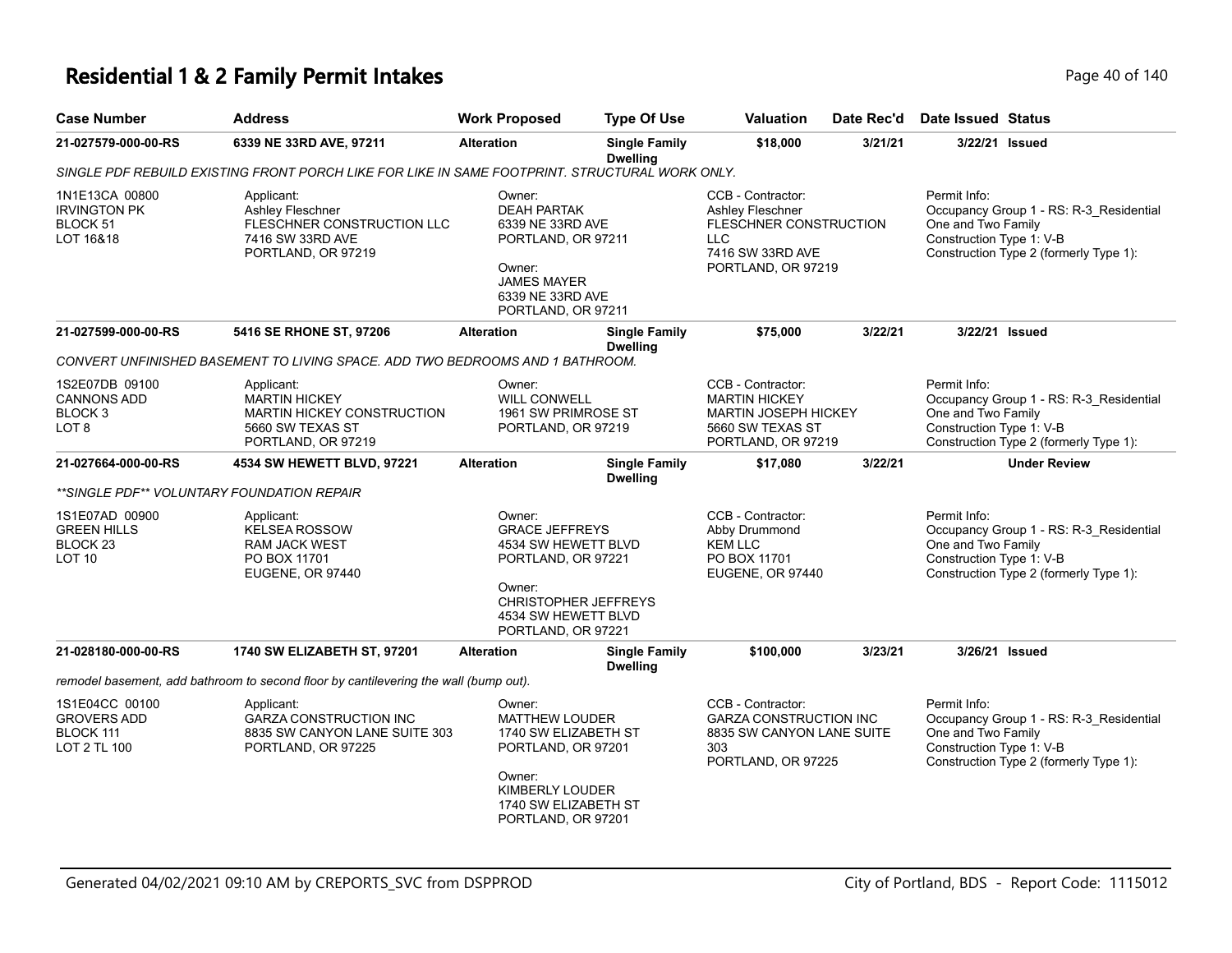#### **Residential 1 & 2 Family Permit Intakes Page 11 of 140** Page 41 of 140

| <b>Case Number</b>                                                                              | <b>Address</b>                                                                                                                    | <b>Work Proposed</b>                                                                                | <b>Type Of Use</b>                      | <b>Valuation</b>                                                                                                          | Date Rec'd | Date Issued Status                                             |                                                                                   |
|-------------------------------------------------------------------------------------------------|-----------------------------------------------------------------------------------------------------------------------------------|-----------------------------------------------------------------------------------------------------|-----------------------------------------|---------------------------------------------------------------------------------------------------------------------------|------------|----------------------------------------------------------------|-----------------------------------------------------------------------------------|
| 21-028552-000-00-RS                                                                             | 8324 SE 11TH AVE - UNIT A, 97202                                                                                                  | <b>Alteration</b>                                                                                   | <b>Single Family</b><br><b>Dwelling</b> | \$12,000                                                                                                                  | 3/23/21    |                                                                | 3/23/21 Issued                                                                    |
| AND FRAMING WHERE REQUIRED.                                                                     | REPLACE ROOF ON BACK SUNROOM AND BATHROOM, BUILD NEW HIP ROOF TO MATCH HOUSE, KEEP SKYLIGHTS, REMOVE AND REPLACE DAMAGED DRY WALL |                                                                                                     |                                         |                                                                                                                           |            |                                                                |                                                                                   |
| 1S1E23CD 10100<br><b>SELLWOOD</b><br>BLOCK 47<br><b>LOT 11</b>                                  | Applicant:<br><b>EDWIN HOOKER</b><br><b>ECOCRAFT LLC</b><br>4408 NE 38TH AVENUE<br>PORTLAND, OR 97211                             | Owner:<br>87071 NORTH BANK LN<br>COQUILLE, OR 97423-8614                                            | ANDREA M GATOV FAMILY TR                | CCB - Contractor:<br><b>ECOCRAFT LLC</b><br>4408 NE 38TH AVE<br>PORTLAND, OR 97211                                        |            | Permit Info:<br>One and Two Family<br>Construction Type 1: V-B | Occupancy Group 1 - RS: R-3 Residential<br>Construction Type 2 (formerly Type 1): |
| 21-028865-000-00-RS                                                                             | 4012 SE TOLMAN ST, 97202                                                                                                          | <b>Alteration</b>                                                                                   | <b>Single Family</b><br><b>Dwelling</b> | \$25,000                                                                                                                  | 3/24/21    |                                                                | 3/24/21 Issued                                                                    |
|                                                                                                 | KITCHEN REMODEL. ADD POWDER ROOM. REMODEL BATHROOM.                                                                               |                                                                                                     |                                         |                                                                                                                           |            |                                                                |                                                                                   |
| 1S1E13DD 13500<br><b>WOODSTOCK</b><br><b>BLOCK 44</b><br>E 1/2 OF LOT 4                         | Applicant:<br><b>ZACHARY BARRY</b><br><b>NEW ROOTS RENOVATION</b><br>711 WINCHELL AVE<br>VANCOUVER WA 98661                       | Owner:<br><b>STARMOR FAMILY TRUST</b><br>7537 SE 30TH AVE<br>PORTLAND, OR 97202                     |                                         | CCB - Contractor:<br>NEW ROOTS RENOVATION LLC<br>711 WINCHELL AVE<br>VANCOUVER, WA 98661                                  |            | Permit Info:<br>One and Two Family<br>Construction Type 1: V-B | Occupancy Group 1 - RS: R-3 Residential<br>Construction Type 2 (formerly Type 1): |
| 21-028960-000-00-RS                                                                             | 1923 N WATTS ST, 97217                                                                                                            | <b>Alteration</b>                                                                                   | <b>Single Family</b><br><b>Dwelling</b> | \$7,000                                                                                                                   | 3/24/21    |                                                                | <b>Under Review</b>                                                               |
|                                                                                                 | *SINGLE PDF* INSTALLATION OF (5) SMARTJACKS                                                                                       |                                                                                                     |                                         |                                                                                                                           |            |                                                                |                                                                                   |
| 1N1E09DA 13500<br><b>KENTON</b><br>BLOCK <sub>21</sub><br>W 1/2 OF LOT 33<br>LOT <sub>34</sub>  | Applicant:<br><b>EMILY SINGLETON</b><br>TERRAFIRMA FOUNDATION SYSTEMS<br>7910 SW HUNZIKER ST<br>TIGARD OR 97223                   | Owner:<br><b>STEPHANIE HENRY</b><br>41 WALTER ST<br>Owner:<br><b>GREGORY STUKEY</b><br>41 WALTER ST | SAN FRANCISCO, CA 94114                 | CCB - Contractor:<br><b>TERRAFIRMA FOUNDATION</b><br><b>REPAIR INC</b><br>761 NE GARDEN VALLEY BLVD<br>ROSEBURG, OR 97470 |            | Permit Info:<br>One and Two Family<br>Construction Type 1: V-B | Occupancy Group 1 - RS: R-3_Residential<br>Construction Type 2 (formerly Type 1): |
| 21-028988-000-00-RS                                                                             | 4355 SW MELVILLE AVE, 97239                                                                                                       | <b>Alteration</b>                                                                                   | SAN FRANCISCO, CA 94114                 | \$23,000                                                                                                                  | 3/24/21    |                                                                | <b>Under Review</b>                                                               |
|                                                                                                 |                                                                                                                                   |                                                                                                     | <b>Single Family</b><br><b>Dwelling</b> |                                                                                                                           |            |                                                                |                                                                                   |
|                                                                                                 | *SINGLE PDF* VOLUNTARY UNDERPINNING USING (8) HELICAL PIERS AND INSTALLATION/REPLACEMENT OF GRADE BEAMS.                          |                                                                                                     |                                         |                                                                                                                           |            |                                                                |                                                                                   |
| 1S1E08DD 04100<br><b>COUNCIL CREST PK</b><br>BLOCK 39<br>LOT 5 EXC NWLY 28'<br>LOT <sub>6</sub> | Applicant:<br><b>EMILY SINGLETON</b><br>TERRAFIRMA FOUNDATION SYSTEMS<br>7910 SW HUNZIKER ST<br>TIGARD OR 97223                   | Owner:<br><b>MICHAEL FRANK</b><br>1809 28TH AVE S<br>SEATTLE, WA 98144                              |                                         | CCB - Contractor:<br><b>TERRAFIRMA FOUNDATION</b><br><b>REPAIR INC</b><br>761 NE GARDEN VALLEY BLVD<br>ROSEBURG, OR 97470 |            | Permit Info:<br>One and Two Family<br>Construction Type 1: V-B | Occupancy Group 1 - RS: R-3_Residential<br>Construction Type 2 (formerly Type 1): |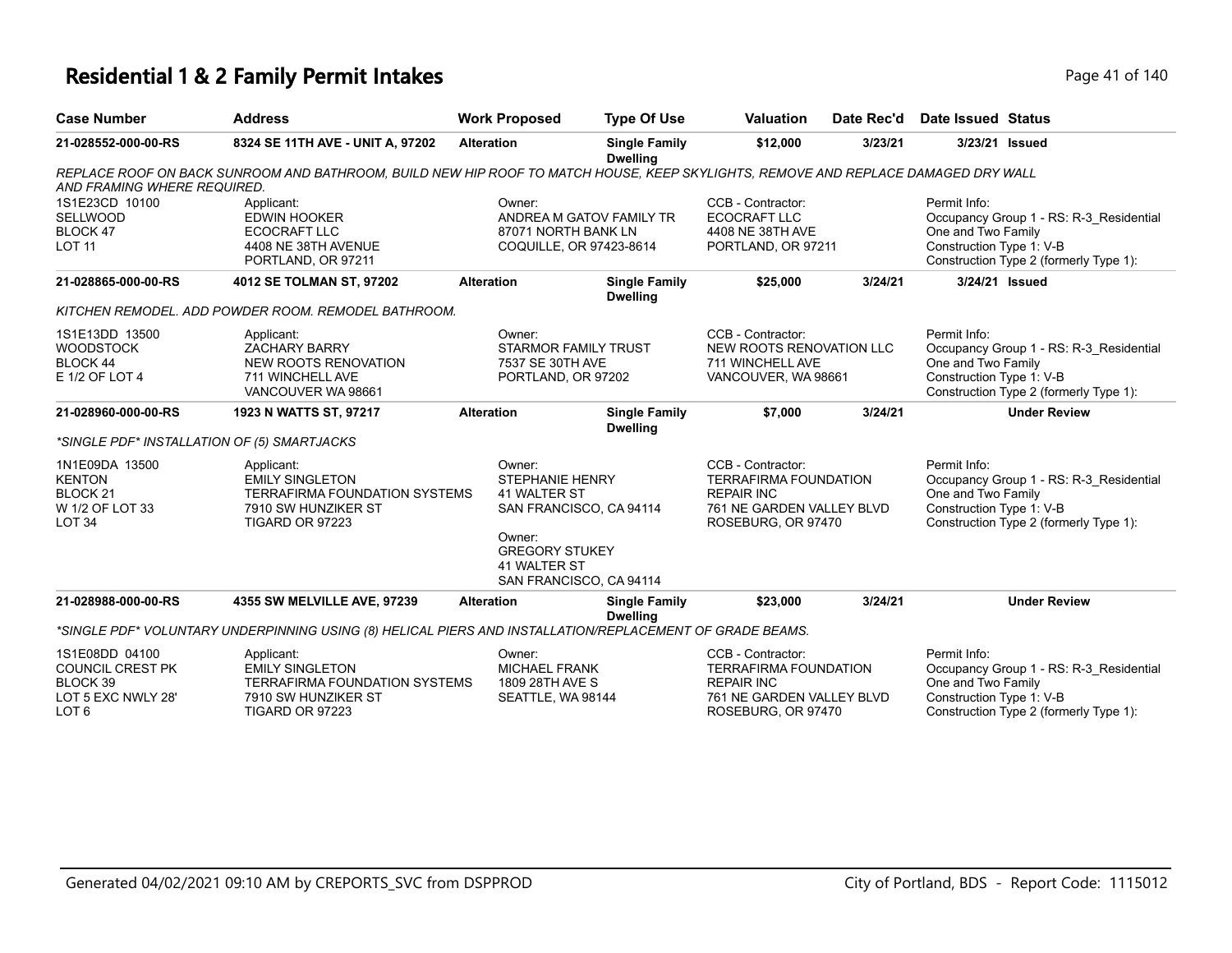#### **Residential 1 & 2 Family Permit Intakes Page 12 of 140** Page 42 of 140

| <b>Case Number</b>                                                           | <b>Address</b>                                                                                                         | <b>Work Proposed</b>                                                                                                        | <b>Type Of Use</b>                      | <b>Valuation</b>                                                                                                           | Date Rec'd | <b>Date Issued Status</b>                                      |                                                                                   |
|------------------------------------------------------------------------------|------------------------------------------------------------------------------------------------------------------------|-----------------------------------------------------------------------------------------------------------------------------|-----------------------------------------|----------------------------------------------------------------------------------------------------------------------------|------------|----------------------------------------------------------------|-----------------------------------------------------------------------------------|
| 21-029000-000-00-RS                                                          | 4526 SE 45TH AVE, 97206                                                                                                | <b>Alteration</b>                                                                                                           | <b>Single Family</b><br><b>Dwelling</b> | \$6,464                                                                                                                    | 3/24/21    | 4/1/21 Issued                                                  |                                                                                   |
|                                                                              | *SINGLE PDF* INSTALLATION OF (1) EGRESS WINDOW WITH WELL                                                               |                                                                                                                             |                                         |                                                                                                                            |            |                                                                |                                                                                   |
| 1S2E18BB 02100<br><b>THAYER</b><br><b>BLOCK2</b><br>LOT 8                    | Applicant:<br><b>EMILY SINGLETON</b><br><b>TERRAFIRMA FOUNDATION SYSTEMS</b><br>7910 SW HUNZIKER ST<br>TIGARD OR 97223 | Owner:<br><b>DYLAN WILBUR</b><br>4526 SE 45TH AVE<br>PORTLAND, OR 97206<br>Owner:                                           |                                         | CCB - Contractor:<br><b>TERRAFIRMA FOUNDATION</b><br><b>REPAIR INC</b><br>761 NE GARDEN VALLEY BLVD<br>ROSEBURG, OR 97470  |            | Permit Info:<br>Construction Type 1: V-B                       | Occupancy Group 1 - RS: R-3_Remodel<br>Construction Type 2 (formerly Type 1):     |
|                                                                              |                                                                                                                        | <b>CAITLYN HACKLANDER</b><br>4526 SE 45TH AVE<br>PORTLAND, OR 97206                                                         |                                         |                                                                                                                            |            |                                                                |                                                                                   |
| 21-029011-000-00-RS                                                          | 1708 NE 118TH AVE, 97220                                                                                               | <b>Alteration</b>                                                                                                           | <b>Single Family</b><br><b>Dwelling</b> | \$5,600                                                                                                                    | 3/24/21    | 4/1/21 Issued                                                  |                                                                                   |
|                                                                              | *SINGLE PDF* VOLUNTARY CHIMNEY, UNDERPINNING USING (2) HELICAL PIERS.                                                  |                                                                                                                             |                                         |                                                                                                                            |            |                                                                |                                                                                   |
| 1N2E27DD 10400<br><b>FAIRHAVEN</b><br>BLOCK <sub>5</sub><br>LOT <sub>2</sub> | Applicant:<br><b>EMILY SINGLETON</b><br><b>TERRAFIRMA FOUNDATION SYSTEMS</b><br>7910 SW HUNZIKER ST<br>TIGARD OR 97223 | Owner:<br>JAMES BOZIKOVICH<br>1708 NE 118TH AVE<br>PORTLAND, OR 97220-1933                                                  |                                         | CCB - Contractor:<br>TERRAFIRMA FOUNDATION<br><b>REPAIR INC</b><br>761 NE GARDEN VALLEY BLVD<br>ROSEBURG, OR 97470         |            | Permit Info:<br>One and Two Family<br>Construction Type 1: V-B | Occupancy Group 1 - RS: R-3_Residential<br>Construction Type 2 (formerly Type 1): |
| 21-029702-000-00-RS                                                          | 6223 SE CLATSOP ST, 97206                                                                                              | <b>Alteration</b>                                                                                                           | <b>Single Family</b><br><b>Dwelling</b> | \$21,850                                                                                                                   | 3/26/21    | 3/26/21 Issued                                                 |                                                                                   |
|                                                                              | Install a 7.4kW Solar roof mounted system. Includes structural                                                         |                                                                                                                             |                                         |                                                                                                                            |            |                                                                |                                                                                   |
| 1S2E20CC 14702<br>PARTITION PLAT 2005-157<br>LOT <sub>2</sub>                | Applicant:<br>ZANE GOFF<br>NEIL KELLY CO INC<br>804 N ALBERTA ST<br>PORTLAND, OR 97217-2639                            | Owner:<br><b>COURTNEY KNUDSON</b><br>6223 SE CLATSOP ST<br>PORTLAND, OR 97206<br>Owner:                                     |                                         | CCB - Contractor:<br>ZANE GOFF<br>NEIL KELLY CO INC<br>804 N ALBERTA ST<br>PORTLAND, OR 97217-2693                         |            | Permit Info:<br>One and Two Family<br>Construction Type 1: V-B | Occupancy Group 1 - RS: R-3_Residential<br>Construction Type 2 (formerly Type 1): |
|                                                                              |                                                                                                                        | <b>CORY KNUDSON</b><br>6223 SE CLATSOP ST<br>PORTLAND, OR 97206                                                             |                                         |                                                                                                                            |            |                                                                |                                                                                   |
| 21-030551-000-00-RS                                                          | 4120 NE 22ND AVE, 97211                                                                                                | <b>Alteration</b>                                                                                                           | <b>Single Family</b><br><b>Dwelling</b> | \$34,000                                                                                                                   | 3/29/21    | 3/29/21 Final                                                  |                                                                                   |
|                                                                              | CONVERT SOME OF THE BASEMENT TO LIVABLE SPACE. ADD AN EGRESS WINDOW.                                                   |                                                                                                                             |                                         |                                                                                                                            |            |                                                                |                                                                                   |
| 1N1E23DA 10300<br><b>ALAMEDA PARK</b><br>BLOCK 54<br>LOT <sub>8</sub>        | Applicant:<br>CATALYST CONSTRUCTION &<br><b>REMODELING LLC</b><br>1031 NE 76TH AVE<br>PORTLAND, OR 97213               | Owner:<br><b>DANIEL KENT</b><br>4120 NE 22ND AVE<br>PORTLAND, OR 97211<br>Owner:<br><b>HEATHER KENT</b><br>4120 NE 22ND AVE |                                         | CCB - Contractor:<br><b>CATALYST CONSTRUCTION &amp;</b><br><b>REMODELING LLC</b><br>1031 NE 76TH AVE<br>PORTLAND, OR 97213 |            | Permit Info:<br>One and Two Family<br>Construction Type 1: V-B | Occupancy Group 1 - RS: R-3_Residential<br>Construction Type 2 (formerly Type 1): |

PORTLAND, OR 97211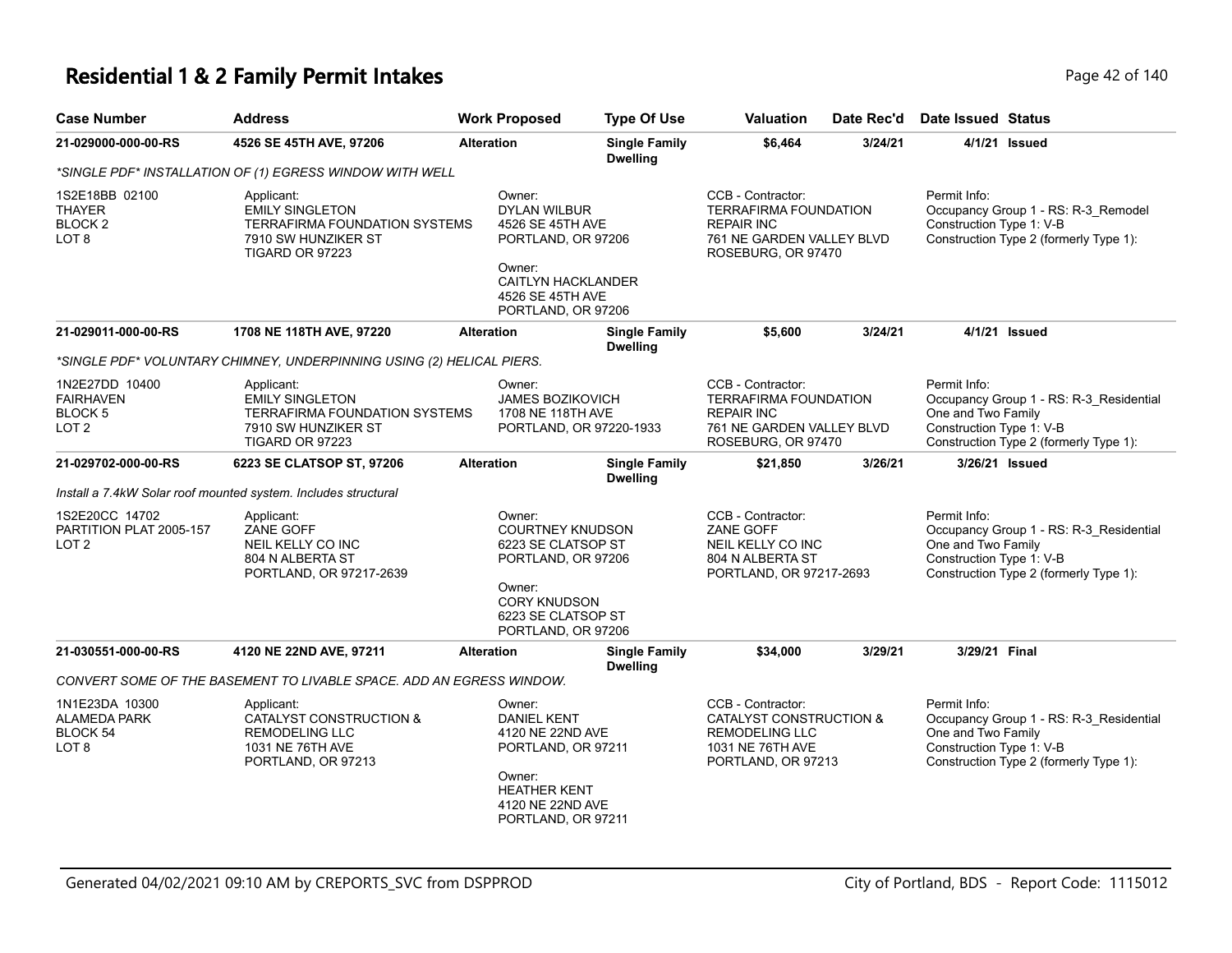#### **Residential 1 & 2 Family Permit Intakes Page 13 of 140** Page 43 of 140

| <b>Case Number</b>                                                   | <b>Address</b>                                                                                                                                                                                                                                                                                                                                                                                                        | <b>Work Proposed</b>                                                                            | <b>Type Of Use</b>                      | <b>Valuation</b>                                                                                                                                                                                                                                                                                                                                                                                                  | Date Rec'd | <b>Date Issued Status</b>                                                                                                                           |
|----------------------------------------------------------------------|-----------------------------------------------------------------------------------------------------------------------------------------------------------------------------------------------------------------------------------------------------------------------------------------------------------------------------------------------------------------------------------------------------------------------|-------------------------------------------------------------------------------------------------|-----------------------------------------|-------------------------------------------------------------------------------------------------------------------------------------------------------------------------------------------------------------------------------------------------------------------------------------------------------------------------------------------------------------------------------------------------------------------|------------|-----------------------------------------------------------------------------------------------------------------------------------------------------|
| 21-031331-000-00-RS                                                  | 7122 N OATMAN AVE, 97217                                                                                                                                                                                                                                                                                                                                                                                              | <b>Alteration</b>                                                                               | <b>Single Family</b><br><b>Dwelling</b> | \$50,000                                                                                                                                                                                                                                                                                                                                                                                                          | 3/31/21    | 3/31/21 Issued                                                                                                                                      |
| ADD A DORMER BATHROOM                                                |                                                                                                                                                                                                                                                                                                                                                                                                                       |                                                                                                 |                                         |                                                                                                                                                                                                                                                                                                                                                                                                                   |            |                                                                                                                                                     |
| 1N1E16BB 09900<br>ARBOR LODGE<br>BLOCK 20<br>LOT 4<br>S 1/2 OF LOT 5 | Applicant:<br><b>CHRIS BOYER</b><br>RAVENWOOD GROUP CO<br>2000 NE 42ND AVE, STE 105<br>PORTLAND, OR 97213                                                                                                                                                                                                                                                                                                             | Owner:<br><b>ERIC LAMBART</b><br>7122 N OATMAN AVE<br>PORTLAND, OR 97217                        |                                         | CCB - Contractor:<br><b>CHRIS BOYER</b><br>RAVENWOOD GROUP CO<br>2000 NE 42ND AVE STE 105<br>PORTLAND, OR 97213                                                                                                                                                                                                                                                                                                   |            | Permit Info:<br>Occupancy Group 1 - RS: R-3 Residential<br>One and Two Family<br>Construction Type 1: V-B<br>Construction Type 2 (formerly Type 1): |
| 21-031699-000-00-RS                                                  | 14323 SE ELLIS ST, 97236                                                                                                                                                                                                                                                                                                                                                                                              | <b>Alteration</b>                                                                               | <b>Single Family</b><br><b>Dwelling</b> | \$110,000                                                                                                                                                                                                                                                                                                                                                                                                         | 3/31/21    | 3/31/21 Under Inspection                                                                                                                            |
| <b>WINDOW AT EATING NOOK.</b><br>1S2E13BC 01508                      | WHOLE HOUSE REMODEL. REWORK INTERIOR STAIRS. FRAME FRONT PORCH AND ADD NEW FOOTINGS. INSTALL NEW GAS FURNACE, INSTALL NEW UNDERGROIND<br>ELECTRICAL SERVICE. DEMO OLD NON-GROUNDED WIRING AND REWIRE AS NEEDED. MOVE UPSTAIRS TOILET AND REPLACE ALL PLUMBING FIXTURES. FRAME<br>FOR NEW DOORS AND WINDOWS. CREATE OPENING BETWEEN LIVING AND FAMILY ROOM. MOVE DUCTWORK. REPAIR SIDING. REMOVE DOOR AND REPLACE WITH |                                                                                                 |                                         | CCB - Contractor:                                                                                                                                                                                                                                                                                                                                                                                                 |            |                                                                                                                                                     |
|                                                                      | Applicant:<br>DAISY BEIRWAGEN<br>STONE CREEK BUILDING<br>502 7TH ST., SUITE 204<br>OREGON CITY, OR 97045                                                                                                                                                                                                                                                                                                              | Owner:<br>STONE CREEK BUILDING &<br>DEVELOPMENT INC<br>502 7TH ST #204<br>OREGON CITY, OR 97045 |                                         | WHISKEY HILL ELECTRIC INC<br><b>PO BOX 206</b><br>HUBBARD, OR 97032<br>CCB - Contractor:<br><b>MARK BEIRWAGEN</b><br>STONE CREEK BUILDING &<br><b>DEVELOPMENT INC</b><br>502 7TH STREET SUITE 204<br>OREGON CITY, OR 97045<br>CCB - Contractor:<br>DELTA PLUMBING INC<br>12205 SE 108TH AVE<br>HAPPY VALLEY, OR 97086<br>CCB - Contractor:<br><b>INTEGRITY AIR LLC</b><br>16756 SW 72ND AVE<br>PORTLAND, OR 97224 |            | Permit Info:<br>Occupancy Group 1 - RS: R-3_Residential<br>One and Two Family<br>Construction Type 1: V-B<br>Construction Type 2 (formerly Type 1): |
| 21-031761-000-00-RS                                                  | 1012 NE 106TH AVE, 97220                                                                                                                                                                                                                                                                                                                                                                                              | <b>Alteration</b>                                                                               | <b>Single Family</b><br><b>Dwelling</b> | \$38,000                                                                                                                                                                                                                                                                                                                                                                                                          | 3/31/21    | <b>Under Review</b>                                                                                                                                 |
|                                                                      | CONVERT GARAGE TO LIVING SPACE. ADD A BEDROOM AND A BATHROOM.                                                                                                                                                                                                                                                                                                                                                         |                                                                                                 |                                         |                                                                                                                                                                                                                                                                                                                                                                                                                   |            |                                                                                                                                                     |
| 1N2E34BB 08400<br>MCBEE PK<br>BLOCK <sub>2</sub><br>W 1/2 OF LOT 9   |                                                                                                                                                                                                                                                                                                                                                                                                                       |                                                                                                 |                                         |                                                                                                                                                                                                                                                                                                                                                                                                                   |            | Permit Info:<br>Occupancy Group 1 - RS: R-3 Residential<br>One and Two Family<br>Construction Type 1: V-B<br>Construction Type 2 (formerly Type 1): |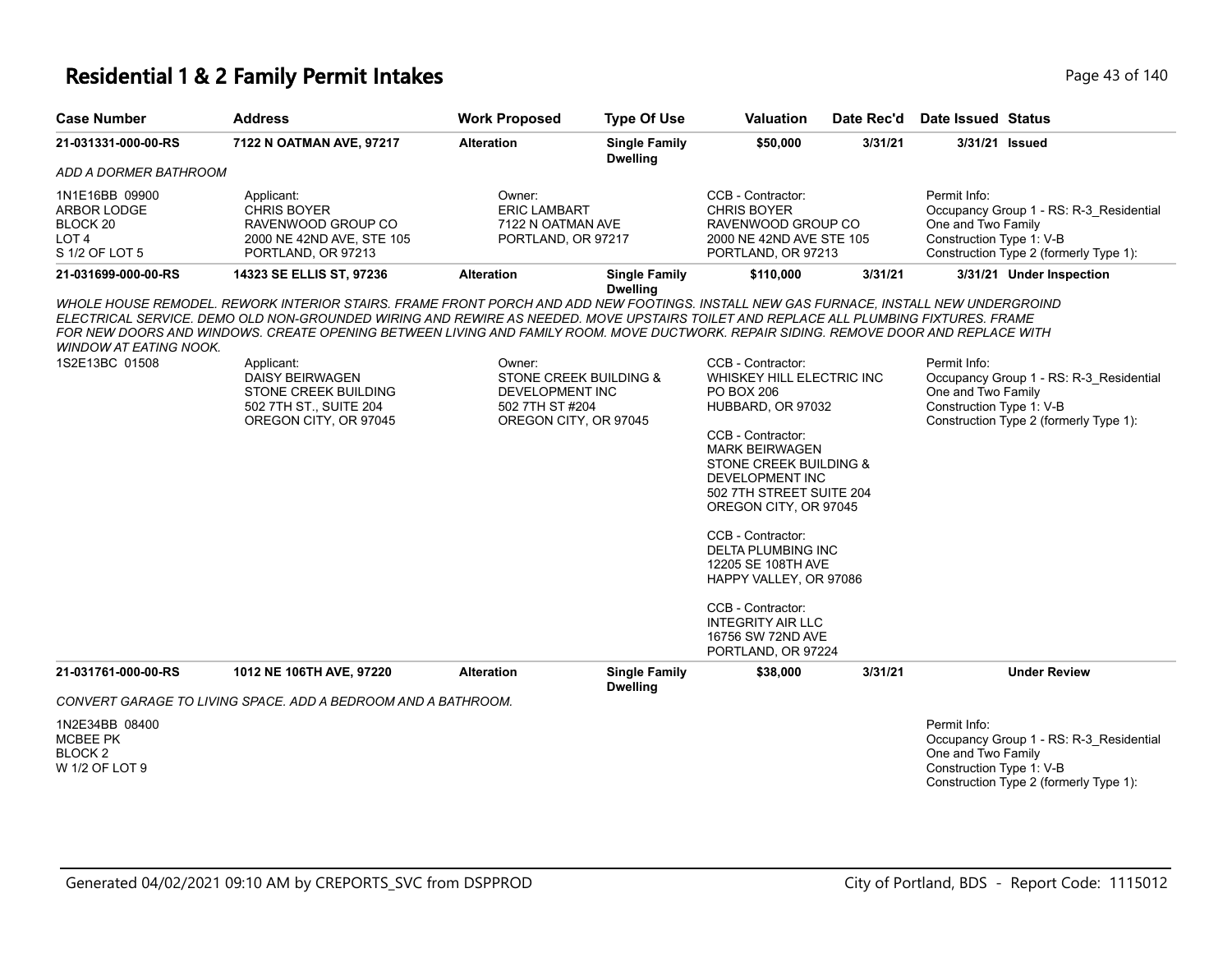# **Residential 1 & 2 Family Permit Intakes Page 14 of 140** Page 44 of 140

| <b>Case Number</b>                                                                           | <b>Address</b>                                                                                                                                                                                   | <b>Work Proposed</b>                                                                                                                                               | <b>Type Of Use</b>                      | <b>Valuation</b>                                                                                                 | Date Rec'd | <b>Date Issued Status</b>                                                                                                                                                                       |
|----------------------------------------------------------------------------------------------|--------------------------------------------------------------------------------------------------------------------------------------------------------------------------------------------------|--------------------------------------------------------------------------------------------------------------------------------------------------------------------|-----------------------------------------|------------------------------------------------------------------------------------------------------------------|------------|-------------------------------------------------------------------------------------------------------------------------------------------------------------------------------------------------|
| 21-031781-000-00-RS                                                                          | 4225 N ALBINA AVE, 97217                                                                                                                                                                         | <b>Alteration</b>                                                                                                                                                  | <b>Single Family</b><br><b>Dwelling</b> | \$115,000                                                                                                        | 3/31/21    | <b>Under Review</b>                                                                                                                                                                             |
|                                                                                              | ***SINGLE PDF*** WHOLE HOUSE REMODEL WITH NEW DORMER UPSTAIRS. ADD BATHROOM UPSTAIRS TO CREATE NEW BEDROOM SUITE.                                                                                |                                                                                                                                                                    |                                         |                                                                                                                  |            |                                                                                                                                                                                                 |
| 1N1E22CA 07700<br><b>MULTNOMAH</b><br>BLOCK 12<br>S 33 1/3' OF LOT 3                         | Applicant:<br><b>ADAN HELLER</b><br>818 DEVELOPMENT LLC<br>16144 BOONES FERRY RD<br>LAKE OSWEGO, OR 97035                                                                                        | Owner:<br><b>M&amp;M HOLDINGS LLC</b><br>4225 N ALBINA AVE<br>PORTLAND, OR 97217<br>Owner:<br><b>HOODVIEW HOMES LLC</b><br>4225 N ALBINA AVE<br>PORTLAND, OR 97217 |                                         | CCB - Contractor:<br><b>ADAN HELLER</b><br>818 DEVELOPMENT LLC<br>16144 BOONES FERRY RD<br>LAKE OSWEGO, OR 97035 |            | Permit Info:<br>Occupancy Group 1 - RS: R-3_Residential<br>One and Two Family<br>Construction Type 1: V-B<br>Construction Type 2 (formerly Type 1):                                             |
| 19-176955-REV-01-RS                                                                          | 6807 N POLK AVE, 97203                                                                                                                                                                           | <b>Alteration</b>                                                                                                                                                  | <b>Single Family</b><br><b>Dwelling</b> | \$0                                                                                                              | 3/29/21    | 3/29/21 Final                                                                                                                                                                                   |
|                                                                                              | SINGLE PDF REVISION TO INSTALL NEW WINDOW / ELIMINATE DOOR TO ROOF DECK / ELIMINATE ROOF DECK RAILING ROM SCOPE                                                                                  |                                                                                                                                                                    |                                         |                                                                                                                  |            |                                                                                                                                                                                                 |
| 1N1W12DA 02300<br>A L MINERS ADD<br>BLOCK <sub>26</sub><br>SWLY 66 2/3' OF LOT 21-24         | Applicant:<br><b>SCOTT BAYS</b><br>JOLLEY CONSTRUCTION<br>PORTLAND OR<br><b>USA</b>                                                                                                              | Owner:<br>DAVIS MONROE<br>6807 N POLK AVE<br>PORTLAND, OR 97203-5525                                                                                               |                                         |                                                                                                                  |            | Permit Info:<br>Occupancy Group 1 - RS: U_Decks,<br>Patios, Porches, Carports<br>Construction Type 1: V-B<br>Construction Type 2 (formerly Type 1):<br>Total Square Footage - Display Only: 300 |
| 20-191600-000-00-RS                                                                          | 9249 N BRISTOL AVE, 97203                                                                                                                                                                        | <b>Alteration</b>                                                                                                                                                  | <b>Single Family</b><br><b>Dwelling</b> | \$12,000                                                                                                         | 3/30/21    | <b>Under Review</b>                                                                                                                                                                             |
|                                                                                              | SINGLE PDF - ADD FULL BATHROOM TO UNFINISHED BASEMENT *** ALL TRADE PERMITS TO BE OBTAINED SEPARATELY***                                                                                         |                                                                                                                                                                    |                                         |                                                                                                                  |            |                                                                                                                                                                                                 |
| 1N1W01CA 01400<br>OAK PARK ADD<br>BLOCK 4<br>NELY 45.51' OF SWLY 91' OF<br>SELY 1/2 OF LOT 4 | Applicant:<br><b>ED LANGLOIS</b><br>9249 N Bristol Ave.<br>Portland, OR 97203                                                                                                                    | Owner:<br><b>EDWARD LANGLOIS</b><br>9249 N BRISTOL AVE<br>PORTLAND, OR 97203-2139<br>Owner:<br><b>KAREN MERTENS</b>                                                |                                         |                                                                                                                  |            | Permit Info:<br>Occupancy Group 1 - RS: R-3_Remodel<br>Construction Type 1: V-B<br>Construction Type 2 (formerly Type 1):                                                                       |
|                                                                                              |                                                                                                                                                                                                  | 9249 N BRISTOL AVE<br>PORTLAND, OR 97203-2139                                                                                                                      |                                         |                                                                                                                  |            |                                                                                                                                                                                                 |
| 20-197776-000-00-RS                                                                          | 3127 SE TACOMA ST, 97202                                                                                                                                                                         | <b>Alteration</b>                                                                                                                                                  | <b>Single Family</b><br><b>Dwelling</b> | \$35,000                                                                                                         | 3/15/21    | <b>Under Review</b>                                                                                                                                                                             |
|                                                                                              | SINGLE PDF - FOUNDATION REPAIR, SAW CUT WALL AND FOUNDATION TO INSTALL NEW FOOTING. RETROACTIVE PERMITTING OF BASEMENT CONVERSION,<br>INCLUDES TWO BEDROOMS AND ONE BATHROOM *** TRADES SEPARATE |                                                                                                                                                                    |                                         |                                                                                                                  |            |                                                                                                                                                                                                 |
| 1S1E24CD 02000<br>SECTION 24 1S 1E<br>TL 2000 0.46 ACRES                                     | Applicant:<br>Chris Trotman<br>On Demand Excavation LLC<br>PO Box 1192<br>Tualatin, OR 97062                                                                                                     | Owner:<br><b>JAMES KING</b><br>3127 SE TACOMA ST<br>PORTLAND, OR 97202-8919<br>Owner:<br><b>KORTNEY KING</b><br>3127 SE TACOMA ST<br>PORTLAND, OR 97202-8919       |                                         | CCB - Contractor:<br>ON DEMAND EXCAVATION LLC<br>PO BOX 1192<br>TUALATIN, OR 97062                               |            | Permit Info:<br>Occupancy Group 1 - RS: R-3_Residential<br>One and Two Family<br>Construction Type 1: V-B<br>Construction Type 2 (formerly Type 1):                                             |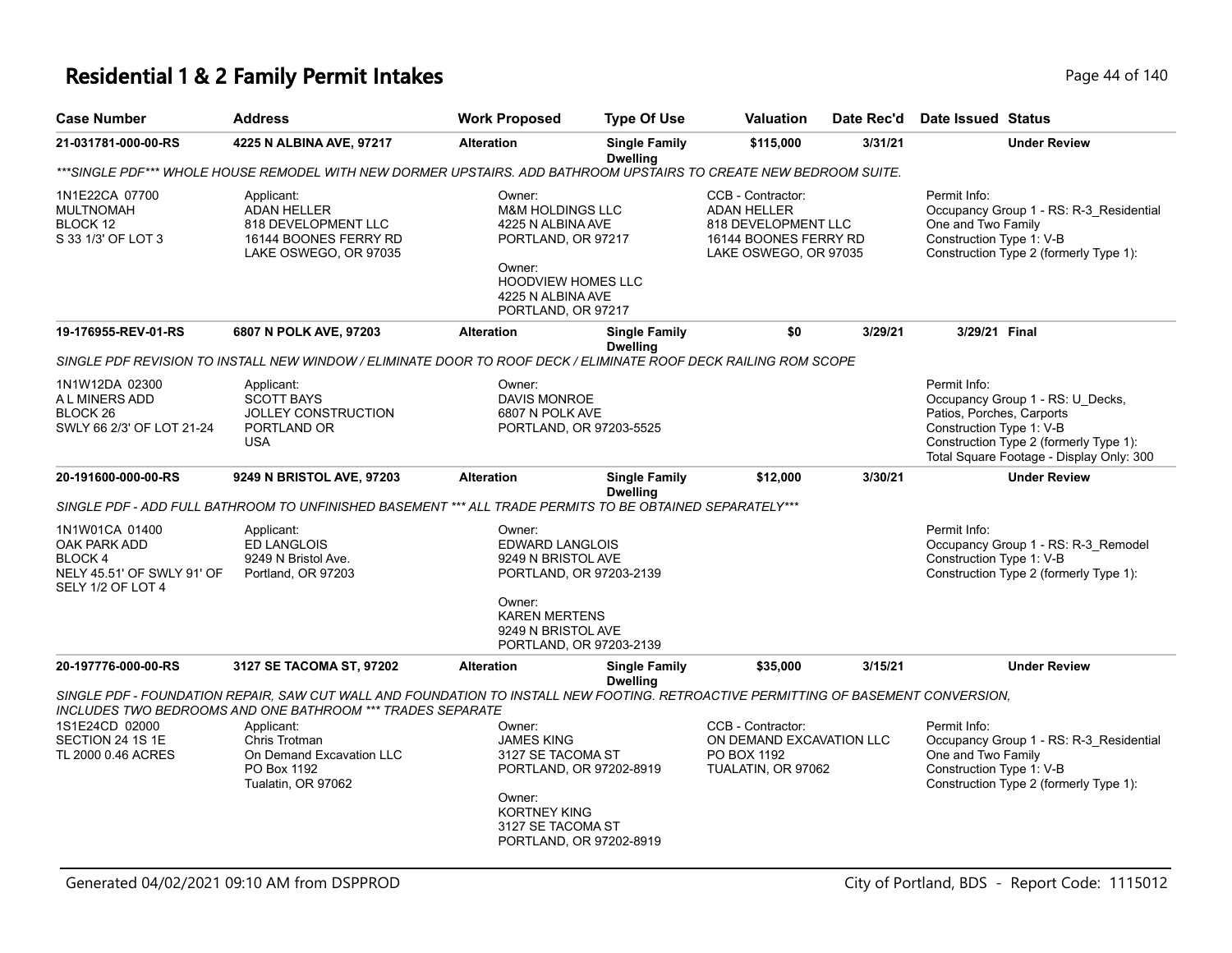#### **Residential 1 & 2 Family Permit Intakes Page 15 of 140** Page 45 of 140

| <b>Case Number</b>              | <b>Address</b>                                                                                                                           | <b>Work Proposed</b>    | <b>Type Of Use</b>                      | <b>Valuation</b>                      | Date Rec'd | <b>Date Issued Status</b>                                                          |
|---------------------------------|------------------------------------------------------------------------------------------------------------------------------------------|-------------------------|-----------------------------------------|---------------------------------------|------------|------------------------------------------------------------------------------------|
| 20-220744-000-00-RS             | 14545 NE BRAZEE CT, 97230                                                                                                                | <b>Alteration</b>       | <b>Single Family</b><br><b>Dwelling</b> | \$5,000                               | 3/29/21    | <b>Under Review</b>                                                                |
| 2 BEDROOMS. *** TRADES SEPARATE | SINGLE PDF - ADU: NEW WALL BETWEEN KITCHEN AND UTILITY ROOM. RETROACTIVE PERMITTING OF BASEMENT CONVERSION TO ACCESSORY DWELLING UNIT W/ |                         |                                         |                                       |            |                                                                                    |
| 1N2E25BC 12200                  | Applicant:                                                                                                                               | Owner:                  |                                         |                                       |            | Permit Info:                                                                       |
| <b>HERITAGE PK</b>              | PHUONG LE                                                                                                                                | PHUONG DUSTIN LE        |                                         |                                       |            | Occupancy Group 1 - RS: R-3_Residential                                            |
| BLOCK <sub>1</sub>              | 14545 NE BRAZEE CT.                                                                                                                      | 14545 NE BRAZEE CT      |                                         |                                       |            | One and Two Family                                                                 |
| LOT <sub>6</sub>                | PORTLAND, OR 97230                                                                                                                       | PORTLAND, OR 97230-3846 |                                         |                                       |            | Construction Type 1: V-B<br>Construction Type 2 (formerly Type 1):                 |
| 20-222363-000-00-RS             | 4918 SE 128TH AVE, 97236                                                                                                                 | <b>Alteration</b>       | <b>Single Family</b><br><b>Dwelling</b> | \$7,500                               | 3/30/21    | <b>Under Review</b>                                                                |
|                                 | SINGLE PDF - NEW WALLS TO ADD A NEW BATHROOM: NEW ROOF FRAMING TO SUPPORT EXISTING ROOF JOISTS: NEW FLOOR FRAMING *** TRADES SEPARATE    |                         |                                         |                                       |            |                                                                                    |
| 1S2E14BA 03400                  | Applicant:                                                                                                                               | Owner:                  |                                         | CCB - Contractor:                     |            | Permit Info:                                                                       |
| SECTION 14 1S 2E                | <b>JORGE MACIAS</b>                                                                                                                      | <b>JUAN MORENO</b>      |                                         | <b>JM3 ELECTRICAL &amp;</b>           |            | Occupancy Group 1 - RS: R-3_Residential                                            |
| TL 3400 0.33 ACRES              | PO Box 33120                                                                                                                             |                         | 10500 SW CLYDESDALE TER                 | <b>CONSTRUCTION LLC</b>               |            | One and Two Family                                                                 |
|                                 | Portland, OR 97292-3120                                                                                                                  | BEAVERTON, OR 97008     |                                         | 10500 SW CLYDESDALE                   |            | Construction Type 1: V-B                                                           |
|                                 |                                                                                                                                          |                         |                                         | <b>TERRACE</b><br>BEAVERTON, OR 97008 |            | Construction Type 2 (formerly Type 1):                                             |
| 20-223235-000-00-RS             | 4255 SE 117TH AVE, 97266                                                                                                                 | <b>Alteration</b>       | <b>Single Family</b><br><b>Dwelling</b> | \$37,228                              | 3/3/21     | 3/3/21 Under Inspection                                                            |
|                                 | Paper - ADD INTERIOR WALLS TO GARAGE TO CONVERT TO 2 BEDROOMS: ADD NTERIOR WALLS IN SOCIAL ROOM TO CREATE 2 BEDROOMS                     |                         |                                         |                                       |            |                                                                                    |
| 1S2E10DD 03000                  | Applicant:                                                                                                                               | Owner:                  |                                         | CCB - Contractor:                     |            | Permit Info:                                                                       |
| <b>MINDORO PK</b>               | ANDREW WAYNE MUSICK                                                                                                                      | <b>MARTHA MWERU</b>     |                                         | ANDREW WAYNE MUSICK                   |            | Occupancy Group 1 - RS: R-3_Remodel                                                |
| BLOCK 1                         | 1144 SE 85TH AVE                                                                                                                         | 4255 SE 117TH AVE       |                                         | 1144 SE 85TH AVE                      |            | Construction Type 1: V-B                                                           |
| LOT <sub>5</sub>                | PORTLAND, OR 97216                                                                                                                       | PORTLAND, OR 97266      |                                         | PORTLAND, OR 97216                    |            | Construction Type 2 (formerly Type 1):<br>Total Square Footage - Display Only: 912 |
| 20-223475-000-00-RS             | 4320 SE HENDERSON ST, 97206                                                                                                              | <b>Alteration</b>       | <b>Single Family</b><br><b>Dwelling</b> | \$4,997                               | 3/12/21    | <b>Under Review</b>                                                                |
|                                 | SINGLE PDF - NEW DOOR AND HEADER TO ACCESS NEW 2ND STORY DECK WITH STAIRS TO BACKYARD                                                    |                         |                                         |                                       |            |                                                                                    |
| 1S2E19BC 12200                  | Applicant:                                                                                                                               | Owner:                  |                                         |                                       |            | Permit Info:                                                                       |
| <b>EAST MORELAND HTS</b>        | <b>KYLE SMETANA</b>                                                                                                                      | <b>KYLE SMETANA</b>     |                                         |                                       |            | Occupancy Group 1 - RS: U Decks,                                                   |
| BLOCK <sub>9</sub>              | 4320 SE Henderson St                                                                                                                     | 4320 SE HENDERSON ST    |                                         |                                       |            | Patios, Porches, Carports                                                          |
| LOT <sub>8</sub>                | Portland, OR 97206                                                                                                                       | PORTLAND, OR 97206      |                                         |                                       |            | Construction Type 1: V-B<br>Construction Type 2 (formerly Type 1): V-B             |
|                                 |                                                                                                                                          | Owner:                  |                                         |                                       |            | Total Square Footage - Display Only: 200                                           |
|                                 |                                                                                                                                          | <b>SHANNON SMETANA</b>  |                                         |                                       |            |                                                                                    |
|                                 |                                                                                                                                          | 4320 SE HENDERSON ST    |                                         |                                       |            |                                                                                    |
|                                 |                                                                                                                                          | PORTLAND, OR 97206      |                                         |                                       |            |                                                                                    |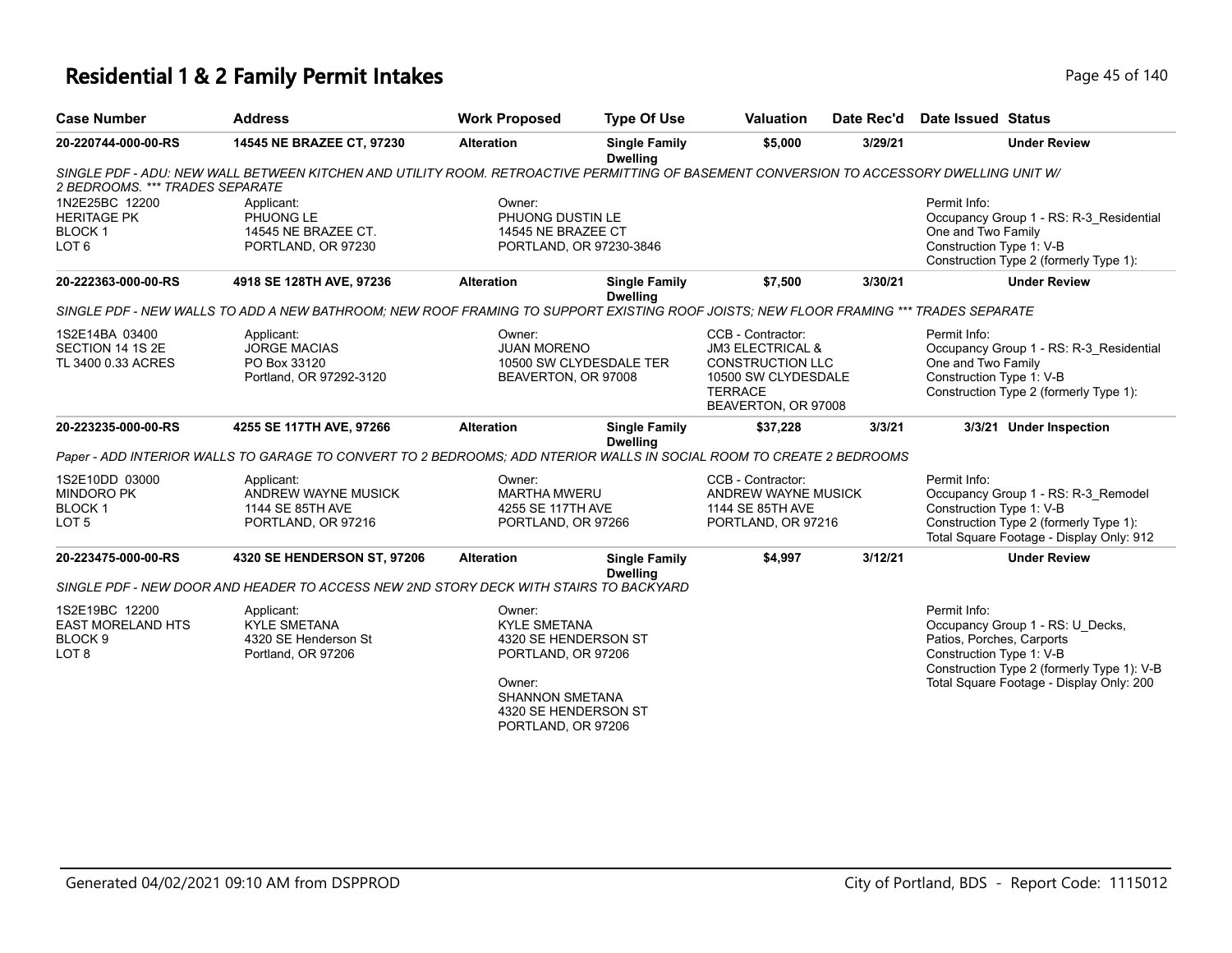# **Residential 1 & 2 Family Permit Intakes Page 16 of 140** Page 46 of 140

| <b>Case Number</b>                                                                       | <b>Address</b>                                                                                                                                                                                                                                                      | <b>Work Proposed</b>                                                                                        | <b>Type Of Use</b>                      | <b>Valuation</b>                                                                                                | Date Rec'd | Date Issued Status                                                                                                                                                     |
|------------------------------------------------------------------------------------------|---------------------------------------------------------------------------------------------------------------------------------------------------------------------------------------------------------------------------------------------------------------------|-------------------------------------------------------------------------------------------------------------|-----------------------------------------|-----------------------------------------------------------------------------------------------------------------|------------|------------------------------------------------------------------------------------------------------------------------------------------------------------------------|
| 20-223825-000-00-RS                                                                      | <b>13641 SE RAYMOND ST, 97236</b>                                                                                                                                                                                                                                   | <b>Alteration</b>                                                                                           | <b>Single Family</b><br><b>Dwelling</b> | \$40,820                                                                                                        | 3/23/21    | <b>Under Review</b>                                                                                                                                                    |
|                                                                                          | SINGLE PDF. REPAIR FIRE DAMAGE FRONT CARPORT, REMOVE WALL BETWEEN KITCHEN/DINING AND LIVING ROOM. CREATE 2ND KITCHEN IN BASEMENT;<br>BEDROOM AND BATH; RELOCATE NON-BEARING WALL FIRST FLOOR . ** TRADES SEPARATE                                                   |                                                                                                             |                                         |                                                                                                                 |            |                                                                                                                                                                        |
| 1S2E14AA 07100<br>ABBIES ADD<br>LOT <sub>3</sub>                                         | Applicant:<br><b>SCOTT BENTHIN</b><br>BENTHIN DESIGN GROUP LLC<br><b>P.O. BOX 42</b><br>BEAVERCREEK, OR 97004                                                                                                                                                       | Owner:<br><b>CHRISTOPHER CULLINS</b><br>13641 SE RAYMOND ST<br>PORTLAND, OR 97236-4006                      |                                         | CCB - Contractor:<br>FIRE INDUSTRY RESTORATION<br><b>EXPERTS INC</b><br><b>PO BOX 51</b><br>GLADSTONE, OR 97027 |            | Permit Info:<br>Occupancy Group 1 - RS: R-3_Remodel<br>Construction Type 1: V-B<br>Construction Type 2 (formerly Type 1):<br>Total Square Footage - Display Only: 1000 |
| 21-001949-000-00-RS                                                                      | 7116 N CURTIS AVE, 97217                                                                                                                                                                                                                                            | <b>Alteration</b>                                                                                           | <b>Single Family</b><br><b>Dwelling</b> | \$1,500                                                                                                         | 3/19/21    | <b>Under Review</b>                                                                                                                                                    |
|                                                                                          | SINGLE PDF FIRE REPAIRS TO ROOF SHEATHING, ROOF FRAMING AND FINISHES                                                                                                                                                                                                |                                                                                                             |                                         |                                                                                                                 |            |                                                                                                                                                                        |
| 1N1E16BB 13100<br><b>ARBOR LODGE</b><br>BLOCK 18<br>LOT <sub>3</sub><br>S 1/2 OF LOT 4   | Applicant:<br>DAVE SANDAHL<br>SANDAHL STRUCTURAL, PC<br>11481 SW HALL BLVD SUITE 201D<br><b>TIGARD, OR 97223</b>                                                                                                                                                    | Owner:<br><b>CHRISTOPHER TREMBLAY</b><br>154 TAYLOR ST<br>TWIN FALLS, ID 83301-5218                         |                                         | CCB - Contractor:<br>PORTLAND REAL ESTATE<br>SOLUTIONS LLC<br>14915 SW 72ND AVENUE<br>PORTLAND, OR 97224        |            | Permit Info:<br>Occupancy Group 1 - RS: R-3 Residential<br>One and Two Family<br>Construction Type 1: V-B<br>Construction Type 2 (formerly Type 1):                    |
| 21-002363-000-00-RS                                                                      | 3732 SE 71ST AVE, 97206                                                                                                                                                                                                                                             | <b>Alteration</b>                                                                                           | <b>Single Family</b><br><b>Dwelling</b> | \$800                                                                                                           | 3/24/21    | <b>Under Review</b>                                                                                                                                                    |
|                                                                                          | SINGLE PDF ALTERATION TO REINFORCE BEAMS SUPPORTING JOISTS, POUR NEW FOOTINGS AND REPLACE 2 POSTS, REMOVE 2 POSTS                                                                                                                                                   |                                                                                                             |                                         |                                                                                                                 |            |                                                                                                                                                                        |
| 1S2E08CA 21602<br><b>RESERVOIR PK</b><br>BLOCK <sub>9</sub><br>LOT <sub>27</sub>         | Applicant:<br><b>JESSE PRICHARD</b><br>3732 SE 71st Ave<br>PORTLAND, OR 97206                                                                                                                                                                                       | Owner:<br><b>LISA PRICHARD</b><br>3732 SE 71ST AVE<br>PORTLAND, OR 97206<br>Owner:<br><b>JESSE PRICHARD</b> |                                         |                                                                                                                 |            | Permit Info:<br>Occupancy Group 1 - RS: R-3_Remodel<br>Construction Type 1: V-B<br>Construction Type 2 (formerly Type 1):                                              |
|                                                                                          |                                                                                                                                                                                                                                                                     | 3732 SE 71ST AVE<br>PORTLAND, OR 97206                                                                      |                                         |                                                                                                                 |            |                                                                                                                                                                        |
| 21-003339-000-00-RS                                                                      | 1407 NE SUMNER ST, 97211                                                                                                                                                                                                                                            | <b>Alteration</b>                                                                                           | <b>Single Family</b><br><b>Dwelling</b> | \$10,287                                                                                                        | 3/3/21     | <b>Under Review</b>                                                                                                                                                    |
|                                                                                          | SINGLE PDF: CREATE HABITABLE SPACE IN BASEMENT; BEDROOM AND BATHROOM                                                                                                                                                                                                |                                                                                                             |                                         |                                                                                                                 |            |                                                                                                                                                                        |
| 1N1E23BA 12000<br><b>SERENE PK</b><br><b>BLOCK 2</b><br>E 20' OF LOT 11<br><b>LOT 12</b> | Applicant:<br>MIKE MONTGOMERY<br>SIMPL HOME DESIGNS<br>4931 SW 76TH AVE, PMB 211<br>PORTLAND, OR 97225                                                                                                                                                              | Owner:<br><b>MOLLY LAVERTY</b><br>1407 NE SUMNER ST<br>PORTLAND, OR 97211-4433                              |                                         |                                                                                                                 |            | Permit Info:<br>Occupancy Group 1 - RS: R-3_Remodel<br>Construction Type 1: V-B<br>Construction Type 2 (formerly Type 1):<br>Total Square Footage - Display Only: 252  |
| 21-003946-000-00-RS                                                                      | 6106 N ATLANTIC AVE, 97217                                                                                                                                                                                                                                          | <b>Alteration</b>                                                                                           | <b>Single Family</b><br><b>Dwelling</b> | \$3,000                                                                                                         | 3/25/21    | 3/25/21 Issued                                                                                                                                                         |
|                                                                                          | SINGLE PDF - REMOVE WALL AND HEADER BETWEEN LIVING AND DINING ROOM ON MAIN LEVEL AND INSTALL NEW COLUMN, BEAM, AND PARTIAL WALL. NEW<br>FRAMING (TO BE LEFT OPEN) IN BASEMENT FOR STORAGE ROOMS, W/NEW BEAM ABOVE. MECHANICAL, ELECTRIC, PLUMBING PERMITS SEPARATE. |                                                                                                             |                                         |                                                                                                                 |            |                                                                                                                                                                        |
| 1N1E16CA 12800<br><b>WILLAMETTE</b><br>BLOCK 15<br><b>LOT 17</b>                         | Applicant:<br><b>SARA RUZOMBERKA</b><br>6106 N Atlantic Ave<br>Portland, OR 97217                                                                                                                                                                                   | Owner:<br><b>SARA RUZOMBERKA</b><br>6106 N ATLANTIC AVE<br>PORTLAND, OR 97217                               |                                         |                                                                                                                 |            | Permit Info:<br>Occupancy Group 1 - RS: R-3_Remodel<br>Construction Type 1: V-B<br>Construction Type 2 (formerly Type 1):                                              |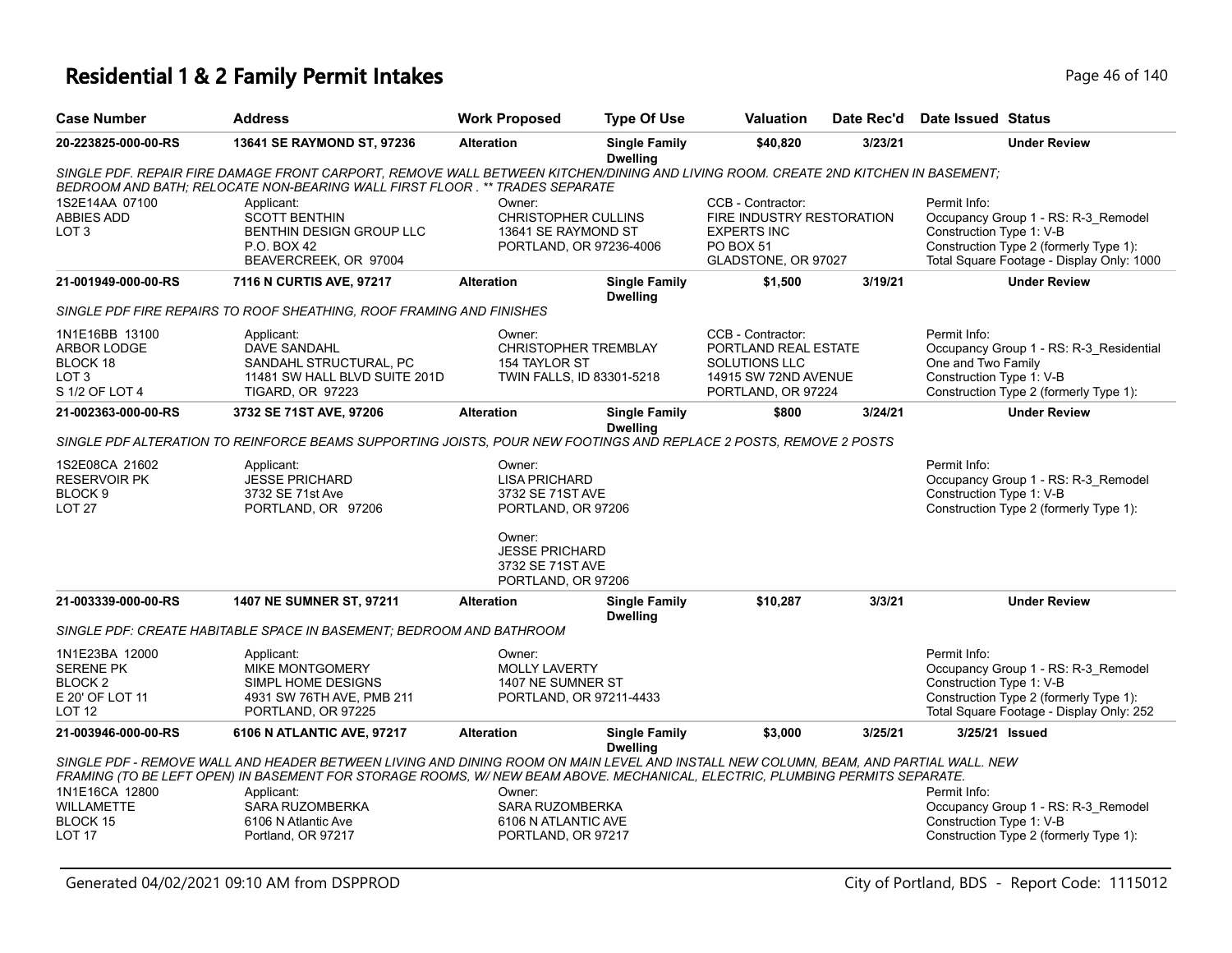# **Residential 1 & 2 Family Permit Intakes Page 47 of 140**

| <b>Case Number</b>                                                                                                               | <b>Address</b>                                                                                                                                                                                                                                                                                                                                       | <b>Work Proposed</b>                                                                                                                                                         | <b>Type Of Use</b>                      | Valuation                                                                                                                | Date Rec'd | <b>Date Issued Status</b>                                                                                                                                                                                |
|----------------------------------------------------------------------------------------------------------------------------------|------------------------------------------------------------------------------------------------------------------------------------------------------------------------------------------------------------------------------------------------------------------------------------------------------------------------------------------------------|------------------------------------------------------------------------------------------------------------------------------------------------------------------------------|-----------------------------------------|--------------------------------------------------------------------------------------------------------------------------|------------|----------------------------------------------------------------------------------------------------------------------------------------------------------------------------------------------------------|
| 21-004047-000-00-RS                                                                                                              | 2811 SE 52ND AVE - UNIT A, 97206                                                                                                                                                                                                                                                                                                                     | <b>Alteration</b>                                                                                                                                                            | <b>Single Family</b><br><b>Dwelling</b> | \$12,000                                                                                                                 | 3/9/21     | 3/9/21 Under Inspection                                                                                                                                                                                  |
|                                                                                                                                  | SINGLE PDF - KITCHEN ALTERATION TO REMOVE WALLS AND DOOR, REPLACING W/ A NEW BEAM *** TRADES SEPARATE                                                                                                                                                                                                                                                |                                                                                                                                                                              |                                         |                                                                                                                          |            |                                                                                                                                                                                                          |
| 1S2E07AB 05000<br><b>LELAND PK</b><br><b>BLOCK1</b><br>S 35' OF LOT 8 EXC PT IN<br>ST<br>N 5.04' OF LOT 9 EXC PT IN<br><b>ST</b> | Applicant:<br><b>STEVEN JACOBS</b><br><b>JACOBS SELLS</b><br>10915 SW SUMMER LAKE DR<br><b>TIGARD, OR 97223</b>                                                                                                                                                                                                                                      | Owner:<br><b>MELISSA MORAN</b><br>15631 NE HOLLADAY ST<br>PORTLAND, OR 97230<br>Owner:<br><b>BRIAN MORAN</b><br>15631 NE HOLLADAY ST<br>PORTLAND, OR 97230                   |                                         | CCB - Contractor:<br><b>GARY BLOMQUIST</b><br>CITY HOME IMPROVEMENT INC<br>8811 NE SANDY BLVD<br>PORTLAND, OR 97220-4996 |            | Permit Info:<br>Occupancy Group 1 - RS: R-3_Remodel<br>Construction Type 1: V-B<br>Construction Type 2 (formerly Type 1):<br>Total Square Footage - Display Only: 160                                    |
| 21-004471-000-00-RS                                                                                                              | 3515 SE FRANKLIN ST, 97202                                                                                                                                                                                                                                                                                                                           | <b>Alteration</b>                                                                                                                                                            | <b>Single Family</b><br><b>Dwelling</b> | \$12,164                                                                                                                 | 3/18/21    | 3/18/21 Issued                                                                                                                                                                                           |
|                                                                                                                                  | Single PDF - REMODEL KITCHEN. REMOVING A WALL AND ADDING TWO POSTS AND A LEDGER***TRADE PERMITS SEPARATE***                                                                                                                                                                                                                                          |                                                                                                                                                                              |                                         |                                                                                                                          |            |                                                                                                                                                                                                          |
| 1S1E12AC 06000<br><b>WAVERLEIGH HTS</b><br>BLOCK 39<br>E 1/2 OF LOT 2<br>LOT <sub>3</sub>                                        | Applicant:<br>ANNE ZUERCHER<br>PORTLAND OR<br><b>USA</b>                                                                                                                                                                                                                                                                                             | Owner:<br><b>STEPHEN MATHRAS</b><br>3515 SE FRANKLIN ST<br>PORTLAND, OR 97202-1828                                                                                           |                                         |                                                                                                                          |            | Permit Info:<br>Occupancy Group 1 - RS: R-3_Remodel<br>Construction Type 1: V-B<br>Construction Type 2 (formerly Type 1):<br>Total Square Footage - Display Only: 298                                    |
| 21-004507-000-00-RS                                                                                                              | 3512 NE LIBERTY ST, 97211                                                                                                                                                                                                                                                                                                                            | <b>Alteration</b>                                                                                                                                                            | <b>Single Family</b>                    | \$22,451                                                                                                                 | 3/19/21    | <b>Under Review</b>                                                                                                                                                                                      |
| 1N1E13AC 04800<br><b>COATES PK ADD</b><br>BLOCK <sub>2</sub><br>E 4' OF LOT 5<br>LOT <sub>6</sub>                                | SINGLE PDF - LEGALIZE CONVERSION OF BASEMENT TO HABITABLE SPACE, INCLUDING ONE BEDROOM, RECREATION ROOM, AND BATHROOM. INSTALL NEW<br>EGRESS WINDOW AND WELL. ALTER STAIRWAY FOR HEADROOM HEIGHT. *** MECHANICAL, ELECTRICAL, AND PLUMBING PERMITS SEPARATE<br>Applicant:<br><b>GOITOM TESTAMENKEROS</b><br>3512 NE LIBERTY ST<br>PORTLAND, OR 97211 | Owner:<br><b>GOITOM TESFAMENKEROS</b><br>3512 NE LIBERTY ST<br>PORTLAND, OR 97211-7248<br>Owner:<br><b>GENET TEKLEYESUS</b><br>3512 NE LIBERTY ST<br>PORTLAND, OR 97211-7248 | <b>Dwelling</b>                         |                                                                                                                          |            | Permit Info:<br>Occupancy Group 1 - RS: R-3 Remodel<br>Construction Type 1: V-B<br>Construction Type 2 (formerly Type 1):<br>Total Square Footage - Display Only: 550                                    |
| 21-004537-000-00-RS                                                                                                              | 405 SE 22ND AVE - Unit B, 97214                                                                                                                                                                                                                                                                                                                      | <b>Alteration</b>                                                                                                                                                            | <b>Single Family</b><br><b>Dwelling</b> | \$50,000                                                                                                                 | 3/9/21     | <b>Under Review</b>                                                                                                                                                                                      |
|                                                                                                                                  | SINGLE PDF - ADU: CONVERT BASEMENT TO ACCESSORY DWELLING UNIT W/ ONE BEDROOM AND NEW EGRESS WINDOW AND WELL *** TRADES SEPARATE                                                                                                                                                                                                                      |                                                                                                                                                                              |                                         |                                                                                                                          |            |                                                                                                                                                                                                          |
| 1N1E35DD 15700                                                                                                                   | Applicant:<br><b>TRACY AMARAL</b><br>405 SE 22ND AVE<br>PORTLAND, OR 97214                                                                                                                                                                                                                                                                           | Owner:<br><b>TRACY AMARAL</b><br>405 SE 22ND AVE<br>PORTLAND, OR 97214-1620                                                                                                  |                                         | CCB - Contractor:<br>ANDREW ONEIL CONSTRUCTION<br><b>LLC</b><br>3312 NE FLANDERS ST<br>PORTLAND, OR 97232                |            | Permit Info:<br>Occupancy Group 1 - RS: R-3_Remodel<br>Construction Type 1: V-B<br>Construction Type 2 (formerly Type 1):<br>Total Square Footage - Display Only: 617<br>Number of New Dwelling Units: 1 |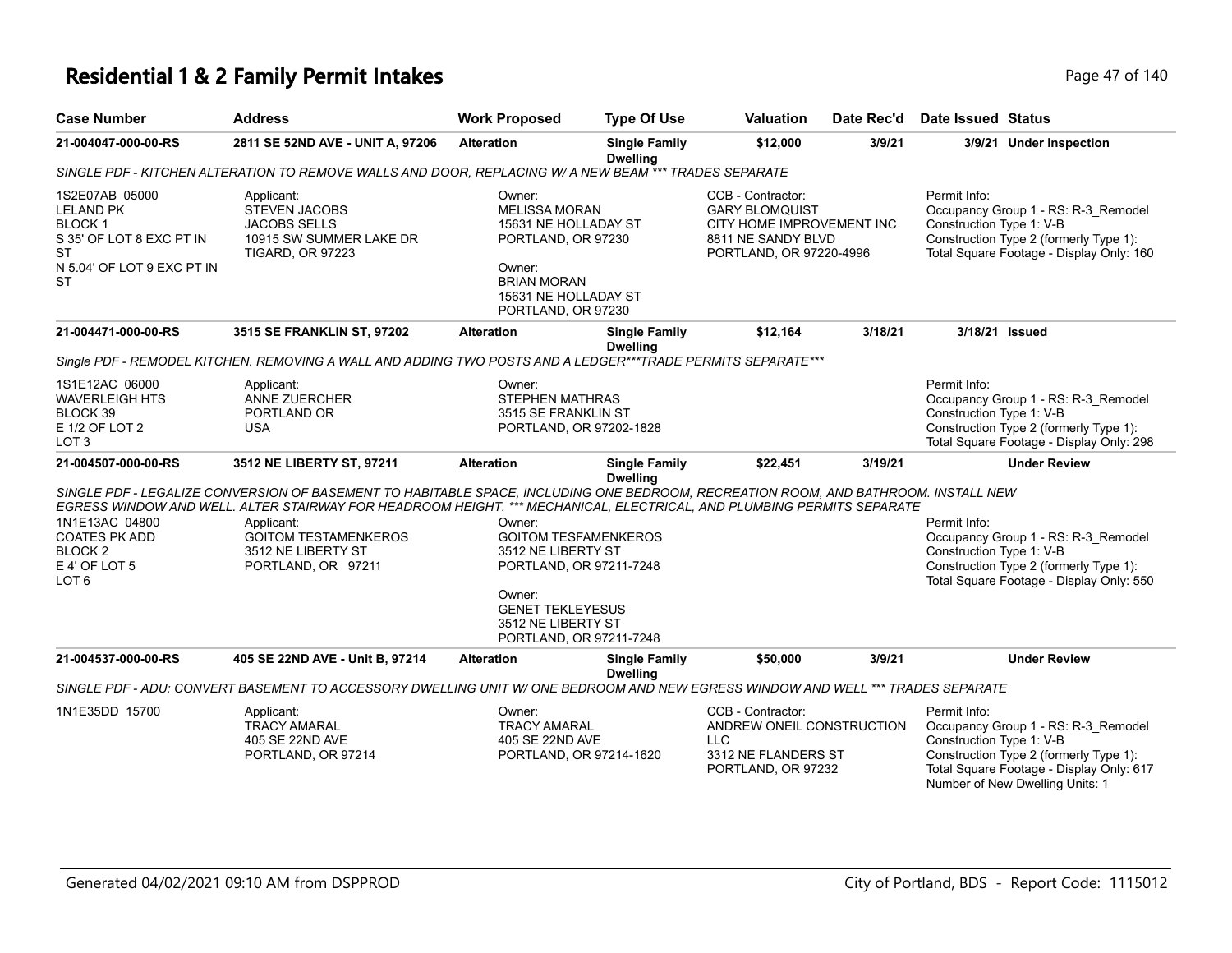#### **Residential 1 & 2 Family Permit Intakes Page 18 of 140** Page 48 of 140

|                                                                                          | <b>Address</b>                                                                                                                                                                                             | <b>Work Proposed</b>                                 | <b>Type Of Use</b>                                | Valuation                                                                                                    | Date Rec'd | <b>Date Issued Status</b>                                                                                                                                             |
|------------------------------------------------------------------------------------------|------------------------------------------------------------------------------------------------------------------------------------------------------------------------------------------------------------|------------------------------------------------------|---------------------------------------------------|--------------------------------------------------------------------------------------------------------------|------------|-----------------------------------------------------------------------------------------------------------------------------------------------------------------------|
| 21-004540-000-00-RS                                                                      | 4015 SW COUNCIL CREST DR,<br>97239                                                                                                                                                                         | <b>Alteration</b>                                    | <b>Single Family</b><br><b>Dwelling</b>           | \$13,103                                                                                                     | 3/10/21    | <b>Under Review</b>                                                                                                                                                   |
|                                                                                          | SINGLE PDF - NEW BEDROOM AND BATHROOM IN BASEMENT (2 TOILETS TOTAL) ET PT MT SEPARATE                                                                                                                      |                                                      |                                                   |                                                                                                              |            |                                                                                                                                                                       |
| 1S1E09CB 06700<br><b>COUNCIL CREST PK</b><br>BLOCK <sub>20</sub><br>LOT 2&3&8-10 TL 6700 | Owner:<br>Applicant:<br>STEPHEN FOSTER<br>APPALOOSA DESIGN-BUILD<br>4015 SW COUNCIL CREST<br>1310 NW ORION DR.<br><b>DRIVE</b><br>PORTLAND, OR 97239<br>PULLMAN, WA 99163                                  |                                                      | <b>FRANCESCO RINALDI CERONI</b>                   | CCB - Contractor:<br>KORBE TILE AND RENOVATIONS<br><b>LLC</b><br>17093 SE TONG RD<br>DAMASCUS, OR 97089      |            | Permit Info:<br>Occupancy Group 1 - RS: R-3 Remodel<br>Construction Type 1: V-B<br>Construction Type 2 (formerly Type 1):<br>Total Square Footage - Display Only: 321 |
|                                                                                          |                                                                                                                                                                                                            | Owner:<br><b>DRIVE</b><br>PORTLAND, OR 97239         | ELIZABETH MARIE BRADFORD<br>4015 SW COUNCIL CREST |                                                                                                              |            |                                                                                                                                                                       |
| 21-005039-000-00-RS                                                                      | 16721 SE POWELL BLVD, 97236                                                                                                                                                                                | <b>Alteration</b>                                    | <b>Single Family</b>                              | \$15,000                                                                                                     | 3/3/21     | 3/4/21 Under Inspection                                                                                                                                               |
|                                                                                          | SINGLE PDF ALTERATION TO REPAIR/REPLACE FIRE DAMAGED TRUSSES, REMOVE FINISH AND SCRAPE AND SEAL SMOKE. REPLACE FINISHES, KITCHEN AND<br>BATHROOM FIXTURES*****TRADE PERMITS TO BE OBTAINED SEPARATELY***** |                                                      | <b>Dwelling</b>                                   |                                                                                                              |            |                                                                                                                                                                       |
|                                                                                          |                                                                                                                                                                                                            |                                                      |                                                   |                                                                                                              |            |                                                                                                                                                                       |
|                                                                                          | Applicant:<br><b>ANDY STEMBER</b><br><b>JAS ENGINEERING</b><br>1419 WASHINGTON ST #100<br>OREGON CITY, OR 97045                                                                                            | Owner:<br><b>DAVID COKER</b><br>16721 SE POWELL BLVD | PORTLAND, OR 97236-1748                           | CCB - Contractor:<br><b>CHINOOK RESTORATION INC</b><br>11010 NE 37TH CIRCLE SUITE 110<br>VANCOUVER, WA 98682 |            | Permit Info:<br>Occupancy Group 1 - RS: R-3_Residential<br>One and Two Family<br>Construction Type 1: V-B<br>Construction Type 2 (formerly Type 1):                   |
|                                                                                          | 4061 SW CHESAPEAK AVE, 97239                                                                                                                                                                               | <b>Alteration</b>                                    | <b>Single Family</b><br><b>Dwelling</b>           | \$816                                                                                                        | 3/30/21    | <b>Under Review</b>                                                                                                                                                   |
| 1S3E07CA 14500<br>SECTION 07 1S 3E<br>TL 14500 0.17 ACRES<br>21-006588-000-00-RS         | SINGLE PDF- INSTALLATION OF NEW EXTERIOR DOOR TO LOWER LEVEL BENEATH FRONT PORCH                                                                                                                           |                                                      |                                                   |                                                                                                              |            |                                                                                                                                                                       |
| 1S1E08DD 09500<br><b>COUNCIL CREST PK</b><br>BLOCK <sub>29</sub><br>LOT <sub>5</sub>     | Applicant:<br><b>JOHN LAMBIE</b><br>PORTLAND OR<br><b>USA</b>                                                                                                                                              | Owner:<br><b>MARTHA THELIN</b><br>PORTLAND, OR 97239 | 4061 SW CHESAPEAK AVE                             |                                                                                                              |            | Permit Info:<br>Occupancy Group 1 - RS: R-3_Remodel<br>Construction Type 1: V-B<br>Construction Type 2 (formerly Type 1):                                             |
|                                                                                          |                                                                                                                                                                                                            | Owner:<br><b>JOHN LAMBIE</b><br>PORTLAND, OR 97239   | 4061 SW CHESAPEAK AVE                             |                                                                                                              |            | Total Square Footage - Display Only: 20                                                                                                                               |

| 1S2E17BD 21900 | Applicant:            | Owner:                  | CCB - Contractor:         | Permit Info:                           |
|----------------|-----------------------|-------------------------|---------------------------|----------------------------------------|
| <b>FIRLAND</b> | EDWARD CRABAUGH       | PATRICIA DOUGHERTY      | DAVID PODREZ              | Occupancy Group 1 - RS: R-3 Remodel    |
| BLOCK 11       | ECEC                  | 6821 SE RAYMOND CT      | STATEWIDE RESTORATION INC | Construction Type 1: V-B               |
| <b>LOT 11</b>  | 1100 NE 28TH AVE #212 | PORTLAND, OR 97206-4557 | 19140 NE PORTAL WAY       | Construction Type 2 (formerly Type 1): |
|                | PORTLAND, OR 97232    |                         | PORTLAND, OR 97305        |                                        |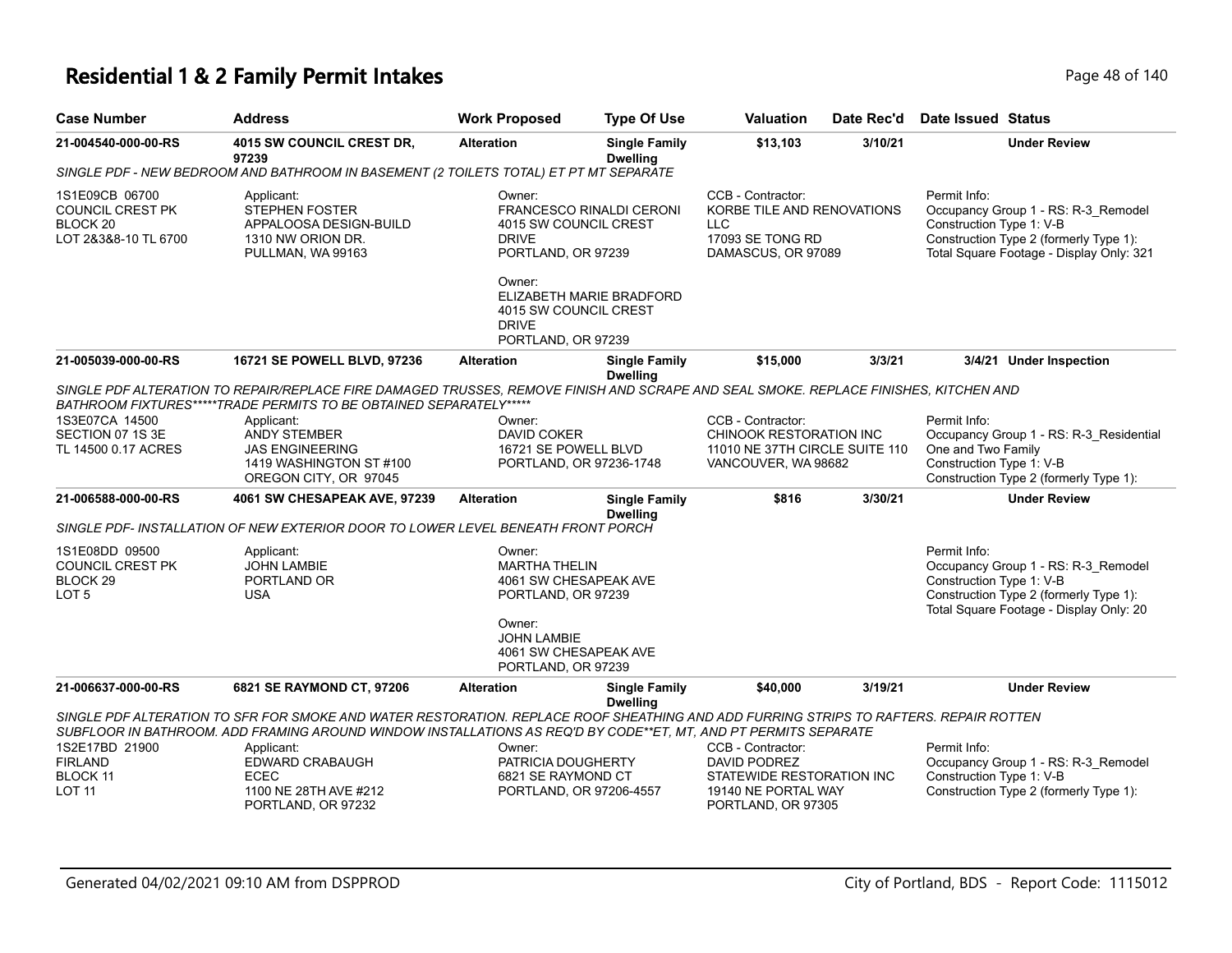### **Residential 1 & 2 Family Permit Intakes Page 19 of 140** Page 49 of 140

| <b>Case Number</b>                                                       | <b>Address</b>                                                                                                                                                                                    | <b>Work Proposed</b>                                                                                                                               | <b>Type Of Use</b>                      | <b>Valuation</b>                                                                                         | Date Rec'd | Date Issued Status                                                                                                                                  |
|--------------------------------------------------------------------------|---------------------------------------------------------------------------------------------------------------------------------------------------------------------------------------------------|----------------------------------------------------------------------------------------------------------------------------------------------------|-----------------------------------------|----------------------------------------------------------------------------------------------------------|------------|-----------------------------------------------------------------------------------------------------------------------------------------------------|
| 21-010014-REV-01-RS                                                      | 6135 SE TAYLOR CT, 97215                                                                                                                                                                          | <b>Alteration</b>                                                                                                                                  | <b>Single Family</b><br><b>Dwelling</b> | \$48,000                                                                                                 | 3/2/21     | <b>Under Review</b>                                                                                                                                 |
|                                                                          | SINGLE PDF VALUE ADDED REVISION TO REPAIR EXISTING DAMAGED RETAINING WALL                                                                                                                         |                                                                                                                                                    |                                         |                                                                                                          |            |                                                                                                                                                     |
| 1S2E06AD 13700<br><b>LEONARD TR</b><br><b>BLOCK1</b><br>LOT <sub>3</sub> | Applicant:<br>PETER KARP<br>PRO LANDSCAPE INC<br>3045 SE 61ST CT<br>HILLSBORO OR 97123                                                                                                            | Owner:<br>MORGAN, PATRICIA J TR<br>6135 SE TAYLOR CT                                                                                               | PORTLAND, OR 97215-2827                 | CCB - Contractor:<br>PETER KARP<br>PLI SYSTEMS INC<br>3045 SE 61ST CT<br>HILLSBORO, OR 97123             |            | Permit Info:<br>Occupancy Group 1 - RS: R-3_Residential<br>One and Two Family<br>Construction Type 1: V-B<br>Construction Type 2 (formerly Type 1): |
| 21-010386-000-00-RS                                                      | 4829 NE MALLORY AVE, 97211                                                                                                                                                                        | <b>Alteration</b>                                                                                                                                  | <b>Single Family</b><br><b>Dwelling</b> | \$100,000                                                                                                | 3/30/21    | <b>Under Review</b>                                                                                                                                 |
|                                                                          | SINGLE PDF - CONVERT BASEMENT TO HABITABLE SPACE; INCLUDING NEW BEDROOM, BATHROOM, LIVING ROOM W/WET BAR; NEW BEAMS, POSTS, FOOTINGS TO<br>SUPPORT FIRST FLOOR FRAMING *** TRADE PERMITS SEPARATE |                                                                                                                                                    |                                         |                                                                                                          |            |                                                                                                                                                     |
| 1N1E22AD 03901<br>PARTITION PLAT 2002-127<br>LOT <sub>1</sub>            | Applicant:<br><b>JOE DEMARCO</b><br><b>DEMARCO BUILDERS</b><br>10637 SW TIGARD ST #25<br><b>TIGARD, OR 97223</b>                                                                                  | Owner:<br>4829 NE MALLORY AVE<br>PORTLAND, OR 97211<br>Owner:<br>PHILIP J IV WENDEL<br>4829 NE MALLORY AVE                                         | ROGER L JR WENDEL-OLNEY                 | CCB - Contractor:<br>DE MARCO BUILDERS INC<br>3341 N WILLAMETTE BLVD<br>PORTLAND, OR 97217               |            | Permit Info:<br>Occupancy Group 1 - RS: R-3_Residential<br>One and Two Family<br>Construction Type 1: V-B<br>Construction Type 2 (formerly Type 1): |
|                                                                          |                                                                                                                                                                                                   | PORTLAND, OR 97211                                                                                                                                 |                                         |                                                                                                          |            |                                                                                                                                                     |
| 21-010847-000-00-RS                                                      | 3830 SE 62ND AVE, 97206                                                                                                                                                                           | <b>Alteration</b>                                                                                                                                  | <b>Single Family</b><br><b>Dwelling</b> | \$500                                                                                                    | 3/11/21    | 3/11/21 Issued                                                                                                                                      |
|                                                                          | SINGLE PDF - SOLAR 5.11KW ROOF TOP MOUNTED SOLAR PV SYSTEM: PRESCRIPTIVE                                                                                                                          |                                                                                                                                                    |                                         |                                                                                                          |            |                                                                                                                                                     |
| 1S2E08CB 12200<br>LAURELWOOD PK<br>BLOCK 10<br>LOT 10&11                 | Applicant:<br><b>SEAN FLORES</b><br><b>SUNLIGHT SOLAR</b><br>7935 East Burnside Street<br>Portland, OR 97215                                                                                      | Owner:<br><b>JOHN TELFORD</b><br>3830 SE 62ND AVE<br>PORTLAND, OR 97206<br>Owner:<br><b>ERIN TELFORD</b><br>3830 SE 62ND AVE<br>PORTLAND, OR 97206 |                                         | CCB - Contractor:<br>SUNLIGHT SOLAR ENERGY INC<br>50 SE SCOTT STREET 13<br>BEND, OR 97702                |            | Permit Info:<br>Occupancy Group 1 - RS: R-3_Remodel<br>Construction Type 1: V-B<br>Construction Type 2 (formerly Type 1):                           |
| 21-011256-REV-01-RS                                                      | 3114 SE 161ST AVE, 97236                                                                                                                                                                          | <b>Alteration</b>                                                                                                                                  | <b>Single Family</b><br><b>Dwelling</b> | \$0                                                                                                      | 3/11/21    | 3/11/21 Final                                                                                                                                       |
|                                                                          | SINGLE PDF REVISION TO REMOVE ONE TRUSS FROM BEING REPLACED                                                                                                                                       |                                                                                                                                                    |                                         |                                                                                                          |            |                                                                                                                                                     |
| 1S2E12AD 01100<br><b>EUNICE'S PARK</b><br>LOT <sub>8</sub>               | Applicant:<br><b>MANUEL CASAS</b><br>MANNY CASAS CONSTRUCTION LLC<br>PORTLAND OR<br><b>USA</b>                                                                                                    | Owner:<br>3114 SE 161ST AVE<br>PORTLAND, OR 97236<br>Owner:<br>YESENIA MONROY-MOTA<br>3114 SE 161ST AVE<br>PORTLAND, OR 97236                      | <b>MARIA CORNEJO-MONROY</b>             | CCB - Contractor:<br>MANNY CASAS CONSTRUCTION<br><b>LLC</b><br>17032 SE MCKINLEY RD<br>GRESHAM, OR 97080 |            | Permit Info:<br>Occupancy Group 1 - RS: R-3_Residential<br>One and Two Family<br>Construction Type 1: V-B<br>Construction Type 2 (formerly Type 1): |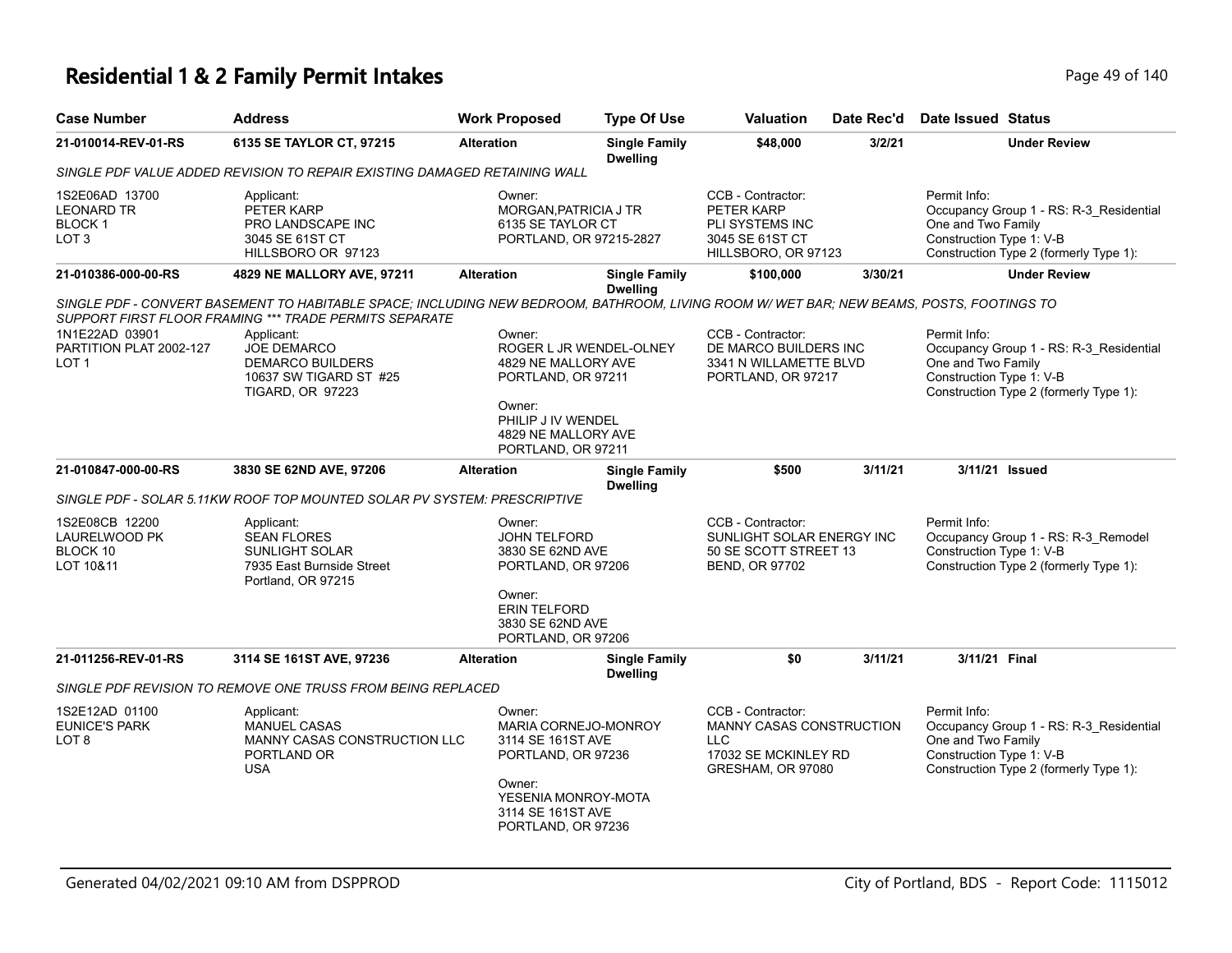### **Residential 1 & 2 Family Permit Intakes Page 140** Page 50 of 140

| <b>Case Number</b>                                                      | <b>Address</b>                                                                                                                                                                                                                                                                   | <b>Work Proposed</b>                                                                                                                                             | <b>Type Of Use</b>                                                                                                     | <b>Valuation</b>                                                                                                     | Date Rec'd | <b>Date Issued Status</b>                                      |                                                                                                                           |
|-------------------------------------------------------------------------|----------------------------------------------------------------------------------------------------------------------------------------------------------------------------------------------------------------------------------------------------------------------------------|------------------------------------------------------------------------------------------------------------------------------------------------------------------|------------------------------------------------------------------------------------------------------------------------|----------------------------------------------------------------------------------------------------------------------|------------|----------------------------------------------------------------|---------------------------------------------------------------------------------------------------------------------------|
| 21-012974-000-00-RS                                                     | 8708 NE HALSEY ST, 97220                                                                                                                                                                                                                                                         | <b>Alteration</b>                                                                                                                                                | <b>Single Family</b><br><b>Dwelling</b>                                                                                | \$16,000                                                                                                             | 3/17/21    |                                                                | 3/17/21 Issued                                                                                                            |
| <b>PERMITS SEPARATE</b>                                                 | SINGLE PDF - KITCHEN ALTERATIONS TO REMOVE CLOSET WALL AND INSTALL NEW BEAM; RECONFIGURE KITCHEN LAYOUT; INCREASE SIZE OF EXISTING WINDOW<br>OPENING OVER PROPOSED KITCHEN SINK AND RELOCATE EXTERIOR DOOR.: NEW EXTERIOR WALL SHEATHING*** MECHANCIAL, ELECTRICAL, AND PLUMBING |                                                                                                                                                                  |                                                                                                                        |                                                                                                                      |            |                                                                |                                                                                                                           |
| 1N2E33BA 02300<br>HAZELDELL<br>BLOCK <sub>2</sub><br><b>LOT 7&amp;8</b> | Applicant:<br>Kiera Brinkley<br>8708 NE HALSEY ST<br>PORTLAND, OR 97220                                                                                                                                                                                                          | Owner:<br><b>KIERA BRINKLEY</b><br>8708 NE HALSEY ST<br>PORTLAND, OR 97220                                                                                       |                                                                                                                        |                                                                                                                      |            | Permit Info:<br>Construction Type 1: V-B                       | Occupancy Group 1 - RS: R-3_Remodel<br>Construction Type 2 (formerly Type 1):<br>Total Square Footage - Display Only: 138 |
| 21-013591-000-00-RS                                                     | 3290 NW BLUE SKY LN, 97229                                                                                                                                                                                                                                                       | <b>Alteration</b>                                                                                                                                                | <b>Single Family</b><br><b>Dwelling</b>                                                                                | \$500                                                                                                                | 3/9/21     |                                                                | 3/11/21 Issued                                                                                                            |
|                                                                         | SINGLE PDF - SOLAR 9.18 ROOF TOP MOUNTED PV SYSTEM WITH 4 POWERWALLS (ESS): PRESCRIPTIVE                                                                                                                                                                                         |                                                                                                                                                                  |                                                                                                                        |                                                                                                                      |            |                                                                |                                                                                                                           |
| 1N1W26AB 06704<br><b>WESTRIDGE ESTATES</b><br>LOT <sub>1</sub>          | Applicant:<br><b>MELISSA FARIAS</b><br><b>TESLA</b><br>6132 NE 112TH AVE<br>PORTLAND, OR 97220                                                                                                                                                                                   | Owner:<br><b>YULIA TELL</b><br>Owner:<br>PETER WINS                                                                                                              | 111 N RENGSTORFF AVE #178<br>MOUNTAIN VIEW, CA 94043-4237<br>111 N RENGSTORFF AVE #178<br>MOUNTAIN VIEW, CA 94043-4237 | CCB - Contractor:<br><b>TESLA ENERGY OPERATIONS INC</b><br>901 PAGE AVENUE<br>FREMONT, CA 94538                      |            | Permit Info:<br>One and Two Family<br>Construction Type 1: V-B | Occupancy Group 1 - RS: R-3_Residential<br>Construction Type 2 (formerly Type 1):                                         |
| 21-014160-000-00-RS                                                     | <b>1215 SE MARION ST, 97202</b>                                                                                                                                                                                                                                                  | <b>Alteration</b>                                                                                                                                                | <b>Single Family</b><br><b>Dwelling</b>                                                                                | \$500                                                                                                                | 3/17/21    |                                                                | 3/17/21 Issued                                                                                                            |
|                                                                         | SINGLE PDF- SOLAR 6.29KW ROOF TOP MOUNTED PV SYSTEM: PRESCRIPTIVE                                                                                                                                                                                                                |                                                                                                                                                                  |                                                                                                                        |                                                                                                                      |            |                                                                |                                                                                                                           |
| 1S1E26BA 09600<br><b>SELLWOOD</b><br>BLOCK 44<br>LOT <sub>5</sub>       | Applicant:<br>GARRETT HARTWELL<br>POWER NORTHWEST<br>11393 NW ANDERSON<br>PORTLAND OR 97229                                                                                                                                                                                      | Owner:<br><b>KATHY FRANZ</b><br>1215 SE MARION ST<br>PORTLAND, OR 97202<br>Owner:<br><b>GREGORY FRANZ</b><br>1215 SE MARION ST<br>PORTLAND, OR 97202             |                                                                                                                        | CCB - Contractor:<br>POWER NORTHWEST<br><b>INCORPORATED</b><br>11393 NW ANDERSON ST<br>PORTLAND, OR 97229            |            | Permit Info:<br>One and Two Family<br>Construction Type 1: V-B | Occupancy Group 1 - RS: R-3_Residential<br>Construction Type 2 (formerly Type 1):                                         |
| 21-015456-000-00-RS                                                     | 3958 SW HAMILTON ST, 97221                                                                                                                                                                                                                                                       | <b>Alteration</b>                                                                                                                                                | <b>Single Family</b>                                                                                                   | \$9,000                                                                                                              | 3/3/21     |                                                                | 3/10/21 Issued                                                                                                            |
|                                                                         | SINGLE PDF - RECONFIGURE LOWER LEVEL LAYOUT AND ADD NEW WALLS TO CREATE A NEW BEDROOM WITH NEW EGRESS WINDOW. *** TRADES SEPARATE                                                                                                                                                |                                                                                                                                                                  | <b>Dwelling</b>                                                                                                        |                                                                                                                      |            |                                                                |                                                                                                                           |
| 1S1E17BA 03900<br><b>HOMESDALE</b><br>LOT 19&20 TL 3900                 | Applicant:<br><b>GAGE BAKER</b><br>MY GUY MAINTENANCE AND<br><b>CONSTRUCTION</b><br>12650 SW BOWMONT<br>PORTLAND, OR 97225                                                                                                                                                       | Owner:<br><b>NICK HERSHMAN</b><br>3958 SW HAMILTON ST<br>PORTLAND, OR 97221-3606<br>Owner:<br>MAEGAN LOBO-BERG<br>3958 SW HAMILTON ST<br>PORTLAND, OR 97221-3606 |                                                                                                                        | CCB - Contractor:<br>MY GUY MAINTENANCE AND<br><b>CONSTRUCTION LLC</b><br>12435 SW FOOTHILL DR<br>PORTLAND, OR 97225 |            | Permit Info:<br>Construction Type 1: V-B                       | Occupancy Group 1 - RS: R-3_Remodel<br>Construction Type 2 (formerly Type 1):<br>Total Square Footage - Display Only: 99  |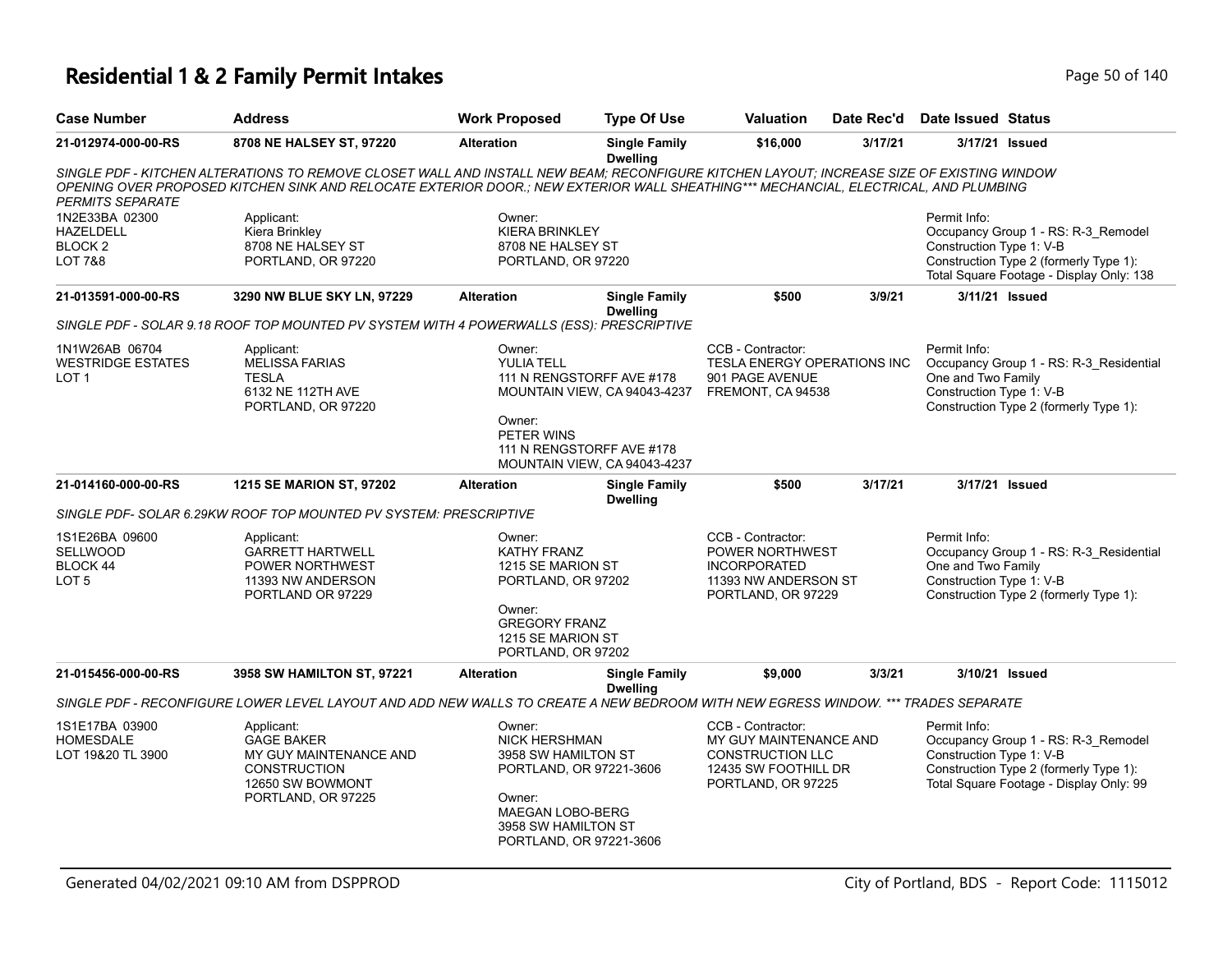### **Residential 1 & 2 Family Permit Intakes Page 11 of 140** Page 51 of 140

| <b>Case Number</b>                                                                          | <b>Address</b>                                                                                                                     | <b>Work Proposed</b>                                                                                                                                       | <b>Type Of Use</b>                      | <b>Valuation</b>                                                                                                                                                             | Date Rec'd | Date Issued Status                                                                                                                                                                             |
|---------------------------------------------------------------------------------------------|------------------------------------------------------------------------------------------------------------------------------------|------------------------------------------------------------------------------------------------------------------------------------------------------------|-----------------------------------------|------------------------------------------------------------------------------------------------------------------------------------------------------------------------------|------------|------------------------------------------------------------------------------------------------------------------------------------------------------------------------------------------------|
| 21-015459-000-00-RS                                                                         | 11440 NE MORRIS ST - Unit B,<br>97220                                                                                              | <b>Alteration</b>                                                                                                                                          | <b>Single Family</b><br><b>Dwelling</b> | \$12,000                                                                                                                                                                     | 3/1/21     | <b>Under Review</b>                                                                                                                                                                            |
|                                                                                             | SINGLE PDF - ADU: ADD NEW KITCHEN TO FINISHED BASEMENT TO CREATE AN ACCESSORY DWELLING UNIT *** TRADES SEPARATE                    |                                                                                                                                                            |                                         |                                                                                                                                                                              |            |                                                                                                                                                                                                |
| 1N2E27AC 04800                                                                              | Applicant:<br><b>KEVIN FISCHER</b><br>ALICE DESIGN LLC<br>4803 NE 32ND AVENUE<br>PORTLAND, OR 97211                                | Owner:<br><b>LMHSE PROPERTIES LLC</b><br>4824 NE 42ND AVE #162<br>PORTLAND, OR 97218                                                                       |                                         | CCB - Contractor:<br><b>SEAMUS EGAN</b><br><b>SEAMUS EGAN</b><br>4824 NE 42ND AVE 162<br>PORTLAND, OR 97218                                                                  |            | Permit Info:<br>Occupancy Group 1 - RS: R-3_Residential<br>One and Two Family<br>Construction Type 1: V-B<br>Construction Type 2 (formerly Type 1):<br>Number of New Dwelling Units: 1         |
| 21-015512-000-00-RS                                                                         | 4545 NE 64TH AVE, 97218                                                                                                            | <b>Alteration</b>                                                                                                                                          | <b>Single Family</b><br><b>Dwelling</b> | \$500                                                                                                                                                                        | 3/18/21    | 3/18/21 Issued                                                                                                                                                                                 |
|                                                                                             | SINGLE PDF SOLAR 4.33 KW ROOF TOP MOUNTED PV SYSTEM PRESCRIPTIVE                                                                   |                                                                                                                                                            |                                         |                                                                                                                                                                              |            |                                                                                                                                                                                                |
| 1N2E20BC 10300<br>PADDOCK AC<br>BLOCK 1<br>S 65' OF LOT 5&6                                 | Applicant:<br><b>CHRISTINE STAMPER</b><br><b>ELEMENTAL ENERGY</b><br>1339 SE 8TH AVE, SUITE B<br>PORTLAND, OR 97214                | Owner:<br><b>DIANE MULCH</b><br>4545 NE 64TH AVE<br>PORTLAND, OR 97218-3261                                                                                |                                         | CCB - Contractor:<br>ELEMENTAL ENERGY LLC<br>1339 SE 8TH AVE #B<br>PORTLAND, OR 97214                                                                                        |            | Permit Info:<br>Occupancy Group 1 - RS: R-3 Residential<br>One and Two Family<br>Construction Type 1: V-B<br>Construction Type 2 (formerly Type 1):                                            |
| 21-016543-000-00-RS                                                                         | 2937 SW FAIRVIEW BLVD, 97205                                                                                                       | <b>Alteration</b>                                                                                                                                          | <b>Single Family</b><br><b>Dwelling</b> | \$4,898                                                                                                                                                                      | 3/11/21    | <b>Under Review</b>                                                                                                                                                                            |
|                                                                                             | SINGLE PDF - CREATE BEDROOM IN BASEMENT; REPLACE EXISTING EGRESS BASEMENT WINDOW. INSTALL NEW WINDOW WELL.                         |                                                                                                                                                            |                                         |                                                                                                                                                                              |            |                                                                                                                                                                                                |
| 1N1E32DC 06400<br><b>ARLINGTON HTS &amp; RPLT</b><br>BLOCK <sub>20</sub><br>LOT 1&2 TL 6400 | Applicant:<br><b>ROBERT HAYDEN</b><br>PDS LLC<br>3344 NE 25TH AVE<br>PORTLAND, OR 97212                                            | Owner:<br><b>LAUREN MANG</b><br>2937 SW FAIRVIEW BLVD<br>PORTLAND, OR 97205<br>Owner:<br><b>JASON FLOYD</b><br>2937 SW FAIRVIEW BLVD<br>PORTLAND, OR 97205 |                                         | CCB - Contractor:<br>DAVIS DIDIER STONE LLC<br>101 W EDGEWOOD DRIVE<br>NEWBERG, OR 97132                                                                                     |            | Permit Info:<br>Occupancy Group 1 - RS: R-3_Residential<br>One and Two Family<br>Construction Type 1: V-B<br>Construction Type 2 (formerly Type 1):<br>Total Square Footage - Display Only: 40 |
| 21-016659-000-00-RS                                                                         | 44 SE 66TH AVE, 97215                                                                                                              | <b>Alteration</b>                                                                                                                                          | <b>Single Family</b><br><b>Dwelling</b> | \$32,044                                                                                                                                                                     | 3/3/21     | <b>Under Review</b>                                                                                                                                                                            |
| PERMITS OBTAINED SEPARATELY****                                                             | SINGLE PDF ALTERATION TO CREATE HABITABLE SPACE IN BASEMENT. BATHROOM, BEDROOM, LIVING ROOM BOTH WITH EGRESS WINDOWS*****ET AND MT |                                                                                                                                                            |                                         |                                                                                                                                                                              |            |                                                                                                                                                                                                |
| 1N2E32CC 08300<br><b>PALMYRA</b><br>BLOCK <sub>3</sub><br>LOT 9&10                          | Applicant:<br><b>BRYAN POPE</b><br>44 SE 66TH AVE<br>PORTLAND, OR 97215                                                            | Owner:<br><b>SHARON POPE</b><br>44 SE 66TH AVE<br>PORTLAND, OR 97215<br>Owner:<br><b>BRYAN POPE</b><br>44 SE 66TH AVE<br>PORTLAND, OR 97215                |                                         | CCB - Contractor:<br>EAST WEST PLUMBING INC<br>21800 BOHNA PARK<br>DAMASCUS, OR 97089<br>CCB - Contractor:<br>TNM CONSTRUCTION INC<br><b>PO BOX 293</b><br>GRESHAM, OR 97030 |            | Permit Info:<br>Occupancy Group 1 - RS: R-3_Remodel<br>Construction Type 1: V-B<br>Construction Type 2 (formerly Type 1):<br>Total Square Footage - Display Only: 785                          |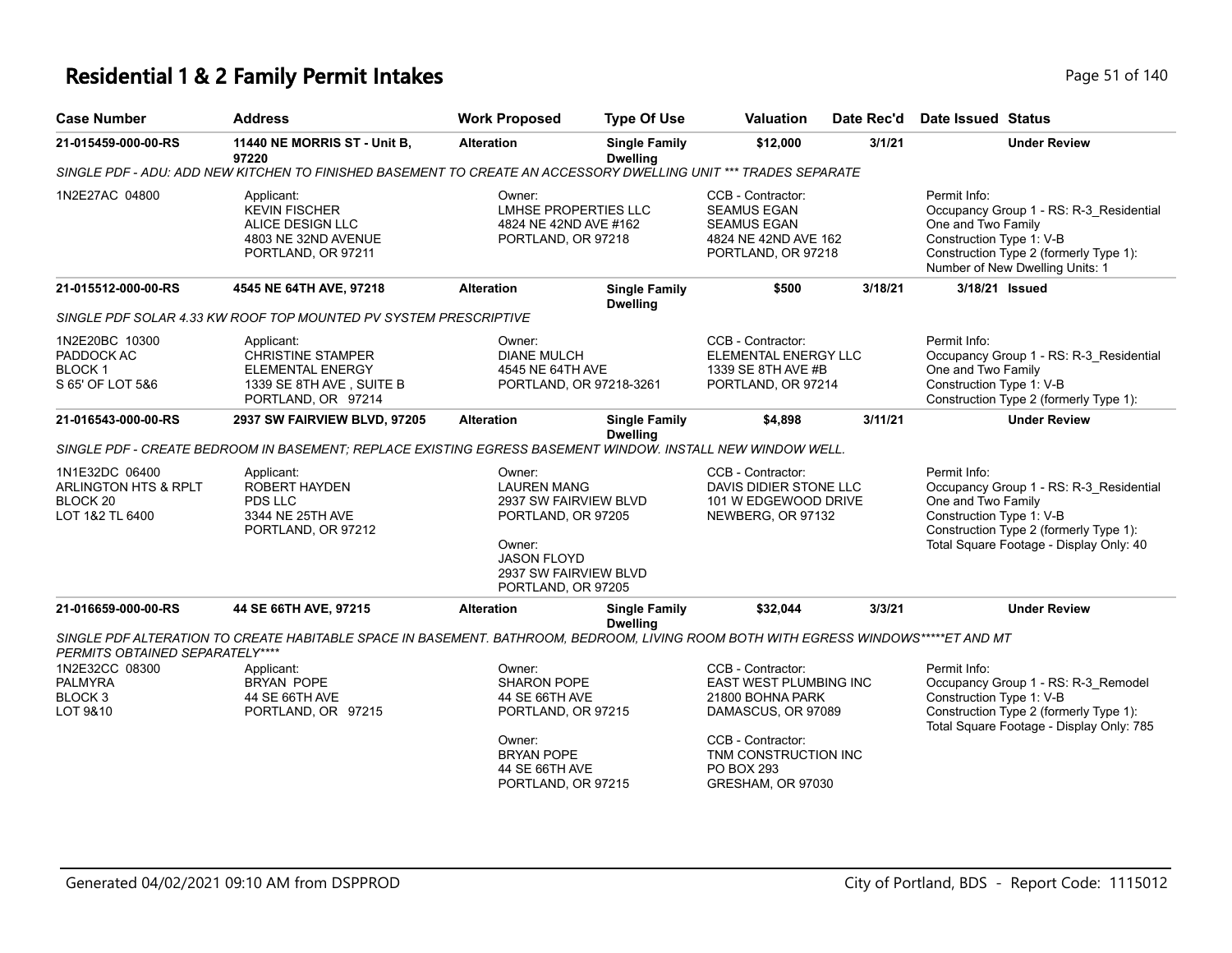### **Residential 1 & 2 Family Permit Intakes Page 140** Page 52 of 140

| <b>Case Number</b>                                                                    | <b>Address</b>                                                                                                                                                                                                                                                                                                                                                                                 | <b>Work Proposed</b>                                                                                                                                                                                                                | <b>Type Of Use</b>                      | <b>Valuation</b>                                                                                  | Date Rec'd | Date Issued Status                                             |                                                                                                                            |
|---------------------------------------------------------------------------------------|------------------------------------------------------------------------------------------------------------------------------------------------------------------------------------------------------------------------------------------------------------------------------------------------------------------------------------------------------------------------------------------------|-------------------------------------------------------------------------------------------------------------------------------------------------------------------------------------------------------------------------------------|-----------------------------------------|---------------------------------------------------------------------------------------------------|------------|----------------------------------------------------------------|----------------------------------------------------------------------------------------------------------------------------|
| 21-016854-000-00-RS                                                                   | 2405 NE 49TH AVE, 97213                                                                                                                                                                                                                                                                                                                                                                        | <b>Alteration</b>                                                                                                                                                                                                                   | <b>Single Family</b><br><b>Dwelling</b> | \$53,719                                                                                          | 3/3/21     |                                                                | <b>Under Review</b>                                                                                                        |
|                                                                                       | SINGLE PDF - RETROACTIVE PERMITTING OF BASEMENT CONVERSION TO LIVING SPACE, AND ADD NEW BEDROOMS, BATHROOM, AND OFFICE. REMODEL<br>BATHROOM AND ADD WATER CLOSET ON MAIN LEVEL (3 TOILETS TOTAL) *MT SEPARATE                                                                                                                                                                                  |                                                                                                                                                                                                                                     |                                         |                                                                                                   |            |                                                                |                                                                                                                            |
| 1N2E30CA 08200<br><b>ROSE CITY PK</b><br><b>BLOCK 25</b><br>LOT <sub>5</sub>          | Applicant:<br>JENNIFER ANDERSON-KAPKE<br>2405 NE 49TH AVE<br>PORTLAND, OR 97213                                                                                                                                                                                                                                                                                                                | Owner:<br><b>NATHAN KAPKE</b><br>2405 NE 49TH AVE<br>PORTLAND, OR 97213<br>Owner:                                                                                                                                                   | <b>JENNIFER ANDERSON-KAPKE</b>          |                                                                                                   |            | Permit Info:<br>Construction Type 1: V-B                       | Occupancy Group 1 - RS: R-3_Remodel<br>Construction Type 2 (formerly Type 1):<br>Total Square Footage - Display Only: 1316 |
|                                                                                       |                                                                                                                                                                                                                                                                                                                                                                                                | 2405 NE 49TH AVE<br>PORTLAND, OR 97213                                                                                                                                                                                              |                                         |                                                                                                   |            |                                                                |                                                                                                                            |
| 21-016910-000-00-RS                                                                   | 2726 NE 14TH AVE, 97212                                                                                                                                                                                                                                                                                                                                                                        | <b>Alteration</b>                                                                                                                                                                                                                   | <b>Single Family</b><br><b>Dwelling</b> | \$50,000                                                                                          | 3/2/21     |                                                                | <b>Under Review</b>                                                                                                        |
| 1N1E26AC 06800<br><b>IRVINGTON</b><br>BLOCK 67<br>LOT <sub>13</sub><br>S 4' OF LOT 14 | SINGLE PDF - KITCHN/NOOK RECONFIGURATION. ALTERATIONS TO WINDOW OPENINGS. RELOCATE REAR DOOR. NEW FRENCH DOOR. NEW WINDOW OPENINGS.<br>CONVERT MUDROOM TO NEW HALL AND PANTRY. REMOVE AND REPLACE REAR DECK AND STAIRS. RELATED TO 20-218490-LU *** TRADES SEPARATE<br>Applicant:<br>ANGIE AMATO WIELAND<br>ANGIE AMATO WIELAND<br>ARCHITECTURE, LLC<br>2726 NE 14TH AVE<br>PORTLAND, OR 97212 | Owner:<br><b>TIMOTHY SCHWEITZER</b><br>10933 NE MORRIS ST<br>PORTLAND, OR 97220<br>Owner:<br>DIETRICH WIELAND<br>2726 NE 14TH AVE<br>PORTLAND, OR 97212<br>Owner:<br><b>ANGIE WIELAND</b><br>2726 NE 14TH AVE<br>PORTLAND, OR 97212 |                                         | CCB - Contractor:<br>MASTERCRAFT REMODELING<br>INC.<br>10300 SE 97TH CT<br>HAPPY VALLEY, OR 97086 |            | Permit Info:<br>Construction Type 1: V-B                       | Occupancy Group 1 - RS: R-3_Remodel<br>Construction Type 2 (formerly Type 1):<br>Total Square Footage - Display Only: 360  |
| 21-017184-000-00-RS                                                                   | 2427 NE 148TH AVE, 97230                                                                                                                                                                                                                                                                                                                                                                       | <b>Alteration</b>                                                                                                                                                                                                                   | <b>Single Family</b><br><b>Dwelling</b> | \$500                                                                                             | 3/23/21    |                                                                | 3/23/21 Issued                                                                                                             |
|                                                                                       | SINGLE PDF - SOLAR 7.5KW ROOF TOP PV SYSTEM: PRESCRIPTIVE**ET SEPARATE**                                                                                                                                                                                                                                                                                                                       |                                                                                                                                                                                                                                     |                                         |                                                                                                   |            |                                                                |                                                                                                                            |
| 1N2E25CA 13100<br>SECTION 25 1N 2E<br>TL 13100 0.27 ACRES                             | Applicant:<br><b>MARIELA GONZALEZ</b><br>DUIT LEVEL TOOL CO.<br>19461 SW 89th Ave<br>Tualatin<br>Oregon<br>97062                                                                                                                                                                                                                                                                               | Owner:<br><b>JUANITO SANCHEZ</b><br>3135 SE 160TH AVE<br>PORTLAND, OR 97236<br>Owner:<br><b>GESELLE IBAY</b><br>3135 SE 160TH AVE<br>PORTLAND, OR 97236                                                                             |                                         | CCB - Contractor:<br>DUIT LEVEL TOOL CO<br>19461 SW 89TH AVE<br>TUALATIN, OR 97062                |            | Permit Info:<br>One and Two Family<br>Construction Type 1: V-B | Occupancy Group 1 - RS: R-3_Residential<br>Construction Type 2 (formerly Type 1):                                          |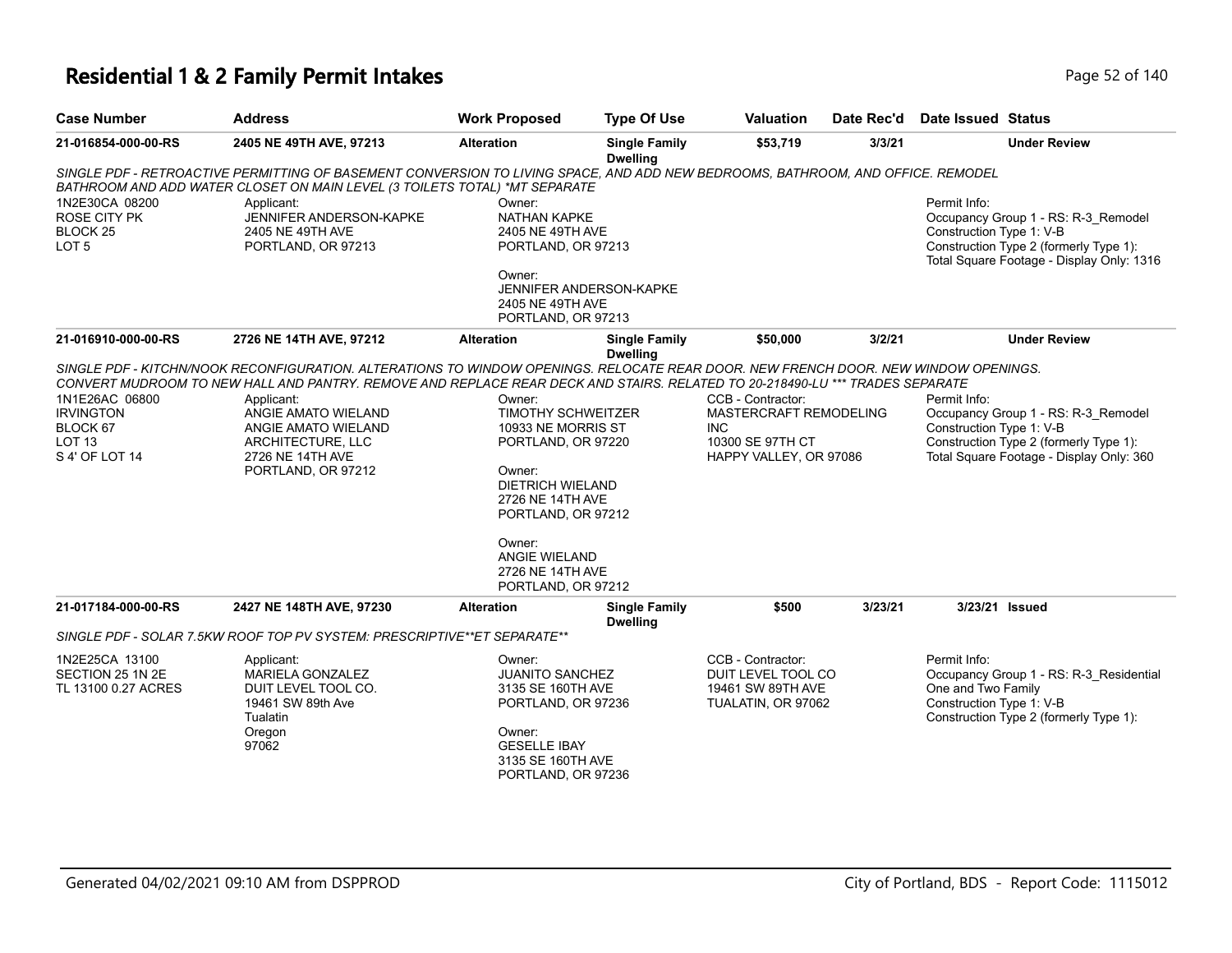# **Residential 1 & 2 Family Permit Intakes Page 140** Page 53 of 140

| <b>Case Number</b>                                                            | <b>Address</b>                                                                                                                                                                                              | <b>Work Proposed</b>                                                                                                                                                      | <b>Type Of Use</b>                      | <b>Valuation</b>                                                                                                                                                                                                                                                                                                                                                                                 | Date Rec'd | Date Issued Status                                                                                                                                                                                       |
|-------------------------------------------------------------------------------|-------------------------------------------------------------------------------------------------------------------------------------------------------------------------------------------------------------|---------------------------------------------------------------------------------------------------------------------------------------------------------------------------|-----------------------------------------|--------------------------------------------------------------------------------------------------------------------------------------------------------------------------------------------------------------------------------------------------------------------------------------------------------------------------------------------------------------------------------------------------|------------|----------------------------------------------------------------------------------------------------------------------------------------------------------------------------------------------------------|
| 21-017672-000-00-RS                                                           | 3909 N OVERLOOK TER, 97217                                                                                                                                                                                  | <b>Alteration</b>                                                                                                                                                         | <b>Single Family</b><br><b>Dwelling</b> | \$48,000                                                                                                                                                                                                                                                                                                                                                                                         | 3/3/21     | <b>Under Review</b>                                                                                                                                                                                      |
|                                                                               | SINGLE PDF ALTERATION TO STABILIZE HOUSE FOUNDATION WITH UNDERPINNING AND REPAIR EXISTING RETAINING WALL                                                                                                    |                                                                                                                                                                           |                                         |                                                                                                                                                                                                                                                                                                                                                                                                  |            |                                                                                                                                                                                                          |
| 1N1E21DD 05000<br><b>OVERLOOK</b><br>BLOCK D TL 5000                          | Applicant:<br>PETER KARP<br>PLI SYSTEMS<br>3045 SE 61ST CT<br>HILLSBORO OR 97123                                                                                                                            | Owner:<br><b>STEVEN HEARD</b><br>3909 N OVERLOOK TER<br>PORTLAND, OR 97227-1052<br>Owner:<br><b>KRISTYN FALKENSTERN</b><br>3909 N OVERLOOK TER<br>PORTLAND, OR 97227-1052 |                                         | CCB - Contractor:<br>PETER KARP<br>PLI SYSTEMS INC<br>3045 SE 61ST CT<br>HILLSBORO, OR 97123                                                                                                                                                                                                                                                                                                     |            | Permit Info:<br>Occupancy Group 1 - RS: R-3_Remodel<br>Construction Type 1: V-B<br>Construction Type 2 (formerly Type 1):                                                                                |
| 21-018320-000-00-RS                                                           | 727 SW CALDEW DR, 97219                                                                                                                                                                                     | <b>Alteration</b>                                                                                                                                                         | <b>Single Family</b><br><b>Dwelling</b> | \$53,066                                                                                                                                                                                                                                                                                                                                                                                         | 3/4/21     | <b>Under Review</b>                                                                                                                                                                                      |
|                                                                               | SINGLE PDF - REPAIR FIRE DAMAGED FRAMING AND ROOFING TO MAIN LEVEL AND ATTIC. CONVERSION - FOR OFFICE, MEDIA ROOM, AND BATHROOM (3 TOILETS<br>TOTAL) - INCLUDING NEW BATHROOM LOCATION. *** TRADES SEPARATE |                                                                                                                                                                           |                                         |                                                                                                                                                                                                                                                                                                                                                                                                  |            |                                                                                                                                                                                                          |
| 1S1E21AA 06500<br><b>BURLINGAME</b><br>BLOCK <sub>23</sub><br>LOT 4-6 TL 6500 | Applicant:<br>RALPH TURNBAUGH<br>TM RIPPEY CONSULTING ENGINEERS<br>7650 SW BEVELAND ST SUITE 100<br><b>TIGARD OR 97223</b>                                                                                  | Owner:<br>YOKO BRONSTEIN<br>727 SW CALDEW DR<br>PORTLAND, OR 97219-2136                                                                                                   |                                         | CCB - Contractor:<br>OREGON HOME IMPROVEMENT<br>CO INC<br>17255 PILKINGTON RD<br>LAKE OSWEGO, OR 97035-8595                                                                                                                                                                                                                                                                                      |            | Permit Info:<br>Occupancy Group 1 - RS: R-3_Remodel<br>Construction Type 1: V-B<br>Construction Type 2 (formerly Type 1):<br>Total Square Footage - Display Only: 1300                                   |
| 21-018876-000-00-RS                                                           | 4742 N VANCOUVER AVE, 97217                                                                                                                                                                                 | <b>Alteration</b>                                                                                                                                                         | <b>Single Family</b><br><b>Dwelling</b> | \$70,000                                                                                                                                                                                                                                                                                                                                                                                         | 3/1/21     | <b>Under Review</b>                                                                                                                                                                                      |
| RETROACTIVE PERMITTING OF ATTIC BEDROOM.                                      | SINGLE PDF - ADU: BASEMENT CONVERSION TO ACCESSORY DWELLING UNIT, AND A SEPARATE OFFICE AND LAUNDRY FOR THE MAIN DWELLING UNIT.                                                                             |                                                                                                                                                                           |                                         |                                                                                                                                                                                                                                                                                                                                                                                                  |            |                                                                                                                                                                                                          |
| 1N1E22AC 02200<br>WILLIAMS AVE ADD 2<br>BLOCK 2<br><b>LOT 10</b>              | Applicant:<br><b>OMAR MARTINEZ</b><br>CASA BONITA LLC<br>1631 NE BROADWAY #721<br>PORTLAND OR 97232                                                                                                         | Owner:<br><b>LYNNE RANDALL</b><br>4742 N VANCOUVER AVE<br>PORTLAND, OR 97217<br>Owner:<br><b>JEREMY DUKE</b><br>4742 N VANCOUVER AVE<br>PORTLAND, OR 97217                |                                         | CCB - Contractor:<br>AC ELECTRICAL CONTRACTOR<br>LLC.<br>PO BOX 427<br>TUALATIN, OR 97062<br>CCB - Contractor:<br><b>CASA BONITA LLC</b><br>1631 NE BROADWAY #721<br>PORTLAND, OR 97232<br>CCB - Contractor:<br>AIR MAXX HEATING & COOLING<br><b>LLC</b><br>PO BOX 230178<br>PORTLAND, OR 97281<br>CCB - Contractor:<br>JAYBEL CONTRACTORS LLC<br>710 S MCLOUGHLIN BLVD<br>OREGON CITY, OR 97045 |            | Permit Info:<br>Occupancy Group 1 - RS: R-3_Remodel<br>Construction Type 1: V-B<br>Construction Type 2 (formerly Type 1):<br>Total Square Footage - Display Only: 899<br>Number of New Dwelling Units: 1 |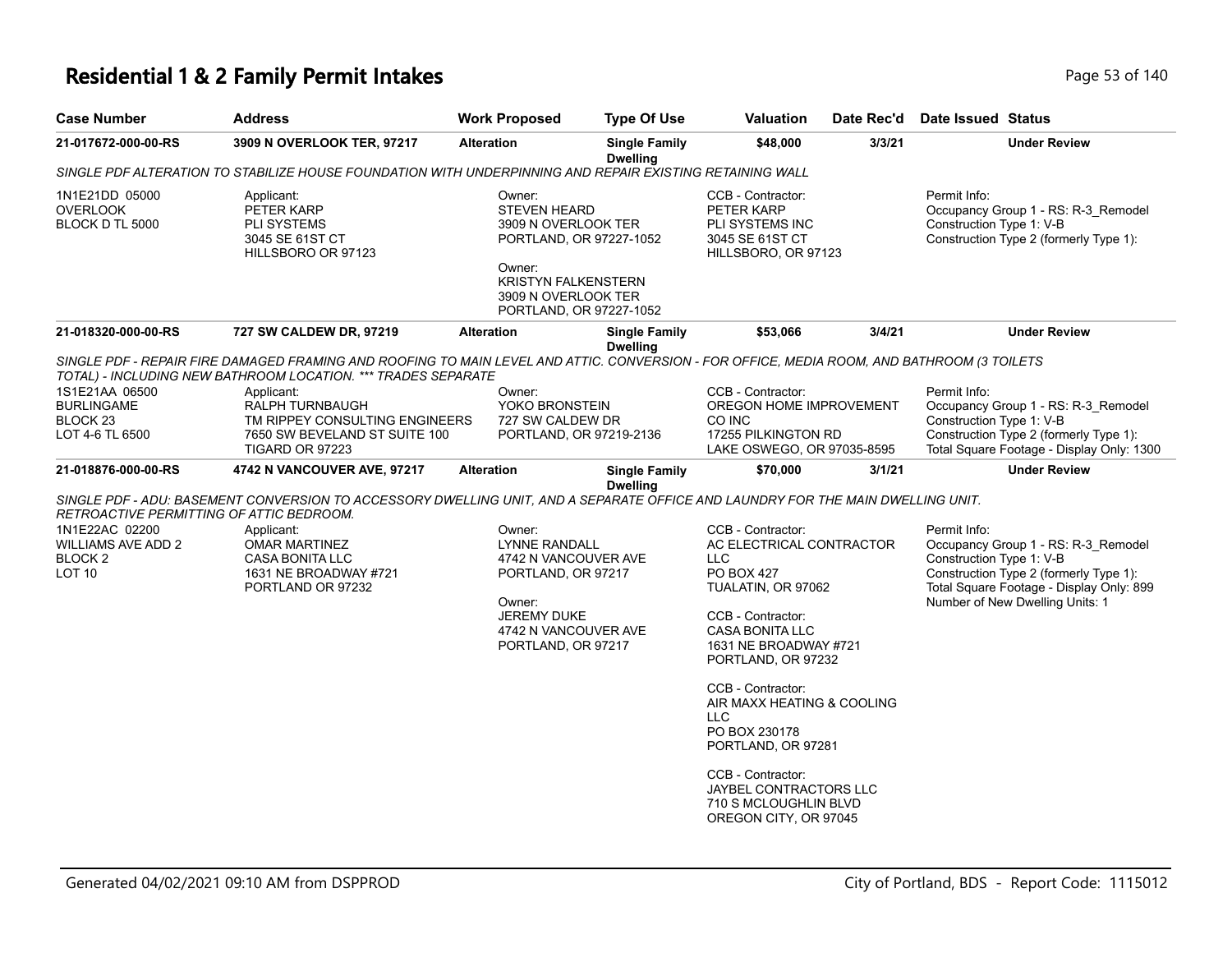# **Residential 1 & 2 Family Permit Intakes Page 140** Page 54 of 140

| <b>Address</b>                                                                                             | <b>Work Proposed</b> | <b>Type Of Use</b>                                                   | <b>Valuation</b>                                                                                                                                                                                                                                                                                                                                                                                               | Date Rec'd | Date Issued Status                                                                                                                                                                                                                                                                                                                                                                                                                                                                                                                                  |
|------------------------------------------------------------------------------------------------------------|----------------------|----------------------------------------------------------------------|----------------------------------------------------------------------------------------------------------------------------------------------------------------------------------------------------------------------------------------------------------------------------------------------------------------------------------------------------------------------------------------------------------------|------------|-----------------------------------------------------------------------------------------------------------------------------------------------------------------------------------------------------------------------------------------------------------------------------------------------------------------------------------------------------------------------------------------------------------------------------------------------------------------------------------------------------------------------------------------------------|
| 5960 SE TIBBETTS ST, 97206                                                                                 | <b>Alteration</b>    | <b>Single Family</b>                                                 | \$28,247                                                                                                                                                                                                                                                                                                                                                                                                       | 3/10/21    | <b>Under Review</b>                                                                                                                                                                                                                                                                                                                                                                                                                                                                                                                                 |
|                                                                                                            |                      |                                                                      |                                                                                                                                                                                                                                                                                                                                                                                                                |            |                                                                                                                                                                                                                                                                                                                                                                                                                                                                                                                                                     |
| Applicant:<br><b>MICHAEL MORTON</b><br><b>MORTON BUILDING DESIGN</b><br>4346 SE 34TH<br>PORTLAND, OR 97202 | Owner:               |                                                                      |                                                                                                                                                                                                                                                                                                                                                                                                                |            | Permit Info:<br>Occupancy Group 1 - RS: R-3_Remodel<br>Construction Type 1: V-B<br>Construction Type 2 (formerly Type 1):<br>Total Square Footage - Display Only: 692                                                                                                                                                                                                                                                                                                                                                                               |
| 3655 SE SCHILLER ST, 97202                                                                                 | <b>Alteration</b>    | <b>Single Family</b>                                                 | \$15,000                                                                                                                                                                                                                                                                                                                                                                                                       | 3/26/21    | <b>Under Review</b>                                                                                                                                                                                                                                                                                                                                                                                                                                                                                                                                 |
|                                                                                                            |                      |                                                                      |                                                                                                                                                                                                                                                                                                                                                                                                                |            |                                                                                                                                                                                                                                                                                                                                                                                                                                                                                                                                                     |
| Applicant:<br><b>JOSHUA HILTON</b><br>616 NE 28TH AVE<br>PORTLAND OR 97232                                 | Owner:               |                                                                      |                                                                                                                                                                                                                                                                                                                                                                                                                |            | Permit Info:<br>Occupancy Group 1 - RS: R-3_Remodel<br>Construction Type 1: V-B<br>Construction Type 2 (formerly Type 1):<br>Total Square Footage - Display Only: 228                                                                                                                                                                                                                                                                                                                                                                               |
| 1535 NE 58TH AVE, 97213                                                                                    | <b>Alteration</b>    | <b>Single Family</b>                                                 | \$35,000                                                                                                                                                                                                                                                                                                                                                                                                       | 3/5/21     | <b>Under Review</b>                                                                                                                                                                                                                                                                                                                                                                                                                                                                                                                                 |
| <b>WINDOWS WELLS. *** TRADES SEPARATE</b>                                                                  |                      |                                                                      |                                                                                                                                                                                                                                                                                                                                                                                                                |            |                                                                                                                                                                                                                                                                                                                                                                                                                                                                                                                                                     |
| Applicant:<br><b>ELSON NGUYEN</b><br><b>HM GROUP LLC</b><br>3036 SE 131ST AVE<br>PORTLAND OR 97236         | Owner:               |                                                                      | Primary Contractor:<br><b>TO BID</b>                                                                                                                                                                                                                                                                                                                                                                           |            | Permit Info:<br>Occupancy Group 1 - RS: R-3_Remodel<br>Construction Type 1: V-B<br>Construction Type 2 (formerly Type 1):<br>Total Square Footage - Display Only: 535<br>Number of New Dwelling Units: 1                                                                                                                                                                                                                                                                                                                                            |
| 2106 SE 42ND AVE, 97215                                                                                    | <b>Alteration</b>    | <b>Single Family</b>                                                 | \$24,492                                                                                                                                                                                                                                                                                                                                                                                                       | 3/4/21     | <b>Under Review</b>                                                                                                                                                                                                                                                                                                                                                                                                                                                                                                                                 |
|                                                                                                            |                      |                                                                      |                                                                                                                                                                                                                                                                                                                                                                                                                |            |                                                                                                                                                                                                                                                                                                                                                                                                                                                                                                                                                     |
| Applicant:<br><b>CATHERINE LARSEN</b><br>1144 SE MILLER ST<br>PORTLAND OR 97202                            | Owner:<br>Owner:     |                                                                      |                                                                                                                                                                                                                                                                                                                                                                                                                |            | Permit Info:<br>Occupancy Group 1 - RS: R-3_Remodel<br>Construction Type 1: V-B<br>Construction Type 2 (formerly Type 1):<br>Total Square Footage - Display Only: 600                                                                                                                                                                                                                                                                                                                                                                               |
|                                                                                                            |                      | CONCRETE SLAB *MECHANICAL, ELECTRICAL, AND PLUMBING PERMITS SEPARATE | <b>Dwelling</b><br><b>CAFER ARAC</b><br>5960 SE TIBBETTS ST<br>PORTLAND, OR 97206<br><b>Dwelling</b><br>JIMENA ALVARADO<br>3655 SE SCHILLER ST<br>PORTLAND, OR 97202<br><b>Dwelling</b><br>MARJORIE POWELL<br>1535 NE 58TH AVE<br>PORTLAND, OR 97213-3661<br><b>Dwelling</b><br><b>MARK GRISMER</b><br>2106 SE 42ND AVE<br>PORTLAND, OR 97215<br><b>ANNE GRISMER</b><br>2106 SE 42ND AVE<br>PORTLAND, OR 97215 |            | SINGLE PDF: CREATE HABITABLE SPACE IN BASEMENT TO INCLUDE LIVING ROOM, BEDROOM, BATHROOM; EGRESS WELL *ET, PT, MT SEPARATE W/2021 019205 000<br>SINGLE PDF ADD SHOWER AND TOILET ROOMS IN BASEMENT; INCLUDES REMOVAL OF EXISTING SHOWER AND TOILET ROOM; NEW WALLS AND REMOVAL OF<br>SINGLE PDF - ADU: CONVERT BASEMENT TO HABITABLE SPACE FOR AN ACCESSORY DWELLING UNIT, INCLUDING TWO NEW BEDROOMS W/NEW EGRESS<br>SINGLE PDF: CREATE HABITABLE SPACE IN BASEMENT; NEW OFFICE, BEDROOM; REC ROOM; BATHROOM; MECHANICAL ROOM *ET, PT, MT SEPARATE |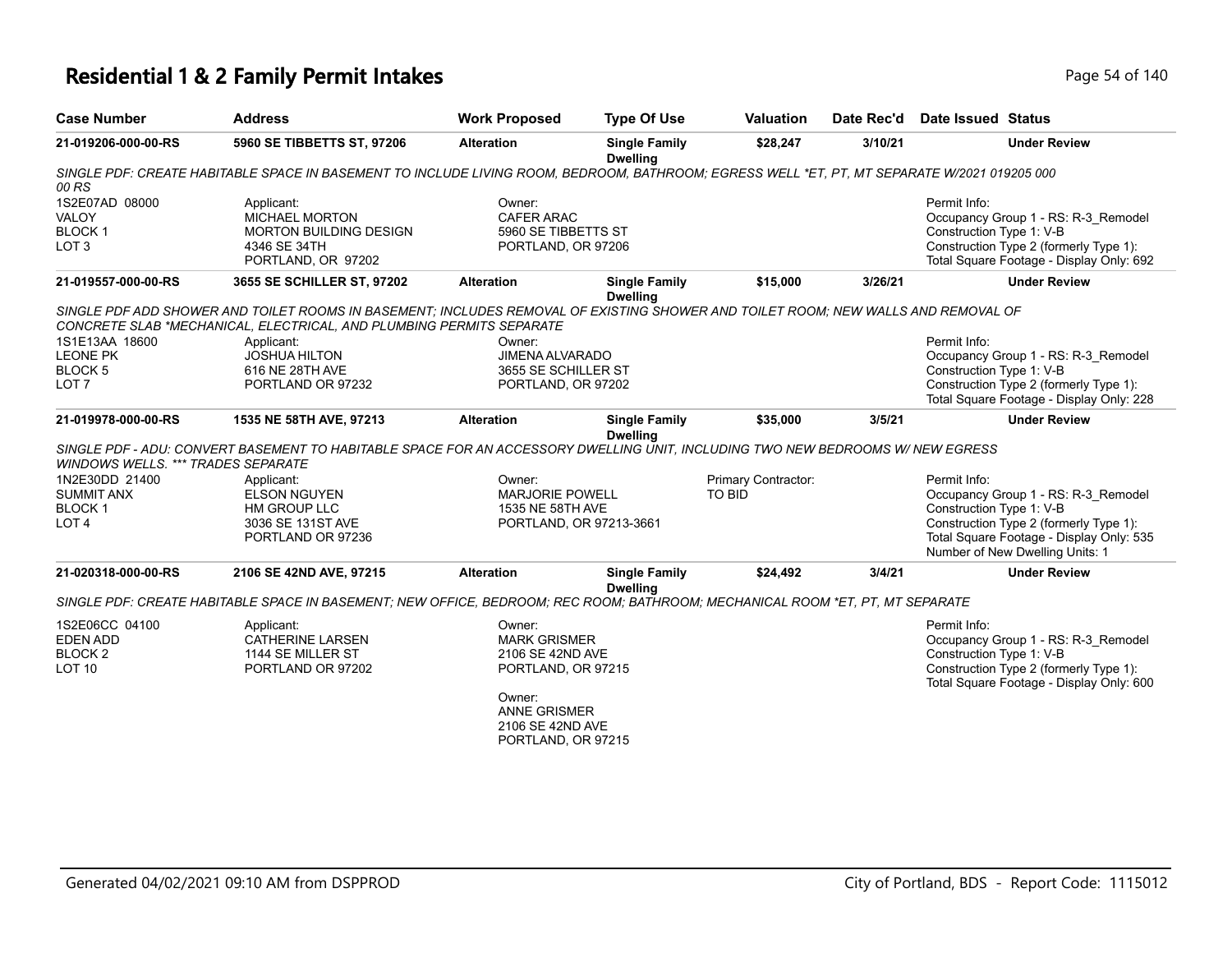#### **Residential 1 & 2 Family Permit Intakes Page 140** Page 55 of 140

| <b>Case Number</b>                                                             | <b>Address</b>                                                                                                                                                                                                                                                                    | <b>Work Proposed</b>                                                                    | <b>Type Of Use</b>                      | Valuation                                                                                                                        | Date Rec'd | Date Issued Status                                                                                                                                                                                       |
|--------------------------------------------------------------------------------|-----------------------------------------------------------------------------------------------------------------------------------------------------------------------------------------------------------------------------------------------------------------------------------|-----------------------------------------------------------------------------------------|-----------------------------------------|----------------------------------------------------------------------------------------------------------------------------------|------------|----------------------------------------------------------------------------------------------------------------------------------------------------------------------------------------------------------|
| 21-020366-000-00-RS                                                            | 3112 SW SANTA MONICA ST.<br>97239                                                                                                                                                                                                                                                 | <b>Alteration</b>                                                                       | <b>Single Family</b><br><b>Dwelling</b> | \$15,000                                                                                                                         | 3/4/21     | <b>Under Review</b>                                                                                                                                                                                      |
| <b>SEPARATE</b>                                                                | SINGLE PDF REMOVE LOAD BEARING WALL, REMODEL MAIN LEVEL HALL AND MASTER BATH; CREATE HABITABLE SPACE IN BASEMENT (3 TOILETS) *ET, PT, MT                                                                                                                                          |                                                                                         |                                         |                                                                                                                                  |            |                                                                                                                                                                                                          |
| 1S1E08DC 09800<br><b>LORAIN HTS</b><br>BLOCK 5<br><b>LOT 1&amp;2</b>           | Applicant:<br><b>TIBOR LAKATOS</b><br>18928 SW HEIGHTSVIEW CT<br>BEAVERTON, OR 97007                                                                                                                                                                                              | Owner:<br><b>BARTLETT FAMILY TR</b><br>26132 HITCHING RAIL RD<br>LAGUNA HILLS, CA 92653 |                                         | CCB - Contractor:<br><b>CREATIVE TILE &amp; REMODEL LLC</b><br>18928 SW HEIGHTS VIEW CT<br>BEAVERTON, OR 97007                   |            | Permit Info:<br>Occupancy Group 1 - RS: R-3_Remodel<br>Construction Type 1: V-B<br>Construction Type 2 (formerly Type 1):<br>Total Square Footage - Display Only: 120                                    |
| 21-021531-000-00-RS                                                            | 5116 NE GARFIELD AVE, 97211                                                                                                                                                                                                                                                       | <b>Alteration</b>                                                                       | <b>Single Family</b><br><b>Dwelling</b> | \$3,500                                                                                                                          | 3/8/21     | <b>Under Review</b>                                                                                                                                                                                      |
|                                                                                | SINGLE PDF CHANGE OF USE FROM SINGLE FAMILY RESIDENCE TO R-3 CONGREGATE LIVING; CREATE SHARED LAUNDRY IN BASEMENT *ET, PT, MT SEPARATE                                                                                                                                            |                                                                                         |                                         |                                                                                                                                  |            |                                                                                                                                                                                                          |
| 1N1E22AA 11300<br><b>WALNUT PK</b><br>BLOCK <sub>25</sub><br>LOT <sub>3</sub>  | Applicant:<br>PATRICK DONALDSON<br><b>HARKA ARCHITECTURE</b><br>107 NE WASHINGTON ST #740<br>PORTLAND OR 97214                                                                                                                                                                    | Owner:<br><b>GREGORY PETROSSIAN</b><br>5116 NE GARFIELD AVE<br>PORTLAND, OR 97211       |                                         |                                                                                                                                  |            | Permit Info:<br>Occupancy Group 1 - RS: R-3_Remodel<br>Construction Type 1: V-B<br>Construction Type 2 (formerly Type 1):<br>Total Square Footage - Display Only: 133                                    |
| 21-021658-000-00-RS                                                            | 104 SE 72ND AVE, 97215                                                                                                                                                                                                                                                            | <b>Alteration</b>                                                                       | <b>Single Family</b>                    | \$10,000                                                                                                                         | 3/8/21     | <b>Approved to Issue</b>                                                                                                                                                                                 |
|                                                                                | SINGLE PDF: CREATE HABITABLE SPACE IN BASEMENT TO INCLUDE; NEW BATHROOM; DEN; MECHANICAL ROOM; RECONFIGURE STAIRS; 1ST FLOOR CHANGE<br>NOOK TO BATHROOM (3 TOILETS TOTAL) *ET, PT, MT SEPARATE                                                                                    |                                                                                         | <b>Dwelling</b>                         |                                                                                                                                  |            |                                                                                                                                                                                                          |
| 1N2E32DC 08500<br><b>CUTHILL ADD</b><br>BLOCK <sub>2</sub><br>LOT <sub>9</sub> | Applicant:<br><b>ALAN ARMSTRONG</b><br>8311 SE 13TH AVE SUITE C<br>PORTLAND OR 97202                                                                                                                                                                                              | Owner:<br><b>406 PROPERTIES LLC</b><br>PORTLAND, OR 97232                               | 1631 NE BROADWAY PMB 307                | CCB - Contractor:<br><b>BEFORE &amp; AFTER</b><br><b>CONSTRUCTION LLC</b><br>2940 JAMES CT<br>FOREST GROVE, OR 97116             |            | Permit Info:<br>Occupancy Group 1 - RS: R-3_Remodel<br>Construction Type 1: V-B<br>Construction Type 2 (formerly Type 1):<br>Total Square Footage - Display Only: 714                                    |
| 21-021685-000-00-RS                                                            | 3515 NE RODNEY AVE - Unit B,<br>97212                                                                                                                                                                                                                                             | <b>Alteration</b>                                                                       | <b>Single Family</b><br><b>Dwelling</b> | \$15,512                                                                                                                         | 3/9/21     | <b>Under Review</b>                                                                                                                                                                                      |
|                                                                                | SINGLE PDF: NEW ADU IN BASEMENT *PT SEPARATE                                                                                                                                                                                                                                      |                                                                                         |                                         |                                                                                                                                  |            |                                                                                                                                                                                                          |
| 1N1E22DD 18301                                                                 | Applicant:<br>Daniel Trimarco<br>3515 NE RODNEY AVE<br>PORTLAND OR 97212                                                                                                                                                                                                          | Owner:<br><b>DANIEL TRIMARCO</b><br>3515 NE RODNEY AVE<br>PORTLAND, OR 97212            |                                         | CCB - Contractor:<br>AMP ELECTRIC INC<br>8152 SW HALL BLVD 325<br>BEAVERTON, OR 97008                                            |            | Permit Info:<br>Occupancy Group 1 - RS: R-3_Remodel<br>Construction Type 1: V-B<br>Construction Type 2 (formerly Type 1):<br>Total Square Footage - Display Only: 380<br>Number of New Dwelling Units: 1 |
| 21-021855-000-00-RS                                                            | 1416 SE MARION ST, 97202                                                                                                                                                                                                                                                          | <b>Alteration</b>                                                                       | <b>Single Family</b><br><b>Dwelling</b> | \$5,000                                                                                                                          | 3/9/21     | <b>Under Review</b>                                                                                                                                                                                      |
| DOOR, W/21 021852 RS                                                           | SINGLE PDF NEW DECK AND STAIR AT SOUTHWEST CORNER OF HOUSE. DEMOLISH EXISTING FRONT STAIR AND CONSTRUCT NEW WEST PORCH GUARDRAIL WALL<br>WHERE EXISTING STAIR IS REMOVED. CONSTRUCT NEW STAIR AT NORTH SIDE OF EXISTING FRONT PORCH. EXISTING FRONT PORCH TO REMAIN. NEW EXTERIOR |                                                                                         |                                         |                                                                                                                                  |            |                                                                                                                                                                                                          |
| 1S1E26BA 04200<br><b>SELLWOOD</b><br>BLOCK 62<br>LOT <sub>18</sub>             | Applicant:<br><b>AUSTIN CHEADLE</b><br><b>FASTER PERMITS</b><br>2000 SW 1ST AVE, SUITE 420<br>PORTLAND OR 97201                                                                                                                                                                   | Owner:<br><b>WOLVERTON FAMILY TR</b><br>1416 SE MARION ST<br>PORTLAND, OR 97202         |                                         | CCB - Contractor:<br><b>Mark Grismer</b><br><b>GREEN CANOPY HOMES LLC</b><br>3701 SE MILWAUKIE AVE SUITE D<br>PORTLAND, OR 97202 |            | Permit Info:<br>Occupancy Group 1 - RS: U_Decks,<br>Patios, Porches, Carports<br>Construction Type 1: V-B<br>Construction Type 2 (formerly Type 1):                                                      |

Total Square Footage - Display Only: 193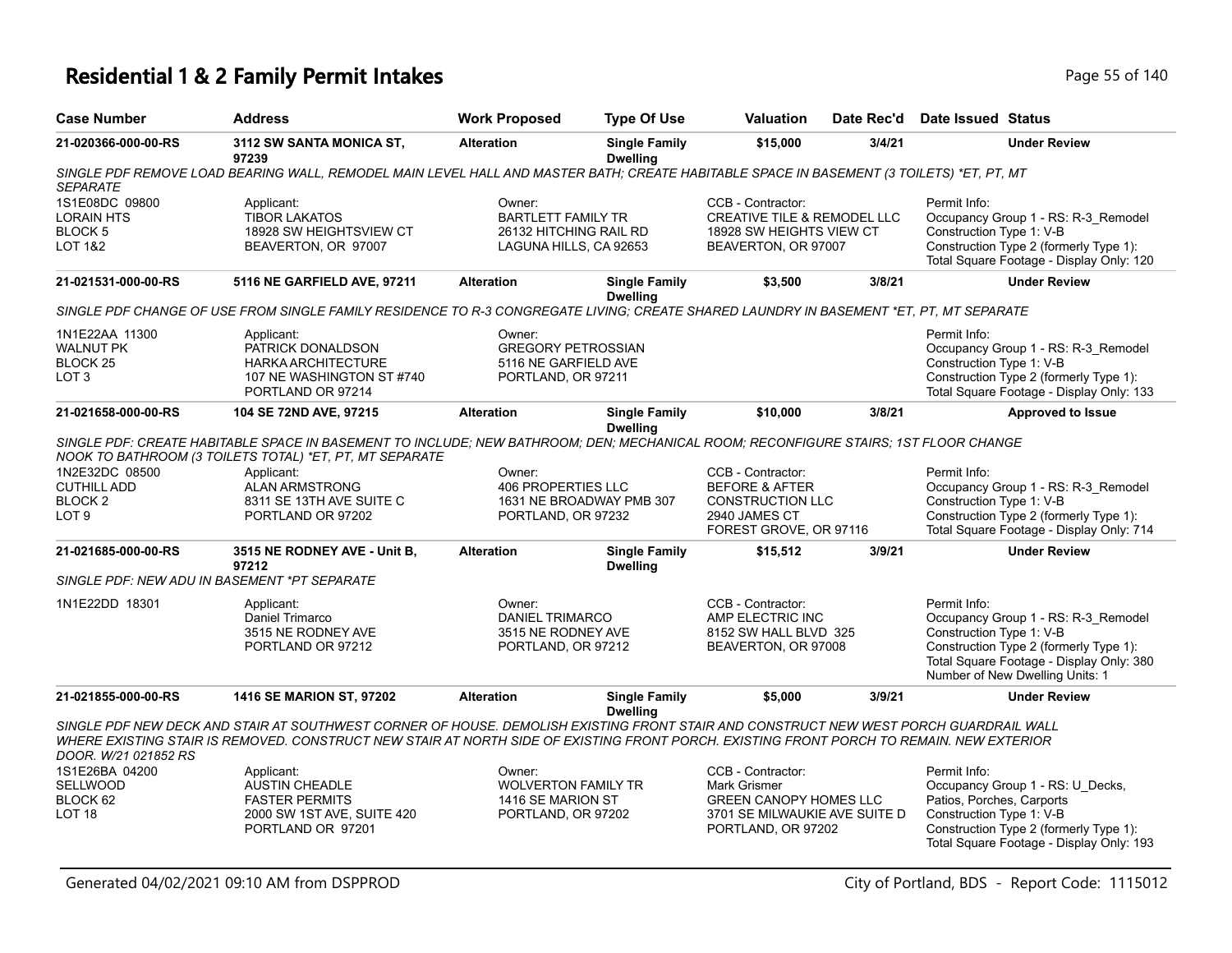# **Residential 1 & 2 Family Permit Intakes Page 140** Page 56 of 140

| <b>Case Number</b>      | <b>Address</b>                                                                                                                             | <b>Work Proposed</b>    | <b>Type Of Use</b>                      | <b>Valuation</b>    | Date Rec'd | Date Issued Status                                                                  |
|-------------------------|--------------------------------------------------------------------------------------------------------------------------------------------|-------------------------|-----------------------------------------|---------------------|------------|-------------------------------------------------------------------------------------|
| 21-021984-000-00-RS     | 4848 SE HARRISON ST, 97215                                                                                                                 | <b>Alteration</b>       | <b>Single Family</b><br><b>Dwelling</b> | \$51,433            | 3/20/21    | <b>Under Review</b>                                                                 |
|                         | SINGLE PDF NEW INTERIOR PERIMETER SHEAR WALL CONSTRUCTION ON EXISTING TRENCH FOOTING ADJACENT TO EXISTING CONCRETE FOUNDATION WALLS IN     |                         |                                         |                     |            |                                                                                     |
|                         | BASEMENT (BASEMENT IS NOT HABITABLE SPACE). NEW BEAMS AND COLUMNS AND ISOLATED FOOTINGS IN BASEMENT.                                       |                         |                                         |                     |            |                                                                                     |
| 1S2E06CA 27300          | Applicant:                                                                                                                                 | Owner:                  |                                         |                     |            | Permit Info:                                                                        |
| <b>FAILING ADD</b>      | <b>ANTHONY SUTTER</b>                                                                                                                      | <b>ANTHONY SUTTER</b>   |                                         |                     |            | Occupancy Group 1 - RS: R-3_Remodel                                                 |
| BLOCK <sub>9</sub>      | 4848 SE HARRISON ST                                                                                                                        | 4848 SE HARRISON ST     |                                         |                     |            | Construction Type 1: V-B                                                            |
| LOT 13 TL 27300         | PORTLAND OR 97215                                                                                                                          | PORTLAND, OR 97215      |                                         |                     |            | Construction Type 2 (formerly Type 1):<br>Total Square Footage - Display Only: 1260 |
| 21-022259-000-00-RS     | 5125 NE 22ND AVE - UNIT A, 97211                                                                                                           | <b>Alteration</b>       | <b>Single Family</b><br><b>Dwelling</b> | \$100,000           | 3/9/21     | <b>Under Review</b>                                                                 |
|                         | SINGLE PDF REMOVE LOAD BEARING WALL ON 1ST FLOOR; NEW MAIN FLOOR BEAMS; NEW BATH AT MAIN FLOOR (2 TOILETS); ADD NEW FOOTINGS IN UNFINISHED |                         |                                         |                     |            |                                                                                     |
|                         | BASEMENT; NEW BEAM IN ATTIC *ET, PT MT SEPARATE                                                                                            |                         |                                         |                     |            |                                                                                     |
| 1N1E23AA 15300          | Applicant:                                                                                                                                 | Owner:                  |                                         |                     |            | Permit Info:                                                                        |
| <b>VERNON</b>           | <b>JASON WILDE</b>                                                                                                                         | SHOBHNA SHASTRI         |                                         |                     |            | Occupancy Group 1 - RS: R-3 Remodel                                                 |
| BLOCK 31                | 5125 NE 22ND AVE                                                                                                                           | 5125 NE 22ND AVE UNIT A |                                         |                     |            | Construction Type 1: V-B                                                            |
| <b>LOT 15</b>           | PORTLAND OR 97211                                                                                                                          | PORTLAND, OR 97211      |                                         |                     |            | Construction Type 2 (formerly Type 1):<br>Total Square Footage - Display Only: 1008 |
|                         |                                                                                                                                            | Owner:                  |                                         |                     |            |                                                                                     |
|                         |                                                                                                                                            | <b>JASON WILDE</b>      |                                         |                     |            |                                                                                     |
|                         |                                                                                                                                            | 5125 NE 22ND AVE UNIT A |                                         |                     |            |                                                                                     |
|                         |                                                                                                                                            | PORTLAND, OR 97211      |                                         |                     |            |                                                                                     |
| 21-022667-000-00-RS     | 4306 NE SKIDMORE ST, 97218                                                                                                                 | <b>Alteration</b>       | <b>Single Family</b>                    | \$50,698            | 3/10/21    | <b>Under Review</b>                                                                 |
|                         |                                                                                                                                            |                         | <b>Dwelling</b>                         |                     |            |                                                                                     |
| <b>SEPARATE</b>         | SINGLE PDF CREATE HABITABLE SPACE IN BASEMENT BEDROOM; BATHROOM; INTERIOR STAIRS; WINDOW WELLS; REMOVE WALLS ON FIRST FLOOR *ET, PT MT     |                         |                                         |                     |            |                                                                                     |
| 1N2E19CB 11001          | Applicant:                                                                                                                                 | Owner:                  |                                         |                     |            | Permit Info:                                                                        |
| PARTITION PLAT 1999-122 | <b>JON GUNSCHEL</b>                                                                                                                        | <b>JAMES MOSS</b>       |                                         |                     |            | Occupancy Group 1 - RS: R-3_Remodel                                                 |
| LOT <sub>1</sub>        | 4306 NE SKIDMORE                                                                                                                           | PO BOX 405              |                                         |                     |            | Construction Type 1: V-B                                                            |
|                         | PORTLAND OR 97218                                                                                                                          | MARION, MA 02738        |                                         |                     |            | Construction Type 2 (formerly Type 1):                                              |
|                         |                                                                                                                                            |                         |                                         |                     |            | Total Square Footage - Display Only: 1242                                           |
| 21-022862-000-00-RS     | 4524 SE 60TH AVE, 97206                                                                                                                    | <b>Alteration</b>       | <b>Single Family</b><br><b>Dwelling</b> | \$100,000           | 3/24/21    | <b>Under Review</b>                                                                 |
|                         | SINGLE PDF CREATE HABITABLE SPACE IN BASEMENT TO INCLUDE BATHROOM; LIVING ROOM; BEDROOM; EGRESS WELL; REMOVE NON COMPLIANT STAIRS; NEW     |                         |                                         |                     |            |                                                                                     |
|                         | ARCHWAY 1ST FLOOR IN KITCHEN AND REMODEL BATHROOM *ET. PT. MT SEPARATE                                                                     |                         |                                         |                     |            |                                                                                     |
| 1S2E18AA 00800          | Applicant:                                                                                                                                 | Owner:                  |                                         | Primary Contractor: |            | Permit Info:                                                                        |
| LAURELWOOD 2            | JEFFREY SCHMIDT                                                                                                                            | <b>JEFFREY SCHMIDT</b>  |                                         | <b>TO BID</b>       |            | Occupancy Group 1 - RS: R-3_Remodel                                                 |
| BLOCK <sub>5</sub>      | 4524 SE 60TH AVE                                                                                                                           | 4524 SE 60TH AVE        |                                         |                     |            | Construction Type 1: V-B                                                            |
| N 45' OF S 145'         | PORTLAND OR 97206                                                                                                                          | PORTLAND, OR 97206      |                                         |                     |            | Construction Type 2 (formerly Type 1):                                              |
|                         |                                                                                                                                            |                         |                                         |                     |            | Total Square Footage - Display Only: 1000                                           |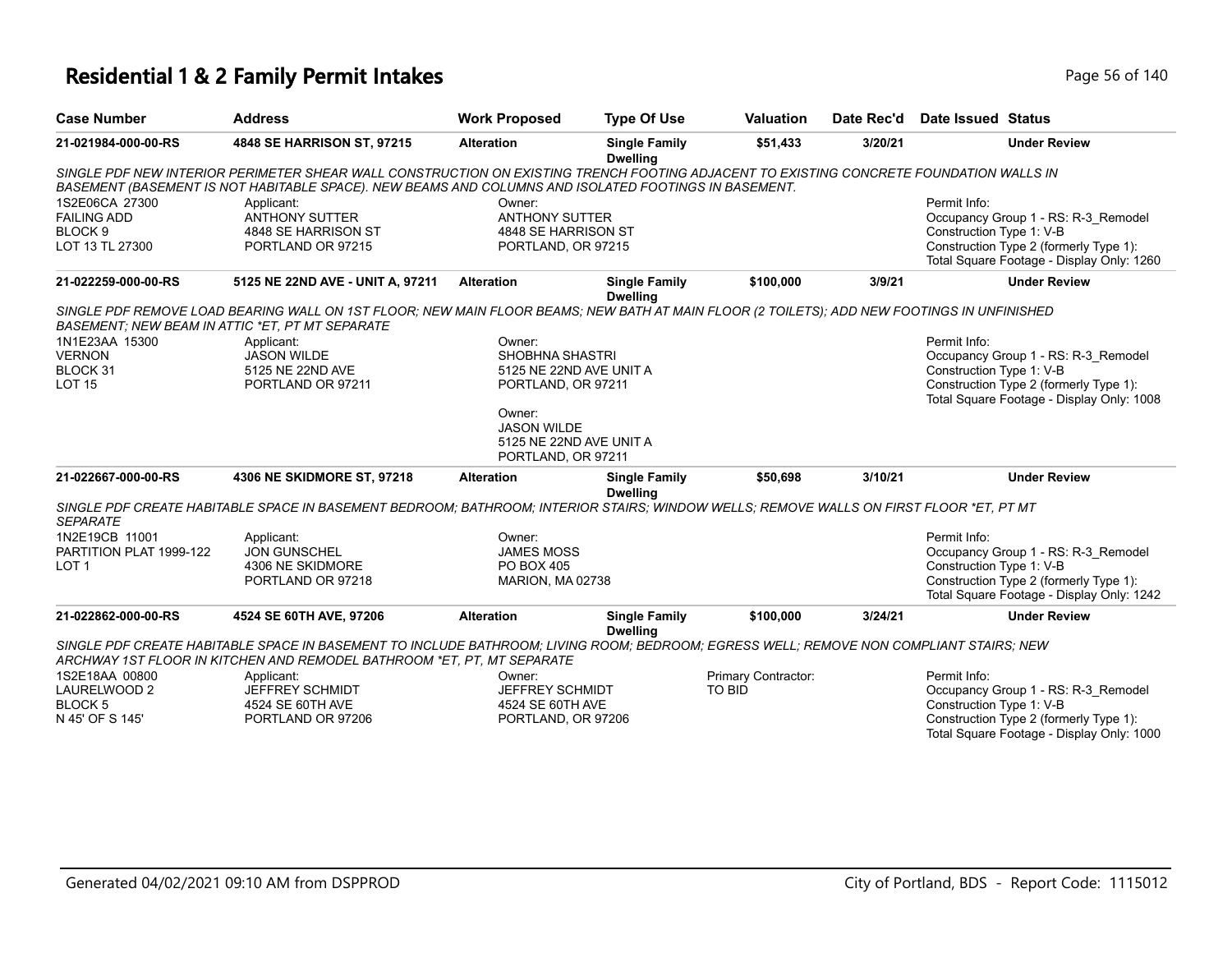### **Residential 1 & 2 Family Permit Intakes Page 11 and 2 Family Permit Intakes Page 57 of 140**

| <b>Address</b>                                                                                                      | <b>Work Proposed</b>                | <b>Type Of Use</b>                      | <b>Valuation</b>                                                                                                                                                                                                                                                                                                                                                                                                                            | Date Rec'd             | <b>Date Issued Status</b>                                                                                                                                                                                                                                                                                                                                                                                                                                                                                                                                                                    |
|---------------------------------------------------------------------------------------------------------------------|-------------------------------------|-----------------------------------------|---------------------------------------------------------------------------------------------------------------------------------------------------------------------------------------------------------------------------------------------------------------------------------------------------------------------------------------------------------------------------------------------------------------------------------------------|------------------------|----------------------------------------------------------------------------------------------------------------------------------------------------------------------------------------------------------------------------------------------------------------------------------------------------------------------------------------------------------------------------------------------------------------------------------------------------------------------------------------------------------------------------------------------------------------------------------------------|
| 6350 N VANCOUVER AVE, 97217                                                                                         | <b>Alteration</b>                   | <b>Single Family</b>                    | \$29,000                                                                                                                                                                                                                                                                                                                                                                                                                                    | 3/11/21                | <b>Under Review</b>                                                                                                                                                                                                                                                                                                                                                                                                                                                                                                                                                                          |
|                                                                                                                     |                                     |                                         |                                                                                                                                                                                                                                                                                                                                                                                                                                             |                        |                                                                                                                                                                                                                                                                                                                                                                                                                                                                                                                                                                                              |
| Applicant:<br><b>DANIEL MAKSIMOV</b><br><b>BUILDOR LLC</b><br>17600 PACIFIC HWY 341<br>MARYLHURST, OR 97036         | Owner:<br>Owner:                    |                                         | CCB - Contractor:<br><b>BUILDOR LLC</b>                                                                                                                                                                                                                                                                                                                                                                                                     |                        | Permit Info:<br>Occupancy Group 1 - RS: R-3_Residential<br>One and Two Family<br>Construction Type 1: V-B<br>Construction Type 2 (formerly Type 1):                                                                                                                                                                                                                                                                                                                                                                                                                                          |
| 1623 SE ASH ST, 97214                                                                                               | <b>Alteration</b>                   | <b>Single Family</b><br><b>Dwelling</b> | \$18,000                                                                                                                                                                                                                                                                                                                                                                                                                                    | 3/11/21                | <b>Under Review</b>                                                                                                                                                                                                                                                                                                                                                                                                                                                                                                                                                                          |
|                                                                                                                     |                                     |                                         |                                                                                                                                                                                                                                                                                                                                                                                                                                             |                        |                                                                                                                                                                                                                                                                                                                                                                                                                                                                                                                                                                                              |
| Applicant:<br><b>JESS COFFEY</b><br><b>LLC</b><br>65790 E SANDY RIVER LANE<br>RHODODENDRON OR 97049                 | Owner:                              |                                         | CCB - Contractor:<br>PLUMBING LLC                                                                                                                                                                                                                                                                                                                                                                                                           |                        | Permit Info:<br>Occupancy Group 1 - RS: R-3_Remodel<br>Construction Type 1: V-B<br>Construction Type 2 (formerly Type 1):<br>Total Square Footage - Display Only: 389                                                                                                                                                                                                                                                                                                                                                                                                                        |
| 4046 SE PINE ST, 97214                                                                                              | <b>Alteration</b>                   | <b>Single Family</b><br><b>Dwelling</b> | \$30,000                                                                                                                                                                                                                                                                                                                                                                                                                                    | 3/11/21                | <b>Under Review</b>                                                                                                                                                                                                                                                                                                                                                                                                                                                                                                                                                                          |
|                                                                                                                     |                                     |                                         |                                                                                                                                                                                                                                                                                                                                                                                                                                             |                        |                                                                                                                                                                                                                                                                                                                                                                                                                                                                                                                                                                                              |
| Applicant:<br><b>TREVOR STEWART</b><br>JNT DESIGN AND BUILD LLC<br>2414 SE MADISON ST, UNIT B<br>PORTLAND, OR 97214 | Owner:<br><b>SEAN NEW</b><br>Owner: |                                         | CCB - Contractor:<br><b>INC</b><br>11790 SE 154TH AV<br>CCB - Contractor:<br>CCB - Contractor:<br>4234 SE ALDER ST                                                                                                                                                                                                                                                                                                                          |                        | Permit Info:<br>Occupancy Group 1 - RS: R-3_Residential<br>One and Two Family<br>Construction Type 1: V-B<br>Construction Type 2 (formerly Type 1):                                                                                                                                                                                                                                                                                                                                                                                                                                          |
|                                                                                                                     |                                     | CNC CONSTRUCTION AND PLUMBING           | <b>Dwelling</b><br><b>SIDNEY MCLAREN</b><br>6350 N VANCOUVER AVE<br>PORTLAND, OR 97217<br><b>KYLE TRAVERS</b><br>6350 N VANCOUVER AVE<br>PORTLAND, OR 97217<br><b>DEREK HAMILTON LEBRUN</b><br>351 S 309TH ST<br>FEDERAL WAY, WA 98003<br>SINGLE PDF CREATE OFFICE AND NEW BATHROOM (LESS THAN 3 TOILETS) IN BASEMENT *MT SEPARATE<br>4046 SE PINE ST<br>PORTLAND, OR 97214<br><b>JENNIFER NEW</b><br>4046 SE PINE ST<br>PORTLAND, OR 97214 | <b>DANIEL MAKSIMOV</b> | SINGLE PDF CREATE HABITABLE SPACE IN BASEMENT; BEDROOM; LIVING ROOM; BATHROOM; COMMON SPACE EGRESS WINDOW WELL (3 OR LESS TOILETS) *ET.<br>17600 PACIFIC HWY 341<br>MARYLHURST, OR 97036<br>SINGLE PDF CREATE HABITABLE SPACE IN BASEMENT; NEW BEDROOM; BATHROOM (3 TOILETS TOTAL); LOUNGE AREA; EGRESS WELL *ET, MT PT SEPARATE<br>CNC CONSTRUCTION AND<br>65790 E SANDY RIVER LANE<br>RHODODENDRON, OR 97049<br>IR ELECTRICAL CONTRACTORS<br>HAPPY VALLEY, OR 97086<br>KODIAK PLUMBING INC<br>12030 SE MT SCOTT BLVD<br>PORTLAND, OR 97086<br>JNT DESIGN & BUILD LLC<br>PORTLAND, OR 97215 |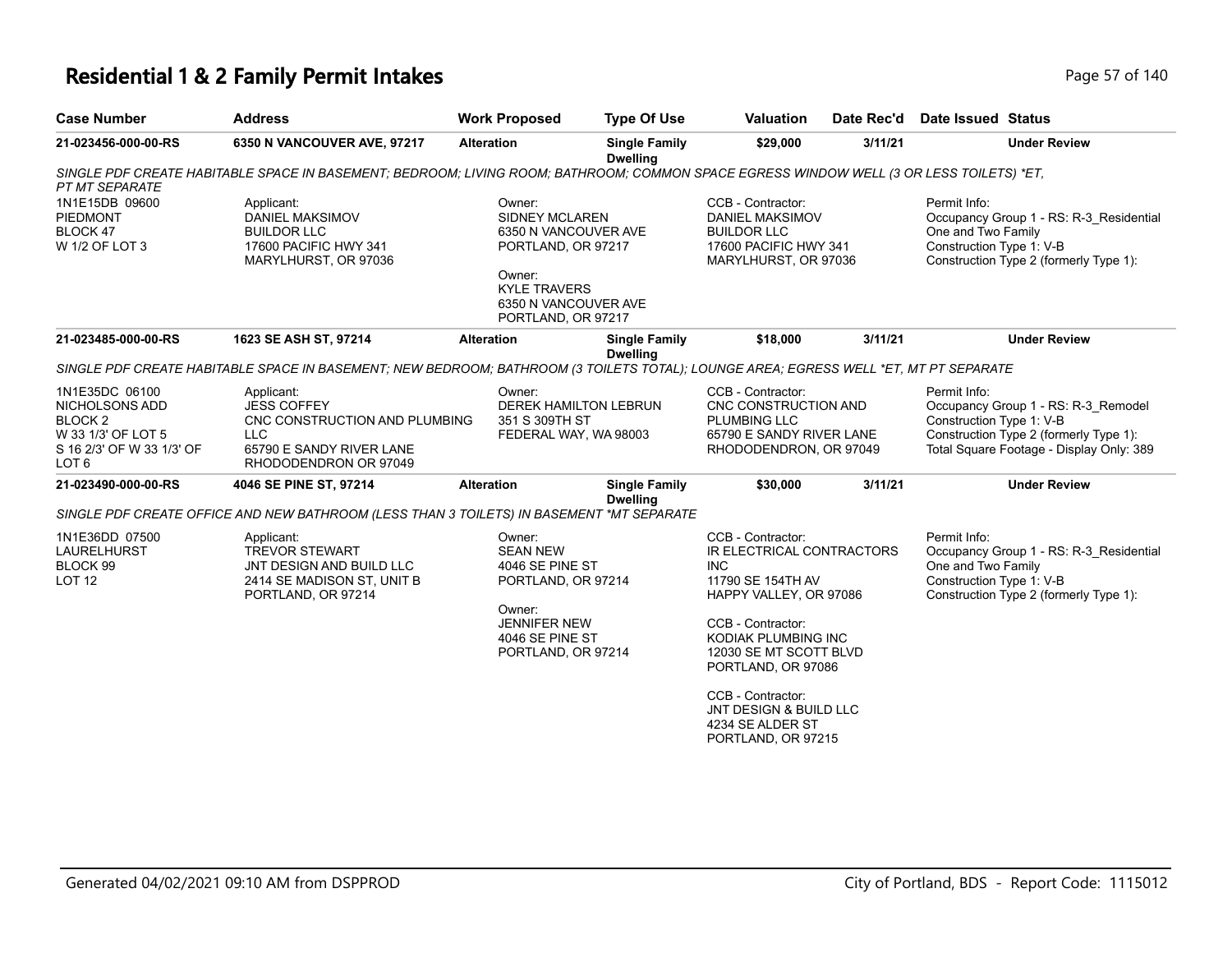# **Residential 1 & 2 Family Permit Intakes Page 140** Page 58 of 140

| <b>Case Number</b>                                                                                                                                                                                      | <b>Address</b>                                                                                                                                                                                                                                                        | <b>Work Proposed</b>                                                                                                                                        | <b>Type Of Use</b>                      | <b>Valuation</b>                                                                  | Date Rec'd | Date Issued Status                                                                                                                                  |                                                                                                                                                            |  |  |
|---------------------------------------------------------------------------------------------------------------------------------------------------------------------------------------------------------|-----------------------------------------------------------------------------------------------------------------------------------------------------------------------------------------------------------------------------------------------------------------------|-------------------------------------------------------------------------------------------------------------------------------------------------------------|-----------------------------------------|-----------------------------------------------------------------------------------|------------|-----------------------------------------------------------------------------------------------------------------------------------------------------|------------------------------------------------------------------------------------------------------------------------------------------------------------|--|--|
| 21-023661-000-00-RS                                                                                                                                                                                     | 5635 NE JESSUP ST, 97218                                                                                                                                                                                                                                              | <b>Alteration</b>                                                                                                                                           | <b>Single Family</b><br><b>Dwelling</b> | \$16,000                                                                          | 3/17/21    |                                                                                                                                                     | 3/17/21 Under Inspection                                                                                                                                   |  |  |
|                                                                                                                                                                                                         | SINGLE PDF - REMOVE LOAD BEARING WALLS BETWEEN LIVING AND DINING ROOM. ADD GLULAM, POST, AND FOOTING IN BASEMENT. *** TRADES SEPARATE                                                                                                                                 |                                                                                                                                                             |                                         |                                                                                   |            |                                                                                                                                                     |                                                                                                                                                            |  |  |
| 1N2E18DC 03500<br><b>CENTURY TERR</b><br>BLOCK 4<br>LOT <sub>6</sub>                                                                                                                                    | Applicant:<br><b>HANNAH LOUCKS</b><br>LOVETT, INC<br>6920 NE 42nd Ave<br>Portland, Oregon 97218                                                                                                                                                                       | Owner:<br><b>BENJAMIN STEINHAUS</b><br>5635 NE JESSUP ST<br>PORTLAND, OR 97218                                                                              |                                         | CCB - Contractor:<br><b>LOVETT INC</b><br>6920 NE 42ND AVE<br>PORTLAND, OR 97218  |            | Permit Info:<br>Occupancy Group 1 - RS: R-3 Residential<br>One and Two Family<br>Construction Type 1: V-B<br>Construction Type 2 (formerly Type 1): |                                                                                                                                                            |  |  |
| 21-023979-000-00-RS                                                                                                                                                                                     | 3037 NE HOYT ST, 97232                                                                                                                                                                                                                                                | <b>Alteration</b>                                                                                                                                           | <b>Single Family</b><br><b>Dwelling</b> | \$25,000                                                                          | 3/13/21    |                                                                                                                                                     | <b>Under Review</b>                                                                                                                                        |  |  |
| SINGLE PDF - 2ND FLOOR REMODEL TO CONVERT CLOSET TO BATHROOM AND CONVERT BATHROOM TO OFFICE (2 TOILETS TOTAL); 1ST FLOOR RENOVATE<br>KITCHEN: REMOVE CHIMNEY FROM BASEMENT FIREPLACE *ET PT MT SEPARATE |                                                                                                                                                                                                                                                                       |                                                                                                                                                             |                                         |                                                                                   |            |                                                                                                                                                     |                                                                                                                                                            |  |  |
| 1N1E36BD 08300<br><b>BLUMAUERS ADD</b><br>BLOCK <sub>5</sub><br>LOT <sub>10</sub>                                                                                                                       | Applicant:<br><b>THOMAS HANES</b><br>3037 NE HOYT ST<br>PORTLAND OR 97232                                                                                                                                                                                             | Owner:<br><b>THOMAS HANES</b><br>3037 NE HOYT ST<br>PORTLAND, OR 97232                                                                                      |                                         |                                                                                   |            | Permit Info:<br>One and Two Family<br>Construction Type 1: V-B                                                                                      | Occupancy Group 1 - RS: R-3 Residential<br>Construction Type 2 (formerly Type 1):                                                                          |  |  |
|                                                                                                                                                                                                         |                                                                                                                                                                                                                                                                       | Owner:<br><b>KRISTIN THIEL</b><br>3037 NE HOYT ST<br>PORTLAND, OR 97232                                                                                     |                                         |                                                                                   |            |                                                                                                                                                     |                                                                                                                                                            |  |  |
| 21-024027-000-00-RS                                                                                                                                                                                     | 2718 SW OLD ORCHARD RD,<br>97201                                                                                                                                                                                                                                      | <b>Alteration</b>                                                                                                                                           | <b>Single Family</b><br><b>Dwelling</b> | \$20,410                                                                          | 3/11/21    |                                                                                                                                                     | <b>Under Review</b>                                                                                                                                        |  |  |
|                                                                                                                                                                                                         | SINGLE PDF - CONVERT BASEMENT TO HABITABLE SPACE TO INCLUDE: FAMILY ROOM AND (1) NEW BATHROOM (2 TOILETS TOTAL). RECONSTRUCTION OF EXISTING<br>NON-COMPLIANT ORIGINAL STAIR FROM MAIN LEVEL MUDROOM TO BASEMENT TO BE CODE COMPLIANT. ET, MT, AND PT PERMITS SEPARATE |                                                                                                                                                             |                                         |                                                                                   |            |                                                                                                                                                     |                                                                                                                                                            |  |  |
| 1S1E08AA 13800<br>OLD ORCHARD RD ADD<br>BLOCK <sub>1</sub><br>LOT 3&4                                                                                                                                   | Applicant:<br><b>JEFF ERWIN</b><br><b>JEFF ERWIN ARCHITECT</b><br>4450 NE FAILING ST<br>PORTLAND, OR 97213                                                                                                                                                            | Owner:<br><b>MARK PEASLEE</b><br>2718 SW OLD ORCHARD RD<br>PORTLAND, OR 97201                                                                               |                                         | CCB - Contractor:<br>DMAYER CONSTRUCTION LLC<br>PO BOX 2094<br>FAIRVIEW, OR 97024 |            | Permit Info:<br>Construction Type 1: V-B                                                                                                            | Occupancy Group 1 - RS: R-3_Remodel<br>Construction Type 2 (formerly Type 1):<br>Total Square Footage - Display Only: 500                                  |  |  |
|                                                                                                                                                                                                         |                                                                                                                                                                                                                                                                       | Owner:<br><b>ANGIE TAYLOR</b><br>2718 SW OLD ORCHARD RD<br>PORTLAND, OR 97201                                                                               |                                         |                                                                                   |            |                                                                                                                                                     |                                                                                                                                                            |  |  |
| 21-024492-000-00-RS                                                                                                                                                                                     | 5714 SE 15TH AVE - Unit B, 97202                                                                                                                                                                                                                                      | <b>Alteration</b>                                                                                                                                           | <b>Single Family</b><br><b>Dwelling</b> | \$60,000                                                                          | 3/16/21    |                                                                                                                                                     | <b>Under Review</b>                                                                                                                                        |  |  |
| OPENINGS**ET, MT, PT SEPARATE                                                                                                                                                                           | SINGLE PDF - CONVERT ATTACHED GARAGE TO ADU TO INCLUDE 2 BEDROOMS AND 1 BATHROOM; STRUCTURAL UPGRADES TO CEILING JOISTS AND NEW WINDOW                                                                                                                                |                                                                                                                                                             |                                         |                                                                                   |            |                                                                                                                                                     |                                                                                                                                                            |  |  |
| 1S1E14DB 10500                                                                                                                                                                                          | Applicant:<br><b>KRISTOPHER CELTNIEKS</b><br>SASQUATCH ARCHITECTURE<br>1129 SE MARKET ST<br>PORTLAND, OR 97214                                                                                                                                                        | Owner:<br>REBECCA KATHRYN FARR<br>5714 SE 15TH AVE<br>PORTLAND, OR 97202-4904<br>Owner:<br>KEITH JR CALLAWAY<br>5714 SE 15TH AVE<br>PORTLAND, OR 97202-4904 |                                         |                                                                                   |            | Permit Info:<br>Construction Type 1: V-B                                                                                                            | Occupancy Group 1 - RS: R-3_Remodel<br>Construction Type 2 (formerly Type 1):<br>Total Square Footage - Display Only: 1<br>Number of New Dwelling Units: 1 |  |  |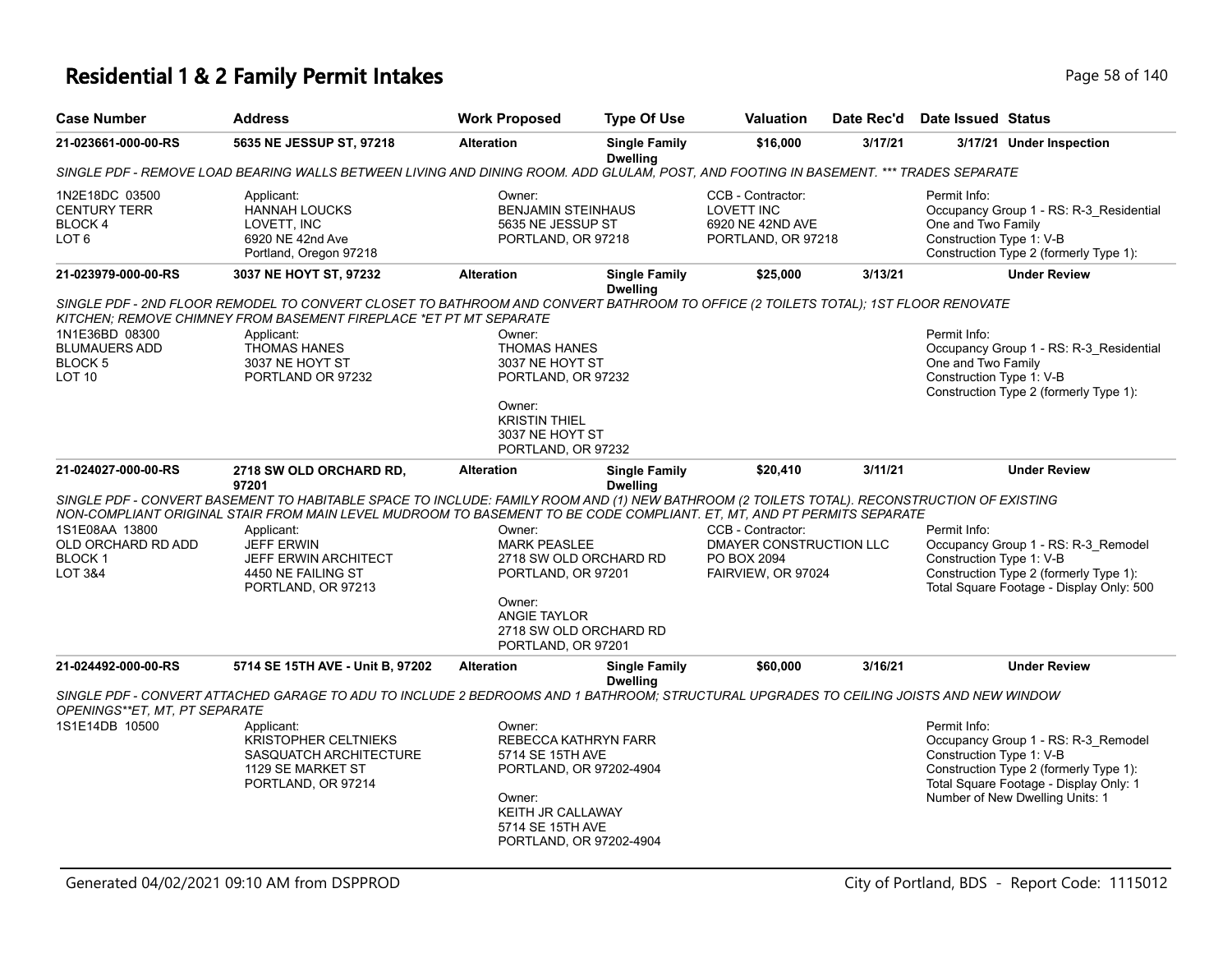#### **Residential 1 & 2 Family Permit Intakes Page 140** Page 59 of 140

| <b>Case Number</b>                                              | <b>Address</b>                                                                                                                     | <b>Work Proposed</b>                                                                                                                                 | <b>Type Of Use</b>                      | <b>Valuation</b>                                                                                             | Date Rec'd | Date Issued Status                                                                                                                                                                                       |
|-----------------------------------------------------------------|------------------------------------------------------------------------------------------------------------------------------------|------------------------------------------------------------------------------------------------------------------------------------------------------|-----------------------------------------|--------------------------------------------------------------------------------------------------------------|------------|----------------------------------------------------------------------------------------------------------------------------------------------------------------------------------------------------------|
| 21-024625-000-00-RS                                             | 4122 SE 28TH PL - Unit B, 97202                                                                                                    | <b>Alteration</b>                                                                                                                                    | <b>Single Family</b><br><b>Dwelling</b> | \$24,492                                                                                                     | 3/15/21    | <b>Under Review</b>                                                                                                                                                                                      |
|                                                                 | SINGLE PDF - CONVERT BASEMENT TO ADU**ET, MT, PT SEPARATE                                                                          |                                                                                                                                                      |                                         |                                                                                                              |            |                                                                                                                                                                                                          |
| 1S1E12CC 08900                                                  | Applicant:<br><b>JOSHUA PATRICK</b><br><b>JOE KARMAN ARCHITECTS</b><br>PO BOX 14631<br>PORTLAND OR 97293                           | Owner:<br><b>MARCEL GESMUNDO</b><br>4122 SE 28TH PL<br>PORTLAND, OR 97202<br>Owner:<br><b>AMANDA STAUDT</b><br>4122 SE 28TH PL<br>PORTLAND, OR 97202 |                                         | CCB - Contractor:<br>NW EXECUTIVE HOMES &<br>DEVELOPMENT LLC<br><b>PO BOX 818</b><br><b>BORING, OR 97009</b> |            | Permit Info:<br>Occupancy Group 1 - RS: R-3_Remodel<br>Construction Type 1: V-B<br>Construction Type 2 (formerly Type 1):<br>Total Square Footage - Display Only: 600<br>Number of New Dwelling Units: 1 |
| 21-024754-000-00-RS                                             | 6105 SE 40TH AVE, 97202                                                                                                            | <b>Alteration</b>                                                                                                                                    | <b>Single Family</b><br><b>Dwelling</b> | \$9,877                                                                                                      | 3/15/21    | <b>Under Review</b>                                                                                                                                                                                      |
|                                                                 | SINGLE PDF - CONVERT STORAGE ROOM TO 2 BEDROOMS IN BASEMENT; CREATE 2 EGRESS WINDOW WELLS**TRADE PERMITS SEPARATE                  |                                                                                                                                                      |                                         |                                                                                                              |            |                                                                                                                                                                                                          |
| 1S1E13DD 05400<br><b>WOODSTOCK</b><br>BLOCK 74<br>LOT 1 TL 5400 | Applicant:<br><b>JESSE DOBSON</b><br><b>CALVIN &amp; DOBBS</b><br>4207 SE Woodstock Blvd #277<br>Portland, OR 97206                | Owner:<br>ANDREW DAVID TARAB<br>6105 SE 40TH AVE<br>PORTLAND, OR 97202<br>Owner:<br><b>AMANDA DOIG</b><br>6105 SE 40TH AVE                           |                                         | CCB - Contractor:<br><b>CALVIN &amp; DOBBS LLC</b><br>4207 SE WOODSTOCK BLVD #277<br>PORTLAND, OR 97206      |            | Permit Info:<br>Occupancy Group 1 - RS: R-3 Remodel<br>Construction Type 1: V-B<br>Construction Type 2 (formerly Type 1):<br>Total Square Footage - Display Only: 242                                    |
|                                                                 |                                                                                                                                    | PORTLAND, OR 97202                                                                                                                                   |                                         |                                                                                                              |            |                                                                                                                                                                                                          |
| 21-025245-000-00-RS                                             | 8301 NE TILLAMOOK ST, 97220<br>SINGLE PDF - REPLACEMENT OF AN EXISTING CRAWLSPACE FOUNDATION STEM WALL WITH NEW CONCRETE STEM WALL | <b>Alteration</b>                                                                                                                                    | <b>Single Family</b><br><b>Dwelling</b> | \$23,000                                                                                                     | 3/29/21    | <b>Under Review</b>                                                                                                                                                                                      |

| 1N2E28CB 08600<br>KAUFFMANS ADD<br><b>BLOCK 1</b><br>LOT 10&11 | Applicant:<br>ANNE SNYDER<br>FOUNDATIONS FIRST NORTH WEST.<br>LLC.<br>117 FOOTHILLS RD SUITE H<br>LAKE OSWEGO, OR 97034 | Owner:            | LAURA R RASMUSSEN TR<br>8319 NE BRAZEE ST<br>PORTLAND, OR 97220 |         | <b>FOUNDATIONS FIRST</b><br>LAKE OSWEGO, OR 97035 | Permit Info:<br>Occupancy Group 1 - RS: R-3 Residential<br>One and Two Family<br>Construction Type 1: V-B<br>Construction Type 2 (formerly Type 1): |  |  |
|----------------------------------------------------------------|-------------------------------------------------------------------------------------------------------------------------|-------------------|-----------------------------------------------------------------|---------|---------------------------------------------------|-----------------------------------------------------------------------------------------------------------------------------------------------------|--|--|
| 21-025324-000-00-RS                                            | 2559 NE 30TH AVE, 97212                                                                                                 | <b>Alteration</b> | <b>Single Family</b><br><b>Dwelling</b>                         | \$9,000 | 3/29/21                                           | <b>Under Review</b>                                                                                                                                 |  |  |
|                                                                | SINGLE PDF - INSTALLATION OF HELICAL PILES TO ADDRESS SETTLED FOUNDATION                                                |                   |                                                                 |         |                                                   |                                                                                                                                                     |  |  |

| 1N1E25CA 06400<br>DOLPH PK<br>BLOCK 1<br>LOT <sub>1</sub> | Applicant:<br>ANNE SNYDER<br>FOUNDATIONS FIRST NORTH WEST.<br>117 FOOTHILLS RD SUITE H | Owner:<br>VIVIANE PINO MESA<br>2306 E EVERGREEN BLVD<br>VANCOUVER, WA 98661-4386 | CCB - Contractor:<br><b>FOUNDATIONS FIRST</b><br>NORTHWEST LLC<br>16869 65TH AVE<br>LAKE OSWEGO, OR 97035 | Permit Info:<br>Occupancy Group 1 - RS: R-3 Remodel<br>Construction Type 1: V-B<br>Construction Type 2 (formerly Type 1): |
|-----------------------------------------------------------|----------------------------------------------------------------------------------------|----------------------------------------------------------------------------------|-----------------------------------------------------------------------------------------------------------|---------------------------------------------------------------------------------------------------------------------------|
|                                                           | LAKE OSWEGO, OR 97034                                                                  |                                                                                  |                                                                                                           |                                                                                                                           |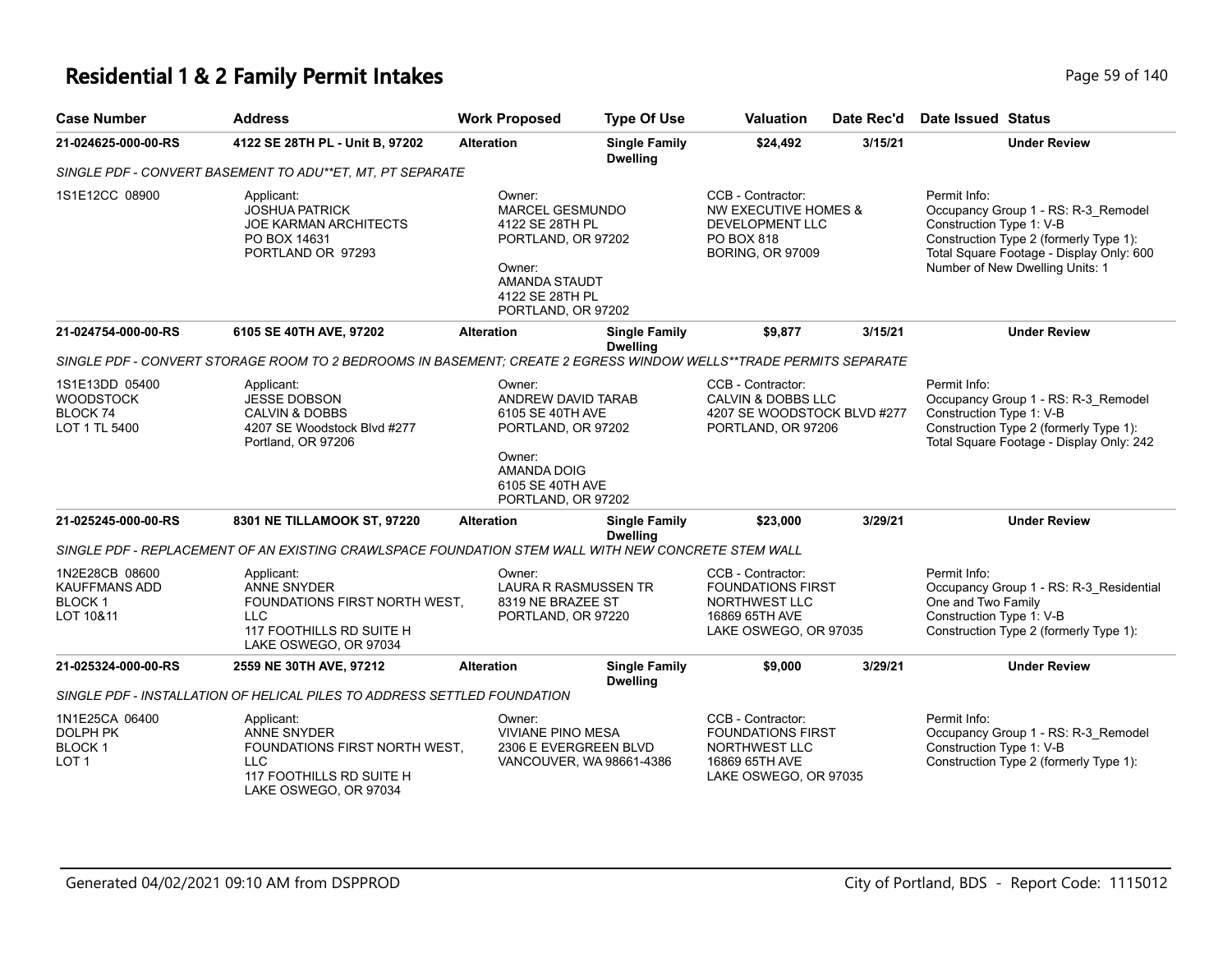### **Residential 1 & 2 Family Permit Intakes Page 140** Page 60 of 140

| <b>Case Number</b>           | <b>Address</b>                                                                                                                                      | <b>Work Proposed</b>           | <b>Type Of Use</b>                      | <b>Valuation</b>              | Date Rec'd | <b>Date Issued Status</b> |                                                                                    |
|------------------------------|-----------------------------------------------------------------------------------------------------------------------------------------------------|--------------------------------|-----------------------------------------|-------------------------------|------------|---------------------------|------------------------------------------------------------------------------------|
| 21-025424-000-00-RS          | 4525 NE 9TH AVE, 97211                                                                                                                              | <b>Alteration</b>              | <b>Single Family</b><br><b>Dwelling</b> | \$30,000                      | 3/31/21    |                           | <b>Under Review</b>                                                                |
|                              | SINGLE PDF - FURR OUT BASEMENT WALLS TO CONVERT TO HABITABLE SPACE TO INCLUDE ONE BEDROOM WITH NEW WINDOW WELL AND ONE BATHROOM; NEW                |                                |                                         |                               |            |                           |                                                                                    |
|                              | HEADER TO INCREASE BASEMENT STAIR CLEARANCE**ET, MT, PT PERMITS SEPARATE                                                                            |                                |                                         |                               |            |                           |                                                                                    |
| 1N1E23BC 12100               | Applicant:                                                                                                                                          | Owner:                         |                                         | CCB - Contractor:             |            | Permit Info:              |                                                                                    |
| <b>HIGHLAND</b>              | ALEXANDER LIPSHUTZ                                                                                                                                  | PETER J IV MICHEL              |                                         | NZN CONSTRUCTION LLC          |            |                           | Occupancy Group 1 - RS: R-3_Remodel                                                |
| BLOCK 18<br>LOT <sub>9</sub> | ALEXANDER LIPSHUTZ DESIGNS<br>1617 NE Alberta St                                                                                                    | 4525 NE 9TH AVE                |                                         | 1004 NE SUMNER ST NE          |            | Construction Type 1: V-B  |                                                                                    |
|                              | Portland, OR 97211                                                                                                                                  | PORTLAND, OR 97211             |                                         | PORTLAND, OR 97211            |            |                           | Construction Type 2 (formerly Type 1):<br>Total Square Footage - Display Only: 675 |
|                              |                                                                                                                                                     | Owner:                         |                                         |                               |            |                           |                                                                                    |
|                              |                                                                                                                                                     | <b>EMILY MICHEL</b>            |                                         |                               |            |                           |                                                                                    |
|                              |                                                                                                                                                     | 4525 NE 9TH AVE                |                                         |                               |            |                           |                                                                                    |
|                              |                                                                                                                                                     | PORTLAND, OR 97211             |                                         |                               |            |                           |                                                                                    |
| 21-025451-000-00-RS          | <b>1000 NW GREENLEAF RD, 97229</b>                                                                                                                  | <b>Alteration</b>              | <b>Single Family</b><br><b>Dwelling</b> | \$18,369                      | 3/17/21    |                           | <b>Under Review</b>                                                                |
|                              | SINGLE PDF - NEW BATHOOM IN BASEMENT AND RETROACTIVE PERMITTING OF BASEMENT CONVERSION FOR A FAMILY ROOM. *** TRADES SEPARATE                       |                                |                                         |                               |            |                           |                                                                                    |
| 1N1W36AC 01400               | Applicant:                                                                                                                                          | Owner:                         |                                         |                               |            | Permit Info:              |                                                                                    |
| PARTITION PLAT 1995-100      | <b>RICHARD GIBSON</b>                                                                                                                               | <b>RICHARD F GIBSON LIV TR</b> |                                         |                               |            |                           | Occupancy Group 1 - RS: R-3 Remodel                                                |
| LOT <sub>1</sub>             | 1000 NW GREENLEAF RD                                                                                                                                | 1000 NW GREENLEAF RD           |                                         |                               |            | Construction Type 1: V-B  |                                                                                    |
|                              | PORTLAND, OR 97229                                                                                                                                  | PORTLAND, OR 97229             |                                         |                               |            |                           | Construction Type 2 (formerly Type 1):                                             |
|                              |                                                                                                                                                     |                                |                                         |                               |            |                           | Total Square Footage - Display Only: 450                                           |
| 21-026098-000-00-RS          | 6033 NE 23RD AVE, 97211                                                                                                                             | <b>Alteration</b>              | <b>Single Family</b><br><b>Dwelling</b> | \$10,000                      | 3/17/21    |                           | <b>Under Review</b>                                                                |
|                              | 3/23/2021, GAltman: Per Applicant, scope of work is as follows: SINGLE PDF; NEW DRIVEWAY; SIDEWALK CURB CUT SINGLE PDF REPLACE STAIRS TO PATIO; NEW |                                |                                         |                               |            |                           |                                                                                    |
| DRIVEWAY: SIDEWALK CURB CUT  |                                                                                                                                                     |                                |                                         |                               |            |                           |                                                                                    |
| 1N1E14DA 13900               | Applicant:                                                                                                                                          | Owner:                         |                                         | CCB - Contractor:             |            | Permit Info:              |                                                                                    |
| <b>IRVINGTON PK</b>          | PAT SHEAFFER                                                                                                                                        |                                | <b>RESIDENTIAL HOME SOLUTION</b>        | <b>GREENWOOD BUILDERS INC</b> |            |                           | Occupancy Group 1 - RS: R-3_Residential                                            |
| BLOCK <sub>9</sub>           | PATS POUND AND POUR LLC                                                                                                                             | <b>LLC</b>                     |                                         | PO BOX 1914                   |            | One and Two Family        |                                                                                    |
| LOT 10&12&14                 | 19612 S FERGUSON RD                                                                                                                                 | 12904 SE KNAPP ST              |                                         | CLACKAMAS, OR 97015           |            | Construction Type 1: V-B  |                                                                                    |
|                              | OREGON CITY OR 97045                                                                                                                                | PORTLAND, OR 97236             |                                         |                               |            |                           | Construction Type 2 (formerly Type 1):                                             |
| 21-027146-000-00-RS          | 2449 S MILITARY RD, 97219                                                                                                                           | <b>Alteration</b>              | <b>Single Family</b>                    | \$15,000                      | 3/22/21    |                           | 4/1/21 Issued                                                                      |
|                              | SINGLE PDF - RECONFIGURE BEDROOM AND ATTACHED BATHROOM. RAISE PARTIALLY LOWERED FLOOR. MODIFY WINDOW AND DOOR OPENINGS. *** TRADES                  |                                | <b>Dwelling</b>                         |                               |            |                           |                                                                                    |
| <b>SEPARATE</b>              |                                                                                                                                                     |                                |                                         |                               |            |                           |                                                                                    |
| 1S1E35BD 02300               | Applicant:                                                                                                                                          | Owner:                         |                                         | CCB - Contractor:             |            | Permit Info:              |                                                                                    |
| <b>ABERNETHY HTS</b>         | <b>RICHARD ADAMS</b>                                                                                                                                | <b>RALPH MILLER</b>            |                                         | <b>MICHAEL REESE</b>          |            |                           | Occupancy Group 1 - RS: R-3_Residential                                            |
| LOT 2&3 TL 2300              | <b>FASTER PERMITS</b>                                                                                                                               | 5720 NE 121 AVE #110           |                                         | <b>MICHAEL B REESE</b>        |            | One and Two Family        |                                                                                    |
|                              | 2000 SW 1ST AVENUE SUITE 420                                                                                                                        | VANCOUVER, WA 98682            |                                         | 1005 NE 178TH AVE             |            | Construction Type 1: V-B  |                                                                                    |
|                              | PORTLAND, OR 97201                                                                                                                                  |                                |                                         | PORTLAND, OR 97230            |            |                           | Construction Type 2 (formerly Type 1):                                             |
|                              |                                                                                                                                                     |                                |                                         |                               |            |                           |                                                                                    |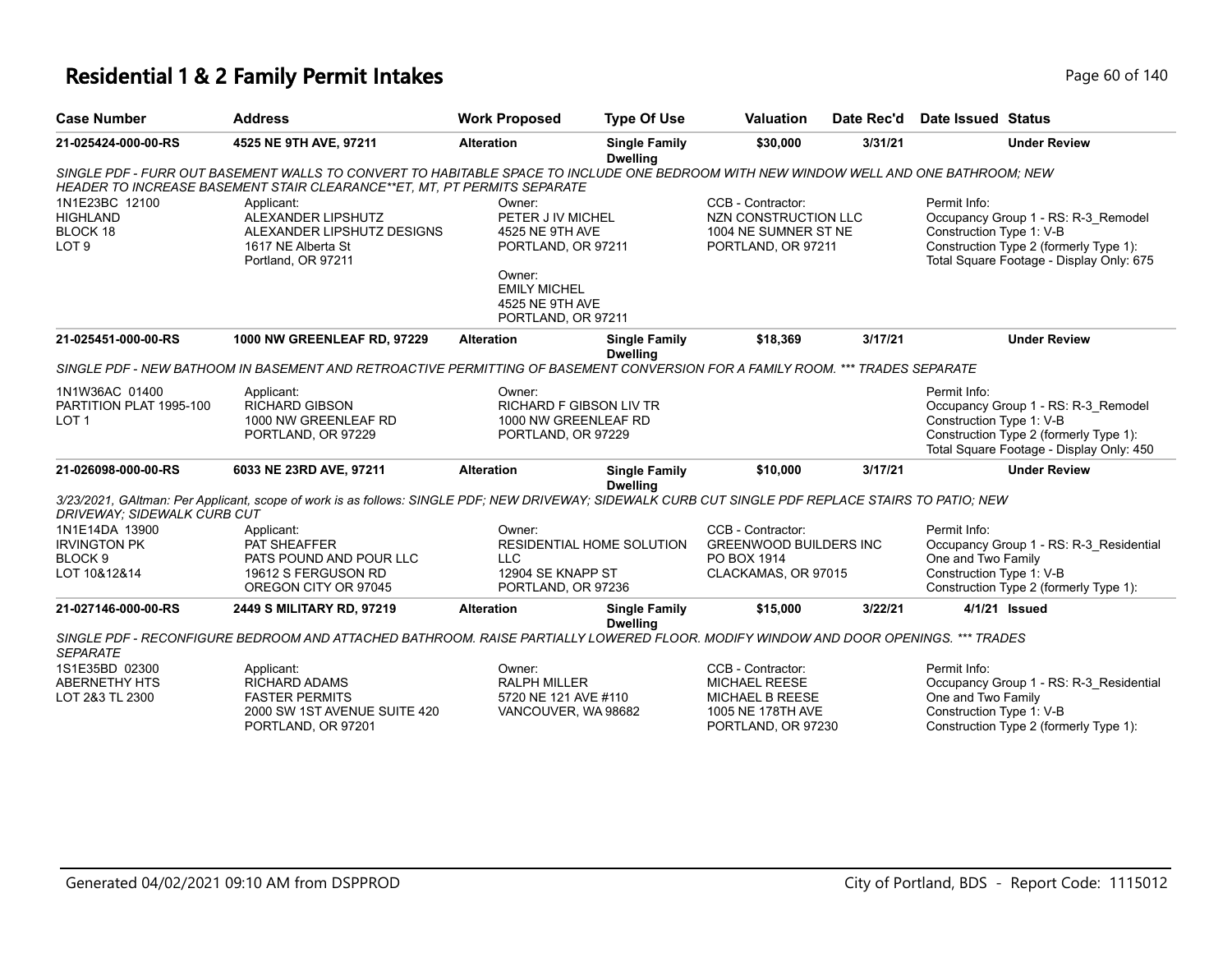# **Residential 1 & 2 Family Permit Intakes Page 61 of 140** Page 61 of 140

| <b>Case Number</b>                                                                | <b>Address</b>                                                                                                                                                                                                                                                                                                                                                    | <b>Work Proposed</b>                                                                                                        | <b>Type Of Use</b>                                       | Valuation                                                                                                          | Date Rec'd | <b>Date Issued Status</b>                                                                                                                                                                                    |
|-----------------------------------------------------------------------------------|-------------------------------------------------------------------------------------------------------------------------------------------------------------------------------------------------------------------------------------------------------------------------------------------------------------------------------------------------------------------|-----------------------------------------------------------------------------------------------------------------------------|----------------------------------------------------------|--------------------------------------------------------------------------------------------------------------------|------------|--------------------------------------------------------------------------------------------------------------------------------------------------------------------------------------------------------------|
| 21-027619-000-00-RS                                                               | 3729 SW 48TH PL, 97221                                                                                                                                                                                                                                                                                                                                            | <b>Alteration</b>                                                                                                           | <b>Single Family</b><br><b>Dwelling</b>                  | \$36,738                                                                                                           | 3/25/21    | <b>Under Review</b>                                                                                                                                                                                          |
|                                                                                   | SINGLE PDF - ALTERATION TO REMOVE WALLS IN KITCHEN,LIVING AND ENTRY AREAS, ADD BEAM, RECONFIGURE KITCHEN AND DINING AREA REMOVE NOOK AND<br>FIREPLACE, MASTER BATH ALTERATIONS - REMOVE WALLS TO CLOSET, EXPAND BATH. REMOVE CLOSETS IN 2 BEDROOMS, ADD SLIDING DOOR AND HEADER TO NE<br>BEDROOM. ADD FOOTINGS TO BASEMENT.***TRADES TO BE OBTAINED SEPARATELY*** |                                                                                                                             |                                                          |                                                                                                                    |            |                                                                                                                                                                                                              |
| 1S1E07DA 05900<br><b>WILCOX ESTATES</b><br>BLOCK 8<br>LOT <sub>5</sub>            | Applicant:<br>JORDAN VAN ZANTE<br>3729 SW 48th PI<br>Portland, OR 97221                                                                                                                                                                                                                                                                                           | Owner:<br><b>JORDAN VAN ZANTE</b><br>3729 SW 48TH PL<br>PORTLAND, OR 97221                                                  |                                                          |                                                                                                                    |            | Permit Info:<br>Occupancy Group 1 - RS: R-3_Remodel<br>Construction Type 1: V-B<br>Construction Type 2 (formerly Type 1):<br>Total Square Footage - Display Only: 900                                        |
|                                                                                   |                                                                                                                                                                                                                                                                                                                                                                   | Owner:<br><b>COLLEEN VAN ZANTE</b><br>3729 SW 48TH PL<br>PORTLAND, OR 97221                                                 |                                                          |                                                                                                                    |            |                                                                                                                                                                                                              |
| 21-027684-000-00-RS                                                               | 3418 SE JOHNSON CREEK BLVD,<br>97222                                                                                                                                                                                                                                                                                                                              | <b>Alteration</b>                                                                                                           | <b>Single Family</b><br><b>Dwelling</b>                  | \$17,029                                                                                                           | 3/23/21    | <b>Under Review</b>                                                                                                                                                                                          |
|                                                                                   | SINGLE PDF - CREATE STUDIO ADU WITH BATH AND KITCHEN IN EXISTING PORTION OF UNFINISHED BASEMENT. ***TRADES TO BE OBTAINED SEPARTELY***                                                                                                                                                                                                                            |                                                                                                                             |                                                          |                                                                                                                    |            |                                                                                                                                                                                                              |
| 1S1E24DC 05202<br>PARTITION PLAT 2000-47<br>LOT <sub>2</sub>                      | Applicant:<br><b>ROBIN KOCH</b><br><b>COMMUNITECTURE</b><br>1421 SE DIVISION ST<br>PORTLAND, OR 97202                                                                                                                                                                                                                                                             | Owner:<br><b>GREGORY MACNAUGHTON</b><br>MILWAUKIE, OR 97222-9211<br>Owner:<br>AMANDA YAMPOLSKY<br>MILWAUKIE, OR 97222-9211  | 3418 SE JOHNSON CREEK BLVD<br>3418 SE JOHNSON CREEK BLVD | CCB - Contractor:<br><b>BORN AND RAISED</b><br><b>CONSTRUCTION LLC</b><br>1904 SE WASHINGTON<br>PORTLAND, OR 97214 |            | Permit Info:<br>Occupancy Group 1 - RS: R-3_Remodel<br>Construction Type 1: V-B<br>Construction Type 2 (formerly Type 1): V-B<br>Total Square Footage - Display Only: 458<br>Number of New Dwelling Units: 1 |
| 21-027760-000-00-RS                                                               | 5741 SE 71ST AVE, 97206                                                                                                                                                                                                                                                                                                                                           | <b>Alteration</b>                                                                                                           | <b>Single Family</b><br><b>Dwelling</b>                  | \$17,144                                                                                                           | 3/22/21    | <b>Under Review</b>                                                                                                                                                                                          |
| <b>SEPARATE</b>                                                                   | SINGLE PDF REMOVE WINDOW ON 2ND FLOOR; ADD NEW BATHROOM (2 TOILETS); NEW BEDROOM ON FIRST FLOOR; BASEMENT NOT HABITABLE *ET, PT, MT                                                                                                                                                                                                                               |                                                                                                                             |                                                          |                                                                                                                    |            |                                                                                                                                                                                                              |
| 1S2E17CA 17800<br>NASHS 1ST ADD<br>BLOCK 4<br>LOT 5 EXC N 45'<br>LOT <sub>6</sub> | Applicant:<br>Mike Nedelisky<br><b>MJN Builder</b><br>7500 SE 162nd Ave<br>Portland OR 97236                                                                                                                                                                                                                                                                      | Owner:<br>WP HOLDINGS LLC<br>5741 SE 71ST AVE<br>PORTLAND, OR 97206<br>Owner:<br><b>MJN BUILDER LLC</b><br>5741 SE 71ST AVE |                                                          | CCB - Contractor:<br><b>MJN BUILDER LLC</b><br>7500 SE 162ND AVE<br>PORTLAND, OR 97236                             |            | Permit Info:<br>Occupancy Group 1 - RS: R-3_Remodel<br>Construction Type 1: V-B<br>Construction Type 2 (formerly Type 1):<br>Total Square Footage - Display Only: 420                                        |
| 21-027827-000-00-RS                                                               | 7343 SE 84TH AVE, 97266                                                                                                                                                                                                                                                                                                                                           | PORTLAND, OR 97206<br><b>Alteration</b>                                                                                     | <b>Single Family</b>                                     | \$50,000                                                                                                           | 3/30/21    | <b>Under Review</b>                                                                                                                                                                                          |
|                                                                                   | SINGLE PDF - FIRE DAMAGE REPAIR. NEW INTERIOR AND EXTERIOR WALLS, SIDING, ROOF RAFTERS, SHEATHING AND ROOFING. NEW ATTIC ACCESS. *** TRADES                                                                                                                                                                                                                       |                                                                                                                             | <b>Dwelling</b>                                          |                                                                                                                    |            |                                                                                                                                                                                                              |
| <b>SEPARATE</b>                                                                   |                                                                                                                                                                                                                                                                                                                                                                   |                                                                                                                             |                                                          |                                                                                                                    |            |                                                                                                                                                                                                              |
| 1S2E21BC 13800<br><b>ARMINGTON</b><br>BLOCK <sub>2</sub><br><b>LOT 17</b>         | Applicant:<br><b>SUGANDHA PAI</b><br>PROPERTY DAMAGE SOLUTIONS<br>2850 SW Cedar Hills Blvd, Suite 106<br>Beaverton, Or 97005                                                                                                                                                                                                                                      | Owner:<br><b>BONNIE KISSIRE</b><br>7343 SE 84TH AVE<br>PORTLAND, OR 97266                                                   |                                                          | CCB - Contractor:<br>PROBUILD CONTRACTORS LLC<br>6710 N CATLIN AVENUE<br>PORTLAND, OR 97203                        |            | Permit Info:<br>Occupancy Group 1 - RS: R-3_Remodel<br>Construction Type 1: V-B<br>Construction Type 2 (formerly Type 1):                                                                                    |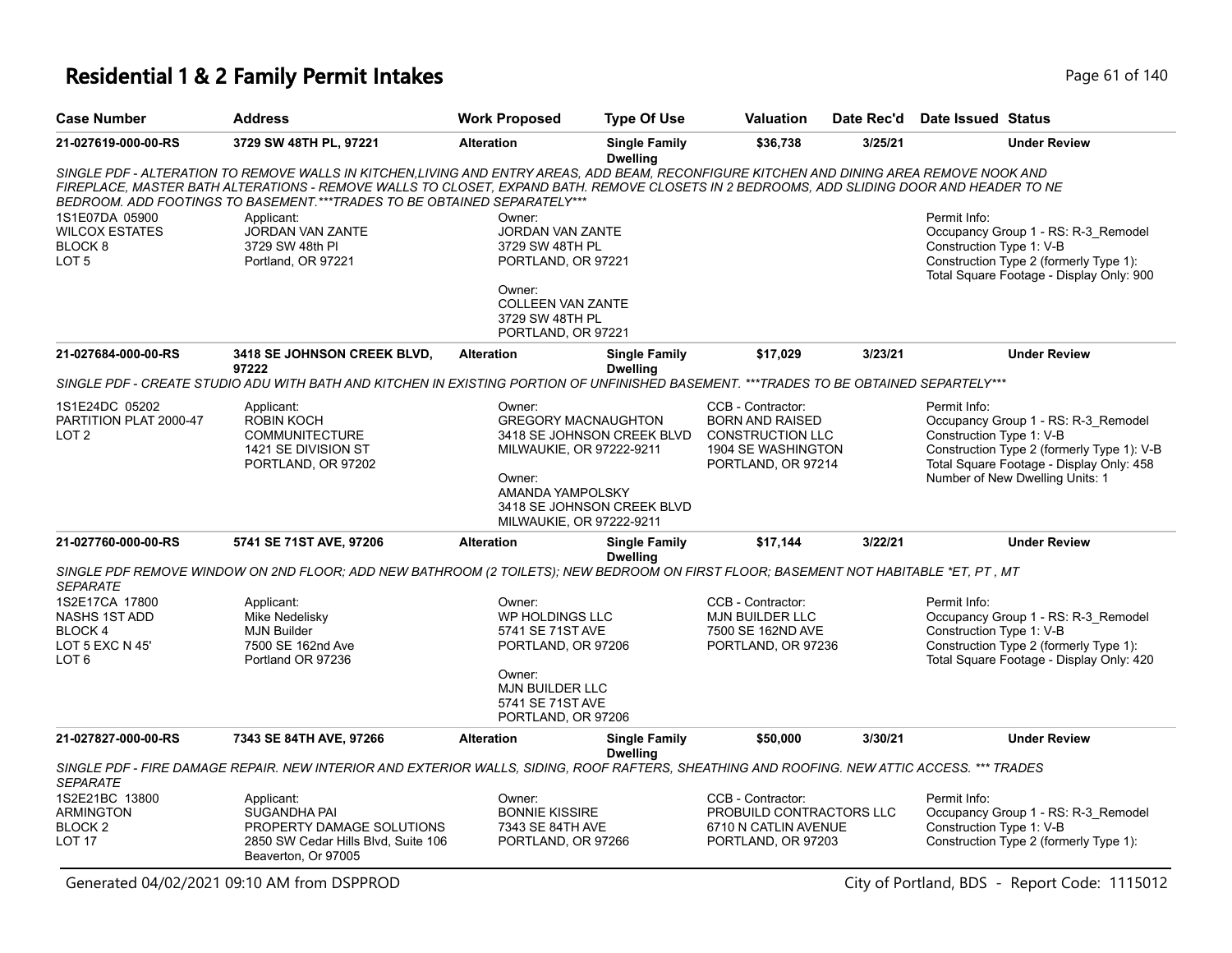# **Residential 1 & 2 Family Permit Intakes Page 62 of 140** Page 62 of 140

| <b>Case Number</b>                                                           | Address                                                                                                                       | <b>Work Proposed</b>                                                        | <b>Type Of Use</b>                      | <b>Valuation</b>                                                                                                                       | Date Rec'd | Date Issued Status                                                                                                                                                                                       |
|------------------------------------------------------------------------------|-------------------------------------------------------------------------------------------------------------------------------|-----------------------------------------------------------------------------|-----------------------------------------|----------------------------------------------------------------------------------------------------------------------------------------|------------|----------------------------------------------------------------------------------------------------------------------------------------------------------------------------------------------------------|
| 21-027853-000-00-RS                                                          | 6225 SE CESAR E CHAVEZ BLVD,<br>97202                                                                                         | <b>Alteration</b>                                                           | <b>Single Family</b><br><b>Dwelling</b> | \$50,000                                                                                                                               | 3/29/21    | <b>Under Review</b>                                                                                                                                                                                      |
|                                                                              | SINGLE PDF - ADU: CONVERT 720 SF OF BASEMENT TO ACCESSORY DWELLING UNIT WITH 2 BEDROOMS**TRADE PERMITS SEPARATE               |                                                                             |                                         |                                                                                                                                        |            |                                                                                                                                                                                                          |
| 1S1E13DD 10300<br><b>WOODSTOCK</b><br>BLOCK 76<br>N 50' OF LOT 2             | Applicant:<br><b>NESTOR NGO</b><br><b>HARMONY DECOR LLC</b><br>522 NW 23RD AVE, SUITE E<br>PORTLAND, OR 97210                 | Owner:<br><b>JOHN EKLUND</b><br>PORTLAND, OR 97225                          | 7327 SW BARNES RD UNIT 205              |                                                                                                                                        |            | Permit Info:<br>Occupancy Group 1 - RS: R-3_Remodel<br>Construction Type 1: V-B<br>Construction Type 2 (formerly Type 1):<br>Total Square Footage - Display Only: 720<br>Number of New Dwelling Units: 1 |
| 21-027970-000-00-RS                                                          | 925 N WINCHELL ST, 97217                                                                                                      | <b>Alteration</b>                                                           | <b>Single Family</b><br><b>Dwelling</b> | \$13,062                                                                                                                               | 3/23/21    | <b>Under Review</b>                                                                                                                                                                                      |
|                                                                              | SINGLE PDF CREATE HOME OFFICE IN ATTACHED GARAGE; NEW WINDOW; BATHROOM (2 TOILETS) ET, PT MT SEPARATE                         |                                                                             |                                         |                                                                                                                                        |            |                                                                                                                                                                                                          |
| 1N1E10CB 02500<br><b>FAIRPORT</b><br>BLOCK <sub>5</sub><br>LOT 18-20         | Applicant:<br><b>BRIAN BAINNSON</b><br>QUATREFOIL<br>415 NE 65th Ave<br>PORTLAND OR 97213-5015                                | Owner:<br><b>VANESSA BIRD</b><br>925 N WINCHELL ST<br>PORTLAND, OR 97217    |                                         | CCB - Contractor:<br><b>CHUCK TIETJENS</b><br><b>CONSTRUCTION INC</b><br>32789 CHURCH RD<br><b>WARREN, OR 97053</b>                    |            | Permit Info:<br>Occupancy Group 1 - RS: R-3_Remodel<br>Construction Type 1: V-B<br>Construction Type 2 (formerly Type 1):<br>Total Square Footage - Display Only: 320                                    |
| 21-027976-000-00-RS                                                          | 2708 SE 111TH AVE, 97266                                                                                                      | <b>Alteration</b>                                                           | <b>Single Family</b><br><b>Dwelling</b> | \$18,777                                                                                                                               | 3/22/21    | <b>Under Review</b>                                                                                                                                                                                      |
|                                                                              | SINGLE PDF - ADU: CONVERT PORTION OF EXISTING MAIN LEVEL TO ACCESSORY DWELLING UNIT W/ ONE BEDROOM *** TRADE PERMITS SEPARATE |                                                                             |                                         |                                                                                                                                        |            |                                                                                                                                                                                                          |
| 1S2E10BA 09100<br>SECTION 10 1S 2E<br>TL 9100 0.28 ACRES                     | Applicant:<br><b>ANDY SINGER</b><br>SEYMOUR GC<br>3825 SW SCHOLLS FERRY RD<br>PORTLAND, OR 97221                              | Owner:<br><b>MATTHEW CUTLER</b><br>2708 SE 111TH AVE<br>PORTLAND, OR 97266  |                                         | CCB - Contractor:<br><b>ANDY SINGER</b><br>SEYMOUR GENERAL<br><b>CONTRACTING INC</b><br>3825 SW SCHOLLS FERRY RD<br>PORTLAND, OR 97221 |            | Permit Info:<br>Occupancy Group 1 - RS: R-3_Remodel<br>Construction Type 1: V-B<br>Construction Type 2 (formerly Type 1):<br>Total Square Footage - Display Only: 460<br>Number of New Dwelling Units: 1 |
| 21-028572-000-00-RS                                                          | 8617 NE HALSEY ST, 97220                                                                                                      | <b>Alteration</b>                                                           | <b>Single Family</b><br><b>Dwelling</b> | \$2,000                                                                                                                                | 3/24/21    | <b>Under Review</b>                                                                                                                                                                                      |
|                                                                              | SINGLE PDF NEW BATHROOM AND LAUNDRY AREA IN UNIFINISHED BASEMENT: ET.PT MT SEPARATE                                           |                                                                             |                                         |                                                                                                                                        |            |                                                                                                                                                                                                          |
| 1N2E28CC 03100<br>RAILWAY ADD<br>BLOCK 8<br>LOT 9&10 EXC PT IN ST            | Applicant:<br>LAKESHA JONES-BUNN<br>8617 NE HALSEY ST<br>PORTLAND OR 97220                                                    | Owner:<br>LAKESHA JONES-BUNN<br>8617 NE HALSEY ST<br>PORTLAND, OR 97220     |                                         |                                                                                                                                        |            | Permit Info:<br>Occupancy Group 1 - RS: R-3_Remodel<br>Construction Type 1: V-B<br>Construction Type 2 (formerly Type 1):<br>Total Square Footage - Display Only: 48                                     |
| 21-028707-000-00-RS                                                          | 8636 NW HAZELTINE ST, 97229                                                                                                   | <b>Alteration</b>                                                           | <b>Single Family</b><br><b>Dwelling</b> | \$3,500                                                                                                                                | 3/30/21    | 3/30/21 Issued                                                                                                                                                                                           |
|                                                                              | SINGLE PDF - CONVERT DEN TO BEDROOM; REMODEL HALF BATH TO ADD SHOWER *** TRADES SEPARATE                                      |                                                                             |                                         |                                                                                                                                        |            |                                                                                                                                                                                                          |
| 1N1W26DD 05000<br><b>RIDGELINE</b><br>BLOCK <sub>2</sub><br>LOT <sub>8</sub> | Applicant:<br><b>ELVIRA COREY</b><br>8636 NW HAZELTINE ST<br>PORTLAND, OR 97229                                               | Owner:<br><b>ELVIRA COREY</b><br>8636 NW HAZELTINE ST<br>PORTLAND, OR 97229 |                                         |                                                                                                                                        |            | Permit Info:<br>Occupancy Group 1 - RS: R-3_Remodel<br>Construction Type 1: V-B<br>Construction Type 2 (formerly Type 1):<br>Total Square Footage - Display Only: 50                                     |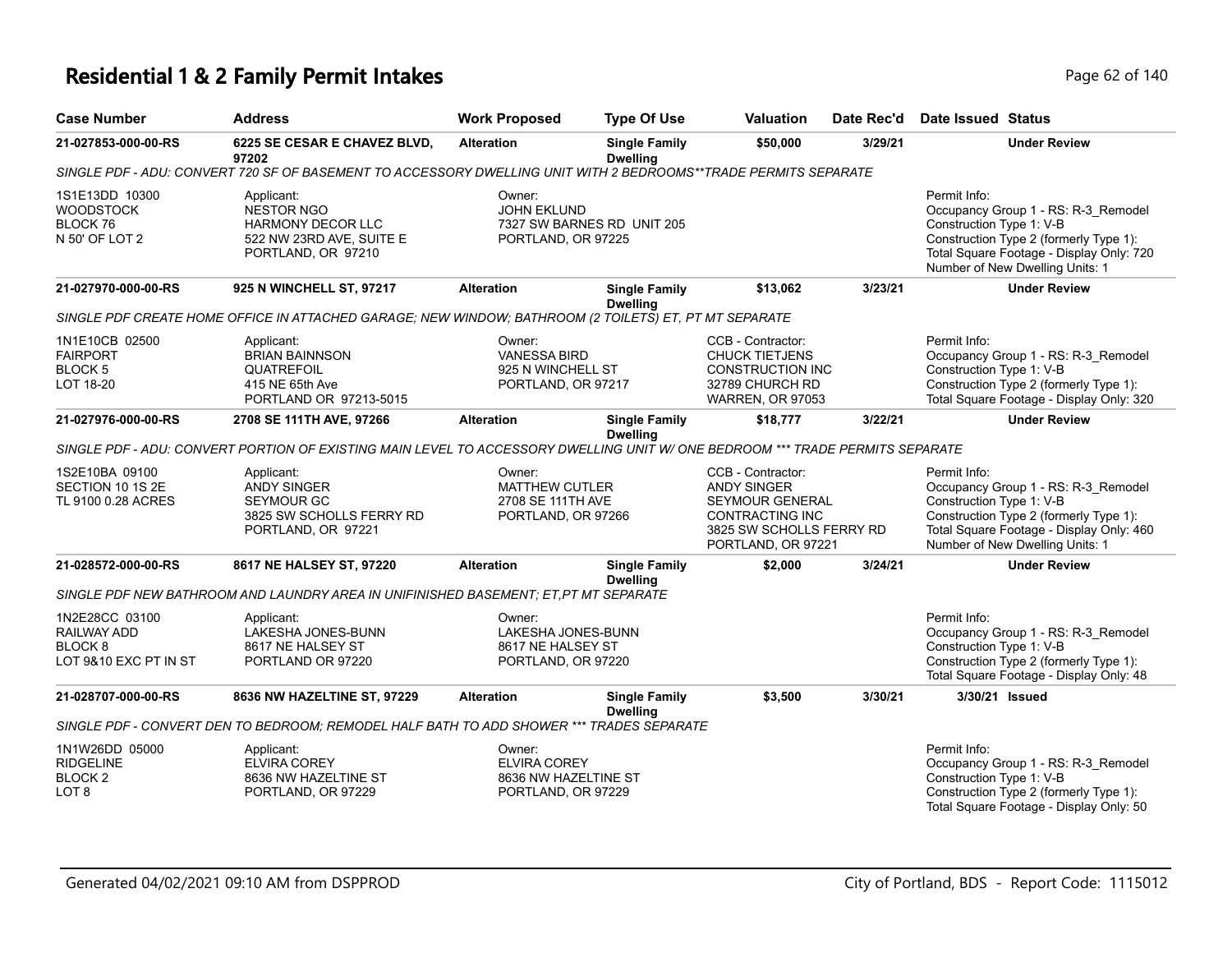#### **Residential 1 & 2 Family Permit Intakes Page 140** Page 63 of 140

| <b>Case Number</b>                                                                           | <b>Address</b>                                                                                                                       | <b>Work Proposed</b>                                                              | <b>Type Of Use</b>                      | <b>Valuation</b>                                                                                          | Date Rec'd | <b>Date Issued Status</b>                                                                                                                           |
|----------------------------------------------------------------------------------------------|--------------------------------------------------------------------------------------------------------------------------------------|-----------------------------------------------------------------------------------|-----------------------------------------|-----------------------------------------------------------------------------------------------------------|------------|-----------------------------------------------------------------------------------------------------------------------------------------------------|
| 21-028745-000-00-RS                                                                          | 1620 NE 86TH AVE, 97220                                                                                                              | <b>Alteration</b>                                                                 | <b>Single Family</b><br><b>Dwelling</b> | \$4,500                                                                                                   | 3/27/21    | <b>Under Review</b>                                                                                                                                 |
| SINGLE PDF - NEW WINDOW                                                                      |                                                                                                                                      |                                                                                   |                                         |                                                                                                           |            |                                                                                                                                                     |
| 1N2E28CC 02300<br><b>RAILWAY ADD</b><br>BLOCK <sub>9</sub><br><b>LOT 4&amp;5</b>             | Applicant:<br><b>ADAM LABARGE</b><br>1620 NE 86th Ave<br>Portland, OR 97220                                                          | Owner:<br><b>ADAM LABARGE</b><br>1620 NE 86TH AVE<br>PORTLAND, OR 97220<br>Owner: |                                         | CCB - Contractor:<br><b>GLV ENTERPRISES INC</b><br>18151 SW BOONES FERRY RD<br>PORTLAND, OR 97224         |            | Permit Info:<br>Occupancy Group 1 - RS: R-3_Remodel<br>Construction Type 1: V-B<br>Construction Type 2 (formerly Type 1):                           |
|                                                                                              |                                                                                                                                      | <b>HSIAOLIN CHEN</b><br>1620 NE 86TH AVE<br>PORTLAND, OR 97220                    |                                         |                                                                                                           |            |                                                                                                                                                     |
| 21-029579-000-00-RS                                                                          | 835 NE 31ST AVE, 97232                                                                                                               | <b>Alteration</b>                                                                 | <b>Single Family</b><br><b>Dwelling</b> | \$42,000                                                                                                  | 3/29/21    | <b>Under Review</b>                                                                                                                                 |
|                                                                                              | SINGLE PDF - INSTALLATION OF SHOTCRETE TO ADDRESS FOUNDATION REPAIR                                                                  |                                                                                   |                                         |                                                                                                           |            |                                                                                                                                                     |
| 1N1E36BD 12300<br><b>BLUMAUERS ADD</b><br>BLOCK <sub>3</sub><br>N 1/2 OF LOT 1               | Applicant:<br><b>ANNE SNYDER</b><br>FOUNDATIONS FIRST NORTH WEST.<br><b>LLC</b><br>117 FOOTHILLS RD SUITE H<br>LAKE OSWEGO, OR 97034 | Owner:<br><b>CLARISSE MESSEMER</b><br>835 NE 31ST AVE<br>PORTLAND, OR 97232       |                                         | CCB - Contractor:<br><b>FOUNDATIONS FIRST</b><br>NORTHWEST LLC<br>16869 65TH AVE<br>LAKE OSWEGO, OR 97035 |            | Permit Info:<br>Occupancy Group 1 - RS: R-3 Residential<br>One and Two Family<br>Construction Type 1: V-B<br>Construction Type 2 (formerly Type 1): |
| 21-029734-000-00-RS                                                                          | 6927 N PORTSMOUTH AVE, 97203                                                                                                         | <b>Alteration</b>                                                                 | <b>Single Family</b><br><b>Dwelling</b> | \$20,492                                                                                                  | 3/26/21    | <b>Under Review</b>                                                                                                                                 |
| <b>PERMITS SEPARATE</b>                                                                      | SINGLE PDF - CONVERSION OF BASEMENT TO LIVING SPACE, FURR OUT WALLS, INCLUDES BEDROOM, BATHROOM, AND NEW EGRESS WINDOW WELL**TRADE   |                                                                                   |                                         |                                                                                                           |            |                                                                                                                                                     |
| 1N1E07DD 13900<br><b>PORTSMOUTH</b>                                                          | Applicant:<br><b>MARK PETERSEN</b>                                                                                                   | Owner:<br><b>MARK PETERSEN</b>                                                    |                                         |                                                                                                           |            | Permit Info:<br>Occupancy Group 1 - RS: R-3 Remodel                                                                                                 |
| BLOCK <sub>21</sub><br>LOT <sub>10</sub><br>N 1/2 OF LOT 11                                  | 6927 N PORTSMOUTH AVE<br>PORTLAND OR 97203                                                                                           | PORTLAND, OR 97203                                                                | 6927 N PORTSMOUTH AVE                   |                                                                                                           |            | Construction Type 1: V-B<br>Construction Type 2 (formerly Type 1):<br>Total Square Footage - Display Only: 502                                      |
| 21-030000-000-00-RS                                                                          | 1585 SW HIGHLAND PKWY, 97221                                                                                                         | <b>Alteration</b>                                                                 | <b>Single Family</b><br><b>Dwelling</b> | \$1,500                                                                                                   | 3/30/21    | <b>Under Review</b>                                                                                                                                 |
| <b>DISTURBANCE</b>                                                                           | SINGLE PDF - VOLUNTARY INSTALLATION OF ANCHORS BETWEEN EXISTING FRAMED STRUCTURE AND CONCRETE FOUNDATION; NO PONY WALL; NO GROUND    |                                                                                   |                                         |                                                                                                           |            |                                                                                                                                                     |
| 1S1E06DB 01800<br><b>WEST HIGHLANDS &amp; EXTD</b><br>BLOCK <sub>3</sub><br>LOT <sub>8</sub> | Applicant:<br><b>BRYAN KAMINETZ</b><br><b>CASCADE SEISMIC LLC</b><br>803 NE LAURELHURST PL                                           | Owner:<br><b>JULIE ERICKSON</b><br>PORTLAND, OR 97221                             | 1585 SW HIGHLAND PKWY                   | CCB - Contractor:<br><b>BRYAN KAMINETZ</b><br><b>CASCADE SEISMIC LLC</b><br>803 NE LAURELHURST PL         |            | Permit Info:<br>Occupancy Group 1 - RS: R-3 Residential<br>One and Two Family<br>Construction Type 1: V-B                                           |

PORTLAND, OR 97232

PORTLAND, OR 97232

Construction Type 2 (formerly Type 1):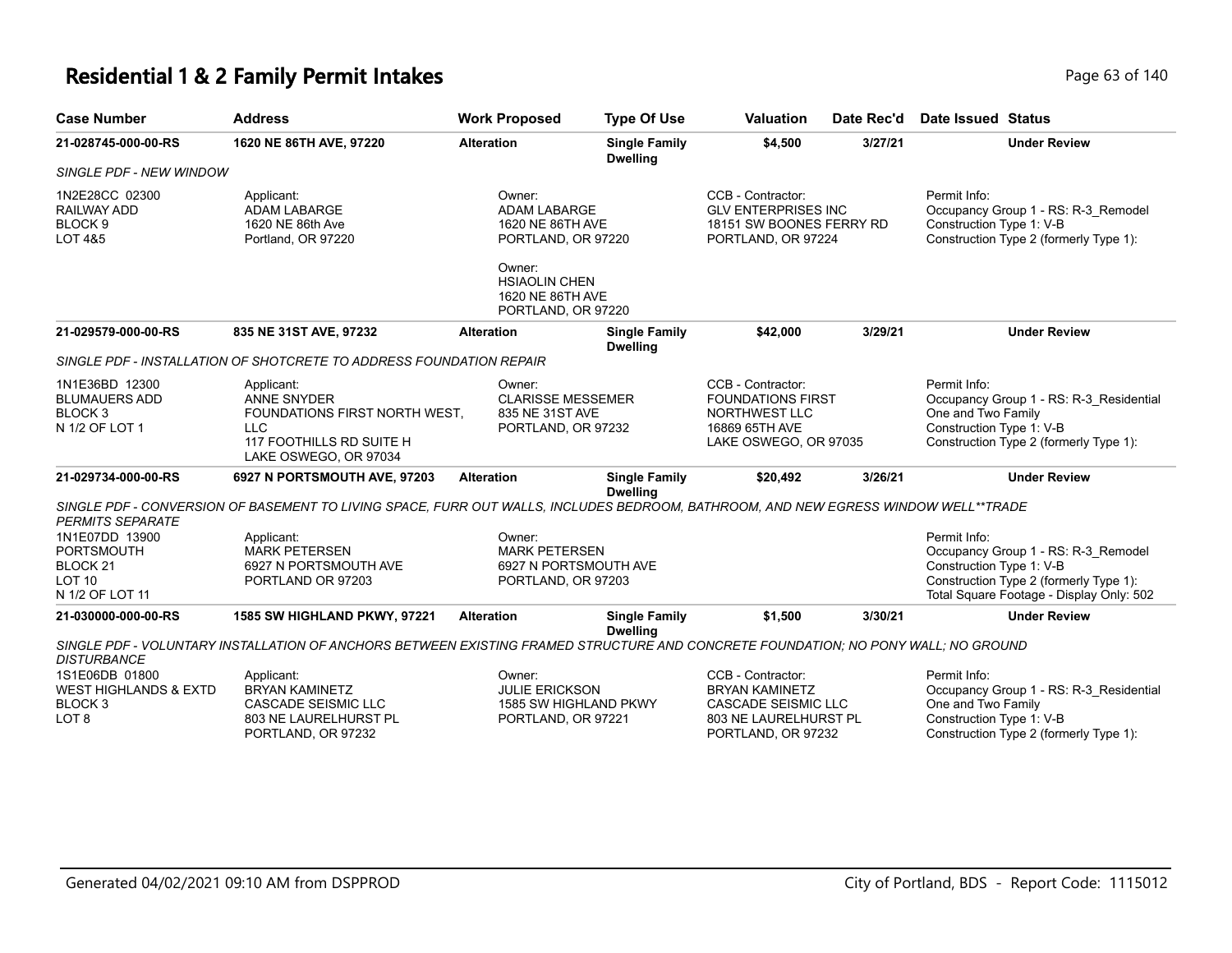# **Residential 1 & 2 Family Permit Intakes Page 64 of 140** Page 64 of 140

| <b>Case Number</b>                                                                              | <b>Address</b>                                                                                                                                                                                                                                                             | <b>Work Proposed</b>                                                                                                                                            | <b>Type Of Use</b>                      | <b>Valuation</b>                                                                                            | Date Rec'd | <b>Date Issued Status</b>                                                                                                                                             |
|-------------------------------------------------------------------------------------------------|----------------------------------------------------------------------------------------------------------------------------------------------------------------------------------------------------------------------------------------------------------------------------|-----------------------------------------------------------------------------------------------------------------------------------------------------------------|-----------------------------------------|-------------------------------------------------------------------------------------------------------------|------------|-----------------------------------------------------------------------------------------------------------------------------------------------------------------------|
| 21-030287-000-00-RS                                                                             | 6120 N MICHIGAN AVE, 97217                                                                                                                                                                                                                                                 | <b>Alteration</b>                                                                                                                                               | <b>Single Family</b><br><b>Dwelling</b> | \$6,123                                                                                                     | 3/30/21    | <b>Under Review</b>                                                                                                                                                   |
|                                                                                                 | SINGLE PDF - CREATE BEDROOM IN BASEMENT; REMAINDER OF BASEMENT TO STAY UNFINISHED**ET, PT, MT SEPARATE                                                                                                                                                                     |                                                                                                                                                                 |                                         |                                                                                                             |            |                                                                                                                                                                       |
| 1N1E15CA 10000<br><b>GAINSBOROUGH &amp; PLAT 2</b><br><b>BLOCK7</b><br><b>LOT 20</b>            | Applicant:<br><b>GABRIEL AIDRA</b><br>6120 N Michigan Ave<br>Portland, OR 97217                                                                                                                                                                                            | Owner:<br><b>BONNIE MIKSCH</b><br>6120 N MICHIGAN AVE<br>PORTLAND, OR 97217                                                                                     |                                         |                                                                                                             |            | Permit Info:<br>Occupancy Group 1 - RS: R-3_Remodel<br>Construction Type 1: V-B<br>Construction Type 2 (formerly Type 1):<br>Total Square Footage - Display Only: 150 |
| 21-030576-000-00-RS                                                                             | 7825 SW 11TH AVE, 97219                                                                                                                                                                                                                                                    | <b>Alteration</b>                                                                                                                                               | <b>Single Family</b><br><b>Dwelling</b> | \$9,000                                                                                                     | 3/31/21    | <b>Under Review</b>                                                                                                                                                   |
|                                                                                                 | SINGLE PDF - INSTALLATION OF HELICAL PILES TO ADDRESS SETTLING FOUNDATION                                                                                                                                                                                                  |                                                                                                                                                                 |                                         |                                                                                                             |            |                                                                                                                                                                       |
| 1S1E21DB 12100<br><b>CARSON HTS</b><br>BLOCK <sub>2</sub><br>S 40' OF LOT 23<br>N 13' OF LOT 24 | Applicant:<br><b>ANNE SNYDER</b><br>FOUNDATIONS FIRST NORTH WEST,<br><b>LLC</b><br>117 FOOTHILLS RD SUITE H<br>LAKE OSWEGO, OR 97034                                                                                                                                       | Owner:<br><b>SUZANNE MARX</b><br>7825 SW 11TH AVE<br>PORTLAND, OR 97219-4303<br>Owner:<br><b>ROBERT MARX</b><br>7825 SW 11TH AVE<br>PORTLAND, OR 97219-4303     |                                         | CCB - Contractor:<br><b>FOUNDATIONS FIRST</b><br>NORTHWEST LLC<br>16869 65TH AVE<br>LAKE OSWEGO, OR 97035   |            | Permit Info:<br>Occupancy Group 1 - RS: R-3_Remodel<br>Construction Type 1: V-B<br>Construction Type 2 (formerly Type 1):                                             |
| 21-030584-000-00-RS                                                                             | 4775 N SYRACUSE ST, 97203                                                                                                                                                                                                                                                  | <b>Alteration</b>                                                                                                                                               | <b>Single Family</b><br><b>Dwelling</b> | \$3,700                                                                                                     | 3/30/21    | <b>Under Review</b>                                                                                                                                                   |
|                                                                                                 | SINGLE PDF - REPAIR DAMAGED HIP RAFTER AT THE SE CORNER OF ATTACHED GARAGE                                                                                                                                                                                                 |                                                                                                                                                                 |                                         |                                                                                                             |            |                                                                                                                                                                       |
| 1N1E08CC 18300<br>UNIVERSITY PK<br>BLOCK 74<br>LOT 23&24                                        | Applicant:<br><b>KYLE KRUGER</b><br>TM RIPPEY CONSULTING ENGINEERS<br>7650 SW BEVELAND ST<br><b>TIGARD, OR 97223</b>                                                                                                                                                       | Owner:<br><b>JACK WHITING</b><br>4775 N SYRACUSE ST<br>PORTLAND, OR 97203-4529                                                                                  |                                         | CCB - Contractor:<br>OREGON HOME IMPROVEMENT<br>CO INC<br>17255 PILKINGTON RD<br>LAKE OSWEGO, OR 97035-8595 |            | Permit Info:<br>Occupancy Group 1 - RS: R-3_Remodel<br>Construction Type 1: V-B<br>Construction Type 2 (formerly Type 1):                                             |
| 21-030836-000-00-RS                                                                             | 2914 SE 65TH AVE, 97206                                                                                                                                                                                                                                                    | <b>Alteration</b>                                                                                                                                               | <b>Single Family</b><br><b>Dwelling</b> | \$40,000                                                                                                    | 3/30/21    | <b>Under Review</b>                                                                                                                                                   |
| 1S2E08BC 06000<br>BONNE HOMES ADD<br>BLOCK 2<br><b>LOT 24</b>                                   | SINGLE PDF - BASEMENT CONVERSION W/ BATH 2 BEDROOMS, NEW EGRESS, REMOVE AND REPLACE STAIRS, SEISMIC STRENGTHENING WITH SIMPSON<br>TIEDOWNS. *** TRADE PERMITS TO BE OBTAINED SEPARATELY***<br>Applicant:<br><b>THOMAS GILMAN</b><br>2914 SE 65th Ave<br>Portland, OR 97206 | Owner:<br><b>DEVON ROULETTE</b><br>2914 SE 65TH AVE<br>PORTLAND, OR 97206-1925<br>Owner:<br><b>THOMAS GILMAN</b><br>2914 SE 65TH AVE<br>PORTLAND, OR 97206-1925 |                                         |                                                                                                             |            | Permit Info:<br>Occupancy Group 1 - RS: R-3_Residential<br>One and Two Family<br>Construction Type 1: V-B<br>Construction Type 2 (formerly Type 1):                   |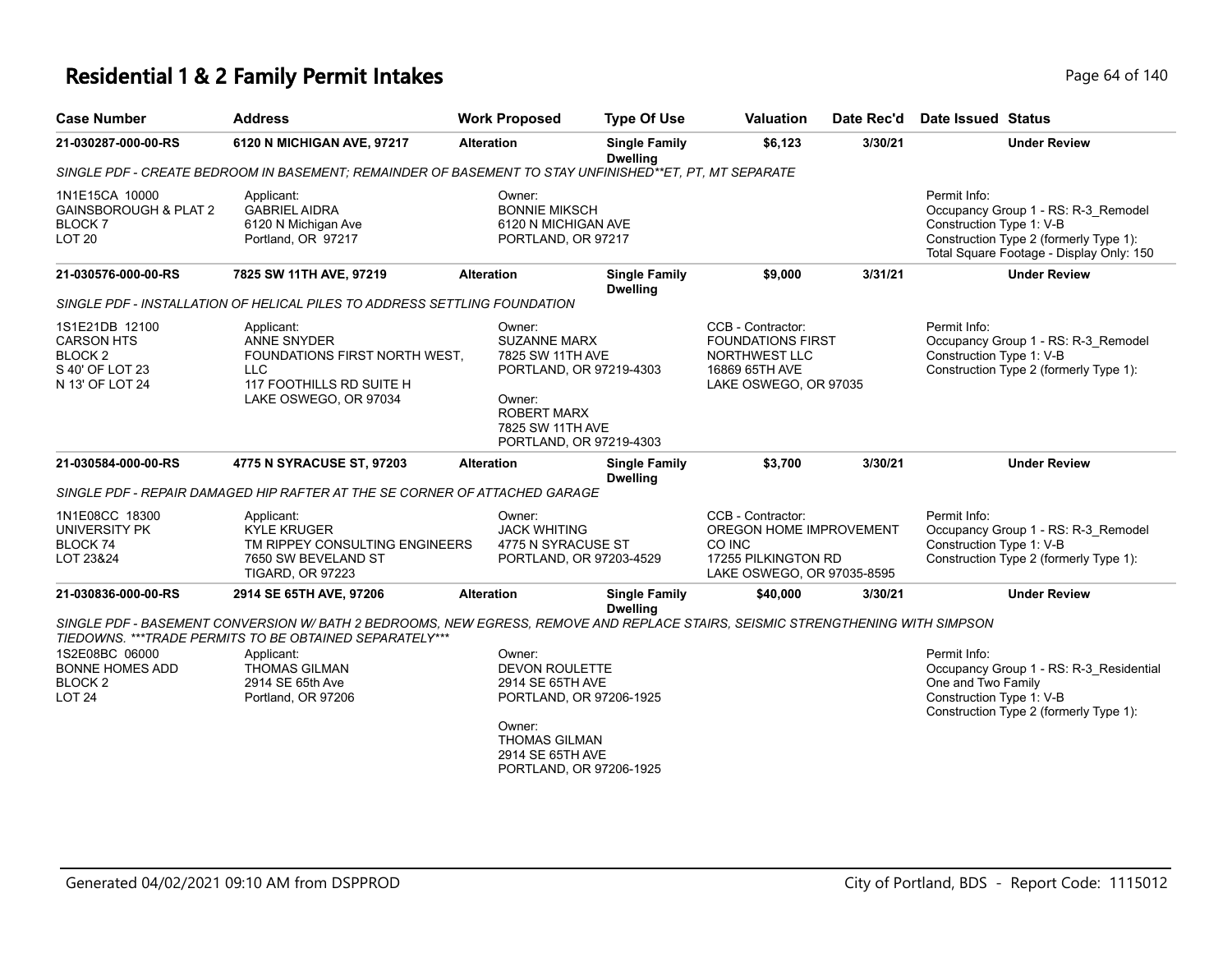### **Residential 1 & 2 Family Permit Intakes Page 140** Page 65 of 140

| <b>Case Number</b>                                                           | <b>Address</b>                                                                                                                                                                                                                                     | <b>Work Proposed</b>                                                            | <b>Type Of Use</b>                   | <b>Valuation</b>                                                                                                | Date Rec'd | <b>Date Issued Status</b>                                        |                                                                                                                            |
|------------------------------------------------------------------------------|----------------------------------------------------------------------------------------------------------------------------------------------------------------------------------------------------------------------------------------------------|---------------------------------------------------------------------------------|--------------------------------------|-----------------------------------------------------------------------------------------------------------------|------------|------------------------------------------------------------------|----------------------------------------------------------------------------------------------------------------------------|
| 20-159440-000-00-RS                                                          | 4815 N KERBY AVE, 97217                                                                                                                                                                                                                            | <b>Alteration</b>                                                               | Townhouse (2<br>Units)               | \$77,500                                                                                                        | 3/19/21    |                                                                  | 3/19/21 Issued                                                                                                             |
| UNIT 2 OF 2. ** WITH 20-143054-RS**                                          | Single PDF - CONVERT EXISTING DUPLEX INTO (2) UNIT TOWNHOUSE. INSTALL FIREWALL, REMOVE CHIMNEY, REVISE FLOOR PLAN. NEW EGRESS WINDOW WELLS.                                                                                                        |                                                                                 |                                      |                                                                                                                 |            |                                                                  |                                                                                                                            |
| 1N1E22BD 03900<br><b>CLIFFORD ADD</b><br>BLOCK 13<br><b>LOT 7&amp;8</b>      | Applicant:<br><b>RYAN PICKREL</b><br><b>FASTER PERMITS</b><br>2000 SW 1ST AVE #420<br>PORTLAND OR 97201                                                                                                                                            |                                                                                 |                                      | CCB - Contractor:<br>OREGON HOMEWORKS LLC<br>10200 SW EASTRIDGE STREET<br><b>STE 200</b><br>PORTLAND, OR 97225  |            | Permit Info:<br>Construction Type 1: V-B                         | Occupancy Group 1 - RS: R-3 Remodel<br>Construction Type 2 (formerly Type 1):<br>Total Square Footage - Display Only: 1300 |
| Total # of RS Alteration permit intakes: 162                                 |                                                                                                                                                                                                                                                    |                                                                                 |                                      |                                                                                                                 |            |                                                                  | Total valuation of RS Alteration permit intakes: \$5,199,104                                                               |
| 21-026164-000-00-RS                                                          | 3740 SW SHATTUCK RD, 97221                                                                                                                                                                                                                         | <b>Demolition</b>                                                               | <b>Accessory</b><br><b>Structure</b> | \$25,000                                                                                                        | 3/18/21    |                                                                  | <b>Under Review</b>                                                                                                        |
| and 21-026152-RS GARAGE                                                      | SINGLE PDF - SB871: DEMOLISH IN-GROUND SWIMMING POOL, CONCRETE PAVING, AND BUILT-IN POOL STORAGE. REMOVE ALL DEBRIS. *** W/ 21-026147-RS HOUSE                                                                                                     |                                                                                 |                                      |                                                                                                                 |            |                                                                  |                                                                                                                            |
| 1S1E07DA 01200<br>SECTION 07 1S 1E<br>TL 1200 1.14 ACRES                     | Applicant:<br><b>JEREMY LADEN</b><br>LOVETT DECONSTRUCTION<br>2034 NE SANDY BLVD<br>PORTLAND OR 97232                                                                                                                                              | Owner:<br><b>LLC</b><br>947 SW BROADWAY<br>PORTLAND, OR 97205                   | <b>SW SHATTUCK PROPERTIES</b>        | CCB - Contractor:<br>LOVETT DECONSTRUCTION INC<br>2522 SE 16TH AVE<br>PORTLAND, OR 97202                        |            | Permit Info:<br>Garage\Utility Misc.<br>Construction Type 1: V-B | Occupancy Group 1 - RS: U_Private<br>Construction Type 2 (formerly Type 1):                                                |
| 21-022388-000-00-RS                                                          | 1604 SE CESAR E CHAVEZ BLVD,<br>97214                                                                                                                                                                                                              | <b>Demolition</b>                                                               | <b>Duplex</b>                        | \$25,000                                                                                                        | 3/10/21    |                                                                  | <b>Under Review</b>                                                                                                        |
|                                                                              | SINGLE PDF - SB871: DECONSTRUCT SINGLE DUPLEX WITH BASEMENT. CAVITY TO BE FILLED. CAP SEWER. REMOVE ALL DEBRIS. SPECIAL INSPECTION REQUIRED<br>FOR BASEMENT FILL. *** NOT SUBJECT TO 35-DAY DEMO DELAY ***                                         |                                                                                 |                                      |                                                                                                                 |            |                                                                  |                                                                                                                            |
| 1S1E01DA 08100<br>SECTION 01 1S 1E<br>TL 8100 0.21 ACRES                     | Applicant:<br><b>GENE BOLANTE</b><br>STUDIO 3 ARCHITECTURE<br>275 COURT ST NE<br><b>SALEM, OR 97301</b>                                                                                                                                            | Owner:<br><b>MADDEN FAMILY 1 LLC</b><br>PO BOX 96068<br>PORTLAND, OR 97296-6002 |                                      | CCB - Contractor:<br><b>DAN RIEHL</b><br>DAN RIEHL EXCAVATING INC<br>24801 SE HOFFMEISTER<br>DAMASCUS, OR 97089 |            | Permit Info:<br>One and Two Family<br>Construction Type 1: V-B   | Occupancy Group 1 - RS: R-3 Residential<br>Construction Type 2 (formerly Type 1):                                          |
| 21-027078-000-00-RS                                                          | 4039 N WILLIAMS AVE, 97227                                                                                                                                                                                                                         | <b>Demolition</b>                                                               | <b>Duplex</b>                        | \$1,000                                                                                                         | 3/19/21    |                                                                  | <b>Under Review</b>                                                                                                        |
|                                                                              | SINGLE PDF - SB871: DECONSTRUCT DUPLEX WITH BASEMENT. CAVITY TO BE FILLED. CAP SEWER. REMOVE ALL DEBRIS. SPECIAL INSPECTION REQUIRED FOR<br>BASEMENT FILL. NON-RESIDENTIAL COMPREHENSIVE PLAN DESIGNATION. NOT SUBJECT TO 35-DAY DEMOLITION DELAY. |                                                                                 |                                      |                                                                                                                 |            |                                                                  |                                                                                                                            |
| 1N1E22DB 13300<br><b>ALBINA HMSTD</b><br><b>BLOCK 27</b><br>LOT <sub>5</sub> | Applicant:<br><b>DAN WILLIAMS</b><br><b>FASTER PERMITS</b><br>2000 SW 1ST AVE SUITE 420<br>PORTLAND OR 97201                                                                                                                                       | Owner:<br><b>WILLIAMS 40 LLC</b><br>PORTLAND OR<br><b>USA</b>                   |                                      | CCB - Contractor:<br>LOVETT DECONSTRUCTION INC<br>2522 SE 16TH AVE<br>PORTLAND, OR 97202                        |            | Permit Info:<br>One and Two Family<br>Construction Type 1: V-B   | Occupancy Group 1 - RS: R-3_Residential<br>Construction Type 2 (formerly Type 1):                                          |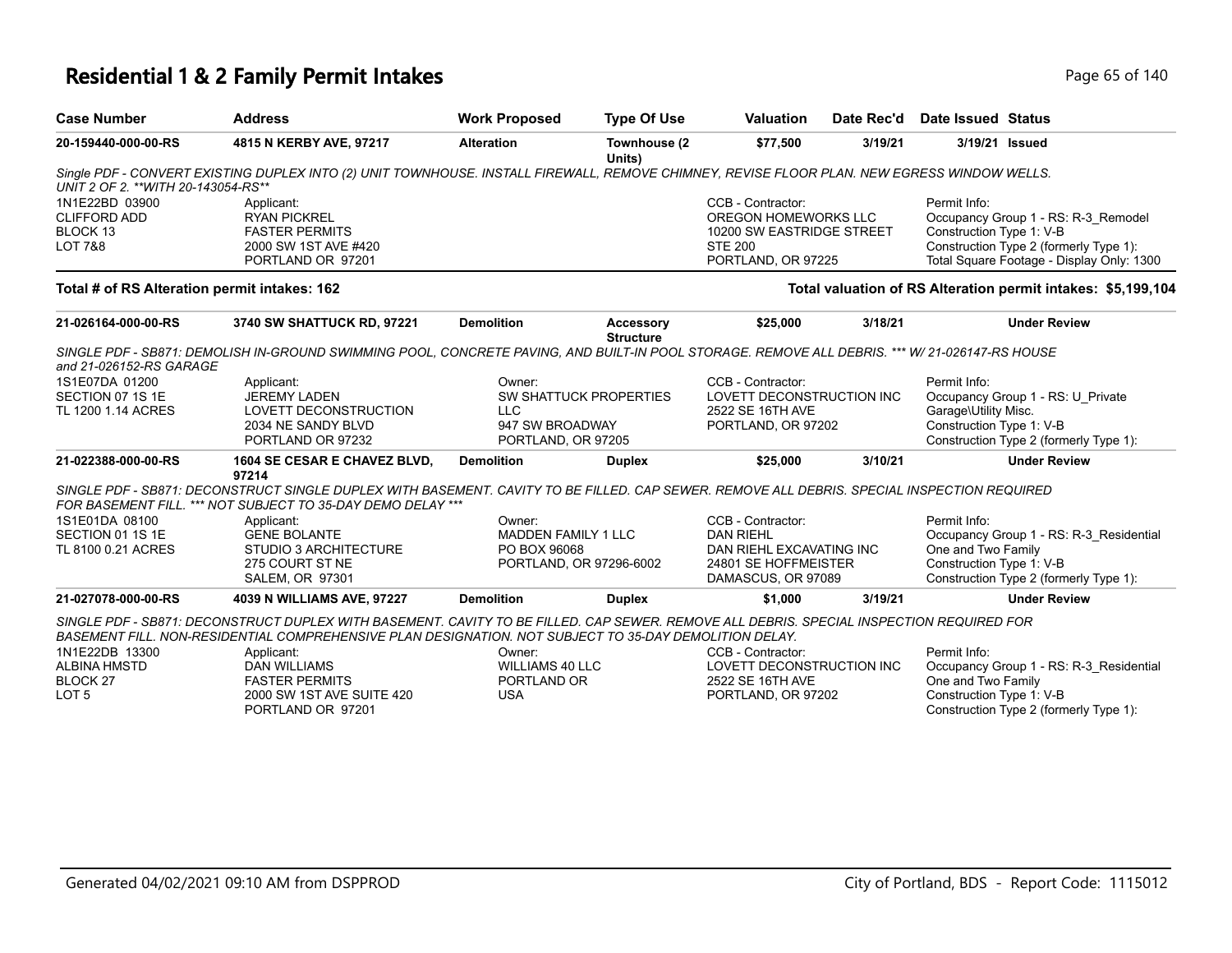# **Residential 1 & 2 Family Permit Intakes Page 140** Page 66 of 140

| <b>Case Number</b>                                                                          | <b>Address</b>                                                                                                                 | <b>Work Proposed</b>                                                                                                                                              | <b>Type Of Use</b> | <b>Valuation</b>                                                                                                 | Date Rec'd | <b>Date Issued Status</b>                                                                                                                       |  |  |  |
|---------------------------------------------------------------------------------------------|--------------------------------------------------------------------------------------------------------------------------------|-------------------------------------------------------------------------------------------------------------------------------------------------------------------|--------------------|------------------------------------------------------------------------------------------------------------------|------------|-------------------------------------------------------------------------------------------------------------------------------------------------|--|--|--|
| 20-155429-REV-01-RS                                                                         | <b>1111 NE AINSWORTH ST, 97211</b>                                                                                             | <b>Demolition</b>                                                                                                                                                 | Garage/Carport     | \$0                                                                                                              | 3/23/21    | 3/31/21 Issued                                                                                                                                  |  |  |  |
| Single PDF - REVISION TO UPDATE DEMO PLAN                                                   |                                                                                                                                |                                                                                                                                                                   |                    |                                                                                                                  |            |                                                                                                                                                 |  |  |  |
| 1N1E14CA 15800<br><b>HIGHLAND PK</b><br>BLOCK <sub>3</sub><br><b>LOT 23</b>                 | Applicant:<br><b>JASON KENT</b><br>1111 NE AINSWORTH<br>PORTLAND OR 97211                                                      | Owner:<br><b>JULIE LEWIS</b><br>1111 NE AINSWORTH ST<br>PORTLAND, OR 97211-4248<br>Owner:<br><b>JASON KENT</b><br>1111 NE AINSWORTH ST<br>PORTLAND, OR 97211-4248 |                    | CCB - Contractor:<br><b>GOOD WOOD DECONSTRUCTION</b><br>AND SALVAGE LLC<br>6326 NE 8TH AVE<br>PORTLAND, OR 97211 |            | Permit Info:<br>Occupancy Group 1 - RS: U_Private<br>Garage\Utility Misc.<br>Construction Type 1: V-B<br>Construction Type 2 (formerly Type 1): |  |  |  |
| 20-223497-000-00-RS                                                                         | 3213 SE 129TH AVE, 97236                                                                                                       | <b>Demolition</b>                                                                                                                                                 | Garage/Carport     | \$1,000                                                                                                          | 3/10/21    | <b>Under Review</b>                                                                                                                             |  |  |  |
| SINGLE PDF DEMO GARAGE: REMOVE ALL DEBRIS: NO PLUMBING FIXTURES                             |                                                                                                                                |                                                                                                                                                                   |                    |                                                                                                                  |            |                                                                                                                                                 |  |  |  |
| 1S2E11BD 07300<br><b>LINN PK</b><br><b>LOT 50</b>                                           | Applicant:<br>RICHARD GEORGESCU<br><b>RSG ENGINEERING CO</b><br>16802 NE 152ND AVE<br>BRUSH PRAIRIE, WA 98606                  | Owner:<br>HNT DEVELOPMENT LLC<br>10850 SE RICHMOND CT<br>HAPPY VALLEY, OR 97086                                                                                   |                    |                                                                                                                  |            | Permit Info:<br>Occupancy Group 1 - RS: U Private<br>Garage\Utility Misc.<br>Construction Type 1: V-B<br>Construction Type 2 (formerly Type 1): |  |  |  |
| 21-000416-000-00-RS                                                                         | 6825 NE 6TH AVE, 97211                                                                                                         | <b>Demolition</b>                                                                                                                                                 | Garage/Carport     | \$6,200                                                                                                          | 3/18/21    | 3/29/21 Issued                                                                                                                                  |  |  |  |
|                                                                                             | SINGLE PDF - SB871: DECONSTRUCT DETACHED GARAGE. CONCRETE SLAB TO REMAIN. REMOVE ALL DEBRIS.                                   |                                                                                                                                                                   |                    |                                                                                                                  |            |                                                                                                                                                 |  |  |  |
| 1N1E14BC 03100<br><b>WOODLAWN</b><br>BLOCK 38<br><b>LOT 14</b>                              | Applicant:<br><b>JEREMY LADEN</b><br>LOVETT DECONSTRUCTION<br>2034 NE SANDY BLVD<br>PORTLAND OR 97232                          | Owner:<br>SHERRY WADE<br>6825 NE 6TH AVE<br>PORTLAND, OR 97211                                                                                                    |                    | CCB - Contractor:<br>LOVETT DECONSTRUCTION INC<br>2522 SE 16TH AVE<br>PORTLAND, OR 97202                         |            | Permit Info:<br>Occupancy Group 1 - RS: U_Private<br>Garage\Utility Misc.<br>Construction Type 1: V-B<br>Construction Type 2 (formerly Type 1): |  |  |  |
| 21-015961-000-00-RS                                                                         | 7808 SE 60TH AVE, 97206                                                                                                        | <b>Demolition</b>                                                                                                                                                 | Garage/Carport     | \$500                                                                                                            | 3/2/21     | <b>Under Review</b>                                                                                                                             |  |  |  |
|                                                                                             | SINGLE PDF - SB871: DEMOLISH DETACHED GARAGE. REMOVE ALL DEBRIS. CONCRETE APPROACH TO REMAIN.                                  |                                                                                                                                                                   |                    |                                                                                                                  |            |                                                                                                                                                 |  |  |  |
| 1S2E19DA 04600<br><b>DARLINGTON</b><br>BLOCK 13<br><b>LOT 1&amp;2</b><br>W 10 1/2' OF LOT 3 | Applicant:<br><b>TYSON OKELY</b><br><b>DEZ DEVELOPMENT</b><br>10117 SE SUNNYSIDE RD #F1123<br>CLACKAMAS OR 97015<br><b>USA</b> | Owner:<br>7808 SE 60TH LLC<br>PORTLAND OR<br><b>USA</b>                                                                                                           |                    | CCB - Contractor:<br><b>ECO EMERGENCY RESPONSE</b><br><b>LLC</b><br>539 DEPOT ST<br>FAIRVIEW, OR 97024           |            | Permit Info:<br>Occupancy Group 1 - RS: U_Private<br>Garage\Utility Misc.<br>Construction Type 1: V-B<br>Construction Type 2 (formerly Type 1): |  |  |  |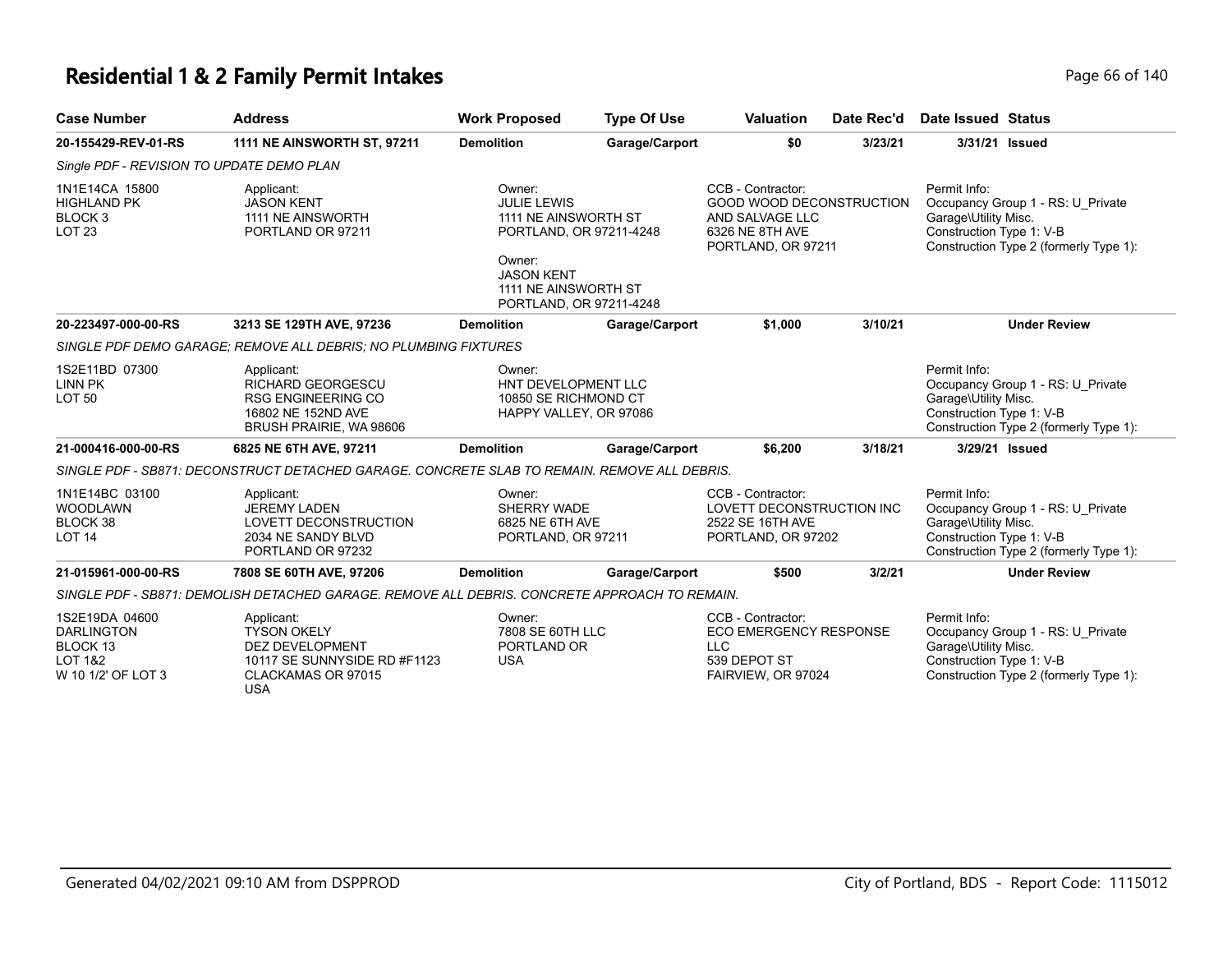### **Residential 1 & 2 Family Permit Intakes Page 140** Page 67 of 140

| <b>Case Number</b>                                                   | <b>Address</b>                                                                                          | <b>Work Proposed</b>                                                                                                                                         | <b>Type Of Use</b>                                                                 | Valuation                                                                                                                | Date Rec'd | <b>Date Issued Status</b>                                                                                                                       |
|----------------------------------------------------------------------|---------------------------------------------------------------------------------------------------------|--------------------------------------------------------------------------------------------------------------------------------------------------------------|------------------------------------------------------------------------------------|--------------------------------------------------------------------------------------------------------------------------|------------|-------------------------------------------------------------------------------------------------------------------------------------------------|
| 21-016160-000-00-RS                                                  | 4123 NE RODNEY AVE, 97211                                                                               | <b>Demolition</b>                                                                                                                                            | Garage/Carport                                                                     | \$2,500                                                                                                                  | 3/2/21     | <b>Under Review</b>                                                                                                                             |
|                                                                      | SINGLE PDF - SB871: DECONSTRUCT DETACHED GARAGE. REMOVE ALL DEBRIS. W/ 21-016157-RS (HOUSE)             |                                                                                                                                                              |                                                                                    |                                                                                                                          |            |                                                                                                                                                 |
| 1N1E22DA 08100<br>ALBINA HMSTD<br>BLOCK 16<br>LOT <sub>6</sub>       | Applicant:<br>JOHN DUNCAN<br>TIMBER RIDGE DEVELOPMENT<br>1001 NW LOVEJOY ST #812<br>PORTLAND, OR 97209  | Owner:<br>65230 E SANDY RIVER LN<br>Owner:<br><b>ASA POGRELIS</b><br>65230 E SANDY RIVER LN                                                                  | <b>TRACY ANDERSON POGRELIS</b><br>RHODODENDRON, OR 97049<br>RHODODENDRON, OR 97049 | CCB - Contractor:<br><b>ASBESTOS ABATEMENT</b><br>CONTRACTING LLC<br>2909 SE 136TH AVE<br>PORTLAND, OR 97236             |            | Permit Info:<br>Occupancy Group 1 - RS: U_Private<br>Garage\Utility Misc.<br>Construction Type 1: V-B<br>Construction Type 2 (formerly Type 1): |
| 21-017386-000-00-RS                                                  | <b>SE DUKE ST, 97206</b>                                                                                | <b>Demolition</b>                                                                                                                                            | Garage/Carport                                                                     | \$1,000                                                                                                                  | 3/4/21     | <b>Under Review</b>                                                                                                                             |
|                                                                      | SINGLE PDF - SB871: DEMOLISH DETACHED GARAGE. REMOVE ALL DEBRIS.                                        |                                                                                                                                                              |                                                                                    |                                                                                                                          |            |                                                                                                                                                 |
| 1S2E18DD 07101<br>BLOCK 10<br>W 44' OF LOT 14&15                     | Applicant:<br><b>KEVIN PARTAIN</b><br><b>URBAN VISIONS</b><br>223 NE 56TH AVENUE<br>PORTLAND, OR 97213  | Owner:<br><b>INTRINSIC HOMES LLC</b><br>4233 SE 182ND AVE #265<br>GRESHAM, OR 97030-5082                                                                     |                                                                                    | CCB - Contractor:<br>NORTHWEST ABATEMENT<br><b>CORPORATION</b><br>PO BOX 1681<br><b>BORING, OR 97009</b>                 |            | Permit Info:<br>Occupancy Group 1 - RS: U_Private<br>Garage\Utility Misc.<br>Construction Type 1: V-B<br>Construction Type 2 (formerly Type 1): |
| 21-018416-000-00-RS                                                  | 3126 NE 10TH AVE - UNIT A, 97212                                                                        | <b>Demolition</b>                                                                                                                                            | Garage/Carport                                                                     | \$3,500                                                                                                                  | 3/3/21     | <b>Under Review</b>                                                                                                                             |
|                                                                      | SINGLE PDF - SB871: DECONSTRUCT DETACHED GARAGE. SLAB TO REMAIN. REMOVE ALL DEBRIS.                     |                                                                                                                                                              |                                                                                    |                                                                                                                          |            |                                                                                                                                                 |
| 1N1E26BA 08400<br><b>IRVINGTON</b><br>BLOCK 97<br><b>LOT 13</b>      | Applicant:<br><b>JOE PETRINA</b><br>PETRINA CONSTRUCTION<br>4505 NE TILLAMOOK<br>PORTLAND, OR 97213     | Owner:<br><b>CHRISTINE CHEN</b><br>3126 NE 10TH AVE<br>PORTLAND, OR 97212<br>Owner:<br><b>CHRISTOPHER STEINKEN</b><br>3126 NE 10TH AVE<br>PORTLAND, OR 97212 |                                                                                    | CCB - Contractor:<br><b>CASEY PETRINA</b><br>PETRINA CONSTRUCTION INC<br>4505 NE TILLAMOOK ST<br>PORTLAND, OR 97213-1319 |            | Permit Info:<br>Occupancy Group 1 - RS: U_Private<br>Garage\Utility Misc.<br>Construction Type 1: V-B<br>Construction Type 2 (formerly Type 1): |
| 21-019748-000-00-RS                                                  | 5040 SE ELLIS ST, 97206                                                                                 | <b>Demolition</b>                                                                                                                                            | Garage/Carport                                                                     | \$5,000                                                                                                                  | 3/5/21     | <b>Under Review</b>                                                                                                                             |
|                                                                      | SINGLE PDF - SB871: DECONSTRUCT DETACHED GARAGE. REMOVE CONCRETE DRIVEWAY. REMOVE ALL DEBRIS.           |                                                                                                                                                              |                                                                                    |                                                                                                                          |            |                                                                                                                                                 |
| 1S2E18CA 01600<br><b>GERMANIA</b><br>BLOCK <sub>8</sub><br>LOT 26-28 | Applicant:<br><b>RYAN PICKREL</b><br><b>FASTER PERMITS</b><br>2000 SW 1ST AVE #420<br>PORTLAND OR 97201 | Owner:<br>PAUL COTONZARITI<br>5040 SE ELLIS ST<br>PORTLAND, OR 97206-5611<br>Owner:<br>PATRICIA COTONZARITI<br>5040 SE ELLIS ST<br>PORTLAND, OR 97206-5611   |                                                                                    | CCB - Contractor:<br>NORTHWEST DECONSTRUCTION<br>SERVICES LLC<br>7639 SE FOSTER RD<br>PORTLAND, OR 97206                 |            | Permit Info:<br>Occupancy Group 1 - RS: U_Private<br>Garage\Utility Misc.<br>Construction Type 1: V-B<br>Construction Type 2 (formerly Type 1): |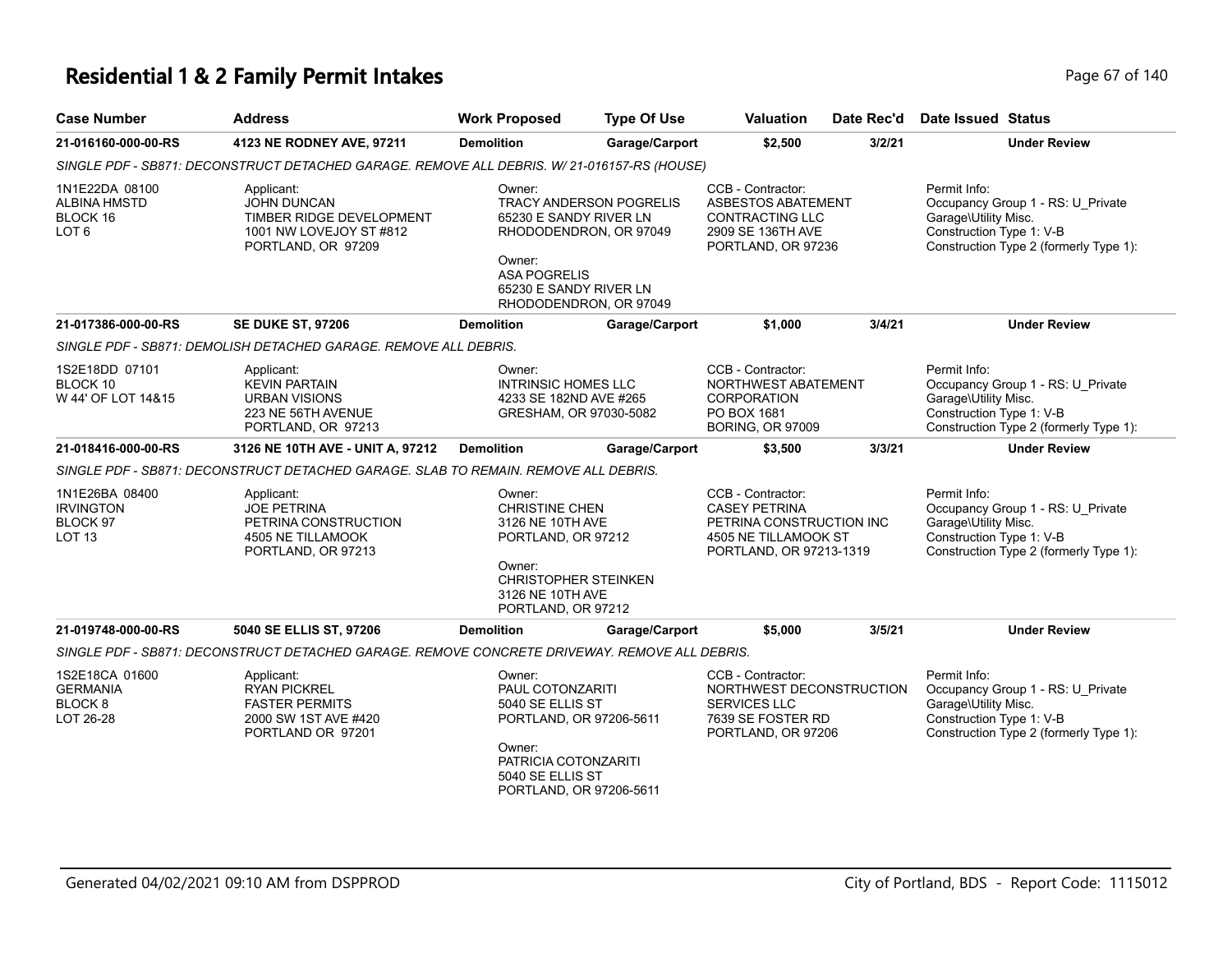# **Residential 1 & 2 Family Permit Intakes Page 68 of 140** Page 68 of 140

| <b>Case Number</b>                                                           | <b>Address</b>                                                                                                          | <b>Work Proposed</b>                                                                                                                           | <b>Type Of Use</b>        | Valuation                                                                                                                | Date Rec'd | Date Issued Status                                                                                                                                  |
|------------------------------------------------------------------------------|-------------------------------------------------------------------------------------------------------------------------|------------------------------------------------------------------------------------------------------------------------------------------------|---------------------------|--------------------------------------------------------------------------------------------------------------------------|------------|-----------------------------------------------------------------------------------------------------------------------------------------------------|
| 21-020684-000-00-RS                                                          | NE 31ST AVE, 97211                                                                                                      | <b>Demolition</b>                                                                                                                              | Garage/Carport            | \$5,000                                                                                                                  | 3/16/21    | <b>Under Review</b>                                                                                                                                 |
|                                                                              | PAPER-SB871: DEMOLISH DETACHED TWO CAR GARAGE. ON ITS OWN LOT. REMOVE ALL DEBRIS.                                       |                                                                                                                                                |                           |                                                                                                                          |            |                                                                                                                                                     |
| 1N1E24BA 05000<br><b>FOXCHASE ADD</b><br>BLOCK 4<br>S 36' OF LOT 7           | Applicant:<br><b>MICHAEL MALONEY</b><br>4390 SUNSET DR<br>LAKE OSWEGO OR 97035                                          | Owner:<br><b>MICHAEL MALONEY</b><br>4390 SUNSET DR<br>LAKE OSWEGO, OR 97035                                                                    |                           |                                                                                                                          |            | Permit Info:<br>Occupancy Group 1 - RS: U_Private<br>Garage\Utility Misc.<br>Construction Type 1: V-B<br>Construction Type 2 (formerly Type 1):     |
| 21-023104-000-00-RS                                                          | 5014 NE 34TH AVE, 97211                                                                                                 | <b>Demolition</b>                                                                                                                              | Garage/Carport            | \$1,000                                                                                                                  | 3/11/21    | <b>Under Review</b>                                                                                                                                 |
|                                                                              | SINGLE PDF - SB871: DECONSTRUCT DETACHED GARAGE. REMOVE ALL DEBRIS. W/ 21-023093-RS (HOUSE)                             |                                                                                                                                                |                           |                                                                                                                          |            |                                                                                                                                                     |
| 1N1E24AB 19800<br><b>WILLAMETTE ADD</b><br>BLOCK 17<br><b>LOT 7-9</b>        | Applicant:<br><b>KEVIN PARTAIN</b><br><b>URBAN VISIONS</b><br>223 NE 56TH AVENUE<br>PORTLAND, OR 97213                  | Owner:<br><b>FX HOMES</b><br>PO BOX 1540<br>SANDY, OR 97055-1540                                                                               |                           | CCB - Contractor:<br>NORTHWEST DECONSTRUCTION<br><b>SERVICES LLC</b><br>7639 SE FOSTER RD<br>PORTLAND, OR 97206          |            | Permit Info:<br>Occupancy Group 1 - RS: U_Private<br>Garage\Utility Misc.<br>Construction Type 1: V-B<br>Construction Type 2 (formerly Type 1):     |
| 21-023341-000-00-RS                                                          | 226 NE 99TH AVE, 97220                                                                                                  | <b>Demolition</b>                                                                                                                              | Garage/Carport            | \$2,000                                                                                                                  | 3/25/21    | <b>Under Review</b>                                                                                                                                 |
|                                                                              | SB871 DEMO DETACHED GARAGE*****ON PLANS WITH 21-023326 RS HOUSE ON SAME PROPERTY*****                                   |                                                                                                                                                |                           |                                                                                                                          |            |                                                                                                                                                     |
| 1N2E33DA 05500<br><b>LEWIS PK</b><br>BLOCK <sub>2</sub><br>LOT <sub>33</sub> | Applicant:<br><b>DARYL RETZLAFF</b><br><b>EVERGREEN BUILDERS LLC</b><br>7420 SW HUNZIKER RD SUITE A<br>TIGARD, OR 97223 | Owner:<br><b>WISTARIA HEIGHTS</b><br><b>APARTMENTS LLC</b><br><b>TIGARD, OR 97223</b>                                                          | 7420 SW HUNZIKER RD STE A | CCB - Contractor:<br>PAUL A OBRIST<br><b>G &amp; P OBRIST EXCAVATING INC</b><br>31619 LUSTED RD<br>GRESHAM, OR 97080     |            | Permit Info:<br>Occupancy Group 1 - RS: U_Private<br>Garage\Utility Misc.<br>Construction Type 1: V-B<br>Construction Type 2 (formerly Type 1):     |
| 21-023430-000-00-RS                                                          | 6116 NE WILLOW ST, 97213                                                                                                | <b>Demolition</b>                                                                                                                              | Garage/Carport            | \$2,800                                                                                                                  | 3/12/21    | <b>Under Review</b>                                                                                                                                 |
|                                                                              | SINGLE PDF - SB871: DECONSTRUCT DETACHED GARAGE. REMOVE ALL FOUNDATION AND DEBRIS. NO FILL GREATER THAN 24"             |                                                                                                                                                |                           |                                                                                                                          |            |                                                                                                                                                     |
| 1N2E31AD 00800<br>NORTHWEST MT TABOR<br>BLOCK 2<br>LOT <sub>8</sub>          | Applicant:<br><b>ELSON NGUYEN</b><br>HM GROUP LLC<br>3036 SE 131ST AVE<br>PORTLAND OR 97236                             | Owner:<br>PHILLIP PREWETT<br>6116 NE WILLOW ST<br>PORTLAND, OR 97213-4371                                                                      |                           | CCB - Contractor:<br>NORTHWEST DECONSTRUCTION<br><b>SERVICES LLC</b><br>7639 SE FOSTER RD<br>PORTLAND, OR 97206          |            | Permit Info:<br>Occupancy Group 1 - RS: U_Private<br>Garage\Utility Misc.<br>Construction Type 1: V-B<br>Construction Type 2 (formerly Type 1):     |
| 21-023804-000-00-RS                                                          | 3934 SE 67TH AVE, 97206                                                                                                 | <b>Demolition</b>                                                                                                                              | Garage/Carport            | \$3,500                                                                                                                  | 3/15/21    | <b>Under Review</b>                                                                                                                                 |
|                                                                              | SINGLE PDF - SB871: DEMOLISH DETACHED GARAGE. REMOVE ALL DEBRIS.                                                        |                                                                                                                                                |                           |                                                                                                                          |            |                                                                                                                                                     |
| 1S2E08CA 10800<br><b>RESERVOIR PK</b><br>BLOCK <sub>3</sub><br><b>LOT 17</b> | Applicant:<br><b>AIMEE WICKMAN</b><br>3934 SE 67th Avenue<br>Portland, OR 97206                                         | Owner:<br><b>GARIN DUFFIELD</b><br>3934 SE 67TH AVE<br>PORTLAND, OR 97206<br>Owner:<br>AIMEE WICKMAN<br>3934 SE 67TH AVE<br>PORTLAND, OR 97206 |                           | CCB - Contractor:<br><b>BROUWER BUILDING &amp;</b><br><b>REMODELING LLC</b><br>3323 SE 127TH PLACE<br>PORTLAND, OR 97236 |            | Permit Info:<br>Occupancy Group 1 - RS: R-3_Residential<br>One and Two Family<br>Construction Type 1: V-B<br>Construction Type 2 (formerly Type 1): |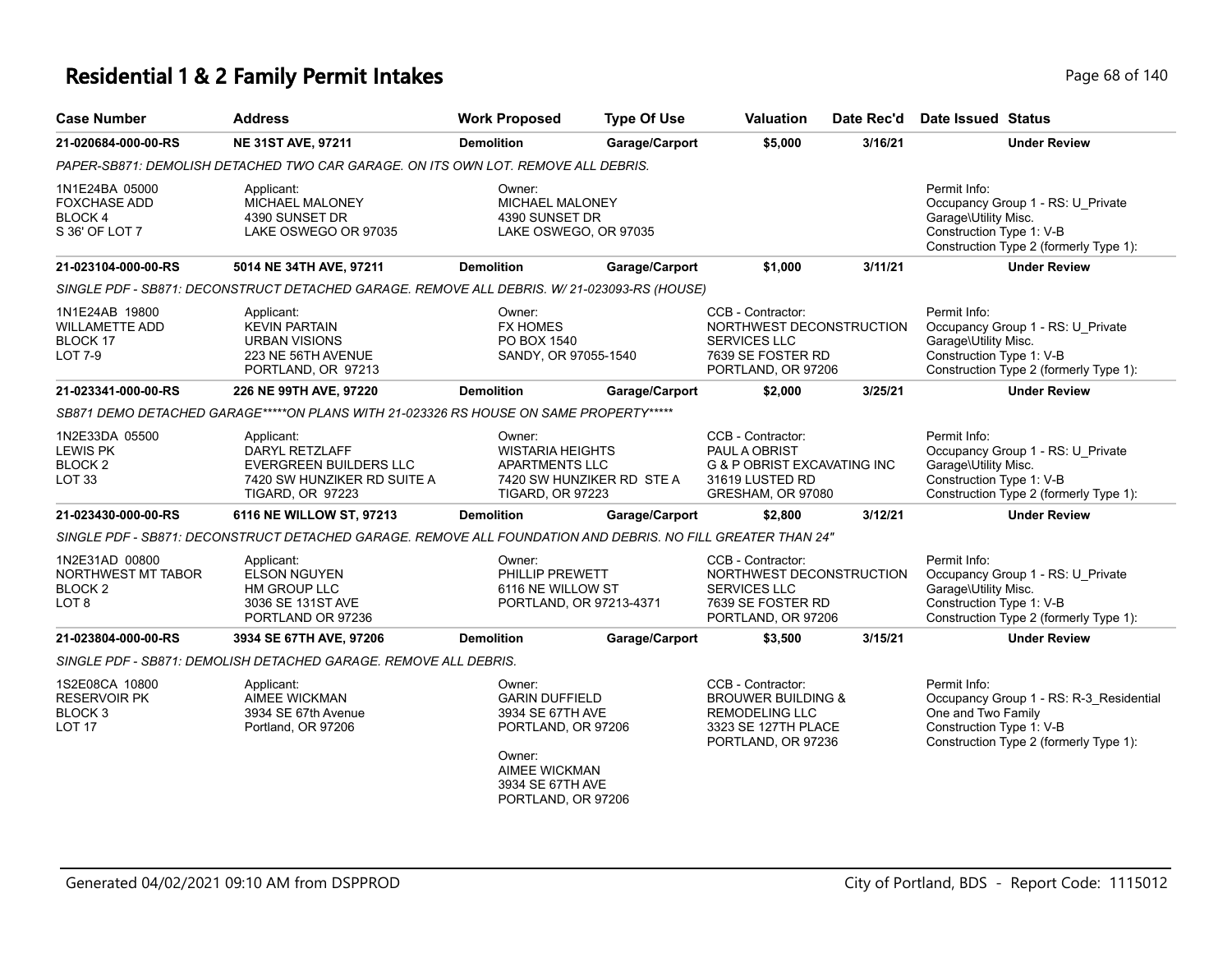### **Residential 1 & 2 Family Permit Intakes Page 140** Page 69 of 140

| <b>Case Number</b>                                                                                    | <b>Address</b>                                                                                                   | <b>Work Proposed</b>                                                                                                                                              | <b>Type Of Use</b>                                     | <b>Valuation</b>                                                                                                      | Date Rec'd | Date Issued Status                                               |                                                                             |
|-------------------------------------------------------------------------------------------------------|------------------------------------------------------------------------------------------------------------------|-------------------------------------------------------------------------------------------------------------------------------------------------------------------|--------------------------------------------------------|-----------------------------------------------------------------------------------------------------------------------|------------|------------------------------------------------------------------|-----------------------------------------------------------------------------|
| 21-025223-000-00-RS                                                                                   | 8405 SE 8TH AVE, 97202                                                                                           | <b>Demolition</b>                                                                                                                                                 | Garage/Carport                                         | \$1,000                                                                                                               | 3/16/21    |                                                                  | <b>Under Review</b>                                                         |
|                                                                                                       | SINGLE PDF - SB871: DECONSTRUCT DETACHED GARAGE. REMOVE ALL DEBRIS. W/ 21-025219-RS (HOUSE)                      |                                                                                                                                                                   |                                                        |                                                                                                                       |            |                                                                  |                                                                             |
| 1S1E23CC 13000<br><b>SELLWOOD</b><br>BLOCK 19<br>LOT <sub>1</sub>                                     | Applicant:<br><b>KEVIN PARTAIN</b><br><b>URBAN VISIONS</b><br>223 NE 56TH AVENUE<br>PORTLAND, OR 97213           | Owner:<br>16771 BOONES FERRY RD                                                                                                                                   | RENAISSANCE CUSTOM HOMES<br>LAKE OSWEGO, OR 97035-4383 | CCB - Contractor:<br><b>GOOD WOOD DECONSTRUCTION</b><br>AND SALVAGE LLC<br>6326 NE 8TH AVE<br>PORTLAND, OR 97211      |            | Permit Info:<br>Garage\Utility Misc.<br>Construction Type 1: V-B | Occupancy Group 1 - RS: U_Private<br>Construction Type 2 (formerly Type 1): |
| 21-026152-000-00-RS                                                                                   | 3740 SW SHATTUCK RD, 97221                                                                                       | <b>Demolition</b>                                                                                                                                                 | Garage/Carport                                         | \$10,000                                                                                                              | 3/18/21    |                                                                  | <b>Under Review</b>                                                         |
|                                                                                                       | SINGLE PDF - SB871: DEMOLISH DETACHED GARAGE. REMOVE ALL DEBRIS. *** W/ 21-026147-RS HOUSE AND 21-026164-RS POOL |                                                                                                                                                                   |                                                        |                                                                                                                       |            |                                                                  |                                                                             |
| 1S1E07DA 01200<br>SECTION 07 1S 1E<br>TL 1200 1.14 ACRES                                              | Applicant:<br><b>JEREMY LADEN</b><br>LOVETT DECONSTRUCTION<br>2034 NE SANDY BLVD<br>PORTLAND OR 97232            | Owner:<br>SW SHATTUCK PROPERTIES<br><b>LLC</b><br>947 SW BROADWAY<br>PORTLAND, OR 97205                                                                           |                                                        | CCB - Contractor:<br>LOVETT DECONSTRUCTION INC<br>2522 SE 16TH AVE<br>PORTLAND, OR 97202                              |            | Permit Info:<br>Garage\Utility Misc.<br>Construction Type 1: V-B | Occupancy Group 1 - RS: U_Private<br>Construction Type 2 (formerly Type 1): |
| 21-026213-000-00-RS                                                                                   | 1926 SE 54TH AVE, 97215                                                                                          | <b>Demolition</b>                                                                                                                                                 | Garage/Carport                                         | \$6,000                                                                                                               | 3/22/21    |                                                                  | <b>Under Review</b>                                                         |
|                                                                                                       | SINGLE PDF - SB871: DECONSTRUCT DETACHED GARAGE. SLAB TO REMAIN. REMOVE ALL DEBRIS.                              |                                                                                                                                                                   |                                                        |                                                                                                                       |            |                                                                  |                                                                             |
| 1S2E06DB 11300<br>CRYSTAL SPR PK & PLAT 2<br>BLOCK <sub>2</sub><br>LOT <sub>7</sub><br>S 1/2 OF LOT 8 | Applicant:<br><b>JEREMY LADEN</b><br>LOVETT DECONSTRUCTION<br>2034 NE SANDY BLVD<br>PORTLAND OR 97232            | Owner:<br><b>DEBORAH NAMESTKA</b><br>1926 SE 54TH AVE<br>PORTLAND, OR 97215-3336<br>Owner:<br><b>KELLY FALLERT</b><br>1926 SE 54TH AVE<br>PORTLAND, OR 97215-3336 |                                                        | CCB - Contractor:<br>LOVETT DECONSTRUCTION INC<br>2522 SE 16TH AVE<br>PORTLAND, OR 97202                              |            | Permit Info:<br>Garage\Utility Misc.<br>Construction Type 1: V-B | Occupancy Group 1 - RS: U_Private<br>Construction Type 2 (formerly Type 1): |
| 21-028913-000-00-RS                                                                                   | 1925 NE 57TH AVE, 97213                                                                                          | <b>Demolition</b>                                                                                                                                                 | Garage/Carport                                         | \$1,200                                                                                                               | 3/25/21    |                                                                  | <b>Under Review</b>                                                         |
|                                                                                                       | SINGLE PDF - SB871: DEMOLISH DETACHED GARAGE. CONCRETE SLAB TO REMAIN. REMOVE ALL DEBRIS.                        |                                                                                                                                                                   |                                                        |                                                                                                                       |            |                                                                  |                                                                             |
| 1N2E30DC 00400<br><b>ELMHURST</b><br>BLOCK 12<br>LOT <sub>6</sub>                                     | Applicant:<br><b>JOE ROBERTSON</b><br>SHELTER SOLUTION LLC<br>1973 SE DUNCAN DR<br>HILLSBORO OR-97123            | Owner:<br><b>EDGAR JOINT TR</b><br>1925 NE 57TH AVE<br>PORTLAND, OR 97213                                                                                         |                                                        | CCB - Contractor:<br><b>JOE ROBERTSON</b><br>SHELTER SOLUTIONS LLC<br>1973 SE DUNCAN DR<br>HILLSBORO, OR 97123        |            | Permit Info:<br>Garage\Utility Misc.<br>Construction Type 1: V-B | Occupancy Group 1 - RS: U Private<br>Construction Type 2 (formerly Type 1): |
| 21-030323-000-00-RS                                                                                   | 7724 SE LONG ST, 97206                                                                                           | <b>Demolition</b>                                                                                                                                                 | Garage/Carport                                         | \$1,000                                                                                                               | 3/30/21    |                                                                  | <b>Under Review</b>                                                         |
|                                                                                                       | SINGLE PDF - SB871: DEMOLISH DETACHED GARAGE. REMOVE DRIVEWAY AND ALL DEBRIS.                                    |                                                                                                                                                                   |                                                        |                                                                                                                       |            |                                                                  |                                                                             |
| 1S2E17AA 05100<br><b>PEMBROKE</b><br>W 90' OF LOT 13&14                                               | Applicant:<br><b>ZAC HORTON</b><br><b>FASTER PERMITS</b><br>2000 SW 1ST AVE SUITE 420<br>PORTLAND, OR 97201      | Owner:<br><b>JEANNE SABBE</b><br>5242 NW SHORELINE WAY<br>PORTLAND, OR 97229                                                                                      |                                                        | CCB - Contractor:<br>CHAS ECKMAN-CALDWELL<br>COLUMBIA EXCAVATING LLC<br>20410 SOUTHEAST HWY 212<br>DAMASCUS, OR 97089 |            | Permit Info:<br>Garage\Utility Misc.<br>Construction Type 1: V-B | Occupancy Group 1 - RS: U_Private<br>Construction Type 2 (formerly Type 1): |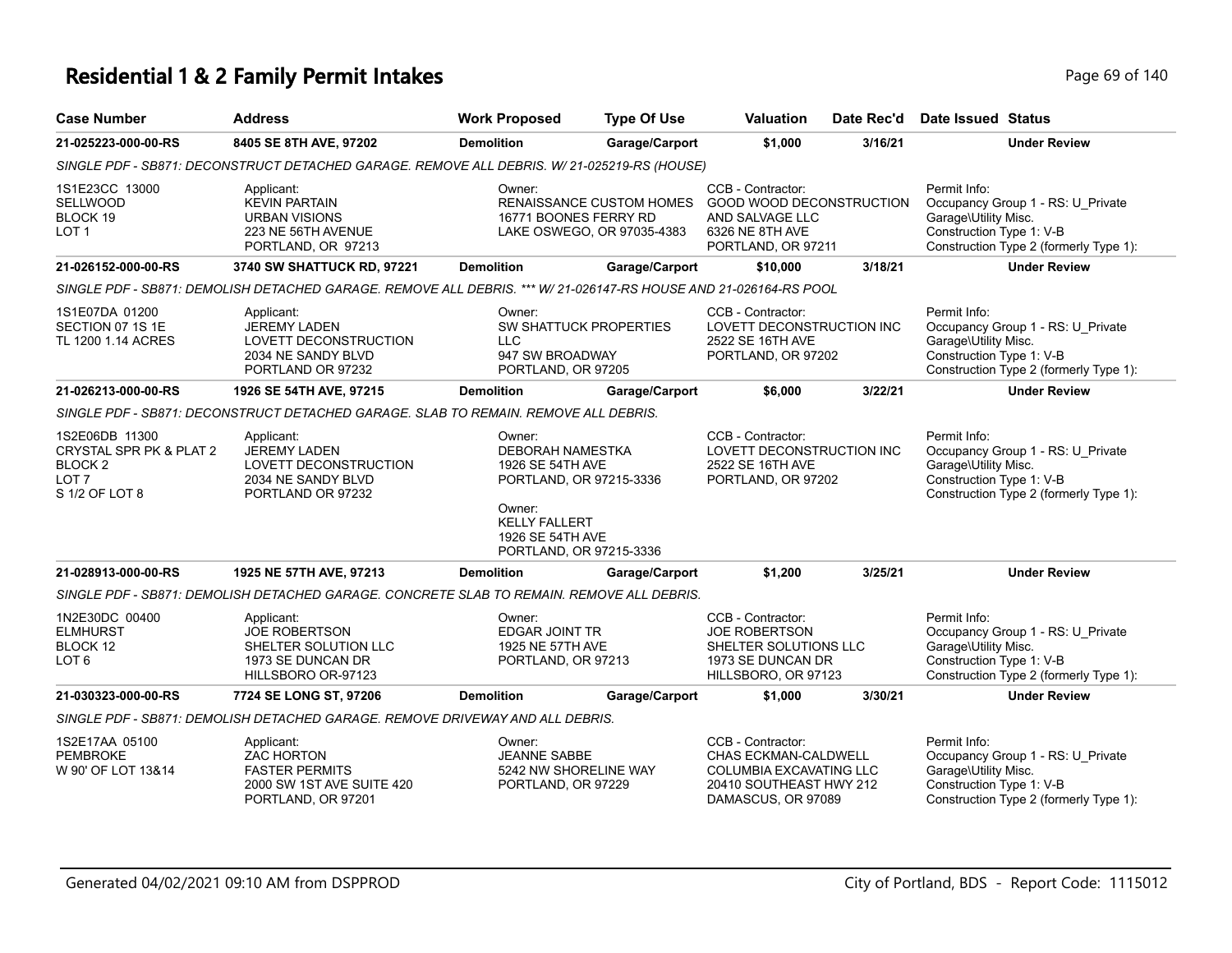### **Residential 1 & 2 Family Permit Intakes Page 70 of 140** Page 70 of 140

| <b>Case Number</b>                                                              | <b>Address</b>                                                                                                                                                                                  | <b>Work Proposed</b>                                                         | <b>Type Of Use</b>                      | <b>Valuation</b>                                                                                                                                                                                                | Date Rec'd | Date Issued Status                                             |                                                                                   |
|---------------------------------------------------------------------------------|-------------------------------------------------------------------------------------------------------------------------------------------------------------------------------------------------|------------------------------------------------------------------------------|-----------------------------------------|-----------------------------------------------------------------------------------------------------------------------------------------------------------------------------------------------------------------|------------|----------------------------------------------------------------|-----------------------------------------------------------------------------------|
| 19-160579-REV-01-RS                                                             | 12436 SW BOONES FERRY RD,<br>97035                                                                                                                                                              | <b>Demolition</b>                                                            | <b>Single Family</b><br><b>Dwelling</b> | \$0                                                                                                                                                                                                             | 3/17/21    | 3/17/21 Issued                                                 |                                                                                   |
|                                                                                 | SINGLE PDF - REVISION TO REMOVE TREES 1, 2, 6 AND 8 (AS APPROVED IN LU 18-218364-LDP). REVISE TREE PROTECTION FENCING FOR TREE 3                                                                |                                                                              |                                         |                                                                                                                                                                                                                 |            |                                                                |                                                                                   |
| 1S1E33CC 05400<br>ALTO PK AC<br>LOT <sub>2</sub>                                | Applicant:<br>MICHELLE JERESEK<br><b>IVON STREET STUDIO</b><br>1028 SE WATER AVE #260<br>PORTLAND, OR 97214                                                                                     | Owner:<br><b>RNR HOMES LLC</b><br><b>PO BOX 752</b><br>WILSONVILLE, OR 97070 |                                         | CCB - Contractor:<br><b>JEFF ELDER</b><br><b>ELDER DEMOLITION INC</b><br>6400 SE 101ST AVE STE 201<br>PORTLAND, OR 97266                                                                                        |            | Permit Info:<br>One and Two Family<br>Construction Type 1: V-B | Occupancy Group 1 - RS: R-3_Residential<br>Construction Type 2 (formerly Type 1): |
| 20-127215-REV-01-RS                                                             | 7110 N GREENWICH AVE, 97217                                                                                                                                                                     | <b>Demolition</b>                                                            | <b>Single Family</b><br><b>Dwelling</b> | \$0                                                                                                                                                                                                             | 3/31/21    | 4/1/21 Issued                                                  |                                                                                   |
|                                                                                 | SINGLE PDF REVISION TO SUBMIT NEW DEMO PLAN AND SITE CONTROLS FORM WITH A "CHANGE OF CONTRACTOR" FOR HOUSE AND GARAGE                                                                           |                                                                              |                                         |                                                                                                                                                                                                                 |            |                                                                |                                                                                   |
| 1N1E16AA 19700<br><b>MASTERS ADD</b><br><b>BLOCK1</b><br><b>LOT 20</b>          | Applicant:<br><b>SERGEY MARANDYUK</b><br><b>MODERN NORTHWEST INC</b><br>8101 NE GLISAN ST<br>PORTLAND OR 97213                                                                                  | Owner:<br><b>LLC</b><br>10170 NW CROSSING DR<br>PORTLAND, OR 97229           | CEDAR HILLS DEVELOPMENT                 | CCB - Contractor:<br>MODERN NORTHWEST INC<br>8101 NE GLISAN ST<br>PORTLAND, OR 97213<br>CCB - Contractor:<br><b>GOOD WOOD DECONSTRUCTION</b><br>AND SALVAGE LLC<br>6326 NE 8TH AVE<br>PORTLAND, OR 97211        |            | Permit Info:<br>One and Two Family<br>Construction Type 1: V-B | Occupancy Group 1 - RS: R-3_Residential<br>Construction Type 2 (formerly Type 1): |
| 20-127224-REV-01-RS                                                             | 7110 N GREENWICH AVE, 97217                                                                                                                                                                     | <b>Demolition</b>                                                            | <b>Single Family</b><br><b>Dwelling</b> | \$0                                                                                                                                                                                                             | 3/31/21    | 4/1/21 Issued                                                  |                                                                                   |
| SINGLE PDF REVISION TO UPDATE DEMO PLAN                                         |                                                                                                                                                                                                 |                                                                              |                                         |                                                                                                                                                                                                                 |            |                                                                |                                                                                   |
| 1N1E16AA 19700<br><b>MASTERS ADD</b><br>BLOCK <sub>1</sub><br>LOT <sub>20</sub> | Applicant:<br><b>MODERN NORTHWEST INC</b><br>8101 NE GLISAN ST<br>PORTLAND, OR 97213<br>Applicant:<br><b>SERGEY MARANDYUK</b><br>MODERN NORTHWEST INC<br>8101 NE GLISAN ST<br>PORTLAND OR 97213 | Owner:<br><b>LLC</b><br>10170 NW CROSSING DR<br>PORTLAND, OR 97229           | <b>CEDAR HILLS DEVELOPMENT</b>          | CCB - Contractor:<br><b>MODERN NORTHWEST INC</b><br>8101 NE GLISAN ST<br>PORTLAND, OR 97213<br>CCB - Contractor:<br><b>GOOD WOOD DECONSTRUCTION</b><br>AND SALVAGE LLC<br>6326 NE 8TH AVE<br>PORTLAND, OR 97211 |            | Permit Info:<br>One and Two Family<br>Construction Type 1: V-B | Occupancy Group 1 - RS: R-3_Residential<br>Construction Type 2 (formerly Type 1): |
| 20-200950-REV-01-RS                                                             | 14627 E BURNSIDE ST, 97233                                                                                                                                                                      | <b>Demolition</b>                                                            | <b>Single Family</b><br><b>Dwelling</b> | \$0                                                                                                                                                                                                             | 3/19/21    | 3/22/21 Issued                                                 |                                                                                   |
|                                                                                 | REVISION TO REMOVE TWO TREES DAMAGED DUE TO FIRE                                                                                                                                                |                                                                              |                                         |                                                                                                                                                                                                                 |            |                                                                |                                                                                   |
| 1N2E36CB 02700<br>ASCOT AC<br>LOT 207&208 TL 2700                               | Applicant:<br><b>SHAR CIPRIANO</b><br>CIPRIANO CONSTRUCTION COMPANY<br>9795 SE 242ND AVE<br>DAMASCUS, OR 97089                                                                                  | Owner:<br>AHN-E 146TH LLC<br>412 NW COUCH ST #220<br>PORTLAND, OR 97209-3880 |                                         | CCB - Contractor:<br><b>SHAR</b><br>CIPRIANO CONSTRUCTION CO<br>9795 SE 242 AVE<br>DAMASCUS, OR 97089-6579                                                                                                      |            | Permit Info:<br>One and Two Family<br>Construction Type 1: V-B | Occupancy Group 1 - RS: R-3_Residential<br>Construction Type 2 (formerly Type 1): |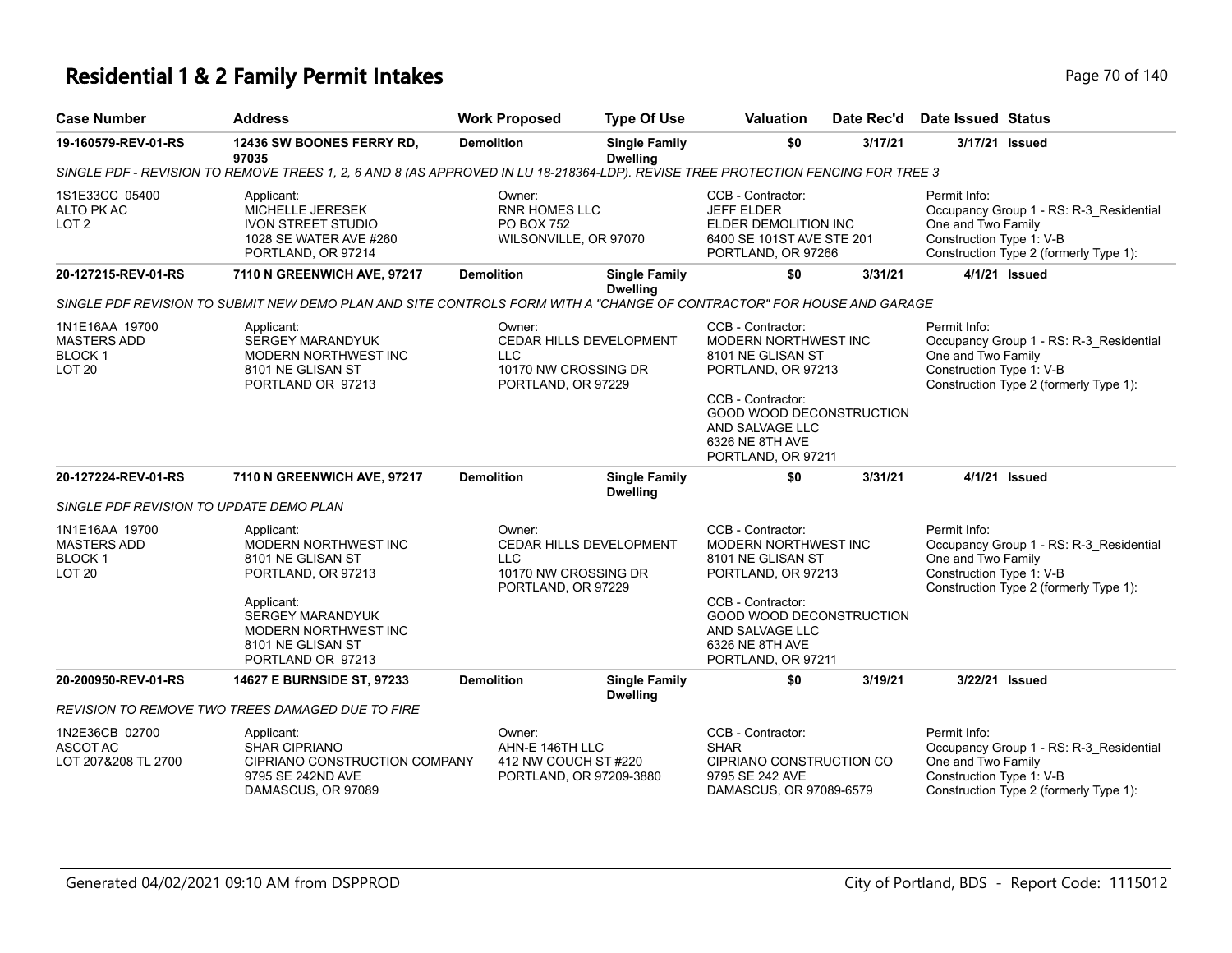### **Residential 1 & 2 Family Permit Intakes Page 71 of 140** Page 71 of 140

| <b>Case Number</b>                                                         | <b>Address</b>                                                                                                                                                                                                                                                                                                                                                                                                   | <b>Work Proposed</b>                                                                              | <b>Type Of Use</b>                      | Valuation                                                                                                          | Date Rec'd | Date Issued Status                                             |                                                                                   |
|----------------------------------------------------------------------------|------------------------------------------------------------------------------------------------------------------------------------------------------------------------------------------------------------------------------------------------------------------------------------------------------------------------------------------------------------------------------------------------------------------|---------------------------------------------------------------------------------------------------|-----------------------------------------|--------------------------------------------------------------------------------------------------------------------|------------|----------------------------------------------------------------|-----------------------------------------------------------------------------------|
| 20-201559-000-00-RS                                                        | 3809 SE TENINO ST, 97202                                                                                                                                                                                                                                                                                                                                                                                         | <b>Demolition</b>                                                                                 | <b>Single Family</b><br><b>Dwelling</b> | \$20,000                                                                                                           | 3/18/21    |                                                                | 3/18/21 Under Inspection                                                          |
|                                                                            | SINGLE PDF - SB871: DECONSTRUCT SINGLE FAMILY RESIDENCE WITH BASEMENT. CAVITY TO BE FILLED. CAP SEWER REMOVE ALL DEBRIS. SPECIAL INSPECTION<br>REQUIRED FOR BASEMENT FILL. ***RESIDENTIAL COMPREHENSIVE PLAN DESIGNATION - SUBJECT TO 35-DAY DEMO DELAY*** DEMOLITION DELAY 35-DAY APPEAL<br>PERIOD UNTIL 4:30 PM, Tuesday, Wednesday, March 17, 2021. Septic Decommissioning Required. Call for Inspection 842. |                                                                                                   |                                         |                                                                                                                    |            |                                                                |                                                                                   |
| 1S1E24DD 04800<br><b>BERKELEY</b><br>BLOCK 38<br>LOT 26&27                 | Applicant:<br><b>BRADLEE HERSEY</b><br><b>FASTER PERMITS</b><br>2000 SW 1ST AVE SUITE 420<br>PORTLAND OR 97201                                                                                                                                                                                                                                                                                                   | Owner:<br><b>DBS GROUP LLC</b><br>PORTLAND OR<br><b>USA</b>                                       |                                         | CCB - Contractor:<br>CAFFALL CONSTRUCTION CO INC<br>8575 SW SAGERT ST<br>TUALATIN, OR 97062                        |            | Permit Info:<br>One and Two Family<br>Construction Type 1: V-B | Occupancy Group 1 - RS: R-3 Residential<br>Construction Type 2 (formerly Type 1): |
|                                                                            |                                                                                                                                                                                                                                                                                                                                                                                                                  |                                                                                                   |                                         | CCB - Contractor:<br><b>DAN RIEHL</b><br>DAN RIEHL EXCAVATING INC<br>24801 SE HOFFMEISTER<br>DAMASCUS, OR 97089    |            |                                                                |                                                                                   |
| 21-001864-000-00-RS                                                        | 8501 N NEWMAN AVE, 97203                                                                                                                                                                                                                                                                                                                                                                                         | <b>Demolition</b>                                                                                 | <b>Single Family</b><br><b>Dwelling</b> | \$2.000                                                                                                            | 3/10/21    |                                                                | <b>Under Review</b>                                                               |
| REQUIRED. CALL FOR INSPECTION 842***                                       | SINGLE PDF - SB871: DEMOLISH SINGLE FAMILY RESIDENCE (NO BASEMENT). CAP SEWER. REMOVE ALL DEBRIS***SUBJECT TO 35-DAY DEMO DELAY. RESIDENTIAL<br>COMPREHENSIVE PLAN DESIGNATION***DEMOLITION DELAY 35-DAY APPEAL PERIOD UNTIL 4:30 PM, Wednesday, April 14, 2021***SEPTIC DECOMMISSIONING                                                                                                                         |                                                                                                   |                                         |                                                                                                                    |            |                                                                |                                                                                   |
| 1N1E08BD 11000<br><b>GARDEN PK</b><br>BLOCK <sub>2</sub><br>LOT 27&28      | Applicant:<br><b>RICHARD ADAMS</b><br><b>FASTER PERMITS</b><br>2000 SW 1ST AVENUE SUITE 420<br>PORTLAND, OR 97201                                                                                                                                                                                                                                                                                                | Owner:<br><b>WILDE PROPERTIES INC</b><br>5933 NE FLANDERS ST<br>PORTLAND, OR 97213-3739           |                                         | CCB - Contractor:<br><b>MARK WILDE</b><br><b>WILDE PROPERTIES INC</b><br>5933 NE FLANDERS ST<br>PORTLAND, OR 97213 |            | Permit Info:<br>One and Two Family<br>Construction Type 1: V-B | Occupancy Group 1 - RS: R-3_Residential<br>Construction Type 2 (formerly Type 1): |
| 21-005774-000-00-RS                                                        | 22 NE MONROE ST, 97212                                                                                                                                                                                                                                                                                                                                                                                           | <b>Demolition</b>                                                                                 | <b>Single Family</b><br><b>Dwelling</b> | \$10,000                                                                                                           | 3/8/21     |                                                                | <b>Under Review</b>                                                               |
|                                                                            | SINGLE PDF - SB871: DECONSTRUCT SINGLE FAMILY RESIDENCE WITH BASEMENT. CAVITY TO BE FILLED. CAP SEWER. REMOVE ALL DEBRIS. SPECIAL INSPECTION<br>REQUIRED FOR BASEMENT FILL. *** SUBJECT TO 120-DAY DEMO DELAY ***                                                                                                                                                                                                |                                                                                                   |                                         |                                                                                                                    |            |                                                                |                                                                                   |
| 1N1E27AA 21300<br><b>WILLIAMS AVE ADD</b><br>BLOCK 10<br>LOT <sub>24</sub> | Applicant:<br><b>RYAN PICKREL</b><br><b>FASTER PERMITS</b><br>2000 SW 1ST AVE #420<br>PORTLAND OR 97201                                                                                                                                                                                                                                                                                                          | Owner:<br>TWENTY-TWO MONROE LLC<br>1530 N ALBERTA ST<br>PORTLAND, OR 97217-3602                   |                                         | CCB - Contractor:<br>NORTHWEST DECONSTRUCTION<br><b>SERVICES LLC</b><br>7639 SE FOSTER RD<br>PORTLAND, OR 97206    |            | Permit Info:<br>One and Two Family<br>Construction Type 1: V-B | Occupancy Group 1 - RS: R-3_Residential<br>Construction Type 2 (formerly Type 1): |
| 21-012378-000-00-RS                                                        | 6330 N LOVELY ST, 97203                                                                                                                                                                                                                                                                                                                                                                                          | <b>Demolition</b>                                                                                 | <b>Single Family</b><br><b>Dwelling</b> | \$1.000                                                                                                            | 3/3/21     |                                                                | <b>Under Review</b>                                                               |
| Wednesday, April 7, 2021.                                                  | SINGLE PDF - SB871: DECONSTRUCT SINGLE FAMILY RESIDENCE WITH BASEMENT. CAP SEWER. REMOVE ALL DEBRIS. *** SUBJECT TO 35-DAY DEMO DELAY.<br>RESIDENTIAL COMPREHENSIVE PLAN DESIGNATION. ***CESSPOOL DECOMMISSIONING REQUIRED*** DEMOLITION DELAY 35-DAY APPEAL PERIOD UNTIL 4:30 PM.                                                                                                                               |                                                                                                   |                                         |                                                                                                                    |            |                                                                |                                                                                   |
| 1N1E07AC 12300<br><b>WILLUMBIA</b><br><b>BLOCK1</b><br>LOT 15&16           | Applicant:<br><b>ZAC HORTON</b><br><b>FASTER PERMITS</b><br>2000 SW 1ST AVE SUITE 420<br>PORTLAND, OR 97201                                                                                                                                                                                                                                                                                                      | Owner:<br>PORTLAND HOUSING<br><b>INVESTORS LLC</b><br>6330 N LOVELY ST<br>PORTLAND, OR 97203-3323 |                                         | CCB - Contractor:<br><b>QUALICO CONSTRUCTION</b><br><b>SERVICES LLC</b><br>6821 SE 112TH AVE<br>PORTLAND, OR 97266 |            | Permit Info:<br>Construction Type 1: V-B                       | Occupancy Group 1 - RS: R-3 Remodel<br>Construction Type 2 (formerly Type 1):     |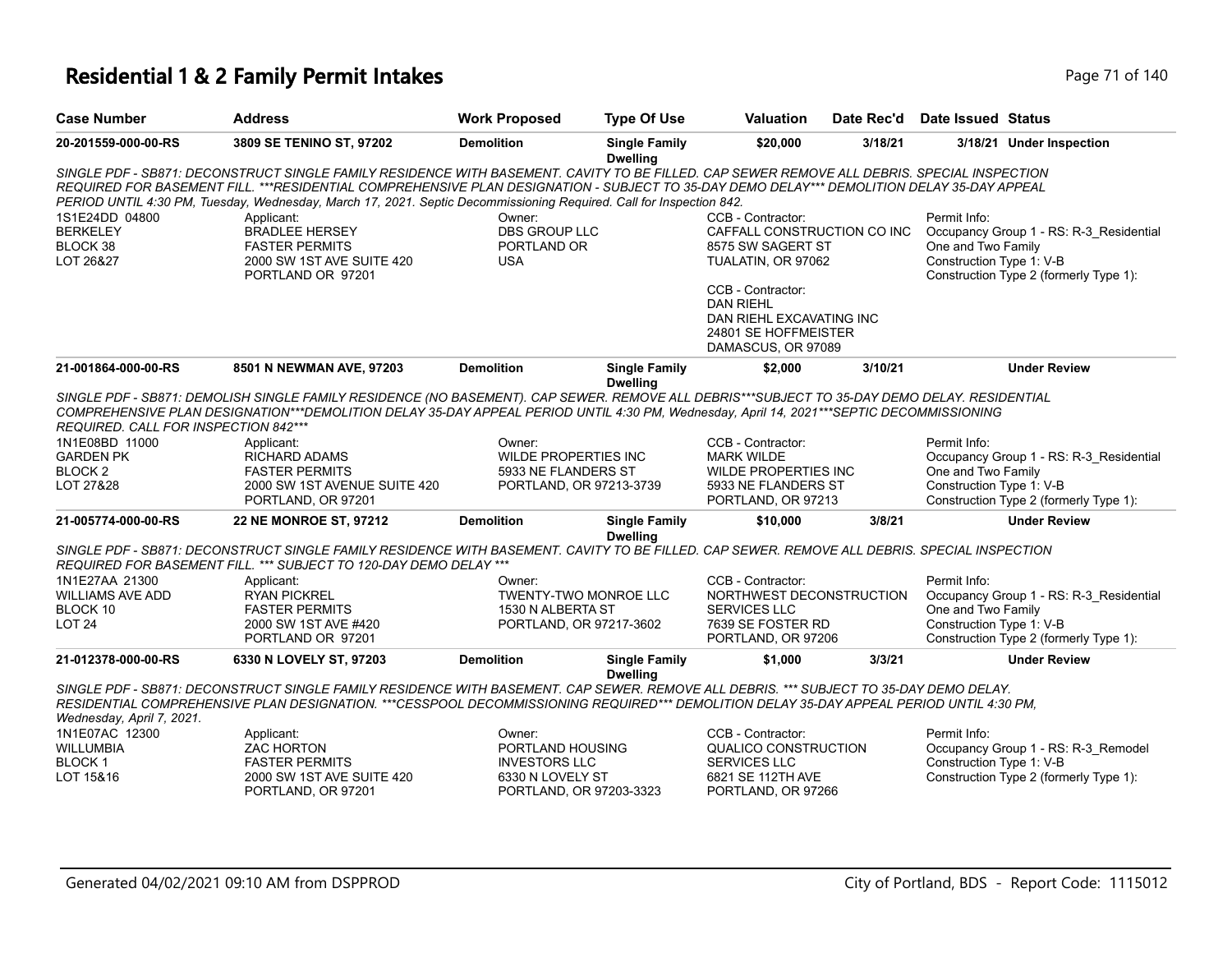#### **Residential 1 & 2 Family Permit Intakes Page 72 of 140**

**ST** 

| <b>Case Number</b>                    | <b>Address</b>                                                                                                                                  | <b>Work Proposed</b>      | <b>Type Of Use</b>                      | <b>Valuation</b>                        |        | Date Rec'd Date Issued Status |                                         |
|---------------------------------------|-------------------------------------------------------------------------------------------------------------------------------------------------|---------------------------|-----------------------------------------|-----------------------------------------|--------|-------------------------------|-----------------------------------------|
| 21-014979-000-00-RS                   | 1014 NE ALBERTA ST, 97211                                                                                                                       | <b>Demolition</b>         | <b>Single Family</b><br><b>Dwelling</b> | \$20,000                                | 3/4/21 |                               | <b>Under Review</b>                     |
|                                       | SB871: DECONSTRUCT SINGLE FAMILY RESIDENCE WITH BASEMENT. CAVITY TO BE FILLED. CAP SEWER. REMOVE ALL DEBRIS. SPECIAL INSPECTION REQUIRED        |                           |                                         |                                         |        |                               |                                         |
|                                       | FOR BASEMENT FILL. *** SUBJECT TO 35-DAY DEMO DELAY ***Cesspool decommission required. Do not finalize until inspection #842 is approved***     |                           |                                         |                                         |        |                               |                                         |
| 1N1E23BD 06300                        | Applicant:                                                                                                                                      | Owner:                    |                                         | CCB - Contractor:                       |        | Permit Info:                  |                                         |
| <b>ALBINA HTS</b>                     | <b>BRANDON YODER</b>                                                                                                                            | 1016 ALBERTA LLC ET AL    |                                         | R & E CONSTRUCTION LLC                  |        |                               | Occupancy Group 1 - RS: R-3 Residential |
| BLOCK <sub>2</sub>                    | <b>BUILDERS DESIGN</b>                                                                                                                          | 16080 SW COLONY DR        |                                         | 16080 SW COLONY DR                      |        | One and Two Family            |                                         |
| E 1/2 OF LOT 1 EXC PT IN              | 11125 NE WEILDER ST                                                                                                                             | TIGARD, OR 97224-1064     |                                         | <b>TIGARD, OR 97224</b>                 |        | Construction Type 1: V-B      |                                         |
| <b>ST</b>                             | PORTLAND OR 97220                                                                                                                               |                           |                                         | CCB - Contractor:                       |        |                               | Construction Type 2 (formerly Type 1):  |
|                                       |                                                                                                                                                 |                           |                                         | NORTHWEST DECONSTRUCTION                |        |                               |                                         |
|                                       |                                                                                                                                                 |                           |                                         | <b>SERVICES LLC</b>                     |        |                               |                                         |
|                                       |                                                                                                                                                 |                           |                                         | 7639 SE FOSTER RD                       |        |                               |                                         |
|                                       |                                                                                                                                                 |                           |                                         | PORTLAND, OR 97206                      |        |                               |                                         |
| 21-016157-000-00-RS                   | 4123 NE RODNEY AVE, 97211                                                                                                                       | <b>Demolition</b>         | <b>Single Family</b>                    | \$12,500                                | 3/2/21 |                               | <b>Under Review</b>                     |
|                                       |                                                                                                                                                 |                           | <b>Dwelling</b>                         |                                         |        |                               |                                         |
|                                       | SINGLE PDF - SB871: DECONSTRUCT SINGLE FAMILY RESIDENCE. RETAIN BASEMENT FOR FUTURE RESIDENCE. CAP SEWER. REMOVE ALL DEBRIS. **SUBJECT TO       |                           |                                         |                                         |        |                               |                                         |
|                                       | 35-DAY DELAY** OK TO ISSUE Wednesday, April 7, 2021 *** ***SEPTIC DECOMMISSIONING REQUIRED. CALL FOR INSPECTION 842*** W/ 21-016160-RS (GARAGE) |                           |                                         |                                         |        |                               |                                         |
| 1N1E22DA 08100<br><b>ALBINA HMSTD</b> | Applicant:<br><b>JOHN DUNCAN</b>                                                                                                                | Owner:                    | <b>TRACY ANDERSON POGRELIS</b>          | CCB - Contractor:<br>ASBESTOS ABATEMENT |        | Permit Info:                  |                                         |
| BLOCK 16                              | TIMBER RIDGE DEVELOPMENT                                                                                                                        | 65230 E SANDY RIVER LN    |                                         | <b>CONTRACTING LLC</b>                  |        | One and Two Family            | Occupancy Group 1 - RS: R-3 Residential |
| LOT <sub>6</sub>                      | 1001 NW LOVEJOY ST #812                                                                                                                         |                           | RHODODENDRON, OR 97049                  | 2909 SE 136TH AVE                       |        | Construction Type 1: V-B      |                                         |
|                                       | PORTLAND, OR 97209                                                                                                                              |                           |                                         | PORTLAND, OR 97236                      |        |                               | Construction Type 2 (formerly Type 1):  |
|                                       |                                                                                                                                                 | Owner:                    |                                         |                                         |        |                               |                                         |
|                                       |                                                                                                                                                 | <b>ASA POGRELIS</b>       |                                         |                                         |        |                               |                                         |
|                                       |                                                                                                                                                 | 65230 E SANDY RIVER LN    |                                         |                                         |        |                               |                                         |
|                                       |                                                                                                                                                 |                           | RHODODENDRON, OR 97049                  |                                         |        |                               |                                         |
| 21-017128-000-00-RS                   | 5123 NE 112TH AVE, 97220                                                                                                                        | <b>Demolition</b>         | <b>Single Family</b><br><b>Dwelling</b> | \$900                                   | 3/1/21 |                               | 3/19/21 Issued                          |
| DECOMMISSIONING UNDER 21-025286-SE    | SINGLE PDF - SB871: DEMOLISH SINGLE FAMILY RESIDENCE (NO BASEMENT). CAP SEWER. REMOVE ALL DEBRIS.***35-DAY DEMO DELAY DOES NOT APPLY*** SEPTIC  |                           |                                         |                                         |        |                               |                                         |
| 1N2E22BA 00800                        | Applicant:                                                                                                                                      | Owner:                    |                                         | CCB - Contractor:                       |        | Permit Info:                  |                                         |
| <b>PARKROSE &amp; RPLT</b>            | <b>TANNER WINGFIELD</b>                                                                                                                         | <b>WALSH HOLDINGS LLC</b> |                                         | KONELL CONSTRUCTION &                   |        |                               | Occupancy Group 1 - RS: R-3_Residential |
| BLOCK 100                             | KONELL CONSTRUCTION &                                                                                                                           | PORTLAND OR               |                                         | <b>DEMOLITION CORP</b>                  |        | One and Two Family            |                                         |
| LOT 3 TL 800                          | <b>DEMOLITION</b>                                                                                                                               | <b>USA</b>                |                                         | 36000 SE INDUSTRIAL WAY                 |        | Construction Type 1: V-B      |                                         |

SANDY, OR 97055

**Dwelling** *SINGLE PDF - SB871: DECONSTRUCT SINGLE FAMILY RESIDENCE WITH BASEMENT. CAVITY TO BE FILLED. CAP SEWER. REMOVE ALL DEBRIS. SPECIAL INSPECTION REQUIRED FOR BASEMENT FILL. \*\*\* SUBJECT TO 35-DAY DEMOLITION DELAY. RESIDENTIAL COMPREHENSIVE PLAN DESIGNATION.\*\*\* DEMOLITION DELAY 35-DAY APPEAL PERIOD UNTIL 4:30 PM, Friday, April 9, 2021* Permit Info: CCB - Contractor: NORTHWEST DECONSTRUCTION Owner: FHG PROPERTIES LLC Applicant: RYAN PICKREL 1N1W01DD 15900 POINT VIEW

| POINT VIEW | RYAN PICKREL          | FHG PROPERTIES LLC       | NORTHWEST DECONSTRUCTION | Occupancy Group 1 - RS: R-3 Residential |
|------------|-----------------------|--------------------------|--------------------------|-----------------------------------------|
| BLOCK 11   | <b>FASTER PERMITS</b> | 5311 HERON TRL           | <b>SERVICES LLC</b>      | One and Two Family                      |
| LOT 24-26  | 2000 SW 1ST AVE #420  | MIDDLETON, WI 53562-5216 | 7639 SE FOSTER RD        | Construction Type 1: V-B                |
|            | PORTLAND OR 97201     |                          | PORTLAND, OR 97206       | Construction Type 2 (formerly Type 1):  |

36000 INDUSTRIAL WAY SANDY OR 97055

**21-019844-000-00-RS 9029 N MOHAWK AVE, 97203 Demolition Single Family** 

Construction Type 2 (formerly Type 1):

**\$5,000 3/5/21 Under Review**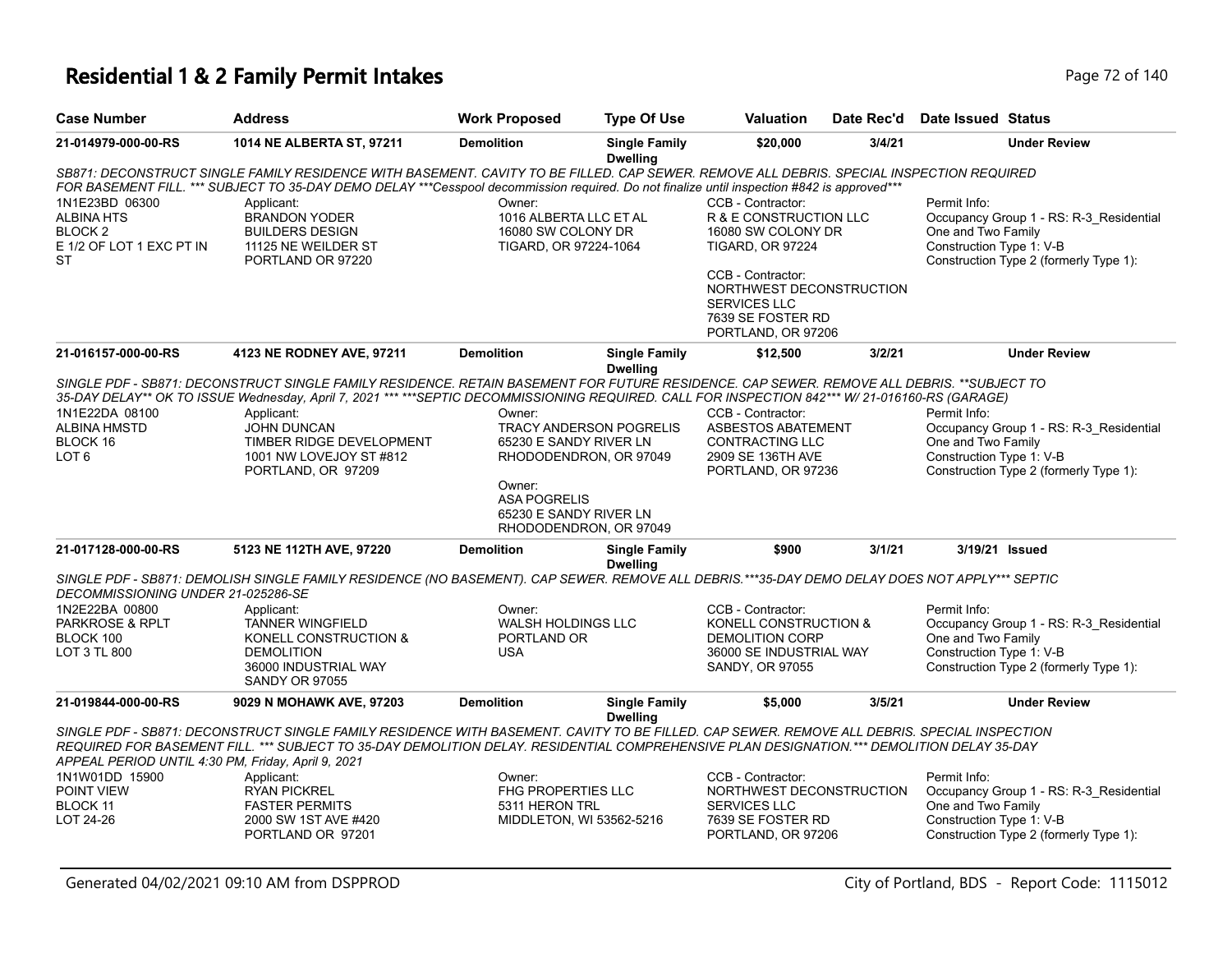### **Residential 1 & 2 Family Permit Intakes Page 73 of 140** Page 73 of 140

| <b>Case Number</b>             | <b>Address</b>                                                                                                                                  | <b>Work Proposed</b>    | <b>Type Of Use</b>                      | <b>Valuation</b>          | Date Rec'd | Date Issued Status                      |
|--------------------------------|-------------------------------------------------------------------------------------------------------------------------------------------------|-------------------------|-----------------------------------------|---------------------------|------------|-----------------------------------------|
| 21-020497-000-00-RS            | 6548 SE 48TH AVE, 97206                                                                                                                         | <b>Demolition</b>       | <b>Single Family</b><br><b>Dwelling</b> | \$1,500                   | 3/8/21     | <b>Under Review</b>                     |
|                                | SINGLE PDF - SB871: DEMOLISH SINGLE FAMILY RESIDENCE WITH BASEMENT. CAVITY TO BE FILLED. CAP SEWER. REMOVE ALL DEBRIS. SPECIAL INSPECTION       |                         |                                         |                           |            |                                         |
|                                | REQUIRED FOR BASEMENT FILL. *** SUBJECT TO 35-DAY DEMO DELAY *** DEMOLITION DELAY 35-DAY APPEAL PERIOD UNTIL 4:30 PM, Monday, April 12,         |                         |                                         |                           |            |                                         |
|                                | 2021.***CESSPOOL DECOMMISSIONING REQUIRED***.                                                                                                   |                         |                                         |                           |            |                                         |
| 1S2E19BA 05000                 | Applicant:                                                                                                                                      | Owner:                  |                                         | CCB - Contractor:         |            | Permit Info:                            |
| SECTION 19 1S 2E               | <b>RICHARD ADAMS</b>                                                                                                                            |                         | PORTLAND HOUSEWORKS LLC                 | GOOD WOOD DECONSTRUCTION  |            | Occupancy Group 1 - RS: R-3 Residential |
| TL 5000 0.16 ACRES             | <b>FASTER PERMITS</b>                                                                                                                           | 5901 S MACADAM AVE #108 |                                         | AND SALVAGE LLC           |            | One and Two Family                      |
|                                | 2000 SW 1ST AVENUE SUITE 420                                                                                                                    | PORTLAND, OR 97239-3622 |                                         | 6326 NE 8TH AVE           |            | Construction Type 1: V-B                |
|                                | PORTLAND, OR 97201                                                                                                                              |                         |                                         | PORTLAND, OR 97211        |            | Construction Type 2 (formerly Type 1):  |
| 21-020941-000-00-RS            | 8415 SW 19TH AVE, 97219                                                                                                                         | <b>Demolition</b>       | <b>Single Family</b><br><b>Dwelling</b> | \$500                     | 3/9/21     | <b>Under Review</b>                     |
|                                | SINGLE PDF - SB871: DEMOLISH SINGLE FAMILY RESIDENCE (NO BASEMENT). CAP SEWER. REMOVE ALL DEBRIS. *** SUBJECT TO 35-DAY DEMO DELAY. RESIDENTIAL |                         |                                         |                           |            |                                         |
|                                | COMPREHENSIVE PLAN DESIGNATION*** DEMOLITION DELAY 35-DAY APPEAL PERIOD UNTIL 4:30 PM, Tuesday, April 13, 2021.                                 |                         |                                         |                           |            |                                         |
| 1S1E21CC 06600                 | Applicant:                                                                                                                                      | Owner:                  |                                         | CCB - Contractor:         |            | Permit Info:                            |
| <b>ALDER SPRINGS</b>           | <b>TYSON OKELY</b>                                                                                                                              |                         | PROVISION INVESTMENTS INC               | <b>BATON &amp; CO LLC</b> |            | Occupancy Group 1 - RS: R-3_Residential |
| BLOCK 12                       | DEZ DEVELOPMENT LLC                                                                                                                             | 1409 BROADWAY ST        |                                         | 9404 NE 87TH CT           |            | One and Two Family                      |
| LOT 3 TL 6600                  | 10121 SE SUNNYSIDE RD #F1123                                                                                                                    | VANCOUVER, WA 98663     |                                         | VANCOUVER, WA 98662       |            | Construction Type 1: V-B                |
|                                | CLACKAMAS OR 97015                                                                                                                              |                         |                                         |                           |            | Construction Type 2 (formerly Type 1):  |
| 21-020977-000-00-RS            | 12041 SE OAK ST, 97216                                                                                                                          | <b>Demolition</b>       | <b>Single Family</b><br><b>Dwelling</b> | \$500                     | 3/9/21     | <b>Under Review</b>                     |
|                                | SINGLE PDF - SB871: DECONSTRUCT SINGLE FAMILY RESIDENCE WITH BASEMENT. CAVITY TO BE FILLED. CAP SEWER. REMOVE ALL DEBRIS. SPECIAL INSPECTION    |                         |                                         |                           |            |                                         |
|                                | REQUIRED FOR BASEMENT FILL. *** SUBJECT TO 35-DAY DEMO DELAY RESIDENTIAL COMPREHENSIVE PLAN DESIGNATION. *** DEMOLITION DELAY 35-DAY APPEAL     |                         |                                         |                           |            |                                         |
|                                | PERIOD UNTIL 4:30 PM, Tuesday, April 13, 2021.***SEPTIC DECOMMISSIONING REQUIRED***                                                             |                         |                                         |                           |            |                                         |
| 1N2E34DD 14600                 | Applicant:                                                                                                                                      | Owner:                  |                                         | CCB - Contractor:         |            | Permit Info:                            |
| <b>VENTURA PK</b>              | <b>TYSON OKELY</b>                                                                                                                              |                         | PROVISION INVESTMENTS INC               | <b>BATON &amp; CO LLC</b> |            | Occupancy Group 1 - RS: R-3_Residential |
| BLOCK 31                       | DEZ DEVELOPMENT LLC                                                                                                                             | 9428 NE JENNY CREEK RD  |                                         | 9404 NE 87TH CT           |            | One and Two Family                      |
| LOT 31-34                      | 10121 SE SUNNYSIDE RD #F1123                                                                                                                    | VANCOUVER, WA 98665     |                                         | VANCOUVER, WA 98662       |            | Construction Type 1: V-B                |
|                                | CLACKAMAS OR 97015                                                                                                                              |                         |                                         |                           |            | Construction Type 2 (formerly Type 1):  |
| 21-021415-000-00-RS            | 3224 NE 50TH AVE, 97213                                                                                                                         | <b>Demolition</b>       | <b>Single Family</b><br><b>Dwelling</b> | \$10,000                  | 3/17/21    | <b>Under Review</b>                     |
|                                | SINGLE PDF - SB871: DECONSTRUCT SINGLE FAMILY RESIDENCE. BASEMENT CAVITY TO REMAIN, CAP SEWER, REMOVE ALL DEBRIS, SHARED DRIVEWAY TO            |                         |                                         |                           |            |                                         |
|                                | REMAIN. ***SUBJECT TO 35-DAY DEMOLITION DELAY. RESIDENTIAL COMPREHENSIVE PLAN DESIGNATION.*** DEMOLITION DELAY 35-DAY APPEAL PERIOD UNTIL 4:30  |                         |                                         |                           |            |                                         |
| PM, Wednesday, April 21, 2021. |                                                                                                                                                 |                         |                                         |                           |            |                                         |
| 1N2E30BA 14900                 | Applicant:                                                                                                                                      | Owner:                  |                                         | CCB - Contractor:         |            | Permit Info:                            |
| <b>ROSE CITY PK</b>            | <b>Rhett Butler</b>                                                                                                                             | ORANGE AND BLACK        |                                         | NORTHWEST DECONSTRUCTION  |            | Occupancy Group 1 - RS: R-3 Residential |
| BLOCK 150                      | 3306 NE 49th Avenue                                                                                                                             | PROPERTIES LLC          |                                         | <b>SERVICES LLC</b>       |            | One and Two Family                      |
| LOT <sub>18</sub>              | Portland, OR 97213                                                                                                                              | 3306 NE 49TH AVE        |                                         | 7639 SE FOSTER RD         |            | Construction Type 1: V-B                |
|                                |                                                                                                                                                 | PORTLAND, OR 97213      |                                         | PORTLAND, OR 97206        |            | Construction Type 2 (formerly Type 1):  |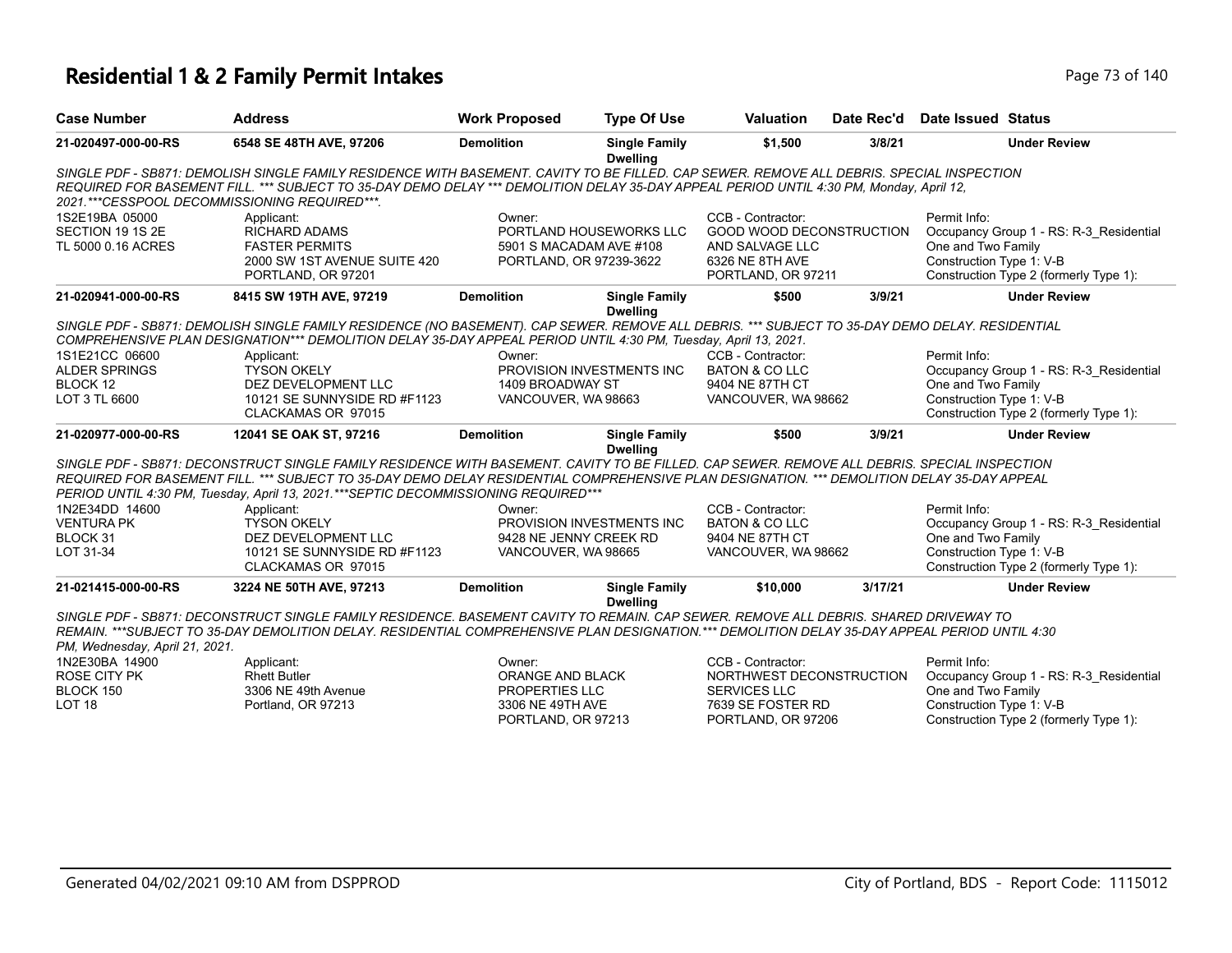# **Residential 1 & 2 Family Permit Intakes Page 74 of 140** Page 74 of 140

| <b>Case Number</b>                                                    | <b>Address</b>                                                                                                                                                                                                                                                                                                                                 | <b>Work Proposed</b>                                             | <b>Type Of Use</b>                      | <b>Valuation</b>                                                                          | Date Rec'd | <b>Date Issued Status</b>                                                                                 |
|-----------------------------------------------------------------------|------------------------------------------------------------------------------------------------------------------------------------------------------------------------------------------------------------------------------------------------------------------------------------------------------------------------------------------------|------------------------------------------------------------------|-----------------------------------------|-------------------------------------------------------------------------------------------|------------|-----------------------------------------------------------------------------------------------------------|
| 21-023093-000-00-RS                                                   | 5014 NE 34TH AVE, 97211                                                                                                                                                                                                                                                                                                                        | <b>Demolition</b>                                                | <b>Single Family</b><br><b>Dwelling</b> | \$4,000                                                                                   | 3/11/21    | <b>Under Review</b>                                                                                       |
|                                                                       | SINGLE PDF - SB871: DECONSTRUCT SINGLE FAMILY RESIDENCE (wt BASEMENT). CAP SEWER. REMOVE ALL DEBRIS. SUBJECT TO 35-DAY DEMOLITION DELAY.<br>RESIDENTIAL COMPREHENSIVE PLAN DESIGNATION.W/ 21-023104-RS (GARAGE) *** DEMOLITION DELAY 35-DAY APPEAL PERIOD UNTIL 4:30 PM, Thursday, April 15,<br>2021. *** CESSPOOL DECOMMISSIONING REQUIRED*** |                                                                  |                                         |                                                                                           |            |                                                                                                           |
| 1N1E24AB 19800<br><b>WILLAMETTE ADD</b><br>BLOCK 17<br><b>LOT 7-9</b> | Applicant:<br><b>KEVIN PARTAIN</b><br><b>URBAN VISIONS</b><br>223 NE 56TH AVENUE                                                                                                                                                                                                                                                               | Owner:<br><b>FX HOMES</b><br>PO BOX 1540<br>SANDY, OR 97055-1540 |                                         | CCB - Contractor:<br>NORTHWEST DECONSTRUCTION<br><b>SERVICES LLC</b><br>7639 SE FOSTER RD |            | Permit Info:<br>Occupancy Group 1 - RS: R-3_Residential<br>One and Two Family<br>Construction Type 1: V-B |
| 21-023326-000-00-RS                                                   | PORTLAND, OR 97213<br>226 NE 99TH AVE, 97220                                                                                                                                                                                                                                                                                                   | <b>Demolition</b>                                                | <b>Single Family</b>                    | PORTLAND, OR 97206<br>\$16,000                                                            | 3/25/21    | Construction Type 2 (formerly Type 1):<br><b>Under Review</b>                                             |
|                                                                       |                                                                                                                                                                                                                                                                                                                                                |                                                                  | <b>Dwelling</b>                         |                                                                                           |            |                                                                                                           |
|                                                                       | SB871 DEMOLISH SINGLE FAMILY RESIDENCE (NO BASEMENT), CAP SEWER, REMOVE ALL DEBRIS <sup>*****</sup> SUBJECT TO 35 DAY DEMO DELAY******ON SAME PLANS<br>WITH21-023341 RS FOR DETACHED GARAGE ON SAME PROPERTY****                                                                                                                               |                                                                  |                                         |                                                                                           |            |                                                                                                           |
| 1N2E33DA 05500                                                        | Applicant:                                                                                                                                                                                                                                                                                                                                     | Owner:                                                           |                                         | CCB - Contractor:                                                                         |            | Permit Info:                                                                                              |
| <b>LEWIS PK</b>                                                       | DARYL RETZLAFF                                                                                                                                                                                                                                                                                                                                 | <b>WISTARIA HEIGHTS</b>                                          |                                         | PAUL A OBRIST                                                                             |            | Occupancy Group 1 - RS: R-3_Residential                                                                   |
| BLOCK <sub>2</sub>                                                    | <b>EVERGREEN BUILDERS LLC</b>                                                                                                                                                                                                                                                                                                                  | APARTMENTS LLC                                                   |                                         | G & P OBRIST EXCAVATING INC                                                               |            | One and Two Family                                                                                        |
| LOT <sub>33</sub>                                                     | 7420 SW HUNZIKER RD SUITE A                                                                                                                                                                                                                                                                                                                    |                                                                  | 7420 SW HUNZIKER RD STE A               | 31619 LUSTED RD                                                                           |            | Construction Type 1: V-B                                                                                  |
|                                                                       | TIGARD, OR 97223                                                                                                                                                                                                                                                                                                                               | <b>TIGARD, OR 97223</b>                                          |                                         | GRESHAM, OR 97080                                                                         |            | Construction Type 2 (formerly Type 1):                                                                    |
| 21-025219-000-00-RS                                                   | 8405 SE 8TH AVE, 97202                                                                                                                                                                                                                                                                                                                         | <b>Demolition</b>                                                | <b>Single Family</b><br><b>Dwelling</b> | \$4,000                                                                                   | 3/16/21    | <b>Under Review</b>                                                                                       |
|                                                                       | SINGLE PDF - SB871: DECONSTRUCT SINGLE FAMILY RESIDENCE (NO BASEMENT). CAP SEWER. REMOVE ALL DEBRIS. *** SUBJECT TO 35-DAY DEMO DELAY ***                                                                                                                                                                                                      |                                                                  |                                         |                                                                                           |            |                                                                                                           |
|                                                                       | DEMOLITION DELAY 35-DAY APPEAL PERIOD UNTIL 4:30 PM, Tuesday, April 20, 2021. *** W/ 21-025223 -RS (GARAGE)***CESSPOOL DECOMMISSIONING REQUIRED***                                                                                                                                                                                             |                                                                  |                                         |                                                                                           |            |                                                                                                           |
| 1S1E23CC 13000                                                        | Applicant:                                                                                                                                                                                                                                                                                                                                     | Owner:                                                           |                                         | CCB - Contractor:                                                                         |            | Permit Info:                                                                                              |
| <b>SELLWOOD</b>                                                       | <b>KEVIN PARTAIN</b>                                                                                                                                                                                                                                                                                                                           |                                                                  |                                         | RENAISSANCE CUSTOM HOMES GOOD WOOD DECONSTRUCTION                                         |            | Occupancy Group 1 - RS: R-3_Residential                                                                   |
| BLOCK 19                                                              | <b>URBAN VISIONS</b>                                                                                                                                                                                                                                                                                                                           | 16771 BOONES FERRY RD                                            |                                         | AND SALVAGE LLC                                                                           |            | One and Two Family                                                                                        |
| LOT <sub>1</sub>                                                      | 223 NE 56TH AVENUE                                                                                                                                                                                                                                                                                                                             |                                                                  | LAKE OSWEGO, OR 97035-4383              | 6326 NE 8TH AVE                                                                           |            | Construction Type 1: V-B                                                                                  |
|                                                                       | PORTLAND, OR 97213                                                                                                                                                                                                                                                                                                                             |                                                                  |                                         | PORTLAND, OR 97211                                                                        |            | Construction Type 2 (formerly Type 1):                                                                    |
| 21-026147-000-00-RS                                                   | 3740 SW SHATTUCK RD, 97221                                                                                                                                                                                                                                                                                                                     | <b>Demolition</b>                                                | <b>Single Family</b><br><b>Dwelling</b> | \$50,000                                                                                  | 3/18/21    | <b>Under Review</b>                                                                                       |
|                                                                       | SINGLE PDF - SB871: DEMOLISH SINGLE FAMILY RESIDENCE WITH BASEMENT. CAVITY TO BE FILLED. CAP SEWER. REMOVE ALL DEBRIS. SPECIAL INSPECTION                                                                                                                                                                                                      |                                                                  |                                         |                                                                                           |            |                                                                                                           |
|                                                                       | REQUIRED FOR BASEMENT FILL. SUBJECT TO 35-DAY DEMOLITION DELAY. RESIDENTIAL COMPREHENSIVE PLAN DESIGNATION. W/ 21-026152-RS GARAGE AND 21-                                                                                                                                                                                                     |                                                                  |                                         |                                                                                           |            |                                                                                                           |
|                                                                       | 026164-RS POOL *** DEMOLITION DELAY 35-DAY APPEAL PERIOD UNTIL 4:30 PM, Thursday, April 22, 2021.                                                                                                                                                                                                                                              |                                                                  |                                         |                                                                                           |            |                                                                                                           |
| 1S1E07DA 01200                                                        | Applicant:                                                                                                                                                                                                                                                                                                                                     | Owner:                                                           |                                         | CCB - Contractor:                                                                         |            | Permit Info:                                                                                              |
| SECTION 07 1S 1E                                                      | <b>JEREMY LADEN</b>                                                                                                                                                                                                                                                                                                                            |                                                                  | SW SHATTUCK PROPERTIES                  | LOVETT DECONSTRUCTION INC                                                                 |            | Occupancy Group 1 - RS: R-3_Residential                                                                   |
| TL 1200 1.14 ACRES                                                    | LOVETT DECONSTRUCTION                                                                                                                                                                                                                                                                                                                          | <b>LLC</b>                                                       |                                         | 2522 SE 16TH AVE                                                                          |            | One and Two Family                                                                                        |
|                                                                       | 2034 NE SANDY BLVD                                                                                                                                                                                                                                                                                                                             | 947 SW BROADWAY                                                  |                                         | PORTLAND, OR 97202                                                                        |            | Construction Type 1: V-B                                                                                  |
|                                                                       | PORTLAND OR 97232                                                                                                                                                                                                                                                                                                                              | PORTLAND, OR 97205                                               |                                         |                                                                                           |            | Construction Type 2 (formerly Type 1):                                                                    |
| 21-027018-000-00-RS                                                   | 4047 N WILLIAMS AVE, 97227                                                                                                                                                                                                                                                                                                                     | <b>Demolition</b>                                                | <b>Single Family</b><br><b>Dwelling</b> | \$1,000                                                                                   | 3/19/21    | <b>Under Review</b>                                                                                       |
|                                                                       | SINGLE PDF - SB871: DECONSTRUCT SINGLE FAMILY RESIDENCE WITH BASEMENT. CAVITY TO BE FILLED. CAP SEWER. REMOVE ALL DEBRIS. SPECIAL INSPECTION                                                                                                                                                                                                   |                                                                  |                                         |                                                                                           |            |                                                                                                           |
|                                                                       | REQUIRED FOR BASEMENT FILL. NON-RESIDENTIAL COMPREHENSIVE PLAN DESIGNATION. NOT SUBJECT TO 35-DAY DEMOLITION DELAY.                                                                                                                                                                                                                            |                                                                  |                                         |                                                                                           |            |                                                                                                           |
| 1N1E22DB 13200                                                        | Applicant:                                                                                                                                                                                                                                                                                                                                     | Owner:                                                           |                                         | CCB - Contractor:                                                                         |            | Permit Info:                                                                                              |
| <b>ALBINA HMSTD</b>                                                   | <b>DAN WILLIAMS</b>                                                                                                                                                                                                                                                                                                                            | <b>WILLIAMS 41 LLC</b>                                           |                                         | LOVETT DECONSTRUCTION INC                                                                 |            | Occupancy Group 1 - RS: R-3 Residential                                                                   |
| BLOCK 27                                                              | <b>FASTER PERMITS</b>                                                                                                                                                                                                                                                                                                                          | 3330 NW YEON AVE                                                 |                                         | 2522 SE 16TH AVE                                                                          |            | One and Two Family                                                                                        |
| LOT <sub>4</sub>                                                      | 2000 SW 1ST AVE SUITE 420<br>PORTLAND OR 97201                                                                                                                                                                                                                                                                                                 | PORTLAND, OR 97210                                               |                                         | PORTLAND, OR 97202                                                                        |            | Construction Type 1: V-B<br>Construction Type 2 (formerly Type 1):                                        |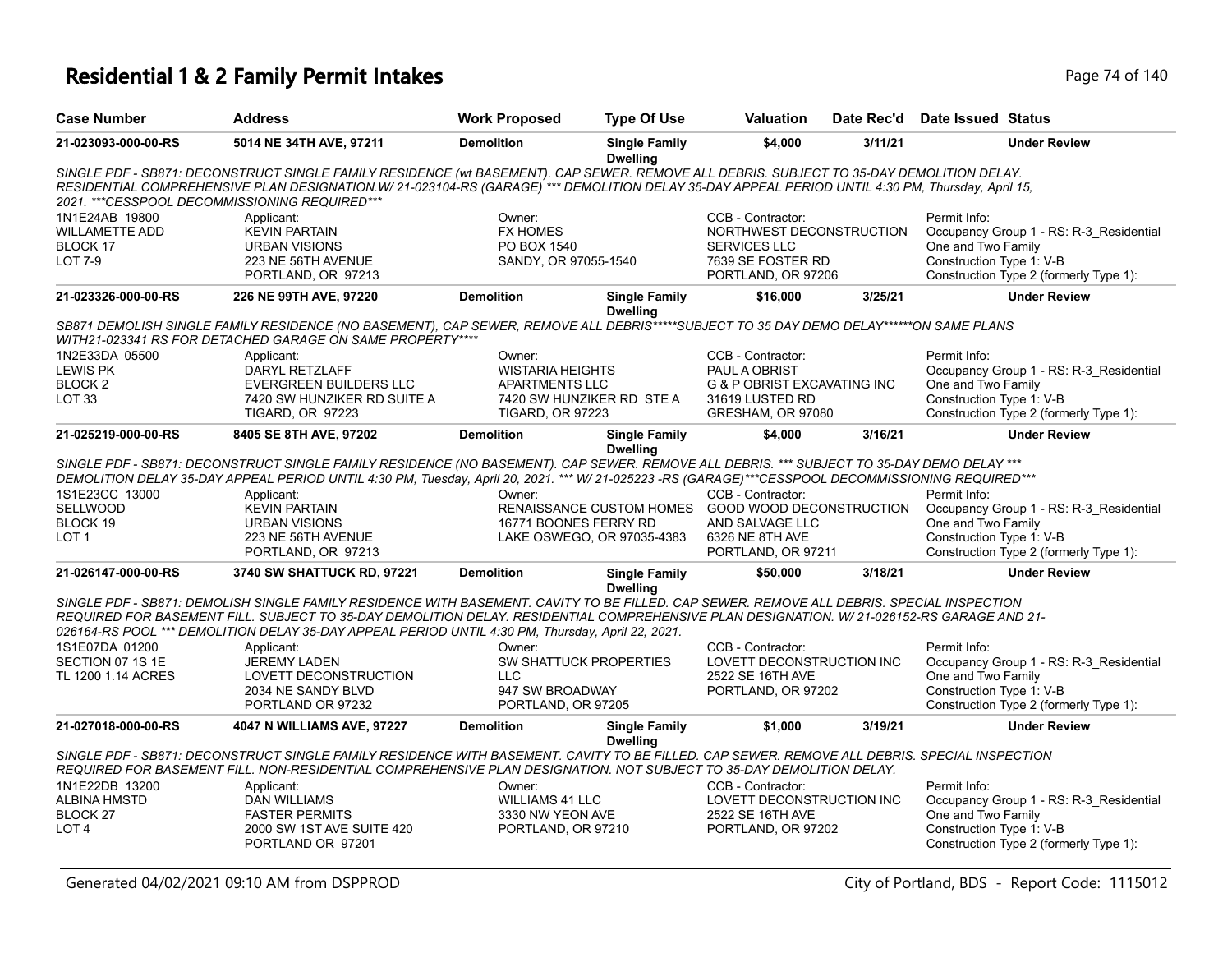### **Residential 1 & 2 Family Permit Intakes Page 75 of 140** Page 75 of 140

| <b>Case Number</b>                                                                    | <b>Address</b>                                                                                                                                                                                                                                                                                                                                            | <b>Work Proposed</b>                                                                                                                                 | <b>Type Of Use</b>                      | <b>Valuation</b>                                                                                                          | Date Rec'd | <b>Date Issued Status</b>                                                                                                                           |
|---------------------------------------------------------------------------------------|-----------------------------------------------------------------------------------------------------------------------------------------------------------------------------------------------------------------------------------------------------------------------------------------------------------------------------------------------------------|------------------------------------------------------------------------------------------------------------------------------------------------------|-----------------------------------------|---------------------------------------------------------------------------------------------------------------------------|------------|-----------------------------------------------------------------------------------------------------------------------------------------------------|
| 21-027693-000-00-RS                                                                   | 5726 NE 109TH AVE, 97220                                                                                                                                                                                                                                                                                                                                  | <b>Demolition</b>                                                                                                                                    | <b>Single Family</b><br><b>Dwelling</b> | \$12,998                                                                                                                  | 3/23/21    | <b>Under Review</b>                                                                                                                                 |
| 1N2E15CD 01100<br>PARKROSE & RPLT<br><b>BLOCK 107 TL 1100</b>                         | SINGLE PDF - SB871: DECONSTRUCT SINGLE FAMILY RESIDENCE WITH BASEMENT. CAVITY TO BE FILLED. CAP SEWER. REMOVE ALL DEBRIS. SPECIAL INSPECTION<br>REQUIRED FOR BASEMENT FILL. NON-RESIDENTIAL COMPREHENSIVE PLAN DESIGNATION. NOT SUBJECT TO 35-DAY DEMOLITION DELAY.<br>Applicant:<br><b>DOUG LICHTER</b><br>COR CONTRACTING SERVICES LLC<br>PO BOX 301427 | Owner:<br>COR LLC<br>PO BOX 301427<br>PORTLAND, OR 97294                                                                                             |                                         | CCB - Contractor:<br>COR CONTRACTING SERVICES<br>LLC.<br>PO BOX 310427                                                    |            | Permit Info:<br>Occupancy Group 1 - RS: R-3_Residential<br>One and Two Family<br>Construction Type 1: V-B                                           |
| Total # of RS Demolition permit intakes: 43                                           | PORTLAND, OR 97294                                                                                                                                                                                                                                                                                                                                        |                                                                                                                                                      |                                         | PORTLAND, OR 97294                                                                                                        |            | Construction Type 2 (formerly Type 1):<br>Total valuation of RS Demolition permit intakes: \$276,098                                                |
| 21-030626-000-00-RS                                                                   | 18620 NW GILLIHAN RD, 97231                                                                                                                                                                                                                                                                                                                               | <b>Interior Alteration</b>                                                                                                                           | Garage/Carport                          | \$5,000                                                                                                                   | 3/30/21    | 3/30/21 Issued                                                                                                                                      |
|                                                                                       |                                                                                                                                                                                                                                                                                                                                                           | Only                                                                                                                                                 |                                         |                                                                                                                           |            |                                                                                                                                                     |
|                                                                                       | NEW WIRING IN EXISTING DETACHED GARAGE. TRADE WORK ONLY-NO PLANS REQUIRED.                                                                                                                                                                                                                                                                                |                                                                                                                                                      |                                         |                                                                                                                           |            |                                                                                                                                                     |
| 2N1W14A 00500<br>SECTION 14 2N 1W<br>TL 500 2.82 ACRES                                | Applicant:<br>Don Young<br>DON YOUNG & ASSOCIATES, INC.<br>P.O. BOX 10857<br>Portland, OR 97296                                                                                                                                                                                                                                                           | Owner:<br>18900 NW GILLIHAN RD<br>PORTLAND, OR 97231<br>Owner:<br>JOHN C STEVENS TR                                                                  | TONI JO SPENCER STEVENS TR              | CCB - Contractor:<br>DON YOUNG & ASSOCIATES INC<br>PO BOX 10857<br>PORTLAND, OR 97296-0857                                |            | Permit Info:<br>Occupancy Group 1 - RS: U_Private<br>Garage\Utility Misc.<br>Construction Type 1: V-B<br>Construction Type 2 (formerly Type 1):     |
|                                                                                       |                                                                                                                                                                                                                                                                                                                                                           | 18900 NW GILLIHAN RD<br>PORTLAND, OR 97231                                                                                                           |                                         |                                                                                                                           |            |                                                                                                                                                     |
| 21-005026-REV-01-RS                                                                   | 4205 SE HARRISON ST, 97215                                                                                                                                                                                                                                                                                                                                | <b>Interior Alteration</b><br>Only                                                                                                                   | <b>Single Family</b><br><b>Dwelling</b> | \$1                                                                                                                       | 3/15/21    | <b>Under Review</b>                                                                                                                                 |
|                                                                                       | REVISION: INSTALLING 8 SMART JACKS THAT WERE ORIGINAL REMOVED FROM PREVIOUS SCOPE OF WORK                                                                                                                                                                                                                                                                 |                                                                                                                                                      |                                         |                                                                                                                           |            |                                                                                                                                                     |
| 1S2E06CB 16100<br><b>MALLORY ADD</b><br>BLOCK <sub>3</sub><br>W 1/2 OF S 65' OF LOT 6 | Applicant:<br><b>EMILY SINGLETON</b><br><b>TERRAFIRMA FOUNDATION SYSTEMS</b><br>7910 SW HUNZIKER ST<br>TIGARD OR 97223                                                                                                                                                                                                                                    | Owner:<br><b>PRUGH REV TR</b><br>PO BOX 3274<br>JACKSON, WY 83001                                                                                    |                                         | CCB - Contractor:<br><b>TERRAFIRMA FOUNDATION</b><br><b>REPAIR INC</b><br>761 NE GARDEN VALLEY BLVD<br>ROSEBURG, OR 97470 |            | Permit Info:<br>Occupancy Group 1 - RS: R-3 Residential<br>One and Two Family<br>Construction Type 1: V-B<br>Construction Type 2 (formerly Type 1): |
| 21-019325-000-00-RS                                                                   | 4028 NE 26TH AVE, 97212                                                                                                                                                                                                                                                                                                                                   | <b>Interior Alteration</b><br>Only                                                                                                                   | <b>Single Family</b><br><b>Dwelling</b> | \$7,395                                                                                                                   | 3/1/21     | 3/1/21 Final                                                                                                                                        |
|                                                                                       | <b>VOLUNTARY CONNECTION OF FRAMING TO FOUNDATION</b>                                                                                                                                                                                                                                                                                                      |                                                                                                                                                      |                                         |                                                                                                                           |            |                                                                                                                                                     |
| 1N1E24CB 20100<br><b>ALAMEDA PARK</b><br>BLOCK 19<br><b>WLY 50' OF LOT 20</b>         | Applicant:<br>Michael Weber<br><b>NW Seismic Retrofitters</b><br>P O BOX 18058<br>PORTLAND OR 97212                                                                                                                                                                                                                                                       | Owner:<br><b>SARAH MCCONVILLE</b><br>4028 NE 26TH AVE<br>PORTLAND, OR 97212<br>Owner:<br>ROBERT MCCONVILLE<br>4028 NE 26TH AVE<br>PORTLAND, OR 97212 |                                         | CCB - Contractor:<br><b>MICHAEL WIEBER</b><br>ELYSIUM CONSTRUCTION LLC<br>PO BOX 18058<br>PORTLAND, OR 97218              |            | Permit Info:<br>Occupancy Group 1 - RS: R-3_Residential<br>One and Two Family<br>Construction Type 1: V-B<br>Construction Type 2 (formerly Type 1): |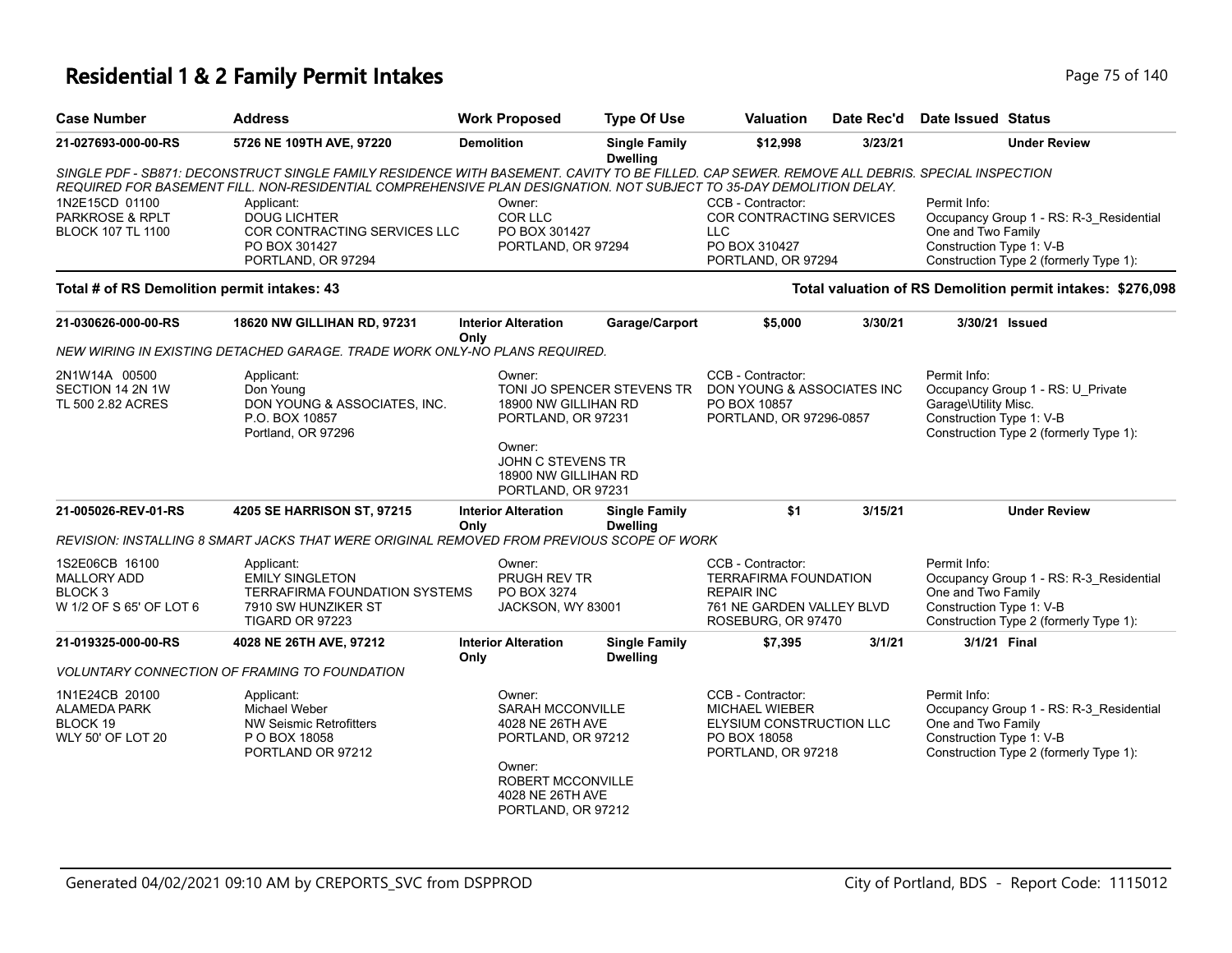#### **Residential 1 & 2 Family Permit Intakes Page 76 of 140** Page 76 of 140

| <b>Case Number</b>                                                                 | <b>Address</b>                                                                                                   | <b>Work Proposed</b>                                                                                                                                                | <b>Type Of Use</b>                      | <b>Valuation</b>                                                                                                            | Date Rec'd | <b>Date Issued Status</b>                                      |                                                                                   |
|------------------------------------------------------------------------------------|------------------------------------------------------------------------------------------------------------------|---------------------------------------------------------------------------------------------------------------------------------------------------------------------|-----------------------------------------|-----------------------------------------------------------------------------------------------------------------------------|------------|----------------------------------------------------------------|-----------------------------------------------------------------------------------|
| 21-019331-000-00-RS                                                                | 3545 NE HANCOCK ST, 97212                                                                                        | <b>Interior Alteration</b><br>Only                                                                                                                                  | <b>Single Family</b><br><b>Dwelling</b> | \$5,000                                                                                                                     | 3/1/21     | 3/1/21 Final                                                   |                                                                                   |
|                                                                                    | VOLUNTARY CONNECTION OF FRAMING TO FOUNDATION. INSTALL AUTOMATIC GAS SHUT-OFF VALVE                              |                                                                                                                                                                     |                                         |                                                                                                                             |            |                                                                |                                                                                   |
| 1N1E25DC 05700<br><b>HANCOCK ST ADD</b><br>BLOCK 4<br><b>LOT 17</b>                | Applicant:<br>DARYL HARE<br><b>SECURE SEISMIC LLC</b><br>12751 NE WHITAKER WAY<br>PORTLAND, OR 97230             | Owner:<br><b>ELIZABETH RAMSEY</b><br>3545 NE HANCOCK ST<br>PORTLAND, OR 97212-5150<br>Owner:<br><b>DONALD RUFF</b><br>3545 NE HANCOCK ST<br>PORTLAND, OR 97212-5150 |                                         | CCB - Contractor:<br>DARYL HARE<br>SECURE SEISMIC LLC<br>12751 NE WHITAKER WAY<br>PORTLAND, OR 97230                        |            | Permit Info:<br>One and Two Family<br>Construction Type 1: V-B | Occupancy Group 1 - RS: R-3_Residential<br>Construction Type 2 (formerly Type 1): |
| 21-019616-000-00-RS                                                                | 1625 NE 48TH AVE, 97213                                                                                          | <b>Interior Alteration</b><br>Only                                                                                                                                  | <b>Single Family</b><br><b>Dwelling</b> | \$24,000                                                                                                                    | 3/1/21     | 3/30/21 Issued                                                 |                                                                                   |
| Basement remodel, 3 egress windows                                                 |                                                                                                                  |                                                                                                                                                                     |                                         |                                                                                                                             |            |                                                                |                                                                                   |
| 1N2E30CD 21800<br><b>WIBERG HTS</b><br>BLOCK 4<br>LOT <sub>2</sub>                 | Applicant:<br><b>JAMES KREIPE</b><br>SQUARE DEAL REMODELING CO INC<br>8603 SE STARK STREET<br>PORTLAND, OR 97216 | Owner:<br><b>HEATHER LAW</b><br>1625 NE 48TH AVE<br>PORTLAND, OR 97213-2139<br>Owner:<br><b>STEPHEN KORPI</b><br>1625 NE 48TH AVE<br>PORTLAND, OR 97213-2139        |                                         | CCB - Contractor:<br><b>JAMES KREIPE</b><br>SQUARE DEAL REMODELING CO<br>INC.<br>8603 SE STARK STREET<br>PORTLAND, OR 97216 |            | Permit Info:<br>One and Two Family<br>Construction Type 1: V-B | Occupancy Group 1 - RS: R-3_Residential<br>Construction Type 2 (formerly Type 1): |
| 21-019781-000-00-RS                                                                | 1815 SE 34TH AVE, 97214                                                                                          | <b>Interior Alteration</b><br>Only                                                                                                                                  | <b>Single Family</b><br><b>Dwelling</b> | \$12,954                                                                                                                    | 3/1/21     | 3/1/21 Final                                                   |                                                                                   |
|                                                                                    | VOLUNTARY CONNECTION OF FRAMING TO FOUNDATION. INSTALL AUTOMATIC GAS SHUT-OFF VALVE                              |                                                                                                                                                                     |                                         |                                                                                                                             |            |                                                                |                                                                                   |
| 1S1E01DB 18900<br><b>SOUTH SUNNYSIDE</b><br>BLOCK <sub>2</sub><br>LOT <sub>6</sub> | Applicant:<br>Michael Weber<br><b>NW Seismic Retrofitters</b><br>P O BOX 18058<br>PORTLAND OR 97212              | Owner:<br><b>DANA KENNIS</b><br>1803 SE 34TH AVE<br>PORTLAND, OR 97214<br>Owner:<br><b>BENJAMIN MENCHER</b><br>1803 SE 34TH AVE<br>PORTLAND, OR 97214               |                                         | CCB - Contractor:<br><b>MICHAEL WIEBER</b><br>ELYSIUM CONSTRUCTION LLC<br>PO BOX 18058<br>PORTLAND, OR 97218                |            | Permit Info:<br>One and Two Family<br>Construction Type 1: V-B | Occupancy Group 1 - RS: R-3_Residential<br>Construction Type 2 (formerly Type 1): |
| 21-019945-000-00-RS                                                                | 11646 SW 31ST CT, 97219                                                                                          | <b>Interior Alteration</b>                                                                                                                                          | <b>Single Family</b><br><b>Dwelling</b> | \$12,000                                                                                                                    | 3/2/21     |                                                                | 3/2/21 Issued                                                                     |
|                                                                                    | REMODEL KITCHEN. NEW GAS FIREPLACE INSERT IN EXISTING SOLID FUEL FIREPLACE. TRADE WORK ONLY-NO PLANS REQUIRED.   | Only                                                                                                                                                                |                                         |                                                                                                                             |            |                                                                |                                                                                   |
| 1S1E32AC 08400<br>RIDGECREST PARK PUD<br>LOT <sub>3</sub>                          | Applicant:<br>ZANE GOFF<br>NEIL KELLY CO INC<br>804 N ALBERTA ST<br>PORTLAND, OR 97217-2639                      | Owner:<br>11646 SW 31ST CT<br>PORTLAND, OR 97219                                                                                                                    | FREDERICK LAWSON FAMILY TR              | CCB - Contractor:<br><b>ZANE GOFF</b><br>NEIL KELLY CO INC<br>804 N ALBERTA ST<br>PORTLAND, OR 97217-2693                   |            | Permit Info:<br>One and Two Family<br>Construction Type 1: V-B | Occupancy Group 1 - RS: R-3_Residential<br>Construction Type 2 (formerly Type 1): |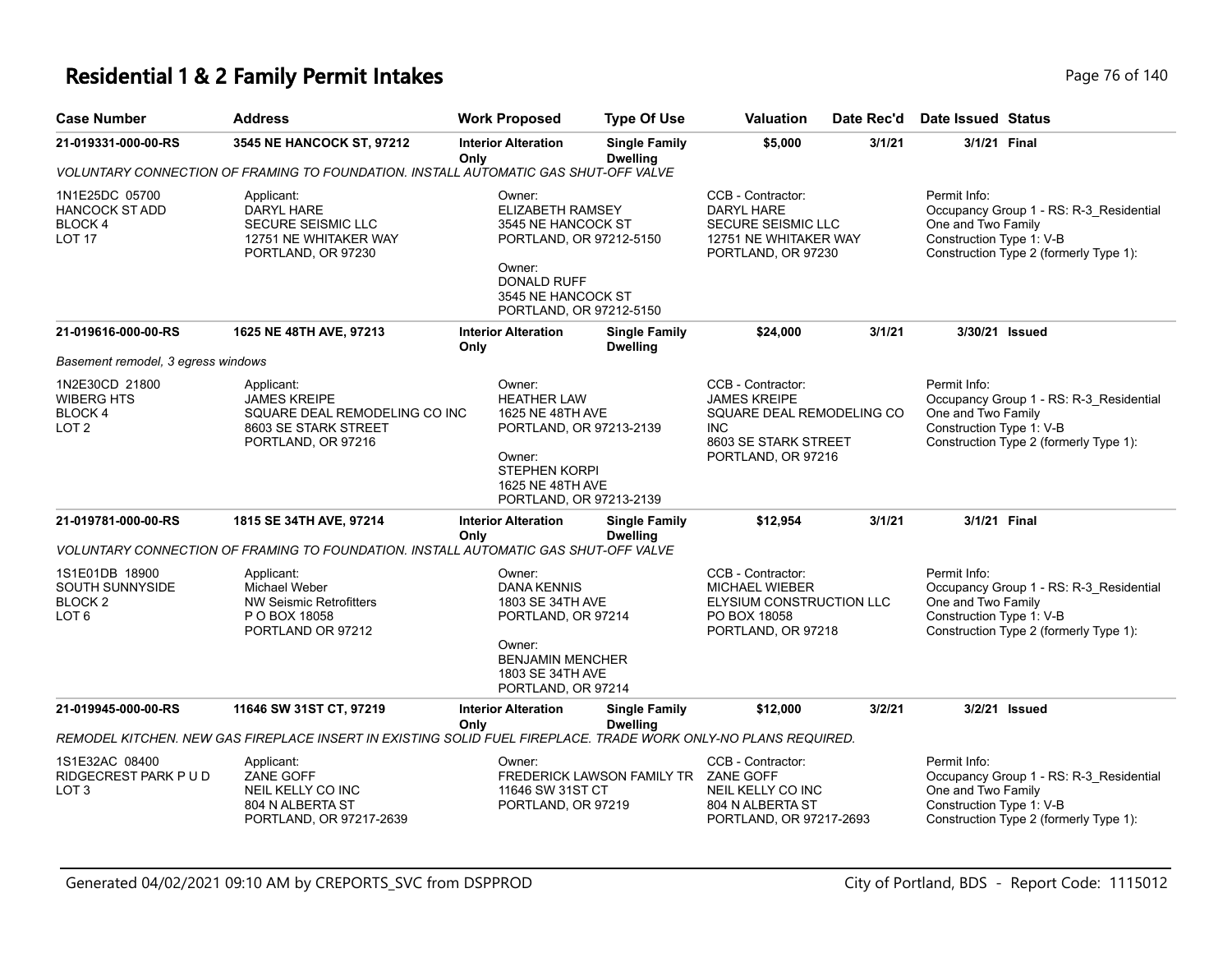#### **Residential 1 & 2 Family Permit Intakes Page 17 of 140** Page 77 of 140

| <b>Case Number</b>                                                        | <b>Address</b>                                                                                                   | <b>Work Proposed</b>                                                                                                                       | <b>Type Of Use</b>                                                                                                                          | <b>Valuation</b>                                                                                                       | Date Rec'd                                     | <b>Date Issued Status</b>                                                                                                                           |  |
|---------------------------------------------------------------------------|------------------------------------------------------------------------------------------------------------------|--------------------------------------------------------------------------------------------------------------------------------------------|---------------------------------------------------------------------------------------------------------------------------------------------|------------------------------------------------------------------------------------------------------------------------|------------------------------------------------|-----------------------------------------------------------------------------------------------------------------------------------------------------|--|
| 21-019973-000-00-RS                                                       | 2824 NE 37TH AVE, 97212                                                                                          | <b>Interior Alteration</b><br>Only                                                                                                         | <b>Single Family</b><br><b>Dwelling</b>                                                                                                     | \$4,745                                                                                                                | 3/2/21                                         | 3/2/21 Final                                                                                                                                        |  |
|                                                                           | VOLUNTARY CONNECTION OF FRAMING TO FOUNDATION. INSTALL AUTOMATIC GAS SHUT-OFF VALVE.                             |                                                                                                                                            |                                                                                                                                             |                                                                                                                        |                                                |                                                                                                                                                     |  |
| 1N1E25AD 09100<br><b>BEAUMONT</b><br>BLOCK <sub>28</sub><br><b>LOT 18</b> | Applicant:<br>Michael Weber<br><b>NW Seismic Retrofitters</b><br>P O BOX 18058<br>PORTLAND OR 97212              | Owner:<br>Owner:<br><b>MARK KING</b>                                                                                                       | <b>VIRGINIA KING</b><br><b>MICHAEL WIEBER</b><br>2824 NE 37TH AVE<br>PORTLAND, OR 97212-2842<br>2824 NE 37TH AVE<br>PORTLAND, OR 97212-2842 |                                                                                                                        | ELYSIUM CONSTRUCTION LLC<br>PORTLAND, OR 97218 | Permit Info:<br>Occupancy Group 1 - RS: R-3_Residential<br>One and Two Family<br>Construction Type 1: V-B<br>Construction Type 2 (formerly Type 1): |  |
| 21-020595-000-00-RS                                                       | 1006 SE NEHALEM ST, 97202                                                                                        | <b>Interior Alteration</b><br>Only                                                                                                         | <b>Single Family</b><br><b>Dwelling</b>                                                                                                     | \$3,935                                                                                                                | 3/3/21                                         | 3/3/21 Final                                                                                                                                        |  |
|                                                                           | VOLUNTARTY CONNECTION OF FRAMING TO FOUNDATION. INSTALL AUTOMATIC GAS SHUT-OFF VALVE                             |                                                                                                                                            |                                                                                                                                             |                                                                                                                        |                                                |                                                                                                                                                     |  |
| 1S1E23CA 22800<br><b>SELLWOOD</b><br>BLOCK 34<br>LOT <sub>17</sub>        | Applicant:<br>Michael Weber<br><b>NW Seismic Retrofitters</b><br>P O BOX 18058<br>PORTLAND OR 97212              | Owner:<br>PETER POR<br>1006 SE NEHALEM ST<br>PORTLAND, OR 97202<br>Owner:<br><b>AMANDA POR</b><br>1006 SE NEHALEM ST<br>PORTLAND, OR 97202 |                                                                                                                                             | CCB - Contractor:<br><b>MICHAEL WIEBER</b><br>ELYSIUM CONSTRUCTION LLC<br>PO BOX 18058<br>PORTLAND, OR 97218           |                                                | Permit Info:<br>Occupancy Group 1 - RS: R-3_Residential<br>One and Two Family<br>Construction Type 1: V-B<br>Construction Type 2 (formerly Type 1): |  |
| 21-021988-000-00-RS                                                       | 5402 NE EMERSON ST, 97218                                                                                        | <b>Interior Alteration</b><br>Only                                                                                                         | <b>Single Family</b><br><b>Dwelling</b>                                                                                                     | \$77,246                                                                                                               | 3/5/21                                         | <b>Under Review</b>                                                                                                                                 |  |
|                                                                           | ADDING A POCKET DOOR, IN A BARRING WALL, ADD PARALLAM BEAM TO SUPPORT CEILING JOIST                              |                                                                                                                                            |                                                                                                                                             |                                                                                                                        |                                                |                                                                                                                                                     |  |
| 1N2E19AB 10500<br><b>LYNN ROSE TERR</b><br>BLOCK 4<br>LOT <sub>9</sub>    | Applicant:<br>JEREMY GOULD<br>LIFETIME REMODELING SYSTEMS<br>7301 SE KABLE LANE, SUITE 300<br>PORTLAND, OR 97223 | Owner:<br><b>BEVERLY THOMAS-GUDGER</b><br>5402 NE EMERSON ST<br>PORTLAND, OR 97218-2562                                                    |                                                                                                                                             | CCB - Contractor:<br><b>LIFETIME REMODELING</b><br><b>SYSTEMS LLC</b><br>7301 SW KABLE LANE #300<br>PORTLAND, OR 97224 |                                                | Permit Info:<br>Occupancy Group 1 - RS: R-3 Residential<br>One and Two Family<br>Construction Type 1: V-B<br>Construction Type 2 (formerly Type 1): |  |
| 21-022268-000-00-RS                                                       | 9525 N KELLOGG ST, 97203                                                                                         | <b>Interior Alteration</b><br>Only                                                                                                         | <b>Single Family</b><br><b>Dwelling</b>                                                                                                     | \$6,985                                                                                                                | 3/5/21                                         | 3/5/21 Final                                                                                                                                        |  |
|                                                                           | <b>VOLUNTARY CONNECTION OF FRAMING TO FOUNDATION</b>                                                             |                                                                                                                                            |                                                                                                                                             |                                                                                                                        |                                                |                                                                                                                                                     |  |
| 1N1W01CA 17900<br>ST JOHNS PK ADD<br><b>BLOCK2</b><br>LOT 26&27 TL 17900  | Applicant:<br>Michael Weber<br><b>NW Seismic Retrofitters</b><br>P O BOX 18058<br>PORTLAND OR 97212              | Owner:<br><b>JAIME JAYNES</b><br>9525 N KELLOGG ST<br>PORTLAND, OR 97203                                                                   |                                                                                                                                             | CCB - Contractor:<br><b>MICHAEL WIEBER</b><br>ELYSIUM CONSTRUCTION LLC<br>PO BOX 18058<br>PORTLAND, OR 97218           |                                                | Permit Info:<br>Occupancy Group 1 - RS: R-3_Residential<br>One and Two Family<br>Construction Type 1: V-B<br>Construction Type 2 (formerly Type 1): |  |

Owner: SIMON JAYNES 9525 N KELLOGG ST PORTLAND, OR 97203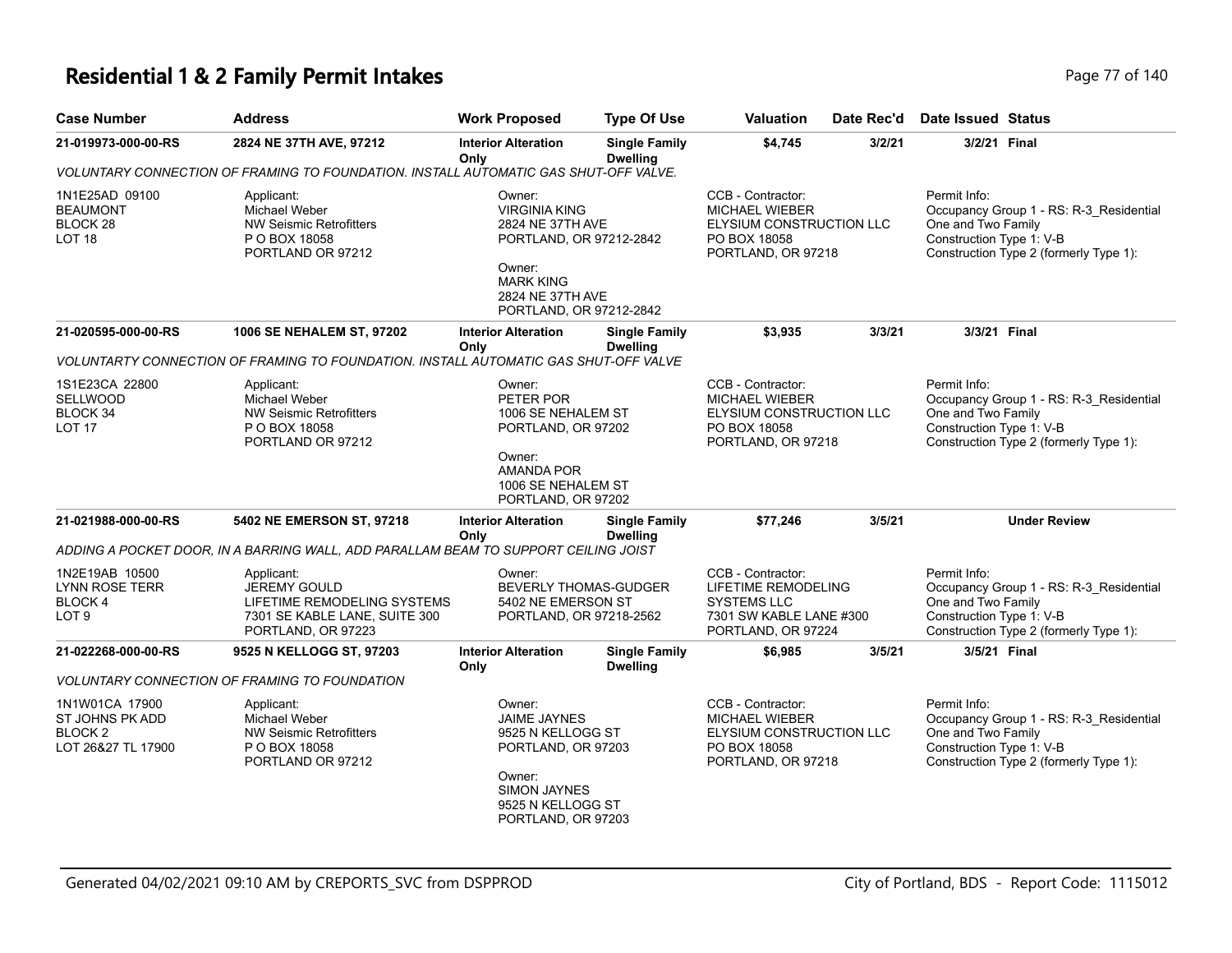### **Residential 1 & 2 Family Permit Intakes Page 78 of 140** Page 78 of 140

| <b>Case Number</b>                                                                                         | <b>Address</b>                                                                                                                                                                    | <b>Work Proposed</b>                                                                                                                                   | <b>Type Of Use</b>                      | <b>Valuation</b>                                                                                             | Date Rec'd | <b>Date Issued Status</b>                                                                                                                           |
|------------------------------------------------------------------------------------------------------------|-----------------------------------------------------------------------------------------------------------------------------------------------------------------------------------|--------------------------------------------------------------------------------------------------------------------------------------------------------|-----------------------------------------|--------------------------------------------------------------------------------------------------------------|------------|-----------------------------------------------------------------------------------------------------------------------------------------------------|
| 21-022321-000-00-RS                                                                                        | 3617 N HAIGHT AVE, 97227                                                                                                                                                          | <b>Interior Alteration</b><br>Only                                                                                                                     | <b>Single Family</b><br><b>Dwelling</b> | \$5,450                                                                                                      | 3/5/21     | 3/5/21 Final                                                                                                                                        |
|                                                                                                            | <b>VOLUNTARY CONNECTION OF FRAMING TO FOUNDATION</b>                                                                                                                              |                                                                                                                                                        |                                         |                                                                                                              |            |                                                                                                                                                     |
| 1N1E22DC 17500<br><b>CENTRAL ALBINA</b><br>BLOCK 34<br>LOT <sub>3</sub>                                    | Applicant:<br><b>Michael Weber</b><br><b>NW Seismic Retrofitters</b><br>P O BOX 18058<br>PORTLAND OR 97212                                                                        | Owner:<br><b>LAURA HUNT</b><br>5611 SE ASH ST<br>PORTLAND, OR 97215-1248                                                                               |                                         | CCB - Contractor:<br><b>MICHAEL WIEBER</b><br>ELYSIUM CONSTRUCTION LLC<br>PO BOX 18058<br>PORTLAND, OR 97218 |            | Permit Info:<br>Occupancy Group 1 - RS: R-3 Residential<br>One and Two Family<br>Construction Type 1: V-B<br>Construction Type 2 (formerly Type 1): |
| 21-022353-000-00-RS                                                                                        | 9255 SW 3RD AVE, 97219                                                                                                                                                            | <b>Interior Alteration</b>                                                                                                                             | <b>Single Family</b>                    | \$9,255                                                                                                      | 3/5/21     | 3/5/21 Final                                                                                                                                        |
|                                                                                                            | <b>VOLUNTARY CONNECTION OF FRAMING TO FOUNDATION</b>                                                                                                                              | Only                                                                                                                                                   | <b>Dwelling</b>                         |                                                                                                              |            |                                                                                                                                                     |
| 1S1E28AA 01100<br><b>COLLINS VIEW TR</b><br>BLOCK <sub>8</sub><br>LOT <sub>5</sub>                         | Applicant:<br><b>Michael Weber</b><br><b>NW Seismic Retrofitters</b><br>P O BOX 18058<br>PORTLAND OR 97212                                                                        | Owner:<br><b>JOSEPH S JR MAKUCH</b><br>9255 SW 3RD AVE<br>PORTLAND, OR 97219<br>Owner:<br><b>WENDI MAKUCH</b><br>9255 SW 3RD AVE<br>PORTLAND, OR 97219 |                                         | CCB - Contractor:<br>MICHAEL WIEBER<br>ELYSIUM CONSTRUCTION LLC<br>PO BOX 18058<br>PORTLAND, OR 97218        |            | Permit Info:<br>Occupancy Group 1 - RS: R-3 Residential<br>One and Two Family<br>Construction Type 1: V-B<br>Construction Type 2 (formerly Type 1): |
| 21-022601-000-00-RS                                                                                        | 4621 NE 37TH AVE, 97211                                                                                                                                                           | <b>Interior Alteration</b><br>Only                                                                                                                     | <b>Single Family</b><br><b>Dwelling</b> | \$24,500                                                                                                     | 3/8/21     | 3/10/21 Under Inspection                                                                                                                            |
|                                                                                                            | Fir out basement walls, insulate and drywall, relocate laundry and build out utility room, replace 4exisitng windows and add 1 egress window, remodel 700 SQFT to finished space. |                                                                                                                                                        |                                         |                                                                                                              |            |                                                                                                                                                     |
| one large room.<br>1N1E24AC 13100<br><b>WILLAMETTE ADD</b><br>BLOCK 11<br>N 12 1/2' OF LOT 24<br>LOT 25&26 | Applicant:<br><b>BRIAN BACHELOR</b><br><b>BACHELOR GENERAL CONSTRACTOR</b><br>5224 NE 42ND AVENUE<br>PORTLAND OR 97218                                                            | Owner:<br><b>DAVID MOGG</b><br>4621 NE 37TH AVE<br>PORTLAND, OR 97211<br>Owner:<br><b>AMBAR KHAN</b><br>4621 NE 37TH AVE<br>PORTLAND, OR 97211         |                                         | CCB - Contractor:<br><b>BGC INC</b><br>5224 NE 42ND AVE<br>PORTLAND, OR 97218                                |            | Permit Info:<br>Occupancy Group 1 - RS: R-3 Residential<br>One and Two Family<br>Construction Type 1: V-B<br>Construction Type 2 (formerly Type 1): |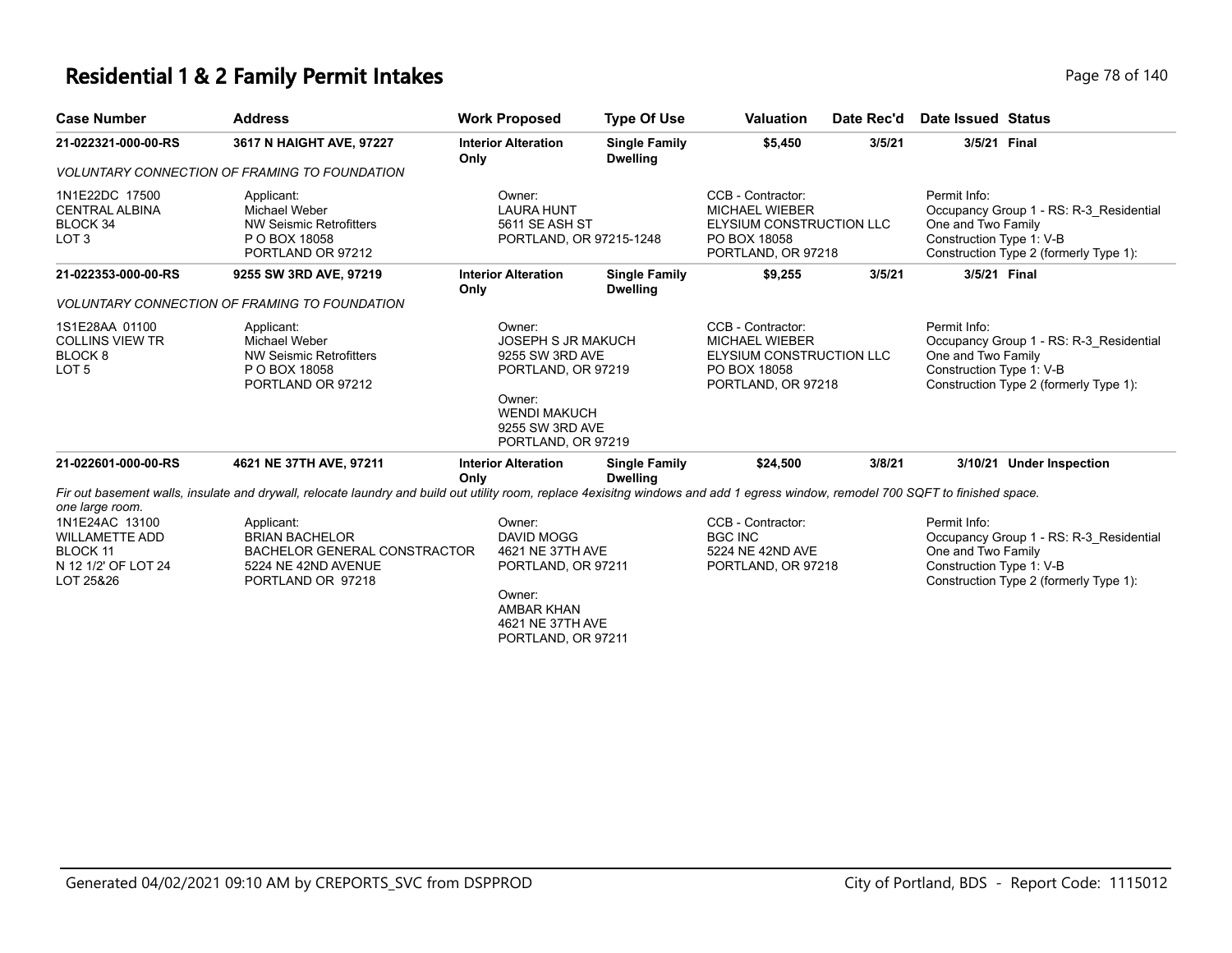#### **Residential 1 & 2 Family Permit Intakes Page 79 of 140** Page 79 of 140

| <b>Case Number</b>                                                      | <b>Address</b>                                                                                                        | <b>Work Proposed</b>                                                                   | <b>Type Of Use</b>                      | <b>Valuation</b>                                                                                                           | Date Rec'd | Date Issued Status                                                                                                                                  |  |  |  |
|-------------------------------------------------------------------------|-----------------------------------------------------------------------------------------------------------------------|----------------------------------------------------------------------------------------|-----------------------------------------|----------------------------------------------------------------------------------------------------------------------------|------------|-----------------------------------------------------------------------------------------------------------------------------------------------------|--|--|--|
| 21-022972-000-00-RS                                                     | 3204 NE 32ND AVE, 97212                                                                                               | <b>Interior Alteration</b>                                                             | <b>Single Family</b>                    | \$5,000                                                                                                                    | 3/8/21     | <b>Approved to Issue</b>                                                                                                                            |  |  |  |
|                                                                         | REMODEL 2 EXISTING BATHROOMS. ASSOCIATED MECHANICAL, ELECTRICAL, AND PLUMBING. TRADEWORK ONLY, NO PLANS. SUBS ENTERED | Only                                                                                   | <b>Dwelling</b>                         |                                                                                                                            |            |                                                                                                                                                     |  |  |  |
| 1N1E25BA 16000<br><b>IRVINGWOOD</b><br><b>BLOCK7</b><br><b>LOT 17</b>   | Applicant:<br>NATHALIE ROLOFF<br>ROLOFF CONSTRUCTION INC<br>PO BOX 12142<br>PORTLAND, OR 97212                        | Owner:<br><b>GUILLAUME DE BERGH</b><br>3204 NE 32ND AVE<br>PORTLAND, OR 97212-2625     |                                         | CCB - Contractor:<br>BOONES FERRY ELECTRIC INC<br><b>PO BOX 628</b><br>WILSONVILLE, OR 97070                               |            | Permit Info:<br>Occupancy Group 1 - RS: R-3 Residential<br>One and Two Family<br>Construction Type 1: V-B<br>Construction Type 2 (formerly Type 1): |  |  |  |
|                                                                         |                                                                                                                       | Owner:<br>AMY SILLIMAN<br>3204 NE 32ND AVE<br>PORTLAND, OR 97212-2625                  |                                         | CCB - Contractor:<br>NATHALIE ROLOFF<br>ROLOFF CONSTRUCTION INC<br>PO BOX 12142<br>PORTLAND, OR 97212<br>CCB - Contractor: |            |                                                                                                                                                     |  |  |  |
|                                                                         |                                                                                                                       |                                                                                        |                                         | <b>VENNE PLUMBING LLC</b><br>15145 SW DIVISION ST<br>SHERWOOD, OR 97140                                                    |            |                                                                                                                                                     |  |  |  |
| 21-022974-000-00-RS                                                     | 5227 SE 67TH AVE, 97206                                                                                               | <b>Interior Alteration</b><br>Only                                                     | <b>Single Family</b><br><b>Dwelling</b> | \$43,000                                                                                                                   | 3/8/21     | 3/8/21 Under Inspection                                                                                                                             |  |  |  |
|                                                                         | INTERIOR KITCHEN REMODEL, REMOVE NON BEARING WALL, NO ADDITIONAL BATHROOMS                                            |                                                                                        |                                         |                                                                                                                            |            |                                                                                                                                                     |  |  |  |
| 1S2E17BC 01100<br>THIRD ELECTRIC ADD<br><b>BLOCK7</b><br>N 1/2 OF LOT 6 | Applicant:<br><b>HAYES BROTHERS LLC</b><br>5423 NE 36TH AVE<br>PORTLAND, OR 97211                                     | Owner:<br><b>BARRY REYNAUD TRUST</b><br>5227 SE 67TH AVE<br>PORTLAND, OR 97206         |                                         | CCB - Contractor:<br><b>HAYES BROTHERS LLC</b><br>5423 NE 36TH AVE<br>PORTLAND, OR 97211                                   |            | Permit Info:<br>Occupancy Group 1 - RS: R-3_Residential<br>One and Two Family<br>Construction Type 1: V-B<br>Construction Type 2 (formerly Type 1): |  |  |  |
| 21-022999-000-00-RS                                                     | 2232 NW IRVING ST, 97210                                                                                              | <b>Interior Alteration</b><br>Only                                                     | <b>Single Family</b><br><b>Dwelling</b> | \$19,000                                                                                                                   | 3/9/21     | 3/12/21 Issued                                                                                                                                      |  |  |  |
|                                                                         | 1st floor Bathroom remodel includes floor joist modification for flush, no-curb shower floor.                         |                                                                                        |                                         |                                                                                                                            |            |                                                                                                                                                     |  |  |  |
| 1N1E33BD 16200<br>KINGS 2ND ADD<br>BLOCK 12<br>E 39' OF LOT 7           | Applicant:<br>ZANE GOFF<br>NEIL KELLY CO INC<br>804 N ALBERTA ST<br>PORTLAND, OR 97217-2639                           | Owner:<br>2232 NW IRVING ST<br>PORTLAND, OR 97210                                      | <b>THOMAS &amp; HOPE LASSETER TR</b>    | CCB - Contractor:<br><b>ZANE GOFF</b><br>NEIL KELLY CO INC<br>804 N ALBERTA ST<br>PORTLAND, OR 97217-2693                  |            | Permit Info:<br>Occupancy Group 1 - RS: R-3_Residential<br>One and Two Family<br>Construction Type 1: V-B<br>Construction Type 2 (formerly Type 1): |  |  |  |
| 21-023008-000-00-RS                                                     | 3803 SE SALMON ST, 97214                                                                                              | <b>Interior Alteration</b><br>Only                                                     | <b>Single Family</b><br><b>Dwelling</b> | \$4,385                                                                                                                    | 3/9/21     | 3/9/21 Final                                                                                                                                        |  |  |  |
|                                                                         | VOLUNTARY INSTALLATION OF CONNECTORS BETWEEN FRAMING AND FOUNDATION OF HOUSE                                          |                                                                                        |                                         |                                                                                                                            |            |                                                                                                                                                     |  |  |  |
| 1S1E01AD 09600<br>SECTION 01 1S 1E<br>TL 9600 0.08 ACRES                | Applicant:<br><b>STEVE GEMMELL</b><br><b>GEMMELL CONSTRUCTION LLC</b><br>2310 N KERBY AVE<br>PORTLAND, OR 97227       | Owner:<br><b>EMILY HAUTH</b><br>3803 SE SALMON ST<br>PORTLAND, OR 97214-4339<br>Owner: |                                         | CCB - Contractor:<br><b>STEVE GEMMELL</b><br><b>GEMMELL CONSTRUCTION LLC</b><br>2310 N KERBY AVE<br>PORTLAND, OR 97227     |            | Permit Info:<br>Occupancy Group 1 - RS: R-3_Residential<br>One and Two Family<br>Construction Type 1: V-B<br>Construction Type 2 (formerly Type 1): |  |  |  |
|                                                                         |                                                                                                                       | <b>ERIC HOLLSTEIN</b><br>3803 SE SALMON ST<br>PORTLAND, OR 97214-4339                  |                                         |                                                                                                                            |            |                                                                                                                                                     |  |  |  |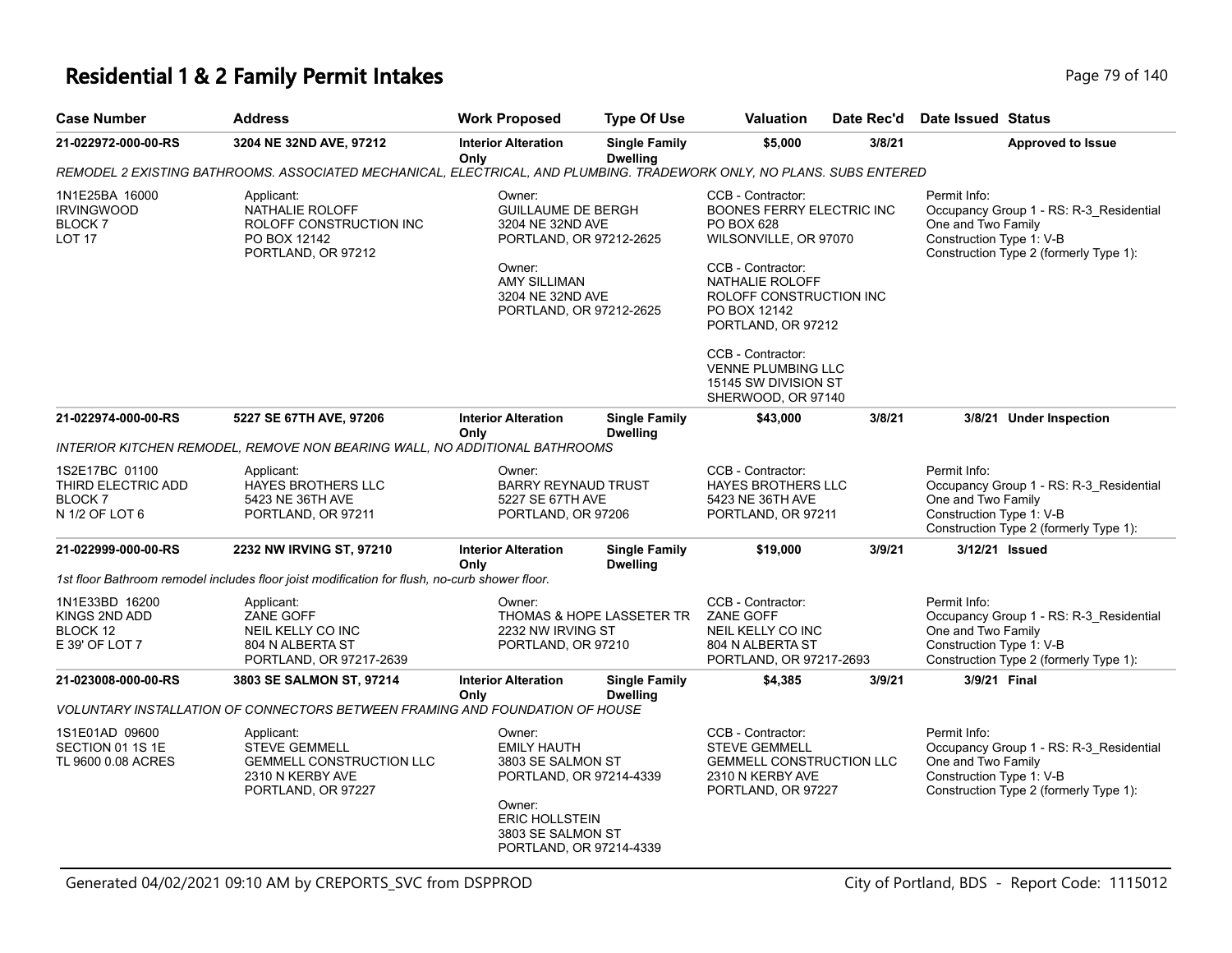#### **Residential 1 & 2 Family Permit Intakes Page 140** Page 80 of 140

| <b>Case Number</b>                                                             | <b>Address</b>                                                                                                                                                                                             | <b>Work Proposed</b>                                                                                                                                             | <b>Type Of Use</b>                      | Valuation                                                                                                                                                                                                                                                                                                                                                             | Date Rec'd | <b>Date Issued Status</b>                                      |                                                                                   |
|--------------------------------------------------------------------------------|------------------------------------------------------------------------------------------------------------------------------------------------------------------------------------------------------------|------------------------------------------------------------------------------------------------------------------------------------------------------------------|-----------------------------------------|-----------------------------------------------------------------------------------------------------------------------------------------------------------------------------------------------------------------------------------------------------------------------------------------------------------------------------------------------------------------------|------------|----------------------------------------------------------------|-----------------------------------------------------------------------------------|
| 21-024012-000-00-RS                                                            | 7221 SW BRIER PL, 97219                                                                                                                                                                                    | <b>Interior Alteration</b><br>Only                                                                                                                               | <b>Single Family</b><br><b>Dwelling</b> | \$85,000                                                                                                                                                                                                                                                                                                                                                              | 3/10/21    |                                                                | 3/10/21 Issued                                                                    |
|                                                                                | KITCHEN REMODEL, NO CHANGE IN LAYOUT, REMOVE INTEROR KITCHEN WALL TO WIDEN PASS THROUGH, NEW BEAM TO CARRY JOIST. NEW FOOTING IN<br>BASEMENT FOR KITCHEN BEAM, REPLACE DINNING ROOM WINDOWS ADD ONE WINDOW |                                                                                                                                                                  |                                         |                                                                                                                                                                                                                                                                                                                                                                       |            |                                                                |                                                                                   |
| 1S1E22BC 05200<br><b>CORBETT TERR RPLT</b><br><b>BLOCK1</b><br>LOT 5&6 TL 5200 | Applicant:<br>PATRICIA PERKINS<br>PI PERKINS WOODWORKING INC<br>2425 NE 43RD<br>PORTLAND, OR 97213                                                                                                         | Owner:<br><b>ELIZABETH MORRIS</b><br>7221 SW BRIER PL<br>PORTLAND, OR 97219-2263<br>Owner:<br><b>RYAN PFEFFER</b><br>7221 SW BRIER PL<br>PORTLAND, OR 97219-2263 |                                         | CCB - Contractor:<br>PATRICIA PERKINS<br>PI PERKINS WOODWORKING INC<br>2425 NE 43RD<br>PORTLAND, OR 97213                                                                                                                                                                                                                                                             |            | Permit Info:<br>One and Two Family<br>Construction Type 1: V-B | Occupancy Group 1 - RS: R-3_Residential<br>Construction Type 2 (formerly Type 1): |
| 21-024044-000-00-RS                                                            | 2824 NE 27TH AVE, 97212                                                                                                                                                                                    | <b>Interior Alteration</b><br>Only                                                                                                                               | <b>Single Family</b><br><b>Dwelling</b> | \$100,000                                                                                                                                                                                                                                                                                                                                                             | 3/10/21    |                                                                | 3/10/21 Under Inspection                                                          |
|                                                                                | "SINGLE PDF" BASEMENT CONVERSION, NO SLEEPING AREAS, ADDING FAMILY ROOM AND BATHROOM. TOTAL 3 BATHROOMS                                                                                                    |                                                                                                                                                                  |                                         |                                                                                                                                                                                                                                                                                                                                                                       |            |                                                                |                                                                                   |
| 1N1E25BC 12500<br><b>GLENEYRIE</b><br>BLOCK 4<br>LOT <sub>1</sub>              | Applicant:<br><b>JOHN MAY</b><br><b>CREEKSTONE DESIGNS</b><br>7100 SW HAMPTEN ST, #221<br><b>TIGARD, OR 97223</b>                                                                                          | Owner:<br>RACHEL WORTH<br>2824 NE 27TH AVE<br>PORTLAND, OR 97212<br>Owner:<br><b>TRISTAN WORTH</b><br>2824 NE 27TH AVE<br>PORTLAND, OR 97212                     |                                         | CCB - Contractor:<br><b>TIM MEEKER</b><br>CREEKSTONE DESIGNS LLC<br>7100 SW HAMPTON ST STE 221<br><b>TIGARD, OR 97223</b><br>LAKE OSWEGO OR 97035                                                                                                                                                                                                                     |            | Permit Info:<br>One and Two Family<br>Construction Type 1: V-B | Occupancy Group 1 - RS: R-3_Residential<br>Construction Type 2 (formerly Type 1): |
| 21-024486-000-00-RS                                                            | 3367 SE 13TH AVE, 97202                                                                                                                                                                                    | <b>Interior Alteration</b><br>Only                                                                                                                               | <b>Single Family</b><br><b>Dwelling</b> | \$100,000                                                                                                                                                                                                                                                                                                                                                             | 3/11/21    |                                                                | 3/11/21 Under Inspection                                                          |
|                                                                                | KITCHEN AND BATHROOM COMPLETE REMODEL, ALL NEW FIXTURES, EXTEND CABINETS IN THE NEW ENCLOSED PORCH WITH NEW FTG REFRAME PORCH, ALL<br>NEW ELECTRICAL, MECHANICAL AND PLUMBING IN KTCHEN AND BATHROOM.      |                                                                                                                                                                  |                                         |                                                                                                                                                                                                                                                                                                                                                                       |            |                                                                |                                                                                   |
| 1S1E11BD 07500<br><b>FEURERS ADD</b><br><b>BLOCK1</b><br>LOT <sub>10</sub>     | Applicant:<br><b>CHRIS HAMLIN</b><br><b>HIGHLAND RIDGE DEVELOPMENT</b><br><b>CORP</b><br>PO BOX 1716<br>OREGON CITY, OR 97045                                                                              | Owner:<br><b>MATTHEW MESCHER</b><br>3367 SE 13TH AVE<br>PORTLAND, OR 97202<br>Owner:<br><b>MOANA MESCHER</b><br>3367 SE 13TH AVE<br>PORTLAND, OR 97202           |                                         | CCB - Contractor:<br><b>MARVIN DEE BERGEVIN</b><br>CONNECTIONS ELECTRIC INC<br>PO BOX 7136<br>SALEM, OR 97303-0026<br>CCB - Contractor:<br><b>CHRIS HAMLIN</b><br><b>HIGHLAND RIDGE DEVELOPMENT</b><br><b>CORP</b><br>PO BOX 1716<br>OREGON CITY, OR 97045<br>CCB - Contractor:<br><b>GRAVITY PLUMBING INC</b><br>414 S BEAVERCREEK RD # 717<br>OREGON CITY, OR 97045 |            | Permit Info:<br>One and Two Family<br>Construction Type 1: V-B | Occupancy Group 1 - RS: R-3_Residential<br>Construction Type 2 (formerly Type 1): |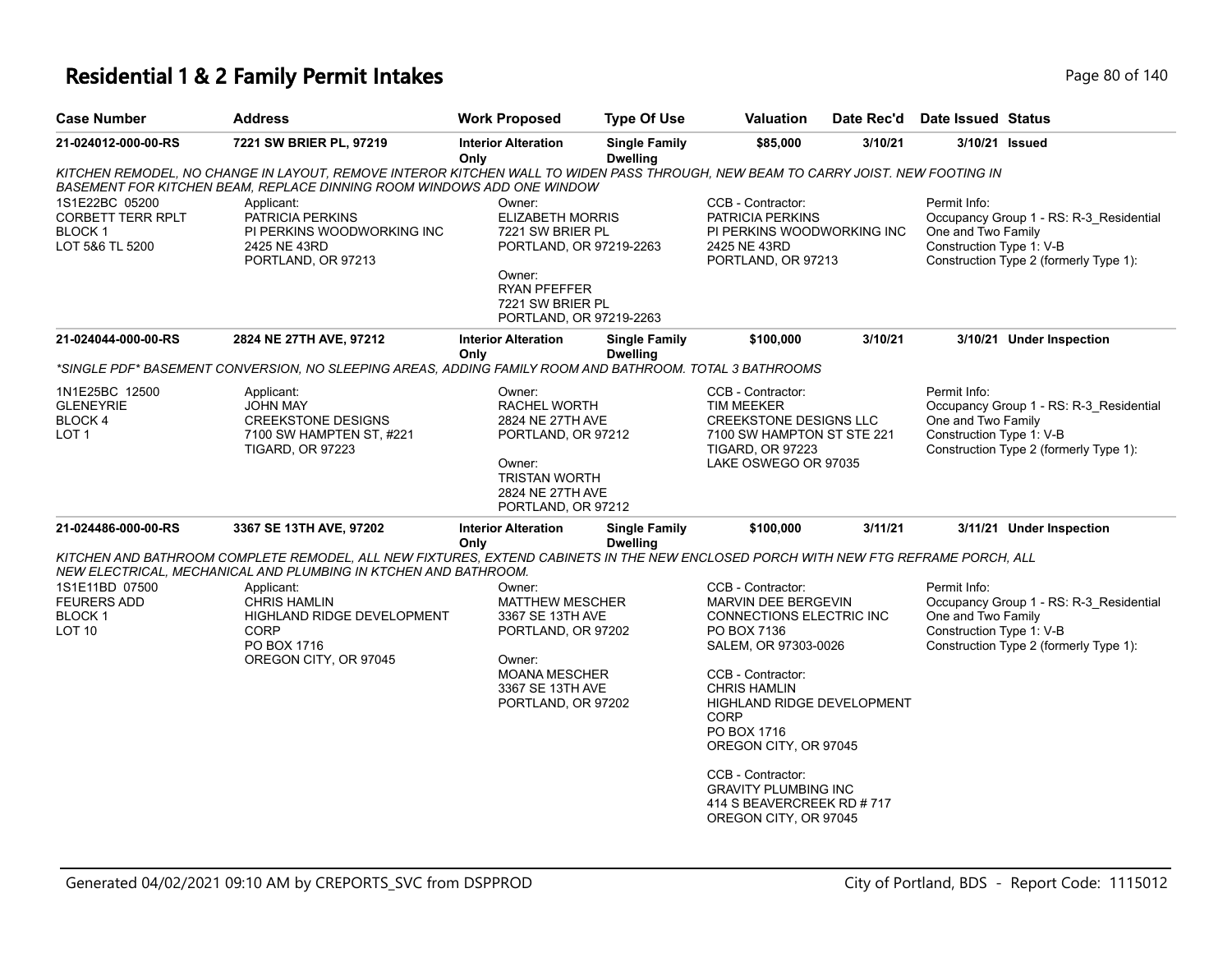#### **Residential 1 & 2 Family Permit Intakes Page 81 of 140** Page 81 of 140

| <b>Case Number</b>                                                                           | <b>Address</b>                                                                                                                                                                             | <b>Work Proposed</b>                                                                                                                                    | <b>Type Of Use</b>                      | <b>Valuation</b>                                                                                                           | Date Rec'd | Date Issued Status                                                                                                                                  |
|----------------------------------------------------------------------------------------------|--------------------------------------------------------------------------------------------------------------------------------------------------------------------------------------------|---------------------------------------------------------------------------------------------------------------------------------------------------------|-----------------------------------------|----------------------------------------------------------------------------------------------------------------------------|------------|-----------------------------------------------------------------------------------------------------------------------------------------------------|
| 21-024496-000-00-RS                                                                          | <b>1465 SW HIGHLAND RD, 97221</b>                                                                                                                                                          | <b>Interior Alteration</b><br>Only                                                                                                                      | <b>Single Family</b><br><b>Dwelling</b> | \$130,000                                                                                                                  | 3/11/21    | 3/17/21 Under Inspection                                                                                                                            |
|                                                                                              | KITCHEN REMODEL, ADD 1 BASEMENT BATH, MOVE LAUNDRY TO BASEMENT. TOTAL 4 BATHROOMS, NEED W-3.                                                                                               |                                                                                                                                                         |                                         |                                                                                                                            |            |                                                                                                                                                     |
| 1S1E05CB 02400<br>THE HIGHLANDS PLAT 1 & 2<br>BLOCK 4<br>LOT <sub>4</sub>                    | Applicant:<br><b>LANE COOPER</b><br><b>COOPER DESIGN BUILDERS INC</b><br>720 NE FLANDERS ST, SUITE 200<br>PORTLAND, OR 97232                                                               | Owner:<br><b>SCEVHUR PIKE</b><br>1465 SW HIGHLAND RD<br>PORTLAND, OR 97221<br>Owner:<br><b>OWEN PIKE</b><br>1465 SW HIGHLAND RD<br>PORTLAND, OR 97221   |                                         | CCB - Contractor:<br><b>LANE COOPER</b><br>COOPER DESIGNBUILDERS INC<br>720 NE FLANDERS ST SUITE 200<br>PORTLAND, OR 97232 |            | Permit Info:<br>Occupancy Group 1 - RS: R-3 Residential<br>One and Two Family<br>Construction Type 1: V-B<br>Construction Type 2 (formerly Type 1): |
| 21-024538-000-00-RS                                                                          | 941 SE BIDWELL ST, 97202                                                                                                                                                                   | <b>Interior Alteration</b><br>Only                                                                                                                      | <b>Single Family</b><br><b>Dwelling</b> | \$5,000                                                                                                                    | 3/12/21    | <b>Under Review</b>                                                                                                                                 |
|                                                                                              | CONVERT FINISHED ATTIC STORAGE SPACE TO A NEW OFFICE SPACE, AND BEDROOM. COMPLETE BATHROOM ROUGHED IN UNDER 19-220340 RS.                                                                  |                                                                                                                                                         |                                         |                                                                                                                            |            |                                                                                                                                                     |
| 1S1E23CA 18500<br><b>CITY VIEW PK</b><br>BLOCK 13<br>LOT <sub>14</sub>                       | Applicant:<br><b>MATT GREER</b><br>WINDWARD CONSTRUCTION LLC<br>PO BOX 10463<br>PORTLAND, OR 97296                                                                                         | Owner:<br>ANDREW & EMILY PITTS LIV TR<br>1639 SE FLAVEL ST<br>PORTLAND, OR 97202                                                                        |                                         | CCB - Contractor:<br><b>MATT GREER</b><br>WINDWARD CONSTRUCTION LLC<br>PO BOX 10463<br>PORTLAND, OR 97296                  |            | Permit Info:<br>Occupancy Group 1 - RS: R-3 Residential<br>One and Two Family<br>Construction Type 1: V-B<br>Construction Type 2 (formerly Type 1): |
| 21-024543-000-00-RS                                                                          | 3139 SW FAIRMOUNT BLVD,<br>97239                                                                                                                                                           | <b>Interior Alteration</b><br>Only                                                                                                                      | <b>Single Family</b><br><b>Dwelling</b> | \$10,000                                                                                                                   | 3/12/21    | 3/12/21 Issued                                                                                                                                      |
|                                                                                              | Repair roof. Remove existing skylights. Add new 3/12 roof over existing flat roof and sloped roof to create a new sloped roof to host the replacement skylights. Patch drywall interior as |                                                                                                                                                         |                                         |                                                                                                                            |            |                                                                                                                                                     |
| required.<br>1S1E16BA 02700<br>SLAVINS ADD & PLAT 2<br>BLOCK <sub>3</sub><br>LOT 1&4 TL 2700 | Applicant:<br><b>WINSTON BISCHOF</b><br><b>SQFT STUDIOS</b><br>929 NE 23RD AVE<br>PORTLAND OR 97232                                                                                        | Owner:<br><b>IDA CAHANA</b><br>3139 SW FAIRMOUNT BLVD<br>PORTLAND, OR 97239<br>Owner:<br>MICHAEL CAHANA<br>3139 SW FAIRMOUNT BLVD<br>PORTLAND, OR 97239 |                                         | CCB - Contractor:<br><b>SCHUYLER SILVA</b><br>SQFT STUDIOS LLC<br>929 NE 23RD AVE<br>PORTLAND, OR 97232                    |            | Permit Info:<br>Occupancy Group 1 - RS: R-3 Residential<br>One and Two Family<br>Construction Type 1: V-B<br>Construction Type 2 (formerly Type 1): |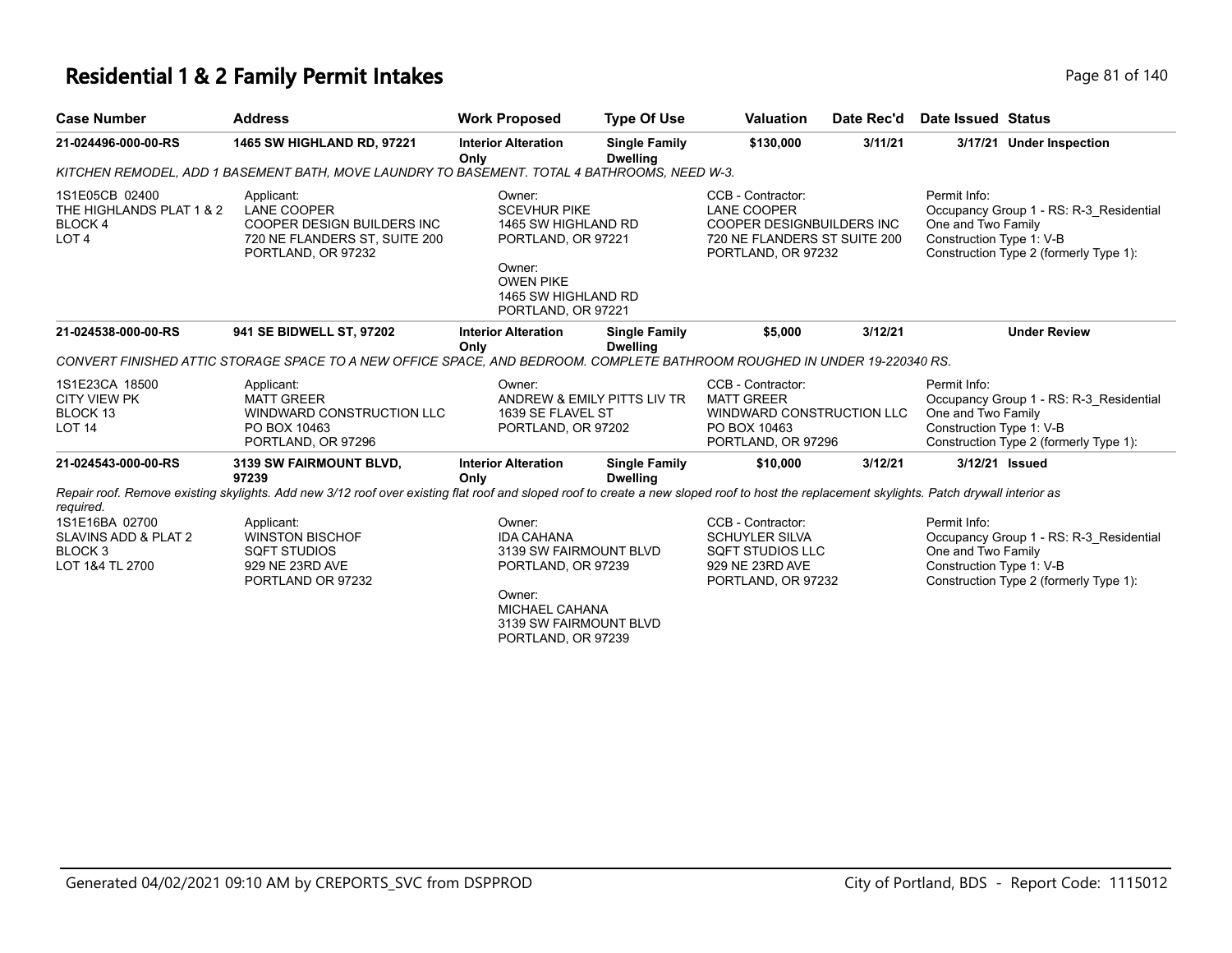# **Residential 1 & 2 Family Permit Intakes Page 82 of 140** Page 82 of 140

| <b>Case Number</b>                                                       | <b>Address</b>                                                                                                                                                                                                     | work Proposea                                                                                                                               | Type Of USe                             | valuation                                                                                                                                                                                                                     | <b>Date Rec d</b> | Date issued Status                                                                                                                                  |
|--------------------------------------------------------------------------|--------------------------------------------------------------------------------------------------------------------------------------------------------------------------------------------------------------------|---------------------------------------------------------------------------------------------------------------------------------------------|-----------------------------------------|-------------------------------------------------------------------------------------------------------------------------------------------------------------------------------------------------------------------------------|-------------------|-----------------------------------------------------------------------------------------------------------------------------------------------------|
| 21-024552-000-00-RS                                                      | 2208 SE 22ND AVE, 97214                                                                                                                                                                                            | <b>Interior Alteration</b><br>Only                                                                                                          | <b>Single Family</b><br><b>Dwelling</b> | \$5,000                                                                                                                                                                                                                       | 3/12/21           | 3/12/21 Under Inspection                                                                                                                            |
|                                                                          | REMODEL FIRST FLOOR BATH AND CREATE NEW BATH UPSTAIRS. REPIPE ACCESSABLE WATER LINES IN BASEMENT. PLUMBING AND VENT FANS IN BATHROOMS.<br>WIRE TO CODE. ADD ELECTRIC FLOOR HEAT AND WIRE FOR FUTURE TOEKICK HEATER |                                                                                                                                             |                                         |                                                                                                                                                                                                                               |                   |                                                                                                                                                     |
| 1S1E02DD 04400<br><b>MAYHEU PK</b><br><b>BLOCK 5</b><br>W 1/2 OF LOT 5&6 | Applicant:<br>OTIS CONSTRUCTION INC<br>430 NE KNOTT ST<br>PORTLAND, OR 97212                                                                                                                                       | Owner:<br><b>REZNIKOFF, JUNE S TR</b><br>2208 SE 22ND AVE<br>PORTLAND, OR 97214                                                             |                                         | CCB - Contractor:<br>OTIS CONSTRUCTION INC<br>430 NE KNOTT ST<br>PORTLAND, OR 97212                                                                                                                                           |                   | Permit Info:<br>Occupancy Group 1 - RS: R-3_Residential<br>One and Two Family<br>Construction Type 1: V-B<br>Construction Type 2 (formerly Type 1): |
|                                                                          |                                                                                                                                                                                                                    | Owner:<br>SIMON, DAVID S TR<br>2208 SE 22ND AVE<br>PORTLAND, OR 97214                                                                       |                                         | CCB - Contractor:<br>WEST SIDE ELECTRIC COMPANY<br><b>INC</b><br>1834 SE 8TH AVE<br>PORTLAND, OR 972143532                                                                                                                    |                   |                                                                                                                                                     |
|                                                                          |                                                                                                                                                                                                                    |                                                                                                                                             |                                         | CCB - Contractor:<br>PORTLAND PLUMBING CO<br>16110 S HILLTOP RD<br>OREGON CITY, OR 97045-1188                                                                                                                                 |                   |                                                                                                                                                     |
| 21-024600-000-00-RS                                                      | 5011 NE 35TH PL, 97211                                                                                                                                                                                             | <b>Interior Alteration</b>                                                                                                                  | <b>Single Family</b>                    | \$84,300                                                                                                                                                                                                                      | 3/12/21           | 3/12/21 Under Inspection                                                                                                                            |
|                                                                          | BASEMENT CONCERSION TO LIVING SPACE. ADD BATHROOM AND 2 BEDROMS. ADD 2 EMERGENCY ESCAPE AND RESCUE WINDOWS. NEW FURNACE, ELECTRICAL                                                                                | Only                                                                                                                                        | <b>Dwelling</b>                         |                                                                                                                                                                                                                               |                   |                                                                                                                                                     |
|                                                                          | SERVICE, HEAT PUMP, ON DEMAND WATER HEATER. REMOVE FIREPLACE AND CHIMNEY. ADD GAS FIREPLACE                                                                                                                        |                                                                                                                                             |                                         |                                                                                                                                                                                                                               |                   |                                                                                                                                                     |
| 1N1E24AB 18800<br><b>WILLAMETTE ADD</b><br>BLOCK 18<br>LOT 32&33         | Applicant:<br>CHARLES CATES<br>ROCHA BUILDERS<br>14346 SE VISTA HEIGHTS ST<br>HAPPY VALLEY OR 97086                                                                                                                | Owner:<br><b>EVAN PON</b><br>5011 NE 35TH PL<br>PORTLAND, OR 97211<br>Owner:<br><b>KATHRYN PON</b><br>5011 NE 35TH PL<br>PORTLAND, OR 97211 |                                         | CCB - Contractor:<br>MORGAN HEATING & COOLING<br><b>INC</b><br>PO BOX 630<br>GRESHAM, OR 97030-0160<br>CCB - Contractor:<br><b>CHARLES CATES</b><br>ROCHA BUILDERS LLC<br>14346 SE VISTA HEIGHTS ST<br>HAPPY VALLEY, OR 97086 |                   | Permit Info:<br>Occupancy Group 1 - RS: R-3_Residential<br>One and Two Family<br>Construction Type 1: V-B<br>Construction Type 2 (formerly Type 1): |
|                                                                          |                                                                                                                                                                                                                    |                                                                                                                                             |                                         | CCB - Contractor:<br><b>BX ELECTRIC LLC</b><br>37460 NW HEYNDERICKX RD<br>CORNELIUS, OR 97113                                                                                                                                 |                   |                                                                                                                                                     |
|                                                                          |                                                                                                                                                                                                                    |                                                                                                                                             |                                         | CCB - Contractor:<br>ST HELENS PLUMBING &<br><b>CONSTRUCTION INC</b><br>306 S 14TH ST<br>ST HELENS, OR 97051                                                                                                                  |                   |                                                                                                                                                     |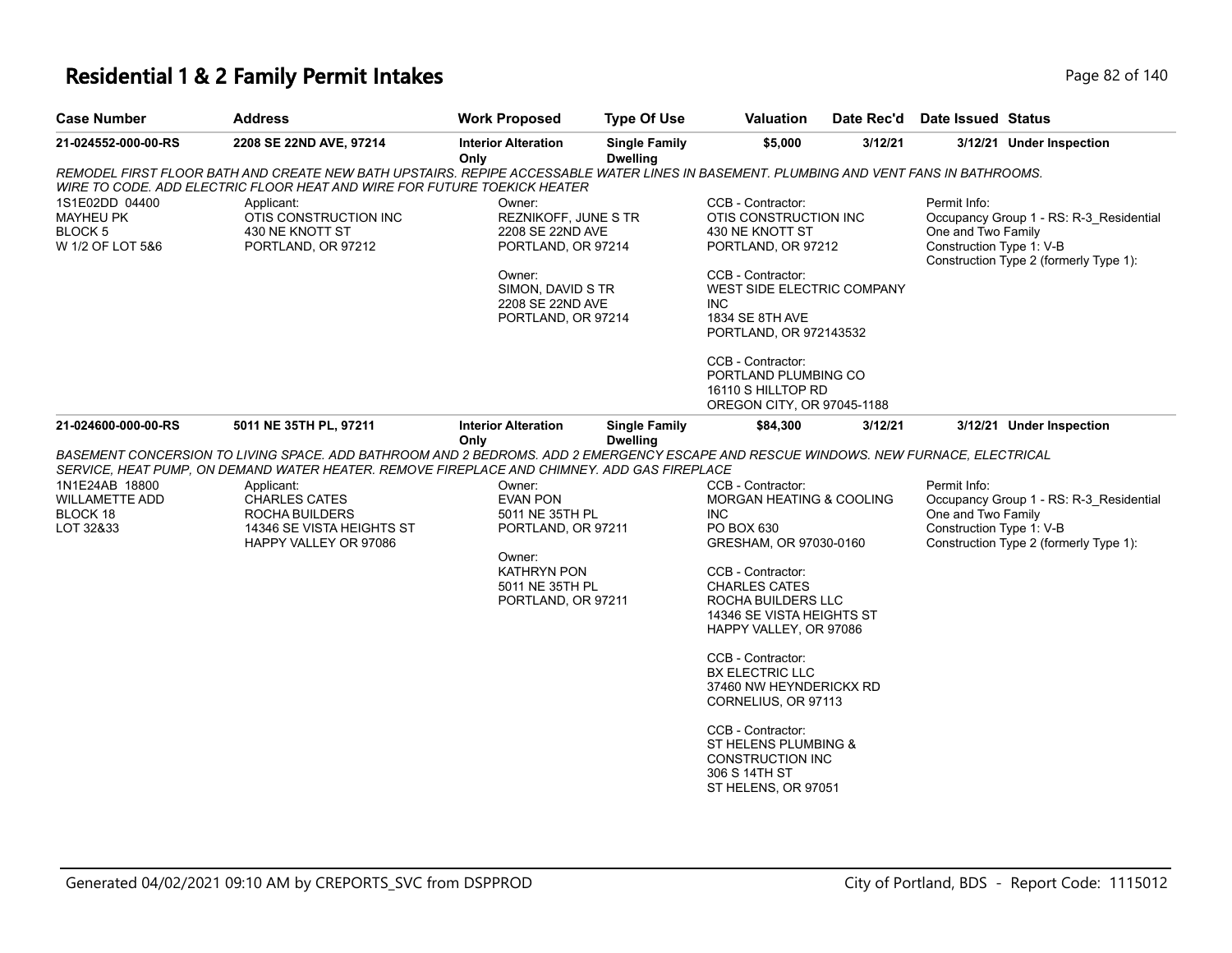#### **Residential 1 & 2 Family Permit Intakes Page 140** Page 83 of 140

| <b>Case Number</b>                                                  | <b>Address</b>                                                                                                                                                                                                                                                                     | <b>Work Proposed</b>                                                                                                                                       | <b>Type Of Use</b>                                                                                            | Valuation                                                                                                                             | Date Rec'd                                                           | Date Issued Status                                                                                                                                  |                                                                                   |
|---------------------------------------------------------------------|------------------------------------------------------------------------------------------------------------------------------------------------------------------------------------------------------------------------------------------------------------------------------------|------------------------------------------------------------------------------------------------------------------------------------------------------------|---------------------------------------------------------------------------------------------------------------|---------------------------------------------------------------------------------------------------------------------------------------|----------------------------------------------------------------------|-----------------------------------------------------------------------------------------------------------------------------------------------------|-----------------------------------------------------------------------------------|
| 21-025146-000-00-RS                                                 | 4910 NE ALAMEDA ST, 97213                                                                                                                                                                                                                                                          | <b>Interior Alteration</b><br>Only                                                                                                                         | <b>Single Family</b><br><b>Dwelling</b>                                                                       | \$15,000                                                                                                                              | 3/15/21                                                              | 3/16/21 Final                                                                                                                                       |                                                                                   |
|                                                                     | This new permit serve to open up and cover old permits for inspections and re-inspections for code compliance on previous permits for completion of project. The previous permit<br>numbers are as follows: 04-025038-RS, 04-021623-MT, 04-029770-ET, 04-030402-ET and 06-116404PT |                                                                                                                                                            |                                                                                                               |                                                                                                                                       |                                                                      |                                                                                                                                                     |                                                                                   |
| 1N2E30BD 17800<br><b>ROSE CITY PK</b><br>BLOCK 128<br>LOT 6&7       | Applicant:<br><b>JOE MOONEY</b><br>MOONEY CONSTRUCTION AND<br>DEVELOPMENT LLC<br>3439 NE SANDY BLVD #374<br>PORTLAND, OR 97232                                                                                                                                                     | Owner:<br><b>JOSEPH MOONEY</b><br>4910 NE ALAMEDA ST<br>PORTLAND, OR 97213-1961<br>Owner:<br>AIMEE MOONEY<br>4910 NE ALAMEDA ST<br>PORTLAND, OR 97213-1961 |                                                                                                               | CCB - Contractor:<br><b>JOE MOONEY</b><br>MOONEY CONSTRUCTION AND<br>DEVELOPMENT LLC<br>3439 NE SANDY BLVD #374<br>PORTLAND, OR 97232 |                                                                      | Permit Info:<br>One and Two Family<br>Construction Type 1: V-B                                                                                      | Occupancy Group 1 - RS: R-3 Residential<br>Construction Type 2 (formerly Type 1): |
| 21-025147-000-00-RS                                                 | 6013 N WILLIAMS AVE, 97217                                                                                                                                                                                                                                                         | <b>Interior Alteration</b><br>Only                                                                                                                         | <b>Single Family</b><br><b>Dwelling</b>                                                                       | \$5,000                                                                                                                               | 3/15/21                                                              | 3/15/21 Issued                                                                                                                                      |                                                                                   |
| repair Foundation and pony walls                                    | MODIFY BASEMENT STAIRS, INSTALL BACKWATER VALVE ON BASEMENT BATHROOM, close open permits, 00-195595 RS legalize kitchen and bathroom remodel 00-187672                                                                                                                             |                                                                                                                                                            |                                                                                                               |                                                                                                                                       |                                                                      |                                                                                                                                                     |                                                                                   |
| 1N1E15DB 12700<br>PIEDMONT<br>BLOCK 35<br>LOT 1&2                   | Applicant:<br><b>CHRIS BOYER</b><br>RAVENWOOD GROUP CO<br>2000 NE 42ND AVE, STE 105<br>PORTLAND, OR 97213                                                                                                                                                                          | Owner:                                                                                                                                                     | CCB - Contractor:<br>ANDREW JAMES<br><b>CHRIS BOYER</b><br>2380 OCEAN VISTA DR<br>SEASIDE, OR 97138<br>Owner: |                                                                                                                                       | RAVENWOOD GROUP CO<br>2000 NE 42ND AVE STE 105<br>PORTLAND, OR 97213 | Permit Info:<br>Occupancy Group 1 - RS: R-3_Residential<br>One and Two Family<br>Construction Type 1: V-B<br>Construction Type 2 (formerly Type 1): |                                                                                   |
|                                                                     |                                                                                                                                                                                                                                                                                    | <b>KATHRYN SALYER</b><br>2380 OCEAN VISTA DR<br>SEASIDE, OR 97138                                                                                          |                                                                                                               |                                                                                                                                       |                                                                      |                                                                                                                                                     |                                                                                   |
| 21-025165-000-00-RS                                                 | 6625 N MICHIGAN AVE, 97217                                                                                                                                                                                                                                                         | <b>Interior Alteration</b><br>Only                                                                                                                         | <b>Single Family</b><br><b>Dwelling</b>                                                                       | \$4,600                                                                                                                               | 3/15/21                                                              |                                                                                                                                                     | 3/15/21 Under Inspection                                                          |
| <b>BATHROOMS.</b>                                                   | REMOVE WALL BETWEEN KITCHEN AND LIVINGROOM, REPLACE WITH POST AND BEAM, TRADES AND STRUCTURAL PERMIT, NO FLOOR PLAN, NO ADDED                                                                                                                                                      |                                                                                                                                                            |                                                                                                               |                                                                                                                                       |                                                                      |                                                                                                                                                     |                                                                                   |
| 1N1E15BC 15200<br>PACIFIC PL<br>BLOCK <sub>2</sub><br><b>LOT 19</b> | Applicant:<br><b>RICK JUNE</b><br>RMJ CONSTRUCTION AND<br><b>DEVELOPMENT</b><br>9619 SW 3RD AVE<br>PORTLAND, ORE 97219                                                                                                                                                             | Owner:<br>KARTA PURKH K KHALSA<br>6625 N MICHIGAN AVE<br>PORTLAND, OR 97217<br>Owner:<br><b>SIRI KHALSA</b><br>6625 N MICHIGAN AVE<br>PORTLAND, OR 97217   |                                                                                                               | CCB - Contractor:<br><b>RMJ CONSTRUCTION &amp;</b><br>DEVELOPMENT INC<br>9619 SW 3RD AVE<br>PORTLAND, OR 97219                        |                                                                      | Permit Info:<br>One and Two Family<br>Construction Type 1: V-B                                                                                      | Occupancy Group 1 - RS: R-3_Residential<br>Construction Type 2 (formerly Type 1): |
| 21-025247-000-00-RS                                                 | 6126 SE CESAR E CHAVEZ BLVD,<br>97202                                                                                                                                                                                                                                              | <b>Interior Alteration</b><br>Only                                                                                                                         | <b>Single Family</b><br><b>Dwelling</b>                                                                       | \$4,800                                                                                                                               | 3/15/21                                                              |                                                                                                                                                     | <b>Under Review</b>                                                               |
|                                                                     | *SINGLE PDF* VOLUNTARY RETROFIT USING NUWAL, INSTALL 1 SMART JACK                                                                                                                                                                                                                  |                                                                                                                                                            |                                                                                                               |                                                                                                                                       |                                                                      |                                                                                                                                                     |                                                                                   |
| 1S1E13DD 05100<br><b>WOODSTOCK</b><br>BLOCK 74<br>N 1/2 OF LOT 3    | Applicant:<br><b>EMILY SINGLETON</b><br><b>TERRAFIRMA FOUNDATION SYSTEMS</b><br>7910 SW HUNZIKER ST<br>TIGARD OR 97223                                                                                                                                                             | Owner:<br><b>DANIEL MCGRATH</b><br>PORTLAND, OR 97202                                                                                                      | 6126 SE CESAR E CHAVEZ BLVD                                                                                   | CCB - Contractor:<br><b>TERRAFIRMA FOUNDATION</b><br><b>REPAIR INC</b><br>761 NE GARDEN VALLEY BLVD<br>ROSEBURG, OR 97470             |                                                                      | Permit Info:<br>One and Two Family<br>Construction Type 1: V-B                                                                                      | Occupancy Group 1 - RS: R-3_Residential<br>Construction Type 2 (formerly Type 1): |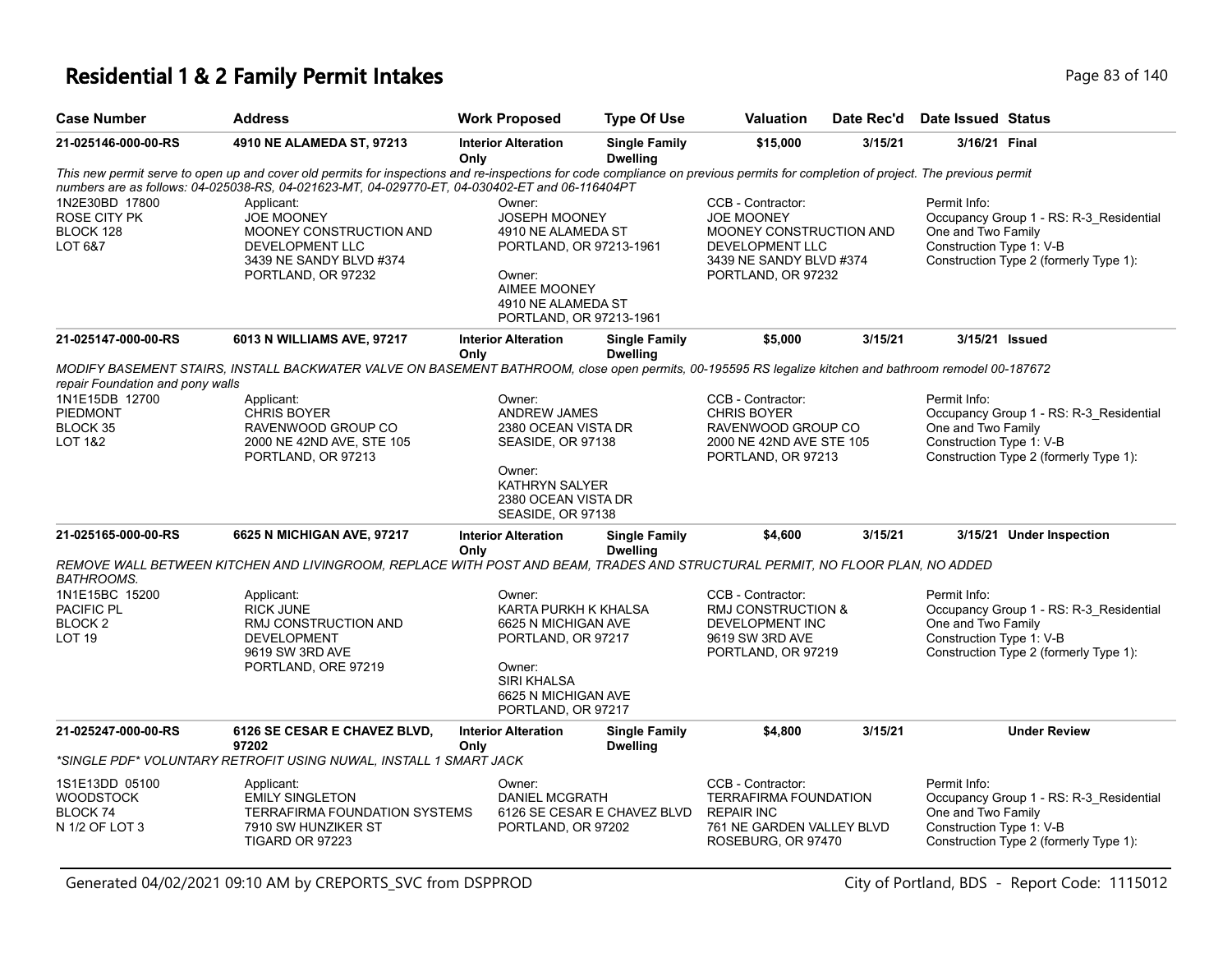#### **Residential 1 & 2 Family Permit Intakes Page 84 of 140** Page 84 of 140

| <b>Case Number</b>                                                                   | <b>Address</b>                                                                                             | <b>Work Proposed</b>                                                                                                                        | <b>Type Of Use</b>                                                                                                                   | Valuation                                                                                                    | Date Rec'd                                                                                                   | <b>Date Issued Status</b>                                                                                                                           |                                                                                                                                                     |  |
|--------------------------------------------------------------------------------------|------------------------------------------------------------------------------------------------------------|---------------------------------------------------------------------------------------------------------------------------------------------|--------------------------------------------------------------------------------------------------------------------------------------|--------------------------------------------------------------------------------------------------------------|--------------------------------------------------------------------------------------------------------------|-----------------------------------------------------------------------------------------------------------------------------------------------------|-----------------------------------------------------------------------------------------------------------------------------------------------------|--|
| 21-025437-000-00-RS                                                                  | 3034 SW FLOWER TER, 97239                                                                                  | <b>Interior Alteration</b><br>Onlv                                                                                                          | <b>Single Family</b><br><b>Dwelling</b>                                                                                              | \$3,635                                                                                                      | 3/15/21                                                                                                      | 3/15/21 Final                                                                                                                                       |                                                                                                                                                     |  |
|                                                                                      | VOLUNTARY CONNECTION OF FRAMING TO FOUNDATION. INSTALL AUTOMATIC GAS SHUT-OFF VALVE                        |                                                                                                                                             |                                                                                                                                      |                                                                                                              |                                                                                                              |                                                                                                                                                     |                                                                                                                                                     |  |
| 1S1E17DB 03200<br><b>CAMBRIDGE VILLAGE</b><br>BLOCK <sub>2</sub><br>LOT <sub>9</sub> | Applicant:<br>Michael Weber<br><b>NW Seismic Retrofitters</b><br>P O BOX 18058<br>PORTLAND OR 97212        | Owner:<br>Owner:                                                                                                                            | RACHEL L T NYEHOLT<br>3034 SW FLOWER TER<br>PORTLAND, OR 97239<br><b>JAMESON NYEHOLT</b><br>3034 SW FLOWER TER<br>PORTLAND, OR 97239 |                                                                                                              | CCB - Contractor:<br><b>MICHAEL WIEBER</b><br>ELYSIUM CONSTRUCTION LLC<br>PO BOX 18058<br>PORTLAND, OR 97218 |                                                                                                                                                     | Permit Info:<br>Occupancy Group 1 - RS: R-3_Residential<br>One and Two Family<br>Construction Type 1: V-B<br>Construction Type 2 (formerly Type 1): |  |
| 21-025446-000-00-RS                                                                  | 3326 NE ALAMEDA ST, 97212                                                                                  | <b>Interior Alteration</b><br>Only                                                                                                          | <b>Single Family</b><br><b>Dwelling</b>                                                                                              | \$6,925                                                                                                      | 3/15/21                                                                                                      | 3/15/21 Issued                                                                                                                                      |                                                                                                                                                     |  |
|                                                                                      | VOLUNTARY CONNECTION OF FRAMING TO FOUNDATION. INSTALL AUTOMATIC GAS SHUT-OFF VALVE                        |                                                                                                                                             |                                                                                                                                      |                                                                                                              |                                                                                                              |                                                                                                                                                     |                                                                                                                                                     |  |
| 1N1E24DC 17800<br><b>MANITOU</b><br><b>BLOCK1</b><br>LOT 43&44                       | Applicant:<br>Michael Weber<br><b>NW Seismic Retrofitters</b><br>P O BOX 18058<br>PORTLAND OR 97212        | Owner:<br>PFEIL LIV TR<br>4334 NE 39TH AVE<br>PORTLAND, OR 97211<br>Owner:<br><b>COSTA LIV TR</b><br>4334 NE 39TH AVE<br>PORTLAND, OR 97211 |                                                                                                                                      | CCB - Contractor:<br><b>MICHAEL WIEBER</b><br>ELYSIUM CONSTRUCTION LLC<br>PO BOX 18058<br>PORTLAND, OR 97218 |                                                                                                              | Permit Info:<br>Occupancy Group 1 - RS: R-3_Residential<br>One and Two Family<br>Construction Type 1: V-B<br>Construction Type 2 (formerly Type 1): |                                                                                                                                                     |  |
| 21-025452-000-00-RS                                                                  | 2632 NE 33RD AVE, 97212                                                                                    | <b>Interior Alteration</b><br>Only                                                                                                          | <b>Single Family</b><br><b>Dwelling</b>                                                                                              | \$4,100                                                                                                      | 3/15/21                                                                                                      | 3/15/21 Final                                                                                                                                       |                                                                                                                                                     |  |
|                                                                                      | VOLUNTARY CONNECTION OF FRAMING TO FOUNDATION.                                                             |                                                                                                                                             |                                                                                                                                      |                                                                                                              |                                                                                                              |                                                                                                                                                     |                                                                                                                                                     |  |
| 1N1E25AC 23400<br><b>HOLLYROOD</b><br><b>BLOCK 17</b><br>LOT <sub>12</sub>           | Applicant:<br><b>Michael Weber</b><br><b>NW Seismic Retrofitters</b><br>P O BOX 18058<br>PORTLAND OR 97212 | Owner:<br>Owner:                                                                                                                            | <b>VIVIANA DADSON</b><br>2632 NE 33RD AVE<br>PORTLAND, OR 97212<br><b>BLAKELY DADSON</b><br>2632 NE 33RD AVE<br>PORTLAND, OR 97212   |                                                                                                              | CCB - Contractor:<br><b>MICHAEL WIEBER</b><br>ELYSIUM CONSTRUCTION LLC<br>PO BOX 18058<br>PORTLAND, OR 97218 |                                                                                                                                                     | Occupancy Group 1 - RS: R-3_Residential<br>One and Two Family<br>Construction Type 1: V-B<br>Construction Type 2 (formerly Type 1):                 |  |
| 21-025576-000-00-RS                                                                  | 5960 SW SHERIDAN CT, 97221                                                                                 | <b>Interior Alteration</b><br>Only                                                                                                          | <b>Single Family</b><br><b>Dwelling</b>                                                                                              | \$5,000                                                                                                      | 3/16/21                                                                                                      | 3/16/21 Issued                                                                                                                                      |                                                                                                                                                     |  |
| KITCHEN REMODEL. TRADES ONLY.                                                        |                                                                                                            |                                                                                                                                             |                                                                                                                                      |                                                                                                              |                                                                                                              |                                                                                                                                                     |                                                                                                                                                     |  |
| 1S1E07BA 01200<br><b>FALCON TRACE</b><br>LOT <sub>4</sub>                            | Applicant:<br><b>CLYDE MANCHESTER</b><br>HELP GROUP INC                                                    | Owner:<br><b>LEVANTO SCHACHTER</b><br>5960 SW SHERIDAN CT                                                                                   |                                                                                                                                      | CCB - Contractor:<br>HELPHOME ENERGY LIFE<br>PERFORMANCE GROUP INC                                           |                                                                                                              | Permit Info:<br>One and Two Family                                                                                                                  | Occupancy Group 1 - RS: R-3_Residential                                                                                                             |  |

PORTLAND, OR 97221-1357

10006 SW CANYON RD PORTLAND, OR 97225

10006 SW CANYON RD PORTLAND, OR 97225

INC UND INT TRACT A

Construction Type 2 (formerly Type 1):

Construction Type 1: V-B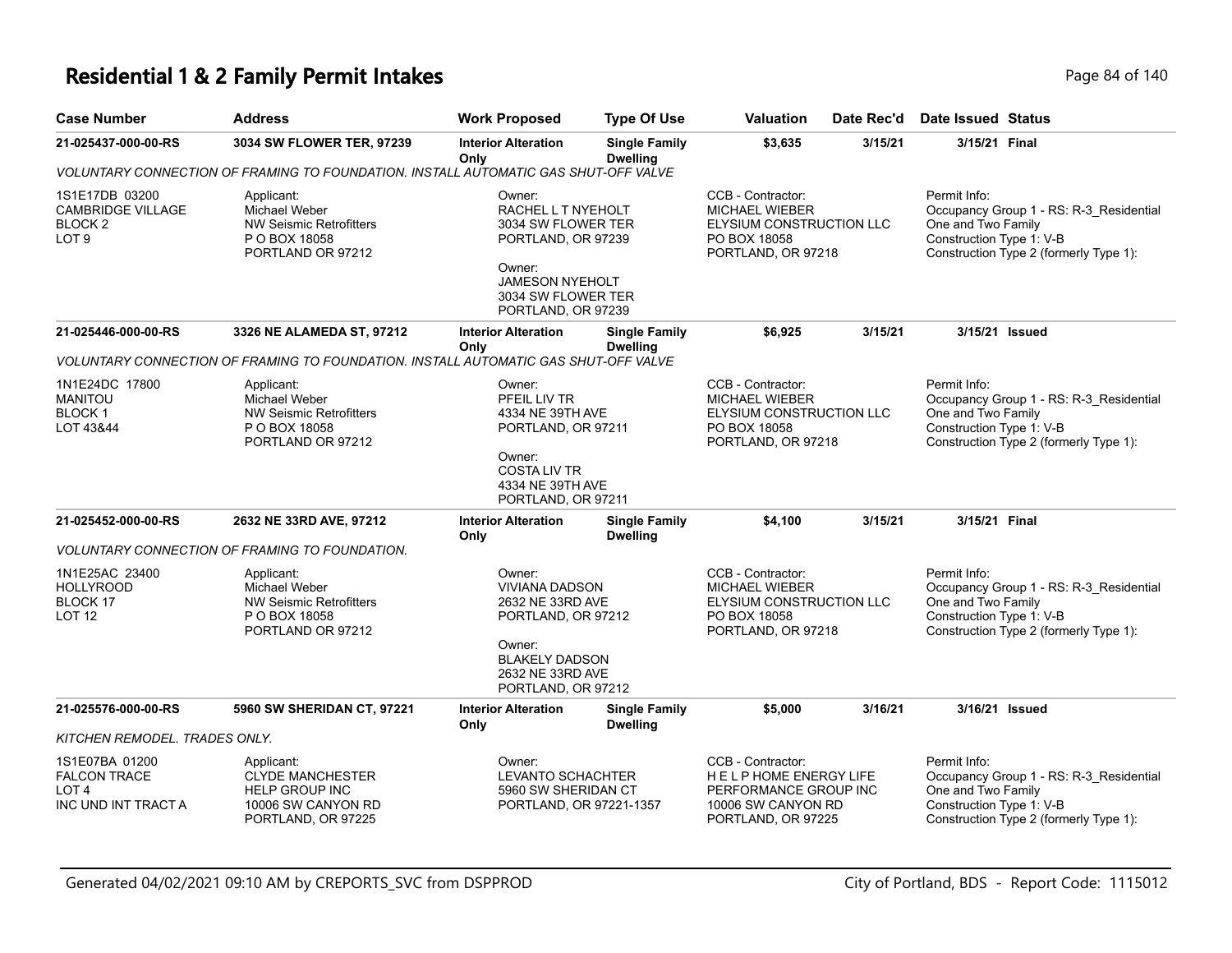#### **Residential 1 & 2 Family Permit Intakes Page 140** Page 85 of 140

| <b>Case Number</b>                                                                                   | <b>Address</b>                                                                                                                                           | <b>Work Proposed</b>                                                                                                                                                       | <b>Type Of Use</b>                      | <b>Valuation</b>                                                                                                       | Date Rec'd | <b>Date Issued Status</b>                                                                                                                           |
|------------------------------------------------------------------------------------------------------|----------------------------------------------------------------------------------------------------------------------------------------------------------|----------------------------------------------------------------------------------------------------------------------------------------------------------------------------|-----------------------------------------|------------------------------------------------------------------------------------------------------------------------|------------|-----------------------------------------------------------------------------------------------------------------------------------------------------|
| 21-026070-000-00-RS                                                                                  | 1616 SE FLAVEL ST, 97202                                                                                                                                 | <b>Interior Alteration</b><br>Only                                                                                                                                         | <b>Single Family</b><br><b>Dwelling</b> | \$12,000                                                                                                               | 3/17/21    | 3/29/21 Issued                                                                                                                                      |
|                                                                                                      | CREATE A NEW BASEMENT BEDROOM AND FAMILY ROOM IN UNFINISHED PORTION OF BASEMENT. NEW BASEMENT BATHROOM(2nd).                                             |                                                                                                                                                                            |                                         |                                                                                                                        |            |                                                                                                                                                     |
| 1S1E23AC 06600<br>CITY VIEW PK ADD & NO 2<br>BLOCK 15<br><b>LOT 11</b>                               | Applicant:<br>Seamus Egan<br>SEAMUS EGAN G.C.<br>4842 NE 42nd Ave # 162<br>Portland, OR 97218                                                            | Owner:<br>1616 SE FLAVEL ST<br>PORTLAND, OR 97202-6034<br>Owner:<br>RODNEY WOJTANIK<br>1616 SE FLAVEL ST<br>PORTLAND, OR 97202-6034                                        | <b>BRENDA LINCOLN-WOJTANIK</b>          | CCB - Contractor:<br><b>SEAMUS EGAN</b><br><b>SEAMUS EGAN</b><br>4824 NE 42ND AVE 162<br>PORTLAND, OR 97218            |            | Permit Info:<br>Occupancy Group 1 - RS: R-3_Residential<br>One and Two Family<br>Construction Type 1: V-B<br>Construction Type 2 (formerly Type 1): |
| 21-026071-000-00-RS                                                                                  | 2633 NE ALAMEDA ST, 97212                                                                                                                                | <b>Interior Alteration</b><br>Only                                                                                                                                         | <b>Single Family</b><br><b>Dwelling</b> | \$15,000                                                                                                               | 3/17/21    | 3/17/21 Issued                                                                                                                                      |
|                                                                                                      | Remodel remodel second floor master bedroom and bath Phase 1. and open/finish permit 17-197729ET.                                                        |                                                                                                                                                                            |                                         |                                                                                                                        |            |                                                                                                                                                     |
| 1N1E24CC 05700<br><b>ALAMEDA PARK</b><br>BLOCK <sub>13</sub><br>ELY 25' OF LOT 3<br>LOT <sub>4</sub> | Applicant:<br><b>Tom Corvi</b><br>Right Angle Construction, Inc.<br>P.O. Box 587<br>OREGON CITY OR 97045<br>20126 S. Impala Lane<br>20126 S. Impala Lane | Owner:<br><b>DIANA FITZPATRICK</b><br>2633 NE ALAMEDA ST<br>PORTLAND, OR 97212-1617<br>Owner:<br><b>PAUL ANDERSON</b><br>2633 NE ALAMEDA ST<br>PORTLAND, OR 97212-1617     |                                         | CCB - Contractor:<br>RIGHT ANGLE CONSTRUCTION<br><b>INC</b><br>16265 SANDROLL LAND<br>OREGON CITY, OR 97045            |            | Permit Info:<br>Occupancy Group 1 - RS: R-3 Residential<br>One and Two Family<br>Construction Type 1: V-B<br>Construction Type 2 (formerly Type 1): |
| 21-026106-000-00-RS                                                                                  | 1623 NW 28TH AVE, 97210                                                                                                                                  | <b>Interior Alteration</b><br>Only                                                                                                                                         | <b>Single Family</b><br><b>Dwelling</b> | \$30,694                                                                                                               | 3/17/21    | 3/17/21 Final                                                                                                                                       |
|                                                                                                      | VOLUNTARY INSTALLATION OF CONNECTORS BETWEEN FRAMING AND FOUNDATION OF HOUSE WITH SHEAR ENG. WALLS                                                       |                                                                                                                                                                            |                                         |                                                                                                                        |            |                                                                                                                                                     |
| 1N1E29DC 12200<br><b>WILLAMETTE HTS ADD</b><br><b>BLOCK B</b><br>S 33' OF LOT 3                      | Applicant:<br><b>STEVE GEMMELL</b><br><b>GEMMELL CONSTRUCTION LLC</b><br>2310 N KERBY AVE<br>PORTLAND, OR 97227                                          | Owner:<br>PETER EDBERG<br><b>1669 FAIRMOUNT BLVD</b><br><b>EUGENE, OR 97403</b><br>Owner:<br><b>BRYNA GOODMAN</b><br><b>1669 FAIRMOUNT BLVD</b><br><b>EUGENE, OR 97403</b> |                                         | CCB - Contractor:<br><b>STEVE GEMMELL</b><br><b>GEMMELL CONSTRUCTION LLC</b><br>2310 N KERBY AVE<br>PORTLAND, OR 97227 |            | Permit Info:<br>Occupancy Group 1 - RS: R-3 Residential<br>One and Two Family<br>Construction Type 1: V-B<br>Construction Type 2 (formerly Type 1): |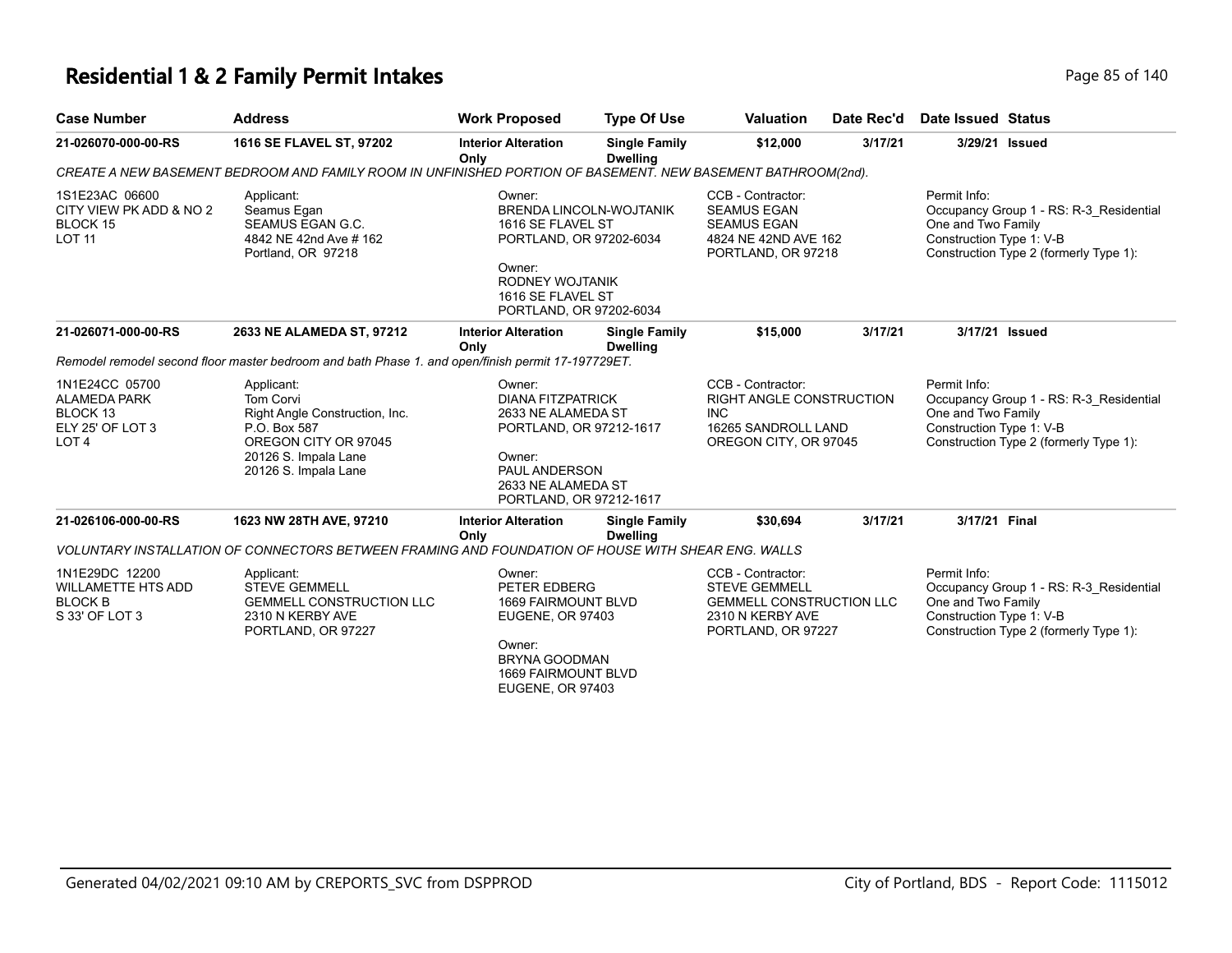#### **Residential 1 & 2 Family Permit Intakes Page 140** Page 86 of 140

| <b>Case Number</b>                                                     | <b>Address</b>                                                                                                        | <b>Work Proposed</b>                                                                                                                                                | <b>Type Of Use</b>                      | <b>Valuation</b>                                                                                                       | Date Rec'd | <b>Date Issued Status</b>                                                                                                                           |
|------------------------------------------------------------------------|-----------------------------------------------------------------------------------------------------------------------|---------------------------------------------------------------------------------------------------------------------------------------------------------------------|-----------------------------------------|------------------------------------------------------------------------------------------------------------------------|------------|-----------------------------------------------------------------------------------------------------------------------------------------------------|
| 21-026118-000-00-RS                                                    | 1646 SE MARION ST, 97202                                                                                              | <b>Interior Alteration</b><br>Onlv                                                                                                                                  | <b>Single Family</b><br><b>Dwelling</b> | \$6,555                                                                                                                | 3/17/21    | 3/17/21 Final                                                                                                                                       |
|                                                                        | VOLUNTARY INSTALLATION OF CONNECTORS BETWEEN FRAMING AND FOUNDATION OF HOUSE                                          |                                                                                                                                                                     |                                         |                                                                                                                        |            |                                                                                                                                                     |
| 1S1E26AB 05700<br>SELLWOOD<br>BLOCK 82<br>LOT <sub>16</sub>            | Applicant:<br><b>STEVE GEMMELL</b><br><b>GEMMELL CONSTRUCTION LLC</b><br>2310 N KERBY AVE<br>PORTLAND, OR 97227       | Owner:<br><b>MEGAN BOLTON</b><br>1646 SE MARION ST<br>PORTLAND, OR 97202<br>Owner:<br><b>RAN BOLTON</b><br>1646 SE MARION ST<br>PORTLAND, OR 97202                  |                                         | CCB - Contractor:<br><b>STEVE GEMMELL</b><br><b>GEMMELL CONSTRUCTION LLC</b><br>2310 N KERBY AVE<br>PORTLAND, OR 97227 |            | Permit Info:<br>Occupancy Group 1 - RS: R-3_Residential<br>One and Two Family<br>Construction Type 1: V-B<br>Construction Type 2 (formerly Type 1): |
| 21-026169-000-00-RS                                                    | 598 SE MANCHESTER PL, 97202                                                                                           | <b>Interior Alteration</b><br>Only                                                                                                                                  | <b>Single Family</b><br><b>Dwelling</b> | \$5,220                                                                                                                | 3/17/21    | 3/17/21 Final                                                                                                                                       |
|                                                                        | VOLUNTARY INSTALLATION OF CONNECTORS BETWEEN FRAMING AND FOUNDATION OF HOUSE                                          |                                                                                                                                                                     |                                         |                                                                                                                        |            |                                                                                                                                                     |
| 11E26AB04400                                                           | Applicant:<br><b>STEVE GEMMELL</b><br><b>GEMMELL CONSTRUCTION LLC</b><br>2310 N KERBY AVE<br>PORTLAND, OR 97227       |                                                                                                                                                                     |                                         | CCB - Contractor:<br><b>STEVE GEMMELL</b><br><b>GEMMELL CONSTRUCTION LLC</b><br>2310 N KERBY AVE<br>PORTLAND, OR 97227 |            | Permit Info:<br>Occupancy Group 1 - RS: R-3_Residential<br>One and Two Family<br>Construction Type 1: V-B<br>Construction Type 2 (formerly Type 1): |
| 21-026891-000-00-RS                                                    | 2611 NE THOMPSON ST, 97212                                                                                            | <b>Interior Alteration</b><br>Only                                                                                                                                  | <b>Single Family</b><br><b>Dwelling</b> | \$22,000                                                                                                               | 3/19/21    | 3/24/21 Under Inspection                                                                                                                            |
|                                                                        | UPDATE ELECTRICAL AND DUCTWORK IN BASEMENT. REMODEL EXISTING BASEMENT POWDER ROOM. TRADE WORK ONLY-NO PLANS REQUIRED. |                                                                                                                                                                     |                                         |                                                                                                                        |            |                                                                                                                                                     |
| 1N1E25CB 08400<br><b>BRAZEE ST ADD</b><br>BLOCK 6<br>LOT 17&18 TL 8400 | Applicant:<br>Erik Smith<br>ERIK SMITH CONTRACTING LLC<br>1318 SE 53rd Avenue<br>Portland, OR 97215                   | Owner:<br><b>JASON DALTON</b><br>2611 NE THOMPSON ST<br>PORTLAND, OR 97212-4810<br>Owner:<br><b>ALYSSA DALTON</b><br>2611 NE THOMPSON ST<br>PORTLAND, OR 97212-4810 |                                         | CCB - Contractor:<br><b>ERIK SMITH</b><br>ERIK SMITH CONTRACTING LLC<br>1318 SE 53RD AVE<br>PORTLAND, OR 97215         |            | Permit Info:<br>Occupancy Group 1 - RS: R-3_Residential<br>One and Two Family<br>Construction Type 1: V-B<br>Construction Type 2 (formerly Type 1): |
| 21-027476-000-00-RS                                                    | 2626 SW SHERWOOD PL, 97201                                                                                            | <b>Interior Alteration</b><br>Only                                                                                                                                  | <b>Single Family</b><br><b>Dwelling</b> | \$12,000                                                                                                               | 3/20/21    | 3/20/21 Issued                                                                                                                                      |
|                                                                        | KITCHEN AND BATHROOM REMODEL. NO STRUCTURAL. TRADES ONLY.                                                             |                                                                                                                                                                     |                                         |                                                                                                                        |            |                                                                                                                                                     |
| 1S1E09BA 02100<br>PORTLAND HTS PK<br><b>LOT 35</b>                     | Applicant:<br><b>CLYDE MANCHESTER</b><br><b>HELP GROUP INC</b><br>10006 SW CANYON RD<br>PORTLAND, OR 97225            | Owner:<br><b>CHRISTOPHER BLAZES</b><br>2626 SW SHERWOOD PL<br>PORTLAND, OR 97201                                                                                    |                                         | CCB - Contractor:<br>HELP HOME ENERGY LIFE<br>PERFORMANCE GROUP INC<br>10006 SW CANYON RD<br>PORTLAND, OR 97225        |            | Permit Info:<br>Occupancy Group 1 - RS: R-3 Residential<br>One and Two Family<br>Construction Type 1: V-B<br>Construction Type 2 (formerly Type 1): |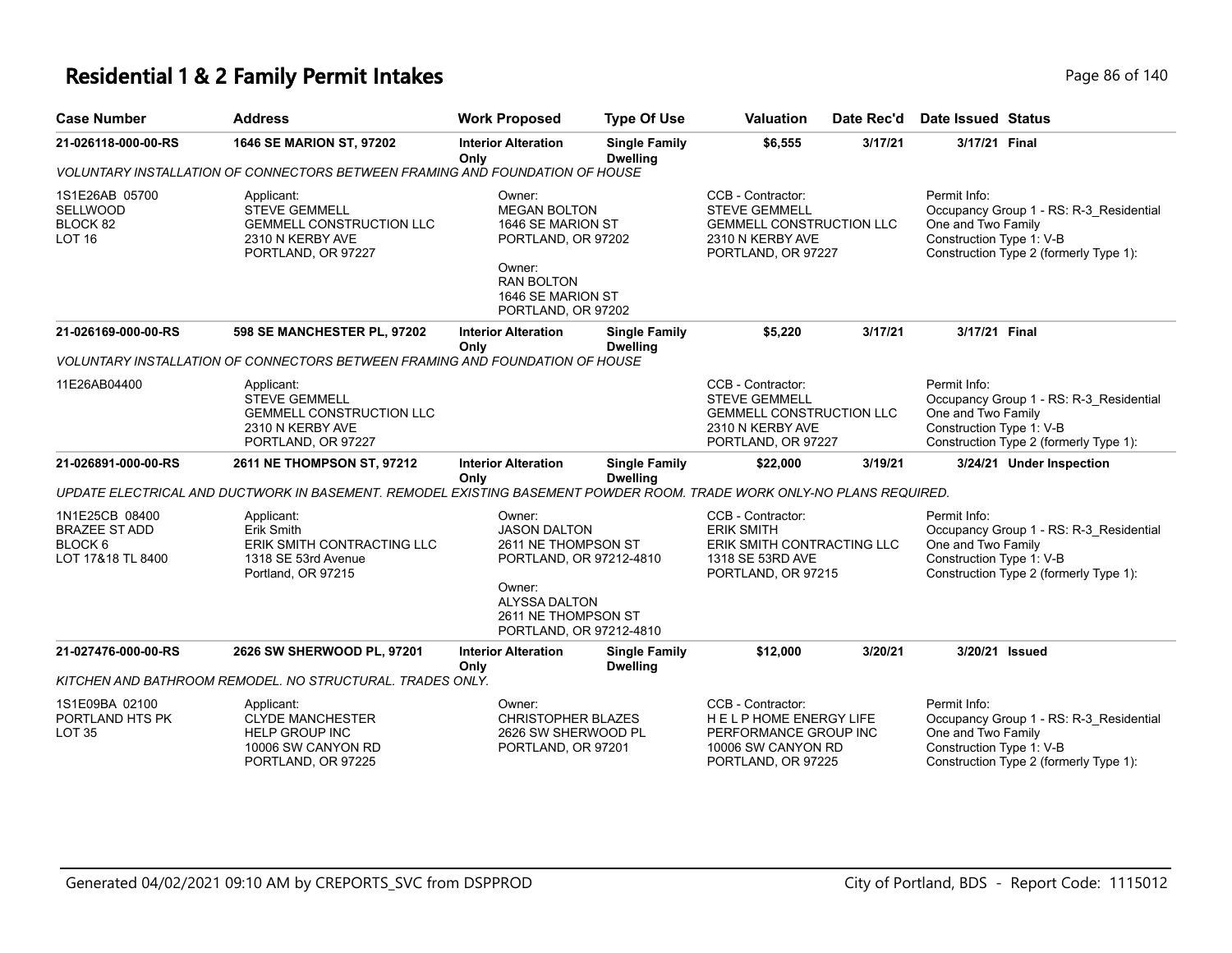#### **Residential 1 & 2 Family Permit Intakes Page 87 of 140** Page 87 of 140

| <b>Case Number</b>                                                                                           | <b>Address</b>                                                                                                                                                                       | <b>Work Proposed</b>                                                                                                     | <b>Type Of Use</b>                                                                                                                                                         | <b>Valuation</b>                                                                                                          | Date Rec'd                                         | <b>Date Issued Status</b>                                                                                                                           |
|--------------------------------------------------------------------------------------------------------------|--------------------------------------------------------------------------------------------------------------------------------------------------------------------------------------|--------------------------------------------------------------------------------------------------------------------------|----------------------------------------------------------------------------------------------------------------------------------------------------------------------------|---------------------------------------------------------------------------------------------------------------------------|----------------------------------------------------|-----------------------------------------------------------------------------------------------------------------------------------------------------|
| 21-027633-000-00-RS                                                                                          | 15738 NE FREMONT ST, 97230                                                                                                                                                           | <b>Interior Alteration</b><br>Only                                                                                       | <b>Single Family</b><br><b>Dwelling</b>                                                                                                                                    | \$25,000                                                                                                                  | 3/22/21                                            | 3/22/21 Final                                                                                                                                       |
| <b>MASTER BATHROOM REMODEL.</b>                                                                              |                                                                                                                                                                                      |                                                                                                                          |                                                                                                                                                                            |                                                                                                                           |                                                    |                                                                                                                                                     |
| 1N2E25AA 07700<br><b>HOLCOMB HEIGHTS</b><br><b>BLOCK7</b><br><b>LOT 29</b>                                   | Applicant:<br><b>ROBERT WOOD</b><br>MOUNTAINWOOD HOMES<br>PO BOX 2257<br>PORTLAND, OR 97075                                                                                          | Owner:<br>Owner:                                                                                                         | CCB - Contractor:<br><b>ERIC DEHNERT</b><br>PO BOX 2257<br>15738 NE FREMONT ST<br>PORTLAND, OR 97230-4436<br>AMY DEHNERT<br>15738 NE FREMONT ST<br>PORTLAND, OR 97230-4436 |                                                                                                                           | MOUNTAINWOOD HOMES INC<br>BEAVERTON, OR 97075-2257 | Permit Info:<br>Occupancy Group 1 - RS: R-3_Residential<br>One and Two Family<br>Construction Type 1: V-B<br>Construction Type 2 (formerly Type 1): |
| 21-027638-000-00-RS                                                                                          | 3225 NE 57TH AVE, 97213                                                                                                                                                              | <b>Interior Alteration</b><br>Only                                                                                       | <b>Single Family</b><br><b>Dwelling</b>                                                                                                                                    | \$8,250                                                                                                                   | 3/22/21                                            | 3/22/21 Final                                                                                                                                       |
|                                                                                                              | VOLUNTARY CONNECTION OF FRAMING TO FOUNDATION. INSTALL AUTOMATIC GAS VALVE SHUTOFF                                                                                                   |                                                                                                                          |                                                                                                                                                                            |                                                                                                                           |                                                    |                                                                                                                                                     |
| 1N2E30AB 17600<br>ROSE CITY PK<br>BLOCK 113<br>LOT <sub>3</sub>                                              | Applicant:<br>Michael Weber<br>NW Seismic Retrofitters<br>P O BOX 18058<br>PORTLAND OR 97212                                                                                         | Owner:<br><b>ADAM NEFF</b><br>3225 NE 57TH AVE<br>PORTLAND, OR 97213<br>Owner:<br><b>MEAGAN NEFF</b><br>3225 NE 57TH AVE |                                                                                                                                                                            | CCB - Contractor:<br><b>MICHAEL WIEBER</b><br>ELYSIUM CONSTRUCTION LLC<br>PO BOX 18058<br>PORTLAND, OR 97218              |                                                    | Permit Info:<br>Occupancy Group 1 - RS: R-3_Residential<br>One and Two Family<br>Construction Type 1: V-B<br>Construction Type 2 (formerly Type 1): |
| 21-027645-000-00-RS                                                                                          | 3118 SE 22ND AVE, 97202                                                                                                                                                              | PORTLAND, OR 97213<br><b>Interior Alteration</b><br>Only                                                                 | <b>Single Family</b><br><b>Dwelling</b>                                                                                                                                    | \$34,718                                                                                                                  | 3/22/21                                            | 3/25/21 Under Inspection                                                                                                                            |
| only.                                                                                                        | Kitchen remodel only, replacing existing appliances, plumbing fixtures and cabinets, furring out basement wall with fire blocking installed in walls. Basement is open storage space |                                                                                                                          |                                                                                                                                                                            |                                                                                                                           |                                                    |                                                                                                                                                     |
| 1S1E11AD 11800<br><b>MOULTON &amp; SCOBEYS SUB</b><br>BLOCK <sub>3</sub><br>S 30' OF LOT 2<br>N 20' OF LOT 3 | Applicant:<br><b>JAMES POGGI</b><br>JAMES POGGI INC<br>1319 SE MLK JR BLVD STE 200<br>PORTLAND, OR 97214                                                                             | Owner:<br>SILKE KLEINHENZ<br>3118 SE 22ND AVE<br>PORTLAND, OR 97202                                                      |                                                                                                                                                                            | CCB - Contractor:<br><b>JAMES POGGI</b><br><b>JAMES POGGI INC</b><br>1319 SE MLK JR BLVD STE 200<br>PORTLAND, OR 97214    |                                                    | Permit Info:<br>Occupancy Group 1 - RS: R-3_Residential<br>One and Two Family<br>Construction Type 1: V-B<br>Construction Type 2 (formerly Type 1): |
| 21-027789-000-00-RS                                                                                          | 2212 NE 11TH AVE, 97212                                                                                                                                                              | <b>Interior Alteration</b><br>Only                                                                                       | <b>Single Family</b><br><b>Dwelling</b>                                                                                                                                    | \$41,705                                                                                                                  | 3/22/21                                            | <b>Under Review</b>                                                                                                                                 |
|                                                                                                              | *SINGLE PDF* VOLUNTARY WALL STRENTHENING USING NUWALL, INSTALL (4) SMARTJACKS                                                                                                        |                                                                                                                          |                                                                                                                                                                            |                                                                                                                           |                                                    |                                                                                                                                                     |
| 1N1E26CA 14700                                                                                               | Applicant:<br><b>EMILY SINGLETON</b><br>TERRAFIRMA FOUNDATION SYSTEMS<br>7910 SW HUNZIKER ST<br>TIGARD OR 97223                                                                      | Owner:<br><b>LEA M S WILCOX</b><br>4248 GALEWOOD ST<br>LAKE OSWEGO, OR 97035                                             |                                                                                                                                                                            | CCB - Contractor:<br><b>TERRAFIRMA FOUNDATION</b><br><b>REPAIR INC</b><br>761 NE GARDEN VALLEY BLVD<br>ROSEBURG, OR 97470 |                                                    | Permit Info:<br>Occupancy Group 1 - RS: R-3_Residential<br>One and Two Family<br>Construction Type 1: V-B<br>Construction Type 2 (formerly Type 1): |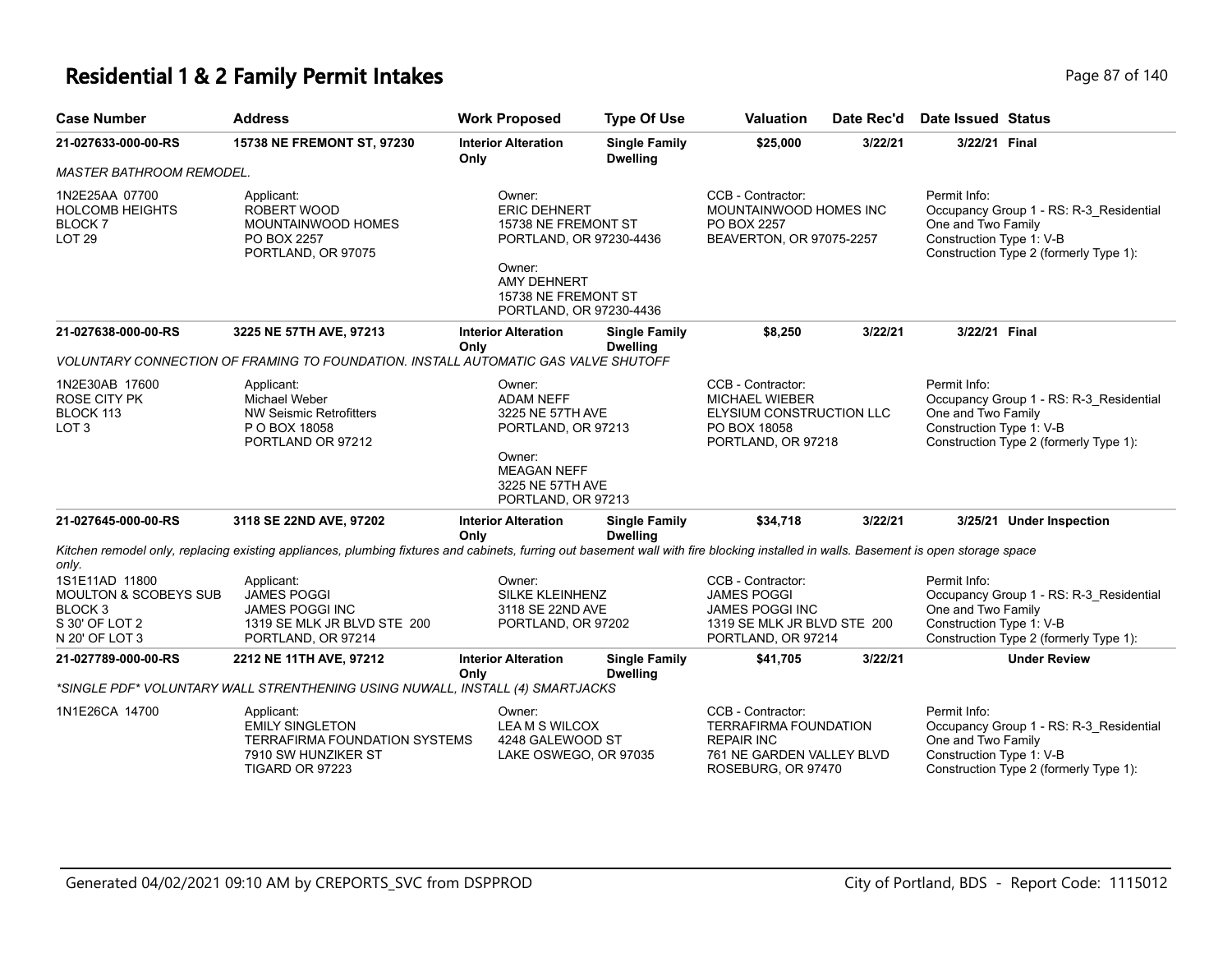### **Residential 1 & 2 Family Permit Intakes Page 140** Page 88 of 140

| <b>Case Number</b>                                                          | <b>Address</b>                                                                                                   | <b>Work Proposed</b>                                                                                                                                        | <b>Type Of Use</b>                      | <b>Valuation</b>                                                                                                                                                                                                                                                                                                                                                                                                                                                                                                                                     | Date Rec'd | Date Issued Status                                                                                                                                  |
|-----------------------------------------------------------------------------|------------------------------------------------------------------------------------------------------------------|-------------------------------------------------------------------------------------------------------------------------------------------------------------|-----------------------------------------|------------------------------------------------------------------------------------------------------------------------------------------------------------------------------------------------------------------------------------------------------------------------------------------------------------------------------------------------------------------------------------------------------------------------------------------------------------------------------------------------------------------------------------------------------|------------|-----------------------------------------------------------------------------------------------------------------------------------------------------|
| 21-028145-000-00-RS                                                         | 8016 N IVANHOE ST, 97203                                                                                         | <b>Interior Alteration</b><br>Only                                                                                                                          | <b>Single Family</b><br><b>Dwelling</b> | \$90,000                                                                                                                                                                                                                                                                                                                                                                                                                                                                                                                                             | 3/23/21    | 3/23/21 Under Inspection                                                                                                                            |
|                                                                             | CONVERT BASEMENT TO FINNISHED SPACE, INCLUDING BATHROOM AND 2 BEDROOMS, REPLUMB AND REWIRE KITCHEN AT SINK WALL  |                                                                                                                                                             |                                         |                                                                                                                                                                                                                                                                                                                                                                                                                                                                                                                                                      |            |                                                                                                                                                     |
| 1N1W12AC 00700<br><b>SEVERANCE ADD</b><br><b>BLOCK4</b><br>LOT <sub>3</sub> | Applicant:<br>NWC NICK WEITZER CO LLC<br>3909 SE LINCOLN ST<br>PORTLAND, OR 97214                                | Owner:<br><b>ADAM LECKIE</b><br>7010 NE EMERSON ST<br>PORTLAND, OR 97218<br>Owner:<br>TIFFANY SEARSDODD<br>7010 NE EMERSON ST<br>PORTLAND, OR 97218         |                                         | CCB - Contractor:<br>NWC NICK WEITZER CO LLC<br>3909 SE LINCOLN ST<br>PORTLAND, OR 97214                                                                                                                                                                                                                                                                                                                                                                                                                                                             |            | Permit Info:<br>Occupancy Group 1 - RS: R-3_Residential<br>One and Two Family<br>Construction Type 1: V-B<br>Construction Type 2 (formerly Type 1): |
| 21-028168-000-00-RS                                                         | 2106 NE 52ND AVE, 97213                                                                                          | <b>Interior Alteration</b><br>Only                                                                                                                          | <b>Single Family</b><br><b>Dwelling</b> | \$50,000                                                                                                                                                                                                                                                                                                                                                                                                                                                                                                                                             | 3/23/21    | 3/23/21 Issued                                                                                                                                      |
| REMODEL KITCHEN AND BATHROOM REMODEL                                        |                                                                                                                  |                                                                                                                                                             |                                         |                                                                                                                                                                                                                                                                                                                                                                                                                                                                                                                                                      |            |                                                                                                                                                     |
| 1N2E30DB 16100<br><b>ELMHURST</b><br>BLOCK <sub>5</sub><br>LOT <sub>6</sub> | Applicant:<br><b>ANDREW PARIS</b><br>PARIS BROTHERS CONSTRUCTION<br>4120 SW ALFRED ST<br>PORTLAND, OR 97219-6923 | Owner:<br><b>LAUREN JONES</b><br>2106 NE 52ND AVE<br>PORTLAND, OR 97213-2604<br>Owner:<br><b>SCOTT JONES</b><br>2106 NE 52ND AVE<br>PORTLAND, OR 97213-2604 |                                         | CCB - Contractor:<br><b>VIKING ELECTRIC INC</b><br>4326 SE WOODSTOCK BLVD STE<br>518<br>PORTLAND, OR 97206-6270<br>CCB - Contractor:<br><b>RANDY KRUEGER</b><br>AMERICAN CONTRACTING<br><b>ENGINEERING &amp; DEVELOPMENT</b><br>INC.<br>18469 SW BROOKMAN RD<br>SHERWOOD, OR 97140<br>CCB - Contractor:<br><b>PARIS BROTHERS</b><br><b>CONSTRUCTION LLC</b><br>4120 SW ALFRED ST<br>PORTLAND, OR 97219<br>CCB - Contractor:<br>MY PLUMBER LLC A LIMITED<br>LIABILITY COMPANY OF<br><b>WASHINGTON</b><br>14604 NE 129TH ST<br>BRUSH PRAIRIE, WA 98606 |            | Permit Info:<br>Occupancy Group 1 - RS: R-3 Residential<br>One and Two Family<br>Construction Type 1: V-B<br>Construction Type 2 (formerly Type 1): |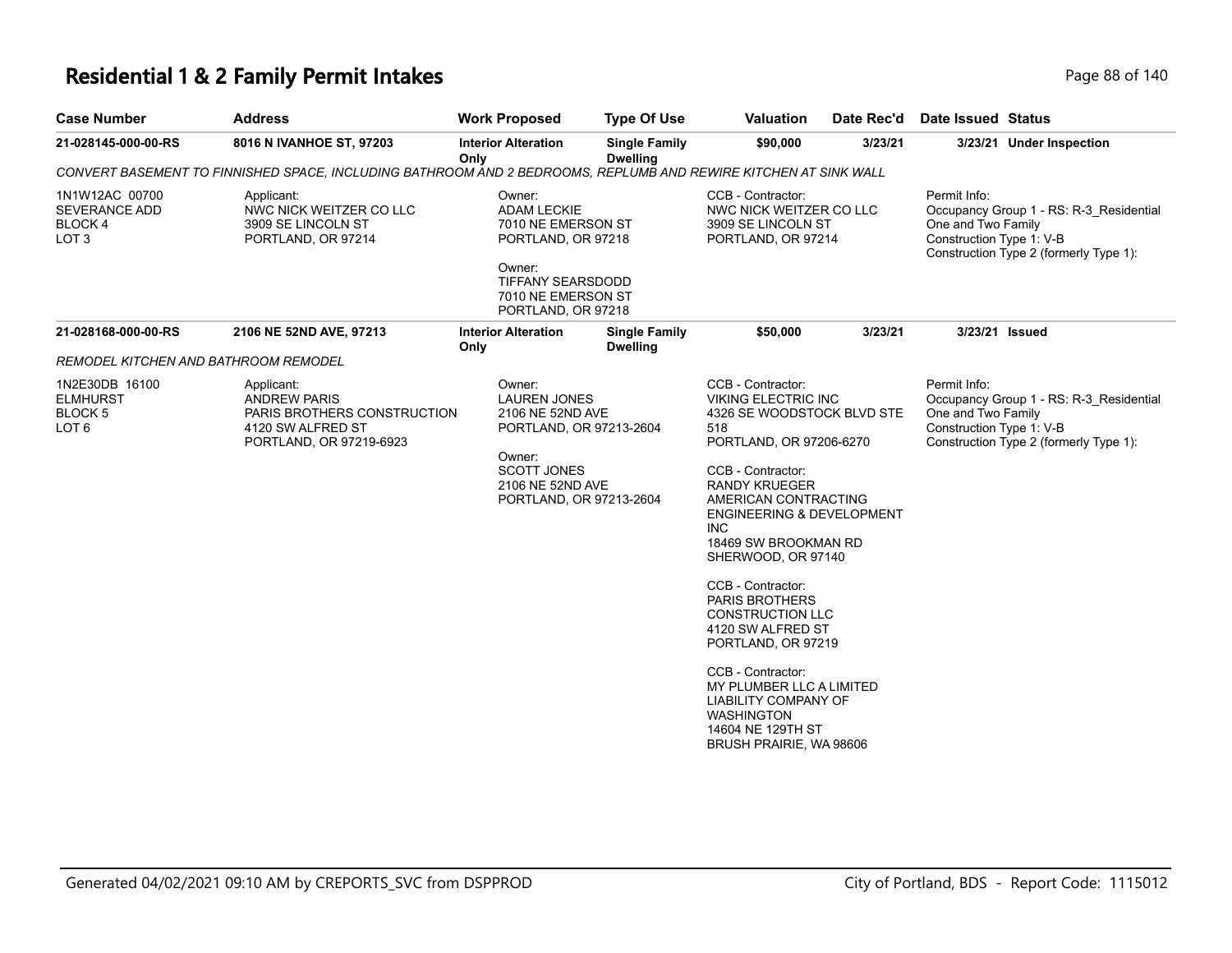#### **Residential 1 & 2 Family Permit Intakes Page 140** Page 89 of 140

| <b>Case Number</b>                                                               | <b>Address</b>                                                                                                                                                                                                  | <b>Work Proposed</b>                                                                                                                                 | <b>Type Of Use</b>                      | <b>Valuation</b>                                                                                                         | Date Rec'd | Date Issued Status                                                                                                                                  |  |
|----------------------------------------------------------------------------------|-----------------------------------------------------------------------------------------------------------------------------------------------------------------------------------------------------------------|------------------------------------------------------------------------------------------------------------------------------------------------------|-----------------------------------------|--------------------------------------------------------------------------------------------------------------------------|------------|-----------------------------------------------------------------------------------------------------------------------------------------------------|--|
| 21-028436-000-00-RS                                                              | 256 NW MACLEAY BLVD, 97210                                                                                                                                                                                      | <b>Interior Alteration</b><br>Only                                                                                                                   | <b>Single Family</b><br><b>Dwelling</b> | \$31,000                                                                                                                 | 3/23/21    | 3/23/21 Under Inspection                                                                                                                            |  |
| INSTALL ELEVATOR IN EXISTING ELEVATOR SHAFT.                                     |                                                                                                                                                                                                                 |                                                                                                                                                      |                                         |                                                                                                                          |            |                                                                                                                                                     |  |
| 1N1E32DA 01900<br>ST FRANCES HILL<br>BLOCK 5<br>LOT 18&19 TL 1900                | Applicant:<br><b>JOE PETRINA</b><br>PETRINA CONSTRUCTION INC.<br>4505 NE TILLAMOOK ST<br>PORTLAND, OR 97213-1319                                                                                                | Owner:<br>LAWRENCE GRANT FAMILY TR<br>256 NW MACLEAY BLVD<br>PORTLAND, OR 97210<br>Owner:                                                            |                                         | CCB - Contractor:<br><b>CASEY PETRINA</b><br>PETRINA CONSTRUCTION INC<br>4505 NE TILLAMOOK ST<br>PORTLAND, OR 97213-1319 |            | Permit Info:<br>Occupancy Group 1 - RS: R-3_Residential<br>One and Two Family<br>Construction Type 1: V-B<br>Construction Type 2 (formerly Type 1): |  |
|                                                                                  |                                                                                                                                                                                                                 | 256 NW MACLEAY BLVD<br>PORTLAND, OR 97210                                                                                                            | KRISTIN FINNEGAN FAMILY TR              |                                                                                                                          |            |                                                                                                                                                     |  |
| 21-028659-000-00-RS                                                              | 3943 SE 30TH AVE, 97202                                                                                                                                                                                         | <b>Interior Alteration</b><br>Only                                                                                                                   | <b>Single Family</b><br><b>Dwelling</b> | \$107,339                                                                                                                | 3/24/21    | 3/26/21 Issued                                                                                                                                      |  |
| Kitchen and back porch remodel.                                                  |                                                                                                                                                                                                                 |                                                                                                                                                      |                                         |                                                                                                                          |            |                                                                                                                                                     |  |
| 1S1E12CA 12700<br>KENILWORTH<br>BLOCK 5<br>LOT 14                                | Applicant:<br><b>GARZA CONSTRUCTION INC</b><br>8835 SW CANYON LANE SUITE 303<br>PORTLAND, OR 97225                                                                                                              | Owner:<br><b>RUTH ROSENBAUM</b><br>3943 SE 30TH AVE<br>PORTLAND, OR 97202-3531                                                                       |                                         | CCB - Contractor:<br><b>GARZA CONSTRUCTION INC</b><br>8835 SW CANYON LANE SUITE<br>303<br>PORTLAND, OR 97225             |            | Permit Info:<br>Occupancy Group 1 - RS: R-3_Residential<br>One and Two Family<br>Construction Type 1: V-B<br>Construction Type 2 (formerly Type 1): |  |
| 21-028759-000-00-RS                                                              | 2745 NE 26TH AVE, 97212                                                                                                                                                                                         | <b>Interior Alteration</b>                                                                                                                           | <b>Single Family</b>                    | \$3,750                                                                                                                  | 3/24/21    | 3/24/21 Final                                                                                                                                       |  |
|                                                                                  |                                                                                                                                                                                                                 | Only                                                                                                                                                 | <b>Dwelling</b>                         |                                                                                                                          |            |                                                                                                                                                     |  |
| *SINGLE PDF* VOLUNTARY SEISMIC UPGRADE                                           |                                                                                                                                                                                                                 |                                                                                                                                                      |                                         |                                                                                                                          |            |                                                                                                                                                     |  |
| 1N1E25BC 09800<br><b>GLENEYRIE</b><br>BLOCK 2<br>N 1' OF LOT 12<br><b>LOT 13</b> | Applicant:<br>Owner:<br>Michael Weber<br><b>MERIAM RAHALI</b><br>NW Seismic Retrofitters<br>2745 NE 26TH AVE<br>P O BOX 18058<br>PORTLAND, OR 97212-3502<br>PORTLAND OR 97212<br>Owner:<br><b>TIMOTHY SMITH</b> |                                                                                                                                                      |                                         | CCB - Contractor:<br><b>MICHAEL WIEBER</b><br>ELYSIUM CONSTRUCTION LLC<br>PO BOX 18058<br>PORTLAND, OR 97218             |            | Permit Info:<br>Occupancy Group 1 - RS: R-3_Residential<br>One and Two Family<br>Construction Type 1: V-B<br>Construction Type 2 (formerly Type 1): |  |
|                                                                                  |                                                                                                                                                                                                                 | 2745 NE 26TH AVE<br>PORTLAND, OR 97212-3502                                                                                                          |                                         |                                                                                                                          |            |                                                                                                                                                     |  |
| 21-028777-000-00-RS                                                              | 400 NE 71ST AVE, 97213                                                                                                                                                                                          | <b>Interior Alteration</b><br>Only                                                                                                                   | <b>Single Family</b><br><b>Dwelling</b> | \$5,345                                                                                                                  | 3/24/21    | 3/24/21 Final                                                                                                                                       |  |
| *SINGLE PDF* VOLUNTARY SEISMIC UPGRADE                                           |                                                                                                                                                                                                                 |                                                                                                                                                      |                                         |                                                                                                                          |            |                                                                                                                                                     |  |
| 1N2E32CA 00600<br><b>JONESMORE</b><br>BLOCK 23<br>LOT 6                          | Applicant:<br>Michael Weber<br><b>NW Seismic Retrofitters</b><br>P O BOX 18058<br>PORTLAND OR 97212                                                                                                             | Owner:<br><b>MELISSA HAYDEN</b><br>400 NE 71ST AVE<br>PORTLAND, OR 97213<br>Owner:<br><b>AARON RINEHART</b><br>400 NE 71ST AVE<br>PORTLAND, OR 97213 |                                         | CCB - Contractor:<br><b>MICHAEL WIEBER</b><br>ELYSIUM CONSTRUCTION LLC<br>PO BOX 18058<br>PORTLAND, OR 97218             |            | Permit Info:<br>Occupancy Group 1 - RS: R-3_Residential<br>One and Two Family<br>Construction Type 1: V-B<br>Construction Type 2 (formerly Type 1): |  |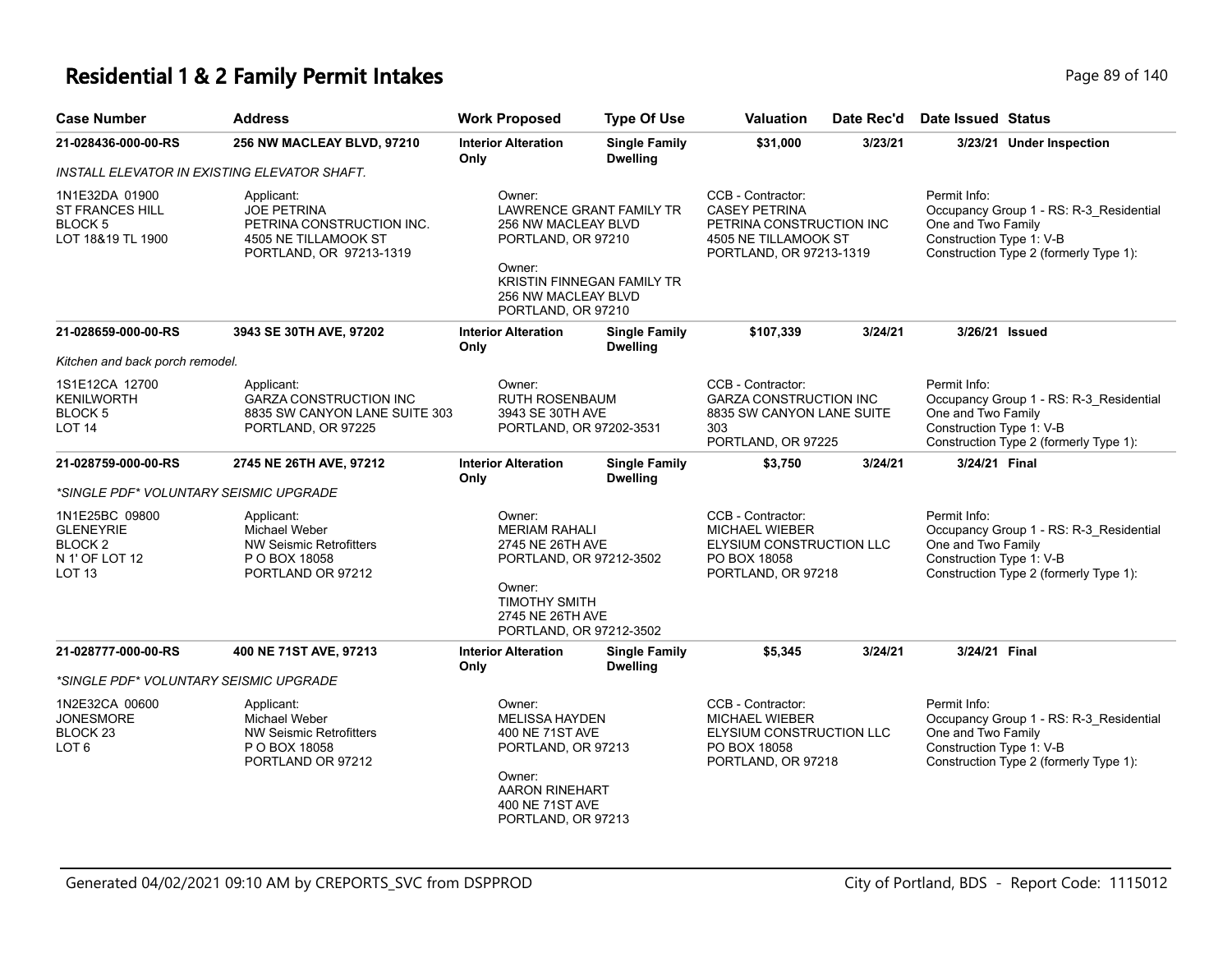### **Residential 1 & 2 Family Permit Intakes Page 140** Page 90 of 140

| <b>Case Number</b>                                                                         | <b>Address</b>                                                                                                                                                       | <b>Work Proposed</b>                                                                                                                                 | <b>Type Of Use</b>                                       | <b>Valuation</b>                                                                                                                                                                                                                                                                                                                                                         | Date Rec'd | Date Issued Status                                             |                                                                                   |
|--------------------------------------------------------------------------------------------|----------------------------------------------------------------------------------------------------------------------------------------------------------------------|------------------------------------------------------------------------------------------------------------------------------------------------------|----------------------------------------------------------|--------------------------------------------------------------------------------------------------------------------------------------------------------------------------------------------------------------------------------------------------------------------------------------------------------------------------------------------------------------------------|------------|----------------------------------------------------------------|-----------------------------------------------------------------------------------|
| 21-028899-000-00-RS                                                                        | 3805 SE TAGGART ST, 97202                                                                                                                                            | <b>Interior Alteration</b><br>Only                                                                                                                   | <b>Single Family</b><br><b>Dwelling</b>                  | \$24,000                                                                                                                                                                                                                                                                                                                                                                 | 3/24/21    |                                                                | 3/24/21 Under Inspection                                                          |
|                                                                                            | BASEMENT BATHROOM AND FAMILY ROOM WITH BAR SINK REMODEL. NO ADDITIONAL BATHROOMS. NO GROUND DISTURBANCE. TRADES ONLY                                                 |                                                                                                                                                      |                                                          |                                                                                                                                                                                                                                                                                                                                                                          |            |                                                                |                                                                                   |
| 1S1E12AA 14100<br>RICHMOND ADD<br><b>BLOCK7</b><br>LOT 2 EXC PT IN ST<br>W 16.86' OF LOT 4 |                                                                                                                                                                      | Owner:<br><b>MOLLY MCCOY</b><br>3805 SE TAGGART ST<br>PORTLAND, OR 97202<br>Owner:<br><b>DAVID MCCOY</b><br>3805 SE TAGGART ST<br>PORTLAND, OR 97202 |                                                          | CCB - Contractor:<br><b>CLARKBUILT INC</b><br>1129 SE MARKET ST<br>PORTLAND, OR 97214                                                                                                                                                                                                                                                                                    |            | Permit Info:<br>One and Two Family<br>Construction Type 1: V-B | Occupancy Group 1 - RS: R-3 Residential<br>Construction Type 2 (formerly Type 1): |
| 21-029146-000-00-RS                                                                        | 3706 NE HASSALO ST - UNIT A,<br>97232<br>BATHROOM REMODEL, NO STRUCTURAL OR MECHANICAL WORK, ASSOCIATED ELECTRICAL AND PLUMBING. NOT A BUILDING PERMIT. SUBS ENTERED | <b>Interior Alteration</b><br>Only                                                                                                                   | <b>Single Family</b><br><b>Dwelling</b>                  | \$15,000                                                                                                                                                                                                                                                                                                                                                                 | 3/24/21    |                                                                | 3/24/21 Under Inspection                                                          |
| 1N1E36AA 09900<br><b>LAURELHURST</b><br>BLOCK 10<br>LOT <sub>8</sub>                       | Applicant:<br><b>JAMES DAVID LOVESTRAND</b><br>LOVESTRAND CONSTR &<br><b>RESTORATION LLC</b><br>3015 NE 20TH AVE<br>PORTLAND, OR 97212                               | Owner:<br><b>CATHERINE SALYERS</b><br>PORTLAND, OR 97232<br>Owner:<br>AMANDA BUDHI<br>PORTLAND, OR 97232                                             | 3706 NE HASSALO ST UNIT #A<br>3706 NE HASSALO ST UNIT #A | CCB - Contractor:<br>JAMES DAVID LOVESTRAND<br>LOVESTRAND CONSTR &<br><b>RESTORATION LLC</b><br>3015 NE 20TH AVE<br>PORTLAND, OR 97212<br>CCB - Contractor:<br>DAVID RAY OAKLEY<br>8811 SW SPRUCE STREET<br><b>TIGARD, OR 97223</b><br><b>TIGARD OR 97223</b><br>CCB - Contractor:<br><b>CHARGED ELECTRIC LLC</b><br>12175 SW SUMMER CREST DR<br><b>TIGARD, OR 97223</b> |            | Permit Info:<br>One and Two Family<br>Construction Type 1: V-B | Occupancy Group 1 - RS: R-3 Residential<br>Construction Type 2 (formerly Type 1): |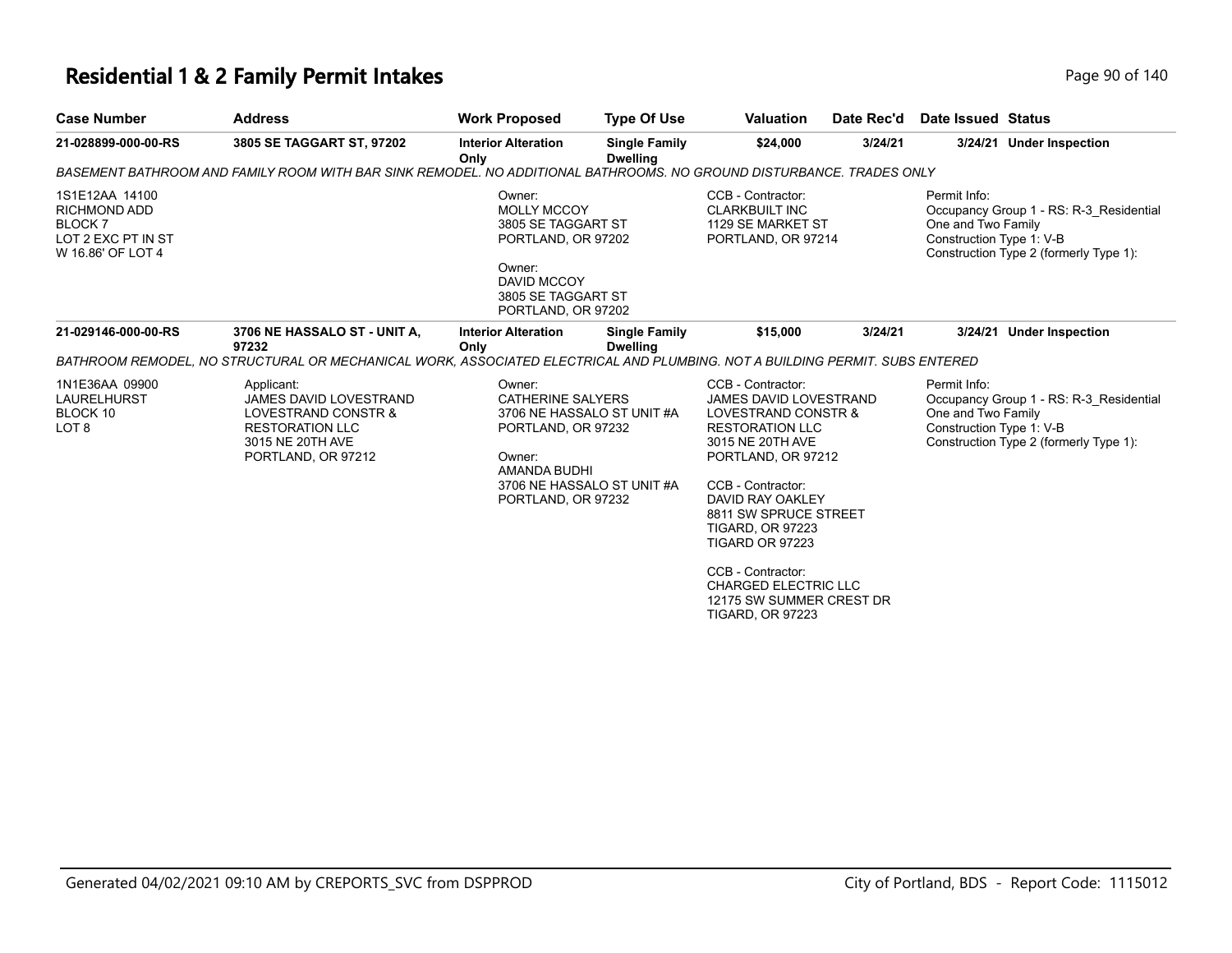### **Residential 1 & 2 Family Permit Intakes Page 11 October 140** Page 91 of 140

| <b>Case Number</b>                                                                                                             | <b>Address</b>                                                                                                                                                                                                                                  | <b>Work Proposed</b>                                                                                                                                                      | <b>Type Of Use</b>                      | <b>Valuation</b>                                                                                                                                                                                                                                                       | Date Rec'd | Date Issued Status                                             |                                                                                   |
|--------------------------------------------------------------------------------------------------------------------------------|-------------------------------------------------------------------------------------------------------------------------------------------------------------------------------------------------------------------------------------------------|---------------------------------------------------------------------------------------------------------------------------------------------------------------------------|-----------------------------------------|------------------------------------------------------------------------------------------------------------------------------------------------------------------------------------------------------------------------------------------------------------------------|------------|----------------------------------------------------------------|-----------------------------------------------------------------------------------|
| 21-029151-000-00-RS                                                                                                            | 321 SW KINGSTON AVE, 97205                                                                                                                                                                                                                      | <b>Interior Alteration</b>                                                                                                                                                | <b>Single Family</b><br><b>Dwelling</b> | \$22,000                                                                                                                                                                                                                                                               | 3/24/21    |                                                                | 3/24/21 Under Inspection                                                          |
| ONLY, NOT A BUILDING PERMIT, TRADES ENTERED.<br>1N1E32DD 05500<br>ARLINGTON HTS & RPLT<br><b>BLOCK 11</b><br>LOT 20-23 TL 5500 | REMODEL MAIN LEVEL BATHROOM. COSMETIC UPDATES TO KITCHEN INCLUDING NEW SINK. ASSOCIATED MECHANICAL, ELECTRICAL AND PLUMBING. TRADE WORK<br>Applicant:<br><b>JOE HOFFMAN</b><br><b>ARCIFORM LLC</b><br>2303 N Randolph Ave<br>PORTLAND, OR 97227 | Only<br>Owner:<br><b>GAYLE MIRKIN</b><br>321 SW KINGSTON AVE<br>PORTLAND, OR 97205-5844<br>Owner:<br><b>DANA MIRKIN</b><br>321 SW KINGSTON AVE<br>PORTLAND, OR 97205-5844 |                                         | CCB - Contractor:<br>ALL PRO ELECTRIC<br><b>INCORPORATED</b><br>6312 SW CAPITOL HWY SUITE<br>262<br>PORTLAND, OR 97239<br>CCB - Contractor:<br><b>ARCIFORM LLC</b><br>2303 N RANDOLPH AVE<br>PORTLAND, OR 97227<br>CCB - Contractor:<br><b>NADEANS CUSTOM PLUMBING</b> |            | Permit Info:<br>One and Two Family<br>Construction Type 1: V-B | Occupancy Group 1 - RS: R-3 Residential<br>Construction Type 2 (formerly Type 1): |
|                                                                                                                                |                                                                                                                                                                                                                                                 |                                                                                                                                                                           |                                         | <b>LLC</b><br>19376 LELAND ROAD RD<br>OREGON CITY, OR 97045                                                                                                                                                                                                            |            |                                                                |                                                                                   |
| 21-029198-000-00-RS                                                                                                            | 3345 NE 29TH AVE, 97212                                                                                                                                                                                                                         | <b>Interior Alteration</b><br>Only                                                                                                                                        | <b>Single Family</b><br><b>Dwelling</b> | \$40,000                                                                                                                                                                                                                                                               | 3/25/21    |                                                                | 3/25/21 Under Inspection                                                          |
|                                                                                                                                | COVERT EXISTING POWDER AND CLOSET TO FULL BATHROOM ON 2ND FLOOR                                                                                                                                                                                 |                                                                                                                                                                           |                                         |                                                                                                                                                                                                                                                                        |            |                                                                |                                                                                   |
| 1N1E25BB 00800<br><b>FREMONT ADD</b><br>BLOCK 1<br>LOT 7&15                                                                    | Applicant:<br>KROPF CONSTRUCTION WEST LLC<br>4480 NE AINSWORTH AVE<br>PORTLAND, OR 97218                                                                                                                                                        | Owner:<br><b>STEPHANIE SODEN</b><br>3345 NE 29TH AVE<br>PORTLAND, OR 97212<br>Owner:<br><b>ANDREW BACK</b>                                                                |                                         | CCB - Contractor:<br><b>B AYRES PLUMBING AND</b><br>CONTRACTING INC<br>PO BOX 149<br>CANBY, OR 97013<br>CCB - Contractor:                                                                                                                                              |            | Permit Info:<br>One and Two Family<br>Construction Type 1: V-B | Occupancy Group 1 - RS: R-3_Residential<br>Construction Type 2 (formerly Type 1): |
|                                                                                                                                |                                                                                                                                                                                                                                                 | 3345 NE 29TH AVE<br>PORTLAND, OR 97212                                                                                                                                    |                                         | PRIMARY ELECTRIC LLC<br>371 SE 13TH PLACE<br>CANBY, OR 97013<br>CCB - Contractor:<br><b>KROPF CONSTRUCTION WEST</b><br><b>LLC</b><br>4480 NE AINSWORTH AVE<br>PORTLAND, OR 97218                                                                                       |            |                                                                |                                                                                   |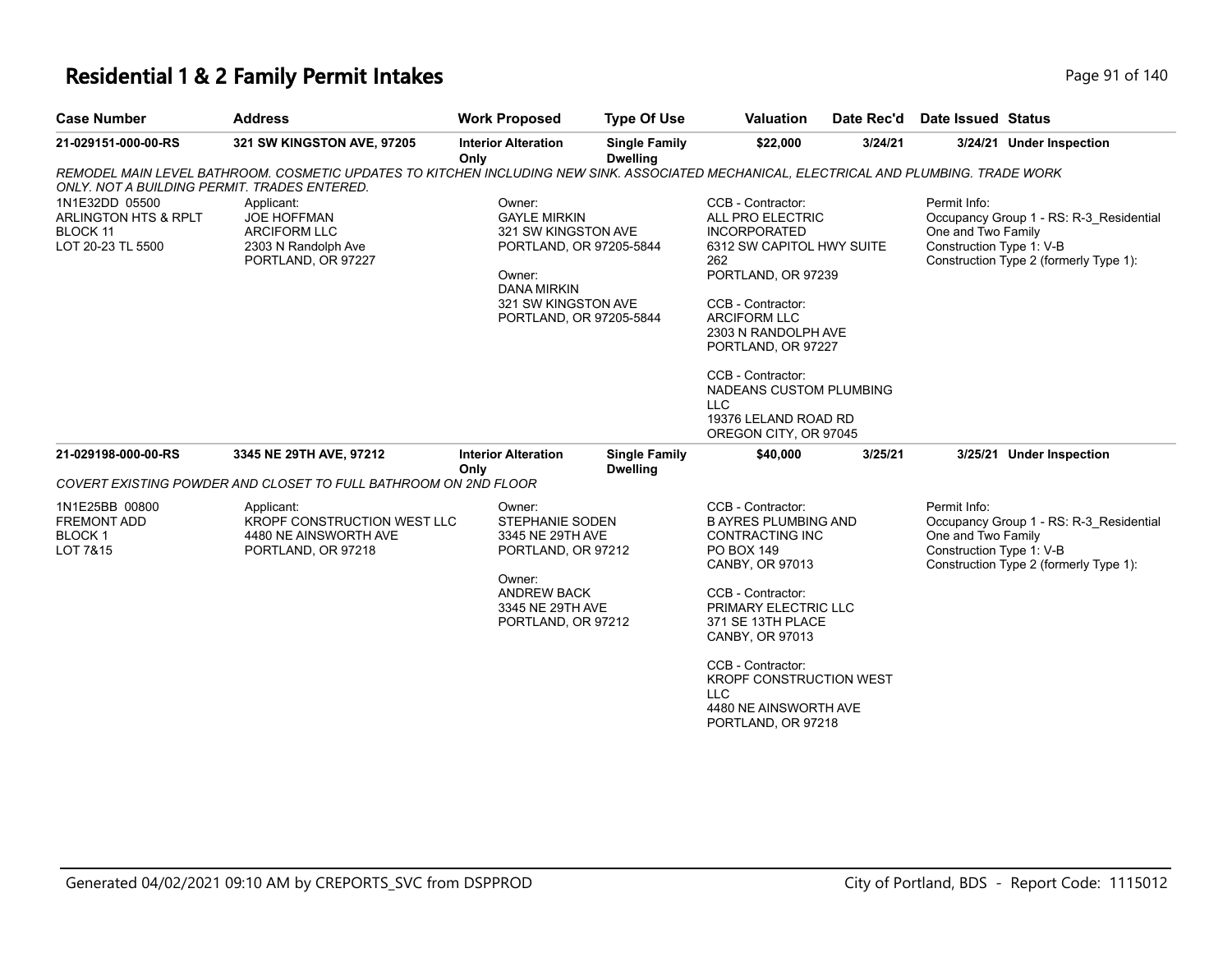#### **Residential 1 & 2 Family Permit Intakes Page 140** Page 92 of 140

| <b>Case Number</b>                                                            | <b>Address</b>                                                                                                 | <b>Work Proposed</b>                                                                                                                                           | <b>Type Of Use</b>                      | <b>Valuation</b>                                                                                              | Date Rec'd | <b>Date Issued Status</b>                                                                                                                           |
|-------------------------------------------------------------------------------|----------------------------------------------------------------------------------------------------------------|----------------------------------------------------------------------------------------------------------------------------------------------------------------|-----------------------------------------|---------------------------------------------------------------------------------------------------------------|------------|-----------------------------------------------------------------------------------------------------------------------------------------------------|
| 21-029205-000-00-RS                                                           | 3918 SW BRIDLEMILE CT, 97221                                                                                   | <b>Interior Alteration</b><br>Only                                                                                                                             | <b>Single Family</b><br><b>Dwelling</b> | \$2,500                                                                                                       | 3/25/21    | 3/25/21 Issued                                                                                                                                      |
|                                                                               | remodel two bathrooms main floor. (trade work only) NO Plans                                                   |                                                                                                                                                                |                                         |                                                                                                               |            |                                                                                                                                                     |
| 1S1E08CD 02700<br>SECTION 08 1S 1E<br>TL 2700 0.32 ACRES                      | Applicant:<br><b>BARB GOODRICH</b><br><b>GOODRICH RENOVATIONS</b><br>12470 SW 9TH ST.<br>BEAVERTON, OR 97005   | Owner:<br><b>JOSEPH PINTER</b><br>3918 SW BRIDLEMILE CT<br>PORTLAND, OR 97221<br>Owner:<br><b>CATHERINE LUM</b><br>3918 SW BRIDLEMILE CT<br>PORTLAND, OR 97221 |                                         | CCB - Contractor:<br><b>GOODRICH RENOVATIONS LLC</b><br>12470 SW 9TH ST<br>BEAVERTON, OR 97005                |            | Permit Info:<br>Occupancy Group 1 - RS: R-3_Residential<br>One and Two Family<br>Construction Type 1: V-B<br>Construction Type 2 (formerly Type 1): |
| 21-029234-000-00-RS                                                           | 734 SE 47TH AVE, 97215                                                                                         | <b>Interior Alteration</b><br>Only                                                                                                                             | <b>Single Family</b><br><b>Dwelling</b> | \$165,000                                                                                                     | 3/25/21    | 3/31/21 Issued                                                                                                                                      |
|                                                                               | Interior remodel, replacement of doors and windows, exterior siding replacement, front porch replacement.      |                                                                                                                                                                |                                         |                                                                                                               |            |                                                                                                                                                     |
| 1S2E06BA 06100<br><b>EAST PARADISE SPR</b><br>N 1/2 OF LOT 7                  | Applicant:<br>ZANE GOFF<br>NEIL KELLY CO INC<br>804 N ALBERTA ST<br>PORTLAND, OR 97217-2639                    | Owner:<br><b>DOUGLAS ALLEN</b><br>734 SE 47TH AVE<br>PORTLAND, OR 97215-1715<br>Owner:<br><b>MAYE THOMPSON</b><br>734 SE 47TH AVE<br>PORTLAND, OR 97215-1715   |                                         | CCB - Contractor:<br>ZANE GOFF<br>NEIL KELLY CO INC<br>804 N ALBERTA ST<br>PORTLAND, OR 97217-2693            |            | Permit Info:<br>Occupancy Group 1 - RS: R-3 Residential<br>One and Two Family<br>Construction Type 1: V-B<br>Construction Type 2 (formerly Type 1): |
| 21-029663-000-00-RS                                                           | 3130 SE REX ST, 97202                                                                                          | <b>Interior Alteration</b><br>Only                                                                                                                             | <b>Single Family</b><br><b>Dwelling</b> | \$50,000                                                                                                      | 3/26/21    | <b>Under Review</b>                                                                                                                                 |
| Remodel upstairs Remodel upstairs bathroom                                    |                                                                                                                |                                                                                                                                                                |                                         |                                                                                                               |            |                                                                                                                                                     |
| 1S1E24BD 18200<br><b>EASTMORELAND</b><br>BLOCK <sub>22</sub><br><b>LOT 19</b> | Applicant:<br><b>TIM LESLIE</b><br>11580 SW 68TH AVE<br>TIGARD OR 97223                                        |                                                                                                                                                                |                                         | CCB - Contractor:<br>PRESTIGE PLUMBING LLC<br><b>164 HARDING BLVD</b><br>OREGON CITY, OR 97045                |            | Permit Info:<br>Occupancy Group 1 - RS: R-3_Residential<br>One and Two Family<br>Construction Type 1: V-B<br>Construction Type 2 (formerly Type 1): |
| 21-029675-000-00-RS                                                           | 7711 SE WOODSTOCK BLVD,<br>97206                                                                               | <b>Interior Alteration</b><br>Only                                                                                                                             | <b>Single Family</b><br><b>Dwelling</b> | \$1,500                                                                                                       | 3/26/21    | 3/31/21 Issued                                                                                                                                      |
| Convert existing closet into half bath                                        |                                                                                                                |                                                                                                                                                                |                                         |                                                                                                               |            |                                                                                                                                                     |
| 1S2E17DA 11200<br><b>CHICAGO</b><br>BLOCK <sub>9</sub><br><b>LOT 14</b>       | Applicant:<br><b>MICHAEL GREGORY</b><br><b>JM ADVANTAGE LLC</b><br>19235 SE DEBORA DRIVE<br>DAMASCUS, OR 97089 | Owner:<br>EQUITY WEST LTH POOL III LLC<br>1761 3RD ST #103<br>NORCO, CA 92860-2679                                                                             |                                         | CCB - Contractor:<br><b>MICHAEL</b><br><b>JM ADVANTAGE LLC</b><br>19235 SE DEBORA DRIVE<br>DAMASCUS, OR 97089 |            | Permit Info:<br>Occupancy Group 1 - RS: R-3_Residential<br>One and Two Family<br>Construction Type 1: V-B<br>Construction Type 2 (formerly Type 1): |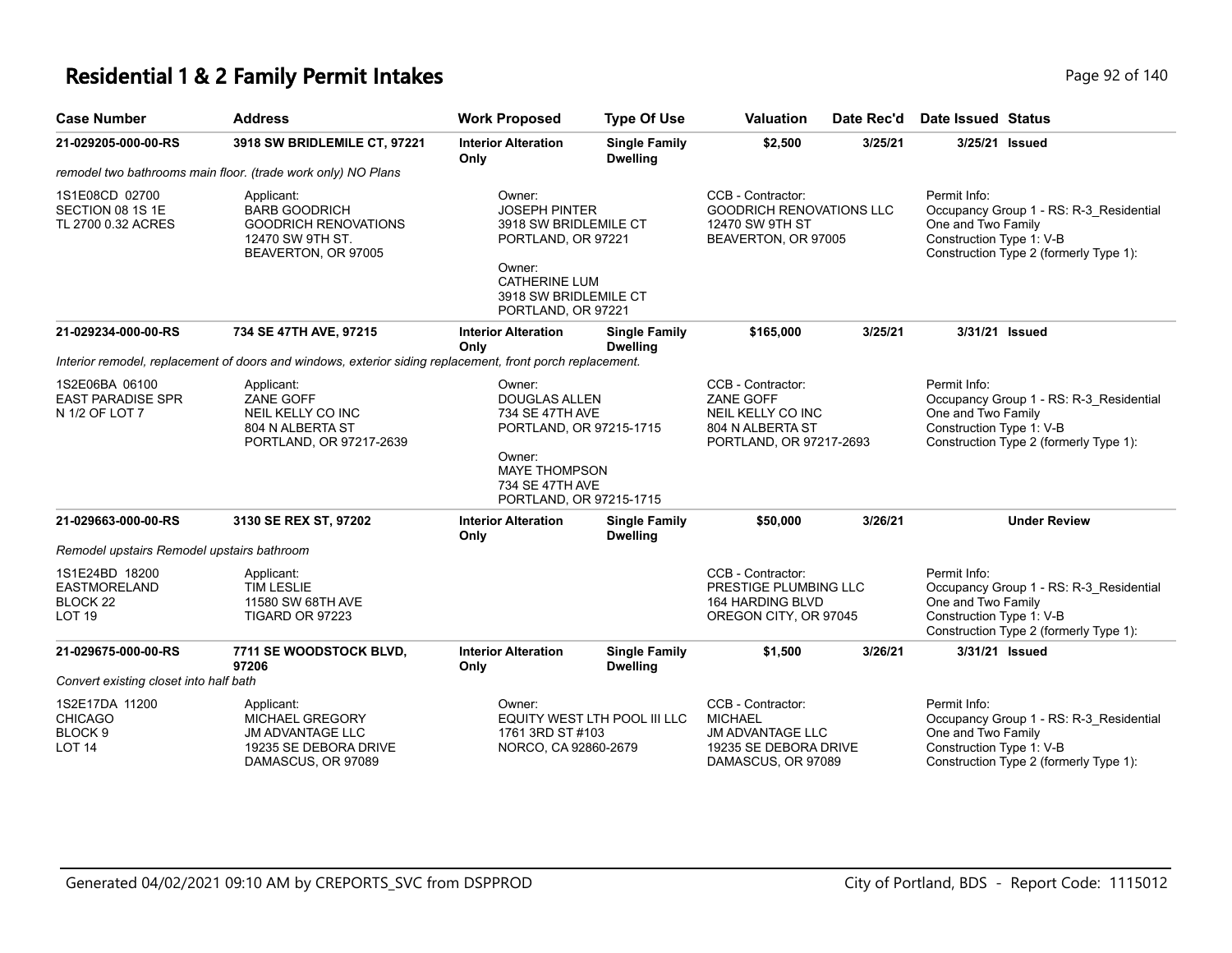# **Residential 1 & 2 Family Permit Intakes Page 140** Page 93 of 140

| <b>Case Number</b>                                                                                                                | <b>Address</b>                                                                                       | <b>Work Proposed</b>                                                                                                                                                                                                                        | <b>Type Of Use</b>                      | <b>Valuation</b>                                                                                                                                                                                                                                 | Date Rec'd | <b>Date Issued Status</b>                                      |                                                                                   |
|-----------------------------------------------------------------------------------------------------------------------------------|------------------------------------------------------------------------------------------------------|---------------------------------------------------------------------------------------------------------------------------------------------------------------------------------------------------------------------------------------------|-----------------------------------------|--------------------------------------------------------------------------------------------------------------------------------------------------------------------------------------------------------------------------------------------------|------------|----------------------------------------------------------------|-----------------------------------------------------------------------------------|
| 21-029772-000-00-RS                                                                                                               | 2835 NE 65TH AVE, 97213                                                                              | <b>Interior Alteration</b><br>Only                                                                                                                                                                                                          | <b>Single Family</b><br><b>Dwelling</b> | \$3,775                                                                                                                                                                                                                                          | 3/26/21    |                                                                | 3/26/21 Under Inspection                                                          |
| *SINGLE PDF * VOLUNTARY SEISMIC UPGRADE                                                                                           |                                                                                                      |                                                                                                                                                                                                                                             |                                         |                                                                                                                                                                                                                                                  |            |                                                                |                                                                                   |
| 1N2E29BC 10500<br><b>BELLE CREST</b><br><b>BLOCK 12</b><br>LOT <sub>2</sub>                                                       | Applicant:<br>Michael Weber<br><b>NW Seismic Retrofitters</b><br>P O BOX 18058<br>PORTLAND OR 97212  | Owner:<br><b>KYNA ALDERS</b><br>2835 NE 65TH AVE<br>PORTLAND, OR 97213<br>Owner:<br><b>JAMES ALDERS</b><br>2835 NE 65TH AVE<br>PORTLAND, OR 97213                                                                                           |                                         | CCB - Contractor:<br>MICHAEL WIEBER<br>ELYSIUM CONSTRUCTION LLC<br>PO BOX 18058<br>PORTLAND, OR 97218                                                                                                                                            |            | Permit Info:<br>One and Two Family<br>Construction Type 1: V-B | Occupancy Group 1 - RS: R-3_Residential<br>Construction Type 2 (formerly Type 1): |
| 21-030122-000-00-RS                                                                                                               | 7931 SE 36TH AVE, 97202                                                                              | <b>Interior Alteration</b>                                                                                                                                                                                                                  | <b>Single Family</b>                    | \$6,500                                                                                                                                                                                                                                          | 3/28/21    | 3/28/21 Issued                                                 |                                                                                   |
| TRADEWORK ONLY. TRADES ENTERED.<br>1S1E24DB 10800<br><b>EASTMORELAND</b><br><b>BLOCK 54</b><br>N 35' OF LOT 17<br>S 25' OF LOT 18 | Applicant:<br><b>JOE HOFFMAN</b><br><b>ARCIFORM LLC</b><br>2303 N Randolph Ave<br>PORTLAND, OR 97227 | Only<br><b>Dwelling</b><br>SINGLE PDF KITCHEN REMODEL, TRADEWORK ONLY, RESTORE DOOR REMOVED IN PREVIOUS REMODEL. ASSOCIATED MECHANICAL, ELECTRICAL AND PLUMBING.<br>Owner:<br><b>REEDY LIV TR</b><br>7931 SE 36TH AVE<br>PORTLAND, OR 97202 |                                         | CCB - Contractor:<br><b>CLACKAMAS ELECTRIC INC</b><br>16070 S RIFLE WAY<br>OREGON CITY, OR 97045<br>CCB - Contractor:<br><b>ARCIFORM LLC</b><br>2303 N RANDOLPH AVE<br>PORTLAND, OR 97227<br>CCB - Contractor:<br>NADEANS CUSTOM PLUMBING<br>LLC |            | Permit Info:<br>One and Two Family<br>Construction Type 1: V-B | Occupancy Group 1 - RS: R-3_Residential<br>Construction Type 2 (formerly Type 1): |
|                                                                                                                                   |                                                                                                      |                                                                                                                                                                                                                                             |                                         | 19376 LELAND ROAD RD<br>OREGON CITY, OR 97045                                                                                                                                                                                                    |            |                                                                |                                                                                   |
| 21-030519-000-00-RS                                                                                                               | 3637 SW 38TH AVE, 97221                                                                              | <b>Interior Alteration</b><br>Only                                                                                                                                                                                                          | <b>Single Family</b><br><b>Dwelling</b> | \$65,000                                                                                                                                                                                                                                         | 3/29/21    | 3/29/21 Issued                                                 |                                                                                   |
| KITCHEN REMODEL.                                                                                                                  |                                                                                                      |                                                                                                                                                                                                                                             |                                         |                                                                                                                                                                                                                                                  |            |                                                                |                                                                                   |
| 1S1E08CA 02400<br>SECTION 08 1S 1E<br>TL 2400 0.23 ACRES                                                                          | Applicant:<br>STEVEN R KEM<br><b>KEMS WOODWORKS LLC</b><br>PO BOX 396<br>CORNELIUS, OR 97113         | Owner:<br><b>KEITH FORMAN</b><br>3637 SW 38TH AVE<br>PORTLAND, OR 97221<br>Owner:<br><b>LAUREN FORMAN</b><br>3637 SW 38TH AVE<br>PORTLAND, OR 97221                                                                                         |                                         | CCB - Contractor:<br><b>STEVEN R KEM</b><br><b>KEMS WOODWORKS LLC</b><br>PO BOX 396<br>CORNELIUS, OR 97113                                                                                                                                       |            | Permit Info:<br>One and Two Family<br>Construction Type 1: V-B | Occupancy Group 1 - RS: R-3_Residential<br>Construction Type 2 (formerly Type 1): |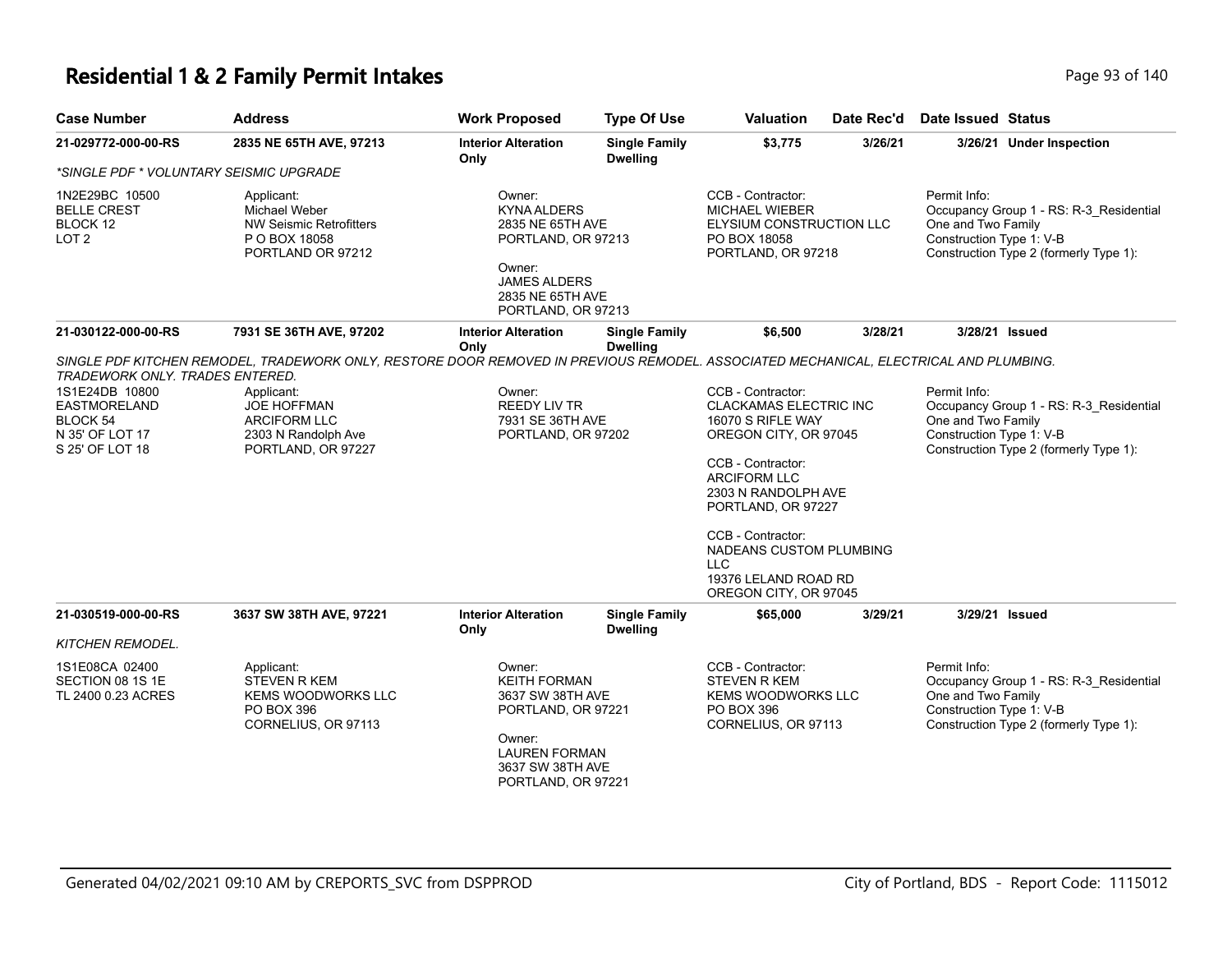### **Residential 1 & 2 Family Permit Intakes Page 140** Page 94 of 140

| <b>Case Number</b>                                                                          | <b>Address</b>                                                                                                                                                                  | <b>Work Proposed</b>                                                                                                                                        | <b>Type Of Use</b>                                                                                                                                            | <b>Valuation</b>                                                                                                        | Date Rec'd | Date Issued Status                                             |                                                                                   |
|---------------------------------------------------------------------------------------------|---------------------------------------------------------------------------------------------------------------------------------------------------------------------------------|-------------------------------------------------------------------------------------------------------------------------------------------------------------|---------------------------------------------------------------------------------------------------------------------------------------------------------------|-------------------------------------------------------------------------------------------------------------------------|------------|----------------------------------------------------------------|-----------------------------------------------------------------------------------|
| 21-030625-000-00-RS                                                                         | <b>18620 NW GILLIHAN RD, 97231</b>                                                                                                                                              | <b>Interior Alteration</b><br>Only                                                                                                                          | <b>Single Family</b><br><b>Dwelling</b>                                                                                                                       | \$50,000                                                                                                                | 3/30/21    |                                                                | 3/30/21 Issued                                                                    |
|                                                                                             | REMODEL KITCHEN AND TWO EXISTING BATHROOMS. NEW ELECTRICAL SERVICE. NEW FURNACE. REPLACE WATER TUBING. TRADE WORK ONLY-NO PLANS<br>REQUIRED. TRADE WORK ONLY-NO PLANS REQUIRED. |                                                                                                                                                             |                                                                                                                                                               |                                                                                                                         |            |                                                                |                                                                                   |
| 2N1W14A 00500<br>SECTION 14 2N 1W<br>TL 500 2.82 ACRES                                      | Applicant:<br>Don Young<br>DON YOUNG & ASSOCIATES, INC.<br>P.O. BOX 10857<br>Portland, OR 97296                                                                                 | Owner:<br>18900 NW GILLIHAN RD<br>PORTLAND, OR 97231                                                                                                        | TONI JO SPENCER STEVENS TR                                                                                                                                    | CCB - Contractor:<br>AIR PRO HEATING & AIR<br><b>CONDITIONING INC</b><br>7405 SE POWELL BLVD<br>PORTLAND, OR 97206-2451 |            | Permit Info:<br>One and Two Family<br>Construction Type 1: V-B | Occupancy Group 1 - RS: R-3_Residential<br>Construction Type 2 (formerly Type 1): |
|                                                                                             |                                                                                                                                                                                 | Owner:                                                                                                                                                      | JOHN C STEVENS TR<br>CCB - Contractor:<br>DON YOUNG & ASSOCIATES INC<br>18900 NW GILLIHAN RD<br>PO BOX 10857<br>PORTLAND, OR 97231<br>PORTLAND, OR 97296-0857 |                                                                                                                         |            |                                                                |                                                                                   |
| 21-030629-000-00-RS                                                                         | 2126 NW MILL POND RD, 97229                                                                                                                                                     | <b>Interior Alteration</b><br>Only                                                                                                                          | <b>Single Family</b><br><b>Dwelling</b>                                                                                                                       | \$10,000                                                                                                                | 3/30/21    |                                                                | 3/30/21 Issued                                                                    |
| PLANS REQUIRED.                                                                             | REMODEL EXISTING HALL BATHROOM. ADD NEW RECESSED LIGHTING AND CIRCUIT FOR INFLOOR HEAT MAT. NEW CURBLESS SHOWER. TRADE WORK ONLY-NO                                             |                                                                                                                                                             |                                                                                                                                                               |                                                                                                                         |            |                                                                |                                                                                   |
| 1N1W26CB 02700<br><b>MILL POND</b><br>BLOCK <sub>3</sub><br>LOT <sub>3</sub>                | Applicant:<br>ZANE GOFF<br>NEIL KELLY CO INC<br>804 N ALBERTA ST<br>PORTLAND, OR 97217-2639                                                                                     | Owner:<br><b>MICHAEL WRINN</b><br>2126 NW MILL POND RD<br>PORTLAND, OR 97229<br>Owner:<br><b>VIVIAN WRINN</b><br>2126 NW MILL POND RD<br>PORTLAND, OR 97229 |                                                                                                                                                               | CCB - Contractor:<br><b>ZANE GOFF</b><br>NEIL KELLY CO INC<br>804 N ALBERTA ST<br>PORTLAND, OR 97217-2693               |            | Permit Info:<br>One and Two Family<br>Construction Type 1: V-B | Occupancy Group 1 - RS: R-3_Residential<br>Construction Type 2 (formerly Type 1): |
| 21-030633-000-00-RS                                                                         | 2574 NE 30TH AVE, 97212                                                                                                                                                         | <b>Interior Alteration</b><br>Only                                                                                                                          | <b>Single Family</b><br><b>Dwelling</b>                                                                                                                       | \$5,000                                                                                                                 | 3/30/21    | 3/30/21 Final                                                  |                                                                                   |
|                                                                                             | <b>VOLUNTARY CONNECTION OF FRAMING TO FOUNDATION</b>                                                                                                                            |                                                                                                                                                             |                                                                                                                                                               |                                                                                                                         |            |                                                                |                                                                                   |
| 1N1E25BD 23200<br><b>CHARLESTONS ADD</b><br>BLOCK 5<br>LOT <sub>14</sub><br>S 18' OF LOT 15 | Applicant:<br><b>DARYL HARE</b><br>SECURE SEISMIC LLC<br>12751 NE WHITAKER WAY<br>PORTLAND, OR 97230                                                                            | Owner:<br>2574 NE 30TH AVE<br>PORTLAND, OR 97212                                                                                                            | ROSEMARY L DUFFY REV TR                                                                                                                                       | CCB - Contractor:<br>DARYL HARE<br>SECURE SEISMIC LLC<br>12751 NE WHITAKER WAY<br>PORTLAND, OR 97230                    |            | Permit Info:<br>One and Two Family<br>Construction Type 1: V-B | Occupancy Group 1 - RS: R-3_Residential<br>Construction Type 2 (formerly Type 1): |
| 21-030636-000-00-RS                                                                         | 7906 SE HAROLD ST, 97206                                                                                                                                                        | <b>Interior Alteration</b><br>Only                                                                                                                          | <b>Single Family</b><br><b>Dwelling</b>                                                                                                                       | \$4,000                                                                                                                 | 3/30/21    | 3/30/21 Final                                                  |                                                                                   |
|                                                                                             | <b>VOLUNTARY CONNECTION OF FRAMING TO FOUNDATION</b>                                                                                                                            |                                                                                                                                                             |                                                                                                                                                               |                                                                                                                         |            |                                                                |                                                                                   |
| 1S2E17DA 20800<br><b>CHICAGO</b><br>BLOCK <sub>1</sub><br>LOT <sub>4</sub>                  | Applicant:<br><b>DARYL HARE</b><br>SECURE SEISMIC LLC<br>12751 NE WHITAKER WAY<br>PORTLAND, OR 97230                                                                            | Owner:<br><b>MATEO ZACHAI</b><br>7906 SE HAROLD ST<br>PORTLAND, OR 97206<br>Owner:<br><b>MARY BLALOCK</b>                                                   |                                                                                                                                                               | CCB - Contractor:<br><b>DARYL HARE</b><br>SECURE SEISMIC LLC<br>12751 NE WHITAKER WAY<br>PORTLAND, OR 97230             |            | Permit Info:<br>One and Two Family<br>Construction Type 1: V-B | Occupancy Group 1 - RS: R-3_Residential<br>Construction Type 2 (formerly Type 1): |
|                                                                                             |                                                                                                                                                                                 | 7906 SE HAROLD ST<br>PORTLAND, OR 97206                                                                                                                     |                                                                                                                                                               |                                                                                                                         |            |                                                                |                                                                                   |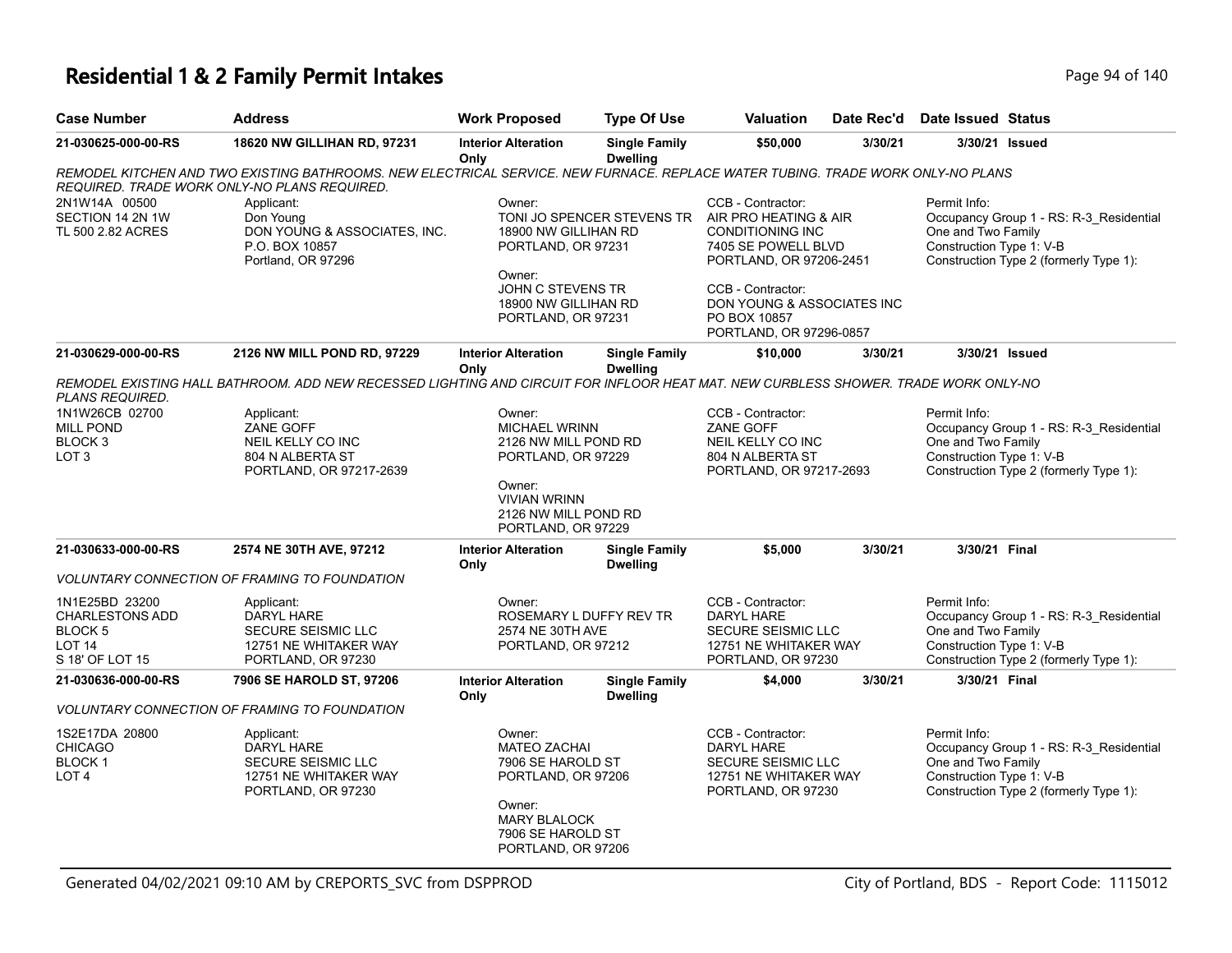#### **Residential 1 & 2 Family Permit Intakes Page 140** Page 95 of 140

| <b>Case Number</b>                                                     | <b>Address</b>                                                                                                  | <b>Work Proposed</b>                                                                                                                               | <b>Type Of Use</b>                                                 | <b>Valuation</b>                                                                                                          | Date Rec'd                                                                | <b>Date Issued Status</b>                                                                                                                           |
|------------------------------------------------------------------------|-----------------------------------------------------------------------------------------------------------------|----------------------------------------------------------------------------------------------------------------------------------------------------|--------------------------------------------------------------------|---------------------------------------------------------------------------------------------------------------------------|---------------------------------------------------------------------------|-----------------------------------------------------------------------------------------------------------------------------------------------------|
| 21-030644-000-00-RS                                                    | 1202 SE 58TH AVE, 97215                                                                                         | <b>Interior Alteration</b><br>Only                                                                                                                 | <b>Single Family</b><br><b>Dwelling</b>                            | \$9,455                                                                                                                   | 3/30/21                                                                   | 3/30/21 Final                                                                                                                                       |
|                                                                        | <b>VOLUNTARY CONNECTION OF FRAMING TO FOUNDATION</b>                                                            |                                                                                                                                                    |                                                                    |                                                                                                                           |                                                                           |                                                                                                                                                     |
| 1S2E06AD 05600<br>SECTION 06 1S 2E<br>TL 5600 0.18 ACRES               | Applicant:<br>Michael Weber<br><b>NW Seismic Retrofitters</b><br>P O BOX 18058<br>PORTLAND OR 97212             | Owner:<br>ELLEN RUBINSTEIN<br>1202 SE 58TH AVE<br>PORTLAND, OR 97215<br>Owner:<br><b>JOSHUA BAUDHUIN</b><br>1202 SE 58TH AVE<br>PORTLAND, OR 97215 |                                                                    | CCB - Contractor:<br><b>MICHAEL WIEBER</b><br>ELYSIUM CONSTRUCTION LLC<br>PO BOX 18058<br>PORTLAND, OR 97218              |                                                                           | Permit Info:<br>Occupancy Group 1 - RS: R-3_Residential<br>One and Two Family<br>Construction Type 1: V-B<br>Construction Type 2 (formerly Type 1): |
| 21-031194-000-00-RS                                                    | 1214 SE 60TH AVE, 97215                                                                                         | <b>Interior Alteration</b><br>Only                                                                                                                 | <b>Single Family</b><br><b>Dwelling</b>                            | \$43,750                                                                                                                  | 3/31/21                                                                   | 3/31/21 Issued                                                                                                                                      |
| <i>REWIRE HOLE HOUSE</i>                                               |                                                                                                                 |                                                                                                                                                    |                                                                    |                                                                                                                           |                                                                           |                                                                                                                                                     |
| 1S2E06AD 11700<br>WESTDALE<br>LOT 1-3&5&21&22 TL 11700                 | Applicant:<br><b>JOHN MCCULLOCH</b><br>MCCULLOCH CONSTRUCTION CORP<br>1729 NE SISKIYOU ST<br>PORTLAND, OR 97212 | Owner:<br><b>GARY MOE</b><br>1214 SE 60TH AVE<br>PORTLAND, OR 97215<br>Owner:<br><b>ERKAN ATALAY</b><br>1214 SE 60TH AVE<br>PORTLAND, OR 97215     |                                                                    | CCB - Contractor:<br>JOHN MCCULLOCH<br>MCCULLOCH CONSTRUCTION<br><b>CORP</b><br>1729 NE SISKIYOU ST<br>PORTLAND, OR 97212 |                                                                           | Permit Info:<br>Occupancy Group 1 - RS: R-3_Residential<br>One and Two Family<br>Construction Type 1: V-B<br>Construction Type 2 (formerly Type 1): |
| 21-031427-000-00-RS                                                    | 3227 NE 53RD AVE, 97213                                                                                         | <b>Interior Alteration</b><br>Only                                                                                                                 | <b>Single Family</b><br><b>Dwelling</b>                            | \$3,560                                                                                                                   | 3/31/21                                                                   | 3/31/21 Issued                                                                                                                                      |
| <b>VOLNITARY EARTH QUAKE RETROFIT</b>                                  |                                                                                                                 |                                                                                                                                                    |                                                                    |                                                                                                                           |                                                                           |                                                                                                                                                     |
| 1N2E30AB 09600<br><b>ROSE CITY PK</b><br>BLOCK 117<br>LOT <sub>3</sub> | Applicant:<br><b>STEVE GEMMELL</b><br><b>GEMMELL CONSTRUCTION LLC</b><br>2310 N KERBY AVE<br>PORTLAND, OR 97227 | Owner:                                                                                                                                             | <b>JULIANNA SAPIENZA</b><br>3227 NE 53RD AVE<br>PORTLAND, OR 97213 |                                                                                                                           | <b>GEMMELL CONSTRUCTION LLC</b><br>2310 N KERBY AVE<br>PORTLAND, OR 97227 | Permit Info:<br>Occupancy Group 1 - RS: R-3_Residential<br>One and Two Family<br>Construction Type 1: V-B<br>Construction Type 2 (formerly Type 1): |
| 21-031496-000-00-RS                                                    | 535 NE MONROE ST, 97212                                                                                         | <b>Interior Alteration</b><br>Only                                                                                                                 | <b>Single Family</b><br><b>Dwelling</b>                            | \$35,000                                                                                                                  | 3/31/21                                                                   | 3/31/21 Issued                                                                                                                                      |
| convert 690 sqft of basement to living space/1 bedroom                 |                                                                                                                 |                                                                                                                                                    |                                                                    |                                                                                                                           |                                                                           |                                                                                                                                                     |
| 1N1E26BB 08300<br><b>ALBINA</b><br><b>BLOCK 11</b><br><b>LOT 11</b>    | Applicant:<br>Bella<br>DLUXE CONSTRUCTION LLC<br>P.O. BOX 2300<br>FAIRVIEW, OR 97204                            | Owner:                                                                                                                                             | DAVID VANDERVOORT<br>535 NE MONROE ST<br>PORTLAND, OR 97212-3155   |                                                                                                                           | DLUXE CONSTRUCTION LLC<br>FAIRVIEW, OR 97024                              | Permit Info:<br>Occupancy Group 1 - RS: R-3_Residential<br>One and Two Family<br>Construction Type 1: V-B<br>Construction Type 2 (formerly Type 1): |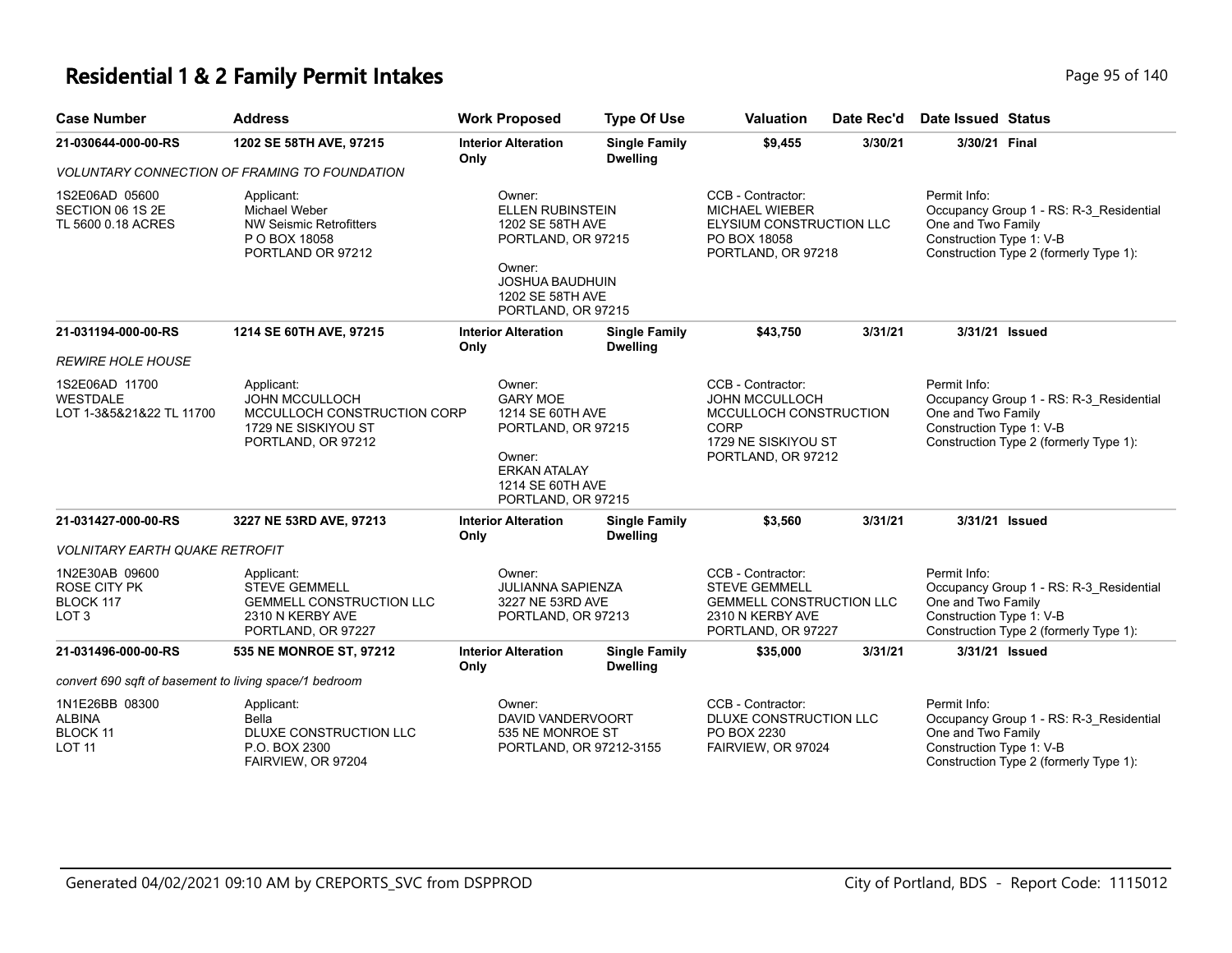#### **Residential 1 & 2 Family Permit Intakes Page 140** Page 96 of 140

| <b>Case Number</b>                                                    | <b>Address</b>                                                                                                                  | <b>Work Proposed</b>                                                                                                                             | <b>Type Of Use</b>                      | <b>Valuation</b>                                                                                             | Date Rec'd | <b>Date Issued Status</b>                                      |                                                                                   |
|-----------------------------------------------------------------------|---------------------------------------------------------------------------------------------------------------------------------|--------------------------------------------------------------------------------------------------------------------------------------------------|-----------------------------------------|--------------------------------------------------------------------------------------------------------------|------------|----------------------------------------------------------------|-----------------------------------------------------------------------------------|
| 21-031642-000-00-RS                                                   | 6600 SE 57TH AVE, 97206                                                                                                         | <b>Interior Alteration</b><br>Only                                                                                                               | <b>Single Family</b><br><b>Dwelling</b> | \$3,900                                                                                                      | 3/31/21    |                                                                | 3/31/21 Under Inspection                                                          |
|                                                                       | <b>VOLUNTARY CONNECTION OF FRAMING TO FOUNDATION</b>                                                                            |                                                                                                                                                  |                                         |                                                                                                              |            |                                                                |                                                                                   |
| 1S2E19AA 03904<br><b>BEULAH</b><br>LOT 4                              | Applicant:<br>Michael Weber<br><b>NW Seismic Retrofitters</b><br>P O BOX 18058<br>PORTLAND OR 97212                             | Owner:<br>PETER SWINTON<br>6600 SE 57TH AVE<br>PORTLAND, OR 97206<br>Owner:<br><b>JORDAN HAFERBIER</b><br>6600 SE 57TH AVE<br>PORTLAND, OR 97206 |                                         | CCB - Contractor:<br><b>MICHAEL WIEBER</b><br>ELYSIUM CONSTRUCTION LLC<br>PO BOX 18058<br>PORTLAND, OR 97218 |            | Permit Info:<br>One and Two Family<br>Construction Type 1: V-B | Occupancy Group 1 - RS: R-3 Residential<br>Construction Type 2 (formerly Type 1): |
| 21-031766-000-00-RS                                                   | 1946 SE 21ST AVE, 97214                                                                                                         | <b>Interior Alteration</b><br>Only                                                                                                               | <b>Single Family</b><br><b>Dwelling</b> | \$120,000                                                                                                    | 3/31/21    |                                                                | <b>Approved to Issue</b>                                                          |
| <b>GROUNDING ELECTRODE SYSTEM.</b>                                    | KITCHEN REMODEL. NEW FLOORING ON 2 MAIN FLOORS. INSULATE 2 BEDROOMS. REPIPE HOUSE. NEW LIGHTS IN BASEMENT. BATH REMODEL. UPDATE |                                                                                                                                                  |                                         |                                                                                                              |            |                                                                |                                                                                   |
| 1S1E02DA 16600<br><b>COLONIAL HTS</b><br>BLOCK 10<br>LOT <sub>5</sub> | Applicant:<br><b>KEVIN CRONIN</b><br><b>CRONIN CONSTRUCTION</b><br>3807 NE 8TH AVE<br>PORTLAND OR 97212                         | Owner:<br>JEREMY DUNN<br>1946 SE 21ST AVE<br>PORTLAND, OR 97214<br>Owner:<br><b>JULIE KRASNIAK</b><br>1946 SE 21ST AVE<br>PORTLAND, OR 97214     |                                         | CCB - Contractor:<br>KEVIN CRONIN CONSTRUCTION<br><b>LLC</b><br>3807 NE 8TH AVE<br>PORTLAND, OR 97212        |            | Permit Info:<br>One and Two Family<br>Construction Type 1: V-B | Occupancy Group 1 - RS: R-3_Residential<br>Construction Type 2 (formerly Type 1): |
| 21-031796-000-00-RS                                                   | 2024 NE CRANE ST, 97211                                                                                                         | <b>Interior Alteration</b><br>Only                                                                                                               | <b>Single Family</b><br><b>Dwelling</b> | \$21,910                                                                                                     | 3/31/21    |                                                                | <b>Approved to Issue</b>                                                          |
|                                                                       | KITCHEN REMODEL, NO EXTERIOR CHANGES, NO ADDED BATHROOMS.                                                                       |                                                                                                                                                  |                                         |                                                                                                              |            |                                                                |                                                                                   |
| 1N1E23DA 18900<br><b>GEORGE PL</b><br><b>BLOCK1</b><br>E 45' OF LOT 4 | Applicant:<br>DAVID LEECH<br>DAVID LEECH INC<br>214 SE 18th-SUITE 101<br>PORTLAND, OR 97214                                     | Owner:<br><b>DEBORAH BRANDES</b><br>2024 NE CRANE ST<br>PORTLAND, OR 97211-5767                                                                  |                                         | CCB - Contractor:<br><b>DAVID LEECH</b><br>DAVID LEECH INC<br>214 SE 18TH - SUITE 101<br>PORTLAND, OR 97214  |            | Permit Info:<br>One and Two Family<br>Construction Type 1: V-B | Occupancy Group 1 - RS: R-3_Residential<br>Construction Type 2 (formerly Type 1): |

**Total # of RS Interior Alteration Only permit intakes: 73 Total valuation of RS Interior Alteration Only permit intakes: \$2,040,637**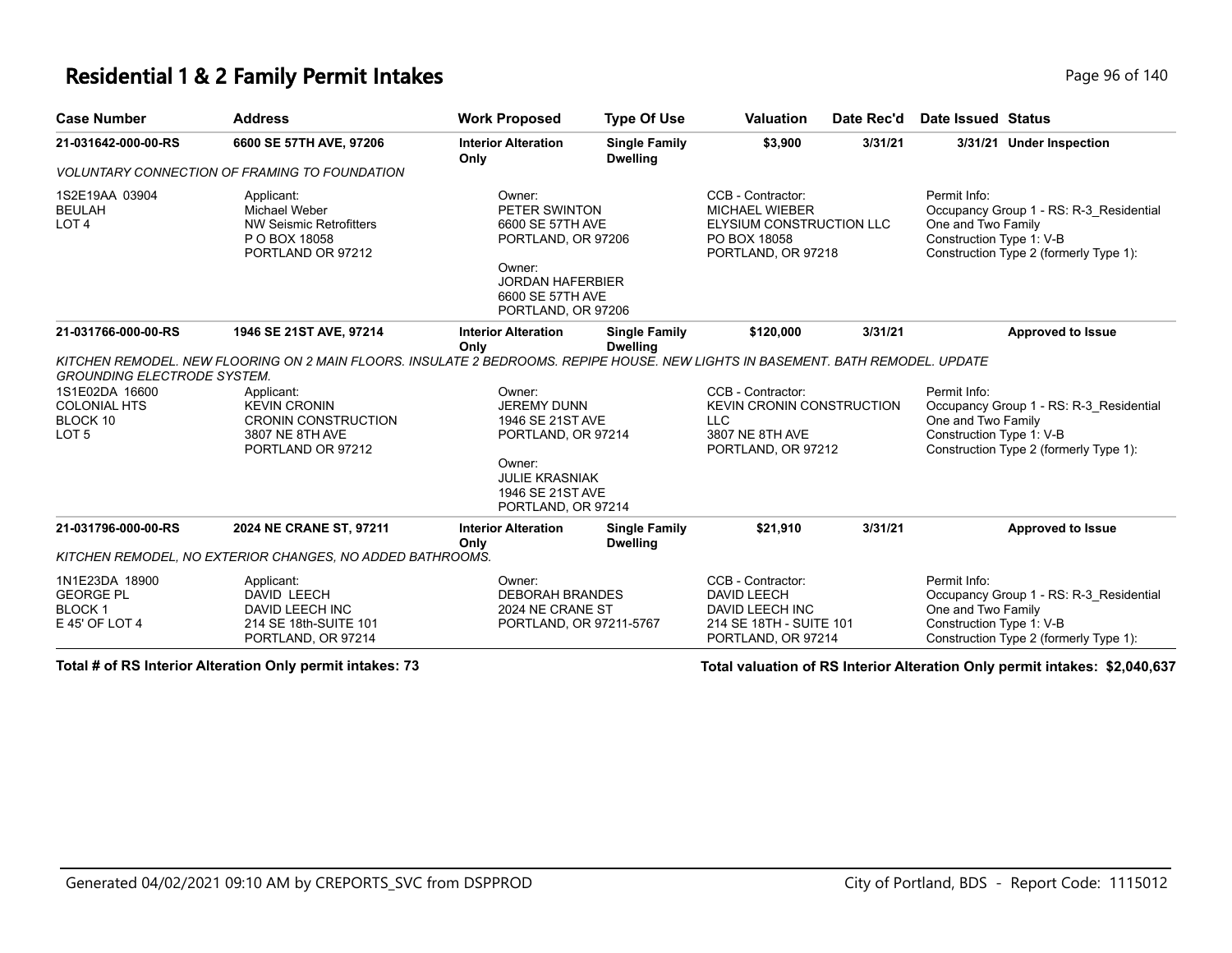## **Residential 1 & 2 Family Permit Intakes Page 110 and Security Page 97 of 140**

| <b>Case Number</b>  | <b>Address</b>                                                                                                                                | <b>Work Proposed</b>                                                                                                                                 | <b>Type Of Use</b>                       | <b>Valuation</b>                                                                                                                        | Date Rec'd | <b>Date Issued Status</b>                                      |                                                                                                                                                                  |
|---------------------|-----------------------------------------------------------------------------------------------------------------------------------------------|------------------------------------------------------------------------------------------------------------------------------------------------------|------------------------------------------|-----------------------------------------------------------------------------------------------------------------------------------------|------------|----------------------------------------------------------------|------------------------------------------------------------------------------------------------------------------------------------------------------------------|
| 20-141647-REV-01-RS | 1228 SW 58TH AVE - Unit B, 97221                                                                                                              | <b>New Construction</b>                                                                                                                              | <b>Accessory</b><br><b>Dwelling Unit</b> | \$0                                                                                                                                     | 3/2/21     |                                                                | 3/3/21 Issued                                                                                                                                                    |
|                     | SINGLE PDF - REVISION FOR ADDITION OF NEW FOUNDATION FOOTING STR DETAIL FOR ADU RETAINING WALL                                                |                                                                                                                                                      |                                          |                                                                                                                                         |            |                                                                |                                                                                                                                                                  |
| 1S1E06BD 03800      | Applicant:<br><b>JASON SHOOK</b><br>PORTLAND OR<br><b>USA</b>                                                                                 | Owner:<br><b>JASON SHOOK</b><br>1228 SW 58TH AVE<br>PORTLAND, OR 97221<br>Owner:<br><b>HANA JACOVER</b><br>1228 SW 58TH AVE<br>PORTLAND, OR 97221    |                                          |                                                                                                                                         |            | Permit Info:<br>One and Two Family<br>Construction Type 1: V-B | Occupancy Group 1 - RS: R-3_Residential<br>Construction Type 2 (formerly Type 1): V-B<br>Total Square Footage - Display Only: 1060                               |
| 20-169146-REV-02-RS | 10615 SW 42ND AVE - Unit B,<br>97219                                                                                                          | <b>New Construction</b>                                                                                                                              | <b>Accessory</b><br><b>Dwelling Unit</b> | \$0                                                                                                                                     | 3/2/21     |                                                                | 3/3/21 Issued                                                                                                                                                    |
|                     | SINGLE PDF -REVISION TO DROP PORTION OF FOUNDATION TO PROVIDE STEP DOWN PORCH. REVISE SOME INTERIOR NON-BEARING WALLS                         |                                                                                                                                                      |                                          |                                                                                                                                         |            |                                                                |                                                                                                                                                                  |
| 1S1E29CC 07700      | Applicant:<br>ED SPENCER<br>END POINT DESIGN INC<br>4036 NE SANDY BLVD 203<br>PORTLAND OR 97212                                               | Owner:<br><b>TERESA WEST</b><br>10615 SW 42ND AVE<br>PORTLAND, OR 97219<br>Owner:<br><b>BLAIN WEST</b><br>10615 SW 42ND AVE<br>PORTLAND, OR 97219    |                                          | CCB - Contractor:<br><b>KEITH JASMANN</b><br><b>JASMANN GROUP NORTH WEST</b><br><b>LLC</b><br>3804 SW PASADENA ST<br>PORTLAND, OR 97219 |            | Permit Info:<br>One and Two Family<br>Construction Type 1: V-B | Occupancy Group 1 - RS: R-3_Residential<br>Construction Type 2 (formerly Type 1): V-B<br>Total Square Footage - Display Only: 1262                               |
| 20-223084-000-00-RS | 25 NE 128TH AVE - Unit B, 97230                                                                                                               | <b>New Construction</b>                                                                                                                              | <b>Accessory</b><br><b>Dwelling Unit</b> | \$91,600                                                                                                                                | 3/30/21    |                                                                | <b>Under Review</b>                                                                                                                                              |
| SEPARATE***         | SINGLE PDF - NEW DETACHED ACCESSORY DWELLING UNIT / NO GARAGE / 2-STORY / FLAT LOT / COMPLEX ***ELECTRICAL MECHANICAL AND PLUMBING            |                                                                                                                                                      |                                          |                                                                                                                                         |            |                                                                |                                                                                                                                                                  |
| 1N2E35CA 09300      | Applicant:<br><b>BRIANNA FORGACS</b><br><b>FORGACS RESIDENTIAL DESIGNS</b><br>1816 SE 174TH CT<br>VANCOUVER, WA 98683                         | Owner:<br><b>HILARIO BAEZ H</b><br>4815 NE 62ND AVE<br>PORTLAND, OR 97218<br>Owner:<br>ROSA BAEZ-HERNANDEZ<br>4815 NE 62ND AVE<br>PORTLAND, OR 97218 |                                          |                                                                                                                                         |            | Permit Info:<br>One and Two Family<br>Construction Type 1: V-B | Occupancy Group 1 - RS: R-3_Residential<br>Construction Type 2 (formerly Type 1):<br>Total Square Footage - Display Only: 748<br>Number of New Dwelling Units: 1 |
| 20-225837-000-00-RS | 2730 NE 30TH AVE - Unit B, 97212                                                                                                              | <b>New Construction</b>                                                                                                                              | <b>Accessory</b><br><b>Dwelling Unit</b> | \$94,049                                                                                                                                | 3/12/21    |                                                                | <b>Under Review</b>                                                                                                                                              |
|                     | SINGLE PDF - NEW DETACHED ACCESSORY DWELLING UNIT / 2-STORY / NO GARAGE / FLAT LOT / SIMPLE ***ELECTRICAL MECHANICAL AND PLUMBING SEPARATE*** |                                                                                                                                                      |                                          |                                                                                                                                         |            |                                                                |                                                                                                                                                                  |
| 1N1E25BD 10200      | Applicant:<br><b>ERIN BEATY</b><br><b>CONSOLIDATED LIVING</b><br>PORTLAND OR<br><b>USA</b>                                                    | Owner:<br><b>NAOMI DIALLO</b><br>2730 NE 30TH AVE<br>PORTLAND, OR 97212                                                                              |                                          | CCB - Contractor:<br>ALBINA CONSTRUCTION LLC<br>PO BOX 12129<br>PORTLAND, OR 97212                                                      |            | Permit Info:<br>One and Two Family<br>Construction Type 1: V-B | Occupancy Group 1 - RS: R-3_Residential<br>Construction Type 2 (formerly Type 1):<br>Total Square Footage - Display Only: 768<br>Number of New Dwelling Units: 1 |

Generated 04/02/2021 09:10 AM from DSPPROD City of Portland, BDS - Report Code: 1115012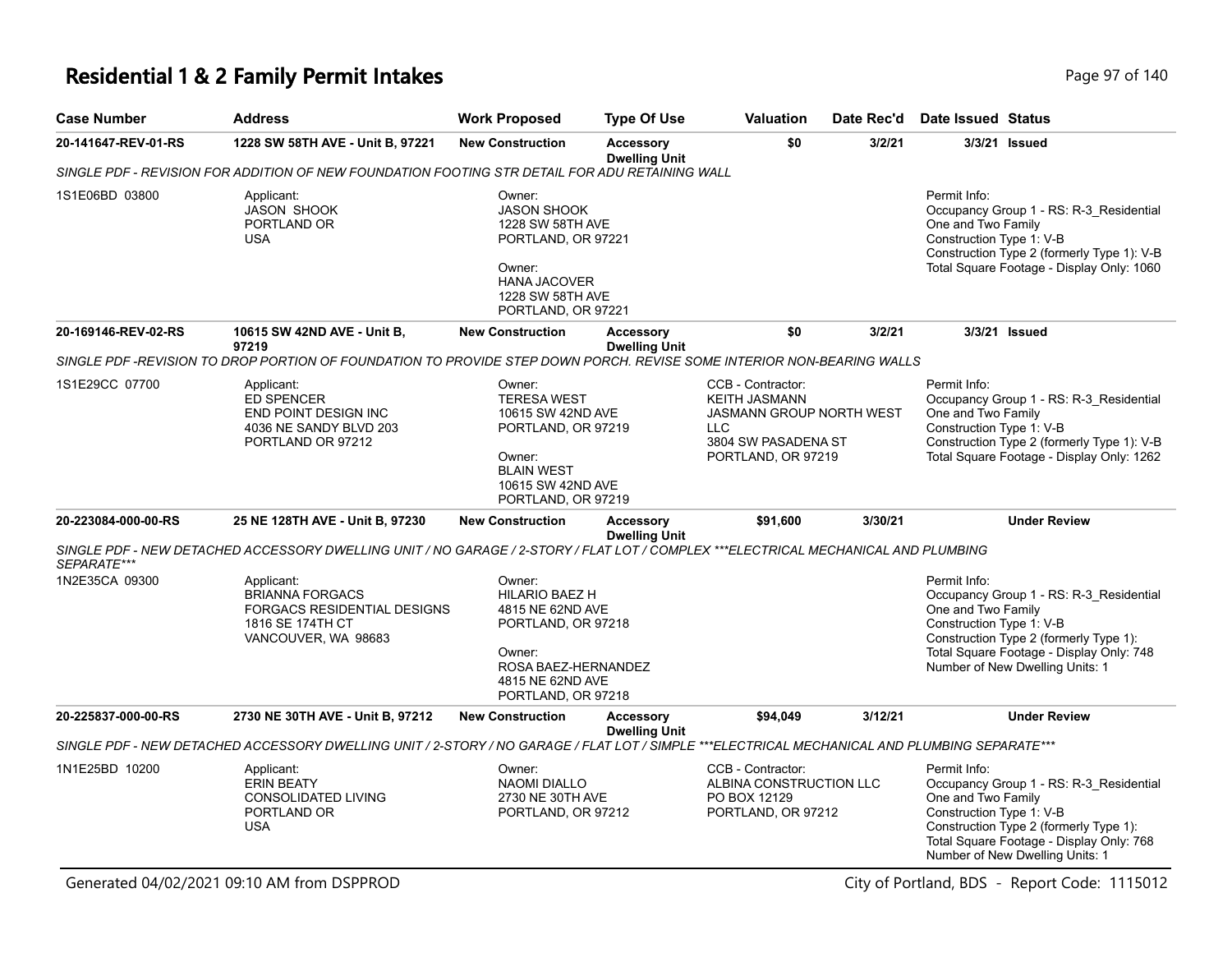## **Residential 1 & 2 Family Permit Intakes Page 140** Page 98 of 140

| <b>Case Number</b>                                                                 | <b>Address</b>                                                                                                                            | <b>Work Proposed</b>                                                                                                                                                      | <b>Type Of Use</b>                       | <b>Valuation</b>                                                                                                    | Date Rec'd | Date Issued Status                                                                                                                                                                                                                     |
|------------------------------------------------------------------------------------|-------------------------------------------------------------------------------------------------------------------------------------------|---------------------------------------------------------------------------------------------------------------------------------------------------------------------------|------------------------------------------|---------------------------------------------------------------------------------------------------------------------|------------|----------------------------------------------------------------------------------------------------------------------------------------------------------------------------------------------------------------------------------------|
| 21-008932-000-00-RS                                                                | 4945 SE 113TH AVE - Unit B, 97266                                                                                                         | <b>New Construction</b>                                                                                                                                                   | Accessory<br><b>Dwelling Unit</b>        | \$100,128                                                                                                           | 3/3/21     | <b>Under Review</b>                                                                                                                                                                                                                    |
| <b>OBTAINED SEPARATE***</b>                                                        | SINGLE PDF - NEW DETACHED ACCESSORY DWELLING UNIT / 2-STORY / NO GARAGE / FLAT LOT / COMPLEX *** ELECTRICAL MECHANICAL AND PLUMBING TO BE |                                                                                                                                                                           |                                          |                                                                                                                     |            |                                                                                                                                                                                                                                        |
| 1S2E15AC 10300                                                                     | Applicant:<br><b>WILL UEBELACKER</b><br><b>WUD ARCHITECTURE</b><br>1430 SE WATER AVE SUITE #205<br>PORTLAND, OR 97214                     | Owner:<br>PETERSEN, DANIEL P TR<br>10803 SE ELSASSER LN<br>PORTLAND, OR 97266-6347<br>Owner:<br>PETERSEN, ROBERTA E TR<br>10803 SE ELSASSER LN<br>PORTLAND, OR 97266-6347 |                                          | Primary Contractor:<br>TO BID                                                                                       |            | Permit Info:<br>Occupancy Group 1 - RS: R-3 Residential<br>One and Two Family<br>Construction Type 1: V-B<br>Construction Type 2 (formerly Type 1): V-B<br>Total Square Footage - Display Only: 922<br>Number of New Dwelling Units: 1 |
| 21-016861-000-00-RS                                                                | 3972 NE 10TH AVE, 97212                                                                                                                   | <b>New Construction</b>                                                                                                                                                   | Accessory<br><b>Dwelling Unit</b>        | \$97,478                                                                                                            | 3/12/21    | <b>Under Review</b>                                                                                                                                                                                                                    |
| SEPARATE***                                                                        | SINGLE PDF - NEW DETACHED ACCESSORY DWELLING UNIT / 2-STORY / NO GARAGE / FLAT LOT / COMPLEX ***ELECTRICAL MECHANICAL AND PLUMBING        |                                                                                                                                                                           |                                          |                                                                                                                     |            |                                                                                                                                                                                                                                        |
| 1N1E23CD 06500<br><b>LINCOLN PK ANX</b><br>BLOCK <sub>22</sub><br>LOT <sub>1</sub> | Applicant:<br><b>BEATE IOANIDE-CULI</b><br>R & B DESIGN STUDIO<br>70 NE FREMONT ST<br>PORTLAND OR 97212                                   | Owner:<br><b>SEAN LAWSON</b><br>19042 FORREST HILL DR<br>TRENTON, MI 48183-4314<br>Owner:<br><b>SANDRA LOEWE</b><br>19042 FORREST HILL DR<br>TRENTON, MI 48183-4314       |                                          | CCB - Contractor:<br><b>CHRISTIAN A IOANIDE</b><br><b>CHRISTIAN A IOANIDE</b><br>PO BOX 90220<br>PORTLAND, OR 97290 |            | Permit Info:<br>Occupancy Group 1 - RS: R-3 Residential<br>One and Two Family<br>Construction Type 1: V-B<br>Construction Type 2 (formerly Type 1):<br>Total Square Footage - Display Only: 796<br>Number of New Dwelling Units: 1     |
| 21-018692-000-00-RS                                                                | 5235 N MINNESOTA AVE - Unit B,<br>97217                                                                                                   | <b>New Construction</b>                                                                                                                                                   | <b>Accessory</b><br><b>Dwelling Unit</b> | \$50,576                                                                                                            | 3/3/21     | <b>Under Review</b>                                                                                                                                                                                                                    |
|                                                                                    | SINGLE PDF- NEW DETACHED ACCESORY DWELLING UNIT/1- STORY/NO GARAGE/ FLAT LOT/COMPLEX ***TRDAE PERMITS SEPARATE***                         |                                                                                                                                                                           |                                          |                                                                                                                     |            |                                                                                                                                                                                                                                        |
| 1N1E22BB 11100                                                                     | Applicant:<br><b>KIRSTEN LYONS</b><br><b>WOLF INDUSTRIES</b><br>1601 SE COMMERCE AVE<br>BATTLE GROUND, WA 98604                           | Owner:<br>AQUILES MONTAS<br>5235 N MINNESOTA AVE<br>PORTLAND, OR 97217-3735<br>Owner:<br><b>JULIANNE MONTAS</b><br>5235 N MINNESOTA AVE<br>PORTLAND, OR 97217-3735        |                                          | CCB - Contractor:<br>WOLF INDUSTRIES INC A CORP<br>OF WA<br>1601 SE COMMERCE AVE<br>BATTLE GROUND, WA 98604         |            | Permit Info:<br>Occupancy Group 1 - RS: R-3 Residential<br>One and Two Family<br>Construction Type 1: V-B<br>Construction Type 2 (formerly Type 1):<br>Total Square Footage - Display Only: 413<br>Number of New Dwelling Units: 1     |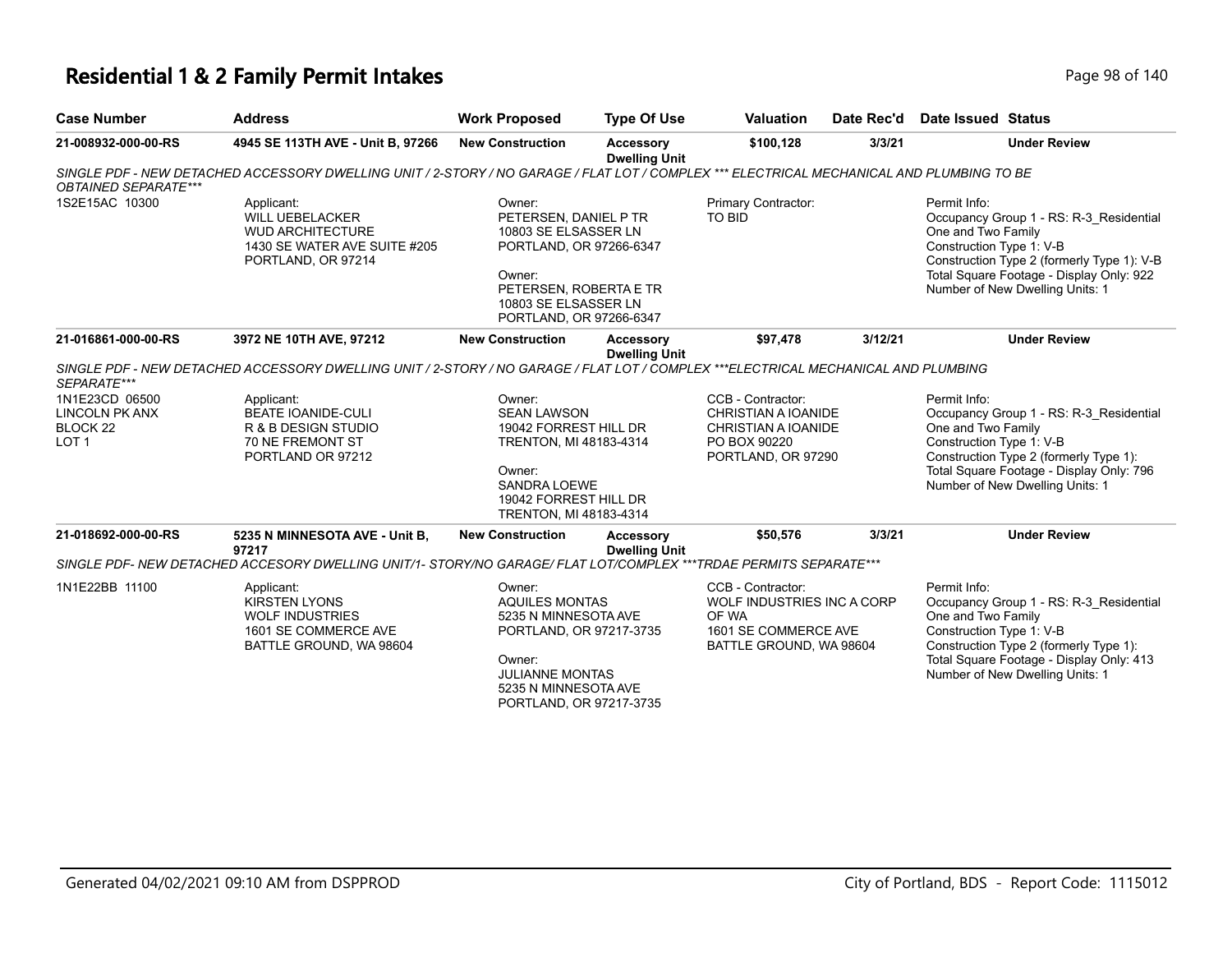## **Residential 1 & 2 Family Permit Intakes Page 140** Page 99 of 140

| <b>Case Number</b>                                                                                                | <b>Address</b>                                                                                                                                                                                                                                  | <b>Work Proposed</b>                                                                                                                                      | <b>Type Of Use</b>                       | <b>Valuation</b>                                                                                             | Date Rec'd | <b>Date Issued Status</b>                                                                                                                                                                                                               |
|-------------------------------------------------------------------------------------------------------------------|-------------------------------------------------------------------------------------------------------------------------------------------------------------------------------------------------------------------------------------------------|-----------------------------------------------------------------------------------------------------------------------------------------------------------|------------------------------------------|--------------------------------------------------------------------------------------------------------------|------------|-----------------------------------------------------------------------------------------------------------------------------------------------------------------------------------------------------------------------------------------|
| 21-019341-000-00-RS                                                                                               | 3707 NE 19TH AVE - Unit B, 97212                                                                                                                                                                                                                | <b>New Construction</b>                                                                                                                                   | <b>Accessory</b><br><b>Dwelling Unit</b> | \$85,722<br>3/2/21                                                                                           |            | <b>Under Review</b>                                                                                                                                                                                                                     |
|                                                                                                                   | SINGLE PDF- NEW DETACHED ACCESSORY DWELLING UNIT/2-STORY/NO GARAGE/FLAT LOT/COMPLEX ***TRADE PERMITS SEPARATE***                                                                                                                                |                                                                                                                                                           |                                          |                                                                                                              |            |                                                                                                                                                                                                                                         |
| 1N1E23DC 13200                                                                                                    | Applicant:<br><b>MIKE MONTGOMERY</b><br>4931 SW 76TH<br>PORTLAND OR 97225                                                                                                                                                                       | Owner:<br><b>RAMIRO GAITAN</b><br>3707 NE 19TH AVE<br>PORTLAND, OR 97212-1406<br>Owner:<br>KATHLEEN GAITAN<br>3707 NE 19TH AVE<br>PORTLAND, OR 97212-1406 |                                          |                                                                                                              |            | Permit Info:<br>Occupancy Group 1 - RS: R-3_Residential<br>One and Two Family<br>Construction Type 1: V-B<br>Construction Type 2 (formerly Type 1):<br>Total Square Footage - Display Only: 700<br>Number of New Dwelling Units: 1      |
| 21-019376-000-00-RS                                                                                               | 1985 SE HAROLD ST, 97202                                                                                                                                                                                                                        | <b>New Construction</b>                                                                                                                                   | Accessory<br><b>Dwelling Unit</b>        | \$108,945                                                                                                    | 3/5/21     | <b>Under Review</b>                                                                                                                                                                                                                     |
| SEPARATE*** W/ 21-019372-RS***<br>1S1E14AD 02900<br><b>MIDWAY ANNEX</b><br>BLOCK <sub>2</sub><br>LOT 9&10 TL 2900 | SINGLE PDF - NEW DETACHED ACCESSORY DWELLING UNIT / 2-STORY / 1-CAR GARAGE / FLAT LOT / SIMPLE ***ELECTRICAL MECHANICAL AND PLUMBING<br>Applicant:<br><b>RYAN PICKREL</b><br><b>FASTER PERMITS</b><br>2000 SW 1ST AVE #420<br>PORTLAND OR 97201 | Owner:<br>SCHUMACHER NORTHWEST<br>INC.<br>7816 SE 62ND AVE<br>PORTLAND, OR 97206<br>Owner:<br>N2 EXCAVATION INC<br>7816 SE 62ND AVE<br>PORTLAND, OR 97206 |                                          | CCB - Contractor:<br>SCHUMACHER CUSTOM HOMES<br><b>INC</b><br>PO BOX 66207<br>PORTLAND, OR 97290             |            | Permit Info:<br>Occupancy Group 1 - RS: R-3_Residential<br>One and Two Family<br>Construction Type 1: V-B<br>Construction Type 2 (formerly Type 1): V-B<br>Total Square Footage - Display Only: 1081<br>Number of New Dwelling Units: 1 |
| 21-019592-000-00-RS                                                                                               | 4833 N PRINCETON ST - Unit B,<br>97203                                                                                                                                                                                                          | <b>New Construction</b>                                                                                                                                   | <b>Accessory</b><br><b>Dwelling Unit</b> | \$101,057                                                                                                    | 3/3/21     | <b>Under Review</b>                                                                                                                                                                                                                     |
|                                                                                                                   | SINGLE PDF- NEW DETACHED ACCESSORY DWELLING UNIT/2-STORY/ NO GARAGE/FLAT LOT/COMPLEX ***TRADE PERMITS SEPARATE***                                                                                                                               |                                                                                                                                                           |                                          |                                                                                                              |            |                                                                                                                                                                                                                                         |
| 1N1E08CC 11800                                                                                                    | Applicant:<br><b>JACK BARNES</b><br><b>JACK BARNES ARCHITECT</b><br>1809 NE 2ND AVE<br>PORTLAND, OR 97212                                                                                                                                       | Owner:<br><b>MAUREEN KESSI</b><br><b>PO BOX 452</b><br>SCAPPOOSE, OR 97056<br>Owner:<br><b>WILLIAM KESSI</b><br>PO BOX 452<br>SCAPPOOSE, OR 97056         |                                          | CCB - Contractor:<br><b>WILL KESSI</b><br><b>KESSI CONSTRUCTION INC</b><br>PO BOX 452<br>SCAPPOOSE, OR 97056 |            | Permit Info:<br>Occupancy Group 1 - RS: R-3_Residential<br>One and Two Family<br>Construction Type 1: V-B<br>Construction Type 2 (formerly Type 1): V-B<br>Total Square Footage - Display Only: 932<br>Number of New Dwelling Units: 1  |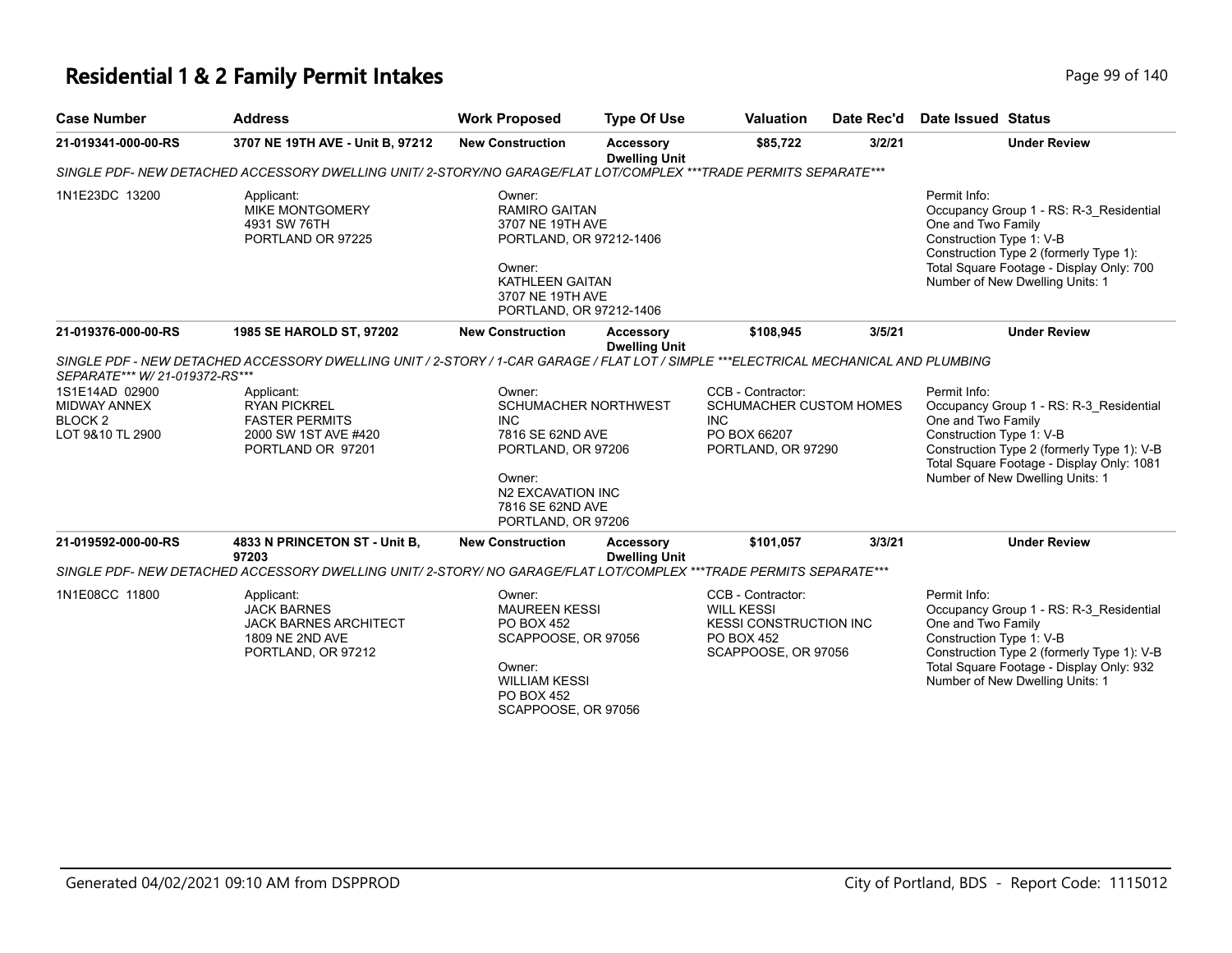## **Residential 1 & 2 Family Permit Intakes Page 100 of 140** Page 100 of 140

| Page 100 of 14 |  |  |
|----------------|--|--|

| <b>Case Number</b>  | <b>Address</b>                                                                                                                                                                                          | <b>Work Proposed</b>                                                                                                                                   | <b>Type Of Use</b>                | <b>Valuation</b>                                                                                                                                                                                                                                                                                                                                                                     | Date Rec'd | Date Issued Status                                                                                                                                                                                                                      |
|---------------------|---------------------------------------------------------------------------------------------------------------------------------------------------------------------------------------------------------|--------------------------------------------------------------------------------------------------------------------------------------------------------|-----------------------------------|--------------------------------------------------------------------------------------------------------------------------------------------------------------------------------------------------------------------------------------------------------------------------------------------------------------------------------------------------------------------------------------|------------|-----------------------------------------------------------------------------------------------------------------------------------------------------------------------------------------------------------------------------------------|
| 21-020632-000-00-RS | 9046 SE CLINTON ST - Unit B,<br>97266                                                                                                                                                                   | <b>New Construction</b>                                                                                                                                | Accessory<br><b>Dwelling Unit</b> | \$125,789                                                                                                                                                                                                                                                                                                                                                                            | 3/4/21     | <b>Under Review</b>                                                                                                                                                                                                                     |
|                     | SINGLE PDF- NEW DETACHED ACCESSORY DWELLING UNIT/2-STORY/2-GARAGR/ SLOPED LOT/SIMPLE                                                                                                                    |                                                                                                                                                        |                                   |                                                                                                                                                                                                                                                                                                                                                                                      |            |                                                                                                                                                                                                                                         |
| 1S2E09BA 02800      | Applicant:<br><b>KEVIN PARTAIN</b><br><b>URBAN VISIONS</b><br>223 NE 56TH AVENUE<br>PORTLAND, OR 97213<br>Applicant:<br><b>MORGAN HEATING &amp; COOLING INC</b><br>PO BOX 630<br>GRESHAM, OR 97030-0160 | Owner:<br>SUNSET BRIDGE INC<br>PO BOX 66910<br>PORTLAND, OR 97266                                                                                      |                                   | CCB - Contractor:<br><b>JIM KOSTA</b><br>BW CONSTRUCTION INC<br>PO BOX 66910<br>PORTLAND, OR 97290<br>CCB - Contractor:<br><b>MIRCEA BOGDAN</b><br>13512 SE MARKET ST<br>PORTLAND, OR 97233<br>CCB - Contractor:<br>MORGAN HEATING & COOLING<br><b>INC</b><br>PO BOX 630<br>GRESHAM, OR 97030-0160<br>CCB - Contractor:<br>PAVEL CRAINIC<br>16102 SE FLAVEL DR<br>PORTLAND, OR 97236 |            | Permit Info:<br>Occupancy Group 1 - RS: R-3 Residential<br>One and Two Family<br>Construction Type 1: V-B<br>Construction Type 2 (formerly Type 1): V-B<br>Total Square Footage - Display Only: 1376<br>Number of New Dwelling Units: 1 |
| 21-022021-000-00-RS | 6906 SW 36TH AVE - Unit B, 97219                                                                                                                                                                        | <b>New Construction</b>                                                                                                                                | Accessory<br><b>Dwelling Unit</b> | \$180,506                                                                                                                                                                                                                                                                                                                                                                            | 3/10/21    | <b>Under Review</b>                                                                                                                                                                                                                     |
|                     | SINGLE PDF - NEW DETACHED ACCESSORY DWELLING UNIT/2-STORY / NO GARAGE/ SLOPED LOT /COMPLEX ***TRADE PERMITS SEPARATE***                                                                                 |                                                                                                                                                        |                                   |                                                                                                                                                                                                                                                                                                                                                                                      |            |                                                                                                                                                                                                                                         |
| 1S1E20BA 02900      | Applicant:<br><b>WILLIAM DEAN</b><br><b>GROUND UP DESIGN WORKS</b><br>111 SW OAK ST #400A<br>PORTLAND OR 97204                                                                                          | Owner:<br><b>MICHAEL NEELAND</b><br>619 NE GRAHAM ST<br>PORTLAND, OR 97212<br>Owner:<br><b>CAROL NEELAND</b><br>619 NE GRAHAM ST<br>PORTLAND, OR 97212 |                                   | CCB - Contractor:<br><b>CONSTRUCTIVE IDEAS LLC</b><br>1631 NE BROADWAY 453<br>PORTLAND, OR 97232                                                                                                                                                                                                                                                                                     |            | Permit Info:<br>Occupancy Group 1 - RS: R-3 Residential<br>One and Two Family<br>Construction Type 1: V-B<br>Construction Type 2 (formerly Type 1):<br>Total Square Footage - Display Only: 1474<br>Number of New Dwelling Units: 1     |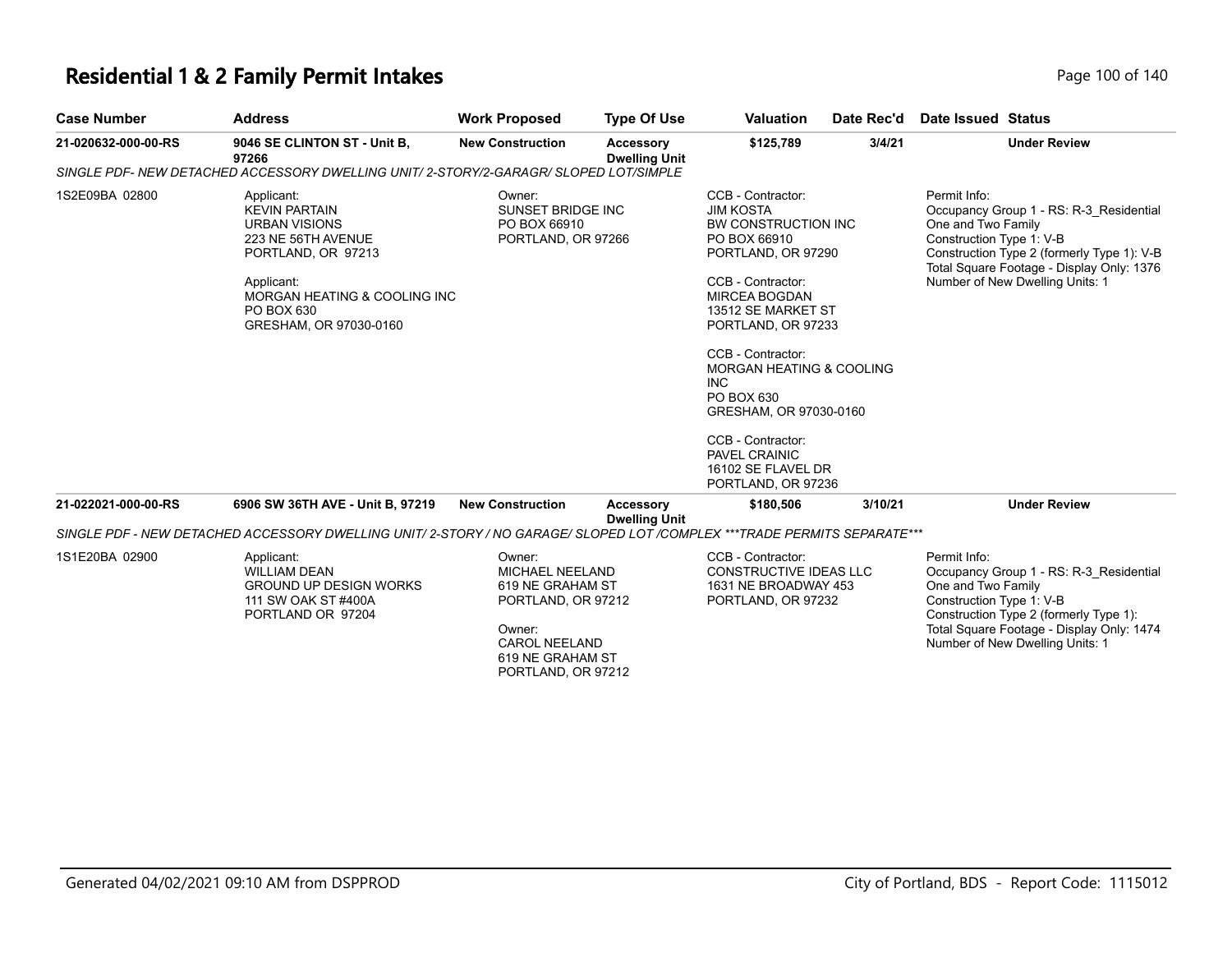### **Residential 1 & 2 Family Permit Intakes Page 101 of 140** Page 101 of 140

| <b>Case Number</b>                                                            | <b>Address</b>                                                                                                                                                                                                                                 | <b>Work Proposed</b>                                                                                                                                    | <b>Type Of Use</b>                                                                                                                                               | Valuation                                                                                                                    | Date Rec'd | <b>Date Issued Status</b>                                                                                                                                                                                                          |
|-------------------------------------------------------------------------------|------------------------------------------------------------------------------------------------------------------------------------------------------------------------------------------------------------------------------------------------|---------------------------------------------------------------------------------------------------------------------------------------------------------|------------------------------------------------------------------------------------------------------------------------------------------------------------------|------------------------------------------------------------------------------------------------------------------------------|------------|------------------------------------------------------------------------------------------------------------------------------------------------------------------------------------------------------------------------------------|
| 21-023379-000-00-RS                                                           | 6310 SE 58TH AVE, 97206                                                                                                                                                                                                                        | <b>New Construction</b>                                                                                                                                 | Accessory<br><b>Dwelling Unit</b>                                                                                                                                | \$72,006                                                                                                                     | 3/10/21    | <b>Under Review</b>                                                                                                                                                                                                                |
|                                                                               | SINGLE PDF - NEW DETACHED ACCESSORY DWELLING UNIT/1-STORY/NO GARAGE/FLAT LOT/COMPLEX ***TRADE PERMITS SEPARATE***                                                                                                                              |                                                                                                                                                         |                                                                                                                                                                  |                                                                                                                              |            |                                                                                                                                                                                                                                    |
| 1S2E18DD 10400<br><b>TREMONT PL</b><br>BLOCK <sub>9</sub><br>LOT <sub>2</sub> | Applicant:<br><b>DAVID STACZEK</b><br>PORTLAND OR<br><b>USA</b>                                                                                                                                                                                | Owner:<br><b>FRANCINE STACZEK</b><br>3650 SE RURAL ST<br>PORTLAND, OR 97202<br>Owner:<br><b>DAVID STACZEK</b><br>3650 SE RURAL ST<br>PORTLAND, OR 97202 |                                                                                                                                                                  | CCB - Contractor:<br>ARC HOMES LLC<br>9701 JOHNSON CREEK BL D102<br>HAPPY VALLEY, OR 97086                                   |            | Permit Info:<br>Occupancy Group 1 - RS: R-3 Residential<br>One and Two Family<br>Construction Type 1: V-B<br>Construction Type 2 (formerly Type 1):<br>Total Square Footage - Display Only: 588<br>Number of New Dwelling Units: 1 |
| 21-024202-000-00-RS                                                           | 1825 SW EVANS ST, 97219                                                                                                                                                                                                                        | <b>New Construction</b>                                                                                                                                 | <b>Accessory</b><br><b>Dwelling Unit</b>                                                                                                                         | \$90,743                                                                                                                     | 3/25/21    | <b>Under Review</b>                                                                                                                                                                                                                |
|                                                                               | SINGLE PDF - NEW DETACHED ACCESSORY DWELLING UNIT / 1-STORY / NO GARAGE / SLOPED LOT / COMPLEX                                                                                                                                                 |                                                                                                                                                         |                                                                                                                                                                  |                                                                                                                              |            |                                                                                                                                                                                                                                    |
| 1S1E21CA 07600<br><b>CAPITOL HILL</b><br><b>BLOCK 14</b><br><b>LOT 17</b>     | Applicant:<br><b>AKHILESH DWIVEDI</b><br>1825 SW EVANS ST<br>PORTAND OR 97219                                                                                                                                                                  | Owner:<br>CHAE PAK<br>Owner:<br>PORTLAND, OR 97219                                                                                                      | CCB - Contractor:<br>ROWHOUSE LLC<br>1825 SW EVANS ST<br>PO BOX 25472<br>PORTLAND, OR 97298<br>PORTLAND, OR 97219<br><b>AKHILESH DWIVEDI</b><br>1825 SW EVANS ST |                                                                                                                              |            | Permit Info:<br>Occupancy Group 1 - RS: R-3_Residential<br>One and Two Family<br>Construction Type 1: V-B<br>Construction Type 2 (formerly Type 1):<br>Total Square Footage - Display Only: 741<br>Number of New Dwelling Units: 1 |
| 21-024735-000-00-RS                                                           | 207 NE 109TH AVE, 97220                                                                                                                                                                                                                        | <b>New Construction</b>                                                                                                                                 | <b>Accessory</b><br><b>Dwelling Unit</b>                                                                                                                         | \$50,576                                                                                                                     | 3/15/21    | <b>Under Review</b>                                                                                                                                                                                                                |
|                                                                               | SINGLE PDF - NEW ACCESSORY DWELLING UNIT (TINY HOME), PREFABRICATED STRUCTURE APPROVED BY THE STATE BUILDING CODE DIVISION /ONE STORY/NO<br>GARAGE/FLAT LOT/COMPLEX****ELECTRICAL, MECHANICAL & PLUMBING PERMITS TO BE OBTAINED SEPARATELY**** |                                                                                                                                                         |                                                                                                                                                                  |                                                                                                                              |            |                                                                                                                                                                                                                                    |
| 1N2E34CA 09600<br><b>BRUNSWICK</b><br><b>BLOCK1</b><br><b>LOT 16</b>          | Applicant:<br>Kirsten Lyons<br>PORTLAND OR<br><b>USA</b>                                                                                                                                                                                       | Owner:<br>NICOLE ASPROCOLAS<br>207 NE 109TH AVE<br>PORTLAND, OR 97220-3212                                                                              |                                                                                                                                                                  | CCB - Contractor:<br>WOLF INDUSTRIES INC A CORP<br>OF WA<br>1601 SE COMMERCE AVE<br>BATTLE GROUND, WA 98604                  |            | Permit Info:<br>Occupancy Group 1 - RS: R-3_Residential<br>One and Two Family<br>Construction Type 1: V-B<br>Construction Type 2 (formerly Type 1):<br>Total Square Footage - Display Only: 413<br>Number of New Dwelling Units: 1 |
| 21-026208-000-00-RS                                                           | SE REEDWAY ST, 97206                                                                                                                                                                                                                           | <b>New Construction</b>                                                                                                                                 | <b>Accessory</b><br><b>Dwelling Unit</b>                                                                                                                         | \$97,846                                                                                                                     | 3/22/21    | <b>Under Review</b>                                                                                                                                                                                                                |
|                                                                               | SINGLE PDF-NEW DETACHED ACCEESORY DWELLING UNIT/2-STORY/NO GARAGE/FLAT LOT/COMPLEX WITH 21-026099-RS ***TRADE PERMITS SEPARATE***                                                                                                              |                                                                                                                                                         |                                                                                                                                                                  |                                                                                                                              |            |                                                                                                                                                                                                                                    |
| 1S2E17CB 17501<br>BLOCK 34<br>LOT <sub>29</sub>                               | Applicant:<br><b>DANIEL BRAMSKE</b><br>EMA ARCHITECTURE, LLC<br>721 NW 9TH AVENUE, SUITE 280<br>PORTLAND OR 97209                                                                                                                              | Owner:<br>REEDWAY PROJECT LLC<br>333 S STATE ST #V-351                                                                                                  | LAKE OSWEGO, OR 97034-3948                                                                                                                                       | CCB - Contractor:<br>Arthur DONAGHEY<br>ARTHUR DONAGHEY<br><b>CONSTRUCTION LLC</b><br>2584 N JESSUP ST<br>PORTLAND, OR 97217 |            | Permit Info:<br>Occupancy Group 1 - RS: R-3_Residential<br>One and Two Family<br>Construction Type 1: V-B<br>Construction Type 2 (formerly Type 1):<br>Total Square Footage - Display Only: 799<br>Number of New Dwelling Units: 1 |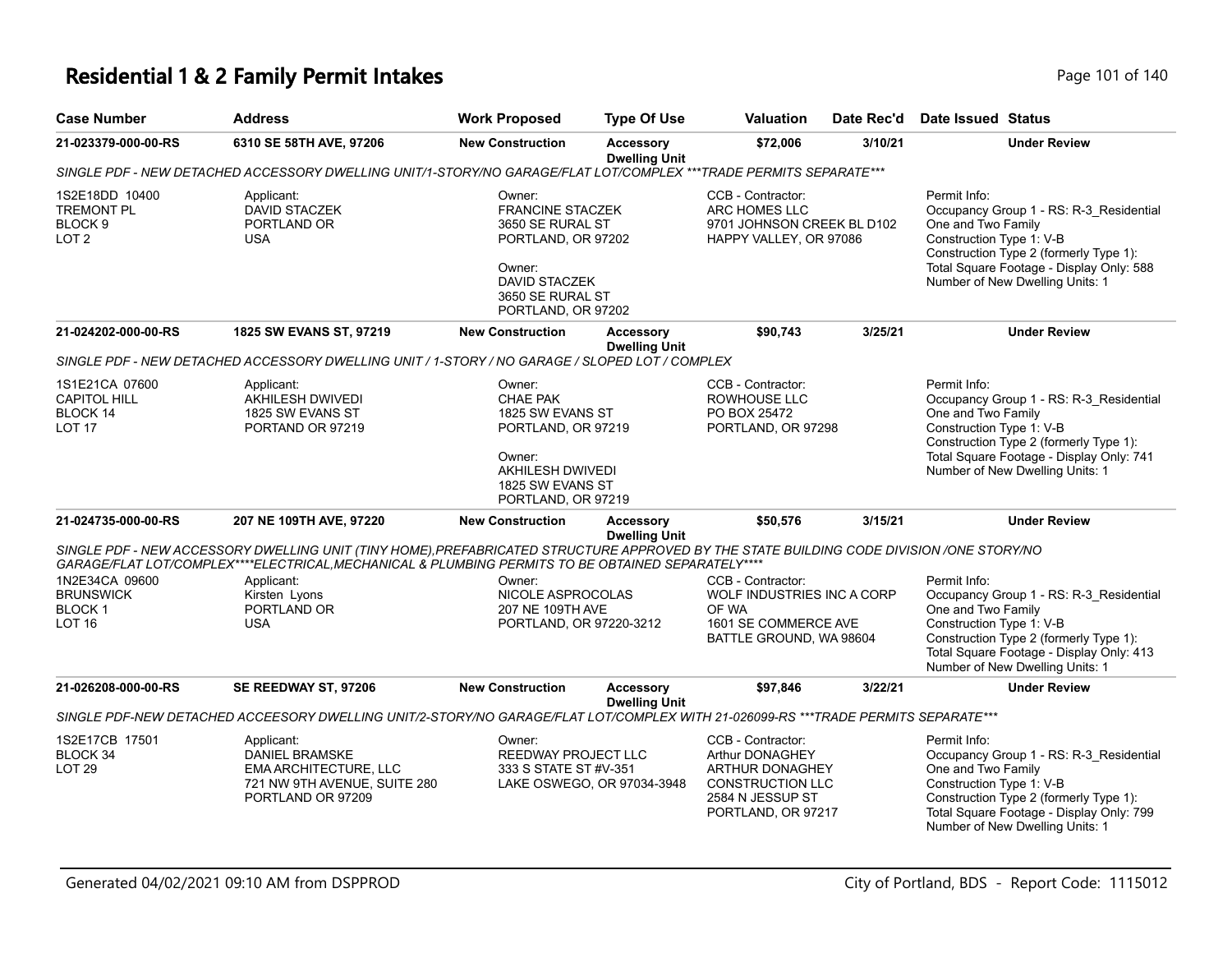### **Residential 1 & 2 Family Permit Intakes Page 102 of 140** Page 102 of 140

| <b>Case Number</b>                                                                                                | <b>Address</b>                                                                                                                            | <b>Work Proposed</b>                                                                                                              | <b>Type Of Use</b>                   | <b>Valuation</b>                                                                                                                                                                                                                                                                                                                                                   | Date Rec'd | <b>Date Issued Status</b>                                                                                                                                                                                                               |  |  |  |
|-------------------------------------------------------------------------------------------------------------------|-------------------------------------------------------------------------------------------------------------------------------------------|-----------------------------------------------------------------------------------------------------------------------------------|--------------------------------------|--------------------------------------------------------------------------------------------------------------------------------------------------------------------------------------------------------------------------------------------------------------------------------------------------------------------------------------------------------------------|------------|-----------------------------------------------------------------------------------------------------------------------------------------------------------------------------------------------------------------------------------------|--|--|--|
| 21-027704-000-00-RS                                                                                               | 6538 SE 64TH AVE, 97206                                                                                                                   | <b>New Construction</b>                                                                                                           | Accessory<br><b>Dwelling Unit</b>    | \$82,740                                                                                                                                                                                                                                                                                                                                                           | 3/24/21    | <b>Under Review</b>                                                                                                                                                                                                                     |  |  |  |
| SINGLE PDF- NEW ACCESSORY DWELLING UNIT/ 2-STORY/1-GARGAE/ FLAT LOT/COMPLEX ***TRADE PEMRIT SEPARATE***           |                                                                                                                                           |                                                                                                                                   |                                      |                                                                                                                                                                                                                                                                                                                                                                    |            |                                                                                                                                                                                                                                         |  |  |  |
| 1S2E20BB 05300<br>BRENTWOOD & SUB<br>BLOCK <sub>24</sub><br>N 52' OF LOT 9                                        | Applicant:<br><b>BRADLEE HERSEY</b><br><b>FASTER PERMITS</b><br>2000 SW 1ST AVE SUITE 420<br>PORTLAND OR 97201                            | Owner:<br>JACQUELINE BAY<br>1124 NE 57TH AVE<br>PORTLAND, OR 97213-3617                                                           |                                      | CCB - Contractor:<br><b>RYAN MAHAFFY</b><br><b>RYAN HOMES INC</b><br>PO BOX 278<br>ALLEGANY, OR 97407                                                                                                                                                                                                                                                              |            | Permit Info:<br>Occupancy Group 1 - RS: R-3_Residential<br>One and Two Family<br>Construction Type 1: V-B<br>Construction Type 2 (formerly Type 1): V-A<br>Total Square Footage - Display Only: 787<br>Number of New Dwelling Units: 1  |  |  |  |
| 21-028849-000-00-RS                                                                                               | 1925 NE 57TH AVE, 97213                                                                                                                   | <b>New Construction</b>                                                                                                           | <b>Accessory</b>                     | \$136,266                                                                                                                                                                                                                                                                                                                                                          | 3/25/21    | <b>Under Review</b>                                                                                                                                                                                                                     |  |  |  |
| <b>Dwelling Unit</b><br>SINGLE PDF- NEW DETACHED ACCESSORY DWELLING UNIT/2-STORY/ATTACHED GARAGE/FLAT LOT/COMPLEX |                                                                                                                                           |                                                                                                                                   |                                      |                                                                                                                                                                                                                                                                                                                                                                    |            |                                                                                                                                                                                                                                         |  |  |  |
| 1N2E30DC 00400<br><b>ELMHURST</b><br>BLOCK 12<br>LOT 6                                                            | Applicant:<br><b>JOE ROBERTSON</b><br>SHELTER SOLUTIONS LLC<br>1912 SE COUCH ST<br>PORTLAND, OR 97232                                     | Owner:<br><b>EDGAR JOINT TR</b><br>1925 NE 57TH AVE<br>PORTLAND, OR 97213                                                         |                                      | CCB - Contractor:<br><b>GARNER ELECTRIC CO</b><br>2890 SE BROOKWOOD AVE<br>HILLSBORO, OR 97123<br>CCB - Contractor:<br><b>JOE ROBERTSON</b><br>SHELTER SOLUTIONS LLC<br>1973 SE DUNCAN DR<br>HILLSBORO, OR 97123<br>CCB - Contractor:<br>PERFORMANCE INSULATION &<br><b>ENERGY SERVICES INC</b><br>13939 SW TUALATIN SHERWOOD<br><b>ROAD</b><br>SHERWOOD, OR 97140 |            | Permit Info:<br>Occupancy Group 1 - RS: R-3_Residential<br>One and Two Family<br>Construction Type 1: V-B<br>Construction Type 2 (formerly Type 1): V-B<br>Total Square Footage - Display Only: 1596<br>Number of New Dwelling Units: 1 |  |  |  |
| 21-030111-000-00-RS                                                                                               | 58 NE COOK ST, 97212                                                                                                                      | <b>New Construction</b>                                                                                                           | <b>Accessory</b><br><b>Structure</b> | \$21,783                                                                                                                                                                                                                                                                                                                                                           | 3/28/21    | 4/2/21 Under Inspection                                                                                                                                                                                                                 |  |  |  |
| MECHANICAL, ELECTRICAL AND PLUMBING.                                                                              | SINGLE PDF NEW 451 SF DETACHED ACCESSORY STRUCTURE, NEW SPACE FOR CERAMICS/UTILITY STUDIO. 1 NEW SINK. 51 SF FOR STORAGE ROOM. ASSOCIATED |                                                                                                                                   |                                      |                                                                                                                                                                                                                                                                                                                                                                    |            |                                                                                                                                                                                                                                         |  |  |  |
| 1N1E27AA 11200<br><b>WILLIAMS AVE ADD</b><br>BLOCK <sub>8</sub><br><b>LOT 19</b>                                  | Applicant:<br>SCOTT CRAIG<br>CRAIG DESIGN GROUP LLC<br>922 SE 38TH AVE<br>PORTLAND, OR 97214                                              | Owner:<br><b>CUONG LAM</b><br>58 NE COOK ST<br>PORTLAND, OR 97212<br>Owner:<br>AARON SCOTT<br>58 NE COOK ST<br>PORTLAND, OR 97212 |                                      | CCB - Contractor:<br><b>SCOTT CRAIG</b><br><b>CRAIG DESIGN GROUP LLC</b><br>922 SE 38TH AVE<br>PORTLAND, OR 97214                                                                                                                                                                                                                                                  |            | Permit Info:<br>Occupancy Group 1 - RS: U_Private<br>Garage\Utility Misc.<br>Construction Type 1: V-B<br>Construction Type 2 (formerly Type 1):<br>Total Square Footage - Display Only: 451                                             |  |  |  |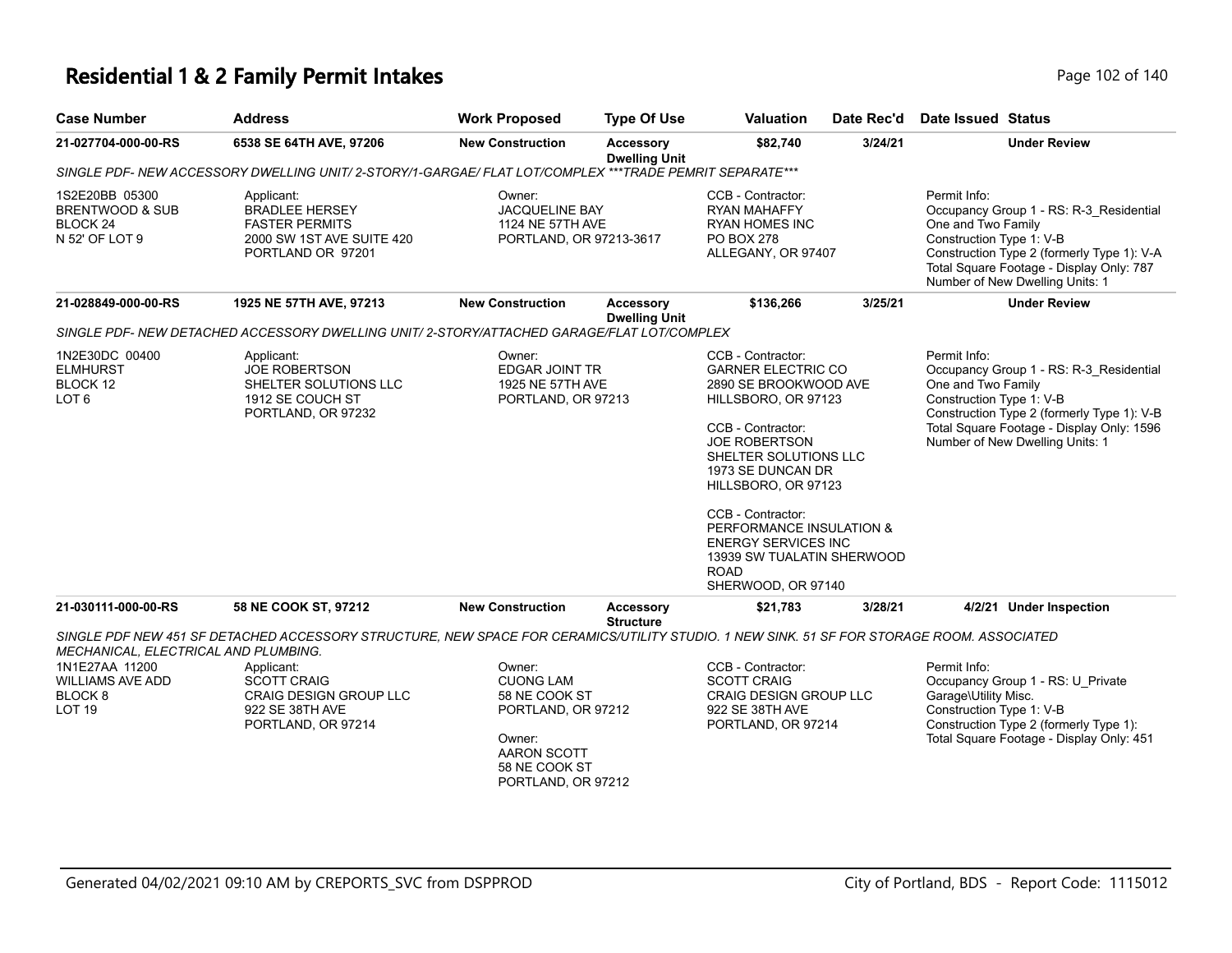# **Residential 1 & 2 Family Permit Intakes Page 103 of 140** Page 103 of 140

| <b>Case Number</b>                                                                                                  | <b>Address</b>                                                                                                                 | <b>Work Proposed</b>                                                                                                                                           | <b>Type Of Use</b>                   | <b>Valuation</b>                                                                                                                      | Date Rec'd | Date Issued Status                                                                                                                                                                               |
|---------------------------------------------------------------------------------------------------------------------|--------------------------------------------------------------------------------------------------------------------------------|----------------------------------------------------------------------------------------------------------------------------------------------------------------|--------------------------------------|---------------------------------------------------------------------------------------------------------------------------------------|------------|--------------------------------------------------------------------------------------------------------------------------------------------------------------------------------------------------|
| 19-190067-DFS-01-RS                                                                                                 | 11100 S RIVERWOOD RD, 97219                                                                                                    | <b>New Construction</b>                                                                                                                                        | <b>Accessory</b><br><b>Structure</b> | \$1                                                                                                                                   | 3/29/21    | 3/29/21 Issued                                                                                                                                                                                   |
|                                                                                                                     | SINGLE PDF- DFS DECK AND ATTACHMENTS FOR DOCK ON WILLAMETTE RIVER                                                              |                                                                                                                                                                |                                      |                                                                                                                                       |            |                                                                                                                                                                                                  |
| 1S1E35BA 00500<br>PALATINE HILL<br>LOT 1 TL 500                                                                     | Applicant:<br><b>TINA FARRELLY</b><br>PACIFIC HABITAT SERVICES<br>9450 SW COMMERCE CIRCLE SUITE<br>180<br>WILSONVILLE OR 97070 | Owner:<br><b>JAMES MORSE</b><br>10515 SW ALLEN BLVD<br>BEAVERTON, OR 97005                                                                                     |                                      | CCB - Contractor:<br><b>KENS FLOATATION SERVICE INC</b><br>1701 CLACKAMETTE DR<br>OREGON CITY, OR 97045-1055<br>OREGON CITY, OR 97045 |            | Permit Info:<br>Occupancy Group 1 - RS: U_Decks,<br>Patios, Porches, Carports<br>Construction Type 1: V-B<br>Construction Type 2 (formerly Type 1):<br>Total Square Footage - Display Only: 1128 |
| 21-018232-000-00-RS                                                                                                 | 7536 SW 34TH AVE, 97219                                                                                                        | <b>New Construction</b>                                                                                                                                        | <b>Accessory</b><br><b>Structure</b> | \$24,000                                                                                                                              | 3/5/21     | <b>Under Review</b>                                                                                                                                                                              |
| SINGLE PDF - NEW 384SF SHED                                                                                         |                                                                                                                                |                                                                                                                                                                |                                      |                                                                                                                                       |            |                                                                                                                                                                                                  |
| 1S1E20AC 10200<br><b>SYLVANIA TERR TR</b><br>LOT <sub>5</sub>                                                       | Applicant:<br>RAPHAEL GOODBLATT<br>AHHA ARCHITECT INC<br>6663 SW BEAVERTON HILLSDALE HWY<br>#222<br>PORTLAND, OR 97225         | Owner:<br><b>DIANE HERSCHLEB</b><br>7536 SW 34TH AVE<br>PORTLAND, OR 97219-1722                                                                                |                                      | Primary Contractor:<br><b>TO BID</b>                                                                                                  |            | Permit Info:<br>Occupancy Group 1 - RS: U_Private<br>Garage\Utility Misc.<br>Construction Type 1: V-B<br>Construction Type 2 (formerly Type 1):<br>Total Square Footage - Display Only: 384      |
| 21-020282-000-00-RS                                                                                                 | 10720 NE EUGENE ST, 97220                                                                                                      | <b>New Construction</b>                                                                                                                                        | <b>Accessory</b><br><b>Structure</b> | \$59,766                                                                                                                              | 3/8/21     | <b>Under Review</b>                                                                                                                                                                              |
|                                                                                                                     | SINGLE PDF CONSTRUCT NEW TWO STORY STRUCTURE WITH SHOP AND RECREATION AREA AT REAR OF PROPERTY **ET. MT. PT SEPARATE           |                                                                                                                                                                |                                      |                                                                                                                                       |            |                                                                                                                                                                                                  |
| 1N2E27CA 21000<br><b>CASMUR</b><br><b>BLOCK 15</b><br>E 16' OF LOT 6 EXC PT IN<br><b>ST</b><br>LOT 7&8 EXC PT IN ST | Applicant:<br><b>SCOTT TRACY</b><br>10720 NE EUGENE ST<br>PORTLAND OR 97220                                                    | Owner:<br><b>SCOTT TRACY</b><br>10720 NE EUGENE ST<br>PORTLAND, OR 97220-3733<br>Owner:<br><b>SUSAN TRACY</b><br>10720 NE EUGENE ST<br>PORTLAND, OR 97220-3733 |                                      |                                                                                                                                       |            | Permit Info:<br>Occupancy Group 1 - RS: U_Private<br>Garage\Utility Misc.<br>Construction Type 1: V-B<br>Construction Type 2 (formerly Type 1): V-B<br>Total Square Footage - Display Only: 700  |
| 21-020782-000-00-RS                                                                                                 | 6917 NE CLEVELAND AVE, 97211                                                                                                   | <b>New Construction</b>                                                                                                                                        | <b>Accessory</b>                     | \$5,748                                                                                                                               | 3/5/21     | <b>Under Review</b>                                                                                                                                                                              |
|                                                                                                                     | SINGLE PDF- BUILD NEW DETACHED ROOF STRUCTURE.                                                                                 |                                                                                                                                                                | <b>Structure</b>                     |                                                                                                                                       |            |                                                                                                                                                                                                  |
| 1N1E15AD 03200<br><b>SARATOGA</b><br>BLOCK <sub>5</sub><br>LOT <sub>7</sub>                                         | Applicant:<br><b>MITCHELL LEARD</b><br><b>LANDSCAPE EAST &amp; WEST</b><br>15601 SE 90th AVE<br>CLACKAMAS, OR 97015            | Owner:<br>RONALD J JR POWELL<br>6917 NE CLEVELAND AVE<br>PORTLAND, OR 97211                                                                                    |                                      | CCB - Contractor:<br>LANDSCAPE EAST & WEST INC<br>PO BOX 430<br>CLACKAMAS, OR 97015                                                   |            | Permit Info:<br>Occupancy Group 1 - RS: U_Decks,<br>Patios, Porches, Carports<br>Construction Type 1: V-B<br>Construction Type 2 (formerly Type 1):<br>Total Square Footage - Display Only: 238  |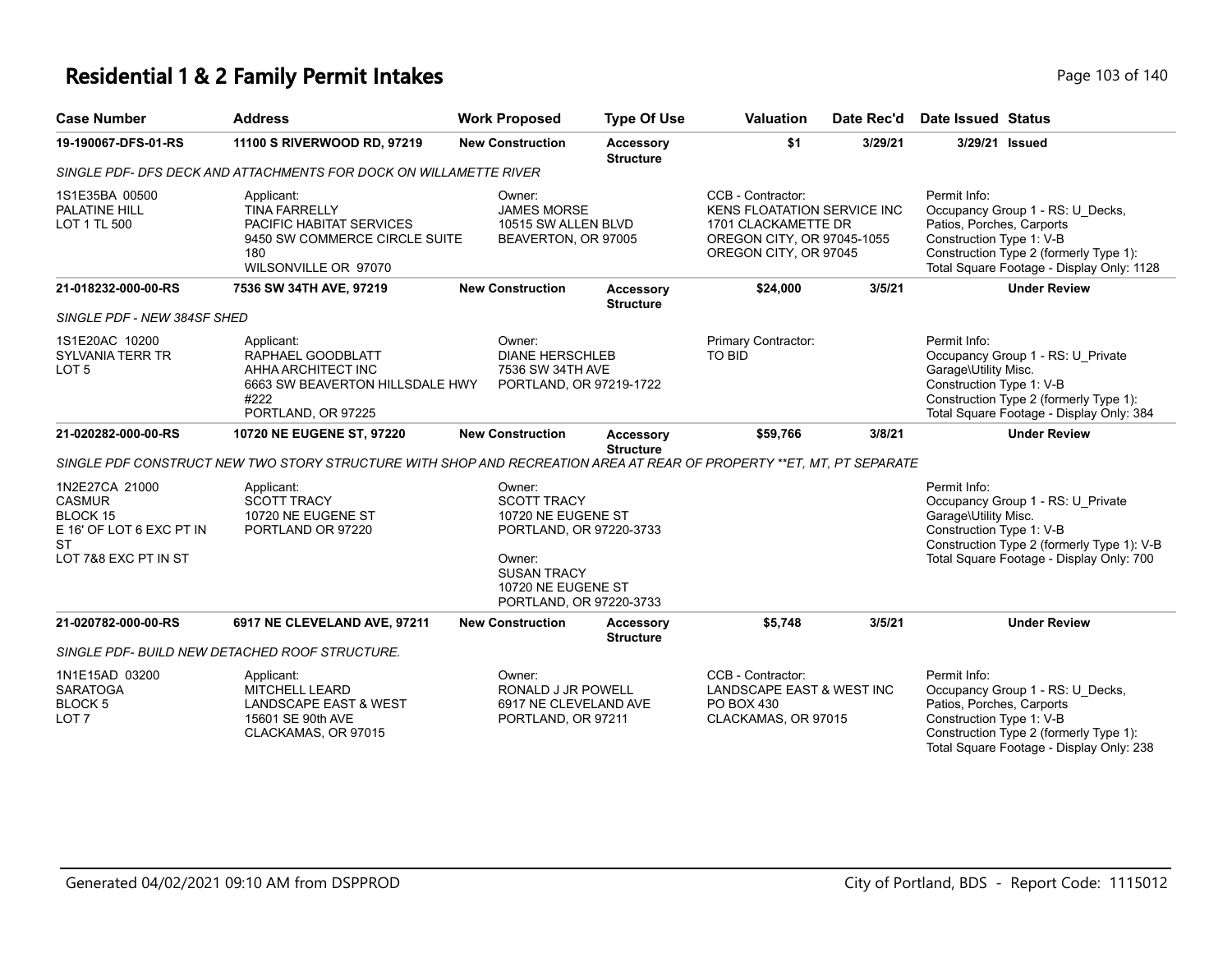# **Residential 1 & 2 Family Permit Intakes Page 104 of 140** Page 104 of 140

| <b>Case Number</b>                                                                             | <b>Address</b>                                                                                                                                                                                    | <b>Work Proposed</b>                                                                                                                   | <b>Type Of Use</b>                   | Valuation                                                                                                                        | Date Rec'd | <b>Date Issued Status</b>                                                                                                                                                                           |  |  |  |  |
|------------------------------------------------------------------------------------------------|---------------------------------------------------------------------------------------------------------------------------------------------------------------------------------------------------|----------------------------------------------------------------------------------------------------------------------------------------|--------------------------------------|----------------------------------------------------------------------------------------------------------------------------------|------------|-----------------------------------------------------------------------------------------------------------------------------------------------------------------------------------------------------|--|--|--|--|
| 21-020798-000-00-RS                                                                            | 7020 SE 52ND AVE, 97206                                                                                                                                                                           | <b>New Construction</b>                                                                                                                | Accessory<br><b>Structure</b>        | \$38,399                                                                                                                         | 3/8/21     | <b>Under Review</b>                                                                                                                                                                                 |  |  |  |  |
|                                                                                                | SINGLE PDF: CONSTRUCT NEW ACCESSORY STRUCTURE (795 SF) AT REAR OF PROPERTY; TRADE PERMIT SEPARATE                                                                                                 |                                                                                                                                        |                                      |                                                                                                                                  |            |                                                                                                                                                                                                     |  |  |  |  |
| 1S2E19AB 10700<br><b>GREENVIEW PK</b><br>LOT 5 EXC PT IN ST                                    | Applicant:<br>RICHARD WALLACE<br>1015 SE MILLER ST<br>PORTLAND OR 97202                                                                                                                           | Owner:<br>7020 SE 52ND LLC<br>7024 SE 52ND AVE<br>PORTLAND, OR 97206                                                                   |                                      | CCB - Contractor:<br>R S WALLACE CONSTRUCTION<br>CO.<br>7024 SE 52ND AVE<br>PORTLAND, OR 97206                                   |            | Permit Info:<br>Occupancy Group 1 - RS: U_Private<br>Garage\Utility Misc.<br>Construction Type 1: V-B<br>Construction Type 2 (formerly Type 1):<br>Total Square Footage - Display Only: 795         |  |  |  |  |
| 21-021852-000-00-RS                                                                            | 1416 SE MARION ST, 97202                                                                                                                                                                          | <b>New Construction</b>                                                                                                                | <b>Accessory</b><br><b>Structure</b> | \$145,000                                                                                                                        | 3/9/21     | <b>Under Review</b>                                                                                                                                                                                 |  |  |  |  |
|                                                                                                | SINGLE PDF: CONSTRUCT NEW DETACHED ACCESSORY STRUCTURE WITH PLAY ROOM, OFFICE/BATHROOM ON 2ND FLOOR. GARAGE ON 1ST FLOOR. ***NOT AN<br>ADU*** W/HOUSE REMODEL IN 21-021855-RS. *ET PT MT SEPARATE |                                                                                                                                        |                                      |                                                                                                                                  |            |                                                                                                                                                                                                     |  |  |  |  |
| 1S1E26BA 04200<br>SELLWOOD<br>BLOCK 62<br>LOT <sub>18</sub>                                    | Applicant:<br>AUSTIN CHEADLE<br><b>FASTER PERMITS</b><br>2000 SW 1ST AVE, SUITE 420<br>PORTLAND OR 97201                                                                                          | Owner:<br><b>WOLVERTON FAMILY TR</b><br>1416 SE MARION ST<br>PORTLAND, OR 97202                                                        |                                      | CCB - Contractor:<br><b>Mark Grismer</b><br><b>GREEN CANOPY HOMES LLC</b><br>3701 SE MILWAUKIE AVE SUITE D<br>PORTLAND, OR 97202 |            | Permit Info:<br>Occupancy Group 1 - RS: R-3_Residential<br>One and Two Family<br>Construction Type 1: V-B<br>Construction Type 2 (formerly Type 1): V-B<br>Total Square Footage - Display Only: 900 |  |  |  |  |
| 21-022696-000-00-RS                                                                            | 13048 SE EVERGREEN ST, 97236                                                                                                                                                                      | <b>New Construction</b>                                                                                                                | <b>Accessory</b><br><b>Structure</b> | \$29,145                                                                                                                         | 3/10/21    | <b>Under Review</b>                                                                                                                                                                                 |  |  |  |  |
|                                                                                                | SINGLE PDF MANUFACTURED STRUCTURE TO BE USED AS A WORK SHOP (NO PERMIT HISTORY OF THE STRUCTURE) w/20-197097-RS *ET, PT MT SEPARATE                                                               |                                                                                                                                        |                                      |                                                                                                                                  |            |                                                                                                                                                                                                     |  |  |  |  |
| 1S2E23BA 07700<br>SECTION 23 1S 2E<br>TL 7700 2.12 ACRES<br>SPLIT MAP R336884<br>(R992230110)  | Applicant:<br>ANDRAY SHCHERBAN<br>KAMANSKI CONSTRUCTION<br>18235 WEWER AVE<br>SANDY OR 97055                                                                                                      | Owner:<br><b>AMY FRIES</b><br>13048 SE EVERGREEN ST<br>PORTLAND, OR 97236<br>Owner:<br><b>CORWIN PRESCOTT</b><br>13048 SE EVERGREEN ST |                                      | Primary Contractor:<br><b>TO BID</b>                                                                                             |            | Permit Info:<br>Occupancy Group 1 - RS: R-3_Remodel<br>Construction Type 1: V-B<br>Construction Type 2 (formerly Type 1):<br>Total Square Footage - Display Only: 714                               |  |  |  |  |
| 21-024743-000-00-RS                                                                            | 510 SE 65TH AVE, 97215                                                                                                                                                                            | PORTLAND, OR 97236<br><b>New Construction</b>                                                                                          | <b>Accessory</b><br><b>Structure</b> | \$24,000                                                                                                                         | 3/16/21    | <b>Under Review</b>                                                                                                                                                                                 |  |  |  |  |
|                                                                                                | SINGLE PDF - NEW IN-GROUND SWIMMING POOL AND CONCRETE RETAINING WALL *** TRADE PERMITS SEPARATE                                                                                                   |                                                                                                                                        |                                      |                                                                                                                                  |            |                                                                                                                                                                                                     |  |  |  |  |
| 1S2E05BB 01500<br><b>TABOR HTS</b><br><b>BLOCK J</b><br>N 100' OF LOT 3 EXC PT IN<br><b>ST</b> | Applicant:<br><b>DAN WILLIAMS</b><br><b>FASTER PERMITS</b><br>2000 SW 1ST AVE SUITE 420<br>PORTLAND OR 97201                                                                                      | Owner:<br><b>SHANE KOHATSU</b><br>510 SE 65TH AVE<br>PORTLAND, OR 97215<br>Owner:<br>510 SE 65TH AVE<br>PORTLAND, OR 97215             | <b>MEGAN CHOUINARD KOHATSU</b>       |                                                                                                                                  |            | Permit Info:<br>Occupancy Group 1 - RS: U_Decks,<br>Patios, Porches, Carports<br>Construction Type 1: V-B<br>Construction Type 2 (formerly Type 1):<br>Total Square Footage - Display Only: 525     |  |  |  |  |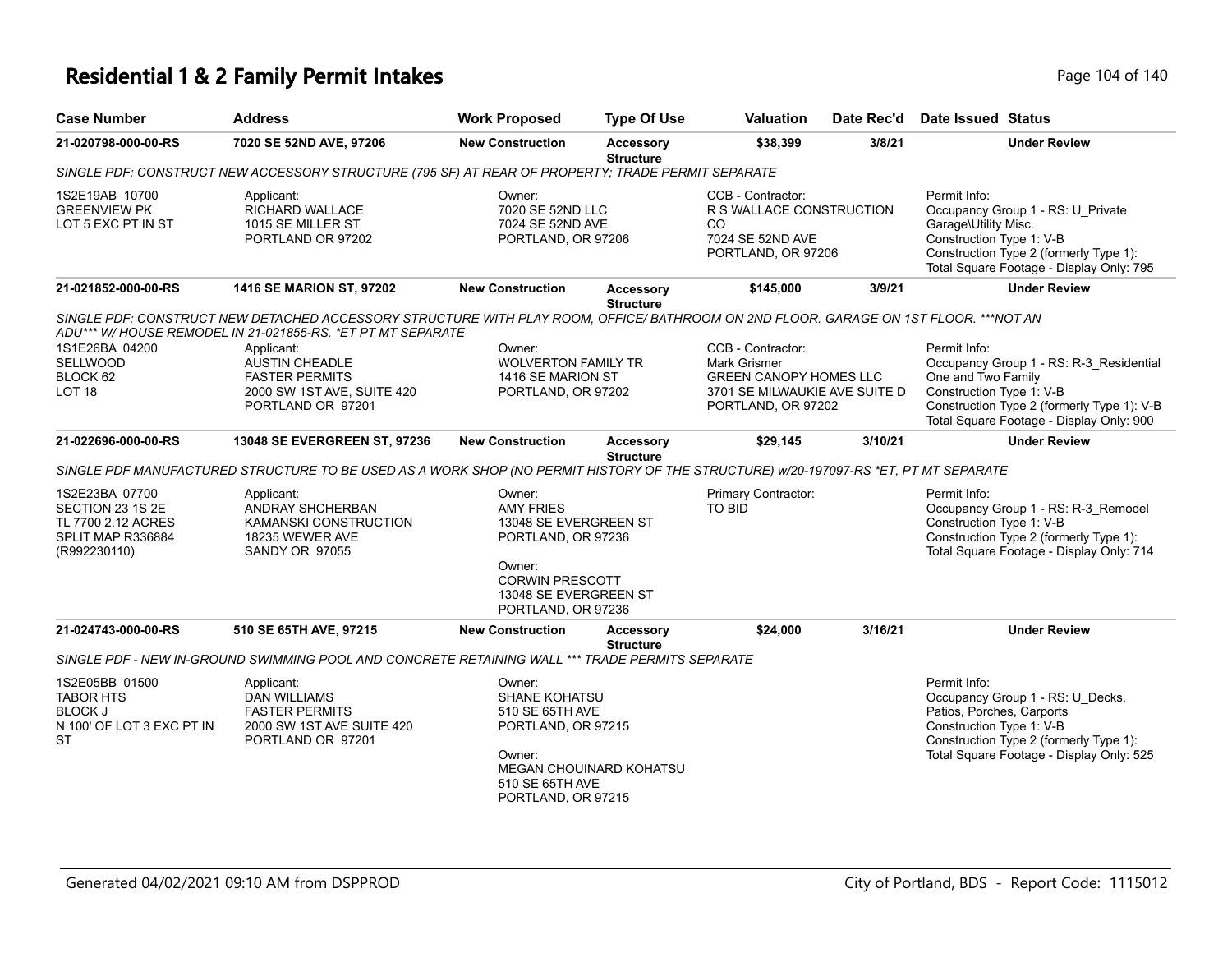# **Residential 1 & 2 Family Permit Intakes Page 105 of 140** Page 105 of 140

| <b>Case Number</b>                                                                         | <b>Address</b>                                                                                               | <b>Work Proposed</b>                                                                                                                                                   | <b>Type Of Use</b>                                       | Valuation                                                                                                                | Date Rec'd | <b>Date Issued Status</b>                                                                                                                                                                       |
|--------------------------------------------------------------------------------------------|--------------------------------------------------------------------------------------------------------------|------------------------------------------------------------------------------------------------------------------------------------------------------------------------|----------------------------------------------------------|--------------------------------------------------------------------------------------------------------------------------|------------|-------------------------------------------------------------------------------------------------------------------------------------------------------------------------------------------------|
| 21-025346-000-00-RS                                                                        | 323 SE 151ST AVE, 97233                                                                                      | <b>New Construction</b>                                                                                                                                                | <b>Accessory</b><br><b>Structure</b>                     | \$18,209                                                                                                                 | 3/26/21    | <b>Under Review</b>                                                                                                                                                                             |
|                                                                                            | SINGLE PDF - PERMIT FOR EXISTING WORKSHOP WITH BATHROOM**ET. MT. AND PT PERMITS SEPARATE**SEE 19-252288-HS   |                                                                                                                                                                        |                                                          |                                                                                                                          |            |                                                                                                                                                                                                 |
| 1N2E36CD 03400<br><b>WIRTHMORE ADDITION</b><br>LOT <sub>3</sub><br>INC UND 1/3 INT TRACT A | Applicant:<br>VADIM MARINESCU<br>323 SE 151ST AVE<br>PORTLAND, OR 97233                                      | Owner:<br><b>VADIM MARINESCU</b><br>323 SE 151ST AVE<br>PORTLAND, OR 97233-2825                                                                                        |                                                          |                                                                                                                          |            | Permit Info:<br>Occupancy Group 1 - RS: U_Private<br>Garage\Utility Misc.<br>Construction Type 1: V-B<br>Construction Type 2 (formerly Type 1):<br>Total Square Footage - Display Only: 377     |
| 21-027882-000-00-RS                                                                        | 13215 S IRON MOUNTAIN BLVD,<br>97219                                                                         | <b>New Construction</b>                                                                                                                                                | <b>Accessory</b><br><b>Structure</b>                     | \$13,690                                                                                                                 | 3/25/21    | <b>Under Review</b>                                                                                                                                                                             |
|                                                                                            | SINGLE PDF - NEW 432 SF PATIO COVER AT BACK OF RESIDENCE                                                     |                                                                                                                                                                        |                                                          |                                                                                                                          |            |                                                                                                                                                                                                 |
| 1S1E34DD 02800<br><b>DUNTHORPE</b><br><b>BLOCK 132 TL 2800</b>                             | Applicant:<br>BRANDON YODER<br><b>BUILDERS DESIGN</b><br>11125 NE WEILDER ST<br>PORTLAND OR 97220            | Owner:<br><b>GRAEME PARKIN</b><br>PORTLAND, OR 97219-9308<br>Owner:<br><b>KAREN PARKIN</b><br>PORTLAND, OR 97219-9308                                                  | 13215 S IRON MOUNTAIN BLVD<br>13215 S IRON MOUNTAIN BLVD | CCB - Contractor:<br>PARADISE RESTORED<br>LANDSCAPE MANAGEMENT INC<br>PO BOX 66259<br>PORTLAND, OR 97290                 |            | Permit Info:<br>Occupancy Group 1 - RS: U_Decks,<br>Patios, Porches, Carports<br>Construction Type 1: V-B<br>Construction Type 2 (formerly Type 1):<br>Total Square Footage - Display Only: 567 |
| 21-030842-000-00-RS                                                                        | 1333 S MARY FAILING DR, 97219                                                                                | <b>New Construction</b>                                                                                                                                                | <b>Accessory</b><br><b>Structure</b>                     | \$45,000                                                                                                                 | 3/31/21    | <b>Under Review</b>                                                                                                                                                                             |
|                                                                                            | SINGLE PDF - NEW IN-GROUND SWIMMING POOL WITH ATTACHED HOT TUB AND AUTO-COVER                                |                                                                                                                                                                        |                                                          |                                                                                                                          |            |                                                                                                                                                                                                 |
| 1S1E34DA 03900<br>STRAHORN ADD<br>LOT 7 EXC ELY 5'<br>ELY 3' OF LOT 8                      | Applicant:<br><b>KEVIN LILLISON</b><br>NEPTUNE SWIMMING POOL CO<br>13785 SE AMBLER RD<br>CLACKAMAS, OR 97015 | Owner:<br><b>ARYN MAYOR</b><br>1333 S MARY FAILING DR<br>PORTLAND, OR 97219-8557<br>Owner:<br><b>TRAVIS MAYOR</b><br>1333 S MARY FAILING DR<br>PORTLAND, OR 97219-8557 |                                                          | CCB - Contractor:<br><b>KEVIN LILLISON</b><br>NEPTUNE SWIMMING POOL CO<br>13785 SE AMBLER RD<br>CLACKAMAS, OR 97015-9732 |            | Permit Info:<br>Occupancy Group 1 - RS: U_Private<br>Garage\Utility Misc.<br>Construction Type 1: V-B<br>Construction Type 2 (formerly Type 1):                                                 |
| 21-028535-000-00-RS                                                                        | 2305 S GREENWOOD RD, 97219                                                                                   | <b>New Construction</b>                                                                                                                                                | Decks, Fences,<br><b>Retaining Walls</b>                 | \$10,000                                                                                                                 | 3/25/21    | <b>Under Review</b>                                                                                                                                                                             |
| SINGLE PDF NEW 8' FENCE                                                                    |                                                                                                              |                                                                                                                                                                        |                                                          |                                                                                                                          |            |                                                                                                                                                                                                 |
| 1S1E35CD 03600<br><b>DUNTHORPE</b><br><b>BLOCK 97 TL 3600</b>                              | Applicant:<br><b>CRAIG COMPIANO</b><br>2305 S GREENWOOD RD<br>PORTLAND OR 97219                              | Owner:<br><b>CRAIG M COMPIANO TR</b><br>2305 S GREENWOOD RD<br>PORTLAND, OR 97219-2994                                                                                 |                                                          |                                                                                                                          |            | Permit Info:<br>Occupancy Group 1 - RS: U_Decks,<br>Patios, Porches, Carports<br>Construction Type 1: V-B<br>Construction Type 2 (formerly Type 1):                                             |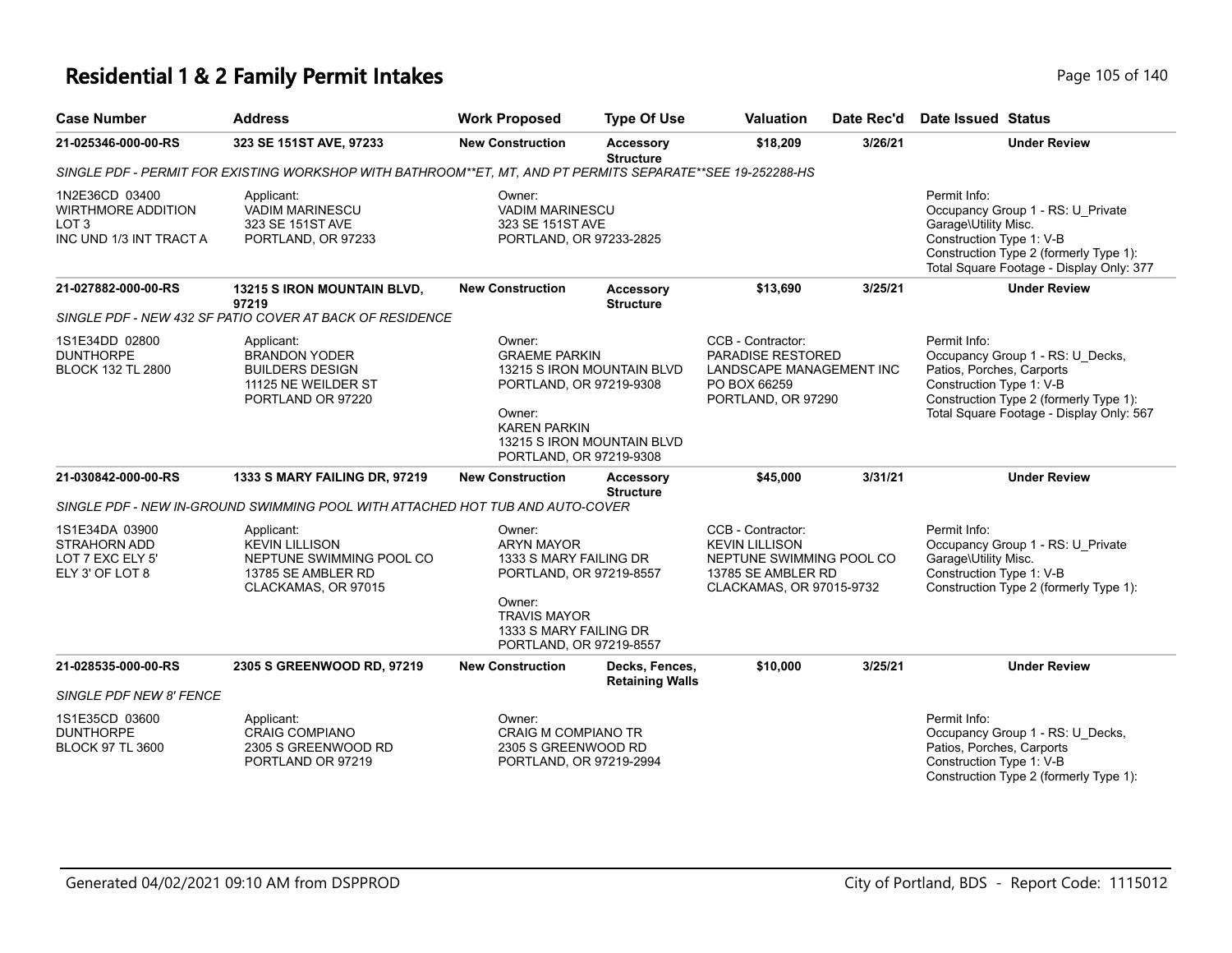# **Residential 1 & 2 Family Permit Intakes Page 106 of 140** Page 106 of 140

| <b>Case Number</b>                                                      | <b>Address</b>                                                                                                                              | <b>Work Proposed</b>                                                                                          | <b>Type Of Use</b>                                             | <b>Valuation</b>                                                                                                                                                                                                                                                                                                                                                                  | Date Rec'd | Date Issued Status                                             |                                                                                                                                                                       |
|-------------------------------------------------------------------------|---------------------------------------------------------------------------------------------------------------------------------------------|---------------------------------------------------------------------------------------------------------------|----------------------------------------------------------------|-----------------------------------------------------------------------------------------------------------------------------------------------------------------------------------------------------------------------------------------------------------------------------------------------------------------------------------------------------------------------------------|------------|----------------------------------------------------------------|-----------------------------------------------------------------------------------------------------------------------------------------------------------------------|
| 21-013471-000-00-RS                                                     | 5712 SE 103RD AVE, 97266                                                                                                                    | <b>New Construction</b>                                                                                       | <b>Duplex</b>                                                  | \$396,207                                                                                                                                                                                                                                                                                                                                                                         | 3/13/21    |                                                                | <b>Under Review</b>                                                                                                                                                   |
| SEPARATE***                                                             | SINGLE PDF - NEW CONSTRUCTION DUPLEX / 2-STORY / (2) 1-CAR ATTACHED GARAGE / FLAT LOT / COMPLEX ***ELECTRICAL MECHANICAL AND PLUMBING       |                                                                                                               |                                                                |                                                                                                                                                                                                                                                                                                                                                                                   |            |                                                                |                                                                                                                                                                       |
| 1S2E15CB 08500<br><b>MENTONE</b><br>BLOCK 29<br><b>LOT 1&amp;2</b>      | Applicant:<br><b>TYSON OKELY</b><br>DEZ DEVELOPMENT<br>10117 SE SUNNYSIDE RD #F1123<br>CLACKAMAS OR 97015<br><b>USA</b>                     | Owner:<br>1409 BROADWAY ST<br>VANCOUVER, WA 98663-3431                                                        | PROVISION INVESTMENTS INC                                      | Primary Contractor:<br>TO BID                                                                                                                                                                                                                                                                                                                                                     |            | Permit Info:<br>One and Two Family<br>Construction Type 1: V-B | Occupancy Group 1 - RS: R-3_Residential<br>Construction Type 2 (formerly Type 1): V-B<br>Total Square Footage - Display Only: 3626<br>Number of New Dwelling Units: 2 |
| 21-017044-000-00-RS                                                     | 4007 SE 112TH AVE, 97266                                                                                                                    | <b>New Construction</b>                                                                                       | <b>Duplex</b>                                                  | \$352,226                                                                                                                                                                                                                                                                                                                                                                         | 3/3/21     |                                                                | <b>Under Review</b>                                                                                                                                                   |
|                                                                         | SINGLE PDF - NEW DUPLEX / 2-STORY / 1-CAR ATTACHED GARAGE / FLAT LOT COMPLEX *** W/ 21-017013***                                            |                                                                                                               |                                                                |                                                                                                                                                                                                                                                                                                                                                                                   |            |                                                                |                                                                                                                                                                       |
| 1S2E10CD 00100<br>D & O LITTLE HMS SUB 4<br>LOT 1 TL 100                | Applicant:<br><b>KEVIN PARTAIN</b><br><b>URBAN VISIONS</b><br>223 NE 56TH AVE<br>PORTLAND OR 97213                                          | Owner:<br><b>JGT INVESTMENTS INC</b><br>PO BOX 66178<br>PORTLAND, OR 97290-6178                               |                                                                | CCB - Contractor:<br><b>JIM KOSTA</b><br>BW CONSTRUCTION INC<br>PO BOX 66910<br>PORTLAND, OR 97290<br>CCB - Contractor:<br>MIRCEA BOGDAN<br>13512 SE MARKET ST<br>PORTLAND, OR 97233<br>CCB - Contractor:<br><b>MORGAN HEATING &amp; COOLING</b><br>INC<br>PO BOX 630<br>GRESHAM, OR 97030-0160<br>CCB - Contractor:<br>PAVEL CRAINIC<br>16102 SE FLAVEL DR<br>PORTLAND, OR 97236 |            | Permit Info:<br>One and Two Family<br>Construction Type 1: V-B | Occupancy Group 1 - RS: R-3_Residential<br>Construction Type 2 (formerly Type 1): V-B<br>Total Square Footage - Display Only: 3196<br>Number of New Dwelling Units: 2 |
| 21-018214-000-00-RS                                                     | 5265 NE 15TH AVE, 97211                                                                                                                     | <b>New Construction</b>                                                                                       | <b>Duplex</b>                                                  | \$631,341                                                                                                                                                                                                                                                                                                                                                                         | 3/1/21     |                                                                | <b>Under Review</b>                                                                                                                                                   |
| MECHANICAL AND PLUMBING SEPARATE***                                     | SINGLE PDF - NEW CONSTRUCTION DUPLEX, LOWER LEVEL ADDITIONAL LIVING SPACE/2-STORY / 2 -ATTACHED GARAGES / FLAT LOT / COMPLEX *** ELECTRICAL |                                                                                                               |                                                                |                                                                                                                                                                                                                                                                                                                                                                                   |            |                                                                |                                                                                                                                                                       |
| 1N1E23AB 09700<br><b>VERNON</b><br>BLOCK <sub>21</sub><br><b>LOT 15</b> | Applicant:<br><b>TYSON OKELY</b><br>DEZ DEVELOPMENT<br>10117 SE SUNNYSIDE RD #F1123<br>CLACKAMAS OR 97015<br><b>USA</b>                     | Owner:<br><b>JULIA PHILLIPS</b><br>PORTLAND, OR 97211<br>Owner:<br><b>BETTIE HOLMES</b><br>PORTLAND, OR 97211 | 9000 NE M L KING JR BLVD #229<br>9000 NE M L KING JR BLVD #229 | CCB - Contractor:<br><b>BTS HOMES INC</b><br>2101 SE 98TH AVE<br>VANCOUVER, WA 98664                                                                                                                                                                                                                                                                                              |            | Permit Info:<br>One and Two Family<br>Construction Type 1: V-B | Occupancy Group 1 - RS: R-3_Residential<br>Construction Type 2 (formerly Type 1): V-B<br>Total Square Footage - Display Only: 5428<br>Number of New Dwelling Units: 2 |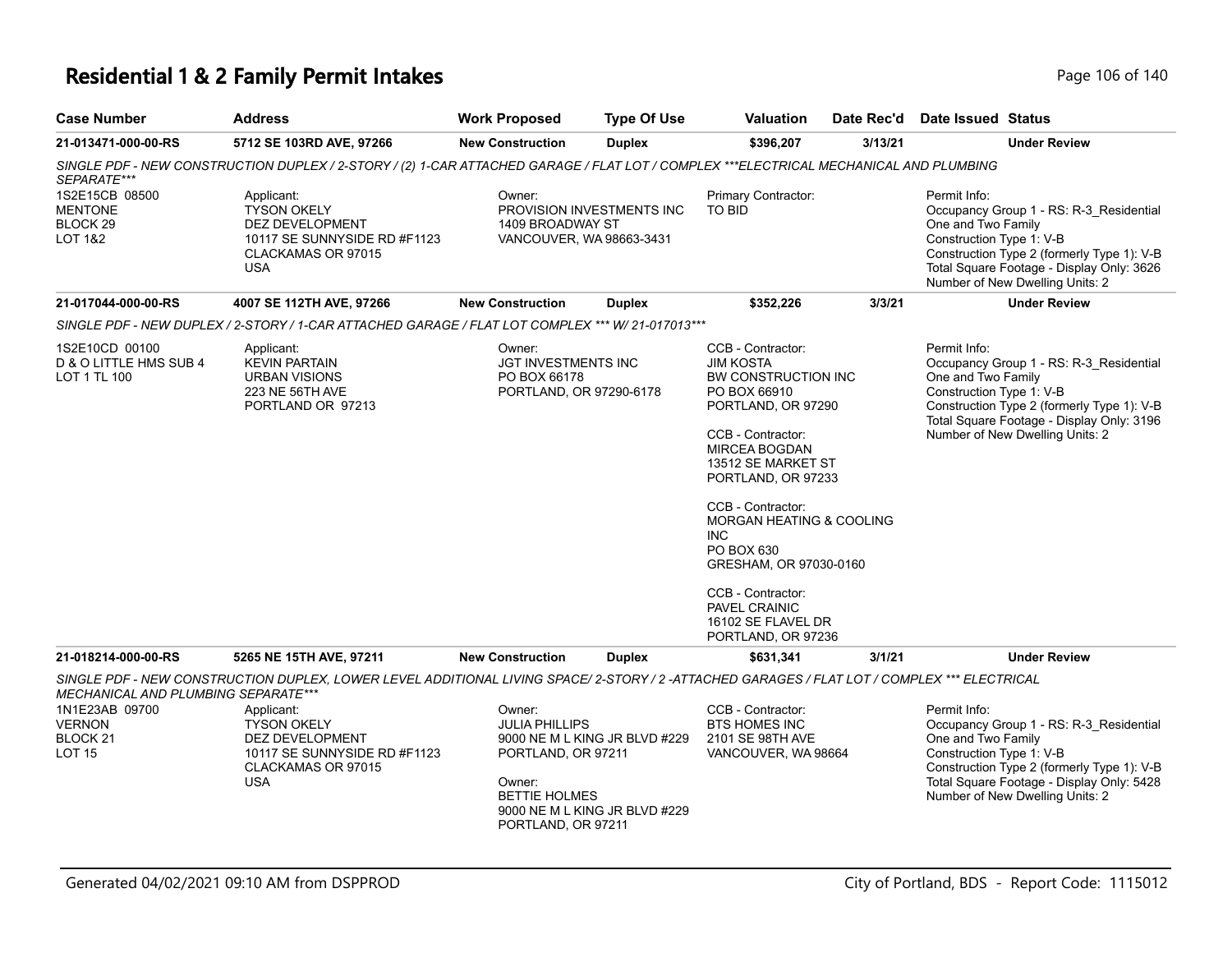# **Residential 1 & 2 Family Permit Intakes Page 107 of 140** Page 107 of 140

| <b>Case Number</b>                                                                               | <b>Address</b>                                                                                                                                  | <b>Work Proposed</b>                                                                                                              | <b>Type Of Use</b> | <b>Valuation</b>                                                                     | Date Rec'd | <b>Date Issued Status</b>                                                                                                                                                                                                               |
|--------------------------------------------------------------------------------------------------|-------------------------------------------------------------------------------------------------------------------------------------------------|-----------------------------------------------------------------------------------------------------------------------------------|--------------------|--------------------------------------------------------------------------------------|------------|-----------------------------------------------------------------------------------------------------------------------------------------------------------------------------------------------------------------------------------------|
| 21-018280-000-00-RS                                                                              | 3545 SE ALDER ST, 97214                                                                                                                         | <b>New Construction</b>                                                                                                           | <b>Duplex</b>      | \$631,341                                                                            | 3/1/21     | <b>Under Review</b>                                                                                                                                                                                                                     |
| <b>MECHANICAL AND PLUMBING SEPARATE***</b>                                                       | SINGLE PDF - NEW CONSTRUCTION DUPLEX, LOWER LEVEL ADDITIONAL LIVING SPACE/2-STORY / 2 -ATTACHED GARAGES / FLAT LOT / COMPLEX *** ELECTRICAL     |                                                                                                                                   |                    |                                                                                      |            |                                                                                                                                                                                                                                         |
| 1S1E01AB 12600<br><b>CROSIERS ADD</b><br>BLOCK <sub>2</sub><br><b>LOT 11</b>                     | Applicant:<br><b>TYSON OKELY</b><br>DEZ DEVELOPMENT<br>10117 SE SUNNYSIDE RD #F1123<br>CLACKAMAS OR 97015<br><b>USA</b>                         | Owner:<br>TOWN DEVELOPMENTS INC<br>3545 SE ALDER ST<br>PORTLAND, OR 97214                                                         |                    | CCB - Contractor:<br><b>BTS HOMES INC</b><br>2101 SE 98TH AVE<br>VANCOUVER, WA 98664 |            | Permit Info:<br>Occupancy Group 1 - RS: R-3 Residential<br>One and Two Family<br>Construction Type 1: V-B<br>Construction Type 2 (formerly Type 1): V-B<br>Total Square Footage - Display Only: 5428<br>Number of New Dwelling Units: 2 |
| 21-024353-000-00-RS                                                                              | N AMHERST ST, 97203                                                                                                                             | <b>New Construction</b>                                                                                                           | <b>Duplex</b>      | \$654,008                                                                            | 3/19/21    | <b>Under Review</b>                                                                                                                                                                                                                     |
|                                                                                                  | SINGLE PDF - NEW DUPLEX / 3-STORY / (2) 1-CAR GARAGES / FLAT LOT/ COMPLEX **ELECTRICAL MECHANICAL AND PLUMBING SEPARATE**                       |                                                                                                                                   |                    |                                                                                      |            |                                                                                                                                                                                                                                         |
| 1N1E07DD 04800<br>UNIVERSITY PK<br>BLOCK 45<br>NE 1/2 OF SE 1/2 OF LOT 11<br>NE 1/2 OF LOT 12&13 | Applicant:<br><b>TYSON OKELY</b><br><b>DEZ DEVELOPMENT</b><br>10117 SE SUNNYSIDE RD #F1123<br>CLACKAMAS OR 97015<br><b>USA</b>                  | Owner:<br>Primary Contractor:<br><b>TO BID</b><br>DEZ DEVELOPMENT LLC<br>10117 SE SUNNYSIDE RD #F1123<br>CLACKAMAS, OR 97015-7708 |                    |                                                                                      |            | Permit Info:<br>Occupancy Group 1 - RS: R-3_Residential<br>One and Two Family<br>Construction Type 1: V-B<br>Construction Type 2 (formerly Type 1): V-B<br>Total Square Footage - Display Only: 5624<br>Number of New Dwelling Units: 2 |
| 21-024403-000-00-RS                                                                              | 209 NE MONROE ST, 97212                                                                                                                         | <b>New Construction</b>                                                                                                           | <b>Duplex</b>      | \$631.341                                                                            | 3/15/21    | <b>Under Review</b>                                                                                                                                                                                                                     |
| ELECTRICAL MECHANICAL AND PLUMBING SEPARATE***                                                   | SINGLE PDF - NEW CONSTRUCTION DUPLEX, LOWER LEVEL ADDITIONAL LIVING SPACE (NOT AN ADU) / 3-STORY / 2 -ATTACHED GARAGES / FLAT LOT / COMPLEX *** |                                                                                                                                   |                    |                                                                                      |            |                                                                                                                                                                                                                                         |
| 1N1E27AA 18100<br><b>WILLIAMS AVE ADD</b><br>BLOCK 12<br>LOT <sub>7</sub>                        | Applicant:<br><b>TYSON OKELY</b><br><b>DEZ DEVELOPMENT</b><br>15648 SE 114TH AVE SUITE 211<br>CLACKAMAS, OR 97015                               | Owner:<br><b>BTS HOMES INC</b><br>237 NE CHKALOV DR #125<br>VANCOUVER, WA 98684-5054                                              |                    | CCB - Contractor:<br><b>BTS HOMES INC</b><br>2101 SE 98TH AVE<br>VANCOUVER, WA 98664 |            | Permit Info:<br>Occupancy Group 1 - RS: R-3 Residential<br>One and Two Family<br>Construction Type 1: V-B<br>Construction Type 2 (formerly Type 1): V-B<br>Total Square Footage - Display Only: 5428<br>Number of New Dwelling Units: 2 |
| 05-156540-REV-02-RS                                                                              | 1266 SE 47TH AVE, 97215                                                                                                                         | <b>New Construction</b>                                                                                                           | Garage/Carport     | \$0                                                                                  | 3/31/21    | 4/1/21 Issued                                                                                                                                                                                                                           |
|                                                                                                  | PAPER FILE REVISION TO REMOVE 1/2 BATHROOM FROM 2ND LEVEL OF GARAGE                                                                             |                                                                                                                                   |                    |                                                                                      |            |                                                                                                                                                                                                                                         |
| 1S2E06BD 12500<br><b>NEWTON</b><br>LOT <sub>8</sub>                                              | Applicant:<br>THOMAS KOESTLER<br>1266 SE 47TH AVE<br>PORTLAND, OR 97215                                                                         | Owner:<br><b>THOMAS KOESTLER</b><br>1266 SE 47TH AVE<br>PORTLAND, OR 97215-2512                                                   |                    |                                                                                      |            | Permit Info:<br>Occupancy Group 1 - RS: U1<br>Construction Type 2 (formerly Type 1):<br>Construction Type 1: V-N                                                                                                                        |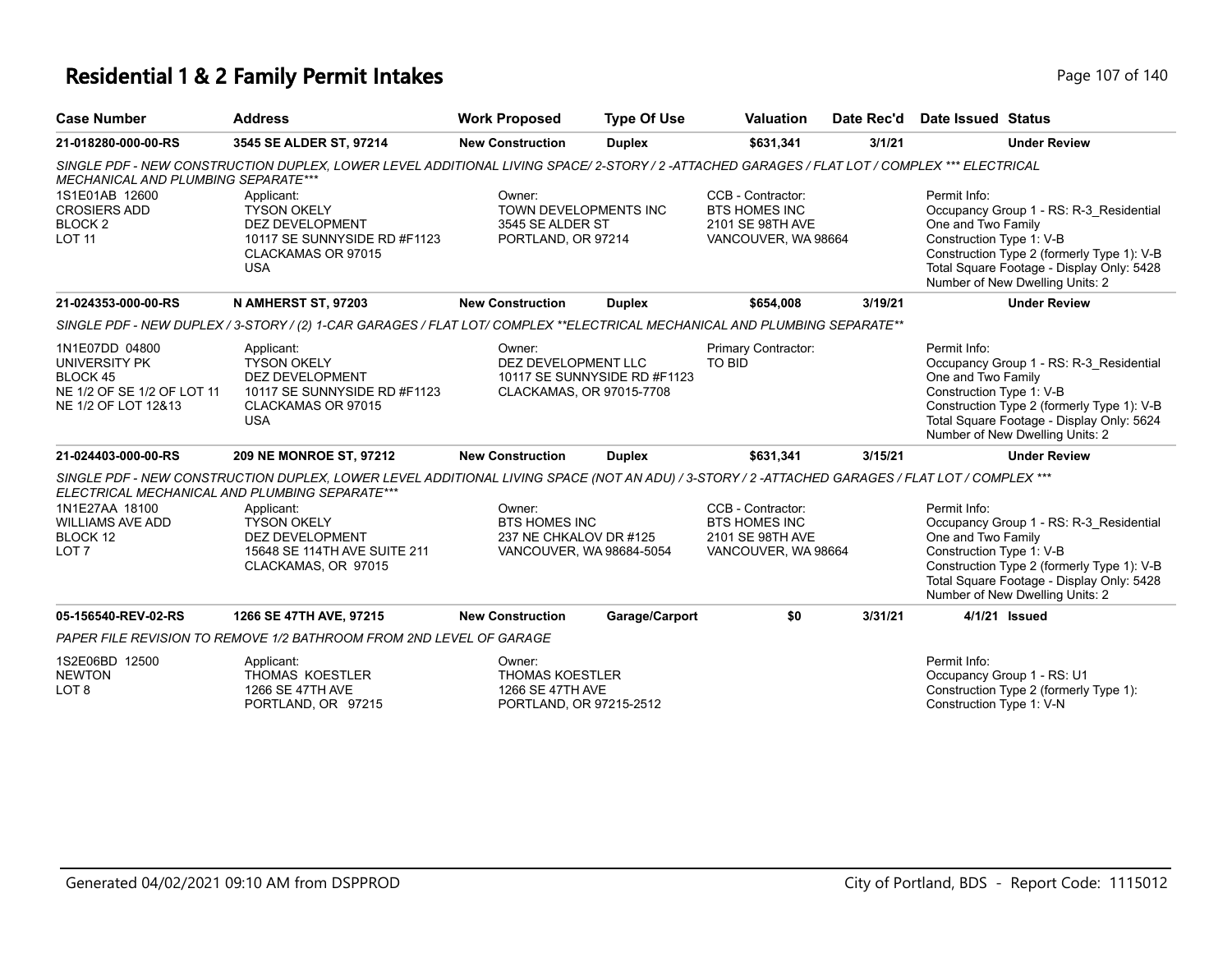# **Residential 1 & 2 Family Permit Intakes Page 108 of 140** Page 108 of 140

| <b>Case Number</b>                                                                       | <b>Address</b>                                                                                                                          | <b>Work Proposed</b>                                                                                                                                            | <b>Type Of Use</b> | <b>Valuation</b>                                                                                                         | Date Rec'd | <b>Date Issued Status</b>                                        |                                                                                                                         |
|------------------------------------------------------------------------------------------|-----------------------------------------------------------------------------------------------------------------------------------------|-----------------------------------------------------------------------------------------------------------------------------------------------------------------|--------------------|--------------------------------------------------------------------------------------------------------------------------|------------|------------------------------------------------------------------|-------------------------------------------------------------------------------------------------------------------------|
| 20-185841-REV-01-RS                                                                      | 5108 SE 59TH AVE - UNIT A, 97206                                                                                                        | <b>New Construction</b>                                                                                                                                         | Garage/Carport     | \$0                                                                                                                      | 3/19/21    |                                                                  | 3/19/21 Issued                                                                                                          |
|                                                                                          | SINGLE PDF - REVISION TO MODIFY SITE PLAN AND PROPOSED GARAGE IS NOW 3' 6" FROM THE HOUSE                                               |                                                                                                                                                                 |                    |                                                                                                                          |            |                                                                  |                                                                                                                         |
| 1S2E18AD 16700<br><b>GRAHAMS ADD</b><br><b>BLOCK1</b><br>W 100' OF LOT 6&7               | Applicant:<br>RHIANNON MOORE<br><b>TUFF SHED</b><br>PORTLAND OR<br><b>USA</b>                                                           | Owner:<br><b>MELISSA RINEHIMER</b><br>5108 SE 59TH AVE #A<br>PORTLAND, OR 97206<br>Owner:<br><b>DENISE MATTHEW</b><br>5108 SE 59TH AVE #A<br>PORTLAND, OR 97206 |                    | CCB - Contractor:<br>TUFF SHED INC<br>1777 S HARRISON ST STE 600<br>DENVER, CO 80210                                     |            | Permit Info:<br>Garage\Utility Misc.<br>Construction Type 1: V-B | Occupancy Group 1 - RS: U_Private<br>Construction Type 2 (formerly Type 1):<br>Total Square Footage - Display Only: 336 |
| 21-014926-000-00-RS                                                                      | 3934 SE 67TH AVE, 97206                                                                                                                 | <b>New Construction</b>                                                                                                                                         | Garage/Carport     | \$44,525                                                                                                                 | 3/3/21     |                                                                  | <b>Under Review</b>                                                                                                     |
| DFS ***TRADES SEPARATE                                                                   | SINGLE PDF - NEW DETACHED, 360 SF SINGLE-CAR CONDITIONED GARAGE. SEPARATE PERMIT REQUIRED FOR DEMO OF EXISTING GARAGE. *** ROOF TRUSSES |                                                                                                                                                                 |                    |                                                                                                                          |            |                                                                  |                                                                                                                         |
| 1S2E08CA 10800<br><b>RESERVOIR PK</b><br>BLOCK <sub>3</sub><br>LOT <sub>17</sub>         | Applicant:<br><b>JOHN WRIGHT</b><br><b>WRIGHT ARCHITECTURE</b><br>2222 NE OREGON ST, #213<br>PORTLAND OR 97232                          | Owner:<br><b>GARIN DUFFIELD</b><br>3934 SE 67TH AVE<br>PORTLAND, OR 97206<br>Owner:<br>AIMEE WICKMAN<br>3934 SE 67TH AVE<br>PORTLAND, OR 97206                  |                    | CCB - Contractor:<br><b>BROUWER BUILDING &amp;</b><br><b>REMODELING LLC</b><br>3323 SE 127TH PLACE<br>PORTLAND, OR 97236 |            | Permit Info:<br>Garage\Utility Misc.<br>Construction Type 1: V-B | Occupancy Group 1 - RS: U_Private<br>Construction Type 2 (formerly Type 1):                                             |
| 21-022198-000-00-RS                                                                      | 265 N STAFFORD ST, 97217                                                                                                                | <b>New Construction</b>                                                                                                                                         | Garage/Carport     | \$40,000                                                                                                                 | 3/9/21     |                                                                  | <b>Under Review</b>                                                                                                     |
|                                                                                          | SINGLE PDF CONSTRUCT NEW 360 SF GARAGE AT REAR OF PROPERTY USING EXISTING CONCRETE SLAB *ET SEPARATE                                    |                                                                                                                                                                 |                    |                                                                                                                          |            |                                                                  |                                                                                                                         |
| 1N1E15AB 16500<br><b>LOVEWOOD</b><br><b>BLOCK4</b><br>E 15' OF LOT 18<br>W 40' OF LOT 19 | Applicant:<br><b>JEFF LEWIS</b><br><b>WEST COAST FORENSICS</b><br>3835 S KELLY AVE<br>PORTLAND, OR 97239                                | Owner:<br><b>CLAIRE WHITTAL</b><br>265 N STAFFORD ST<br>PORTLAND, OR 97217                                                                                      |                    | CCB - Contractor:<br><b>REBER INVESTMENTS LLC</b><br>7895 SE CYPRESS AVE<br>MILWAUKIE, OR 97267                          |            | Permit Info:<br>Garage\Utility Misc.<br>Construction Type 1: V-B | Occupancy Group 1 - RS: U Private<br>Construction Type 2 (formerly Type 1):<br>Total Square Footage - Display Only: 360 |
| 21-022948-000-00-RS                                                                      | 9436 NW SKYVIEW DR, 97231                                                                                                               | <b>New Construction</b>                                                                                                                                         | Garage/Carport     | \$55,000                                                                                                                 | 3/11/21    |                                                                  | <b>Under Review</b>                                                                                                     |
|                                                                                          | SINGLE PDF: NEW DETACHED GARAGE *** DFS ROOF TRUSSES *** w/21-022952-RS                                                                 |                                                                                                                                                                 |                    |                                                                                                                          |            |                                                                  |                                                                                                                         |
| 1N1W05DD 01400<br><b>SKYVIEW ESTATES</b><br>LOT <sub>6</sub>                             | Applicant:<br><b>ZACHARY FREUND</b><br>HOMEGROWN ARCHITECTURE LLC<br>4317 SE RURAL ST<br>PORTLAND OR 97206                              | Owner:<br><b>GEER FAMILY TR</b><br>9436 NW SKYVIEW DR<br>PORTLAND, OR 97231                                                                                     |                    | Primary Contractor:<br>TO BID                                                                                            |            | Permit Info:<br>Garage\Utility Misc.<br>Construction Type 1: V-B | Occupancy Group 1 - RS: U_Private<br>Construction Type 2 (formerly Type 1):<br>Total Square Footage - Display Only: 700 |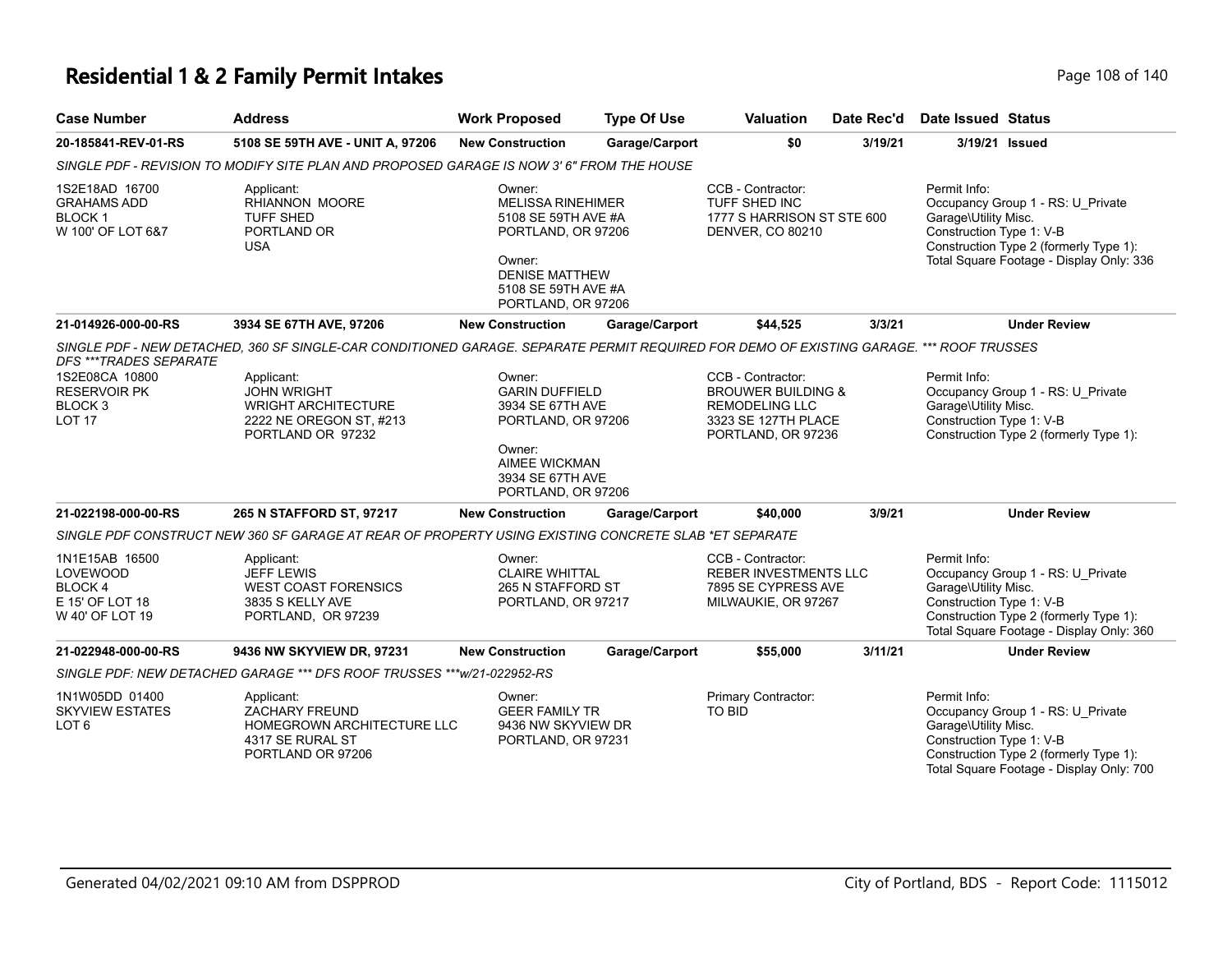# **Residential 1 & 2 Family Permit Intakes Page 109 of 140** Page 109 of 140

| <b>Case Number</b>                                                           | <b>Address</b>                                                                                                                | <b>Work Proposed</b>                                                                                                                                      | <b>Type Of Use</b>                      | <b>Valuation</b>                                                                              | Date Rec'd | <b>Date Issued Status</b>                                                                                                                                                                            |
|------------------------------------------------------------------------------|-------------------------------------------------------------------------------------------------------------------------------|-----------------------------------------------------------------------------------------------------------------------------------------------------------|-----------------------------------------|-----------------------------------------------------------------------------------------------|------------|------------------------------------------------------------------------------------------------------------------------------------------------------------------------------------------------------|
| 18-209873-REV-01-RS                                                          | 7125 SW 45TH AVE, 97219                                                                                                       | <b>New Construction</b>                                                                                                                                   | <b>Single Family</b><br><b>Dwelling</b> | \$3,000                                                                                       | 3/25/21    | <b>Under Review</b>                                                                                                                                                                                  |
|                                                                              | SINGLE PDF VALUE ADDED REVISION TO CHANGE THE TRUSS LAYOUT, ALL RUN IN THE SAME DIRECTION                                     |                                                                                                                                                           |                                         |                                                                                               |            |                                                                                                                                                                                                      |
| 1S1E19AA 01400                                                               | Applicant:<br><b>SERGEY MARANDYUK</b><br><b>MODERN NW INC</b><br>8101 NE GLISAN ST<br>PORTLAND, OR 97213                      | Owner:<br><b>TAYLOR CASSIE L TAYLOR</b><br>4508 SW NEVADA ST<br>PORTLAND, OR 97219<br>Owner:<br>RICHARD TAYLOR<br>4508 SW NEVADA ST<br>PORTLAND, OR 97219 |                                         | CCB - Contractor:<br>MODERN NORTHWEST INC<br>8101 NE GLISAN ST<br>PORTLAND, OR 97213          |            | Permit Info:<br>Occupancy Group 1 - RS: R-3_Residential<br>One and Two Family<br>Construction Type 1: V-B<br>Construction Type 2 (formerly Type 1): V-B<br>Total Square Footage - Display Only: 3054 |
| 18-255418-DFS-02-RS                                                          | 7606 N BURRAGE AVE, 97217                                                                                                     | <b>New Construction</b>                                                                                                                                   | <b>Single Family</b><br><b>Dwelling</b> | \$4,000                                                                                       | 3/3/21     | 3/9/21 Final                                                                                                                                                                                         |
| SINGLE PDF - DFS FOR TRUSSES                                                 |                                                                                                                               |                                                                                                                                                           |                                         |                                                                                               |            |                                                                                                                                                                                                      |
| 1N1E09CD 16001<br>BLOCK <sub>2</sub><br>LOT 1&2 TL 16001                     | Applicant:<br><b>KEVIN PARTAIN</b><br><b>URBAN VISIONS</b><br>223 NE 56TH AVE<br>PORTLAND OR 97213                            | Owner:<br><b>SDB INVESTMENTS LLC</b><br>16520 SE CREST CT<br>PORTLAND, OR 97236-6498                                                                      |                                         | CCB - Contractor:<br><b>VICK HOMES INC</b><br>10960 NE EUGENE ST<br>PORTLAND, OR 97220        |            | Permit Info:<br>Occupancy Group 1 - RS: R-3_Residential<br>One and Two Family<br>Construction Type 1: V-B<br>Construction Type 2 (formerly Type 1): V-B<br>Total Square Footage - Display Only: 2114 |
| 18-255467-DFS-04-RS                                                          | 7618 N BURRAGE AVE, 97217                                                                                                     | <b>New Construction</b>                                                                                                                                   | <b>Single Family</b><br><b>Dwelling</b> | \$4,000                                                                                       | 3/3/21     | 3/9/21 Final                                                                                                                                                                                         |
| SINGLE PDF- DFS FOR TRUSSES.                                                 |                                                                                                                               |                                                                                                                                                           |                                         |                                                                                               |            |                                                                                                                                                                                                      |
| 1N1E09CD 16000                                                               | Applicant:<br><b>KEVIN PARTAIN</b><br><b>URBAN VISIONS</b><br>223 NE 56TH AVE<br>PORTLAND OR 97213                            | Owner:<br><b>SDB INVESTMENTS LLC</b><br>16520 SE CREST CT<br>PORTLAND, OR 97236-6498                                                                      |                                         | CCB - Contractor:<br><b>VICK HOMES INC</b><br>10960 NE EUGENE ST<br>PORTLAND, OR 97220        |            | Permit Info:<br>Occupancy Group 1 - RS: R-3_Residential<br>One and Two Family<br>Construction Type 1: V-B<br>Construction Type 2 (formerly Type 1): V-B<br>Total Square Footage - Display Only: 2114 |
| 19-154174-DFS-01-RS                                                          | 6143 SE TENINO ST - Unit A, 97206                                                                                             | <b>New Construction</b>                                                                                                                                   | <b>Single Family</b><br><b>Dwelling</b> | \$1,000                                                                                       | 3/9/21     | 3/10/21 Issued                                                                                                                                                                                       |
| <b>SINGLE PDF- DFS FOR ROOF TRUSSES.</b>                                     |                                                                                                                               |                                                                                                                                                           |                                         |                                                                                               |            |                                                                                                                                                                                                      |
| 1S2E19DA 08100<br><b>DARLINGTON</b><br>BLOCK <sub>20</sub><br>N 60' OF LOT 8 | Applicant:<br><b>MICHAEL SUSAK</b><br><b>SUSAK PROPERTIES</b><br>6663 SW BEAVERTON-HILLSDALE<br>HWY #194<br>PORTLAND OR 97225 |                                                                                                                                                           |                                         | CCB - Contractor:<br><b>DAMIR KARIN</b><br>DK HOMES LLC<br>PO BOX 90277<br>PORTLAND, OR 97290 |            | Permit Info:<br>Occupancy Group 1 - RS: R-3 Residential<br>One and Two Family<br>Construction Type 1: V-B<br>Construction Type 2 (formerly Type 1): V-B<br>Total Square Footage - Display Only: 3810 |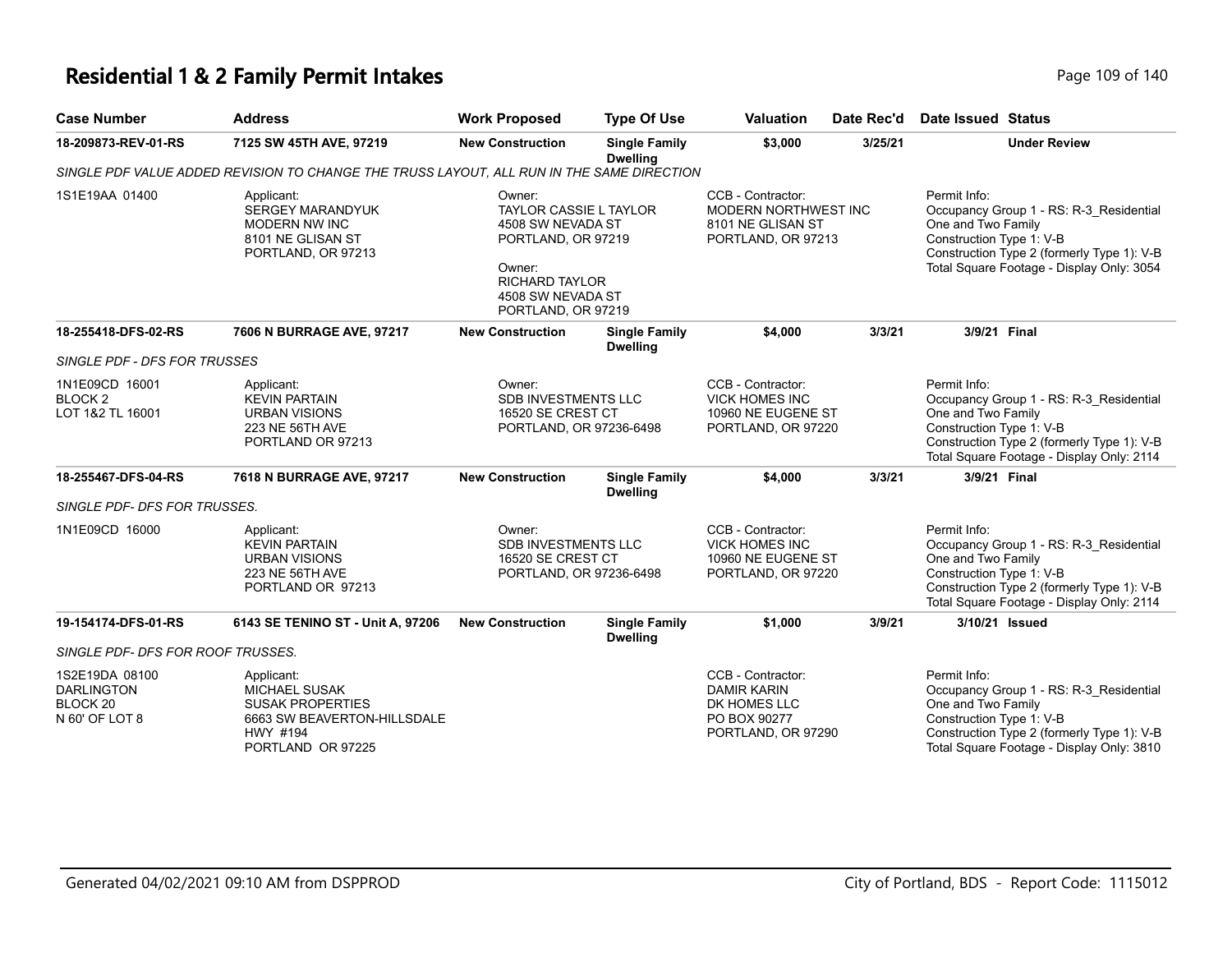# **Residential 1 & 2 Family Permit Intakes Page 110 of 140** Page 110 of 140

| <b>Case Number</b>                                                           | <b>Address</b>                                                                                                                | <b>Work Proposed</b>                                                                  | <b>Type Of Use</b>                      | <b>Valuation</b>                                                                                                                                                                         | Date Rec'd | <b>Date Issued Status</b>                                                                                                                                                                            |
|------------------------------------------------------------------------------|-------------------------------------------------------------------------------------------------------------------------------|---------------------------------------------------------------------------------------|-----------------------------------------|------------------------------------------------------------------------------------------------------------------------------------------------------------------------------------------|------------|------------------------------------------------------------------------------------------------------------------------------------------------------------------------------------------------------|
| 19-154174-DFS-04-RS                                                          | 6143 SE TENINO ST - Unit A, 97206                                                                                             | <b>New Construction</b>                                                               | <b>Single Family</b><br><b>Dwelling</b> | \$4,500                                                                                                                                                                                  | 3/9/21     | 4/1/21 Issued                                                                                                                                                                                        |
| <b>SINGLE PDF- DFS FOR FIRE SPRINKLERS</b>                                   |                                                                                                                               |                                                                                       |                                         |                                                                                                                                                                                          |            |                                                                                                                                                                                                      |
| 1S2E19DA 08100<br><b>DARLINGTON</b><br>BLOCK <sub>20</sub><br>N 60' OF LOT 8 | Applicant:<br><b>MICHAEL SUSAK</b><br><b>SUSAK PROPERTIES</b><br>6663 SW BEAVERTON-HILLSDALE<br>HWY #194<br>PORTLAND OR 97225 | Owner:<br>DK HOMES LLC<br>PO BOX 90277<br>PORTLAND, OR 97290-0277                     |                                         | CCB - Contractor:<br><b>DAMIR KARIN</b><br>DK HOMES LLC<br>PO BOX 90277<br>PORTLAND, OR 97290                                                                                            |            | Permit Info:<br>Occupancy Group 1 - RS: R-3_Residential<br>One and Two Family<br>Construction Type 1: V-B<br>Construction Type 2 (formerly Type 1): V-B<br>Total Square Footage - Display Only: 3810 |
| 20-104723-DFS-01-RS                                                          | 14950 NE GRAHAM ST, 97230                                                                                                     | <b>New Construction</b>                                                               | <b>Single Family</b><br><b>Dwelling</b> | \$1                                                                                                                                                                                      | 3/29/21    | 3/29/21 Issued                                                                                                                                                                                       |
| SINGLE PDF- DFS FOR TRUSSES.                                                 |                                                                                                                               |                                                                                       |                                         |                                                                                                                                                                                          |            |                                                                                                                                                                                                      |
| 1N2E25BD 00318                                                               | Applicant:<br><b>BEYE GREEN</b><br><b>SGS DEVELOPMENT LLC</b><br>62765 POWELL BUTTE HWY<br><b>BEND OR 97701</b>               | Owner:<br><b>SGS DEVELOPMENT LLC</b><br>62765 POWELL BUTTE HWY<br>BEND, OR 97701-8010 |                                         | CCB - Contractor:<br>Roger Walters<br><b>WALTERS ENTERPRISES INC</b><br>PO BOX 390<br>FAIRVIEW, OR 97024                                                                                 |            | Permit Info:<br>Occupancy Group 1 - RS: R-3_Residential<br>One and Two Family<br>Construction Type 1: V-B<br>Construction Type 2 (formerly Type 1): V-B<br>Total Square Footage - Display Only: 2074 |
| 20-111666-DFS-02-RS                                                          | 4550 SW 59TH AVE, 97221                                                                                                       | <b>New Construction</b>                                                               | <b>Single Family</b><br><b>Dwelling</b> | \$1,500                                                                                                                                                                                  | 3/23/21    | <b>Under Review</b>                                                                                                                                                                                  |
| SINGLE PDF- DFS FOR FIRE SPRINKLERS                                          |                                                                                                                               |                                                                                       |                                         |                                                                                                                                                                                          |            |                                                                                                                                                                                                      |
| 1S1E18BA 03904                                                               | Applicant:<br><b>BRADLEE HERSEY</b><br><b>FASTER PERMITS</b><br>2000 SW 1ST AVE SUITE 420<br>PORTLAND OR 97201                | Owner:<br><b>SOLSTICE CUSTOM HOMES</b><br>5740 SW ARROW WOOD LN<br>PORTLAND, OR 97225 |                                         |                                                                                                                                                                                          |            | Permit Info:<br>Occupancy Group 1 - RS: R-3_Residential<br>One and Two Family<br>Construction Type 1: V-B<br>Construction Type 2 (formerly Type 1): V-B<br>Total Square Footage - Display Only: 3966 |
| 20-186585-REV-01-RS                                                          | 5391 SE 47TH AVE, 97206                                                                                                       | <b>New Construction</b>                                                               | <b>Single Family</b><br><b>Dwelling</b> | \$0                                                                                                                                                                                      | 3/16/21    | 3/17/21 Issued                                                                                                                                                                                       |
|                                                                              | SINGLE PDF - REVISION TO UPDATE ENERGY MEASURES W/AIR SEALING HOME AND DUCTS (SECTION A:5)                                    |                                                                                       |                                         |                                                                                                                                                                                          |            |                                                                                                                                                                                                      |
| 1S2E18BD 09201                                                               | Applicant:<br><b>RICHARD ADAMS</b><br><b>FASTER PERMITS</b><br>2000 SW 1ST AVENUE SUITE 420<br>PORTLAND, OR 97201             | Owner:<br>WOOD INK LLC<br>4828 SE 41ST AVE<br>PORTLAND, OR 97202-4028                 |                                         | CCB - Contractor:<br>DEVELOPMENT NORTHWEST INC<br>1075 W COLUMBIA RIVER HWY<br>TROUTDALE, OR 97060<br>CCB - Contractor:<br><b>WOOD INK LLC</b><br>4828 SE 41ST AVE<br>PORTLAND, OR 97202 |            | Permit Info:<br>Occupancy Group 1 - RS: R-3_Residential<br>One and Two Family<br>Construction Type 1: V-B<br>Construction Type 2 (formerly Type 1): V-B<br>Total Square Footage - Display Only: 3550 |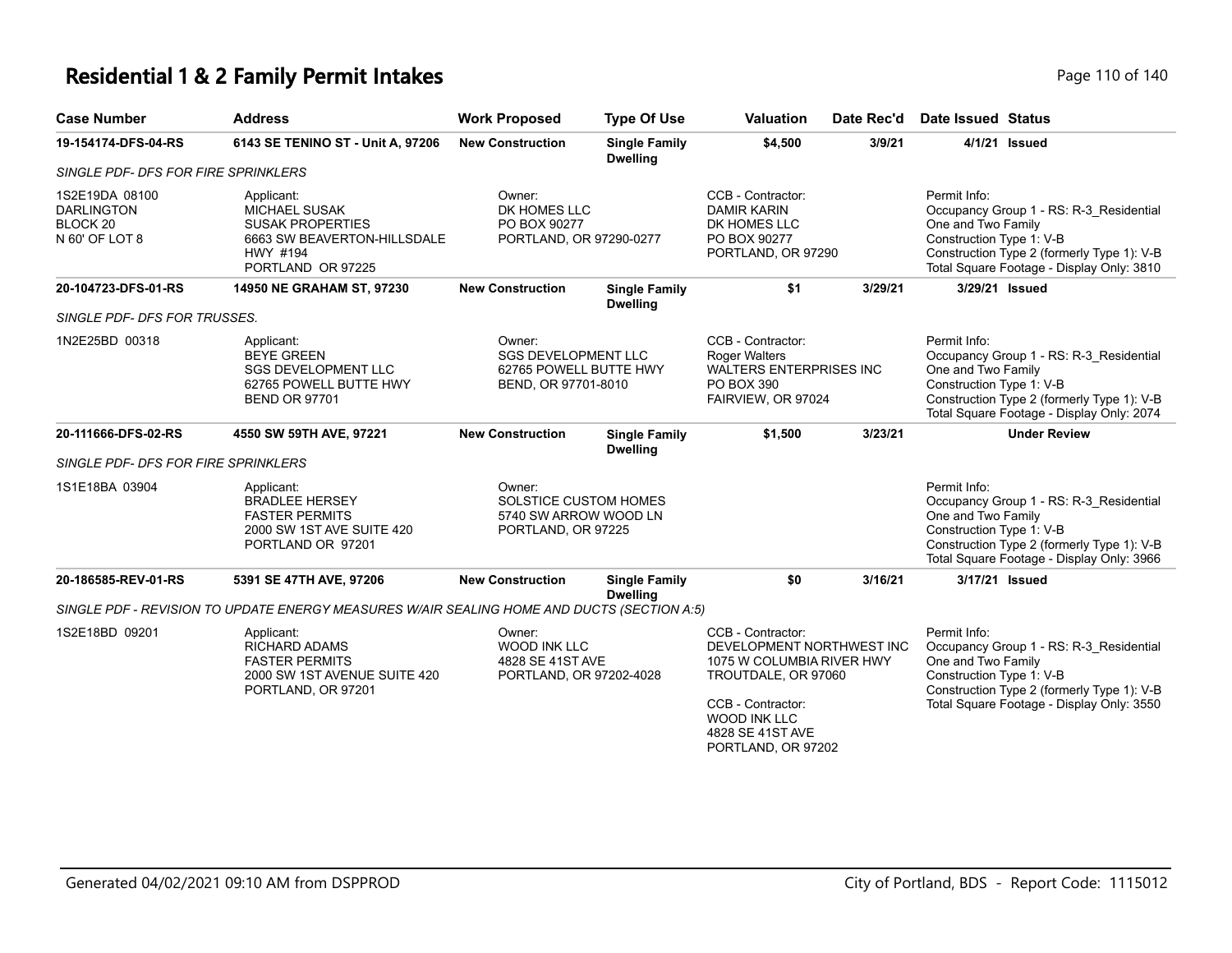#### **Residential 1 & 2 Family Permit Intakes Page 111 of 140** Page 111 of 140

| <b>Case Number</b>                                                             | <b>Address</b>                                                                                                                               | <b>Work Proposed</b>                                                        | <b>Type Of Use</b>                      | <b>Valuation</b>                                                                                                     | Date Rec'd | <b>Date Issued Status</b>                                                                                                                                                                                                               |
|--------------------------------------------------------------------------------|----------------------------------------------------------------------------------------------------------------------------------------------|-----------------------------------------------------------------------------|-----------------------------------------|----------------------------------------------------------------------------------------------------------------------|------------|-----------------------------------------------------------------------------------------------------------------------------------------------------------------------------------------------------------------------------------------|
| 20-190980-DFS-01-RS                                                            | 8106 SW 39TH AVE, 97219                                                                                                                      | <b>New Construction</b>                                                     | <b>Single Family</b><br><b>Dwelling</b> | \$2,000                                                                                                              | 3/19/21    | 3/19/21 Issued                                                                                                                                                                                                                          |
| SINGLE PDF - DFS FOR TRUSSES.                                                  |                                                                                                                                              |                                                                             |                                         |                                                                                                                      |            |                                                                                                                                                                                                                                         |
| 1S1E20CA 07602                                                                 | Applicant:<br><b>TYSON OKELY</b><br>DEZ DEVELOPMENT<br>15648 SE 114TH AVE SUITE 211<br>CLACKAMAS, OR 97015                                   | Owner:<br>DEZ DEVELOPMENT LLC<br>CLACKAMAS, OR 97015-7708                   | 10117 SE SUNNYSIDE RD #F1123            | Primary Contractor:<br>TO BID                                                                                        |            | Permit Info:<br>Occupancy Group 1 - RS: R-3_Residential<br>One and Two Family<br>Construction Type 1: V-B<br>Construction Type 2 (formerly Type 1): V-B<br>Total Square Footage - Display Only: 2796                                    |
| 21-007683-000-00-RS                                                            | 5890 SW SALMON ST, 97221                                                                                                                     | <b>New Construction</b>                                                     | <b>Single Family</b><br><b>Dwelling</b> | \$379,459                                                                                                            | 3/1/21     | <b>Under Review</b>                                                                                                                                                                                                                     |
|                                                                                | SINGLE PDF - NEW SINGLE FAMILY RESIDENCE / 2-STORY / 1-CAR GARAGE / SLOPED LOT / COMPLEX ***ELECTRICAL, MECHANICAL AND PLUMBING              |                                                                             |                                         |                                                                                                                      |            |                                                                                                                                                                                                                                         |
|                                                                                | SEPARATE***residential fire sprinklers required per Fire Code Appeal***                                                                      |                                                                             |                                         |                                                                                                                      |            |                                                                                                                                                                                                                                         |
| 1S1E06BD 05102<br><b>SALMON PARK</b><br>LOT <sub>2</sub>                       | Applicant:<br><b>RYAN PICKREL</b><br><b>FASTER PERMITS</b><br>2000 SW 1ST AVE #420<br>PORTLAND OR 97201                                      | Owner:<br>3330 NW YEON AVE #100<br>PORTLAND, OR 97210-1531                  | <b>EVERETT CUSTOM HOMES INC</b>         | CCB - Contractor:<br><b>VIC REMMERS</b><br>EVERETT CUSTOM HOMES INC<br>3330 NW YEON AVENUE 100<br>PORTLAND, OR 97210 |            | Permit Info:<br>Occupancy Group 1 - RS: R-3_Residential<br>One and Two Family<br>Construction Type 1: V-B<br>Construction Type 2 (formerly Type 1): V-B<br>Total Square Footage - Display Only: 3586<br>Number of New Dwelling Units: 1 |
| 21-015539-000-00-RS                                                            | SE CLINTON ST, 97202                                                                                                                         | <b>New Construction</b>                                                     | <b>Single Family</b><br><b>Dwelling</b> | \$282,815                                                                                                            | 3/1/21     | <b>Under Review</b>                                                                                                                                                                                                                     |
| SEPARATE***                                                                    | SINGLE PDF - NEW SINGLE FAMILY RESIDENCE / 2-STORY W/ BASEMENT ADU / 1-CAR GARAGE / FLAT LOT / COMPLEX ***ELECTRICAL MECHANICAL AND PLUMBING |                                                                             |                                         |                                                                                                                      |            |                                                                                                                                                                                                                                         |
| 1S1E12AA 04500<br><b>RICHMOND ADD</b><br>BLOCK <sub>8</sub><br>W 1/2 OF LOT 13 | Applicant:<br><b>RYAN PICKREL</b><br><b>FASTER PERMITS</b><br>2000 SW 1ST AVE #420<br>PORTLAND OR 97201                                      | Owner:<br><b>GREENWOOD HOMES LLC</b><br>PO BOX 1225<br>CANBY, OR 97013-1225 |                                         | CCB - Contractor:<br><b>BRYAN SEITS</b><br><b>GREENWOOD HOMES LLC</b><br>PO BOX 1225<br>CANBY, OR 97013              |            | Permit Info:<br>Occupancy Group 1 - RS: R-3_Residential<br>One and Two Family<br>Construction Type 1: V-B<br>Construction Type 2 (formerly Type 1): V-B<br>Total Square Footage - Display Only: 2413<br>Number of New Dwelling Units: 2 |
| 21-015850-000-00-RS                                                            | <b>SE 51ST AVE, 97206</b>                                                                                                                    | <b>New Construction</b>                                                     | <b>Single Family</b><br><b>Dwelling</b> | \$213,742                                                                                                            | 3/10/21    | <b>Under Review</b>                                                                                                                                                                                                                     |
|                                                                                | SINGLE PDF - NEW SINGLE FAMILY RESIDENCE / 2-STORY / 1-CAR GARAGE / FLAT LOT / COMPLEX ***ELECTRICAL MECHANICAL AND PLUMBING SEPARATE***     |                                                                             |                                         |                                                                                                                      |            |                                                                                                                                                                                                                                         |
| 1S2E18BD 07801<br><b>GERMANIA</b><br>BLOCK 10<br>LOT <sub>3</sub>              | Applicant:<br><b>KYM NGUYEN</b><br><b>CONCEPT DESIGN &amp; ASSOCIATES</b><br>PO BOX 8464<br>PORTLAND, OR 97207-8464                          | Owner:<br><b>MICHAEL SKORO</b><br>7730 SE CLINTON ST<br>PORTLAND, OR 97206  |                                         | CCB - Contractor:<br><b>CLEARWATER HOMES LLC</b><br>10121 SE SUNNYSIDE RD SUITE<br>300<br>CLACKAMAS, OR 97015        |            | Permit Info:<br>Occupancy Group 1 - RS: R-3 Residential<br>One and Two Family<br>Construction Type 1: V-B<br>Construction Type 2 (formerly Type 1): V-B<br>Total Square Footage - Display Only: 1875<br>Number of New Dwelling Units: 1 |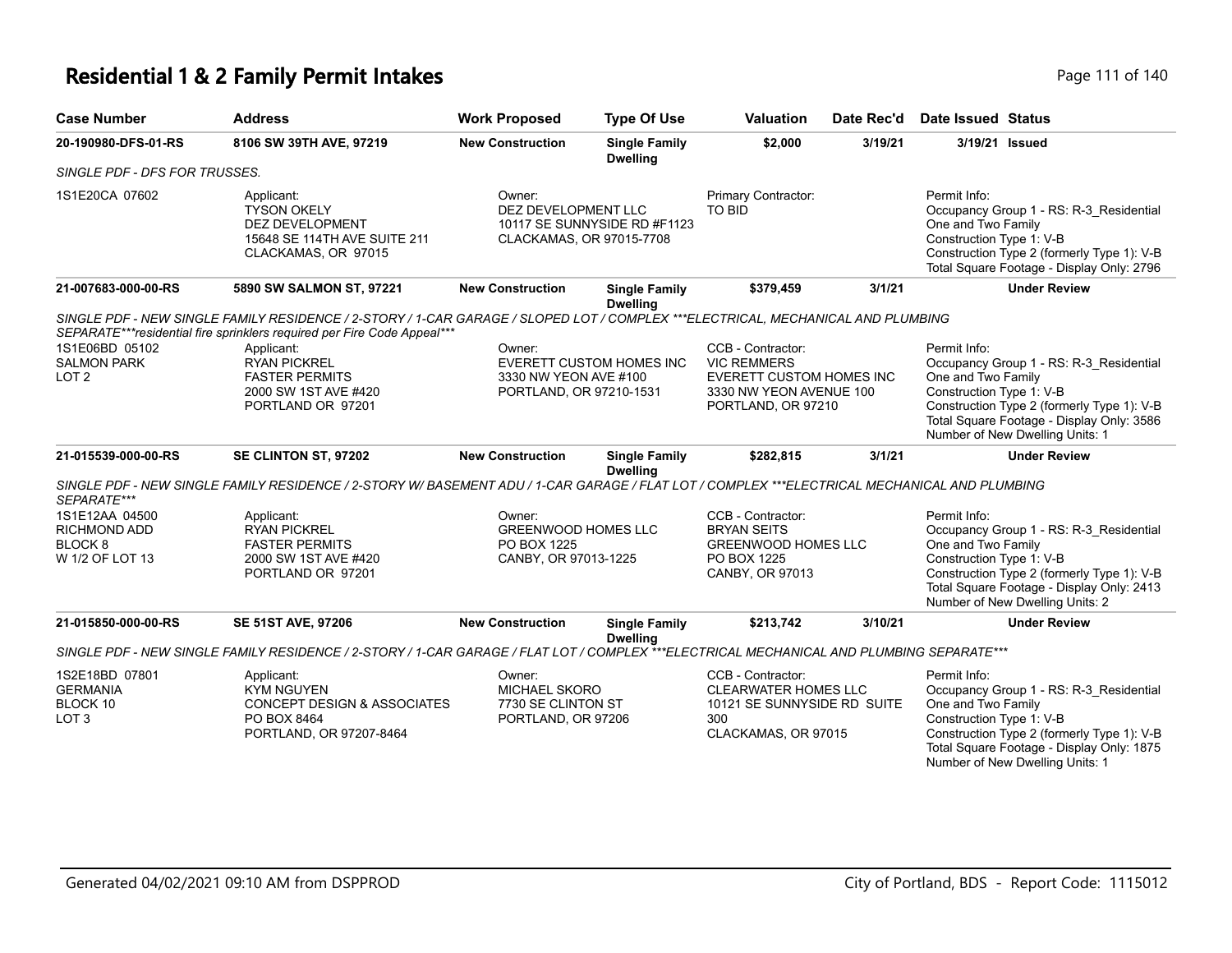# **Residential 1 & 2 Family Permit Intakes Page 112 of 140** Page 112 of 140

| <b>Case Number</b>                                            | <b>Address</b>                                                                                                    | <b>Work Proposed</b>                                                     | <b>Type Of Use</b>                      | <b>Valuation</b>                                                                                                                                                                                                                                                                                                                                                                                | Date Rec'd | Date Issued Status                                                                                                                                                                                                                      |
|---------------------------------------------------------------|-------------------------------------------------------------------------------------------------------------------|--------------------------------------------------------------------------|-----------------------------------------|-------------------------------------------------------------------------------------------------------------------------------------------------------------------------------------------------------------------------------------------------------------------------------------------------------------------------------------------------------------------------------------------------|------------|-----------------------------------------------------------------------------------------------------------------------------------------------------------------------------------------------------------------------------------------|
| 21-017013-000-00-RS                                           | 4007 SE 112TH AVE, 97266                                                                                          | <b>New Construction</b>                                                  | <b>Single Family</b><br><b>Dwelling</b> | \$176,113                                                                                                                                                                                                                                                                                                                                                                                       | 3/3/21     | <b>Under Review</b>                                                                                                                                                                                                                     |
|                                                               | SINGLE PDF - NEW SINGLE FAMILY RESIDENCE / 2-STORY / 1-CAR ATTACHED GARAGE / FLAT LOT COMPLEX ***W/ 21-017044***  |                                                                          |                                         |                                                                                                                                                                                                                                                                                                                                                                                                 |            |                                                                                                                                                                                                                                         |
| 1S2E10CD 00100<br>D & O LITTLE HMS SUB 4<br>LOT 1 TL 100      | Applicant:<br><b>KEVIN PARTAIN</b><br><b>URBAN VISIONS</b><br>223 NE 56TH AVE<br>PORTLAND OR 97213                | Owner:<br>JGT INVESTMENTS INC<br>PO BOX 66178<br>PORTLAND, OR 97290-6178 |                                         | CCB - Contractor:<br><b>JIM KOSTA</b><br>BW CONSTRUCTION INC<br>PO BOX 66910<br>PORTLAND, OR 97290<br>CCB - Contractor:<br><b>MIRCEA BOGDAN</b><br>13512 SE MARKET ST<br>PORTLAND, OR 97233<br>CCB - Contractor:<br><b>MORGAN HEATING &amp; COOLING</b><br><b>INC</b><br>PO BOX 630<br>GRESHAM, OR 97030-0160<br>CCB - Contractor:<br>PAVEL CRAINIC<br>16102 SE FLAVEL DR<br>PORTLAND, OR 97236 |            | Permit Info:<br>Occupancy Group 1 - RS: R-3 Residential<br>One and Two Family<br>Construction Type 1: V-B<br>Construction Type 2 (formerly Type 1): V-B<br>Total Square Footage - Display Only: 1598<br>Number of New Dwelling Units: 1 |
| 21-017895-000-00-RS                                           | <b>SE 64TH AVE, 97206</b>                                                                                         | <b>New Construction</b>                                                  | <b>Single Family</b><br><b>Dwelling</b> | \$179,526                                                                                                                                                                                                                                                                                                                                                                                       | 3/9/21     | <b>Under Review</b>                                                                                                                                                                                                                     |
|                                                               | SINGLE PDF- NEW SINGLE FAMILY RESIDENCE /2-STORY/ FLAT LOT/COMPLEX ***TRADE PERMITS SEPARATE***                   |                                                                          |                                         |                                                                                                                                                                                                                                                                                                                                                                                                 |            |                                                                                                                                                                                                                                         |
| 1S2E17BB 15701<br>ARLETA PK3<br>BLOCK 4<br>LOT 22&23 TL 15701 | Applicant:<br><b>RICHARD ADAMS</b><br><b>FASTER PERMITS</b><br>2000 SW 1ST AVENUE SUITE 420<br>PORTLAND, OR 97201 | Owner:<br>64TH LOT LLC<br>5510 NW WALNUT ST<br>VANCOUVER, WA 98663       |                                         | CCB - Contractor:<br>ALL LEVEL CONSTRUCTION LLC<br>311 S FREDERICKSBURG WAY<br>VANCOUVER, WA 98664                                                                                                                                                                                                                                                                                              |            | Permit Info:<br>Occupancy Group 1 - RS: R-3_Residential<br>One and Two Family<br>Construction Type 1: V-B<br>Construction Type 2 (formerly Type 1):<br>Total Square Footage - Display Only: 1466<br>Number of New Dwelling Units: 1     |
| 21-019087-000-00-RS                                           | <b>NE 152ND AVE, 97230</b>                                                                                        | <b>New Construction</b>                                                  | <b>Single Family</b><br><b>Dwelling</b> | \$317,767                                                                                                                                                                                                                                                                                                                                                                                       | 3/5/21     | <b>Under Review</b>                                                                                                                                                                                                                     |
|                                                               | SINGLE PDF- NEW SINGLE FAMILY RESIDENCE/ 2-STORY/1-GARAGE/SLOPED LOT/COMPLEX ***TRADE PERMITS SEPARATE***         |                                                                          |                                         |                                                                                                                                                                                                                                                                                                                                                                                                 |            |                                                                                                                                                                                                                                         |
| 1N2E24CD 00401<br>PARTITION PLAT 2008-111<br>LOT <sub>1</sub> | Applicant:<br><b>ANITA CORNEA</b><br>PORTLAND OR<br><b>USA</b>                                                    | Owner:<br><b>ANITA CORNEA</b><br>1716 SE 148TH AVE<br>PORTLAND, OR 97233 |                                         |                                                                                                                                                                                                                                                                                                                                                                                                 |            | Permit Info:<br>Occupancy Group 1 - RS: R-3_Residential<br>One and Two Family<br>Construction Type 1: V-B<br>Construction Type 2 (formerly Type 1): V-B<br>Total Square Footage - Display Only: 2848<br>Number of New Dwelling Units: 1 |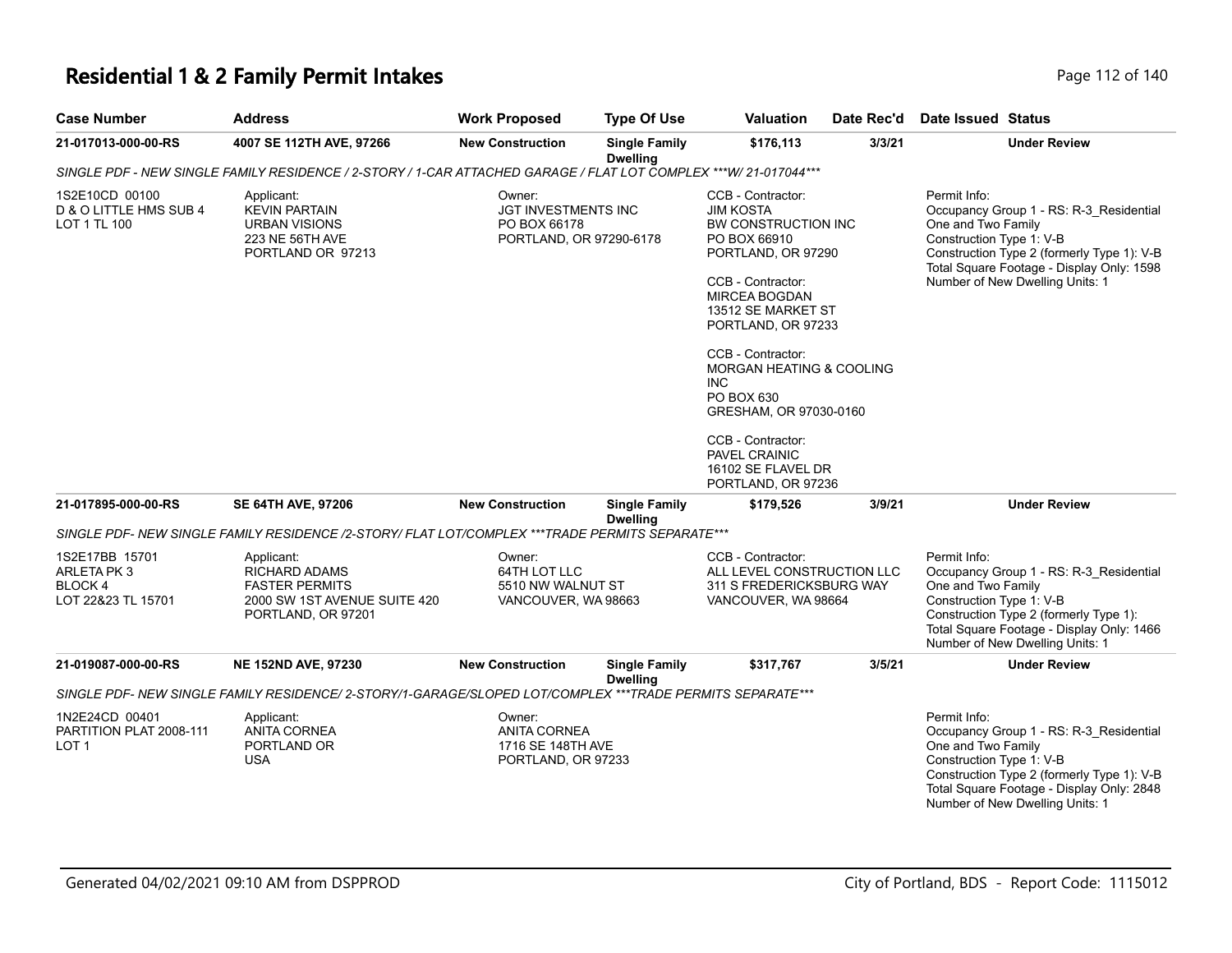# **Residential 1 & 2 Family Permit Intakes Page 113 of 140** Page 113 of 140

| <b>Case Number</b>                                                                                  | <b>Address</b>                                                                                                                                | <b>Work Proposed</b>                                                                                                                               | <b>Type Of Use</b>                      | Valuation                                                                                                                                                                                                                                                                                    | Date Rec'd | <b>Date Issued Status</b>                                                                                                                                                                                                               |
|-----------------------------------------------------------------------------------------------------|-----------------------------------------------------------------------------------------------------------------------------------------------|----------------------------------------------------------------------------------------------------------------------------------------------------|-----------------------------------------|----------------------------------------------------------------------------------------------------------------------------------------------------------------------------------------------------------------------------------------------------------------------------------------------|------------|-----------------------------------------------------------------------------------------------------------------------------------------------------------------------------------------------------------------------------------------|
| 21-019372-000-00-RS                                                                                 | 1985 SE HAROLD ST, 97202                                                                                                                      | <b>New Construction</b>                                                                                                                            | <b>Single Family</b><br><b>Dwelling</b> | \$247,937                                                                                                                                                                                                                                                                                    | 3/5/21     | <b>Under Review</b>                                                                                                                                                                                                                     |
| 019376-RS                                                                                           | SINGLE PDF - NEW SINGLE FAMILY RESIDENCE / 2-STORY / 1-CAR GARAGE / FLAT LOT / SIMPLE ***ELECTRICAL MECHANICAL AND PLUMBING SEPARATE*** W/21- |                                                                                                                                                    |                                         |                                                                                                                                                                                                                                                                                              |            |                                                                                                                                                                                                                                         |
| 1S1E14AD 02900<br><b>MIDWAY ANNEX</b><br><b>BLOCK2</b><br>LOT 9&10 TL 2900                          | Applicant:<br><b>RYAN PICKREL</b><br><b>FASTER PERMITS</b><br>2000 SW 1ST AVE #420<br>PORTLAND OR 97201                                       | Owner:<br><b>INC</b><br>7816 SE 62ND AVE<br>PORTLAND, OR 97206<br>Owner:<br>N2 EXCAVATION INC<br>7816 SE 62ND AVE<br>PORTLAND, OR 97206            | <b>SCHUMACHER NORTHWEST</b>             | CCB - Contractor:<br><b>SCHUMACHER CUSTOM HOMES</b><br><b>INC</b><br>PO BOX 66207<br>PORTLAND, OR 97290                                                                                                                                                                                      |            | Permit Info:<br>Occupancy Group 1 - RS: R-3_Residential<br>One and Two Family<br>Construction Type 1: V-B<br>Construction Type 2 (formerly Type 1): V-B<br>Total Square Footage - Display Only: 2216<br>Number of New Dwelling Units: 1 |
| 21-019440-000-00-RS                                                                                 | SW CARDINELL WAY, 97201                                                                                                                       | <b>New Construction</b>                                                                                                                            | <b>Single Family</b><br><b>Dwelling</b> | \$572,475                                                                                                                                                                                                                                                                                    | 3/3/21     | <b>Under Review</b>                                                                                                                                                                                                                     |
|                                                                                                     | SINGLE PDF-NEW SINGLE FAMILY RESIDENCE/3-STORY/1-GARAGE/SLOPED LOT/COMPLEX ***TRADE PERMITS SEPARATE***                                       |                                                                                                                                                    |                                         |                                                                                                                                                                                                                                                                                              |            |                                                                                                                                                                                                                                         |
| 1S1E04DC 00611<br><b>CITY LIGHTS</b><br>LOT <sub>6</sub>                                            | Applicant:<br>NATHANIEL ROSEMEYER<br>MAIN STREET DEVELOPMENT<br>5331 SW MACADAM AVE #258 PMB 208<br>PORTLAND OR 97239                         | Owner:<br>LING YAO<br>2982 NW SANTANITA TER<br>PORTLAND, OR 97210<br>Owner:<br><b>DAMION SEARLS</b><br>2982 NW SANTANITA TER<br>PORTLAND, OR 97210 |                                         | CCB - Contractor:<br><b>ERIC RYSTADT</b><br>MAIN STREET DEVELOPMENT<br><b>INC</b><br>PMB 208 5331 SW MACADAM AVE<br><b>SUITE 258</b><br>PORTLAND, OR 97239                                                                                                                                   |            | Permit Info:<br>Occupancy Group 1 - RS: R-3_Residential<br>One and Two Family<br>Construction Type 1: V-B<br>Construction Type 2 (formerly Type 1): V-B<br>Total Square Footage - Display Only: 5023<br>Number of New Dwelling Units: 1 |
| 21-019768-000-00-RS                                                                                 | 2917 N WILLIS BLVD, 97217                                                                                                                     | <b>New Construction</b>                                                                                                                            | <b>Single Family</b><br><b>Dwelling</b> | \$228,976                                                                                                                                                                                                                                                                                    | 3/9/21     | <b>Under Review</b>                                                                                                                                                                                                                     |
|                                                                                                     | SINGLE PDF - NEW SINGLE FAMILY RESIDENCE / 2-STORY / 1-CAR GARAGE / FLAT LOT / COMPLEX ***PLUMBING SEPARATE*** ***SEPTIC DECOMMISSIONING      |                                                                                                                                                    |                                         |                                                                                                                                                                                                                                                                                              |            |                                                                                                                                                                                                                                         |
| REQUIRED. CALL FOR INSPECTION 842***<br>1N1E09CA 02200<br>PENINSULAR ADD 3<br>BLOCK 37<br>LOT 41&42 | Applicant:<br><b>KEVIN PARTAIN</b><br><b>URBAN VISIONS</b><br>223 NE 56TH AVE<br>PORTLAND OR 97213                                            | Owner:<br><b>AARON BUSTER</b><br>13562 SW BEACH PLUM TER<br>SHERWOOD, OR 97140-9608                                                                |                                         | CCB - Contractor:<br>WASHOUGAL HEATING AND AC<br><b>LLC</b><br><b>PO BOX 366</b><br>CAMAS, WA 98607<br>CCB - Contractor:<br><b>VICK HOMES INC</b><br>10960 NE EUGENE ST<br>PORTLAND, OR 97220<br>CCB - Contractor:<br>SUNLIGHT ELECTRIC INC<br>2804 NE 65TH AVE STE D<br>VANCOUVER, WA 98661 |            | Permit Info:<br>Occupancy Group 1 - RS: R-3_Residential<br>One and Two Family<br>Construction Type 1: V-B<br>Construction Type 2 (formerly Type 1): V-B<br>Total Square Footage - Display Only: 2000<br>Number of New Dwelling Units: 1 |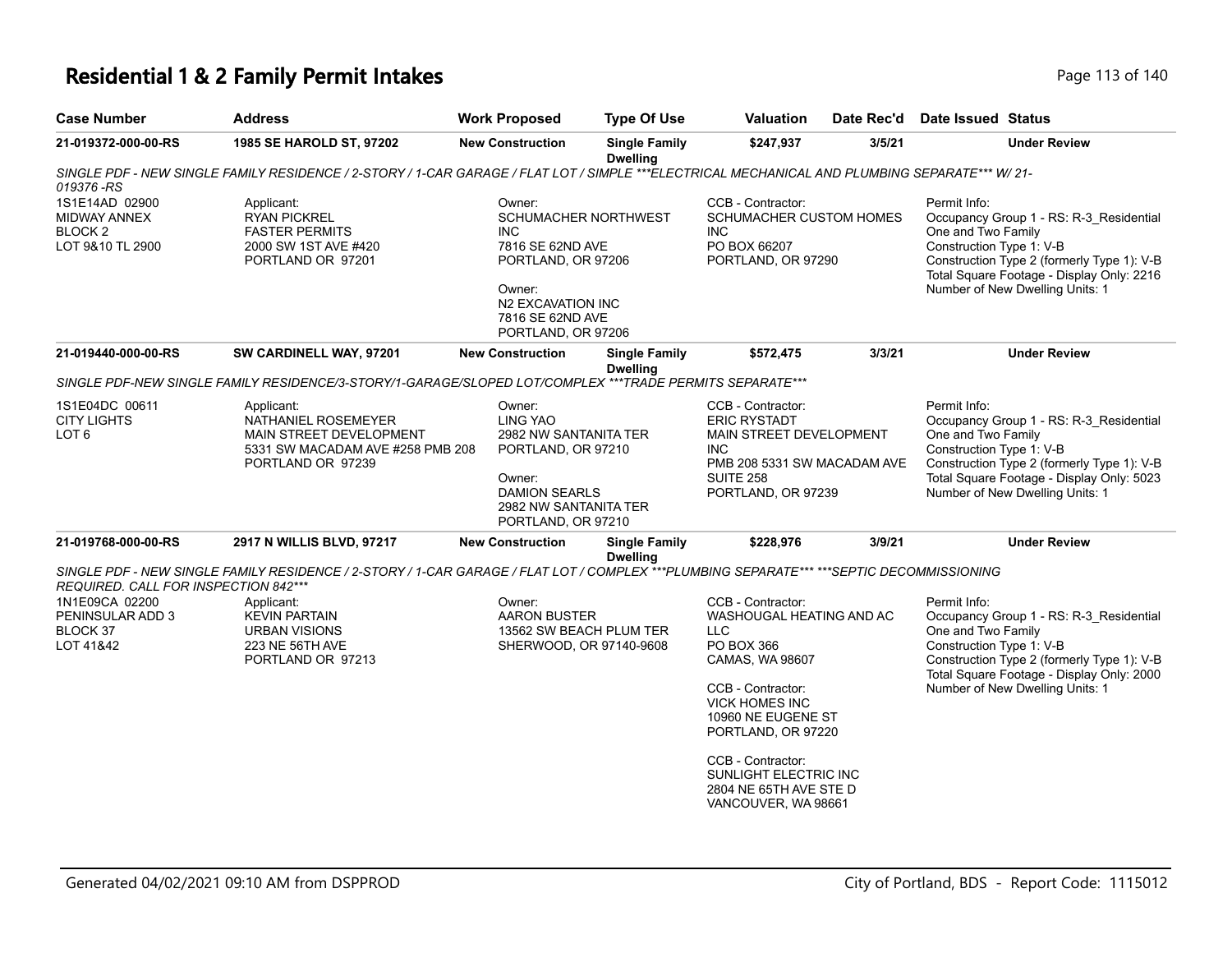# **Residential 1 & 2 Family Permit Intakes Page 114 of 140** Page 114 of 140

| <b>Case Number</b>                                        | <b>Address</b>                                                                                                                         | <b>Work Proposed</b>                                                              | <b>Type Of Use</b>                      | <b>Valuation</b>                                                                                                                                                                                                                                                                                                                                                                                          | Date Rec'd | <b>Date Issued Status</b>                                                                                                                                                                                                               |
|-----------------------------------------------------------|----------------------------------------------------------------------------------------------------------------------------------------|-----------------------------------------------------------------------------------|-----------------------------------------|-----------------------------------------------------------------------------------------------------------------------------------------------------------------------------------------------------------------------------------------------------------------------------------------------------------------------------------------------------------------------------------------------------------|------------|-----------------------------------------------------------------------------------------------------------------------------------------------------------------------------------------------------------------------------------------|
| 21-020882-000-00-RS                                       | 5040 SE ELLIS ST, 97206                                                                                                                | <b>New Construction</b>                                                           | <b>Single Family</b><br><b>Dwelling</b> | \$239,685                                                                                                                                                                                                                                                                                                                                                                                                 | 3/3/21     | <b>Under Review</b>                                                                                                                                                                                                                     |
| 842***                                                    | SINGLE PDF- NEW SINGLE FAMILY RESIDENCE/2-STORY/1 CAR GARAGE/ FLAT LOT/COMPLEX ***SEPTIC DECOMMISSIONING REQUIRED. CALL FOR INSPECTION |                                                                                   |                                         |                                                                                                                                                                                                                                                                                                                                                                                                           |            |                                                                                                                                                                                                                                         |
| 1S2E18CA 01600<br><b>GERMANIA</b><br>BLOCK 8<br>LOT 26-28 | Applicant:<br><b>RYAN PICKREL</b><br><b>FASTER PERMITS</b><br>2000 SW 1ST AVE #420<br>PORTLAND OR 97201                                | Owner:<br>MODERN HOMES LLC<br>6339 NE 112TH AVE<br>PORTLAND, OR 97220-1016        |                                         | CCB - Contractor:<br>PLUMBING SYSTEMS INC<br>14222 SE RUST WAY<br>DAMASCUS, OR 97089<br>CCB - Contractor:<br>GABES HEATING & COOLING LLC<br>14606 SE RACHEL LN<br>PORTLAND, OR 97236<br>PORTLAND, OR 97236<br>CCB - Contractor:<br><b>GRIZZLY ELECTRIC INC</b><br>2114 MAIN ST STE 100-117<br>VANCOUVER, WA 98660<br>CCB - Contractor:<br><b>BRYAN SEITS</b><br><b>GREENWOOD HOMES LLC</b><br>PO BOX 1225 |            | Permit Info:<br>Occupancy Group 1 - RS: R-3_Residential<br>One and Two Family<br>Construction Type 1: V-B<br>Construction Type 2 (formerly Type 1): V-B<br>Total Square Footage - Display Only: 2082<br>Number of New Dwelling Units: 1 |
| 21-021086-000-00-RS                                       | 9029 N MOHAWK AVE, 97203                                                                                                               | <b>New Construction</b>                                                           | <b>Single Family</b>                    | CANBY, OR 97013<br>\$239,685                                                                                                                                                                                                                                                                                                                                                                              | 3/5/21     | <b>Under Review</b>                                                                                                                                                                                                                     |
|                                                           |                                                                                                                                        |                                                                                   | <b>Dwelling</b>                         |                                                                                                                                                                                                                                                                                                                                                                                                           |            |                                                                                                                                                                                                                                         |
|                                                           | SINGLE PDF- NEW SINGLE FAMILY RESIDENCE/ 2-STORY/1-GARAGE/FLAT LOT/ COMPLEX                                                            |                                                                                   |                                         |                                                                                                                                                                                                                                                                                                                                                                                                           |            |                                                                                                                                                                                                                                         |
| 1N1W01DD 15900<br>POINT VIEW<br>BLOCK 11<br>LOT 24-26     | Applicant:<br><b>RYAN PICKREL</b><br><b>FASTER PERMITS</b><br>2000 SW 1ST AVE #420<br>PORTLAND OR 97201                                | Owner:<br><b>FHG PROPERTIES LLC</b><br>5311 HERON TRL<br>MIDDLETON, WI 53562-5216 |                                         | CCB - Contractor:<br>PLUMBING SYSTEMS INC<br>14222 SE RUST WAY<br>DAMASCUS, OR 97089<br>CCB - Contractor:<br>GABES HEATING & COOLING LLC<br>14606 SE RACHEL LN<br>PORTLAND, OR 97236<br>PORTLAND, OR 97236                                                                                                                                                                                                |            | Permit Info:<br>Occupancy Group 1 - RS: R-3_Residential<br>One and Two Family<br>Construction Type 1: V-B<br>Construction Type 2 (formerly Type 1): V-B<br>Total Square Footage - Display Only: 2082<br>Number of New Dwelling Units: 1 |
|                                                           |                                                                                                                                        |                                                                                   |                                         | CCB - Contractor:<br><b>GRIZZLY ELECTRIC INC</b><br>2114 MAIN ST STE 100-117<br>VANCOUVER, WA 98660<br>CCB - Contractor:<br><b>BRYAN SEITS</b><br><b>GREENWOOD HOMES LLC</b><br>PO BOX 1225<br>CANBY, OR 97013                                                                                                                                                                                            |            |                                                                                                                                                                                                                                         |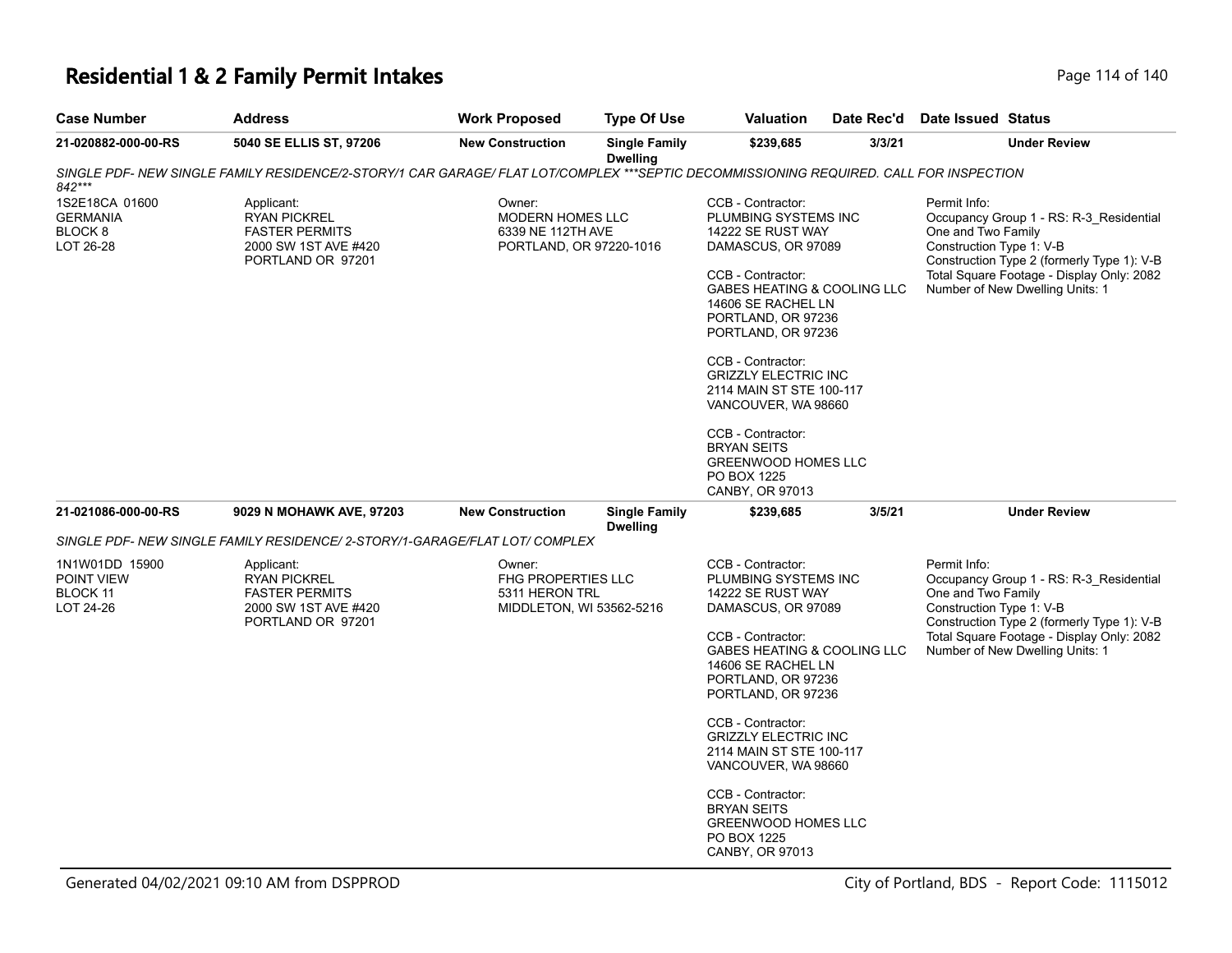# **Residential 1 & 2 Family Permit Intakes Page 115 of 140** Page 115 of 140

| <b>Case Number</b>                                                             | <b>Address</b>                                                                                                  | <b>Work Proposed</b>                                                            | <b>Type Of Use</b>                      | <b>Valuation</b>                                                                                                                                                                                                                                                                                                                                                                                                                        | Date Rec'd | <b>Date Issued Status</b>                                                                                                                                                                                                               |
|--------------------------------------------------------------------------------|-----------------------------------------------------------------------------------------------------------------|---------------------------------------------------------------------------------|-----------------------------------------|-----------------------------------------------------------------------------------------------------------------------------------------------------------------------------------------------------------------------------------------------------------------------------------------------------------------------------------------------------------------------------------------------------------------------------------------|------------|-----------------------------------------------------------------------------------------------------------------------------------------------------------------------------------------------------------------------------------------|
| 21-021355-000-00-RS                                                            | SW HAMILTON WAY, 97221                                                                                          | <b>New Construction</b>                                                         | <b>Single Family</b><br><b>Dwelling</b> | \$399,422                                                                                                                                                                                                                                                                                                                                                                                                                               | 3/5/21     | <b>Under Review</b>                                                                                                                                                                                                                     |
|                                                                                | SINGLE PDF- NEW SINGLE FAMILY RESIDENCE/ 1-STORY/ 1-CAR GARAGE/ SLOPED LOT/ SIMPLE ***TRADE PEMRITS SEPARATE*** |                                                                                 |                                         |                                                                                                                                                                                                                                                                                                                                                                                                                                         |            |                                                                                                                                                                                                                                         |
| 1S1E18BB 01800<br><b>RALEIGH HILLS</b><br>BLOCK <sub>1</sub><br>LOT 14 TL 1800 | Applicant:<br>Ryan Walsh<br>Light House Architecture and Construction<br>PORTLAND OR<br><b>USA</b>              | Owner:<br><b>HAMILTON WAY LLC</b><br>10560 NW LEE ST<br>PORTLAND, OR 97229-6249 |                                         | CCB - Contractor:<br><b>RYAN WALSH</b><br>DRW CONSTRUCTION LLC<br>3812 SE MALDEN ST<br>PORTLAND, OR 97202                                                                                                                                                                                                                                                                                                                               |            | Permit Info:<br>Occupancy Group 1 - RS: R-3 Residential<br>One and Two Family<br>Construction Type 1: V-B<br>Construction Type 2 (formerly Type 1): V-B<br>Total Square Footage - Display Only: 3625<br>Number of New Dwelling Units: 1 |
| 21-021595-000-00-RS                                                            | 2831 N HALLECK ST, 97217                                                                                        | <b>New Construction</b>                                                         | <b>Single Family</b><br><b>Dwelling</b> | \$239,685                                                                                                                                                                                                                                                                                                                                                                                                                               | 3/8/21     | <b>Under Review</b>                                                                                                                                                                                                                     |
|                                                                                | SINGLE PDF - NEW SINGLE FAMILY RESIDENCE / 3-STORY / 1-CAR GARAGE / FLAT LOT / COMPLEX                          |                                                                                 |                                         |                                                                                                                                                                                                                                                                                                                                                                                                                                         |            |                                                                                                                                                                                                                                         |
| 1N1E09CA 09802<br>PENINSULAR ADD<br>BLOCK <sub>7</sub><br>LOT 8 EXC PT IN ST   | Applicant:<br><b>RYAN PICKREL</b><br><b>FASTER PERMITS</b><br>2000 SW 1ST AVE #420<br>PORTLAND OR 97201         | Owner:<br><b>JLO INVESTMENTS LLC</b><br>16869 SW 65TH AVE #317                  | LAKE OSWEGO, OR 97035-7865              | CCB - Contractor:<br>PLUMBING SYSTEMS INC<br>14222 SE RUST WAY<br>DAMASCUS, OR 97089<br>CCB - Contractor:<br><b>GABES HEATING &amp; COOLING LLC</b><br>14606 SE RACHEL LN<br>PORTLAND, OR 97236<br>PORTLAND, OR 97236<br>CCB - Contractor:<br><b>GRIZZLY ELECTRIC INC</b><br>2114 MAIN ST STE 100-117<br>VANCOUVER, WA 98660<br>CCB - Contractor:<br><b>BRYAN SEITS</b><br><b>GREENWOOD HOMES LLC</b><br>PO BOX 1225<br>CANBY, OR 97013 |            | Permit Info:<br>Occupancy Group 1 - RS: R-3 Residential<br>One and Two Family<br>Construction Type 1: V-B<br>Construction Type 2 (formerly Type 1): V-B<br>Total Square Footage - Display Only: 2082<br>Number of New Dwelling Units: 1 |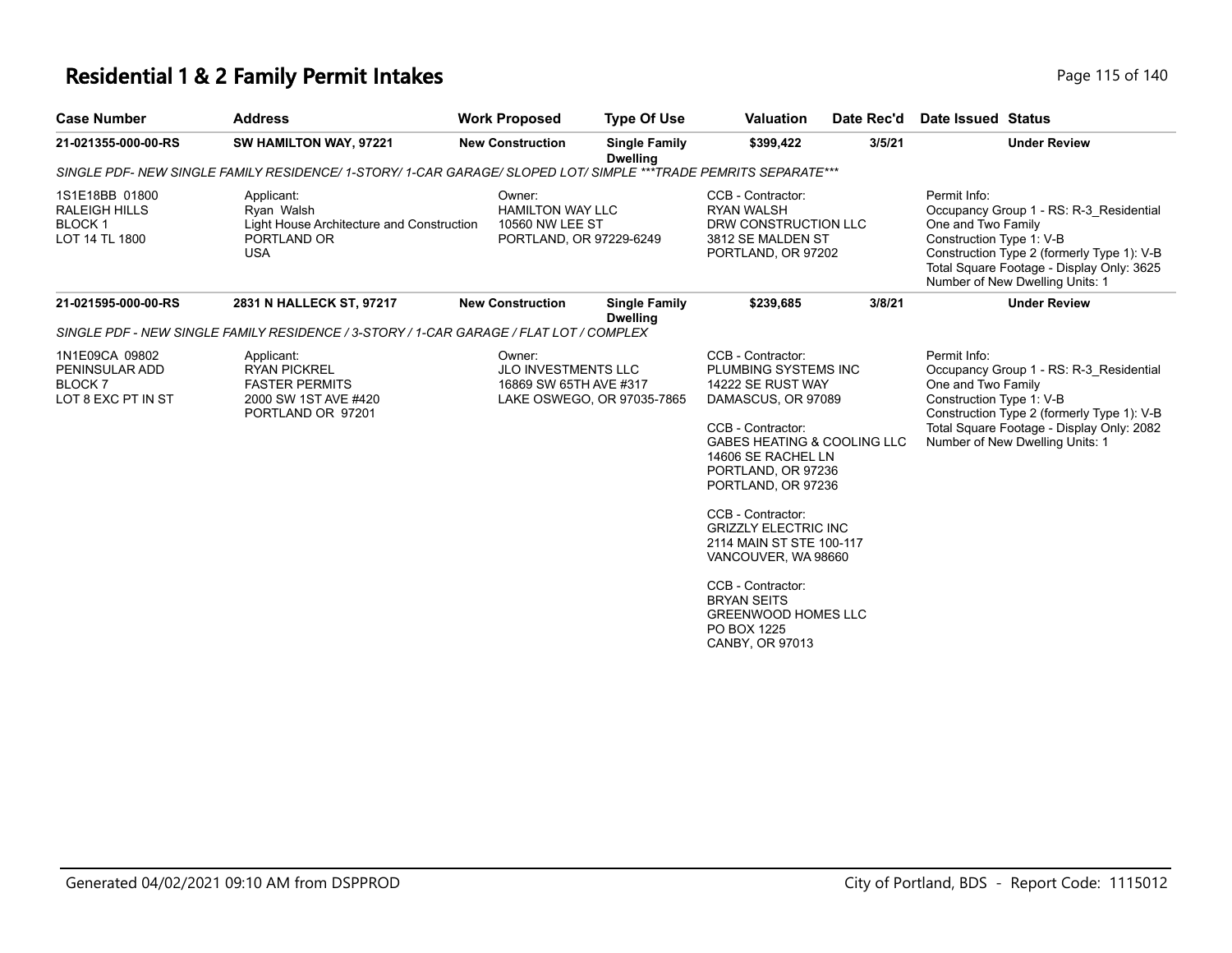### **Residential 1 & 2 Family Permit Intakes**

| Page 116 of 140 |  |
|-----------------|--|
|-----------------|--|

| <b>Case Number</b>                                                   | <b>Address</b>                                                                                                              | <b>Work Proposed</b>                                                        | <b>Type Of Use</b>                      | <b>Valuation</b>                                                                                                                                                                                                                                                                                                                                                                                 | Date Rec'd | Date Issued Status                                                                                                                                                                                                                      |
|----------------------------------------------------------------------|-----------------------------------------------------------------------------------------------------------------------------|-----------------------------------------------------------------------------|-----------------------------------------|--------------------------------------------------------------------------------------------------------------------------------------------------------------------------------------------------------------------------------------------------------------------------------------------------------------------------------------------------------------------------------------------------|------------|-----------------------------------------------------------------------------------------------------------------------------------------------------------------------------------------------------------------------------------------|
| 21-022045-000-00-RS                                                  | <b>SW BAIRD ST, 97219</b>                                                                                                   | <b>New Construction</b>                                                     | <b>Single Family</b><br><b>Dwelling</b> | \$303,658                                                                                                                                                                                                                                                                                                                                                                                        | 3/10/21    | <b>Under Review</b>                                                                                                                                                                                                                     |
|                                                                      | SINGLE PDF - NEW SINGLE FAMILY RESIDENCE / 2-STORY / 2-CAR GARAGE / SLIGHTLY SLOPED LOT / COMPLEX ***DFS FIRE SPRINKLERS*** |                                                                             |                                         |                                                                                                                                                                                                                                                                                                                                                                                                  |            |                                                                                                                                                                                                                                         |
| 1S1E29BD 05007<br>PARTITION PLAT 2017-67<br>LOT <sub>2</sub>         | Applicant:<br><b>Mladen Baricevic</b><br>ARBE Homes, LLC.<br>PO Box 284<br>Portland, OR 97207                               | Owner:<br>ARBE HOMES LLC<br>PO BOX 284<br>PORTLAND, OR 97207-0284           |                                         | CCB - Contractor:<br><b>MLADEN BARICEVIC</b><br>ARBE HOMES LLC<br>PO BOX 284<br>PORTLAND, OR 97207<br>CCB - Contractor:<br><b>MIRCEA BOGDAN</b><br>13512 SE MARKET ST<br>PORTLAND, OR 97233<br>CCB - Contractor:<br><b>CREATIVE ELECTRIC LLC</b><br>PO BOX 659<br>WOODBURN, OR 97071                                                                                                             |            | Permit Info:<br>Occupancy Group 1 - RS: R-3 Residential<br>One and Two Family<br>Construction Type 1: V-B<br>Construction Type 2 (formerly Type 1): V-B<br>Total Square Footage - Display Only: 2843<br>Number of New Dwelling Units: 1 |
| 21-022060-000-00-RS                                                  | 9120 N SEWARD AVE, 97217                                                                                                    | <b>New Construction</b>                                                     | <b>Single Family</b><br><b>Dwelling</b> | \$205,194                                                                                                                                                                                                                                                                                                                                                                                        | 3/11/21    | <b>Under Review</b>                                                                                                                                                                                                                     |
|                                                                      | SINGLE PDF-NEW SINGLE FAMILY RESIDENCE/ 2-STORY/ 1- CAR GARAGE/ FLAT LOT/ COMPLEX                                           |                                                                             |                                         |                                                                                                                                                                                                                                                                                                                                                                                                  |            |                                                                                                                                                                                                                                         |
| 1N1E08AA 01500<br>PENINSULAR ADD 2<br>BLOCK 30<br><b>LOT 4&amp;5</b> | Applicant:<br><b>KEVIN PARTAIN</b><br><b>URBAN VISIONS</b><br>223 NE 56TH AVENUE<br>PORTLAND, OR 97213                      | Owner:<br><b>JANICE LAFFERTY</b><br>9120 N SEWARD AVE<br>PORTLAND, OR 97217 |                                         | CCB - Contractor:<br><b>Todd Turpin</b><br>WHITE LIGHTNING ELECTRIC INC<br>7524 SE 52ND AVE<br>PORTLAND, OR 97206<br>CCB - Contractor:<br>FISH CONSTRUCTION NW INC<br>6401 NE 33RD AVENUE<br>PORTLAND, OR 97211<br>CCB - Contractor:<br><b>CENTRAL AIR INC</b><br>PO BOX 433<br>CLACKAMAS, OR 97015<br>CCB - Contractor:<br>ALL PHASE PLUMBING LLC<br>9312 NW SKYLINE BLVD<br>PORTLAND, OR 97231 |            | Permit Info:<br>Occupancy Group 1 - RS: R-3_Residential<br>One and Two Family<br>Construction Type 1: V-B<br>Construction Type 2 (formerly Type 1): V-B<br>Total Square Footage - Display Only: 1827<br>Number of New Dwelling Units: 1 |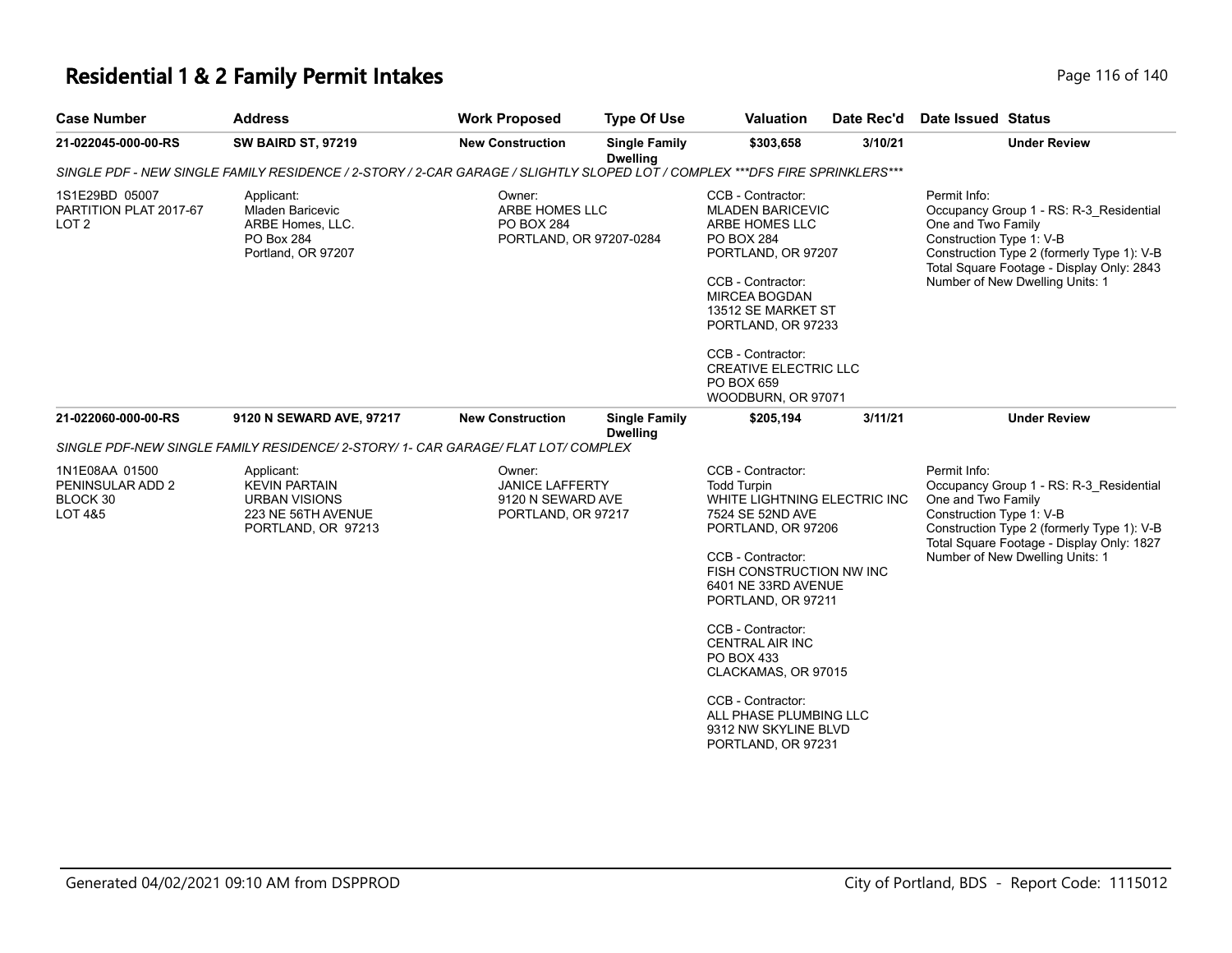### **Residential 1 & 2 Family Permit Intakes Page 117 of 140** Page 117 of 140

| Page 117 of 14 |  |
|----------------|--|

| <b>Case Number</b>                                                                     | <b>Address</b>                                                                                               | <b>Work Proposed</b>                                                                                                  | <b>Type Of Use</b>                      | <b>Valuation</b>                                                                                                                                                                                                                                                                                             | Date Rec'd | Date Issued Status                                                                                                                                                                                                                      |
|----------------------------------------------------------------------------------------|--------------------------------------------------------------------------------------------------------------|-----------------------------------------------------------------------------------------------------------------------|-----------------------------------------|--------------------------------------------------------------------------------------------------------------------------------------------------------------------------------------------------------------------------------------------------------------------------------------------------------------|------------|-----------------------------------------------------------------------------------------------------------------------------------------------------------------------------------------------------------------------------------------|
| 21-022113-000-00-RS                                                                    | N SEWARD AVE, 97217                                                                                          | <b>New Construction</b>                                                                                               | <b>Single Family</b><br><b>Dwelling</b> | \$205,194                                                                                                                                                                                                                                                                                                    | 3/11/21    | <b>Under Review</b>                                                                                                                                                                                                                     |
| SINGLE PDF - NEW SINGLE FAMILY RESIDENCE / 2-STORY / 1-CAR GARAGE / FLAT LOT / COMPLEX |                                                                                                              |                                                                                                                       |                                         |                                                                                                                                                                                                                                                                                                              |            |                                                                                                                                                                                                                                         |
| 1N1E08AA 01501<br>PENINSULAR ADD 2<br>BLOCK 30<br>LOT 6&7                              | Applicant:<br><b>KEVIN PARTAIN</b><br><b>URBAN VISIONS</b><br>223 NE 56TH AVE<br>PORTLAND OR 97213           | Owner:<br><b>GARALD OTTOBONI</b><br>9538 6TH WAY SE<br>OLYMPIA, WA 98513                                              |                                         | CCB - Contractor:<br><b>Todd Turpin</b><br>WHITE LIGHTNING ELECTRIC INC<br>7524 SE 52ND AVE<br>PORTLAND, OR 97206<br>CCB - Contractor:<br>FISH CONSTRUCTION NW INC<br>6401 NE 33RD AVENUE<br>PORTLAND, OR 97211<br>CCB - Contractor:<br>ALL PHASE PLUMBING LLC<br>9312 NW SKYLINE BLVD<br>PORTLAND, OR 97231 |            | Permit Info:<br>Occupancy Group 1 - RS: R-3 Residential<br>One and Two Family<br>Construction Type 1: V-B<br>Construction Type 2 (formerly Type 1): V-B<br>Total Square Footage - Display Only: 1827<br>Number of New Dwelling Units: 1 |
| 21-022171-000-00-RS                                                                    | NE CESAR E CHAVEZ BLVD,<br>97232                                                                             | <b>New Construction</b>                                                                                               | <b>Single Family</b><br><b>Dwelling</b> | \$375,638                                                                                                                                                                                                                                                                                                    | 3/8/21     | <b>Under Review</b>                                                                                                                                                                                                                     |
|                                                                                        | SINGLE PDF - NEW SINGLE FAMILY RESIDENCE/ 2-STORY/ 1-CAR GARAGE/ FLAT LOT/ COMPLEX                           |                                                                                                                       |                                         |                                                                                                                                                                                                                                                                                                              |            |                                                                                                                                                                                                                                         |
| BLOCK 112<br>S 40.50' OF LOT 1<br>LOT 2 EXC N 59.50'                                   | Applicant:<br><b>DAN WILLIAMS</b><br><b>FASTER PERMITS</b><br>2000 SW 1ST AVE SUITE 420<br>PORTLAND OR 97201 | Owner:<br>2ND STORY INVESTMENTS LLC<br>ET AL<br>4804 NW BETHANY BLVD #I2<br><b>PMB 232</b><br>PORTLAND, OR 97229-9195 |                                         | CCB - Contractor:<br>PORTLAND PLUMBING CO<br>16110 S HILLTOP RD<br>OREGON CITY, OR 97045-1188<br>CCB - Contractor:<br><b>G M H HEATING INC</b><br>18606 SE TIBBETRS CT<br>GRESHAM, OR 97030                                                                                                                  |            | Permit Info:<br>Occupancy Group 1 - RS: R-3 Residential<br>One and Two Family<br>Construction Type 1: V-B<br>Construction Type 2 (formerly Type 1): V-B<br>Total Square Footage - Display Only: 3346<br>Number of New Dwelling Units: 1 |
|                                                                                        |                                                                                                              |                                                                                                                       |                                         | CCB - Contractor:<br>2ND STORY INVESTMENTS LLC<br>4804 NW BETHANY BLVD SUITE I-<br>2#232<br>PORTLAND, OR 97229                                                                                                                                                                                               |            |                                                                                                                                                                                                                                         |
|                                                                                        |                                                                                                              |                                                                                                                       |                                         | CCB - Contractor:<br>SUNLIGHT ELECTRIC INC<br>2804 NE 65TH AVE STE D<br>VANCOUVER, WA 98661                                                                                                                                                                                                                  |            |                                                                                                                                                                                                                                         |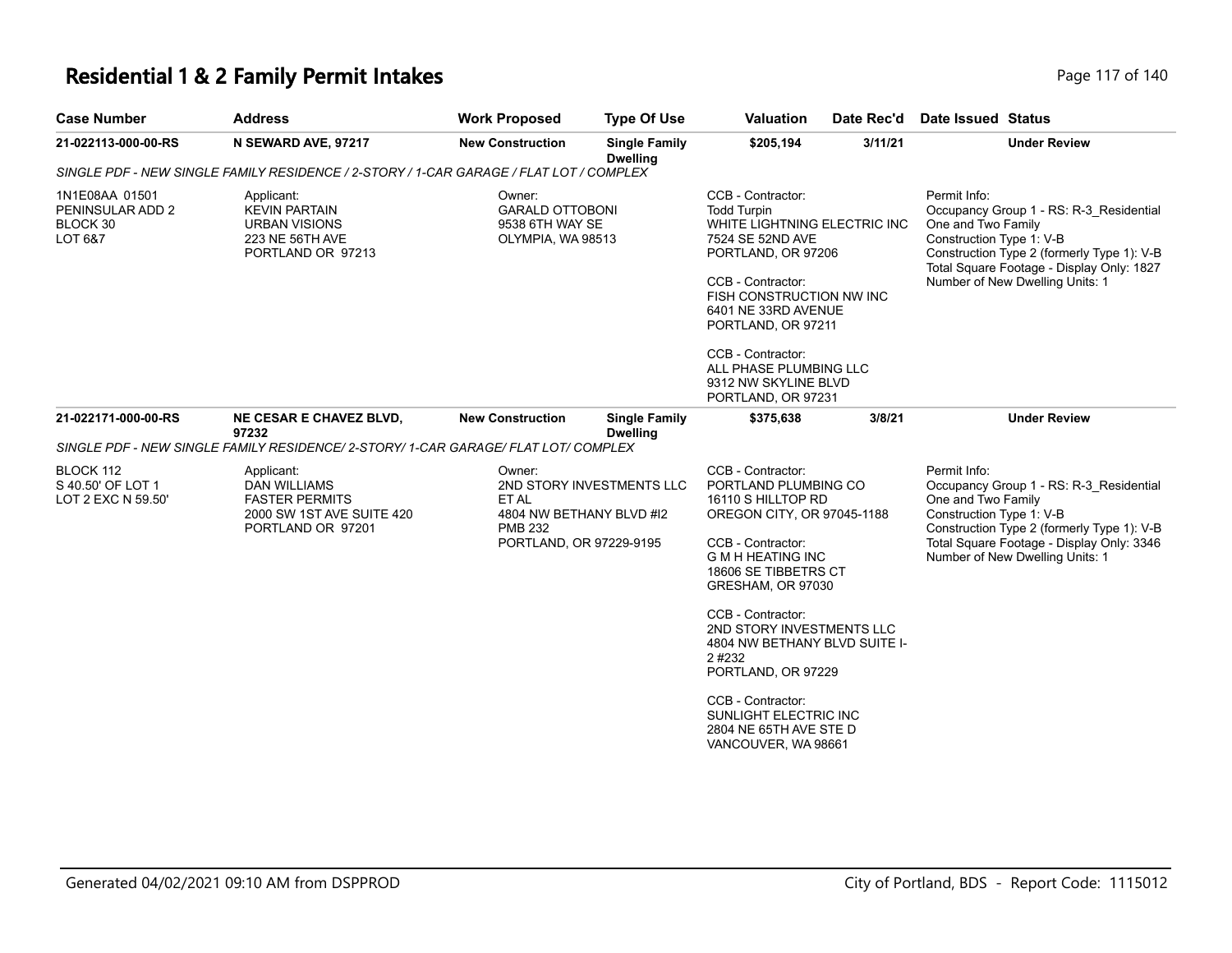# **Residential 1 & 2 Family Permit Intakes Page 118 of 140** Page 118 of 140

| <b>Case Number</b>                                      | <b>Address</b>                                                                                                                         | <b>Work Proposed</b>                                                                        | <b>Type Of Use</b>                      | <b>Valuation</b>                                                                                                                                                                                                                                                                                                                                                                                    | Date Rec'd | <b>Date Issued Status</b>                                                                                                                                                                                                               |
|---------------------------------------------------------|----------------------------------------------------------------------------------------------------------------------------------------|---------------------------------------------------------------------------------------------|-----------------------------------------|-----------------------------------------------------------------------------------------------------------------------------------------------------------------------------------------------------------------------------------------------------------------------------------------------------------------------------------------------------------------------------------------------------|------------|-----------------------------------------------------------------------------------------------------------------------------------------------------------------------------------------------------------------------------------------|
| 21-023586-000-00-RS                                     | SW SHERWOOD DR, 97201                                                                                                                  | <b>New Construction</b>                                                                     | <b>Single Family</b>                    | \$446,771                                                                                                                                                                                                                                                                                                                                                                                           | 3/10/21    | <b>Under Review</b>                                                                                                                                                                                                                     |
|                                                         | SINGLE PDF- NEW SINGLE FAMILY RESIDENCE/ 2-STORY WITH FINISHED BASEMENT/ 1- CAR GARAGE/ SLOPED LOT/COMPLEX                             |                                                                                             | <b>Dwelling</b>                         |                                                                                                                                                                                                                                                                                                                                                                                                     |            |                                                                                                                                                                                                                                         |
| 1S1E09BB 04401<br><b>BLOCK D</b><br>INC PT VAC ST LOT 7 | Applicant:<br><b>KEVIN PARTAIN</b><br><b>URBAN VISIONS</b><br>223 NE 56TH AVENUE<br>PORTLAND, OR 97213                                 | Owner:<br>FAVILLE, JAMES D TR ET AL<br>840 SW TOUCHMARK WAY #497<br>PORTLAND, OR 97225-6327 |                                         | CCB - Contractor:<br>Gary L. Phillis<br>PHILLIS CONSTRUCTION CO<br>9409 NE COLFAX ST<br>PORTLAND, OR 97220<br>CCB - Contractor:<br>FISH CONSTRUCTION NW INC<br>6401 NE 33RD AVENUE<br>PORTLAND, OR 97211<br>CCB - Contractor:<br>RUSSELL & SONS PLUMBING INC<br>6015 NE 88TH ST<br>VANCOUVER, WA 98665<br>CCB - Contractor:<br><b>LANTIL LLC</b><br>11490 SE JENNIFER STREET<br>CLACKAMAS, OR 97015 |            | Permit Info:<br>Occupancy Group 1 - RS: R-3_Residential<br>One and Two Family<br>Construction Type 1: V-B<br>Construction Type 2 (formerly Type 1): V-B<br>Total Square Footage - Display Only: 3919<br>Number of New Dwelling Units: 1 |
| 21-024307-000-00-RS                                     | SE HAWTHORNE MEADOWS ST,<br>97236                                                                                                      | <b>New Construction</b>                                                                     | <b>Single Family</b><br><b>Dwelling</b> | \$258,232                                                                                                                                                                                                                                                                                                                                                                                           | 3/12/21    | <b>Under Review</b>                                                                                                                                                                                                                     |
|                                                         | SINGLE PDF- NEW SINGLE FAMILY RESIDENCE/ 3-STORY/1-GARAGE/FLAT LOT/ COMPLEX ***TRADE PEMRIT SEPARATE***                                |                                                                                             |                                         |                                                                                                                                                                                                                                                                                                                                                                                                     |            |                                                                                                                                                                                                                                         |
| 1S2E24DB 00108<br>LOT <sub>5</sub>                      | Applicant:<br><b>TYSON OKELY</b><br>DEZ DEVELOPMENT<br>15648 SE 114TH AVE SUITE 211<br>CLACKAMAS, OR 97015                             | Owner:<br>HAWTHORNE MEADOWS LLC<br>5285 MEADOWS RD #171<br>LAKE OSWEGO, OR 97035-5290       |                                         | Primary Contractor:<br>TO BE BID                                                                                                                                                                                                                                                                                                                                                                    |            | Permit Info:<br>Occupancy Group 1 - RS: R-3_Residential<br>One and Two Family<br>Construction Type 1: V-B<br>Construction Type 2 (formerly Type 1): V-B<br>Total Square Footage - Display Only: 2271<br>Number of New Dwelling Units: 1 |
| 21-024322-000-00-RS                                     | SE SCHILLER ST, 97266                                                                                                                  | <b>New Construction</b>                                                                     | <b>Single Family</b>                    | \$252,663                                                                                                                                                                                                                                                                                                                                                                                           | 3/16/21    | <b>Under Review</b>                                                                                                                                                                                                                     |
|                                                         | SINGLE PDF - NEW SINGLE FAMILY RESIDENCE / 2-STORY / 1-CAR GARAGE / FLAT LOT / COMPLEX **ELECTRICAL MECHANICAL AND PLUMBING SEPARATE** |                                                                                             | <b>Dwelling</b>                         |                                                                                                                                                                                                                                                                                                                                                                                                     |            |                                                                                                                                                                                                                                         |
| 1S2E15AA 05702<br>LOT 1                                 | Applicant:<br><b>KEN YU</b><br>KALY CONSTRUCTION & DESIGN, INC.<br>2738 SE 82ND AVE, STE 201-D<br>PORTLAND OR 97266                    | Owner:<br>CHUN XIA KWONG<br>3035 SE 92ND AVE<br>PORTLAND, OR 97266-1431                     |                                         | Primary Contractor:<br>TO BID                                                                                                                                                                                                                                                                                                                                                                       |            | Permit Info:<br>Occupancy Group 1 - RS: R-3_Residential<br>One and Two Family<br>Construction Type 1: V-B<br>Construction Type 2 (formerly Type 1): V-B<br>Total Square Footage - Display Only: 2234<br>Number of New Dwelling Units: 1 |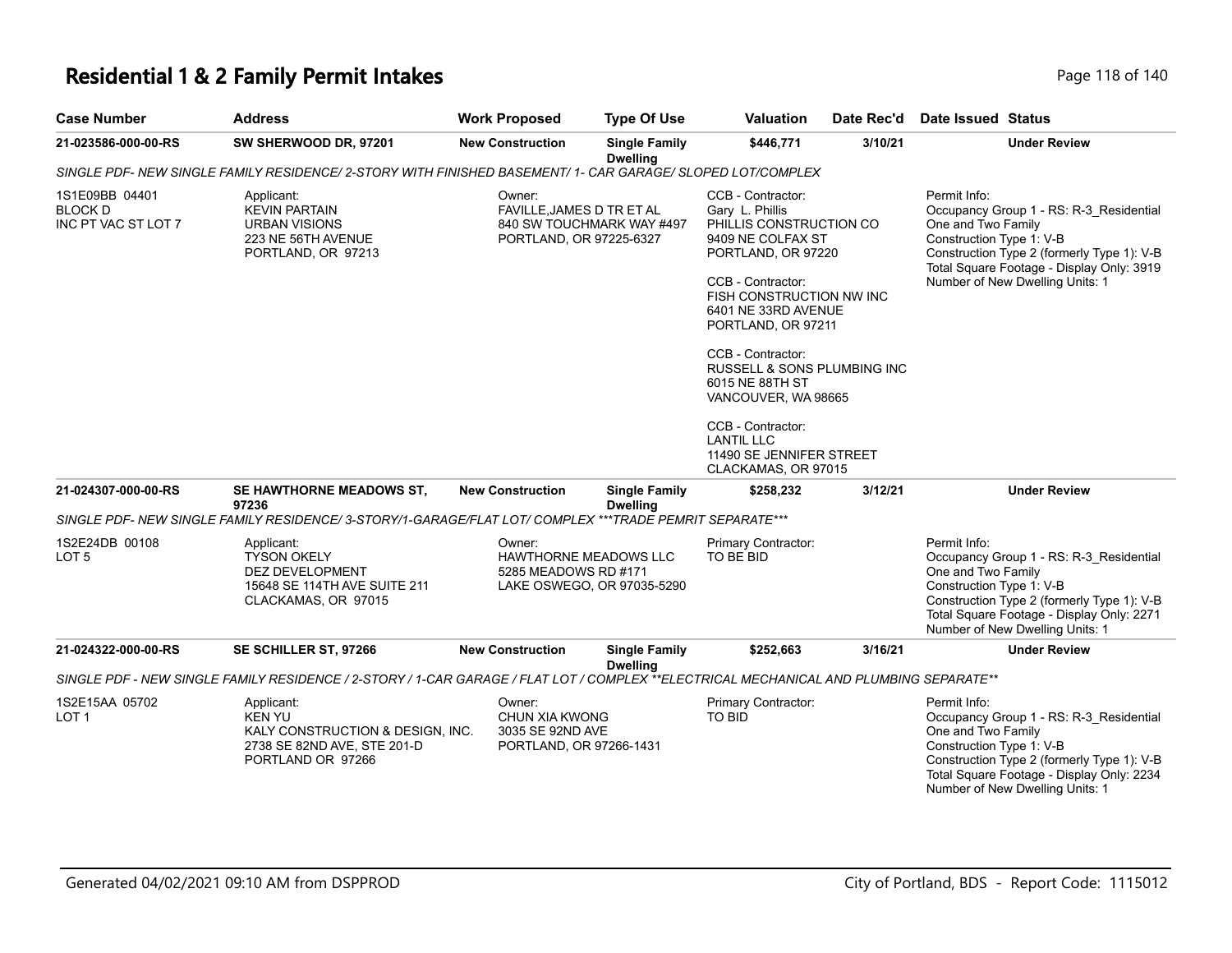#### **Residential 1 & 2 Family Permit Intakes Page 119 of 140** Page 119 of 140

**Case Number Address <b>Case Number Address Work Proposed Type Of Use Valuation** 

|         |                               | .                    | ____ |
|---------|-------------------------------|----------------------|------|
|         | Date Rec'd Date Issued Status |                      |      |
| 3115121 |                               | <b>Linder Review</b> |      |

| 21-025169-000-00-RS                                                  | N EXETER AVE, 97203                                                                                                                    | <b>New Construction</b>                                                                                                                                 | <b>Single Family</b><br><b>Dwelling</b> | \$113,031                                                                                                                                                                                                                                                                                                                                                                                                              | 3/15/21 | <b>Under Review</b>                                                                                                                                                                                                                     |
|----------------------------------------------------------------------|----------------------------------------------------------------------------------------------------------------------------------------|---------------------------------------------------------------------------------------------------------------------------------------------------------|-----------------------------------------|------------------------------------------------------------------------------------------------------------------------------------------------------------------------------------------------------------------------------------------------------------------------------------------------------------------------------------------------------------------------------------------------------------------------|---------|-----------------------------------------------------------------------------------------------------------------------------------------------------------------------------------------------------------------------------------------|
|                                                                      | SINGLE PDF- NEW SINGLE RESIDENCE/1-STORY/NO GARAGE/FLAT LOT/COMPLEX                                                                    |                                                                                                                                                         |                                         |                                                                                                                                                                                                                                                                                                                                                                                                                        |         |                                                                                                                                                                                                                                         |
| 1N1E05CC 12501<br><b>COLLEGE PL</b><br>BLOCK 16<br>LOT <sub>34</sub> | Applicant:<br><b>KEVIN PARTAIN</b><br><b>URBAN VISIONS</b><br>223 NE 56TH AVENUE<br>PORTLAND, OR 97213                                 | Owner:<br><b>JANCIE TROWBRIDGE</b><br>9628 N EXETER AVE<br>PORTLAND, OR 97203<br>Owner:<br>DANIEL TROWBRIDGE<br>9628 N EXETER AVE<br>PORTLAND, OR 97203 |                                         | CCB - Contractor:<br>KIMCO PROPERTIES LTD<br>PO BOX 1540<br>SANDY, OR 97055-1540<br>CCB - Contractor:<br>ALL PHASE PLUMBING LLC<br>9312 NW SKYLINE BLVD<br>PORTLAND, OR 97231<br>CCB - Contractor:<br><b>Bare Metal Heating</b><br><b>BARE METAL HEATING INC</b><br>31499 SE HIGHWAY 211<br>EAGLE CREEK, OR 97022<br>CCB - Contractor:<br><b>BARNSON ELECTRIC INC</b><br>17057 SW 123RD AVE<br><b>TIGARD, OR 97224</b> |         | Permit Info:<br>Occupancy Group 1 - RS: R-3_Residential<br>One and Two Family<br>Construction Type 1: V-B<br>Construction Type 2 (formerly Type 1):<br>Total Square Footage - Display Only: 923<br>Number of New Dwelling Units: 1      |
| 21-025560-000-00-RS                                                  | SW HAMILTON ST, 97221                                                                                                                  | <b>New Construction</b>                                                                                                                                 | <b>Single Family</b>                    | \$593,867                                                                                                                                                                                                                                                                                                                                                                                                              | 3/16/21 | <b>Under Review</b>                                                                                                                                                                                                                     |
| <b>SPRINKLER</b>                                                     | SINGLE PDF- NEW SINGLE FAMILY RESIDENCE WITH UNFINISHED BASEMENT-443 SF / 2-STORY/1-GARAGE/SLOPED LOT/COMPLEX / 4-STORY / DFS 13D FIRE |                                                                                                                                                         | <b>Dwelling</b>                         |                                                                                                                                                                                                                                                                                                                                                                                                                        |         |                                                                                                                                                                                                                                         |
| 1S1E18BA 03906<br>LOT <sub>5</sub>                                   | Applicant:<br><b>BRADLEE HERSEY</b><br><b>FASTER PERMITS</b><br>2000 SW 1ST AVE SUITE 420<br>PORTLAND OR 97201                         | Owner:<br><b>SOLSTICE CUSTOM HOMES</b><br>5740 SW ARROW WOOD LN<br>PORTLAND, OR 97225                                                                   |                                         | CCB - Contractor:<br>THE MULLEN COMPANY<br>1601A SE RIVER RD<br>HILLSBORO, OR 97123<br>CCB - Contractor:<br>LWD LLC<br>5740 SW ARROWWOOD LN<br>PORTLAND, OR 97225<br>CCB - Contractor:<br>ELITE ELECTRIC GROUP LLC<br>4226 NE 161ST AVE SUITE B<br>PORTLAND, OR 97230                                                                                                                                                  |         | Permit Info:<br>Occupancy Group 1 - RS: R-3 Residential<br>One and Two Family<br>Construction Type 1: V-B<br>Construction Type 2 (formerly Type 1): V-B<br>Total Square Footage - Display Only: 5231<br>Number of New Dwelling Units: 3 |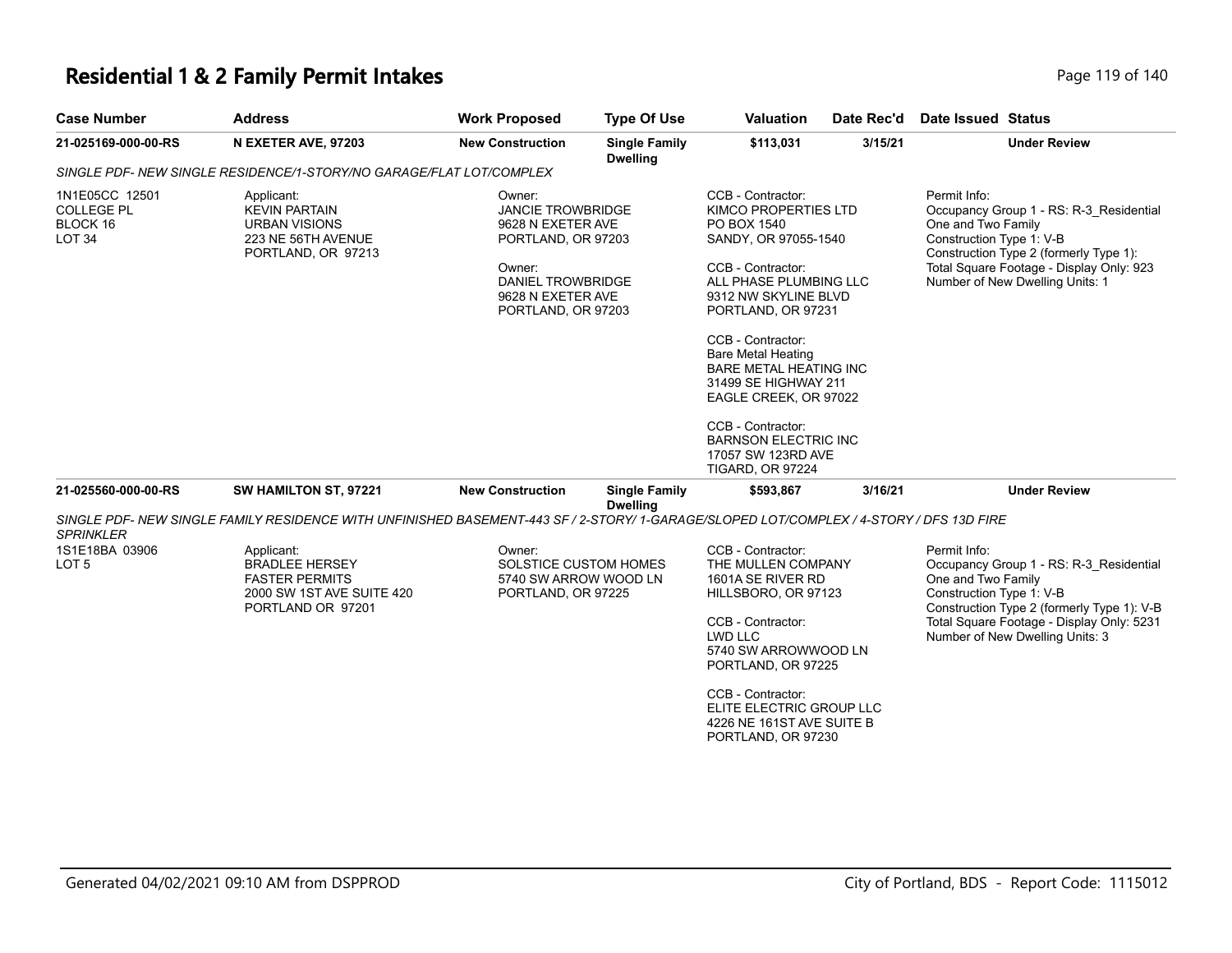# **Residential 1 & 2 Family Permit Intakes Page 120 of 140** Page 120 of 140

| <b>Case Number</b>                                                                          | <b>Address</b>                                                                                                                                        | <b>Work Proposed</b>                                                                                     | <b>Type Of Use</b>                      | <b>Valuation</b>                                                                                                                                                                                                                                                                                                                                                                                                                       | Date Rec'd | <b>Date Issued Status</b>                                                                                                                                                                                                               |
|---------------------------------------------------------------------------------------------|-------------------------------------------------------------------------------------------------------------------------------------------------------|----------------------------------------------------------------------------------------------------------|-----------------------------------------|----------------------------------------------------------------------------------------------------------------------------------------------------------------------------------------------------------------------------------------------------------------------------------------------------------------------------------------------------------------------------------------------------------------------------------------|------------|-----------------------------------------------------------------------------------------------------------------------------------------------------------------------------------------------------------------------------------------|
| 21-025614-000-00-RS                                                                         | 3224 NE 50TH AVE, 97213                                                                                                                               | <b>New Construction</b>                                                                                  | <b>Single Family</b><br><b>Dwelling</b> | \$521,554                                                                                                                                                                                                                                                                                                                                                                                                                              | 3/18/21    | <b>Under Review</b>                                                                                                                                                                                                                     |
|                                                                                             | SINGLE PDF- NEW SINGLE FAMILY RESIDENCE WITH UNFINISHED BASEMENT/2-STORY/1-GARAGE/SOLPED LOT/SIMPLE ***TRADE PERMITS SEPARATE***                      |                                                                                                          |                                         |                                                                                                                                                                                                                                                                                                                                                                                                                                        |            |                                                                                                                                                                                                                                         |
| 1N2E30BA 14900<br>ROSE CITY PK<br>BLOCK 150<br>LOT <sub>18</sub>                            | Applicant:<br><b>RHETT BUTLER</b><br>Butler Redevelopment, LLC<br>PORTLAND OR<br><b>USA</b>                                                           | Owner:<br>ORANGE AND BLACK<br>PROPERTIES LLC<br>3306 NE 49TH AVE<br>PORTLAND, OR 97213                   |                                         | CCB - Contractor:<br>BUTLER REDEVELOPMENT LLC<br>3306 NE 49TH AVE<br>PORTLAND, OR 97213                                                                                                                                                                                                                                                                                                                                                |            | Permit Info:<br>Occupancy Group 1 - RS: R-3_Residential<br>One and Two Family<br>Construction Type 1: V-B<br>Construction Type 2 (formerly Type 1): V-B<br>Total Square Footage - Display Only: 4500<br>Number of New Dwelling Units: 1 |
| 21-026099-000-00-RS                                                                         | SE REEDWAY ST, 97206                                                                                                                                  | <b>New Construction</b>                                                                                  | <b>Single Family</b><br><b>Dwelling</b> | \$134,706                                                                                                                                                                                                                                                                                                                                                                                                                              | 3/18/21    | <b>Under Review</b>                                                                                                                                                                                                                     |
| PERMITS SEPARATE***                                                                         | SINGLE PDF-NEW SINGLE FAMILY RESIDENCE WITH DETACHED ACCESORY DWELLING UNIT/2-STORY/NO GARAGE/FLAT LOT/COMPLEX WITH 21-026208-RS ***TRDAE             |                                                                                                          |                                         |                                                                                                                                                                                                                                                                                                                                                                                                                                        |            |                                                                                                                                                                                                                                         |
| 1S2E17CB 17501<br>BLOCK 34<br>LOT <sub>29</sub>                                             | Applicant:<br>DANIEL BRAMSKE<br>EMA ARCHITECTURE, LLC<br>721 NW 9TH AVENUE, SUITE 280<br>PORTLAND OR 97209                                            | Owner:<br>REEDWAY PROJECT LLC<br>333 S STATE ST #V-351                                                   | LAKE OSWEGO, OR 97034-3948              | CCB - Contractor:<br>Arthur DONAGHEY<br>ARTHUR DONAGHEY<br>CONSTRUCTION LLC<br>2584 N JESSUP ST<br>PORTLAND, OR 97217                                                                                                                                                                                                                                                                                                                  |            | Permit Info:<br>Occupancy Group 1 - RS: R-3_Residential<br>One and Two Family<br>Construction Type 1: V-B<br>Construction Type 2 (formerly Type 1):<br>Total Square Footage - Display Only: 1100<br>Number of New Dwelling Units: 1     |
| 21-026224-000-00-RS                                                                         | 5936 NE 42ND AVE, 97218                                                                                                                               | <b>New Construction</b>                                                                                  | <b>Single Family</b><br><b>Dwelling</b> | \$179,617                                                                                                                                                                                                                                                                                                                                                                                                                              | 3/18/21    | <b>Under Review</b>                                                                                                                                                                                                                     |
|                                                                                             | SINGLE PDF - 1 OF 7 NEW SINGLE FAMILY RESIDENCES ON 2 LOTS / 3-STORY/ 1-CAR GARAGE / FLAT LOT / COMPLEX ** W/ 21-026242/52/57/66/70/77-RS & 21026288- |                                                                                                          |                                         |                                                                                                                                                                                                                                                                                                                                                                                                                                        |            |                                                                                                                                                                                                                                         |
| $SD**$<br>1N2E18CC 04300<br><b>STOKES TR</b><br>INC PT VAC ST W OF & ADJ<br>N 70' OF LOT 52 | Applicant:<br><b>KEVIN PARTAIN</b><br><b>URBAN VISIONS</b><br>223 NE 56TH AVE<br>PORTLAND OR 97213                                                    | Owner:<br><b>JSM EQUITIES LLC</b><br>4110 SE HAWTHORNE BLVD<br><b>PMB 166</b><br>PORTLAND, OR 97214-5246 |                                         | CCB - Contractor:<br><b>STEVE MELKERSON</b><br><b>CALIBER HOMES LLC</b><br>4110 SE HAWTHORNE BLVD 166<br>PORTLAND, OR 97214<br>CCB - Contractor:<br>DEVELOPMENT NORTHWEST INC<br>1075 W COLUMBIA RIVER HWY<br>TROUTDALE, OR 97060<br>CCB - Contractor:<br>ALL TIME HEATING LLC<br>46377 SW PATTON VALLEY ROAD<br>GASTON, OR 97035<br>CCB - Contractor:<br><b>BARNSON ELECTRIC INC</b><br>17057 SW 123RD AVE<br><b>TIGARD, OR 97224</b> |            | Permit Info:<br>Occupancy Group 1 - RS: R-3_Residential<br>One and Two Family<br>Construction Type 1: V-B<br>Construction Type 2 (formerly Type 1): V-B<br>Total Square Footage - Display Only: 1603<br>Number of New Dwelling Units: 1 |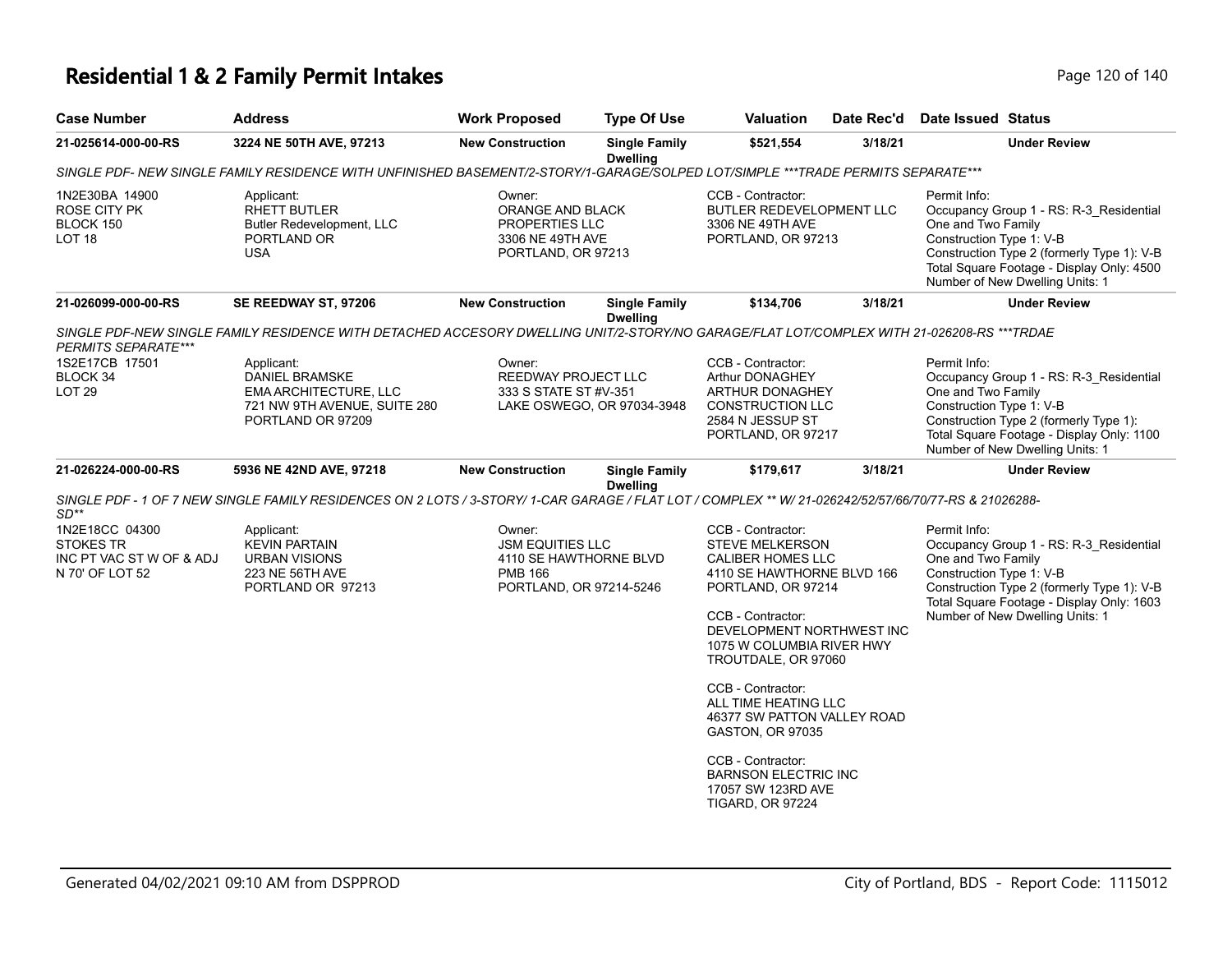# **Residential 1 & 2 Family Permit Intakes Page 121 of 140** Page 121 of 140

| <b>Case Number</b>                                                                | <b>Address</b>                                                                                                                                        | <b>Work Proposed</b>                                                                                     | <b>Type Of Use</b>                      | <b>Valuation</b>                                                                                                                                                                                                                                                                                                                                                                                                                | Date Rec'd | Date Issued Status                                                                                                                                                                                                                      |
|-----------------------------------------------------------------------------------|-------------------------------------------------------------------------------------------------------------------------------------------------------|----------------------------------------------------------------------------------------------------------|-----------------------------------------|---------------------------------------------------------------------------------------------------------------------------------------------------------------------------------------------------------------------------------------------------------------------------------------------------------------------------------------------------------------------------------------------------------------------------------|------------|-----------------------------------------------------------------------------------------------------------------------------------------------------------------------------------------------------------------------------------------|
| 21-026242-000-00-RS                                                               | 5936 NE 42ND AVE, 97218                                                                                                                               | <b>New Construction</b>                                                                                  | <b>Single Family</b><br><b>Dwelling</b> | \$179,617                                                                                                                                                                                                                                                                                                                                                                                                                       | 3/18/21    | <b>Under Review</b>                                                                                                                                                                                                                     |
| $SD**$                                                                            | SINGLE PDF - 2 OF 7 NEW SINGLE FAMILY RESIDENCES ON 2 LOTS / 3-STORY/ 1-CAR GARAGE / FLAT LOT / COMPLEX ** W/ 21-026224/52/57/66/70/77-RS & 21026288- |                                                                                                          |                                         |                                                                                                                                                                                                                                                                                                                                                                                                                                 |            |                                                                                                                                                                                                                                         |
| 1N2E18CC 04300<br><b>STOKES TR</b><br>INC PT VAC ST W OF & ADJ<br>N 70' OF LOT 52 | Applicant:<br><b>KEVIN PARTAIN</b><br><b>URBAN VISIONS</b><br>223 NE 56TH AVE<br>PORTLAND OR 97213                                                    | Owner:<br><b>JSM EQUITIES LLC</b><br>4110 SE HAWTHORNE BLVD<br><b>PMB 166</b><br>PORTLAND, OR 97214-5246 |                                         | CCB - Contractor:<br><b>STEVE MELKERSON</b><br>CALIBER HOMES LLC<br>4110 SE HAWTHORNE BLVD 166<br>PORTLAND, OR 97214<br>CCB - Contractor:<br>DEVELOPMENT NORTHWEST INC<br>1075 W COLUMBIA RIVER HWY<br>TROUTDALE, OR 97060<br>CCB - Contractor:<br>ALL TIME HEATING LLC<br>46377 SW PATTON VALLEY ROAD<br>GASTON, OR 97035<br>CCB - Contractor:<br><b>BARNSON ELECTRIC INC</b><br>17057 SW 123RD AVE<br><b>TIGARD, OR 97224</b> |            | Permit Info:<br>Occupancy Group 1 - RS: R-3_Residential<br>One and Two Family<br>Construction Type 1: V-B<br>Construction Type 2 (formerly Type 1): V-B<br>Total Square Footage - Display Only: 1603<br>Number of New Dwelling Units: 1 |
| 21-026252-000-00-RS                                                               | 5936 NE 42ND AVE, 97218                                                                                                                               | <b>New Construction</b>                                                                                  | <b>Single Family</b>                    | \$179,617                                                                                                                                                                                                                                                                                                                                                                                                                       | 3/18/21    | <b>Under Review</b>                                                                                                                                                                                                                     |
| $SD**$                                                                            | SINGLE PDF - 3 OF 7 NEW SINGLE FAMILY RESIDENCES ON 2 LOTS / 3-STORY/ 1-CAR GARAGE / FLAT LOT / COMPLEX ** W/ 21-026224/42/57/66/70/77-RS & 21026288- |                                                                                                          | <b>Dwelling</b>                         |                                                                                                                                                                                                                                                                                                                                                                                                                                 |            |                                                                                                                                                                                                                                         |
| 1N2E18CC 04300<br><b>STOKES TR</b><br>INC PT VAC ST W OF & ADJ<br>N 70' OF LOT 52 | Applicant:<br><b>KEVIN PARTAIN</b><br><b>URBAN VISIONS</b><br>223 NE 56TH AVE<br>PORTLAND OR 97213                                                    | Owner:<br><b>JSM EQUITIES LLC</b><br>4110 SE HAWTHORNE BLVD<br><b>PMB 166</b><br>PORTLAND, OR 97214-5246 |                                         | CCB - Contractor:<br><b>STEVE MELKERSON</b><br>CALIBER HOMES LLC<br>4110 SE HAWTHORNE BLVD 166<br>PORTLAND, OR 97214<br>CCB - Contractor:<br>DEVELOPMENT NORTHWEST INC<br>1075 W COLUMBIA RIVER HWY<br>TROUTDALE, OR 97060<br>CCB - Contractor:<br>ALL TIME HEATING LLC<br>46377 SW PATTON VALLEY ROAD<br>GASTON, OR 97035<br>CCB - Contractor:                                                                                 |            | Permit Info:<br>Occupancy Group 1 - RS: R-3 Residential<br>One and Two Family<br>Construction Type 1: V-B<br>Construction Type 2 (formerly Type 1): V-B<br>Total Square Footage - Display Only: 1603<br>Number of New Dwelling Units: 1 |
|                                                                                   |                                                                                                                                                       |                                                                                                          |                                         | <b>BARNSON ELECTRIC INC</b><br>17057 SW 123RD AVE<br><b>TIGARD, OR 97224</b>                                                                                                                                                                                                                                                                                                                                                    |            |                                                                                                                                                                                                                                         |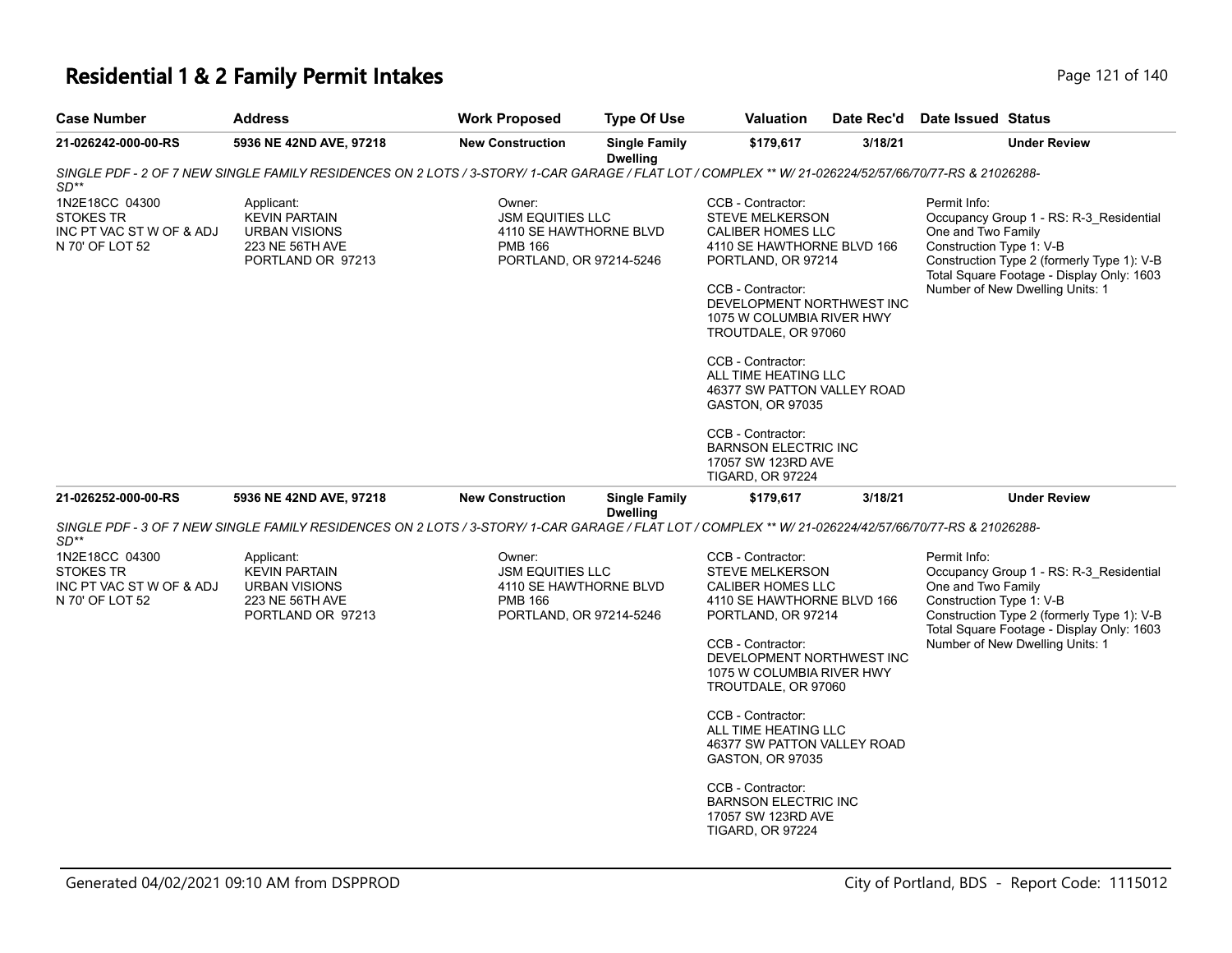# **Residential 1 & 2 Family Permit Intakes Page 122 of 140** Page 122 of 140

| <b>Case Number</b>                                                                                                            | <b>Address</b>                                                                                                                                        | <b>Work Proposed</b>                                                                                     | <b>Type Of Use</b>                      | <b>Valuation</b>                                                                                                                                                                                                                                                                                                                                                                                            | Date Rec'd | Date Issued Status                                                                                                                                                                                                                      |
|-------------------------------------------------------------------------------------------------------------------------------|-------------------------------------------------------------------------------------------------------------------------------------------------------|----------------------------------------------------------------------------------------------------------|-----------------------------------------|-------------------------------------------------------------------------------------------------------------------------------------------------------------------------------------------------------------------------------------------------------------------------------------------------------------------------------------------------------------------------------------------------------------|------------|-----------------------------------------------------------------------------------------------------------------------------------------------------------------------------------------------------------------------------------------|
| 21-026257-000-00-RS                                                                                                           | 5936 NE 42ND AVE, 97218                                                                                                                               | <b>New Construction</b>                                                                                  | <b>Single Family</b><br><b>Dwelling</b> | \$177,046                                                                                                                                                                                                                                                                                                                                                                                                   | 3/18/21    | <b>Under Review</b>                                                                                                                                                                                                                     |
| $SD**$                                                                                                                        | SINGLE PDF - 4 OF 7 NEW SINGLE FAMILY RESIDENCES ON 2 LOTS / 3-STORY/ 1-CAR GARAGE / FLAT LOT / COMPLEX ** W/ 21-026224/42/52/66/70/77-RS & 21026288- |                                                                                                          |                                         |                                                                                                                                                                                                                                                                                                                                                                                                             |            |                                                                                                                                                                                                                                         |
| 1N2E18CC 04300<br><b>STOKES TR</b><br>INC PT VAC ST W OF & ADJ<br>N 70' OF LOT 52                                             | Applicant:<br><b>KEVIN PARTAIN</b><br><b>URBAN VISIONS</b><br>223 NE 56TH AVE<br>PORTLAND OR 97213                                                    | Owner:<br><b>JSM EQUITIES LLC</b><br>4110 SE HAWTHORNE BLVD<br><b>PMB 166</b><br>PORTLAND, OR 97214-5246 |                                         | CCB - Contractor:<br><b>STEVE MELKERSON</b><br><b>CALIBER HOMES LLC</b><br>4110 SE HAWTHORNE BLVD 166<br>PORTLAND, OR 97214<br>CCB - Contractor:<br>DEVELOPMENT NORTHWEST INC<br>1075 W COLUMBIA RIVER HWY<br>TROUTDALE, OR 97060<br>CCB - Contractor:<br>ALL TIME HEATING LLC<br>46377 SW PATTON VALLEY ROAD<br>GASTON, OR 97035<br>CCB - Contractor:<br><b>BARNSON ELECTRIC INC</b><br>17057 SW 123RD AVE |            | Permit Info:<br>Occupancy Group 1 - RS: R-3 Residential<br>One and Two Family<br>Construction Type 1: V-B<br>Construction Type 2 (formerly Type 1): V-B<br>Total Square Footage - Display Only: 1582<br>Number of New Dwelling Units: 1 |
| 21-026266-000-00-RS                                                                                                           | 5936 NE 42ND AVE, 97218                                                                                                                               | <b>New Construction</b>                                                                                  | <b>Single Family</b>                    | <b>TIGARD, OR 97224</b><br>\$177,046                                                                                                                                                                                                                                                                                                                                                                        | 3/18/21    | <b>Under Review</b>                                                                                                                                                                                                                     |
|                                                                                                                               | SINGLE PDF - 5 OF 7 NEW SINGLE FAMILY RESIDENCES ON 2 LOTS / 3-STORY/ 1-CAR GARAGE / FLAT LOT / COMPLEX ***DFS FIRE SPRINKLERS***** W/21-             |                                                                                                          | <b>Dwelling</b>                         |                                                                                                                                                                                                                                                                                                                                                                                                             |            |                                                                                                                                                                                                                                         |
| 026224/42/52/57/70/77-RS & 21026288-SD**<br>1N2E18CC 04300<br><b>STOKES TR</b><br>INC PT VAC ST W OF & ADJ<br>N 70' OF LOT 52 | Applicant:<br><b>KEVIN PARTAIN</b><br><b>URBAN VISIONS</b><br>223 NE 56TH AVE<br>PORTLAND OR 97213                                                    | Owner:<br><b>JSM EQUITIES LLC</b><br>4110 SE HAWTHORNE BLVD<br><b>PMB 166</b><br>PORTLAND, OR 97214-5246 |                                         | CCB - Contractor:<br><b>STEVE MELKERSON</b><br><b>CALIBER HOMES LLC</b><br>4110 SE HAWTHORNE BLVD 166<br>PORTLAND, OR 97214<br>CCB - Contractor:<br>DEVELOPMENT NORTHWEST INC<br>1075 W COLUMBIA RIVER HWY<br>TROUTDALE, OR 97060<br>CCB - Contractor:<br>ALL TIME HEATING LLC<br>46377 SW PATTON VALLEY ROAD<br>GASTON, OR 97035<br>CCB - Contractor:<br><b>BARNSON ELECTRIC INC</b><br>17057 SW 123RD AVE |            | Permit Info:<br>Occupancy Group 1 - RS: R-3 Residential<br>One and Two Family<br>Construction Type 1: V-B<br>Construction Type 2 (formerly Type 1): V-B<br>Total Square Footage - Display Only: 1582<br>Number of New Dwelling Units: 1 |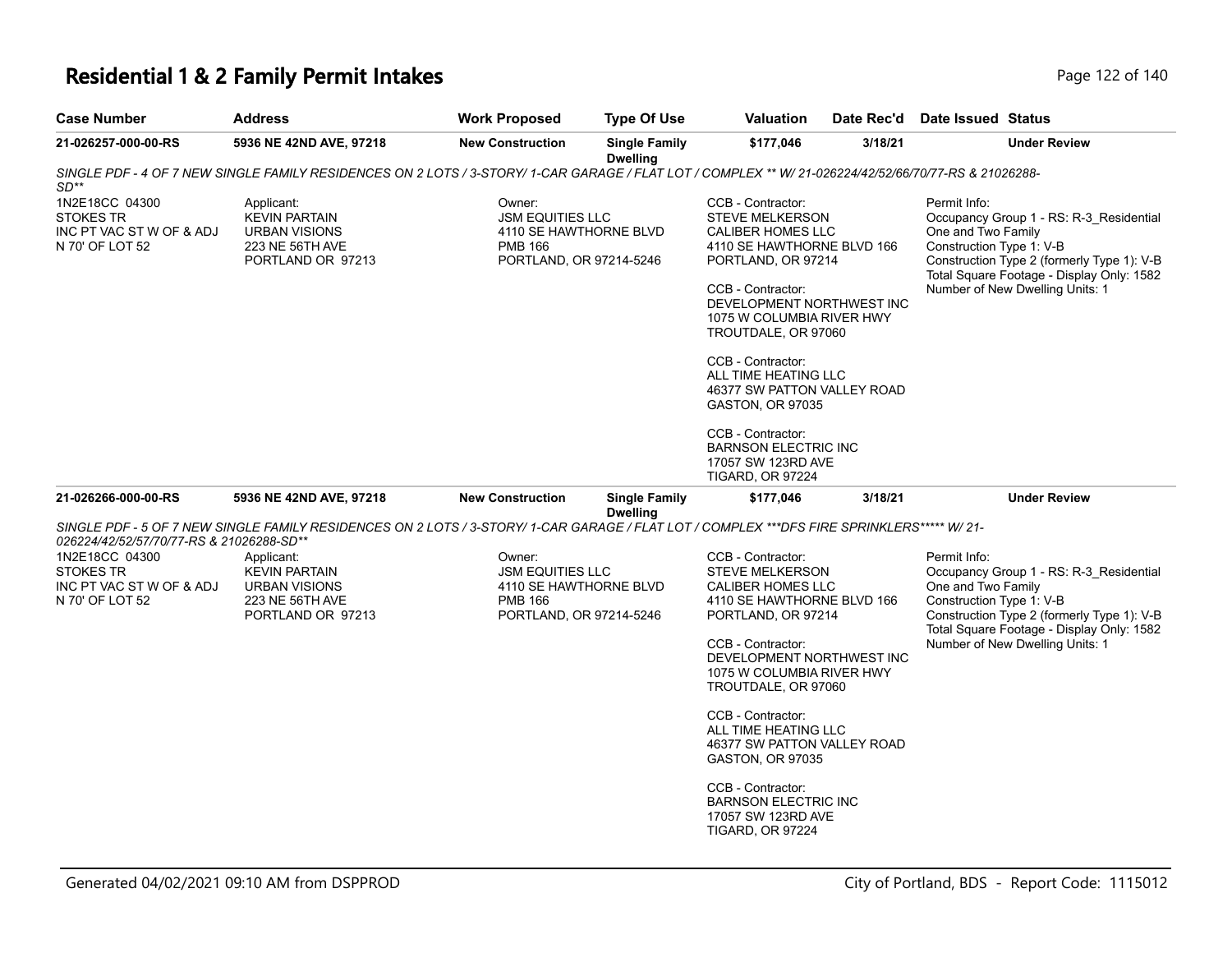# **Residential 1 & 2 Family Permit Intakes Page 123 of 140** Page 123 of 140

| <b>Case Number</b>                                                                | <b>Address</b>                                                                                                                           | <b>Work Proposed</b>                                                                                     | <b>Type Of Use</b>                      | <b>Valuation</b>                                                                                                                                                                                                           | Date Rec'd | <b>Date Issued Status</b>                                                                                                                                                                                                               |
|-----------------------------------------------------------------------------------|------------------------------------------------------------------------------------------------------------------------------------------|----------------------------------------------------------------------------------------------------------|-----------------------------------------|----------------------------------------------------------------------------------------------------------------------------------------------------------------------------------------------------------------------------|------------|-----------------------------------------------------------------------------------------------------------------------------------------------------------------------------------------------------------------------------------------|
| 21-026270-000-00-RS                                                               | 5936 NE 42ND AVE, 97218                                                                                                                  | <b>New Construction</b>                                                                                  | <b>Single Family</b><br><b>Dwelling</b> | \$177,046                                                                                                                                                                                                                  | 3/18/21    | <b>Under Review</b>                                                                                                                                                                                                                     |
|                                                                                   | SINGLE PDF - 6 OF 7 NEW SINGLE FAMILY RESIDENCES ON 2 LOTS / 3-STORY/ 1-CAR GARAGE / FLAT LOT / COMPLEX ***DFS FIRE SPRINKLERS*** W/ 21- |                                                                                                          |                                         |                                                                                                                                                                                                                            |            |                                                                                                                                                                                                                                         |
| 026224/42/52/57/66/77-RS & 21026288-SD**                                          |                                                                                                                                          |                                                                                                          |                                         |                                                                                                                                                                                                                            |            |                                                                                                                                                                                                                                         |
| 1N2E18CC 04300<br><b>STOKES TR</b><br>INC PT VAC ST W OF & ADJ<br>N 70' OF LOT 52 | Applicant:<br><b>KEVIN PARTAIN</b><br><b>URBAN VISIONS</b><br>223 NE 56TH AVE<br>PORTLAND OR 97213                                       | Owner:<br><b>JSM EQUITIES LLC</b><br>4110 SE HAWTHORNE BLVD<br><b>PMB 166</b><br>PORTLAND, OR 97214-5246 |                                         | CCB - Contractor:<br><b>STEVE MELKERSON</b><br>CALIBER HOMES LLC<br>4110 SE HAWTHORNE BLVD 166<br>PORTLAND, OR 97214<br>CCB - Contractor:<br>DEVELOPMENT NORTHWEST INC<br>1075 W COLUMBIA RIVER HWY<br>TROUTDALE, OR 97060 |            | Permit Info:<br>Occupancy Group 1 - RS: R-3_Residential<br>One and Two Family<br>Construction Type 1: V-B<br>Construction Type 2 (formerly Type 1): V-B<br>Total Square Footage - Display Only: 1582<br>Number of New Dwelling Units: 1 |
|                                                                                   |                                                                                                                                          |                                                                                                          |                                         | CCB - Contractor:<br>ALL TIME HEATING LLC<br>46377 SW PATTON VALLEY ROAD<br>GASTON, OR 97035                                                                                                                               |            |                                                                                                                                                                                                                                         |
|                                                                                   |                                                                                                                                          |                                                                                                          |                                         | CCB - Contractor:<br><b>BARNSON ELECTRIC INC</b><br>17057 SW 123RD AVE<br><b>TIGARD, OR 97224</b>                                                                                                                          |            |                                                                                                                                                                                                                                         |
| 21-026277-000-00-RS                                                               | 5936 NE 42ND AVE, 97218                                                                                                                  | <b>New Construction</b>                                                                                  | <b>Single Family</b><br><b>Dwelling</b> | \$177,046                                                                                                                                                                                                                  | 3/18/21    | <b>Under Review</b>                                                                                                                                                                                                                     |
| 026224/42/52/57/66/70-RS & 21026288-SD**                                          | SINGLE PDF - 7 OF 7 NEW SINGLE FAMILY RESIDENCES ON 2 LOTS / 3-STORY/ 1-CAR GARAGE / FLAT LOT / COMPLEX ***DFS FIRE SPRINKLERS*** W/ 21- |                                                                                                          |                                         |                                                                                                                                                                                                                            |            |                                                                                                                                                                                                                                         |
| 1N2E18CC 04300                                                                    | Applicant:                                                                                                                               | Owner:                                                                                                   |                                         | CCB - Contractor:                                                                                                                                                                                                          |            | Permit Info:                                                                                                                                                                                                                            |
| <b>STOKES TR</b><br>INC PT VAC ST W OF & ADJ<br>N 70' OF LOT 52                   | <b>KEVIN PARTAIN</b><br><b>URBAN VISIONS</b><br>223 NE 56TH AVE<br>PORTLAND OR 97213                                                     | <b>JSM EQUITIES LLC</b><br>4110 SE HAWTHORNE BLVD<br><b>PMB 166</b><br>PORTLAND, OR 97214-5246           |                                         | <b>STEVE MELKERSON</b><br><b>CALIBER HOMES LLC</b><br>4110 SE HAWTHORNE BLVD 166<br>PORTLAND, OR 97214                                                                                                                     |            | Occupancy Group 1 - RS: R-3_Residential<br>One and Two Family<br>Construction Type 1: V-B<br>Construction Type 2 (formerly Type 1): V-B<br>Total Square Footage - Display Only: 1582                                                    |
|                                                                                   |                                                                                                                                          |                                                                                                          |                                         | CCB - Contractor:<br>DEVELOPMENT NORTHWEST INC<br>1075 W COLUMBIA RIVER HWY<br>TROUTDALE, OR 97060                                                                                                                         |            | Number of New Dwelling Units: 1                                                                                                                                                                                                         |
|                                                                                   |                                                                                                                                          |                                                                                                          |                                         | CCB - Contractor:<br>ALL TIME HEATING LLC<br>46377 SW PATTON VALLEY ROAD<br><b>GASTON, OR 97035</b>                                                                                                                        |            |                                                                                                                                                                                                                                         |
|                                                                                   |                                                                                                                                          |                                                                                                          |                                         | CCB - Contractor:<br><b>BARNSON ELECTRIC INC</b><br>17057 SW 123RD AVE<br>TIGARD, OR 97224                                                                                                                                 |            |                                                                                                                                                                                                                                         |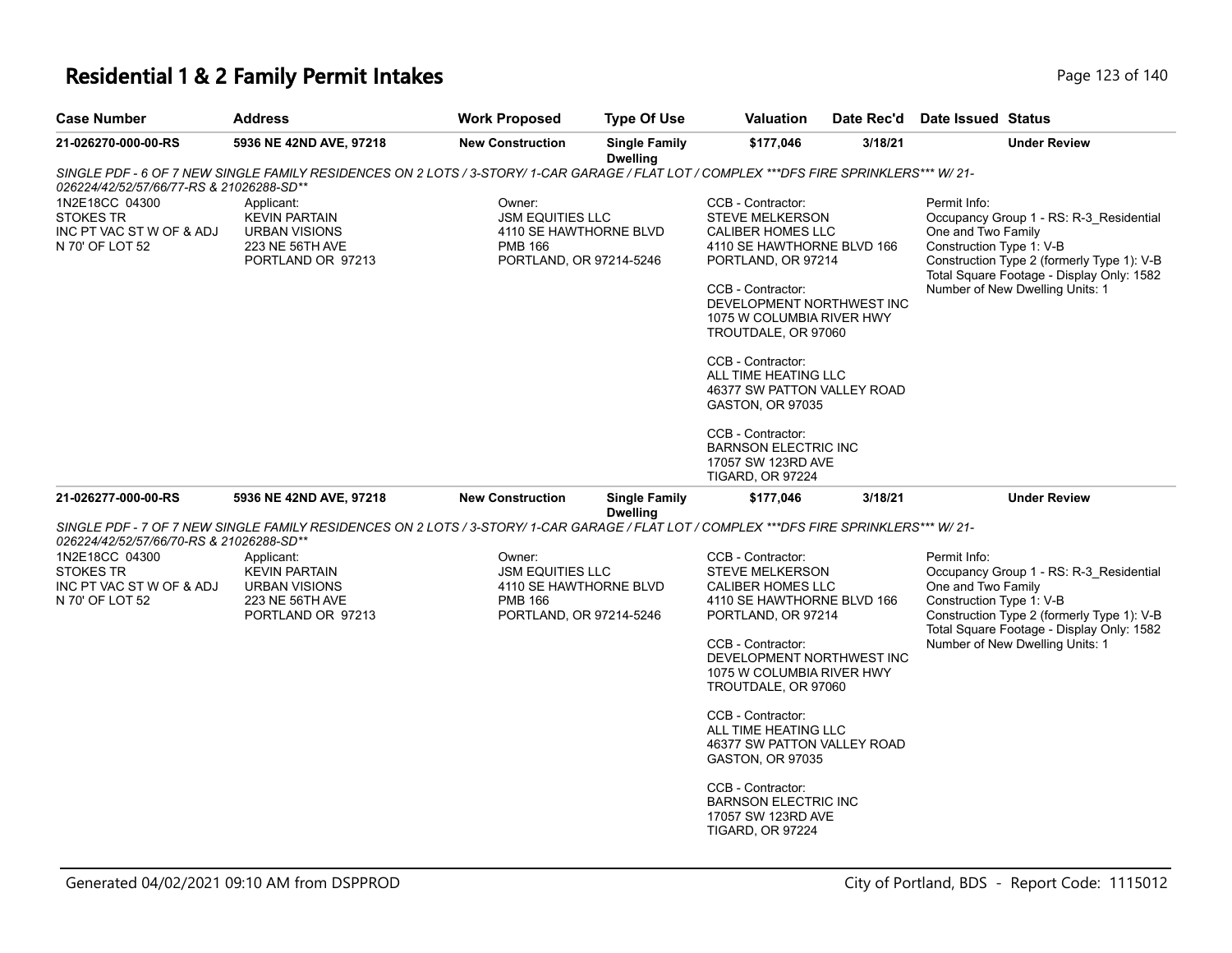### **Residential 1 & 2 Family Permit Intakes Page 124 of 140** Page 124 of 140

| <b>Case Number</b>                                                | <b>Address</b>                                                                                                                                                                                                                                                                                 | <b>Work Proposed</b>                                                 | <b>Type Of Use</b>                      | <b>Valuation</b>                     | Date Rec'd | Date Issued Status                                                                                                                                                                                                                  |
|-------------------------------------------------------------------|------------------------------------------------------------------------------------------------------------------------------------------------------------------------------------------------------------------------------------------------------------------------------------------------|----------------------------------------------------------------------|-----------------------------------------|--------------------------------------|------------|-------------------------------------------------------------------------------------------------------------------------------------------------------------------------------------------------------------------------------------|
| 21-026388-000-00-RS                                               | 5014 NE 26TH AVE, 97211                                                                                                                                                                                                                                                                        | <b>New Construction</b>                                              | <b>Single Family</b><br><b>Dwelling</b> | \$182,955                            | 3/17/21    | <b>Under Review</b>                                                                                                                                                                                                                 |
| SEPARATELY***                                                     | SINGLE PDF - 1 OF 4 NEW SINGLE FAMILY RESIDENCES ON SINGLE LOT/ 3- STORY/ NO GARAGE/FLAT LOT/COMPLETE * TO BE USED FOR SHORT TERM TRANSIENT<br>CONGREGATE LIVING FACILITY: ** W/ 21-026390/93/96-RS*** & 21-026385-SD ***DFS GUARDRAILS***ELECTRICAL MECHANICAL AND PLUMBING TO BE OBTAINED    |                                                                      |                                         |                                      |            |                                                                                                                                                                                                                                     |
| 1N1E24BB 21700<br><b>INA PK</b><br>BLOCK 13<br>LOT 8 EXC PT IN ST | Applicant:<br><b>BOB SCHATZ</b><br><b>BOB SCHATZ ARCHITECT</b><br>2118 SE DIVISION ST<br>PORTLAND, OR 97202                                                                                                                                                                                    | Owner:<br><b>JOHN MIMS</b><br>2008 SE 11TH AVE<br>PORTLAND, OR 97214 |                                         | Primary Contractor:<br><b>TO BID</b> |            | Permit Info:<br>Occupancy Group 1 - RS: R-3_Residential<br>One and Two Family<br>Construction Type 1: V-B<br>Construction Type 2 (formerly Type 1):<br>Total Square Footage - Display Only: 1494<br>Number of New Dwelling Units: 1 |
| 21-026390-000-00-RS                                               | 5014 NE 26TH AVE, 97211                                                                                                                                                                                                                                                                        | <b>New Construction</b>                                              | <b>Single Family</b><br><b>Dwelling</b> | \$169,730                            | 3/17/21    | <b>Under Review</b>                                                                                                                                                                                                                 |
| SEPARATELY***                                                     | SINGLE PDF - 2 OF 4 NEW SINGLE FAMILY RESIDENCES ON SINGLE LOT/ 3- STORY/ NO GARAGE/FLAT LOT/COMPLETE * TO BE USED FOR SHORT TERM TRANSIENT<br>CONGREGATE LIVING FACILITY: ** W/ 21-026388/93/96-RS*** & 21-026385-SD ** ***DFS GUARDRAILS***ELECTRICAL MECHANICAL AND PLUMBING TO BE OBTAINED |                                                                      |                                         |                                      |            |                                                                                                                                                                                                                                     |
| 1N1E24BB 21700<br><b>INA PK</b>                                   | Applicant:<br><b>BOB SCHATZ</b>                                                                                                                                                                                                                                                                | Owner:<br><b>JOHN MIMS</b>                                           |                                         | Primary Contractor:<br><b>TO BID</b> |            | Permit Info:<br>Occupancy Group 1 - RS: R-3_Residential                                                                                                                                                                             |
| BLOCK 13<br>LOT 8 EXC PT IN ST                                    | <b>BOB SCHATZ ARCHITECT</b><br>2118 SE DIVISION ST<br>PORTLAND, OR 97202                                                                                                                                                                                                                       | 2008 SE 11TH AVE<br>PORTLAND, OR 97214                               |                                         |                                      |            | One and Two Family<br>Construction Type 1: V-B<br>Construction Type 2 (formerly Type 1):<br>Total Square Footage - Display Only: 1386<br>Number of New Dwelling Units: 1                                                            |
| 21-026393-000-00-RS                                               | 5014 NE 26TH AVE, 97211                                                                                                                                                                                                                                                                        | <b>New Construction</b>                                              | <b>Single Family</b><br><b>Dwelling</b> | \$169,730                            | 3/17/21    | <b>Under Review</b>                                                                                                                                                                                                                 |
| SEPARATELY***                                                     | SINGLE PDF - 3 OF 4 NEW SINGLE-FAMILY RESIDENCES ON SINGLE LOT/ 3- STORY/ NO GARAGE/FLAT LOT/COMPLETE * TO BE USED FOR SHORT TERM TRANSIENT<br>CONGREGATE LIVING FACILITY: ** W/ 21-026388/90/96-RS*** & 21-026385-SD ** DFS GUARDRAILS***ELECTRICAL MECHANICAL AND PLUMBING TO BE OBTAINED    |                                                                      |                                         |                                      |            |                                                                                                                                                                                                                                     |
| 1N1E24BB 21700<br>INA PK<br>BLOCK 13<br>LOT 8 EXC PT IN ST        | Applicant:<br><b>BOB SCHATZ</b><br><b>BOB SCHATZ ARCHITECT</b><br>2118 SE DIVISION ST<br>PORTLAND, OR 97202                                                                                                                                                                                    | Owner:<br><b>JOHN MIMS</b><br>2008 SE 11TH AVE<br>PORTLAND, OR 97214 |                                         | Primary Contractor:<br><b>TO BID</b> |            | Permit Info:<br>Occupancy Group 1 - RS: R-3 Residential<br>One and Two Family<br>Construction Type 1: V-B<br>Construction Type 2 (formerly Type 1):<br>Total Square Footage - Display Only: 1386<br>Number of New Dwelling Units: 1 |
| 21-026396-000-00-RS                                               | 5014 NE 26TH AVE, 97211                                                                                                                                                                                                                                                                        | <b>New Construction</b>                                              | <b>Single Family</b><br><b>Dwelling</b> | \$182,955                            | 3/17/21    | <b>Under Review</b>                                                                                                                                                                                                                 |
| SEPARATELY***                                                     | SINGLE PDF - 4 OF 4 NEW SINGLE-FAMILY RESIDENCES ON SINGLE LOT/ 3- STORY/ NO GARAGE/FLAT LOT/COMPLETE * TO BE USED FOR SHORT TERM TRANSIENT<br>CONGREGATE LIVING FACILITY: ** W/ 21-026388/90/93-RS*** & 21-026385-SD ** DFS GUARDRAILS***ELECTRICAL MECHANICAL AND PLUMBING TO BE OBTAINED    |                                                                      |                                         |                                      |            |                                                                                                                                                                                                                                     |
| 1N1E24BB 21700<br><b>INA PK</b><br>BLOCK 13<br>LOT 8 EXC PT IN ST | Applicant:<br><b>BOB SCHATZ</b><br><b>BOB SCHATZ ARCHITECT</b><br>2118 SE DIVISION ST<br>PORTLAND, OR 97202                                                                                                                                                                                    | Owner:<br><b>JOHN MIMS</b><br>2008 SE 11TH AVE<br>PORTLAND, OR 97214 |                                         | Primary Contractor:<br><b>TO BID</b> |            | Permit Info:<br>Occupancy Group 1 - RS: R-3 Residential<br>One and Two Family<br>Construction Type 1: V-B<br>Construction Type 2 (formerly Type 1):<br>Total Square Footage - Display Only: 1494<br>Number of New Dwelling Units: 1 |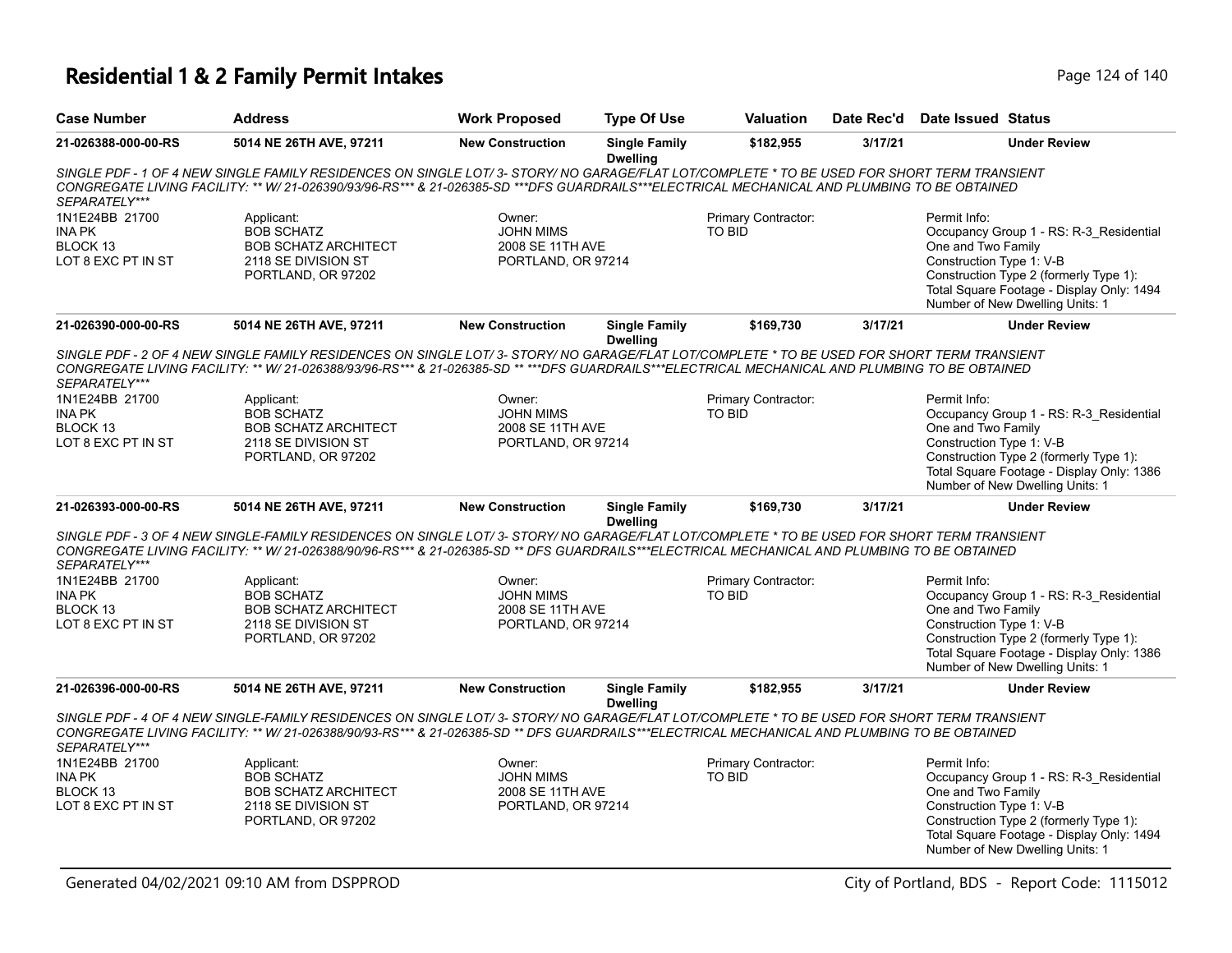# **Residential 1 & 2 Family Permit Intakes Page 125 of 140** Page 125 of 140

| <b>Case Number</b>                                                      | <b>Address</b>                                                                                                | <b>Work Proposed</b>                                                      | <b>Type Of Use</b>                      | <b>Valuation</b>                                                                                                                                                                                                                                                                                                                                                                                    | Date Rec'd | <b>Date Issued Status</b>                                      |                                                                                                                                                                       |
|-------------------------------------------------------------------------|---------------------------------------------------------------------------------------------------------------|---------------------------------------------------------------------------|-----------------------------------------|-----------------------------------------------------------------------------------------------------------------------------------------------------------------------------------------------------------------------------------------------------------------------------------------------------------------------------------------------------------------------------------------------------|------------|----------------------------------------------------------------|-----------------------------------------------------------------------------------------------------------------------------------------------------------------------|
| 21-027057-000-00-RS                                                     | SW WASHOUGA AVE, 97239                                                                                        | <b>New Construction</b>                                                   | <b>Single Family</b><br><b>Dwelling</b> | \$407,587                                                                                                                                                                                                                                                                                                                                                                                           | 3/22/21    |                                                                | <b>Under Review</b>                                                                                                                                                   |
|                                                                         | SINGLE PDF- NEW SINGLE FAMILY RESIDENCE WIH UNFINISHED BASEMENT/ 2-STORY/ 1-GARAGE/ SLOPED/COMPLEX            |                                                                           |                                         |                                                                                                                                                                                                                                                                                                                                                                                                     |            |                                                                |                                                                                                                                                                       |
| 1S1E08DD 14601<br><b>COUNCIL CREST PK</b><br>BLOCK 35<br>LOT 4 TL 14601 | Applicant:<br><b>KEVIN PARTAIN</b><br><b>URBAN VISIONS</b><br>223 NE 56TH AVENUE<br>PORTLAND, OR 97213        | Owner:<br>HARRY B DITMORE REV LIV TR<br>HILLSBORO, OR 97123-9448          | 17395 SW MCCORMICK HILL RD              | CCB - Contractor:<br>Gary L. Phillis<br>PHILLIS CONSTRUCTION CO<br>9409 NE COLFAX ST<br>PORTLAND, OR 97220<br>CCB - Contractor:<br>FISH CONSTRUCTION NW INC<br>6401 NE 33RD AVENUE<br>PORTLAND, OR 97211<br>CCB - Contractor:<br>RUSSELL & SONS PLUMBING INC<br>6015 NE 88TH ST<br>VANCOUVER, WA 98665<br>CCB - Contractor:<br><b>LANTIL LLC</b><br>11490 SE JENNIFER STREET<br>CLACKAMAS, OR 97015 |            | Permit Info:<br>One and Two Family<br>Construction Type 1: V-B | Occupancy Group 1 - RS: R-3 Residential<br>Construction Type 2 (formerly Type 1): V-B<br>Total Square Footage - Display Only: 3510<br>Number of New Dwelling Units: 1 |
| 21-027406-000-00-RS                                                     | 5911 NE EMERSON ST, 97218                                                                                     | <b>New Construction</b>                                                   | <b>Single Family</b><br><b>Dwelling</b> | \$78,692                                                                                                                                                                                                                                                                                                                                                                                            | 3/22/21    |                                                                | <b>Under Review</b>                                                                                                                                                   |
|                                                                         | SINGLE PDF - NEW SINGLE FAMILY RESIDENCE / 1-STORY / 1-CAR GARAGE / FLAT LOT / SIMPLE ***PLUMBING SEPARATE*** |                                                                           |                                         |                                                                                                                                                                                                                                                                                                                                                                                                     |            |                                                                |                                                                                                                                                                       |
| 1N2E19AA 12200<br>PRIMROSE PK<br><b>BLOCK1</b><br>LOT <sub>25</sub>     | Applicant:<br>Joe Robertson<br><b>ADU Building Company</b><br>1973 SE Duncan Drive<br>Hillsboro, OR 97123     | Owner:<br><b>SARAH PERINE</b><br>5925 NE EMERSON ST<br>PORTLAND, OR 97218 |                                         | CCB - Contractor:<br><b>GARNER ELECTRIC CO</b><br>2890 SE BROOKWOOD AVE<br>HILLSBORO, OR 97123<br>CCB - Contractor:<br>PERFORMANCE INSULATION &<br><b>ENERGY SERVICES INC</b><br>13939 SW TUALATIN SHERWOOD<br><b>ROAD</b><br>SHERWOOD, OR 97140                                                                                                                                                    |            | Permit Info:<br>One and Two Family<br>Construction Type 1: V-B | Occupancy Group 1 - RS: R-3_Residential<br>Construction Type 2 (formerly Type 1): V-B<br>Total Square Footage - Display Only: 817<br>Number of New Dwelling Units: 1  |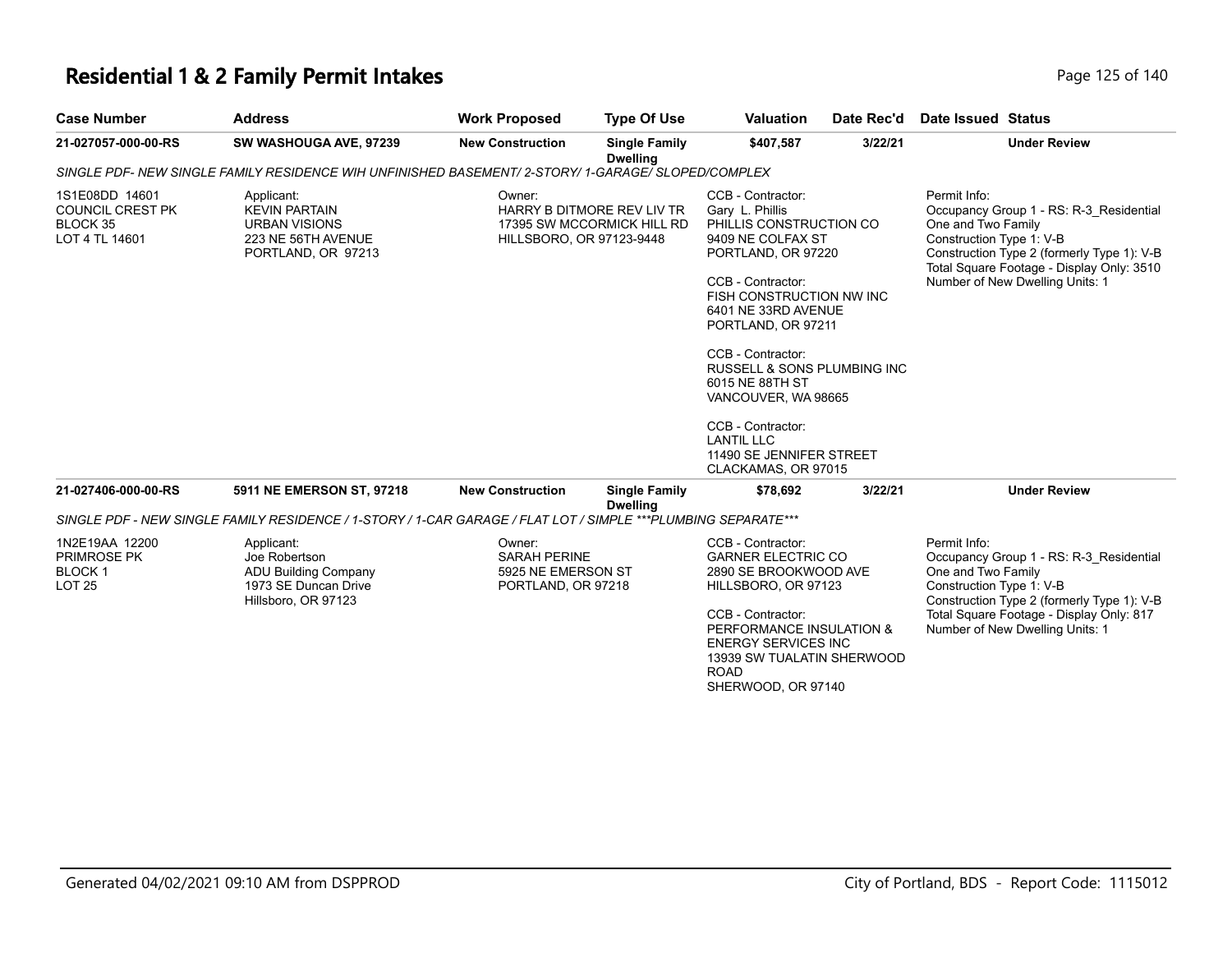### **Residential 1 & 2 Family Permit Intakes Page 126 of 140** Page 126 of 140

| <b>Case Number</b>                                       | <b>Address</b>                                                                                                                                                | <b>Work Proposed</b>                                                              | <b>Type Of Use</b>                                     | <b>Valuation</b>                                                                                                                                                                                                                                                                                                                                                                                                             | Date Rec'd | Date Issued Status                                                                                |                                                                                                                                    |
|----------------------------------------------------------|---------------------------------------------------------------------------------------------------------------------------------------------------------------|-----------------------------------------------------------------------------------|--------------------------------------------------------|------------------------------------------------------------------------------------------------------------------------------------------------------------------------------------------------------------------------------------------------------------------------------------------------------------------------------------------------------------------------------------------------------------------------------|------------|---------------------------------------------------------------------------------------------------|------------------------------------------------------------------------------------------------------------------------------------|
| 21-027623-000-00-RS                                      | SW 42ND AVE, 97219                                                                                                                                            | <b>New Construction</b>                                                           | <b>Single Family</b><br><b>Dwelling</b>                | \$341,986                                                                                                                                                                                                                                                                                                                                                                                                                    | 3/22/21    |                                                                                                   | <b>Under Review</b>                                                                                                                |
| provide a DFS.                                           | SINGLE PDF- NEW SINGLE FAMILY RESIDENCE/ 2-STORY/1-GARAGE/SLOPED LOT/COMPLEX Residential fire sprinklers required per Fire Code Appeal 24681. Applicant shall |                                                                                   |                                                        |                                                                                                                                                                                                                                                                                                                                                                                                                              |            |                                                                                                   |                                                                                                                                    |
| 1S1E20CC 07200<br>SECTION 20 1S 1E<br>TL 7200 0.69 ACRES | Applicant:<br><b>KEVIN PARTAIN</b><br><b>URBAN VISIONS</b><br>223 NE 56TH AVENUE<br>PORTLAND, OR 97213                                                        | Owner:<br><b>LLC</b><br>16771 BOONES FERRY RD                                     | RENAISSANCE CUSTOM HOMES<br>LAKE OSWEGO, OR 97035-4383 | CCB - Contractor:<br>Gary L. Phillis<br>PHILLIS CONSTRUCTION CO<br>9409 NE COLFAX ST<br>PORTLAND, OR 97220<br>CCB - Contractor:<br>FISH CONSTRUCTION NW INC<br>6401 NE 33RD AVENUE<br>PORTLAND, OR 97211<br>CCB - Contractor:<br>RUSSELL & SONS PLUMBING INC<br>6015 NE 88TH ST<br>VANCOUVER, WA 98665<br>CCB - Contractor:<br><b>LANTIL LLC</b><br>11490 SE JENNIFER STREET                                                 |            | Permit Info:<br>One and Two Family<br>Construction Type 1: V-B<br>Number of New Dwelling Units: 1 | Occupancy Group 1 - RS: R-3_Residential<br>Construction Type 2 (formerly Type 1): V-B<br>Total Square Footage - Display Only: 2984 |
| 21-027649-000-00-RS                                      | 9029 N MOHAWK AVE, 97203                                                                                                                                      | <b>New Construction</b>                                                           | <b>Single Family</b>                                   | CLACKAMAS, OR 97015<br>\$287,230                                                                                                                                                                                                                                                                                                                                                                                             | 3/29/21    |                                                                                                   | <b>Under Review</b>                                                                                                                |
|                                                          | SINGLE PDF - NEW SINGLE FAMILY RESIDENCE/ 2-STORY/1-GARAGE/FLAT LOT/ COMPLEX                                                                                  |                                                                                   | <b>Dwelling</b>                                        |                                                                                                                                                                                                                                                                                                                                                                                                                              |            |                                                                                                   |                                                                                                                                    |
| 1N1W01DD 15900<br>POINT VIEW<br>BLOCK 11<br>LOT 24-26    | Applicant:<br><b>RYAN PICKREL</b><br><b>FASTER PERMITS</b><br>2000 SW 1ST AVE #420<br>PORTLAND OR 97201                                                       | Owner:<br><b>FHG PROPERTIES LLC</b><br>5311 HERON TRL<br>MIDDLETON, WI 53562-5216 |                                                        | CCB - Contractor:<br>PLUMBING SYSTEMS INC<br>14222 SE RUST WAY<br>DAMASCUS, OR 97089<br>CCB - Contractor:<br>GABES HEATING & COOLING LLC<br>14606 SE RACHEL LN<br>PORTLAND, OR 97236<br>PORTLAND, OR 97236<br>CCB - Contractor:<br><b>GRIZZLY ELECTRIC INC</b><br>2114 MAIN ST STE 100-117<br>VANCOUVER, WA 98660<br>CCB - Contractor:<br><b>BRYAN SEITS</b><br><b>GREENWOOD HOMES LLC</b><br>PO BOX 1225<br>CANBY, OR 97013 |            | Permit Info:<br>One and Two Family<br>Construction Type 1: V-B<br>Number of New Dwelling Units: 1 | Occupancy Group 1 - RS: R-3_Residential<br>Construction Type 2 (formerly Type 1): V-B<br>Total Square Footage - Display Only: 2486 |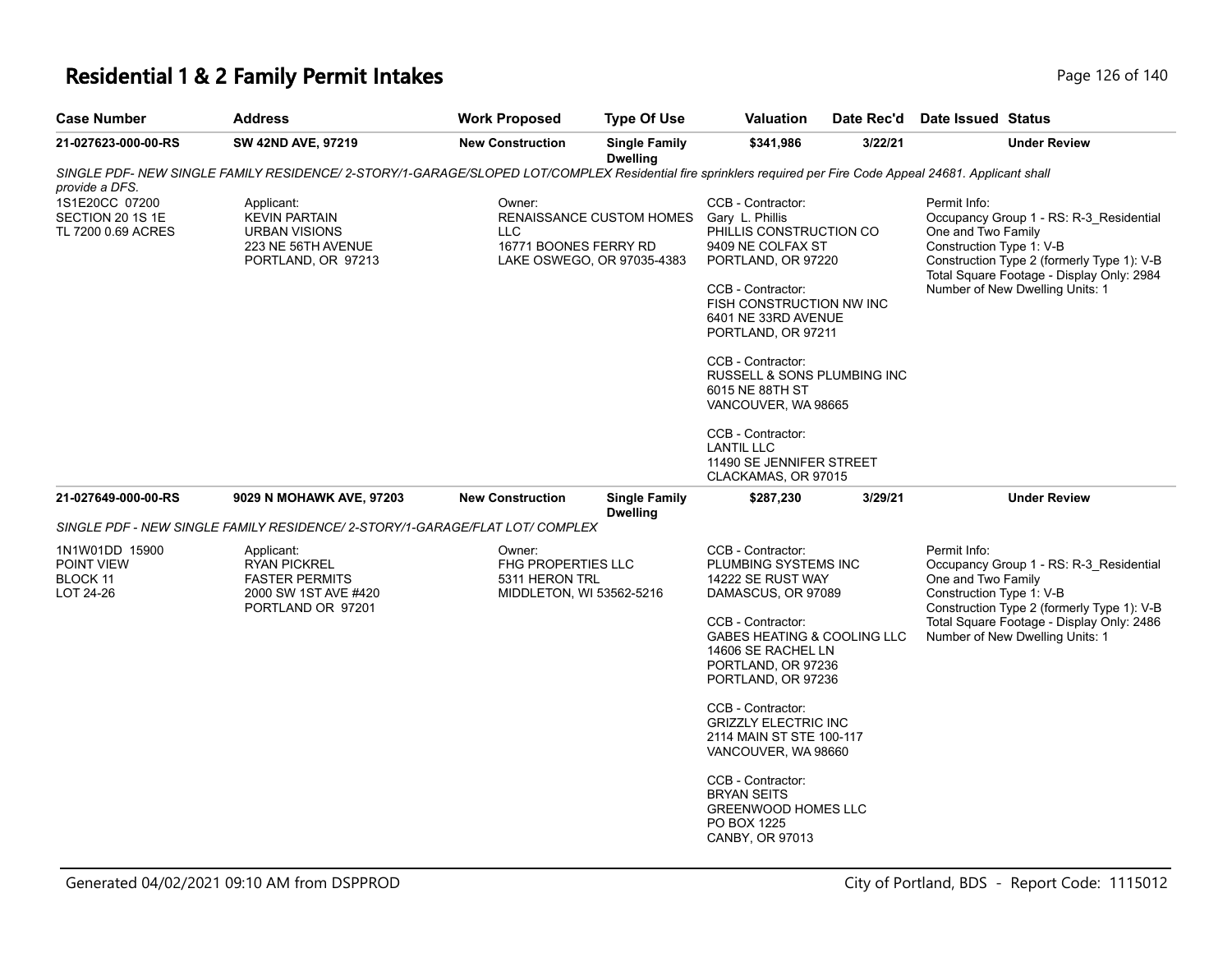### **Residential 1 & 2 Family Permit Intakes**

| Page 127 of 140 |
|-----------------|
|-----------------|

| <b>Case Number</b>                                    | <b>Address</b>                                                                                                                                                                        | <b>Work Proposed</b>                                  | <b>Type Of Use</b>                                                                                                                                                                                                                                                                                                                                                                       | Valuation                                                                                               | Date Rec'd                                                                                                                                                                                           | Date Issued Status                                                                                                                                                                                                                      |
|-------------------------------------------------------|---------------------------------------------------------------------------------------------------------------------------------------------------------------------------------------|-------------------------------------------------------|------------------------------------------------------------------------------------------------------------------------------------------------------------------------------------------------------------------------------------------------------------------------------------------------------------------------------------------------------------------------------------------|---------------------------------------------------------------------------------------------------------|------------------------------------------------------------------------------------------------------------------------------------------------------------------------------------------------------|-----------------------------------------------------------------------------------------------------------------------------------------------------------------------------------------------------------------------------------------|
| 21-027679-000-00-RS                                   | 9029 N MOHAWK AVE, 97203                                                                                                                                                              | <b>New Construction</b>                               | <b>Single Family</b>                                                                                                                                                                                                                                                                                                                                                                     | \$239,685                                                                                               | 3/29/21                                                                                                                                                                                              | <b>Under Review</b>                                                                                                                                                                                                                     |
|                                                       | SINGLE PDF - NEW SINGLE FAMILY RESIDENCE/ 3-STORY/1-GARAGE/FLAT LOT/ COMPLEX                                                                                                          |                                                       | <b>Dwelling</b>                                                                                                                                                                                                                                                                                                                                                                          |                                                                                                         |                                                                                                                                                                                                      |                                                                                                                                                                                                                                         |
| 1N1W01DD 15900<br>POINT VIEW<br>BLOCK 11<br>LOT 24-26 | Applicant:<br><b>RYAN PICKREL</b><br><b>FASTER PERMITS</b><br>2000 SW 1ST AVE #420<br>PORTLAND OR 97201                                                                               | Owner:<br><b>FHG PROPERTIES LLC</b><br>5311 HERON TRL | CCB - Contractor:<br>PLUMBING SYSTEMS INC<br>14222 SE RUST WAY<br>MIDDLETON, WI 53562-5216<br>DAMASCUS, OR 97089<br>CCB - Contractor:<br>GABES HEATING & COOLING LLC<br>14606 SE RACHEL LN<br>PORTLAND, OR 97236<br>PORTLAND, OR 97236<br>CCB - Contractor:<br><b>GRIZZLY ELECTRIC INC</b><br>2114 MAIN ST STE 100-117<br>VANCOUVER, WA 98660<br>CCB - Contractor:<br><b>BRYAN SEITS</b> |                                                                                                         |                                                                                                                                                                                                      | Permit Info:<br>Occupancy Group 1 - RS: R-3_Residential<br>One and Two Family<br>Construction Type 1: V-B<br>Construction Type 2 (formerly Type 1): V-B<br>Total Square Footage - Display Only: 2082<br>Number of New Dwelling Units: 1 |
|                                                       |                                                                                                                                                                                       |                                                       |                                                                                                                                                                                                                                                                                                                                                                                          | <b>GREENWOOD HOMES LLC</b><br>PO BOX 1225<br>CANBY, OR 97013                                            |                                                                                                                                                                                                      |                                                                                                                                                                                                                                         |
| 21-027860-000-00-RS                                   | 9029 N MOHAWK AVE, 97203                                                                                                                                                              | <b>New Construction</b>                               | <b>Single Family</b><br><b>Dwelling</b>                                                                                                                                                                                                                                                                                                                                                  | \$239,685                                                                                               | 3/29/21                                                                                                                                                                                              | <b>Under Review</b>                                                                                                                                                                                                                     |
|                                                       | SINGLE PDF - NEW SINGLE FAMILY RESIDENCE/ 3-STORY/1-GARAGE/FLAT LOT/ COMPLEX                                                                                                          |                                                       |                                                                                                                                                                                                                                                                                                                                                                                          |                                                                                                         |                                                                                                                                                                                                      |                                                                                                                                                                                                                                         |
| 1N1W01DD 15900<br>POINT VIEW<br>BLOCK 11<br>LOT 24-26 | Applicant:<br>Owner:<br><b>RYAN PICKREL</b><br>FHG PROPERTIES LLC<br><b>FASTER PERMITS</b><br>5311 HERON TRL<br>2000 SW 1ST AVE #420<br>MIDDLETON, WI 53562-5216<br>PORTLAND OR 97201 |                                                       | CCB - Contractor:<br>PLUMBING SYSTEMS INC<br>14222 SE RUST WAY<br>DAMASCUS, OR 97089<br>CCB - Contractor:                                                                                                                                                                                                                                                                                |                                                                                                         | Permit Info:<br>Occupancy Group 1 - RS: R-3 Residential<br>One and Two Family<br>Construction Type 1: V-B<br>Construction Type 2 (formerly Type 1): V-B<br>Total Square Footage - Display Only: 2082 |                                                                                                                                                                                                                                         |
|                                                       |                                                                                                                                                                                       |                                                       |                                                                                                                                                                                                                                                                                                                                                                                          | GABES HEATING & COOLING LLC<br>14606 SE RACHEL LN<br>PORTLAND, OR 97236<br>PORTLAND, OR 97236           |                                                                                                                                                                                                      | Number of New Dwelling Units: 1                                                                                                                                                                                                         |
|                                                       |                                                                                                                                                                                       |                                                       |                                                                                                                                                                                                                                                                                                                                                                                          | CCB - Contractor:<br><b>GRIZZLY ELECTRIC INC</b><br>2114 MAIN ST STE 100-117<br>VANCOUVER, WA 98660     |                                                                                                                                                                                                      |                                                                                                                                                                                                                                         |
|                                                       |                                                                                                                                                                                       |                                                       |                                                                                                                                                                                                                                                                                                                                                                                          | CCB - Contractor:<br><b>BRYAN SEITS</b><br><b>GREENWOOD HOMES LLC</b><br>PO BOX 1225<br>CANBY, OR 97013 |                                                                                                                                                                                                      |                                                                                                                                                                                                                                         |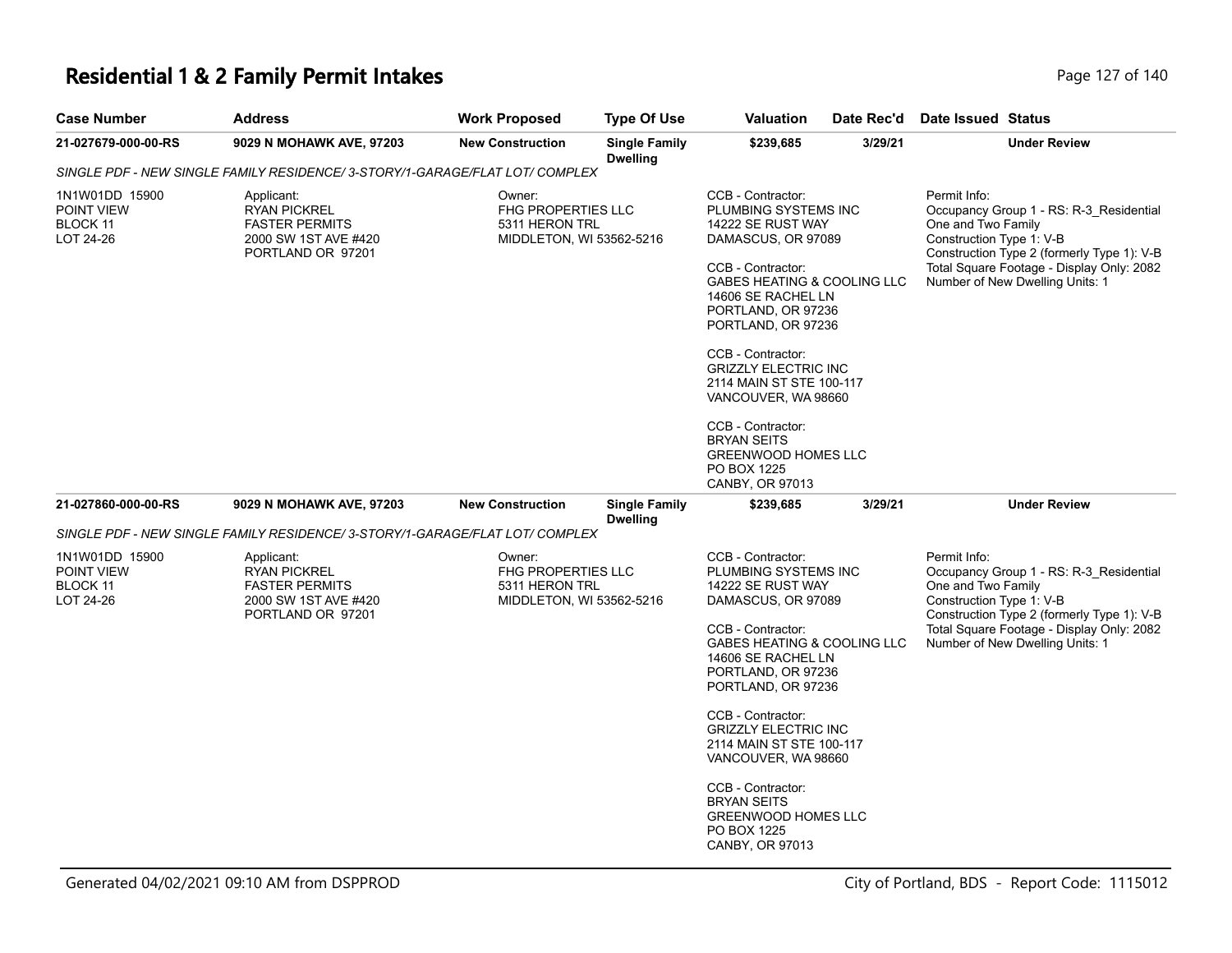# **Residential 1 & 2 Family Permit Intakes Page 128 of 140** Page 128 of 140

| <b>Case Number</b>                                           | <b>Address</b>                                                                                                                              | <b>Work Proposed</b>                                                              | <b>Type Of Use</b>                      | <b>Valuation</b>                                                                                                                                                                                                                                                                                                                                                                                                                        | Date Rec'd | <b>Date Issued Status</b>                                                                                                                                                                                                               |
|--------------------------------------------------------------|---------------------------------------------------------------------------------------------------------------------------------------------|-----------------------------------------------------------------------------------|-----------------------------------------|-----------------------------------------------------------------------------------------------------------------------------------------------------------------------------------------------------------------------------------------------------------------------------------------------------------------------------------------------------------------------------------------------------------------------------------------|------------|-----------------------------------------------------------------------------------------------------------------------------------------------------------------------------------------------------------------------------------------|
| 21-027867-000-00-RS                                          | 9029 N MOHAWK AVE, 97203                                                                                                                    | <b>New Construction</b>                                                           | <b>Single Family</b><br><b>Dwelling</b> | \$239.685                                                                                                                                                                                                                                                                                                                                                                                                                               | 3/29/21    | <b>Under Review</b>                                                                                                                                                                                                                     |
|                                                              | SINGLE PDF - NEW SINGLE FAMILY RESIDENCE/ 3-STORY/1-GARAGE/FLAT LOT/ COMPLEX                                                                |                                                                                   |                                         |                                                                                                                                                                                                                                                                                                                                                                                                                                         |            |                                                                                                                                                                                                                                         |
| 1N1W01DD 15900<br>POINT VIEW<br><b>BLOCK 11</b><br>LOT 24-26 | Applicant:<br><b>RYAN PICKREL</b><br><b>FASTER PERMITS</b><br>2000 SW 1ST AVE #420<br>PORTLAND OR 97201                                     | Owner:<br>FHG PROPERTIES LLC<br>5311 HERON TRL<br>MIDDLETON, WI 53562-5216        |                                         | CCB - Contractor:<br>PLUMBING SYSTEMS INC<br>14222 SE RUST WAY<br>DAMASCUS, OR 97089<br>CCB - Contractor:<br><b>GABES HEATING &amp; COOLING LLC</b><br>14606 SE RACHEL LN<br>PORTLAND, OR 97236<br>PORTLAND, OR 97236<br>CCB - Contractor:<br><b>GRIZZLY ELECTRIC INC</b><br>2114 MAIN ST STE 100-117<br>VANCOUVER, WA 98660<br>CCB - Contractor:<br><b>BRYAN SEITS</b><br><b>GREENWOOD HOMES LLC</b><br>PO BOX 1225<br>CANBY, OR 97013 |            | Permit Info:<br>Occupancy Group 1 - RS: R-3_Residential<br>One and Two Family<br>Construction Type 1: V-B<br>Construction Type 2 (formerly Type 1): V-B<br>Total Square Footage - Display Only: 2082<br>Number of New Dwelling Units: 1 |
| 21-029356-000-00-RS                                          | <b>SE BAUER ST, 97236</b>                                                                                                                   | <b>New Construction</b>                                                           | <b>Single Family</b><br><b>Dwelling</b> | \$316,017                                                                                                                                                                                                                                                                                                                                                                                                                               | 3/29/21    | <b>Under Review</b>                                                                                                                                                                                                                     |
|                                                              | SINGLE PDF - NEW SINGLE FAMILY RESIDENCE / 2-STORY / 2- CAR GARAGE / SLOPED LOT / COMPLEX ***ELECTRICAL MECHANICAL AND PLUMBING SEPARATE*** |                                                                                   |                                         |                                                                                                                                                                                                                                                                                                                                                                                                                                         |            |                                                                                                                                                                                                                                         |
| 1S2E24DB 00117<br>LOT <sub>41</sub>                          | Applicant:<br><b>TYSON OKELY</b><br>DEZ DEVELOPMENT<br>10117 SE SUNNYSIDE RD #F1123<br>CLACKAMAS OR 97015<br><b>USA</b>                     | Owner:<br>HAWTHORNE MEADOWS LLC<br>5285 MEADOWS RD #171                           | LAKE OSWEGO, OR 97035-5290              | Primary Contractor:<br>TO BID                                                                                                                                                                                                                                                                                                                                                                                                           |            | Permit Info:<br>Occupancy Group 1 - RS: R-3_Residential<br>One and Two Family<br>Construction Type 1: V-B<br>Construction Type 2 (formerly Type 1): V-B<br>Total Square Footage - Display Only: 2844<br>Number of New Dwelling Units: 1 |
| 20-139554-DFS-02-RS                                          | 3953 N VANCOUVER AVE, 97227                                                                                                                 | <b>New Construction</b>                                                           | Townhouse (2                            | \$2,500                                                                                                                                                                                                                                                                                                                                                                                                                                 | 3/15/21    | 3/16/21 Issued                                                                                                                                                                                                                          |
|                                                              | Single PDF - DFS FOR SPRINKLERS. - SEE 20-139555 DFS 02 RS FOR PLANS                                                                        |                                                                                   | Units)                                  |                                                                                                                                                                                                                                                                                                                                                                                                                                         |            |                                                                                                                                                                                                                                         |
| 1N1E22DC 01502                                               | Applicant:<br><b>TYSON OKELY</b><br>DEZ DEVELOPMENT LLC<br>10121 SE SUNNYSIDE RD #F1123<br>CLACKAMAS OR 97015                               | Owner:<br><b>TOWN DEVELOPMENTS LLC</b><br>3520 SE 142ND CT<br>VANCOUVER, WA 98683 |                                         | CCB - Contractor:<br><b>BTS HOMES INC</b><br>2101 SE 98TH AVE<br>VANCOUVER, WA 98664                                                                                                                                                                                                                                                                                                                                                    |            | Permit Info:<br>Occupancy Group 1 - RS: R-3 Residential<br>One and Two Family<br>Construction Type 1: V-B<br>Construction Type 2 (formerly Type 1): V-B<br>Total Square Footage - Display Only: 2314                                    |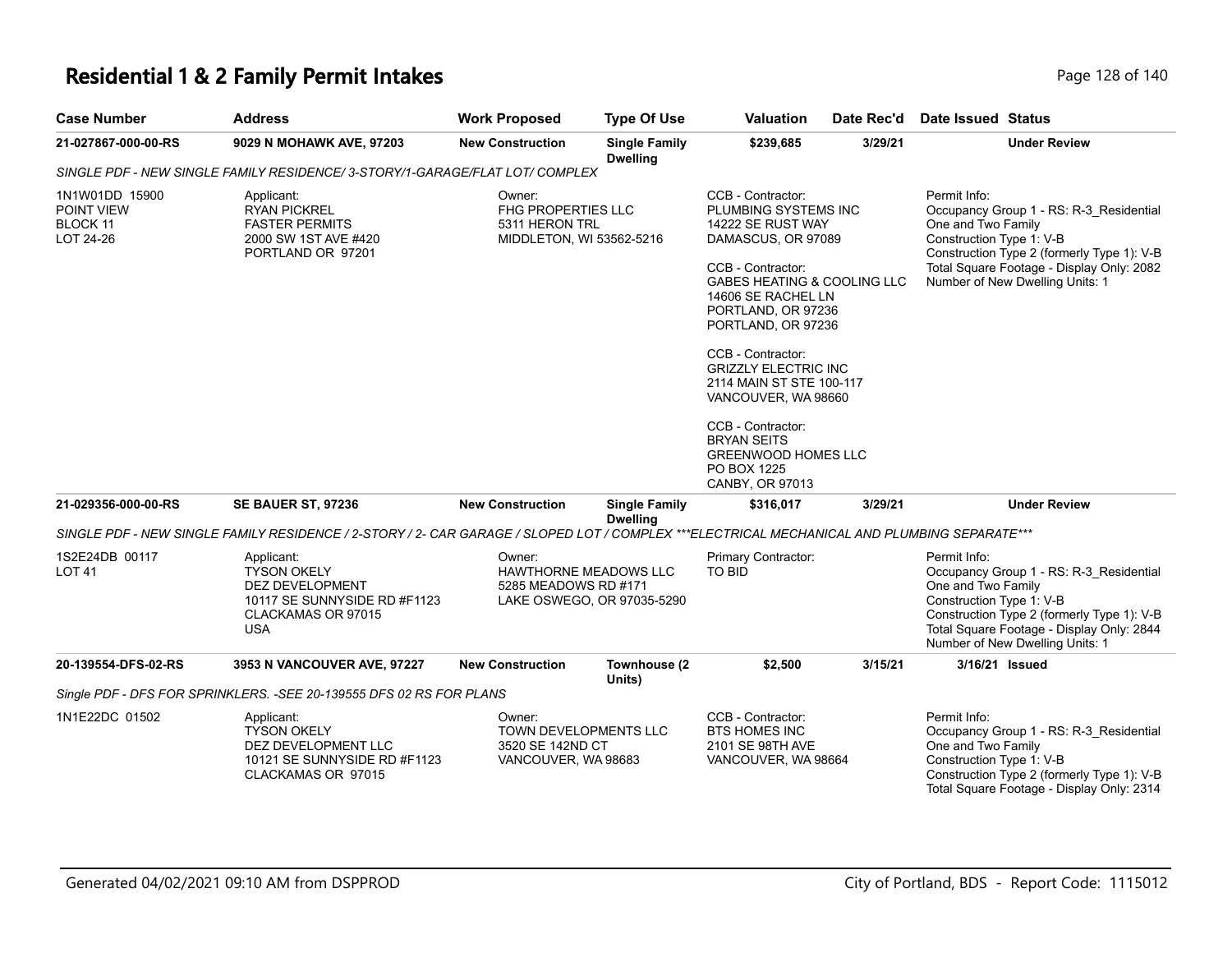### **Residential 1 & 2 Family Permit Intakes Page 129 of 140** Page 129 of 140

| <b>Case Number</b>                                                        | <b>Address</b>                                                                                                                                                                                                                                      | <b>Work Proposed</b>                                                       | <b>Type Of Use</b>      | <b>Valuation</b>                                                                                                                                           | Date Rec'd | <b>Date Issued Status</b>                                                                                                                                                                                                               |  |  |  |  |
|---------------------------------------------------------------------------|-----------------------------------------------------------------------------------------------------------------------------------------------------------------------------------------------------------------------------------------------------|----------------------------------------------------------------------------|-------------------------|------------------------------------------------------------------------------------------------------------------------------------------------------------|------------|-----------------------------------------------------------------------------------------------------------------------------------------------------------------------------------------------------------------------------------------|--|--|--|--|
| 20-139555-DFS-02-RS                                                       | 3955 N VANCOUVER AVE, 97227                                                                                                                                                                                                                         | <b>New Construction</b>                                                    | Townhouse (2<br>Units)  | \$2,500                                                                                                                                                    | 3/15/21    | 3/16/21 Issued                                                                                                                                                                                                                          |  |  |  |  |
| Single PDF - DFS FOR FIRE SPRINKLERS                                      |                                                                                                                                                                                                                                                     |                                                                            |                         |                                                                                                                                                            |            |                                                                                                                                                                                                                                         |  |  |  |  |
| 1N1E22DC 01501                                                            | Applicant:<br><b>TYSON OKELY</b><br><b>DEZ DEVELOPMENT</b><br>15648 SE 114TH AVE SUITE 211<br>CLACKAMAS, OR 97015                                                                                                                                   | Owner:<br>TOWN DEVELOPMENTS LLC<br>3520 SE 142ND CT<br>VANCOUVER, WA 98683 |                         | CCB - Contractor:<br><b>BTS HOMES INC</b><br>2101 SE 98TH AVE<br>VANCOUVER, WA 98664                                                                       |            | Permit Info:<br>Occupancy Group 1 - RS: R-3_Residential<br>One and Two Family<br>Construction Type 1: V-B<br>Construction Type 2 (formerly Type 1): V-B<br>Total Square Footage - Display Only: 2327                                    |  |  |  |  |
| 21-025909-000-00-RS                                                       | SW 13TH DR, 97219                                                                                                                                                                                                                                   | <b>New Construction</b>                                                    | Townhouse (2<br>Units)  | \$217,602                                                                                                                                                  | 3/17/21    | <b>Under Review</b>                                                                                                                                                                                                                     |  |  |  |  |
|                                                                           | SINGLE PDF - 9 OF 12 TOWNHOMES ON INDIVIDUAL LOT / 4-STORY / TUCK UNDER 1-CAR GARAGE / SLOPED LOT / COMPLEX ***ELECTRICAL MECHANICAL AND<br>PLUMBING SEPARATE*** **W/ 21-025806/62/94/97/900/902/904/906/910/911/915-RS & 21-025943 SD**            |                                                                            |                         |                                                                                                                                                            |            |                                                                                                                                                                                                                                         |  |  |  |  |
| 1S1E21AC 03400<br><b>BARBUR HTS</b><br><b>BLOCK4</b><br>LOT 11-14 TL 3400 | Applicant:<br>NATHANIEL ROSEMEYER<br><b>MAIN STREET DEVELOPMENT</b><br>5331 SW MACADAM AVE #258 PMB 208<br>PORTLAND OR 97239                                                                                                                        | Owner:<br><b>INC</b><br>5331 S MACADAM AVE<br>PORTLAND, OR 97239-6104      | MAIN STREET DEVELOPMENT | CCB - Contractor:<br><b>ERIC RYSTADT</b><br>MAIN STREET DEVELOPMENT<br>INC.<br>PMB 208 5331 SW MACADAM AVE                                                 |            | Permit Info:<br>Occupancy Group 1 - RS: R-3 Residential<br>One and Two Family<br>Construction Type 1: V-B<br>Construction Type 2 (formerly Type 1): V-B                                                                                 |  |  |  |  |
|                                                                           |                                                                                                                                                                                                                                                     |                                                                            |                         | <b>SUITE 258</b><br>PORTLAND, OR 97239                                                                                                                     |            | Total Square Footage - Display Only: 1915<br>Number of New Dwelling Units: 1                                                                                                                                                            |  |  |  |  |
| 21-025910-000-00-RS                                                       | SW 13TH DR, 97219                                                                                                                                                                                                                                   | <b>New Construction</b>                                                    | Townhouse (2<br>Units)  | \$217,602                                                                                                                                                  | 3/17/21    | <b>Under Review</b>                                                                                                                                                                                                                     |  |  |  |  |
|                                                                           | SINGLE PDF - 10 OF 12 TOWNHOMES ON INDIVIDUAL LOT / 4-STORY / TUCK UNDER 1-CAR GARAGE / SLOPED LOT / COMPLEX ***ELECTRICAL MECHANICAL AND<br>PLUMBING SEPARATE*** ** W/ 21-025806/62/94/97/900/902/904/906/909/911/915-RS & 21-025943 SD**          |                                                                            |                         |                                                                                                                                                            |            |                                                                                                                                                                                                                                         |  |  |  |  |
| 1S1E21AC 03400<br><b>BARBUR HTS</b><br><b>BLOCK4</b><br>LOT 11-14 TL 3400 | Applicant:<br>NATHANIEL ROSEMEYER<br>MAIN STREET DEVELOPMENT<br>5331 SW MACADAM AVE #258 PMB 208<br>PORTLAND OR 97239                                                                                                                               | Owner:<br><b>INC</b><br>5331 S MACADAM AVE<br>PORTLAND, OR 97239-6104      | MAIN STREET DEVELOPMENT | CCB - Contractor:<br><b>ERIC RYSTADT</b><br>MAIN STREET DEVELOPMENT<br><b>INC</b><br>PMB 208 5331 SW MACADAM AVE<br><b>SUITE 258</b><br>PORTLAND, OR 97239 |            | Permit Info:<br>Occupancy Group 1 - RS: R-3_Residential<br>One and Two Family<br>Construction Type 1: V-B<br>Construction Type 2 (formerly Type 1): V-B<br>Total Square Footage - Display Only: 1915<br>Number of New Dwelling Units: 1 |  |  |  |  |
| 21-025911-000-00-RS                                                       | SW 13TH DR, 97219                                                                                                                                                                                                                                   | <b>New Construction</b>                                                    | Townhouse (2            | \$217,602                                                                                                                                                  | 3/17/21    | <b>Under Review</b>                                                                                                                                                                                                                     |  |  |  |  |
|                                                                           | Units)<br>SINGLE PDF - 11 OF 12 TOWNHOMES ON INDIVIDUAL LOT / 4-STORY / TUCK UNDER 1-CAR GARAGE / SLOPED LOT / COMPLEX ***ELECTRICAL MECHANICAL AND<br>PLUMBING SEPARATE*** **W/ 21-025806/62/94/97/900/902/904/906/909/910/915-RS & 21-025943 SD** |                                                                            |                         |                                                                                                                                                            |            |                                                                                                                                                                                                                                         |  |  |  |  |
| 1S1E21AC 03400<br><b>BARBUR HTS</b><br><b>BLOCK4</b><br>LOT 11-14 TL 3400 | Applicant:<br>NATHANIEL ROSEMEYER<br><b>MAIN STREET DEVELOPMENT</b><br>5331 SW MACADAM AVE #258 PMB 208<br>PORTLAND OR 97239                                                                                                                        | Owner:<br><b>INC</b><br>5331 S MACADAM AVE<br>PORTLAND, OR 97239-6104      | MAIN STREET DEVELOPMENT | CCB - Contractor:<br><b>ERIC RYSTADT</b><br>MAIN STREET DEVELOPMENT<br>INC.<br>PMB 208 5331 SW MACADAM AVE<br><b>SUITE 258</b><br>PORTLAND, OR 97239       |            | Permit Info:<br>Occupancy Group 1 - RS: R-3 Residential<br>One and Two Family<br>Construction Type 1: V-B<br>Construction Type 2 (formerly Type 1): V-B<br>Total Square Footage - Display Only: 1915<br>Number of New Dwelling Units: 1 |  |  |  |  |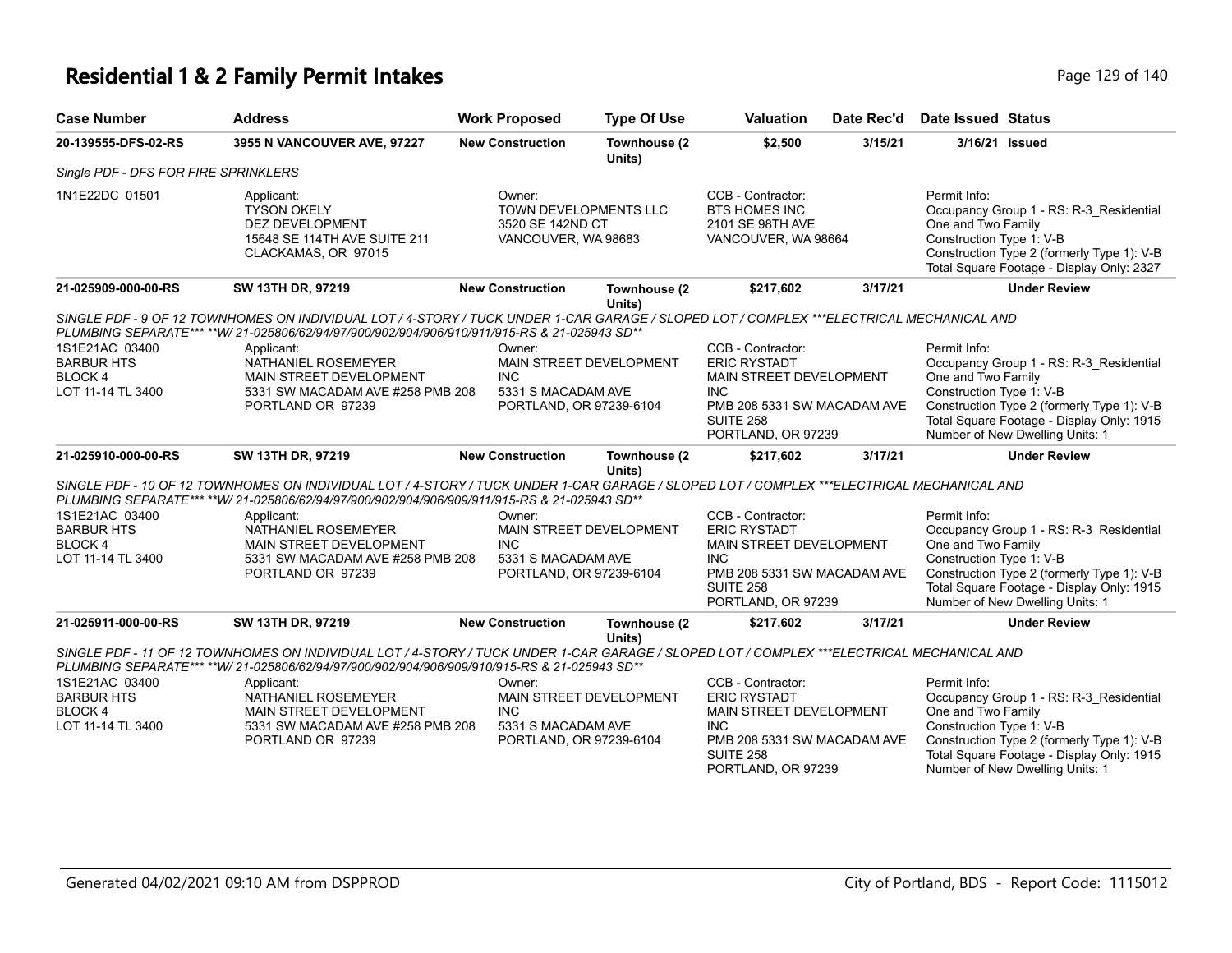# **Residential 1 & 2 Family Permit Intakes Page 130 of 140** Page 130 of 140

| <b>Case Number</b>                                                  | <b>Address</b>                                                                                                                                                                                                                            | <b>Work Proposed</b>                                                      | <b>Type Of Use</b>              | <b>Valuation</b>                                                                                                                                                                                                                                      | Date Rec'd | <b>Date Issued Status</b>                                                                                                                                                                                                               |
|---------------------------------------------------------------------|-------------------------------------------------------------------------------------------------------------------------------------------------------------------------------------------------------------------------------------------|---------------------------------------------------------------------------|---------------------------------|-------------------------------------------------------------------------------------------------------------------------------------------------------------------------------------------------------------------------------------------------------|------------|-----------------------------------------------------------------------------------------------------------------------------------------------------------------------------------------------------------------------------------------|
| 21-025915-000-00-RS                                                 | SW 13TH DR, 97219                                                                                                                                                                                                                         | <b>New Construction</b>                                                   | Townhouse (2<br>Units)          | \$217,602                                                                                                                                                                                                                                             | 3/17/21    | <b>Under Review</b>                                                                                                                                                                                                                     |
|                                                                     | SINGLE PDF - 12 OF 12 TOWNHOMES ON INDIVIDUAL LOT / 4-STORY / TUCK UNDER 1-CAR GARAGE / SLOPED LOT / COMPLEX ***ELECTRICAL MECHANICAL AND<br>PLUMBING SEPARATE*** **W/ 21-025806/62/94/97/900/902/904/906/909/910/911-RS & 21-025943 SD** |                                                                           |                                 |                                                                                                                                                                                                                                                       |            |                                                                                                                                                                                                                                         |
| 1S1E21AC 03400<br><b>BARBUR HTS</b><br>BLOCK 4<br>LOT 11-14 TL 3400 | Applicant:<br>NATHANIEL ROSEMEYER<br>MAIN STREET DEVELOPMENT<br>5331 SW MACADAM AVE #258 PMB 208<br>PORTLAND OR 97239                                                                                                                     | Owner:<br><b>INC</b><br>5331 S MACADAM AVE<br>PORTLAND, OR 97239-6104     | MAIN STREET DEVELOPMENT         | CCB - Contractor:<br><b>ERIC RYSTADT</b><br>MAIN STREET DEVELOPMENT<br><b>INC</b><br>PMB 208 5331 SW MACADAM AVE<br><b>SUITE 258</b><br>PORTLAND, OR 97239                                                                                            |            | Permit Info:<br>Occupancy Group 1 - RS: R-3_Residential<br>One and Two Family<br>Construction Type 1: V-B<br>Construction Type 2 (formerly Type 1): V-B<br>Total Square Footage - Display Only: 1915<br>Number of New Dwelling Units: 1 |
| 18-114361-DFS-01-RS                                                 | 11339 SW CAPITOL HWY, 97219                                                                                                                                                                                                               | <b>New Construction</b>                                                   | Townhouse (3)<br>or more units) | \$10,000                                                                                                                                                                                                                                              | 3/16/21    | 3/16/21 Issued                                                                                                                                                                                                                          |
| SINGLE PDF. DFS FOR TRUSSES.                                        |                                                                                                                                                                                                                                           |                                                                           |                                 |                                                                                                                                                                                                                                                       |            |                                                                                                                                                                                                                                         |
| 1S1E31BD 90000                                                      | Applicant:<br><b>RYAN PICKREL</b><br><b>FASTER PERMITS</b><br>2000 SW 1ST AVE #420<br>PORTLAND OR 97201                                                                                                                                   | Owner:<br>11365 CAPITOL HWY LLC<br>7623 SW 34TH AVE<br>PORTLAND, OR 97219 |                                 | CCB - Contractor:<br><b>BC CONSTRUCTION</b><br>DEVELOPMENT CORP<br>17850 S HIDDEN LAKE DRIVE<br>OREGON CITY, OR 97045                                                                                                                                 |            | Permit Info:<br>Occupancy Group 1 - RS: R-3 Residential<br>One and Two Family<br>Construction Type 1: V-B<br>Construction Type 2 (formerly Type 1): V-B<br>Total Square Footage - Display Only: 1800                                    |
| 18-114362-DFS-01-RS                                                 | 11343 SW CAPITOL HWY, 97219                                                                                                                                                                                                               | <b>New Construction</b>                                                   | Townhouse (3<br>or more units)  | \$10,000                                                                                                                                                                                                                                              | 3/16/21    | 3/16/21 Issued                                                                                                                                                                                                                          |
| SINGLE PDF- DFS FOR TRUSSES.                                        |                                                                                                                                                                                                                                           |                                                                           |                                 |                                                                                                                                                                                                                                                       |            |                                                                                                                                                                                                                                         |
| 1S1E31BD 90000                                                      | Applicant:<br><b>RYAN PICKREL</b><br><b>FASTER PERMITS</b><br>2000 SW 1ST AVE #420<br>PORTLAND OR 97201                                                                                                                                   | Owner:<br>11365 CAPITOL HWY LLC<br>7623 SW 34TH AVE<br>PORTLAND, OR 97219 |                                 | CCB - Contractor:<br><b>BC CONSTRUCTION</b><br><b>DEVELOPMENT CORP</b><br>17850 S HIDDEN LAKE DRIVE<br>OREGON CITY, OR 97045<br>CCB - Contractor:<br>CANOPY BUILDING GROUP LLC<br>15110 SW BOONES FERRY RD<br><b>STE 500</b><br>LAKE OSWEGO, OR 97035 |            | Permit Info:<br>Occupancy Group 1 - RS: R-3 Residential<br>One and Two Family<br>Construction Type 1: V-B<br>Construction Type 2 (formerly Type 1): V-B<br>Total Square Footage - Display Only: 1800                                    |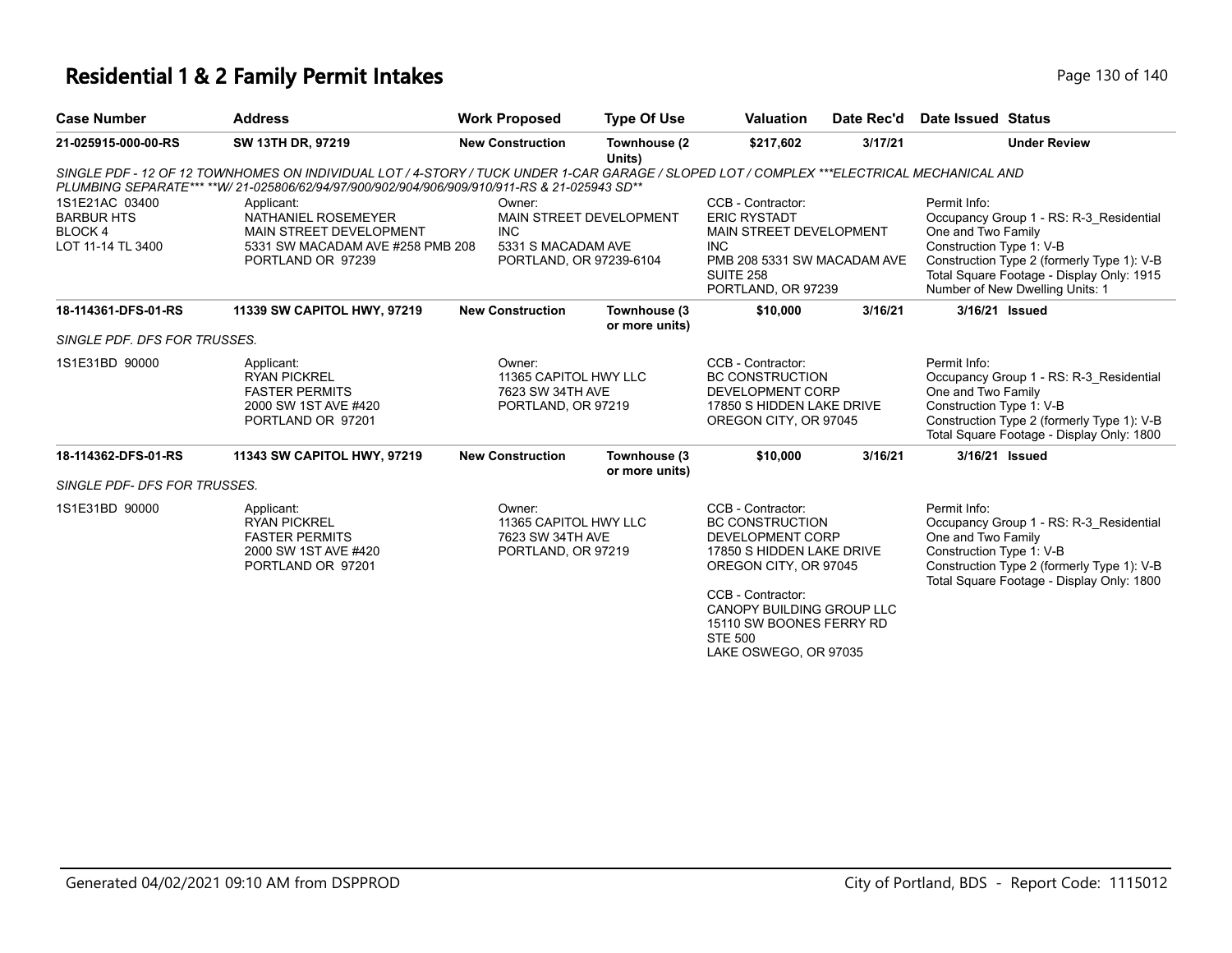#### **Residential 1 & 2 Family Permit Intakes Page 131 of 140** Page 131 of 140

| <b>Case Number</b>           | <b>Address</b>                                                                                     | <b>Work Proposed</b>                                                             | <b>Type Of Use</b>              | <b>Valuation</b>                                                                      | Date Rec'd | Date Issued Status                                              |                                         |
|------------------------------|----------------------------------------------------------------------------------------------------|----------------------------------------------------------------------------------|---------------------------------|---------------------------------------------------------------------------------------|------------|-----------------------------------------------------------------|-----------------------------------------|
| 18-114364-DFS-01-RS          | <b>11347 SW CAPITOL HWY, 97219</b>                                                                 | <b>New Construction</b>                                                          | Townhouse (3)<br>or more units) | \$10,000                                                                              | 3/16/21    |                                                                 | 3/16/21 Issued                          |
| SINGLE PDF- DFS FOR TRUSSES. |                                                                                                    |                                                                                  |                                 |                                                                                       |            |                                                                 |                                         |
| 1S1E31BD 90000               | Applicant:<br><b>RYAN PICKREL</b><br><b>FASTER PERMITS</b><br>2000 SW 1ST AVE $H$ <sub>40</sub> 00 | Owner:<br>11365 CAPITOL HWY LLC<br>7623 SW 34TH AVE<br><b>DODTI AND OD 07210</b> |                                 | CCB - Contractor:<br>BC CONSTRUCTION<br>DEVELOPMENT CORP<br>17850 S HIDDEN LAKE DRIVE |            | Permit Info:<br>One and Two Family<br>Conetruction Tyne 1: \/_R | Occupancy Group 1 - RS: R-3 Residential |

| 1S1E31BD 90000                                                                                                          | Applicant:<br><b>RYAN PICKREL</b><br><b>FASTER PERMITS</b><br>2000 SW 1ST AVE #420<br>PORTLAND OR 97201       | Owner:<br>11365 CAPITOL HWY LLC<br>7623 SW 34TH AVE<br>PORTLAND, OR 97219                     |                                | CCB - Contractor:<br><b>BC CONSTRUCTION</b><br><b>DEVELOPMENT CORP</b><br>17850 S HIDDEN LAKE DRIVE<br>OREGON CITY, OR 97045<br>CCB - Contractor:<br>CANOPY BUILDING GROUP LLC<br>15110 SW BOONES FERRY RD<br><b>STE 500</b><br>LAKE OSWEGO, OR 97035 |         | Permit Info:<br>Occupancy Group 1 - RS: R-3 Residential<br>One and Two Family<br>Construction Type 1: V-B<br>Construction Type 2 (formerly Type 1): V-B<br>Total Square Footage - Display Only: 1800 |
|-------------------------------------------------------------------------------------------------------------------------|---------------------------------------------------------------------------------------------------------------|-----------------------------------------------------------------------------------------------|--------------------------------|-------------------------------------------------------------------------------------------------------------------------------------------------------------------------------------------------------------------------------------------------------|---------|------------------------------------------------------------------------------------------------------------------------------------------------------------------------------------------------------|
| 19-158656-DFS-01-RS<br>SINGLE PDF- DFS FOR FIRE SPRINKLERS                                                              | 306 N BRIDGETON RD - UNIT A,<br>97217                                                                         | <b>New Construction</b>                                                                       | Townhouse (3<br>or more units) | \$2,000                                                                                                                                                                                                                                               | 3/16/21 | 3/16/21 Issued                                                                                                                                                                                       |
| 1N1E03AB 05400<br><b>BRIDGETON</b><br>BLOCK <sub>2</sub><br>LOT 6 EXC PT IN ST                                          | Applicant:<br><b>BRADLEE HERSEY</b><br><b>FASTER PERMITS</b><br>2000 SW 1ST AVE, STE 420<br>PORTLAND OR 97201 | Owner:<br><b>ECM BRIDGETON LLC</b><br>16869 SW 65TH AVE PMB 252<br>LAKE OSWEGO, OR 97035-7865 |                                | CCB - Contractor:<br>SURE GUARD CONSTRUCTION<br>OR INC<br>7640 NE AIRPORT WAY UNIT<br>55716<br>PORTLAND, OR 97220                                                                                                                                     |         | Permit Info:<br>Occupancy Group 1 - RS: R-3 Residential<br>One and Two Family<br>Construction Type 1: V-B<br>Construction Type 2 (formerly Type 1): V-B<br>Total Square Footage - Display Only: 4957 |
| 19-158707-DFS-01-RS                                                                                                     | 304 N BRIDGETON RD - UNIT A,<br>97217                                                                         | <b>New Construction</b>                                                                       | Townhouse (3<br>or more units) | \$2,000                                                                                                                                                                                                                                               | 3/16/21 | 3/16/21 Issued                                                                                                                                                                                       |
| <b>SINGLE PDF- DFS FOR SPRINKLERS</b><br>1N1E03AB 05401<br><b>BRIDGETON</b><br>BLOCK <sub>2</sub><br>LOT 7 EXC PT IN ST | Applicant:<br><b>BRADLEE HERSEY</b><br><b>FASTER PERMITS</b><br>2000 SW 1ST AVE, STE 420<br>PORTLAND OR 97201 | Owner:<br><b>ECM BRIDGETON LLC</b><br>16869 SW 65TH AVE PMB 252<br>LAKE OSWEGO, OR 97035-7865 |                                | CCB - Contractor:<br>SURE GUARD CONSTRUCTION<br>OR INC<br>7640 NE AIRPORT WAY UNIT<br>55716<br>PORTLAND, OR 97220                                                                                                                                     |         | Permit Info:<br>Occupancy Group 1 - RS: R-3 Residential<br>One and Two Family<br>Construction Type 1: V-B<br>Construction Type 2 (formerly Type 1): V-B<br>Total Square Footage - Display Only: 5548 |
| 19-158714-DFS-01-RS<br><b>SINGLE PDF- DFS FOR SPRINKLERS</b>                                                            | 302 N BRIDGETON RD - UNIT A,<br>97217                                                                         | <b>New Construction</b>                                                                       | Townhouse (3<br>or more units) | \$2,000                                                                                                                                                                                                                                               | 3/16/21 | 3/16/21 Issued                                                                                                                                                                                       |
| 1N1E03AB 05402<br><b>BRIDGETON</b><br>BLOCK <sub>2</sub><br>LOT 8 EXC PT IN ST                                          | Applicant:<br><b>BRADLEE HERSEY</b><br><b>FASTER PERMITS</b><br>2000 SW 1ST AVE, STE 420<br>PORTLAND OR 97201 | Owner:<br><b>ECM BRIDGETON LLC</b><br>16869 SW 65TH AVE PMB 252                               | LAKE OSWEGO, OR 97035-7865     | CCB - Contractor:<br>SURE GUARD CONSTRUCTION<br>OR INC<br>7640 NE AIRPORT WAY UNIT<br>55716<br>PORTLAND, OR 97220                                                                                                                                     |         | Permit Info:<br>Occupancy Group 1 - RS: R-3 Residential<br>One and Two Family<br>Construction Type 1: V-B<br>Construction Type 2 (formerly Type 1): V-B<br>Total Square Footage - Display Only: 4891 |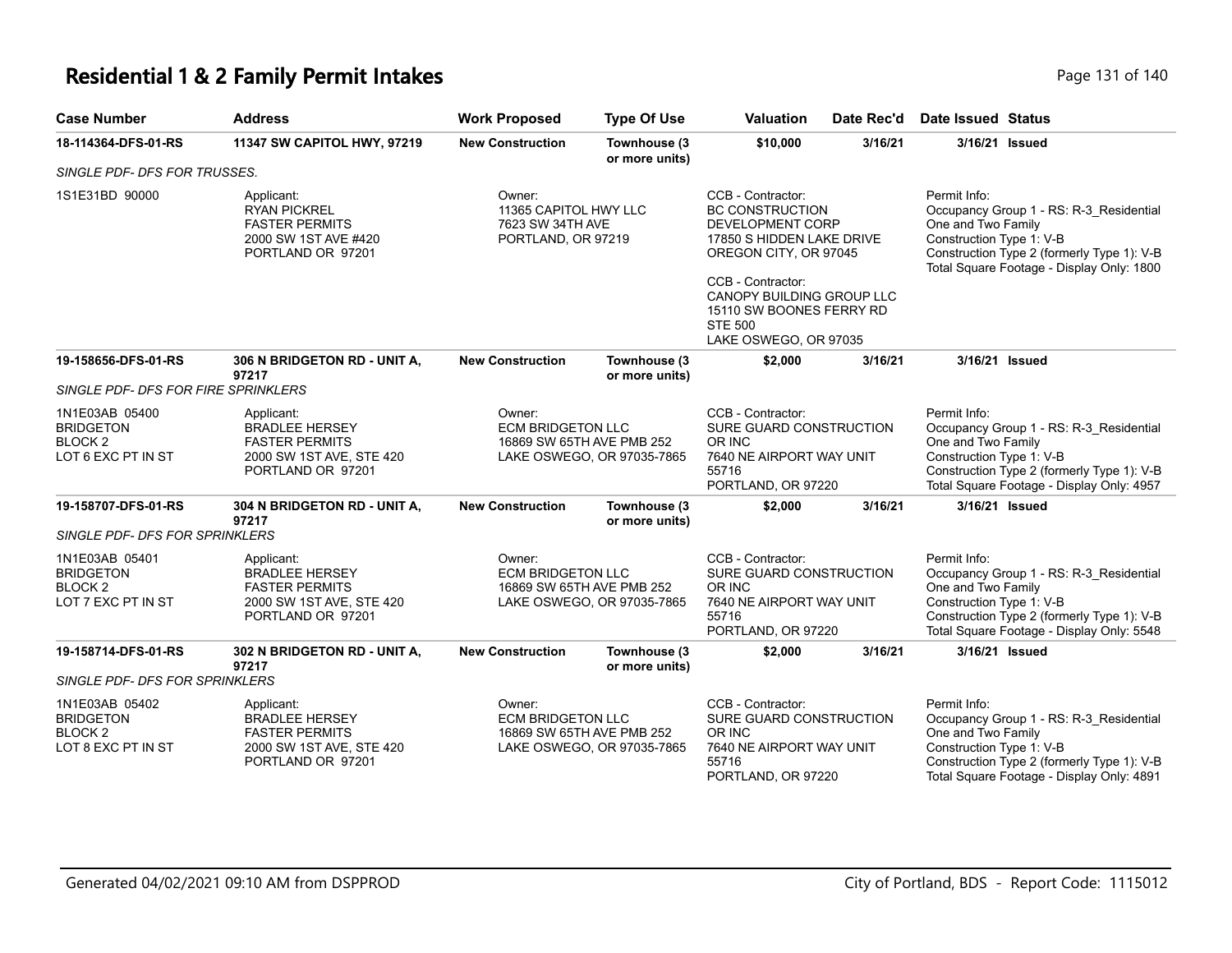# **Residential 1 & 2 Family Permit Intakes Page 132 of 140** Page 132 of 140

| <b>Case Number</b>                                                                 | <b>Address</b>                                                                                                                  | <b>Work Proposed</b>                                                                                   | <b>Type Of Use</b>                                     | Valuation                                                                                                                                                                                                                                                                   | Date Rec'd | <b>Date Issued Status</b>                                                                                                                                                                            |
|------------------------------------------------------------------------------------|---------------------------------------------------------------------------------------------------------------------------------|--------------------------------------------------------------------------------------------------------|--------------------------------------------------------|-----------------------------------------------------------------------------------------------------------------------------------------------------------------------------------------------------------------------------------------------------------------------------|------------|------------------------------------------------------------------------------------------------------------------------------------------------------------------------------------------------------|
| 19-259104-DFS-02-RS                                                                | 3781 N VANCOUVER AVE, 97227                                                                                                     | <b>New Construction</b>                                                                                | Townhouse (3<br>or more units)                         | \$1                                                                                                                                                                                                                                                                         | 3/29/21    | 3/29/21 Issued                                                                                                                                                                                       |
| SINGLE PDF- DFS FOR TRUSSES                                                        |                                                                                                                                 |                                                                                                        |                                                        |                                                                                                                                                                                                                                                                             |            |                                                                                                                                                                                                      |
| 1N1E22DC 11200<br><b>CENTRAL ALBINA</b><br>BLOCK <sub>25</sub><br>LOT <sub>4</sub> | Applicant:<br><b>DARYL GARNER</b><br>STRUCTURE DEVELOPMENT GROUP<br><b>LLC</b><br>838 SW 1ST AVE SUITE 500<br>PORTLAND OR 97204 | Owner:<br><b>VANCOUVER AVENUE</b><br><b>HOLDINGS LLC</b><br>3773 N VANCOUVER AVE<br>PORTLAND, OR 97227 |                                                        | CCB - Contractor:<br>STRUCTURE DEVELOPMENT<br><b>GROUP LLC</b><br>838 SW 1ST AVE SUITE 500<br>PORTLAND, OR 97204                                                                                                                                                            |            | Permit Info:<br>Occupancy Group 1 - RS: R-3_Residential<br>One and Two Family<br>Construction Type 1: V-B<br>Construction Type 2 (formerly Type 1):<br>Total Square Footage - Display Only: 2118     |
| 19-259119-DFS-02-RS                                                                | 3781 N VANCOUVER AVE, 97227                                                                                                     | <b>New Construction</b>                                                                                | Townhouse (3<br>or more units)                         | \$1                                                                                                                                                                                                                                                                         | 3/29/21    | 3/29/21 Issued                                                                                                                                                                                       |
| SINGLE PDF. DFS FOR TRUSSES.                                                       |                                                                                                                                 |                                                                                                        |                                                        |                                                                                                                                                                                                                                                                             |            |                                                                                                                                                                                                      |
| 1N1E22DC 11200                                                                     | Applicant:<br>DARYL GARNER<br>STRUCTURE DEVELOPMENT GROUP<br><b>LLC</b><br>838 SW 1ST AVE SUITE 500<br>PORTLAND OR 97204        | Owner:<br><b>VANCOUVER AVENUE</b><br><b>HOLDINGS LLC</b><br>3773 N VANCOUVER AVE<br>PORTLAND, OR 97227 |                                                        | CCB - Contractor:<br>STRUCTURE DEVELOPMENT<br><b>GROUP LLC</b><br>838 SW 1ST AVE SUITE 500<br>PORTLAND, OR 97204                                                                                                                                                            |            | Permit Info:<br>Occupancy Group 1 - RS: R-3 Residential<br>One and Two Family<br>Construction Type 1: V-B<br>Construction Type 2 (formerly Type 1):<br>Total Square Footage - Display Only: 2175     |
| 19-259123-DFS-02-RS                                                                | 3789 N VANCOUVER AVE, 97227                                                                                                     | <b>New Construction</b>                                                                                | Townhouse (3                                           | \$1                                                                                                                                                                                                                                                                         | 3/23/21    | 3/24/21 Issued                                                                                                                                                                                       |
| SINGLE PDF- DFS FOR TRUSSES                                                        |                                                                                                                                 |                                                                                                        | or more units)                                         |                                                                                                                                                                                                                                                                             |            |                                                                                                                                                                                                      |
| 1N1E22DC 11200                                                                     | Applicant:<br><b>DARYL GARNER</b><br>STRUCTURE DEVELOPMENT GROUP<br><b>LLC</b><br>838 SW 1ST AVE SUITE 500<br>PORTLAND OR 97204 | Owner:<br><b>VANCOUVER AVENUE</b><br><b>HOLDINGS LLC</b><br>3773 N VANCOUVER AVE<br>PORTLAND, OR 97227 |                                                        | CCB - Contractor:<br>STRUCTURE DEVELOPMENT<br><b>GROUP LLC</b><br>838 SW 1ST AVE SUITE 500<br>PORTLAND, OR 97204                                                                                                                                                            |            | Permit Info:<br>Occupancy Group 1 - RS: R-3 Residential<br>One and Two Family<br>Construction Type 1: V-B<br>Construction Type 2 (formerly Type 1):<br>Total Square Footage - Display Only: 2181     |
| 20-114755-DFS-01-RS                                                                | 2605 NW SUSSEX AVE, 97210                                                                                                       | <b>New Construction</b>                                                                                | Townhouse (3<br>or more units)                         | \$3,066                                                                                                                                                                                                                                                                     | 3/19/21    | 3/19/21 Issued                                                                                                                                                                                       |
| SINGLE PDF- DFS FOR FIRE SPRINKLERS                                                |                                                                                                                                 |                                                                                                        |                                                        |                                                                                                                                                                                                                                                                             |            |                                                                                                                                                                                                      |
| 1N1E29BC 01600                                                                     | Applicant:<br><b>RONIN CAMPBELL</b><br><b>WYATT FIRE PROTECTION</b><br>9095 SW BURNHAM ST<br><b>TIGARD, OR 97223</b>            | Owner:<br><b>INC</b><br>208<br>PORTLAND, OR 97239                                                      | MAIN STREET DEVELOPMENT<br>5331 S MACADAM AVE #258 PMB | CCB - Contractor:<br>SANDII CHASE<br>WYATT FIRE PROTECTION INC<br>9095 SW BURNHAM ST<br>TIGARD, OR 97223-6104<br>CCB - Contractor:<br><b>ERIC RYSTADT</b><br>MAIN STREET DEVELOPMENT<br><b>INC</b><br>PMB 208 5331 SW MACADAM AVE<br><b>SUITE 258</b><br>PORTLAND, OR 97239 |            | Permit Info:<br>Occupancy Group 1 - RS: R-3_Residential<br>One and Two Family<br>Construction Type 1: V-B<br>Construction Type 2 (formerly Type 1): V-B<br>Total Square Footage - Display Only: 2322 |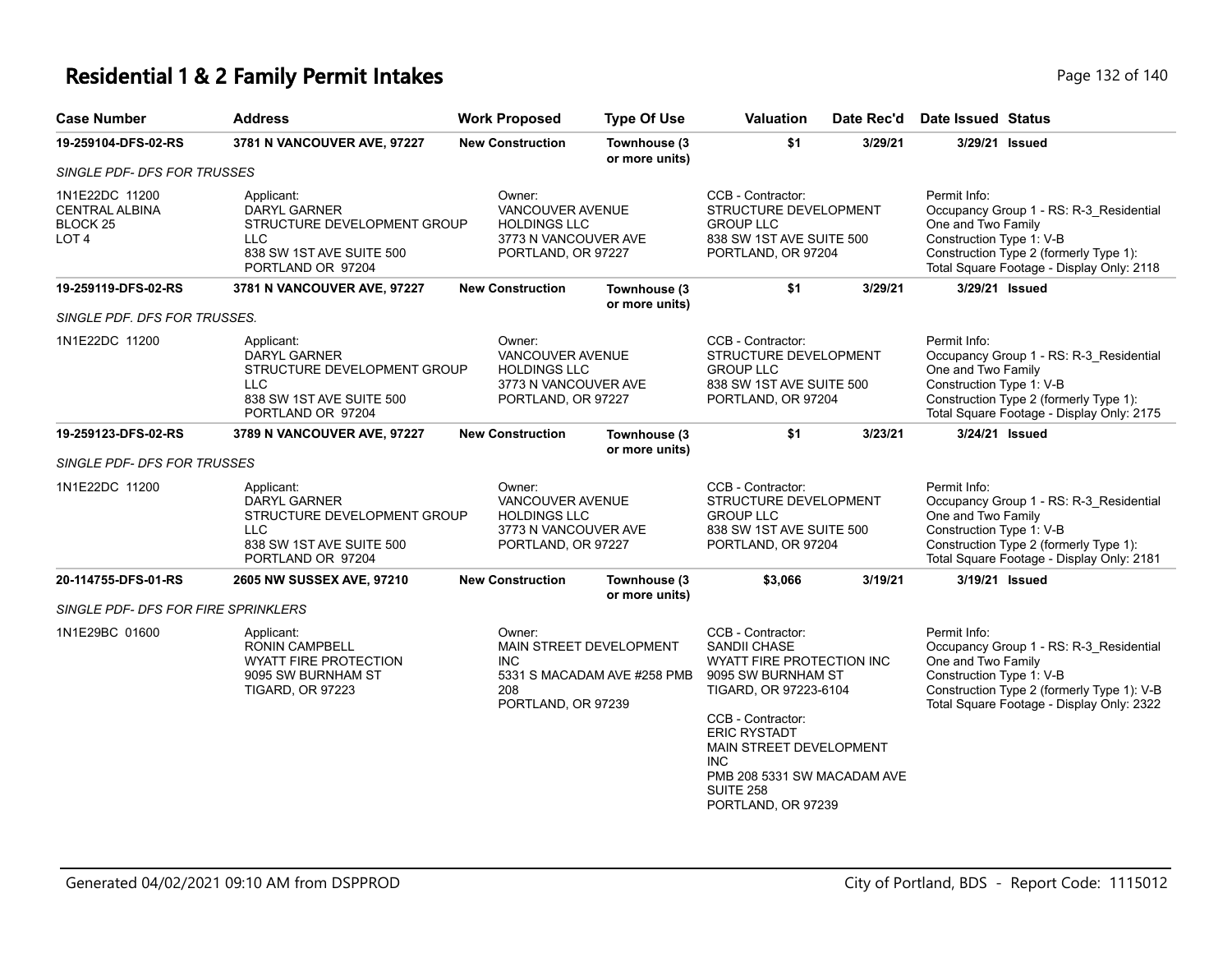# **Residential 1 & 2 Family Permit Intakes Page 133 of 140** Page 133 of 140

|                          |   |  |  |   |  | r aye iss of t |  |
|--------------------------|---|--|--|---|--|----------------|--|
|                          |   |  |  |   |  |                |  |
| $\overline{\phantom{0}}$ | . |  |  | . |  |                |  |

| <b>Case Number</b>                  | <b>Address</b>                                                                                                       | <b>Work Proposed</b>                                                                                        | <b>Type Of Use</b>                                     | Valuation                                                                                                                                                                                                                                                                          | Date Rec'd | Date Issued Status                                                                                                                                                                                   |
|-------------------------------------|----------------------------------------------------------------------------------------------------------------------|-------------------------------------------------------------------------------------------------------------|--------------------------------------------------------|------------------------------------------------------------------------------------------------------------------------------------------------------------------------------------------------------------------------------------------------------------------------------------|------------|------------------------------------------------------------------------------------------------------------------------------------------------------------------------------------------------------|
| 20-114767-DFS-01-RS                 | 2609 NW SUSSEX AVE, 97210                                                                                            | <b>New Construction</b>                                                                                     | Townhouse (3<br>or more units)                         | \$3,066                                                                                                                                                                                                                                                                            | 3/19/21    | 3/19/21 Issued                                                                                                                                                                                       |
| SINGLE PDF- DFS FOR FIRE SPRINKLERS |                                                                                                                      |                                                                                                             |                                                        |                                                                                                                                                                                                                                                                                    |            |                                                                                                                                                                                                      |
| 1N1E29BC 01600                      | Applicant:<br><b>RONIN CAMPBELL</b><br><b>WYATT FIRE PROTECTION</b><br>9095 SW BURNHAM ST<br><b>TIGARD, OR 97223</b> | Owner:<br>MAIN STREET DEVELOPMENT<br><b>INC</b><br>5331 S MACADAM AVE #258 PMB<br>208<br>PORTLAND, OR 97239 |                                                        | CCB - Contractor:<br><b>SANDII CHASE</b><br><b>WYATT FIRE PROTECTION INC</b><br>9095 SW BURNHAM ST<br>TIGARD, OR 97223-6104<br>CCB - Contractor:<br><b>ERIC RYSTADT</b><br>MAIN STREET DEVELOPMENT<br><b>INC</b><br>PMB 208 5331 SW MACADAM AVE<br>SUITE 258<br>PORTLAND, OR 97239 |            | Permit Info:<br>Occupancy Group 1 - RS: R-3 Residential<br>One and Two Family<br>Construction Type 1: V-B<br>Construction Type 2 (formerly Type 1): V-B<br>Total Square Footage - Display Only: 2322 |
| 20-114774-DFS-01-RS                 | 2615 NW SUSSEX AVE, 97210                                                                                            | <b>New Construction</b>                                                                                     | Townhouse (3                                           | \$3,066                                                                                                                                                                                                                                                                            | 3/19/21    | 3/19/21 Issued                                                                                                                                                                                       |
| SINGLE PDF- DFS FOR FIRE SPRINKLERS |                                                                                                                      |                                                                                                             | or more units)                                         |                                                                                                                                                                                                                                                                                    |            |                                                                                                                                                                                                      |
| 1N1E29BC 01600                      | Applicant:<br><b>RONIN CAMPBELL</b><br><b>WYATT FIRE PROTECTION</b><br>9095 SW BURNHAM ST<br><b>TIGARD, OR 97223</b> | Owner:<br><b>INC</b><br>208<br>PORTLAND, OR 97239                                                           | MAIN STREET DEVELOPMENT<br>5331 S MACADAM AVE #258 PMB | CCB - Contractor:<br><b>SANDII CHASE</b><br>WYATT FIRE PROTECTION INC<br>9095 SW BURNHAM ST<br>TIGARD, OR 97223-6104<br>CCB - Contractor:<br><b>ERIC RYSTADT</b><br>MAIN STREET DEVELOPMENT<br>INC.<br>PMB 208 5331 SW MACADAM AVE<br>SUITE 258<br>PORTLAND, OR 97239              |            | Permit Info:<br>Occupancy Group 1 - RS: R-3 Residential<br>One and Two Family<br>Construction Type 1: V-B<br>Construction Type 2 (formerly Type 1): V-B<br>Total Square Footage - Display Only: 2322 |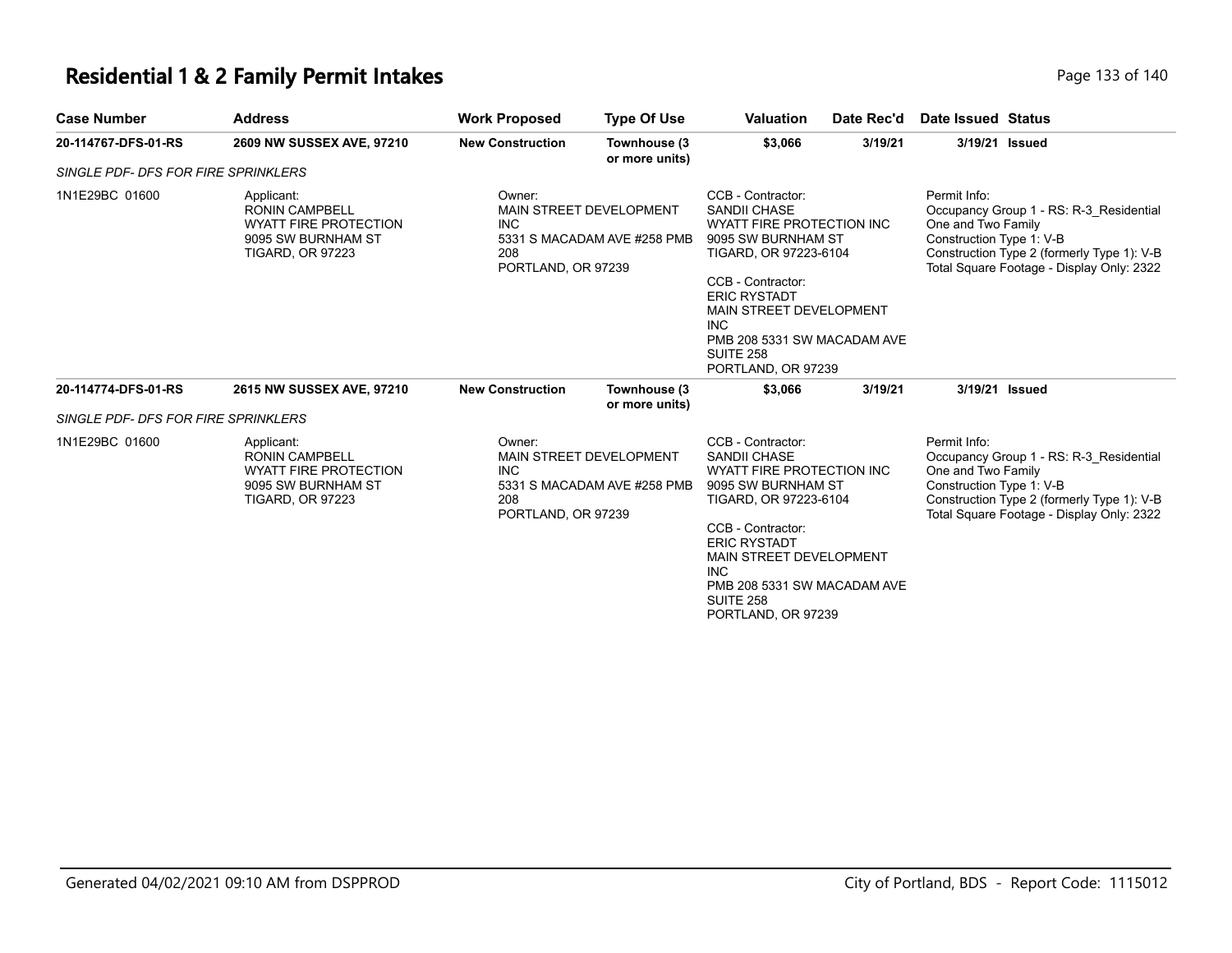### **Residential 1 & 2 Family Permit Intakes Page 134 of 140** Page 134 of 140

| <b>Case Number</b>                         | <b>Address</b>                                                                                                       | <b>Work Proposed</b>                                                                                               | <b>Type Of Use</b>                                                           | <b>Valuation</b>                                                                                                                                                                                                                                                             | Date Rec'd                                                                                                                                               | Date Issued Status                                                                                                                                                                                   |
|--------------------------------------------|----------------------------------------------------------------------------------------------------------------------|--------------------------------------------------------------------------------------------------------------------|------------------------------------------------------------------------------|------------------------------------------------------------------------------------------------------------------------------------------------------------------------------------------------------------------------------------------------------------------------------|----------------------------------------------------------------------------------------------------------------------------------------------------------|------------------------------------------------------------------------------------------------------------------------------------------------------------------------------------------------------|
| 20-114779-DFS-01-RS                        | 2621 NW SUSSEX AVE, 97210                                                                                            | <b>New Construction</b>                                                                                            | Townhouse (3<br>or more units)                                               | \$3,066                                                                                                                                                                                                                                                                      | 3/19/21                                                                                                                                                  | 3/19/21 Issued                                                                                                                                                                                       |
| SINGLE PDF - DFS FOR FIRE SPRINKLERS       |                                                                                                                      |                                                                                                                    |                                                                              |                                                                                                                                                                                                                                                                              |                                                                                                                                                          |                                                                                                                                                                                                      |
| 1N1E29BC 01600                             | Applicant:<br><b>RONIN CAMPBELL</b><br><b>WYATT FIRE PROTECTION</b><br>9095 SW BURNHAM ST<br><b>TIGARD, OR 97223</b> | Owner:<br><b>MAIN STREET DEVELOPMENT</b><br><b>INC</b><br>5331 S MACADAM AVE #258 PMB<br>208<br>PORTLAND, OR 97239 |                                                                              | CCB - Contractor:<br><b>SANDII CHASE</b><br>WYATT FIRE PROTECTION INC<br>9095 SW BURNHAM ST<br>TIGARD, OR 97223-6104<br>CCB - Contractor:<br><b>ERIC RYSTADT</b><br>MAIN STREET DEVELOPMENT<br>INC.<br>PMB 208 5331 SW MACADAM AVE<br><b>SUITE 258</b><br>PORTLAND, OR 97239 |                                                                                                                                                          | Permit Info:<br>Occupancy Group 1 - RS: R-3 Residential<br>One and Two Family<br>Construction Type 1: V-B<br>Construction Type 2 (formerly Type 1): V-B<br>Total Square Footage - Display Only: 2322 |
| 20-114781-DFS-01-RS                        | 2627 NW SUSSEX AVE, 97210                                                                                            | <b>New Construction</b>                                                                                            | Townhouse (3<br>or more units)                                               | \$3,066                                                                                                                                                                                                                                                                      | 3/19/21                                                                                                                                                  | 3/19/21 Issued                                                                                                                                                                                       |
| <b>SINGLE PDF- DFS FOR FIRE SPRINKLERS</b> |                                                                                                                      |                                                                                                                    |                                                                              |                                                                                                                                                                                                                                                                              |                                                                                                                                                          |                                                                                                                                                                                                      |
| 1N1E29BC 01600                             | Applicant:<br><b>RONIN CAMPBELL</b><br><b>WYATT FIRE PROTECTION</b><br>9095 SW BURNHAM ST<br><b>TIGARD, OR 97223</b> | Owner:<br><b>INC</b><br>208                                                                                        | MAIN STREET DEVELOPMENT<br>5331 S MACADAM AVE #258 PMB<br>PORTLAND, OR 97239 |                                                                                                                                                                                                                                                                              | WYATT FIRE PROTECTION INC<br>9095 SW BURNHAM ST<br>TIGARD, OR 97223-6104<br>MAIN STREET DEVELOPMENT<br>PMB 208 5331 SW MACADAM AVE<br>PORTLAND, OR 97239 | Permit Info:<br>Occupancy Group 1 - RS: R-3 Residential<br>One and Two Family<br>Construction Type 1: V-B<br>Construction Type 2 (formerly Type 1): V-B<br>Total Square Footage - Display Only: 2322 |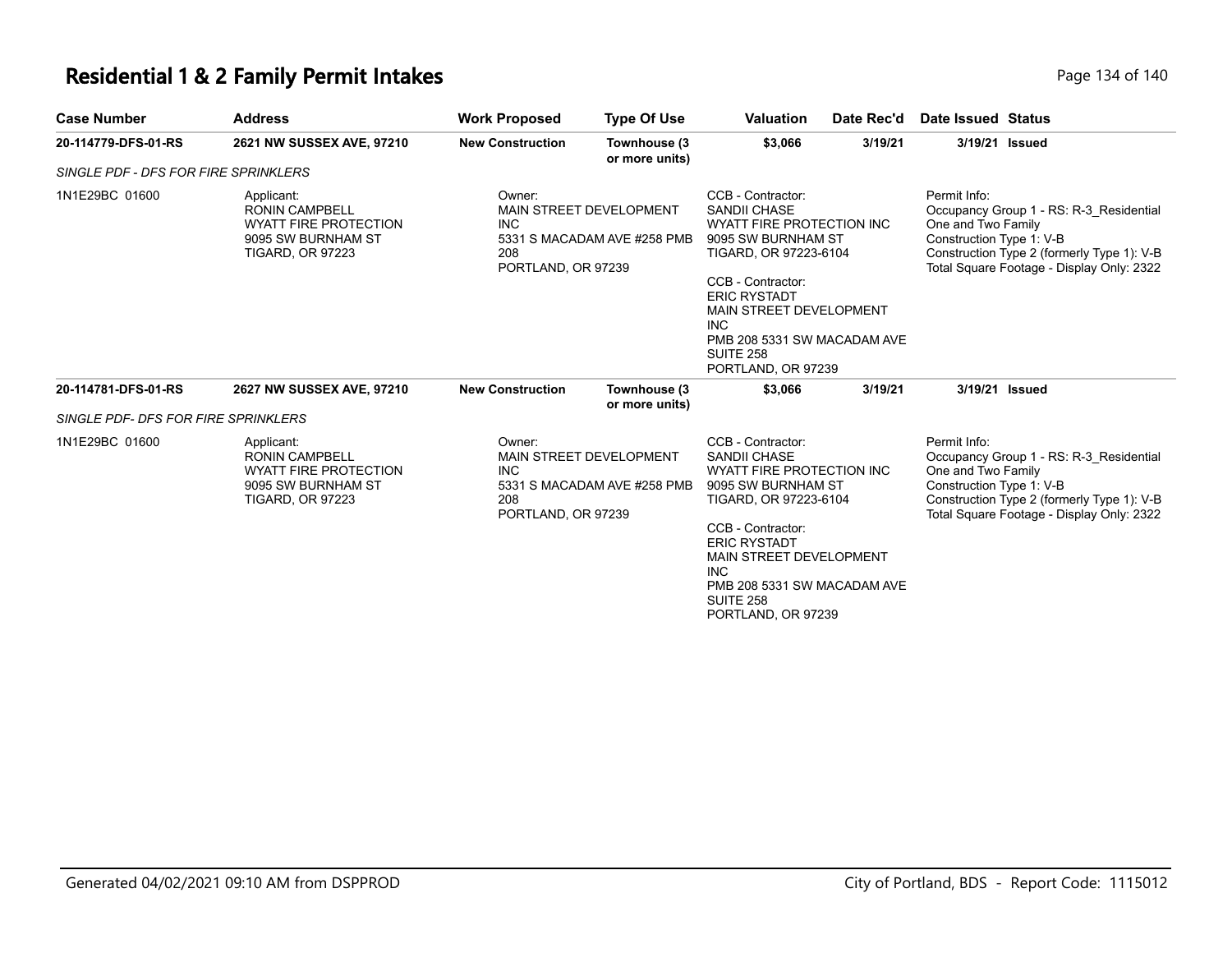#### **Residential 1 & 2 Family Permit Intakes Page 135 of 140** Page 135 of 140

| <b>Case Number</b>                  | <b>Address</b>                                                                                                       | <b>Work Proposed</b>                              | <b>Type Of Use</b>                                     | <b>Valuation</b>                                                                                                                                                                                                                                                                   | Date Rec'd | Date Issued Status                                             |                                                                                                                                    |
|-------------------------------------|----------------------------------------------------------------------------------------------------------------------|---------------------------------------------------|--------------------------------------------------------|------------------------------------------------------------------------------------------------------------------------------------------------------------------------------------------------------------------------------------------------------------------------------------|------------|----------------------------------------------------------------|------------------------------------------------------------------------------------------------------------------------------------|
| 20-114792-DFS-01-RS                 | 2635 NW SUSSEX AVE, 97210                                                                                            | <b>New Construction</b>                           | Townhouse (3<br>or more units)                         | \$3,066                                                                                                                                                                                                                                                                            | 3/19/21    | 3/19/21                                                        | Issued                                                                                                                             |
| SINGLE PDF- DFS FOR FIRE SPRINKLERS |                                                                                                                      |                                                   |                                                        |                                                                                                                                                                                                                                                                                    |            |                                                                |                                                                                                                                    |
| 1N1E29BC 01600                      | Applicant:<br><b>RONIN CAMPBELL</b><br><b>WYATT FIRE PROTECTION</b><br>9095 SW BURNHAM ST<br><b>TIGARD, OR 97223</b> | Owner:<br><b>INC</b><br>208<br>PORTLAND, OR 97239 | MAIN STREET DEVELOPMENT<br>5331 S MACADAM AVE #258 PMB | CCB - Contractor:<br><b>SANDII CHASE</b><br>WYATT FIRE PROTECTION INC<br>9095 SW BURNHAM ST<br>TIGARD, OR 97223-6104<br>CCB - Contractor:<br><b>ERIC RYSTADT</b><br>MAIN STREET DEVELOPMENT<br><b>INC</b><br>PMB 208 5331 SW MACADAM AVE<br><b>SUITE 258</b><br>PORTLAND, OR 97239 |            | Permit Info:<br>One and Two Family<br>Construction Type 1: V-B | Occupancy Group 1 - RS: R-3_Residential<br>Construction Type 2 (formerly Type 1): V-B<br>Total Square Footage - Display Only: 2322 |
| 20-114797-DFS-01-RS                 | 2641 NW SUSSEX AVE, 97210                                                                                            | <b>New Construction</b>                           | Townhouse (3<br>or more units)                         | \$3,066                                                                                                                                                                                                                                                                            | 3/19/21    | 3/19/21                                                        | Issued                                                                                                                             |
| SINGLE PDF- DFS FOR FIRE SPRINKLERS |                                                                                                                      |                                                   |                                                        |                                                                                                                                                                                                                                                                                    |            |                                                                |                                                                                                                                    |
| 1N1E29BC 01600                      | Applicant:<br><b>RONIN CAMPBELL</b><br><b>WYATT FIRE PROTECTION</b><br>9095 SW BURNHAM ST<br><b>TIGARD, OR 97223</b> | Owner:<br><b>INC</b><br>208<br>PORTLAND, OR 97239 | MAIN STREET DEVELOPMENT<br>5331 S MACADAM AVE #258 PMB | CCB - Contractor:<br>SANDII CHASE<br>WYATT FIRE PROTECTION INC<br>9095 SW BURNHAM ST<br>TIGARD, OR 97223-6104<br>CCB - Contractor:                                                                                                                                                 |            | Permit Info:<br>One and Two Family<br>Construction Type 1: V-B | Occupancy Group 1 - RS: R-3 Residential<br>Construction Type 2 (formerly Type 1): V-B<br>Total Square Footage - Display Only: 2322 |

|                                    |                                                                                                        |                                                                                  |                                 | <b>ERIC RYSTADT</b><br>MAIN STREET DEVELOPMENT<br>INC.<br>PMB 208 5331 SW MACADAM AVE<br>SUITE 258<br>PORTLAND, OR 97239 |         |                                                                                                                                                                                                  |
|------------------------------------|--------------------------------------------------------------------------------------------------------|----------------------------------------------------------------------------------|---------------------------------|--------------------------------------------------------------------------------------------------------------------------|---------|--------------------------------------------------------------------------------------------------------------------------------------------------------------------------------------------------|
| 20-121275-DFS-01-RS                | 5131 E BURNSIDE ST. 97215                                                                              | <b>New Construction</b>                                                          | Townhouse (3)<br>or more units) | \$10,000                                                                                                                 | 3/12/21 | 3/12/21 Issued                                                                                                                                                                                   |
| SINGLE PDF DFS FOR FIRE SPRINKLERS |                                                                                                        |                                                                                  |                                 |                                                                                                                          |         |                                                                                                                                                                                                  |
| 1N2E31CA 08200                     | Applicant:<br><b>RONIN CAMPBELL</b><br>WYATT FIRE PROTECTION<br>9095 SW BURNHAM ST<br>TIGARD, OR 97223 | Owner:<br><b>BURNSIDE PROJECT LLC</b><br>3280 ROUND HILL RD<br>HAYWARD. CA 94542 |                                 | CCB - Contractor:<br>SANDII CHASE<br>WYATT FIRE PROTECTION INC<br>9095 SW BURNHAM ST<br>TIGARD. OR 97223-6104            |         | Permit Info:<br>Occupancy Group 1 - RS: R-3 Residential<br>One and Two Family<br>Construction Type 1: V-B<br>Construction Type 2 (formerly Type 1):<br>Total Square Footage - Display Only: 1104 |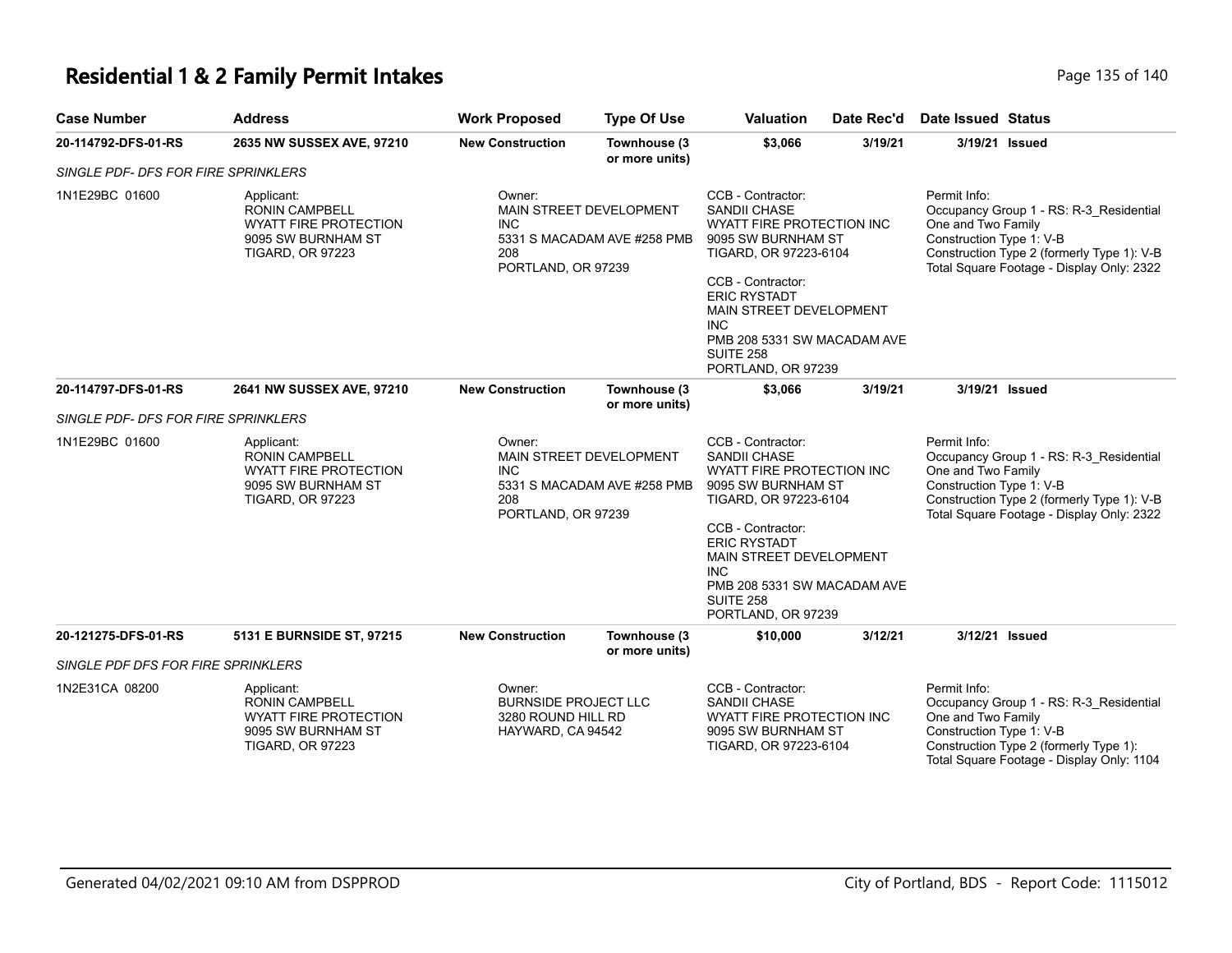# **Residential 1 & 2 Family Permit Intakes Page 136 of 140** Page 136 of 140

| <b>Case Number</b>                                                     | <b>Address</b>                                                                                                                                 | <b>Work Proposed</b>                                                                   | <b>Type Of Use</b>             | <b>Valuation</b>                                                                           | Date Rec'd | <b>Date Issued Status</b>                                                                                                                                                                                                           |
|------------------------------------------------------------------------|------------------------------------------------------------------------------------------------------------------------------------------------|----------------------------------------------------------------------------------------|--------------------------------|--------------------------------------------------------------------------------------------|------------|-------------------------------------------------------------------------------------------------------------------------------------------------------------------------------------------------------------------------------------|
| 21-019452-000-00-RS                                                    | 22 NE MONROE ST, 97212                                                                                                                         | <b>New Construction</b>                                                                | Townhouse (3<br>or more units) | \$97,356                                                                                   | 3/2/21     | <b>Under Review</b>                                                                                                                                                                                                                 |
| W/21-019467/68/69/78/80-RS & 21-019483-SD***                           | SINGLE PDF - 1 OF 6 NEW TOWNHOMES ON SINGLE LOT / 2-STORY / NO GARAGE / FLAT LOT / COMPLEX ***ELECTRICAL MECHANICAL AND PLUMBING SEPARATE***   |                                                                                        |                                |                                                                                            |            |                                                                                                                                                                                                                                     |
| 1N1E27AA 21300<br><b>WILLIAMS AVE ADD</b><br>BLOCK 10<br><b>LOT 24</b> | Applicant:<br><b>RYAN PICKREL</b><br><b>FASTER PERMITS</b><br>2000 SW 1ST AVE #420<br>PORTLAND OR 97201                                        | Owner:<br><b>TWENTY-TWO MONROE LLC</b><br>1530 N ALBERTA ST<br>PORTLAND, OR 97217-3602 |                                | CCB - Contractor:<br>K & C CUSTOM HOMES LLC<br>1530 N ALBERTA STREET<br>PORTLAND, OR 97217 |            | Permit Info:<br>Occupancy Group 1 - RS: R-3 Residential<br>One and Two Family<br>Construction Type 1: V-B<br>Construction Type 2 (formerly Type 1):<br>Total Square Footage - Display Only: 795<br>Number of New Dwelling Units: 1  |
| 21-019467-000-00-RS                                                    | 24 NE MONROE ST, 97212                                                                                                                         | <b>New Construction</b>                                                                | Townhouse (3<br>or more units) | \$92,335                                                                                   | 3/2/21     | <b>Under Review</b>                                                                                                                                                                                                                 |
| W/ 21-019452/68/69/78/80-RS & 21-019483-SD***                          | SINGLE PDF - 2 OF 6 NEW TOWNHOMES ON SINGLE LOT / 2-STORY / NO GARAGE / FLAT LOT / COMPLEX ***ELECTRICAL MECHANICAL AND PLUMBING SEPARATE***   |                                                                                        |                                |                                                                                            |            |                                                                                                                                                                                                                                     |
| 1N1E27AA 21300                                                         | Applicant:<br><b>RYAN PICKREL</b><br><b>FASTER PERMITS</b><br>2000 SW 1ST AVE #420<br>PORTLAND OR 97201                                        | Owner:<br>TWENTY-TWO MONROE LLC<br>1530 N ALBERTA ST<br>PORTLAND, OR 97217-3602        |                                | CCB - Contractor:<br>K & C CUSTOM HOMES LLC<br>1530 N ALBERTA STREET<br>PORTLAND, OR 97217 |            | Permit Info:<br>Occupancy Group 1 - RS: R-3_Residential<br>One and Two Family<br>Construction Type 1: V-B<br>Construction Type 2 (formerly Type 1):<br>Total Square Footage - Display Only: 754<br>Number of New Dwelling Units: 1  |
| 21-019468-000-00-RS                                                    | 22 NE MONROE ST, 97212                                                                                                                         | <b>New Construction</b>                                                                | Townhouse (3<br>or more units) | \$123,440                                                                                  | 3/2/21     | <b>Under Review</b>                                                                                                                                                                                                                 |
| 21-019452/67/69/78/80-RS & 21-019483-SD***                             | SINGLE PDF - 3 OF 6 NEW TOWNHOMES ON SINGLE LOT / 2-STORY / NO GARAGE / FLAT LOT / COMPLEX ***ELECTRICAL MECHANICAL AND PLUMBING SEPARATE***W/ |                                                                                        |                                |                                                                                            |            |                                                                                                                                                                                                                                     |
| 1N1E27AA 21300                                                         | Applicant:<br><b>RYAN PICKREL</b><br><b>FASTER PERMITS</b><br>2000 SW 1ST AVE #420<br>PORTLAND OR 97201                                        |                                                                                        |                                | CCB - Contractor:<br>K & C CUSTOM HOMES LLC<br>1530 N ALBERTA STREET<br>PORTLAND, OR 97217 |            | Permit Info:<br>Occupancy Group 1 - RS: R-3_Residential<br>One and Two Family<br>Construction Type 1: V-B<br>Construction Type 2 (formerly Type 1):<br>Total Square Footage - Display Only: 1008<br>Number of New Dwelling Units: 1 |
| 21-019469-000-00-RS                                                    | 20 NE MONROE ST, 97212                                                                                                                         | <b>New Construction</b>                                                                | Townhouse (3<br>or more units) | \$123,440                                                                                  | 3/2/21     | <b>Under Review</b>                                                                                                                                                                                                                 |
| 21-019452/67/68/78/80-RS & 21-019483-SD***                             | SINGLE PDF - 4 OF 6 NEW TOWNHOMES ON SINGLE LOT / 2-STORY / NO GARAGE / FLAT LOT / COMPLEX ***ELECTRICAL MECHANICAL AND PLUMBING SEPARATE***W/ |                                                                                        |                                |                                                                                            |            |                                                                                                                                                                                                                                     |
| 1N1E27AA 21300                                                         | Applicant:<br><b>RYAN PICKREL</b><br><b>FASTER PERMITS</b><br>2000 SW 1ST AVE #420<br>PORTLAND OR 97201                                        | Owner:<br>TWENTY-TWO MONROE LLC<br>1530 N ALBERTA ST<br>PORTLAND, OR 97217-3602        |                                | CCB - Contractor:<br>K & C CUSTOM HOMES LLC<br>1530 N ALBERTA STREET<br>PORTLAND, OR 97217 |            | Permit Info:<br>Occupancy Group 1 - RS: R-3_Residential<br>One and Two Family<br>Construction Type 1: V-B<br>Construction Type 2 (formerly Type 1):<br>Total Square Footage - Display Only: 1008<br>Number of New Dwelling Units: 1 |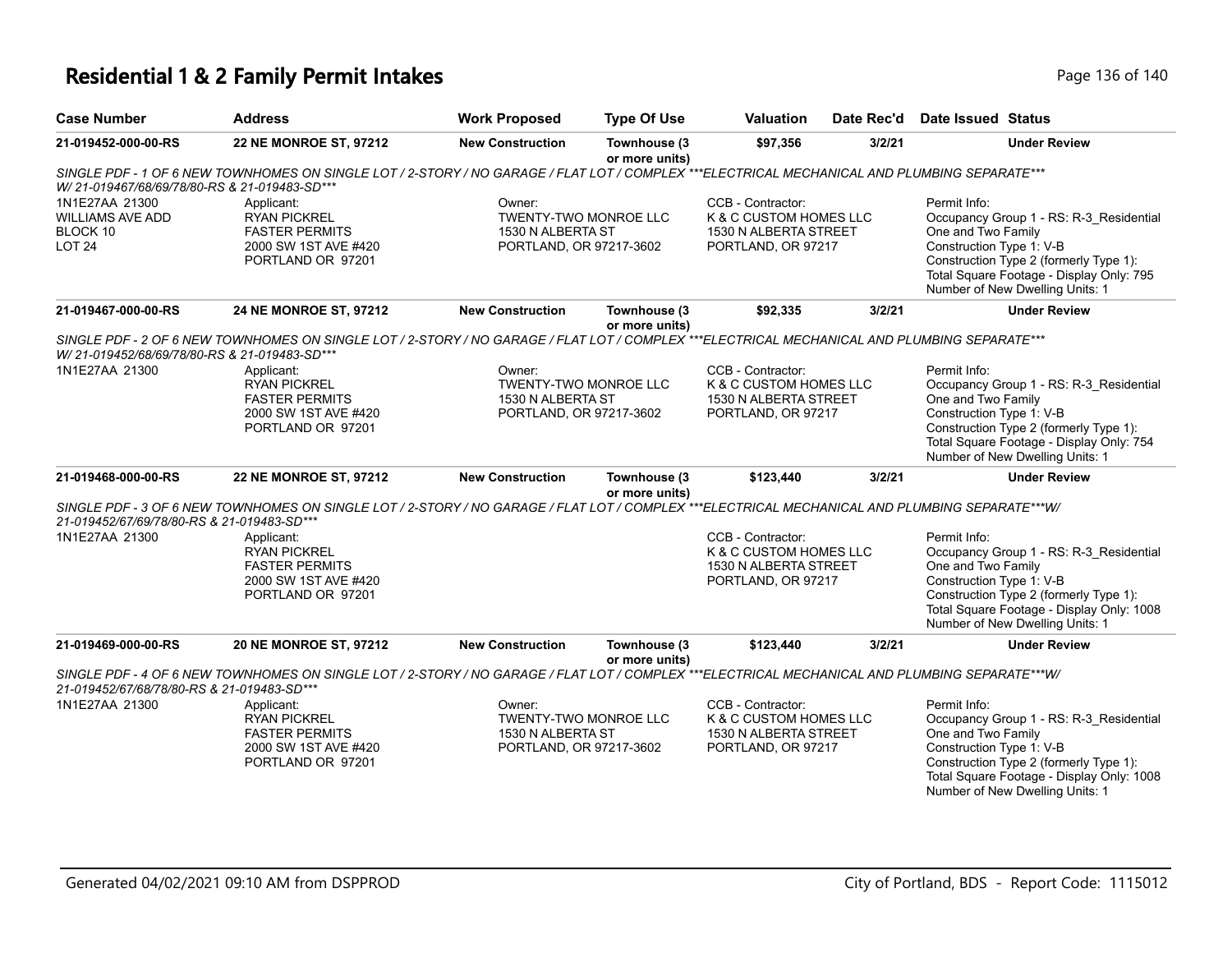# **Residential 1 & 2 Family Permit Intakes Page 137 of 140** Page 137 of 140

| <b>Case Number</b>                                      | <b>Address</b>                                                                                                                                                                                            | <b>Work Proposed</b>                                                                   | <b>Type Of Use</b>             | <b>Valuation</b>                                                                                        | Date Rec'd | Date Issued Status                                             |                                                                                                                                                                       |
|---------------------------------------------------------|-----------------------------------------------------------------------------------------------------------------------------------------------------------------------------------------------------------|----------------------------------------------------------------------------------------|--------------------------------|---------------------------------------------------------------------------------------------------------|------------|----------------------------------------------------------------|-----------------------------------------------------------------------------------------------------------------------------------------------------------------------|
| 21-019478-000-00-RS                                     | 18 NE MONROE ST, 97212                                                                                                                                                                                    | <b>New Construction</b>                                                                | Townhouse (3<br>or more units) | \$123,440                                                                                               | 3/2/21     |                                                                | <b>Under Review</b>                                                                                                                                                   |
| 21-019452/67/68/69/80-RS & 21-019483-SD***              | SINGLE PDF - 5 OF 6 NEW TOWNHOMES ON SINGLE LOT / 2-STORY / NO GARAGE / FLAT LOT / COMPLEX ***ELECTRICAL MECHANICAL AND PLUMBING SEPARATE***W/                                                            |                                                                                        |                                |                                                                                                         |            |                                                                |                                                                                                                                                                       |
| 1N1E27AA 21300                                          | Applicant:<br><b>RYAN PICKREL</b><br><b>FASTER PERMITS</b><br>2000 SW 1ST AVE #420<br>PORTLAND OR 97201                                                                                                   | Owner:<br><b>TWENTY-TWO MONROE LLC</b><br>1530 N ALBERTA ST<br>PORTLAND, OR 97217-3602 |                                | CCB - Contractor:<br>K & C CUSTOM HOMES LLC<br>1530 N ALBERTA STREET<br>PORTLAND, OR 97217              |            | Permit Info:<br>One and Two Family<br>Construction Type 1: V-B | Occupancy Group 1 - RS: R-3 Residential<br>Construction Type 2 (formerly Type 1):<br>Total Square Footage - Display Only: 1008<br>Number of New Dwelling Units: 1     |
| 21-019480-000-00-RS                                     | <b>16 NE MONROE ST, 97212</b>                                                                                                                                                                             | <b>New Construction</b>                                                                | Townhouse (3<br>or more units) | \$124,419                                                                                               | 3/2/21     |                                                                | <b>Under Review</b>                                                                                                                                                   |
| 21-019452/67/68/69/78-RS & 21-019483-SD***              | SINGLE PDF - 6 OF 6 NEW TOWNHOMES ON SINGLE LOT / 2-STORY / NO GARAGE / FLAT LOT / COMPLEX ***ELECTRICAL MECHANICAL AND PLUMBING SEPARATE***W/                                                            |                                                                                        |                                |                                                                                                         |            |                                                                |                                                                                                                                                                       |
| 1N1E27AA 21300                                          | Applicant:<br><b>RYAN PICKREL</b><br><b>FASTER PERMITS</b><br>2000 SW 1ST AVE #420<br>PORTLAND OR 97201                                                                                                   | Owner:<br>TWENTY-TWO MONROE LLC<br>1530 N ALBERTA ST<br>PORTLAND, OR 97217-3602        |                                | CCB - Contractor:<br>K & C CUSTOM HOMES LLC<br>1530 N ALBERTA STREET<br>PORTLAND, OR 97217              |            | Permit Info:<br>One and Two Family<br>Construction Type 1: V-B | Occupancy Group 1 - RS: R-3_Residential<br>Construction Type 2 (formerly Type 1):<br>Total Square Footage - Display Only: 1016<br>Number of New Dwelling Units: 1     |
| 21-023838-000-00-RS                                     | 4638 SW LURADEL ST, 97219                                                                                                                                                                                 | <b>New Construction</b>                                                                | Townhouse (3<br>or more units) | \$152,643                                                                                               | 3/18/21    |                                                                | <b>Under Review</b>                                                                                                                                                   |
|                                                         | SINGLE PDF - 1 OF 4 ATTACHED TOWNHOMES ON SINGLE LOT / 3-STORY / ATTACHED TUCK UNDER GARAGE / FLAT LOT / COMPLEX **ELECTRICAL MECHANICAL AND<br>PLUMBING SEPARATE**W/ 21-023874/78/79-RS & 21-023880-SD** |                                                                                        |                                |                                                                                                         |            |                                                                |                                                                                                                                                                       |
| 1S1E30DD 00800<br>SECTION 30 1S 1E<br>TL 800 0.11 ACRES | Applicant:<br><b>JILL CROPP</b><br>STUDIO CROPP<br>3725 SE HARRISON ST<br>PORTLAND, OR 97214-5845                                                                                                         | Owner:<br><b>VADA BYERS</b><br>15750 SW OAKHILL LN<br>TIGARD, OR 97224-5644            |                                | CCB - Contractor:<br><b>DON RUE</b><br>JHC COMMERCIAL LLC<br>11125 SW BARBUR BLVD<br>PORTLAND, OR 97219 |            | Permit Info:<br>One and Two Family<br>Construction Type 1: V-B | Occupancy Group 1 - RS: R-3 Residential<br>Construction Type 2 (formerly Type 1): V-B<br>Total Square Footage - Display Only: 1347<br>Number of New Dwelling Units: 1 |
| 21-023874-000-00-RS                                     | 4638 SW LURADEL ST, 97219                                                                                                                                                                                 | <b>New Construction</b>                                                                | Townhouse (3<br>or more units) | \$153,784                                                                                               | 3/18/21    |                                                                | <b>Under Review</b>                                                                                                                                                   |
|                                                         | SINGLE PDF - 2 OF 4 ATTACHED TOWNHOMES ON SINGLE LOT / 3-STORY / ATTACHED TUCK UNDER GARAGE / FLAT LOT / COMPLEX **ELECTRICAL MECHANICAL AND<br>PLUMBING SEPARATE**W/ 21-023838/78/79-RS & 21-023880-SD** |                                                                                        |                                |                                                                                                         |            |                                                                |                                                                                                                                                                       |
| 1S1E30DD 00800                                          | Applicant:                                                                                                                                                                                                | Owner:                                                                                 |                                | CCB - Contractor:                                                                                       |            | Permit Info:                                                   |                                                                                                                                                                       |
| SECTION 30 1S 1E                                        | <b>JILL CROPP</b>                                                                                                                                                                                         | <b>VADA BYERS</b>                                                                      |                                | <b>DON RUE</b>                                                                                          |            |                                                                | Occupancy Group 1 - RS: R-3_Residential                                                                                                                               |
| TL 800 0.11 ACRES                                       | STUDIO CROPP<br>3725 SE HARRISON ST<br>PORTLAND, OR 97214-5845                                                                                                                                            | 15750 SW OAKHILL LN<br>TIGARD, OR 97224-5644                                           |                                | JHC COMMERCIAL LLC<br>11125 SW BARBUR BLVD<br>PORTLAND, OR 97219                                        |            | One and Two Family<br>Construction Type 1: V-B                 | Construction Type 2 (formerly Type 1): V-B<br>Total Square Footage - Display Only: 1409<br>Number of New Dwelling Units: 1                                            |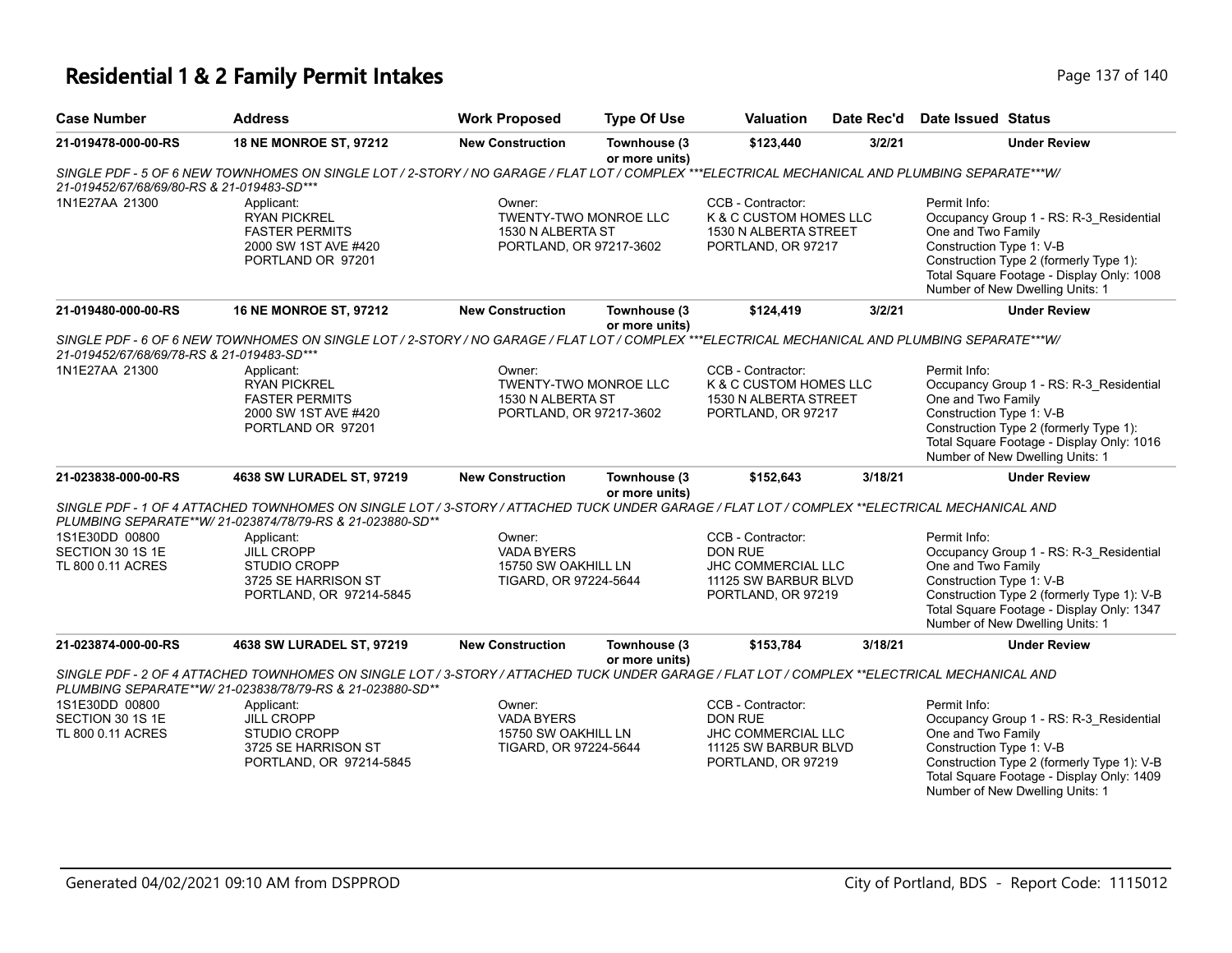# **Residential 1 & 2 Family Permit Intakes Page 138 of 140** Page 138 of 140

| <b>Case Number</b>                                                                                                                                                                                                                        | <b>Address</b>                                                                                                                                                                                                                            | <b>Work Proposed</b>                                                                                    | <b>Type Of Use</b>             | <b>Valuation</b>                                                                                                                                           | Date Rec'd | Date Issued Status                                                                                                                                                                                                                      |  |
|-------------------------------------------------------------------------------------------------------------------------------------------------------------------------------------------------------------------------------------------|-------------------------------------------------------------------------------------------------------------------------------------------------------------------------------------------------------------------------------------------|---------------------------------------------------------------------------------------------------------|--------------------------------|------------------------------------------------------------------------------------------------------------------------------------------------------------|------------|-----------------------------------------------------------------------------------------------------------------------------------------------------------------------------------------------------------------------------------------|--|
| 21-023878-000-00-RS                                                                                                                                                                                                                       | 4638 SW LURADEL ST, 97219                                                                                                                                                                                                                 | <b>New Construction</b>                                                                                 | Townhouse (3<br>or more units) | \$153,784                                                                                                                                                  | 3/18/21    | <b>Under Review</b>                                                                                                                                                                                                                     |  |
| SINGLE PDF - 3 OF 4 ATTACHED TOWNHOMES ON SINGLE LOT / 3-STORY / ATTACHED TUCK UNDER GARAGE / FLAT LOT / COMPLEX **ELECTRICAL MECHANICAL AND<br>PLUMBING SEPARATE**W/ 21-023838/74/79-RS & 21-023880-SD**                                 |                                                                                                                                                                                                                                           |                                                                                                         |                                |                                                                                                                                                            |            |                                                                                                                                                                                                                                         |  |
| 1S1E30DD 00800<br>SECTION 30 1S 1E<br>TL 800 0.11 ACRES                                                                                                                                                                                   | Applicant:<br><b>JILL CROPP</b><br><b>STUDIO CROPP</b><br>3725 SE HARRISON ST<br>PORTLAND, OR 97214-5845                                                                                                                                  | Owner:<br><b>VADA BYERS</b><br>15750 SW OAKHILL LN<br>TIGARD, OR 97224-5644                             |                                | CCB - Contractor:<br><b>DON RUE</b><br>JHC COMMERCIAL LLC<br>11125 SW BARBUR BLVD<br>PORTLAND, OR 97219                                                    |            | Permit Info:<br>Occupancy Group 1 - RS: R-3 Residential<br>One and Two Family<br>Construction Type 1: V-B<br>Construction Type 2 (formerly Type 1): V-B<br>Total Square Footage - Display Only: 1409<br>Number of New Dwelling Units: 1 |  |
| 21-023879-000-00-RS                                                                                                                                                                                                                       | 4638 SW LURADEL ST, 97219                                                                                                                                                                                                                 | <b>New Construction</b>                                                                                 | Townhouse (3<br>or more units) | \$153,784                                                                                                                                                  | 3/18/21    | <b>Under Review</b>                                                                                                                                                                                                                     |  |
| SINGLE PDF - 4 OF 4 ATTACHED TOWNHOMES ON SINGLE LOT / 3-STORY / ATTACHED TUCK UNDER GARAGE / FLAT LOT / COMPLEX **ELECTRICAL MECHANICAL AND<br>PLUMBING SEPARATE****W/ 21-023838/74/78-RS & 21-023880-SD**                               |                                                                                                                                                                                                                                           |                                                                                                         |                                |                                                                                                                                                            |            |                                                                                                                                                                                                                                         |  |
| 1S1E30DD 00800<br>SECTION 30 1S 1E<br>TL 800 0.11 ACRES                                                                                                                                                                                   | Applicant:<br><b>JILL CROPP</b><br>STUDIO CROPP<br>3725 SE HARRISON ST<br>PORTLAND, OR 97214-5845                                                                                                                                         | Owner:<br><b>VADA BYERS</b><br>15750 SW OAKHILL LN<br>TIGARD, OR 97224-5644                             |                                | CCB - Contractor:<br><b>DON RUE</b><br>JHC COMMERCIAL LLC<br>11125 SW BARBUR BLVD<br>PORTLAND, OR 97219                                                    |            | Permit Info:<br>Occupancy Group 1 - RS: R-3_Residential<br>One and Two Family<br>Construction Type 1: V-B<br>Construction Type 2 (formerly Type 1): V-B<br>Total Square Footage - Display Only: 1409<br>Number of New Dwelling Units: 1 |  |
| 21-025806-000-00-RS                                                                                                                                                                                                                       | SW 13TH DR, 97219                                                                                                                                                                                                                         | <b>New Construction</b>                                                                                 | Townhouse (3<br>or more units) | \$217,602                                                                                                                                                  | 3/17/21    | <b>Under Review</b>                                                                                                                                                                                                                     |  |
|                                                                                                                                                                                                                                           | SINGLE PDF - 1 OF 12 TOWNHOMES ON INDIVIDUAL LOT / 4-STORY / TUCK UNDER 1-CAR GARAGE / SLOPED LOT / COMPLEX ***ELECTRICAL MECHANICAL AND<br>PLUMBING SEPARATE** ** W/ 21-025862/94/97/900/902/904/906/909/910/911/915-RS & 21-025943 SD** |                                                                                                         |                                |                                                                                                                                                            |            |                                                                                                                                                                                                                                         |  |
| 1S1E21AC 03400<br><b>BARBUR HTS</b><br>BLOCK 4<br>LOT 11-14 TL 3400                                                                                                                                                                       | Applicant:<br>NATHANIEL ROSEMEYER<br>MAIN STREET DEVELOPMENT<br>5331 SW MACADAM AVE #258 PMB 208<br>PORTLAND OR 97239                                                                                                                     | Owner:<br><b>MAIN STREET DEVELOPMENT</b><br><b>INC</b><br>5331 S MACADAM AVE<br>PORTLAND, OR 97239-6104 |                                | CCB - Contractor:<br><b>ERIC RYSTADT</b><br>MAIN STREET DEVELOPMENT<br><b>INC</b><br>PMB 208 5331 SW MACADAM AVE<br><b>SUITE 258</b><br>PORTLAND, OR 97239 |            | Permit Info:<br>Occupancy Group 1 - RS: R-3 Residential<br>One and Two Family<br>Construction Type 1: V-B<br>Construction Type 2 (formerly Type 1): V-B<br>Total Square Footage - Display Only: 1915<br>Number of New Dwelling Units: 1 |  |
| 21-025862-000-00-RS                                                                                                                                                                                                                       | SW 13TH DR, 97219                                                                                                                                                                                                                         | <b>New Construction</b>                                                                                 | Townhouse (3<br>or more units) | \$217,602                                                                                                                                                  | 3/17/21    | <b>Under Review</b>                                                                                                                                                                                                                     |  |
| SINGLE PDF - 2 OF 12 TOWNHOMES ON INDIVIDUAL LOT / 4-STORY / TUCK UNDER 1-CAR GARAGE / SLOPED LOT / COMPLEX ***ELECTRICAL MECHANICAL AND<br>PLUMBING SEPARATE*** **W/ 21-025806/94/97/900/902/904/906/909/910/911/915-RS & 21-025943 SD** |                                                                                                                                                                                                                                           |                                                                                                         |                                |                                                                                                                                                            |            |                                                                                                                                                                                                                                         |  |
| 1S1E21AC 03400<br><b>BARBUR HTS</b><br>BLOCK 4<br>LOT 11-14 TL 3400                                                                                                                                                                       | Applicant:<br>NATHANIEL ROSEMEYER<br><b>MAIN STREET DEVELOPMENT</b><br>5331 SW MACADAM AVE #258 PMB 208<br>PORTLAND OR 97239                                                                                                              | Owner:<br>MAIN STREET DEVELOPMENT<br><b>INC</b><br>5331 S MACADAM AVE<br>PORTLAND, OR 97239-6104        |                                | CCB - Contractor:<br><b>ERIC RYSTADT</b><br>MAIN STREET DEVELOPMENT<br><b>INC</b><br>PMB 208 5331 SW MACADAM AVE<br><b>SUITE 258</b><br>PORTLAND, OR 97239 |            | Permit Info:<br>Occupancy Group 1 - RS: R-3_Residential<br>One and Two Family<br>Construction Type 1: V-B<br>Construction Type 2 (formerly Type 1): V-B<br>Total Square Footage - Display Only: 1915<br>Number of New Dwelling Units: 1 |  |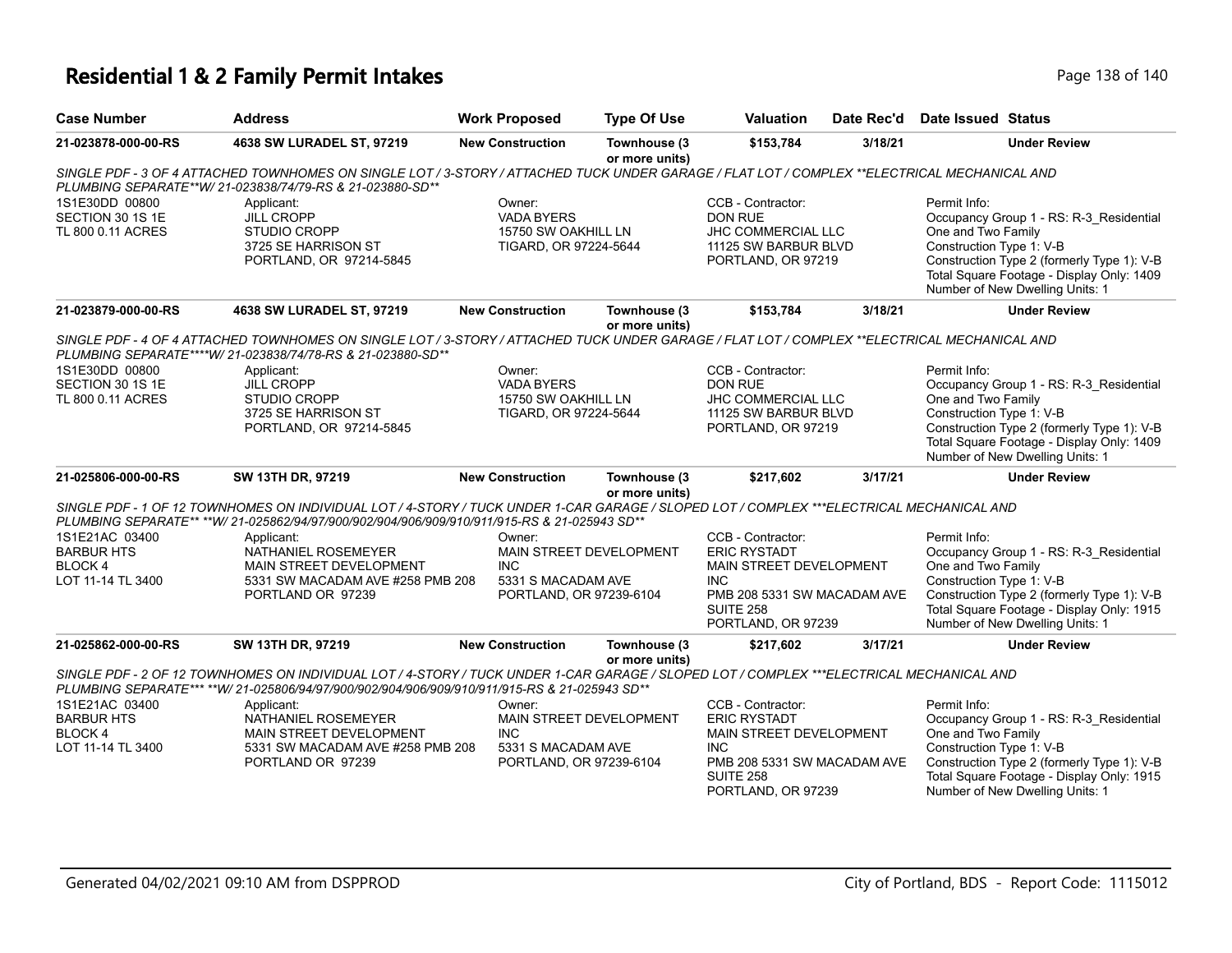# **Residential 1 & 2 Family Permit Intakes Page 139 of 140** Page 139 of 140

| <b>Case Number</b>                                                                                                                                                                                                                                         | <b>Address</b>                                                                                                        | <b>Work Proposed</b>                                                                                    | <b>Type Of Use</b>             | <b>Valuation</b>                                                                                                                                           | Date Rec'd | Date Issued Status                                                                                                                                                                                                                      |  |
|------------------------------------------------------------------------------------------------------------------------------------------------------------------------------------------------------------------------------------------------------------|-----------------------------------------------------------------------------------------------------------------------|---------------------------------------------------------------------------------------------------------|--------------------------------|------------------------------------------------------------------------------------------------------------------------------------------------------------|------------|-----------------------------------------------------------------------------------------------------------------------------------------------------------------------------------------------------------------------------------------|--|
| 21-025894-000-00-RS                                                                                                                                                                                                                                        | SW 13TH DR, 97219                                                                                                     | <b>New Construction</b>                                                                                 | Townhouse (3<br>or more units) | \$217,602                                                                                                                                                  | 3/17/21    | <b>Under Review</b>                                                                                                                                                                                                                     |  |
| SINGLE PDF - 3 OF 12 TOWNHOMES ON INDIVIDUAL LOT / 4-STORY / TUCK UNDER 1-CAR GARAGE / SLOPED LOT / COMPLEX ***ELECTRICAL MECHANICAL AND<br>PLUMBING SEPARATE*** **W/ 21-025806/62/97/900/902/904/906/909/910/911/915-RS & 21-025943 SD**                  |                                                                                                                       |                                                                                                         |                                |                                                                                                                                                            |            |                                                                                                                                                                                                                                         |  |
| 1S1E21AC 03400<br><b>BARBUR HTS</b><br><b>BLOCK4</b><br>LOT 11-14 TL 3400                                                                                                                                                                                  | Applicant:<br>NATHANIEL ROSEMEYER<br>MAIN STREET DEVELOPMENT<br>5331 SW MACADAM AVE #258 PMB 208<br>PORTLAND OR 97239 | Owner:<br><b>MAIN STREET DEVELOPMENT</b><br>INC.<br>5331 S MACADAM AVE<br>PORTLAND, OR 97239-6104       |                                | CCB - Contractor:<br><b>ERIC RYSTADT</b><br>MAIN STREET DEVELOPMENT<br><b>INC</b><br>PMB 208 5331 SW MACADAM AVE<br><b>SUITE 258</b><br>PORTLAND, OR 97239 |            | Permit Info:<br>Occupancy Group 1 - RS: R-3 Residential<br>One and Two Family<br>Construction Type 1: V-B<br>Construction Type 2 (formerly Type 1): V-B<br>Total Square Footage - Display Only: 1915<br>Number of New Dwelling Units: 1 |  |
| 21-025897-000-00-RS                                                                                                                                                                                                                                        | SW 13TH DR, 97219                                                                                                     | <b>New Construction</b>                                                                                 | Townhouse (3<br>or more units) | \$217,602                                                                                                                                                  | 3/17/21    | <b>Under Review</b>                                                                                                                                                                                                                     |  |
| SINGLE PDF - 4 OF 12 TOWNHOMES ON INDIVIDUAL LOT / 4-STORY / TUCK UNDER 1-CAR GARAGE / SLOPED LOT / COMPLEX ***ELECTRICAL MECHANICAL AND<br>PLUMBING SEPARATE*** **W/ 21-025806/62/94/900/902/904/906/909/910/911/915-RS & 21-025943 SD**                  |                                                                                                                       |                                                                                                         |                                |                                                                                                                                                            |            |                                                                                                                                                                                                                                         |  |
| 1S1E21AC 03400<br><b>BARBUR HTS</b><br><b>BLOCK4</b><br>LOT 11-14 TL 3400                                                                                                                                                                                  | Applicant:<br>NATHANIEL ROSEMEYER<br>MAIN STREET DEVELOPMENT<br>5331 SW MACADAM AVE #258 PMB 208<br>PORTLAND OR 97239 | Owner:<br>MAIN STREET DEVELOPMENT<br><b>INC</b><br>5331 S MACADAM AVE<br>PORTLAND, OR 97239-6104        |                                | CCB - Contractor:<br><b>ERIC RYSTADT</b><br>MAIN STREET DEVELOPMENT<br>INC.<br>PMB 208 5331 SW MACADAM AVE<br><b>SUITE 258</b><br>PORTLAND, OR 97239       |            | Permit Info:<br>Occupancy Group 1 - RS: R-3_Residential<br>One and Two Family<br>Construction Type 1: V-B<br>Construction Type 2 (formerly Type 1): V-B<br>Total Square Footage - Display Only: 1915<br>Number of New Dwelling Units: 1 |  |
| 21-025900-000-00-RS                                                                                                                                                                                                                                        | SW 13TH DR, 97219                                                                                                     | <b>New Construction</b>                                                                                 | Townhouse (3                   | \$217,602                                                                                                                                                  | 3/17/21    | <b>Under Review</b>                                                                                                                                                                                                                     |  |
| or more units)<br>SINGLE PDF - 5 OF 12 TOWNHOMES ON INDIVIDUAL LOT / 4-STORY / TUCK UNDER 1-CAR GARAGE / SLOPED LOT / COMPLEX ***ELECTRICAL MECHANICAL AND<br>PLUMBING SEPARATE*** **W/ 21-025806/62/94/97/902/904/906/909/910/911/915-RS & 21-025943 SD** |                                                                                                                       |                                                                                                         |                                |                                                                                                                                                            |            |                                                                                                                                                                                                                                         |  |
| 1S1E21AC 03400<br><b>BARBUR HTS</b><br><b>BLOCK4</b><br>LOT 11-14 TL 3400                                                                                                                                                                                  | Applicant:<br>NATHANIEL ROSEMEYER<br>MAIN STREET DEVELOPMENT<br>5331 SW MACADAM AVE #258 PMB 208<br>PORTLAND OR 97239 | Owner:<br><b>MAIN STREET DEVELOPMENT</b><br><b>INC</b><br>5331 S MACADAM AVE<br>PORTLAND, OR 97239-6104 |                                | CCB - Contractor:<br><b>ERIC RYSTADT</b><br>MAIN STREET DEVELOPMENT<br>INC.<br>PMB 208 5331 SW MACADAM AVE<br><b>SUITE 258</b><br>PORTLAND, OR 97239       |            | Permit Info:<br>Occupancy Group 1 - RS: R-3 Residential<br>One and Two Family<br>Construction Type 1: V-B<br>Construction Type 2 (formerly Type 1): V-B<br>Total Square Footage - Display Only: 1915<br>Number of New Dwelling Units: 1 |  |
| 21-025902-000-00-RS                                                                                                                                                                                                                                        | SW 13TH DR, 97219                                                                                                     | <b>New Construction</b>                                                                                 | Townhouse (3<br>or more units) | \$217,602                                                                                                                                                  | 3/17/21    | <b>Under Review</b>                                                                                                                                                                                                                     |  |
| SINGLE PDF - 6 OF 12 TOWNHOMES ON INDIVIDUAL LOT / 4-STORY / TUCK UNDER 1-CAR GARAGE / SLOPED LOT / COMPLEX ***ELECTRICAL MECHANICAL AND<br>PLUMBING SEPARATE*** **W/ 21-025806/62/94/97/900/904/906/909/910/911/915-RS & 21-025943 SD**                   |                                                                                                                       |                                                                                                         |                                |                                                                                                                                                            |            |                                                                                                                                                                                                                                         |  |
| 1S1E21AC 03400<br><b>BARBUR HTS</b><br><b>BLOCK4</b><br>LOT 11-14 TL 3400                                                                                                                                                                                  | Applicant:<br>NATHANIEL ROSEMEYER<br>MAIN STREET DEVELOPMENT<br>5331 SW MACADAM AVE #258 PMB 208<br>PORTLAND OR 97239 | Owner:<br>MAIN STREET DEVELOPMENT<br><b>INC</b><br>5331 S MACADAM AVE<br>PORTLAND, OR 97239-6104        |                                | CCB - Contractor:<br><b>ERIC RYSTADT</b><br>MAIN STREET DEVELOPMENT<br><b>INC</b><br>PMB 208 5331 SW MACADAM AVE<br><b>SUITE 258</b><br>PORTLAND, OR 97239 |            | Permit Info:<br>Occupancy Group 1 - RS: R-3_Residential<br>One and Two Family<br>Construction Type 1: V-B<br>Construction Type 2 (formerly Type 1): V-B<br>Total Square Footage - Display Only: 1915<br>Number of New Dwelling Units: 1 |  |